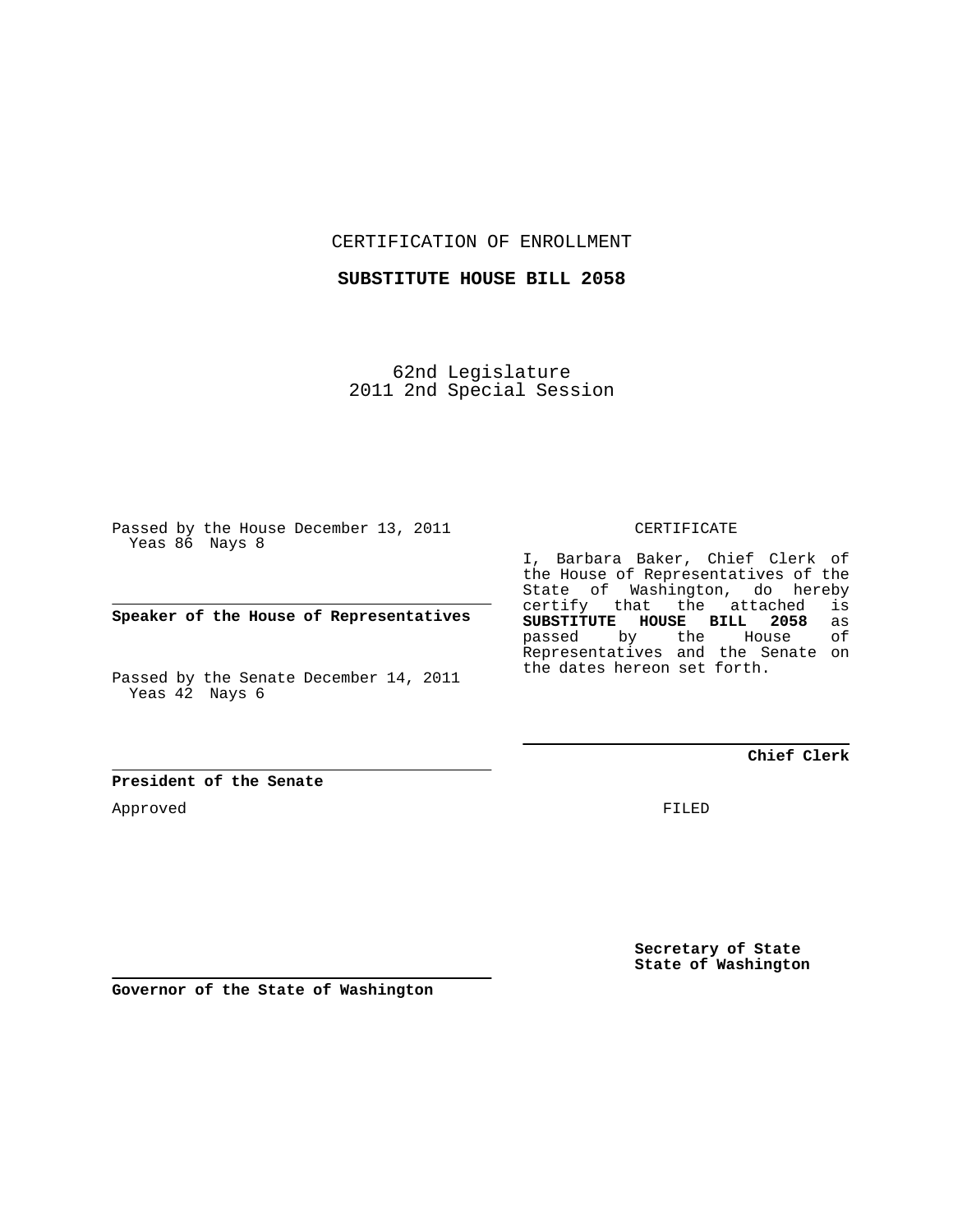# **SUBSTITUTE HOUSE BILL 2058** \_\_\_\_\_\_\_\_\_\_\_\_\_\_\_\_\_\_\_\_\_\_\_\_\_\_\_\_\_\_\_\_\_\_\_\_\_\_\_\_\_\_\_\_\_

\_\_\_\_\_\_\_\_\_\_\_\_\_\_\_\_\_\_\_\_\_\_\_\_\_\_\_\_\_\_\_\_\_\_\_\_\_\_\_\_\_\_\_\_\_

Passed Legislature - 2011 2nd Special Session

**State of Washington 62nd Legislature 2011 2nd Special Session By** House Ways & Means (originally sponsored by Representative Hunter) READ FIRST TIME 12/13/11.

 1 AN ACT Relating to fiscal matters; amending RCW 28B.50.837, 2 28B.76.565, 28B.76.565, 28B.76.605, 28B.76.605, 43.21A.660, 43.79.460, 3 43.320.110, 70.96A.350, and 79.105.150; amending 2011 1st sp.s. c 50 ss 4 101, 102, 107, 109, 110, 111, 113, 114, 116, 118, 119, 121, 122, 123, 5 125, 126, 127, 129, 130, 131, 134, 135, 138, 140, 141, 143, 144, 145, 6 146, 148, 150, 201, 202, 203, 204, 205, 206, 207, 208, 209, 210, 211, 7 212, 213, 215, 216, 217, 218, 219, 220, 221, 222, 301, 302, 303, 304, 8 305, 306, 307, 308, 309, 310, 311, 401, 402, 501, 502, 503, 504, 505, 9 506, 507, 508, 509, 510, 511, 512, 513, 514, 515, 605, 606, 607, 608, 10 609, 610, 611, 612, 613, 614, 615, 617, 618, 619, 620, 621, 622, 701, 11 703, 704, 713, and 805 (uncodified); reenacting and amending RCW 12 43.19.791; adding new sections to 2011 1st sp.s. c 50 (uncodified); 13 repealing 2011 1st sp.s. c 50 ss 139, 722, and 725 (uncodified); making 14 appropriations; providing effective dates; providing expiration dates; 15 and declaring an emergency.

16 BE IT ENACTED BY THE LEGISLATURE OF THE STATE OF WASHINGTON:

- 
- 17 **PART I**

### 18 **GENERAL GOVERNMENT**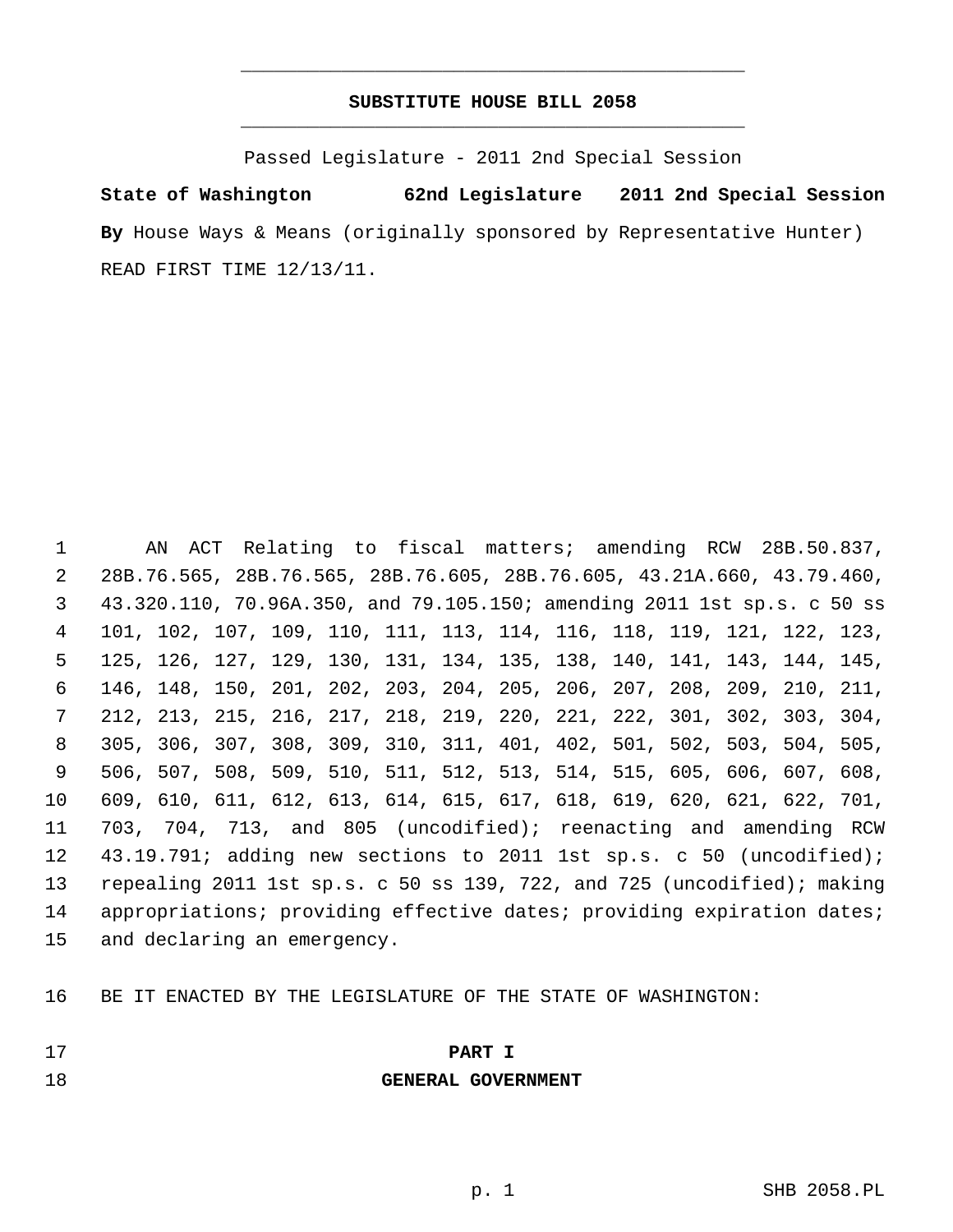1 **Sec. 101.** 2011 1st sp.s. c 50 s 101 (uncodified) is amended to 2 read as follows: 3 **FOR THE HOUSE OF REPRESENTATIVES** 4 General Fund--State Appropriation (FY 2012) . . . . . . ((\$29,923,000))  $5 - 5$  \$29,934,000 6 General Fund--State Appropriation (FY 2013) . . . . . .  $($   $($ \$30,444,000))  $7$   $$30,465,000$ 8 Motor Vehicle Account--State Appropriation . . . . . . . . \$1,316,000 9 TOTAL APPROPRIATION . . . . . . . . . . . . . ((\$61,683,000))  $\frac{$61,715,000}{ }$ 11 **Sec. 102.** 2011 1st sp.s. c 50 s 102 (uncodified) is amended to 12 read as follows: 13 **FOR THE SENATE** 14 General Fund--State Appropriation (FY 2012) . . . . . . ((\$21,772,000)) 15 \$21,770,000 16 General Fund--State Appropriation (FY 2013) . . . . . . ((\$23,868,000))  $17$  \$23,864,000 18 Motor Vehicle Account--State Appropriation . . . . . . . . . \$1,400,000 19 TOTAL APPROPRIATION . . . . . . . . . . . . . ((<del>\$47,040,000</del>)) 20 \$47,034,000 21 **Sec. 103.** 2011 1st sp.s. c 50 s 107 (uncodified) is amended to 22 read as follows: 23 **FOR THE STATUTE LAW COMMITTEE** 24 General Fund--State Appropriation (FY 2012) . . . . . . .((\$4,249,000))  $25$   $$4,248,000$ 26 General Fund--State Appropriation (FY 2013) . . . . . . . ((\$4,691,000))  $27$   $$4,689,000$ 28 TOTAL APPROPRIATION . . . . . . . . . . . . . . ((<del>\$8,940,000</del>)) 29 \$8,937,000 30 **Sec. 104.** 2011 1st sp.s. c 50 s 109 (uncodified) is amended to 31 read as follows: 32 **FOR THE SUPREME COURT** 33 General Fund--State Appropriation (FY 2012) . . . . . . .((\$6,714,000))  $34$   $$6,724,000$ 35 General Fund--State Appropriation (FY 2013) . . . . . . .((\$6,729,000))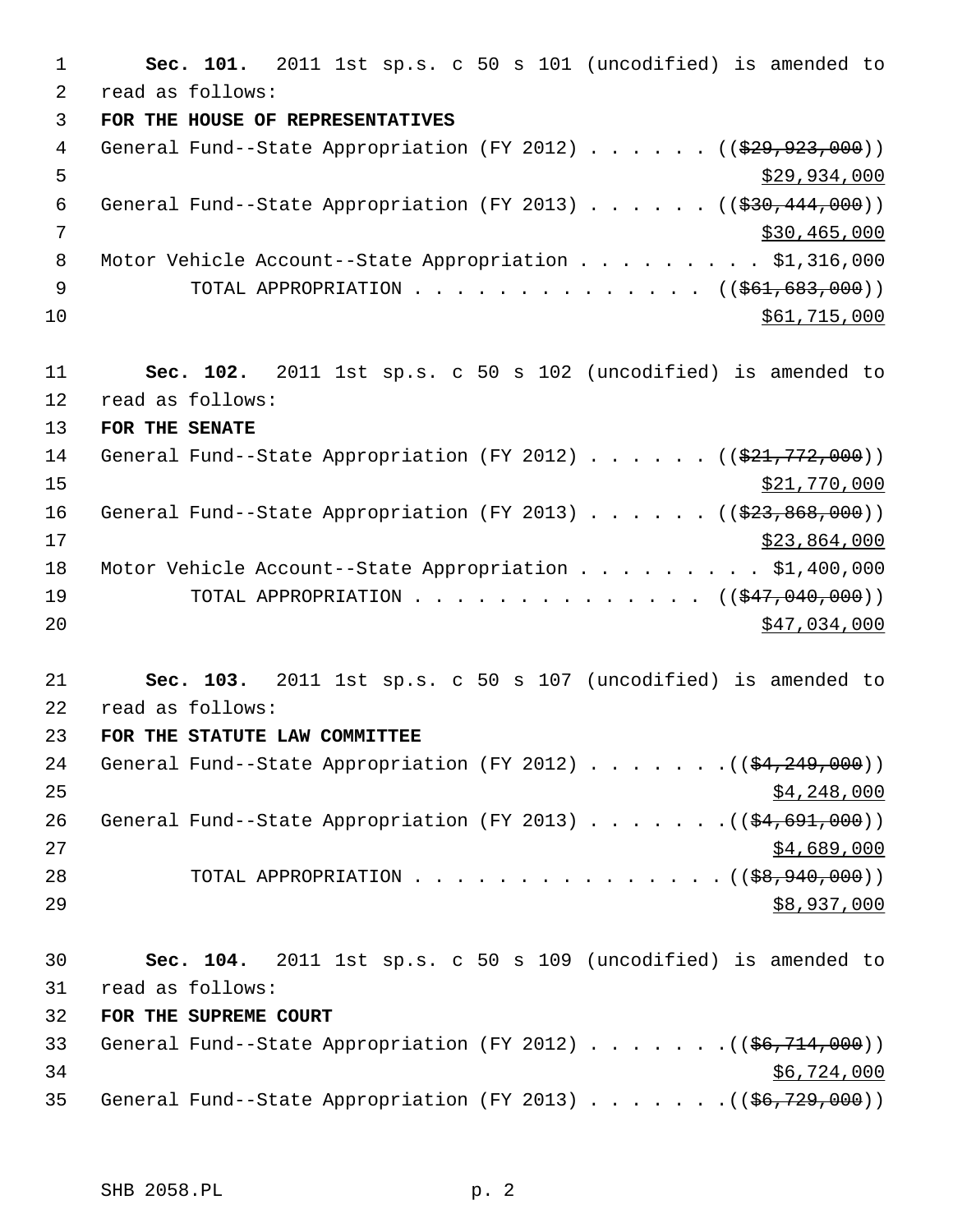$\frac{1}{26}$ ,738,000 2 TOTAL APPROPRIATION . . . . . . . . . . . . . ((<del>\$13,443,000</del>)) 3 \$13,462,000 4 **Sec. 105.** 2011 1st sp.s. c 50 s 110 (uncodified) is amended to 5 read as follows: 6 **FOR THE LAW LIBRARY** 7 General Fund--State Appropriation (FY 2012) . . . . . . . ((\$1,472,000)) 8  $31,506,000$ 9 General Fund--State Appropriation (FY 2013) . . . . . . . . . \$1,466,000 10 TOTAL APPROPRIATION . . . . . . . . . . . . . . ((<del>\$2,938,000</del>))  $11$  \$2,972,000 12 **Sec. 106.** 2011 1st sp.s. c 50 s 111 (uncodified) is amended to 13 read as follows: 14 **FOR THE COURT OF APPEALS** 15 General Fund--State Appropriation (FY 2012) . . . . . . ((\$15,227,000))  $16$  \$15,285,000 17 General Fund--State Appropriation (FY 2013) . . . . . . ((\$15,280,000))  $18$  \$15,290,000 19 TOTAL APPROPRIATION . . . . . . . . . . . . . ((<del>\$30,507,000</del>)) 20 \$30,575,000 \$30,575,000 21 **Sec. 107.** 2011 1st sp.s. c 50 s 113 (uncodified) is amended to 22 read as follows: 23 **FOR THE ADMINISTRATOR FOR THE COURTS** 24 General Fund--State Appropriation (FY 2012) . . . . . ((\$50,619,000)) 25 \$50,692,000 26 General Fund--State Appropriation (FY 2013) . . . . . ((\$50,174,000))  $27$   $\frac{$50,235,000}{500}$ 28 General Fund--Federal Appropriation  $\ldots$  . . . . . . . . . . ( $(\frac{21}{21}, 551, 000)$ )  $29$   $\frac{$2,532,000}{2}$ 30 General Fund--Private/Local Appropriation  $\ldots$ , ... ...  $($  (\$248,000))  $31$  \$390,000 32 Judicial Information Systems Account--State 33 Appropriation . . . . . . . . . . . . . . . . . ((\$42,383,000))  $34$   $$42,414,000$ 35 Judicial Stabilization Trust Account--State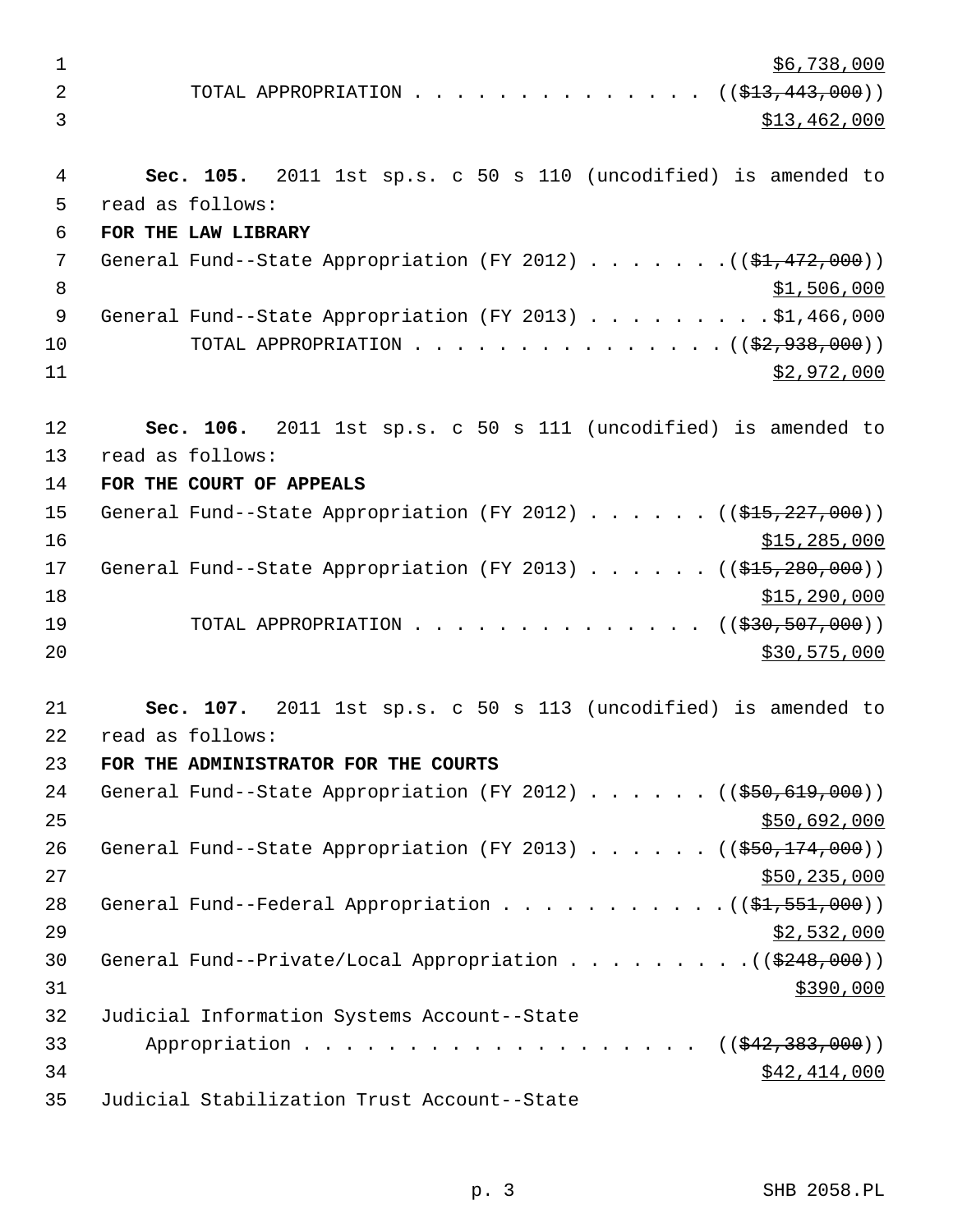1 Appropriation . . . . . . . . . . . . . . . . . . . . . . \$5,414,000 2 TOTAL APPROPRIATION . . . . . . . . . . . . . ((\$150,389,000)) 3 \$151,677,000

 4 The appropriations in this section are subject to the following 5 conditions and limitations:

 6 (1) \$1,800,000 of the general fund--state appropriation for fiscal 7 year 2012 and \$1,800,000 of the general fund--state appropriation for 8 fiscal year 2013 are provided solely for school districts for petitions 9 to juvenile court for truant students as provided in RCW 28A.225.030 10 and 28A.225.035. The office of the administrator for the courts shall 11 develop an interagency agreement with the superintendent of public 12 instruction to allocate the funding provided in this subsection. 13 Allocation of this money to school districts shall be based on the 14 number of petitions filed. This funding includes amounts school 15 districts may expend on the cost of serving petitions filed under RCW 16 28A.225.030 by certified mail or by personal service or for the 17 performance of service of process for any hearing associated with RCW 18 28A.225.030.

19 (2)(a) \$8,252,000 of the general fund--state appropriation for 20 fiscal year 2012 and \$8,253,000 of the general fund--state 21 appropriation for fiscal year 2013 are provided solely for distribution 22 to county juvenile court administrators to fund the costs of processing 23 truancy, children in need of services, and at-risk youth petitions. 24 The administrator for the courts, in conjunction with the juvenile 25 court administrators, shall develop an equitable funding distribution 26 formula. The formula shall neither reward counties with higher than 27 average per-petition processing costs nor shall it penalize counties 28 with lower than average per-petition processing costs.

29 (b) Each fiscal year during the 2011-2013 fiscal biennium, each 30 county shall report the number of petitions processed and the total 31 actual costs of processing truancy, children in need of services, and 32 at-risk youth petitions. Counties shall submit the reports to the 33 administrator for the courts no later than 45 days after the end of the 34 fiscal year. The administrator for the courts shall electronically 35 transmit this information to the chairs and ranking minority members of 36 the house of representatives and senate ways and means committees no 37 later than 60 days after a fiscal year ends. These reports are deemed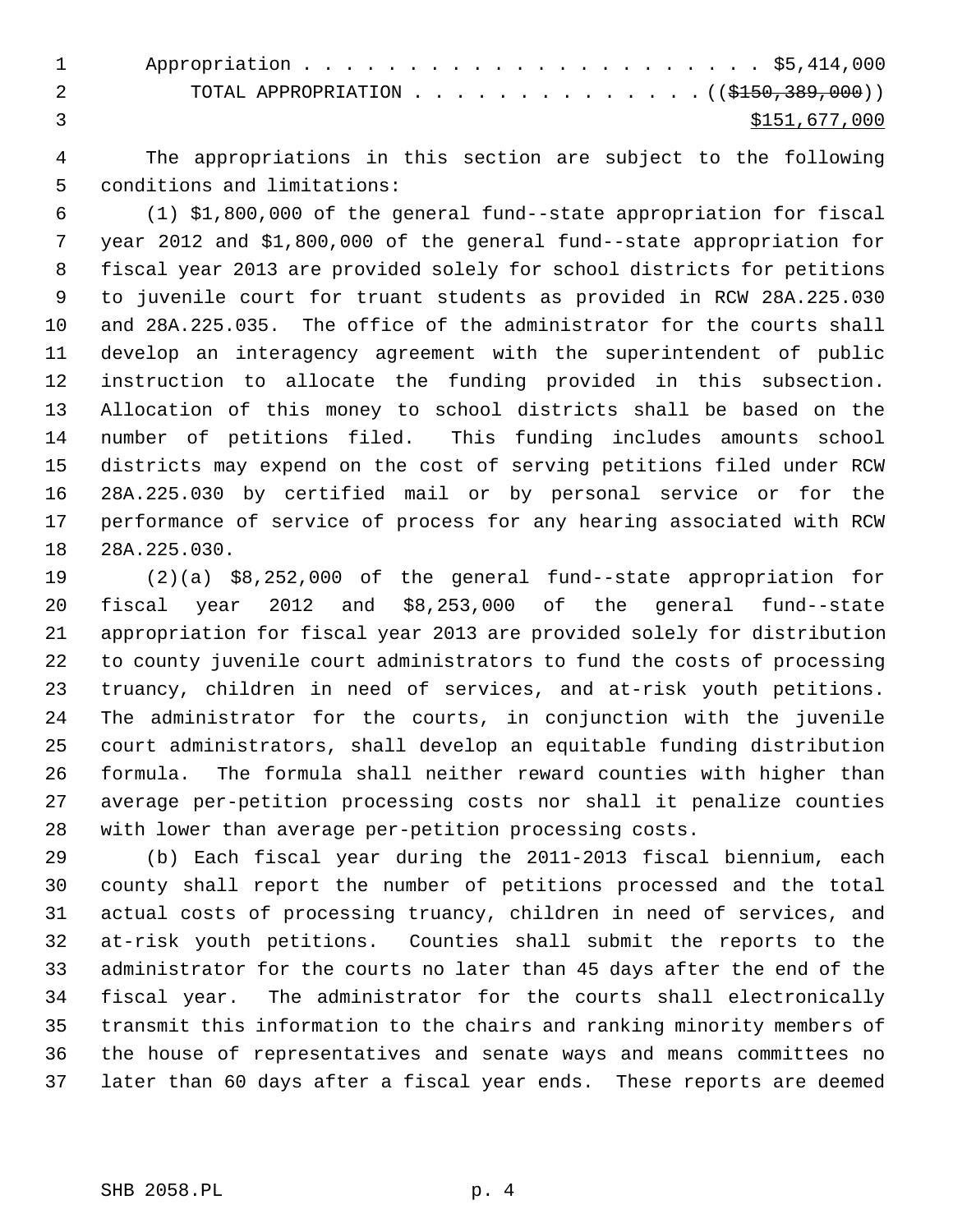1 informational in nature and are not for the purpose of distributing 2 funds.

 3 (3) The distributions made under this subsection and distributions 4 from the county criminal justice assistance account made pursuant to 5 section 801 of this act constitute appropriate reimbursement for costs 6 for any new programs or increased level of service for purposes of RCW 7 43.135.060.

 8 (4) \$265,000 of the general fund--state appropriation for fiscal 9 year 2012 is provided solely for the office of public guardianship to 10 provide guardianship services for low-income incapacitated persons.

11 (5) \$1,178,000 of the judicial information systems account--state 12 appropriation is provided solely for replacing computer equipment at 13 state courts and state judicial agencies.

14 (6) No later than September 30, 2011, the judicial information 15 systems committee shall provide a report to the legislature on the 16 recommendations of the case management feasibility study, including 17 plans for a replacement of the superior court management information 18 system (SCOMIS) and plans for completing the data exchange core system 19 component consistent with a complete data exchange standard. No later 20 than December 31, 2011, the judicial information systems committee 21 shall provide a report to the legislature on the status of the data 22 exchange, the procurement process for a SCOMIS replacement, and a case 23 management system that is designed to meet the requirements approved by 24 the superior courts and county clerks of all thirty-nine counties. The 25 legislature shall solicit input on both reports from judicial, 26 legislative, and executive stakeholders.

27 (7) In order to gather better data on juveniles in the criminal 28 justice system, the administrative office of the courts shall modify 29 the judgment and sentence form for juvenile and adult sentences to 30 include one or more check boxes indicating whether (a) the adult 31 superior court had original jurisdiction for a defendant who was 32 younger than eighteen years of age at the time the case was filed; (b) 33 the case was originally filed in juvenile court but transferred to 34 adult superior court jurisdiction; or (c) the case was originally filed 35 in adult superior court or transferred to adult superior court but then 36 returned to the juvenile court.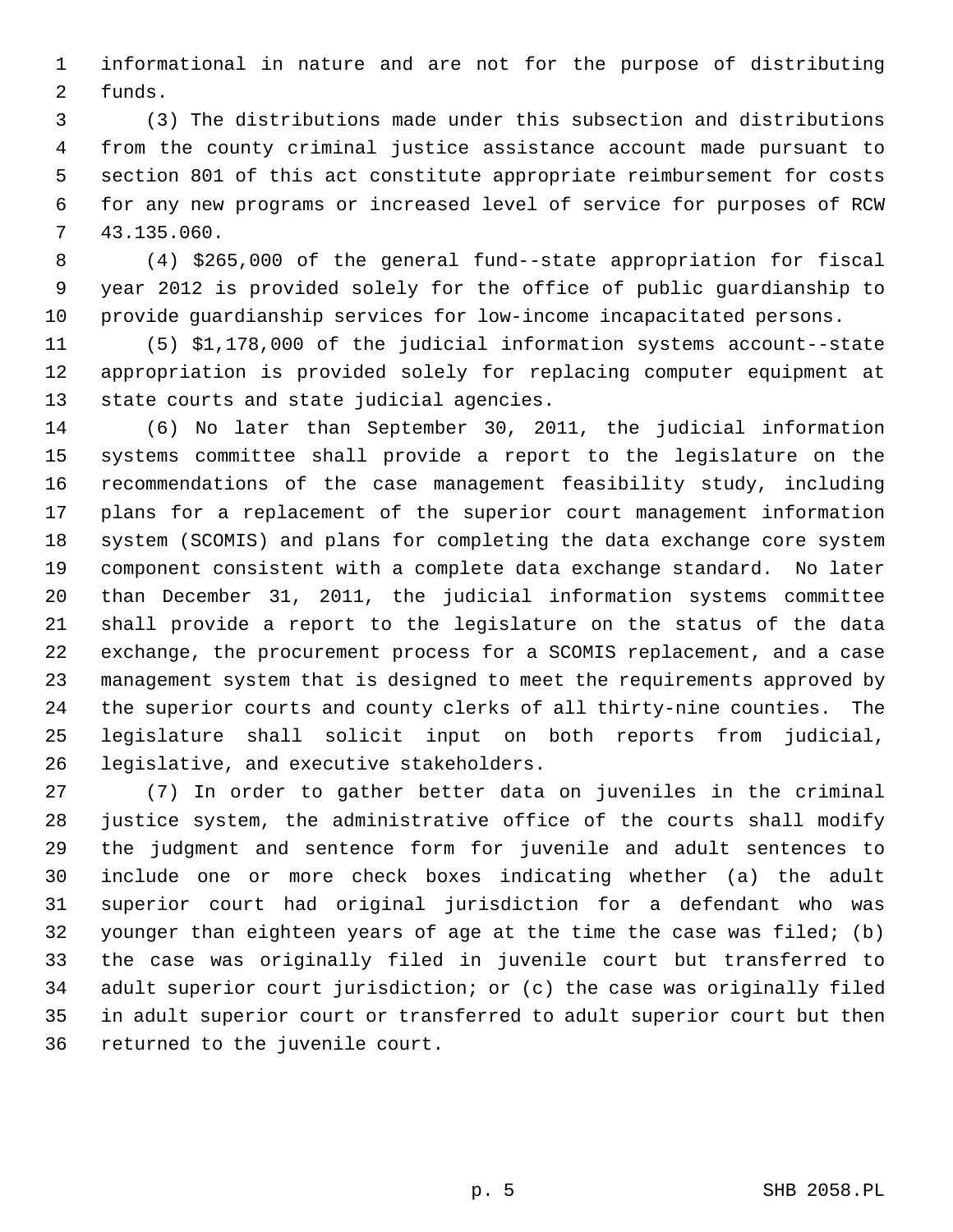1 **Sec. 108.** 2011 1st sp.s. c 50 s 114 (uncodified) is amended to 2 read as follows: 3 **FOR THE OFFICE OF PUBLIC DEFENSE** 4 General Fund--State Appropriation (FY 2012) . . . . . . ((\$25,027,000))  $\frac{$25,030,000}{200}$ 6 General Fund--State Appropriation (FY 2013) . . . . . . ((\$24,966,000)) 7 \$24,972,000 8 Judicial Stabilization Trust Account--State 9 Appropriation . . . . . . . . . . . . . . . . . . . . . . \$2,490,000 10 TOTAL APPROPRIATION . . . . . . . . . . . . . ((<del>\$52,483,000</del>))  $11$  \$52,492,000

12 The appropriations in this section are subject to the following 13 conditions and limitations:

14 (1) The amounts provided include funding for expert and 15 investigative services in death penalty personal restraint petitions.

16 (2) By December 1, 2011, the office of public defense shall submit 17 to the appropriate policy and fiscal committees of the legislature a 18 proposal for office of public defense to assume the effective and 19 efficient administration of defense services for indigent persons 20 throughout the state who are involved in proceedings under chapter 21 71.09 RCW. In developing its proposal, the office of public defense 22 should consult with interested stakeholders, including the King county 23 public defender, the Washington defender association, the Washington 24 association of criminal defense lawyers, the administrative office of 25 the courts, the superior court judges association, the office of the 26 attorney general, the King county prosecuting attorney, the Washington 27 association of counties, and the department of social and health 28 services. At a minimum, the proposal should identify:

29 (a) Procedures to control costs and require accountability, 30 consistent with the state's obligation to ensure the right to counsel 31 under both the United States Constitution and the Washington 32 Constitution;

33 (b) Appropriate practice standards for trial-level defense of 34 indigent persons involved in proceedings under chapter 71.09 RCW, an 35 estimated number of attorneys statewide who are qualified to provide 36 such representation, and reasonable compensation for such defense 37 services;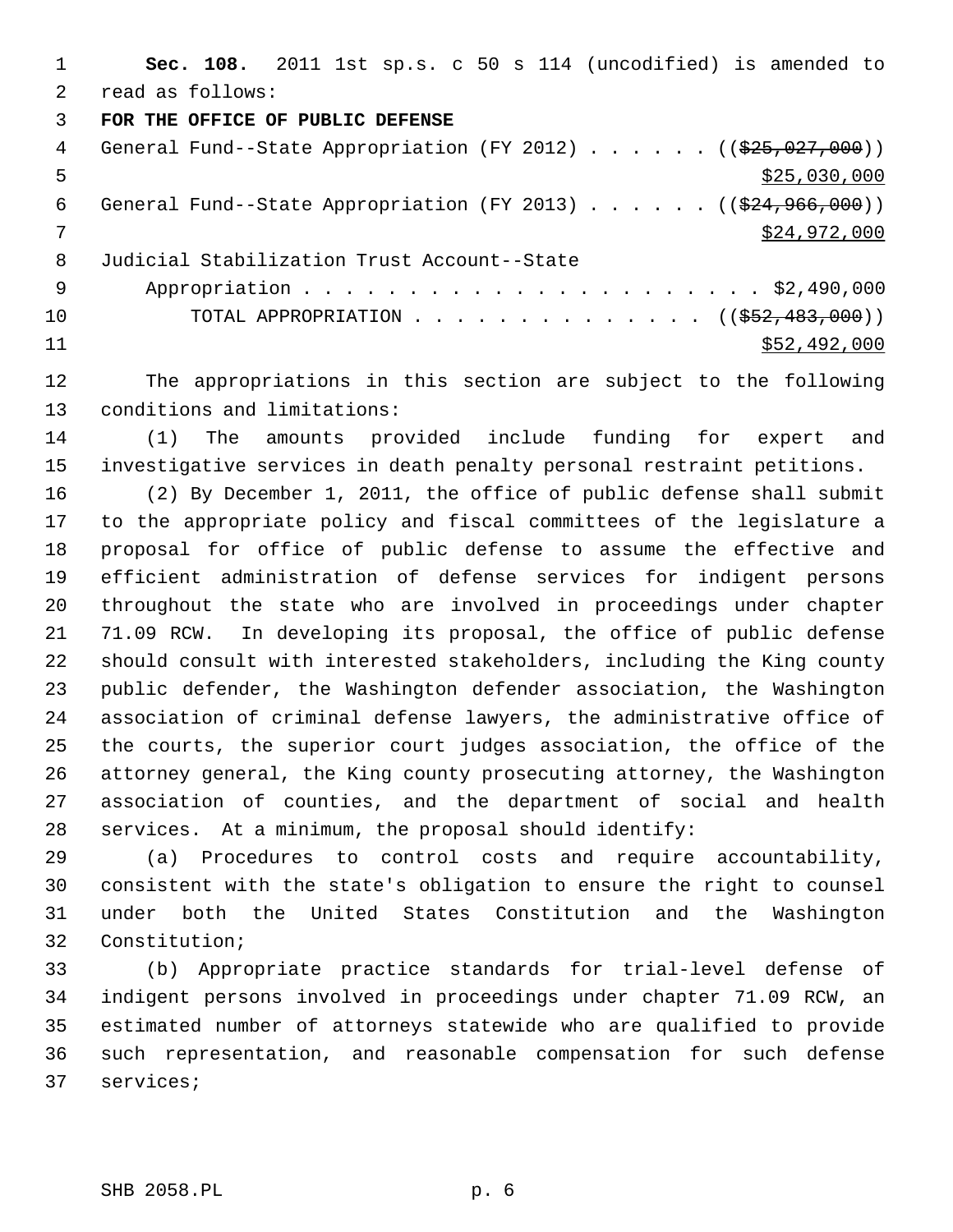1 (c) The total budget necessary to implement the proposal statewide 2 for fiscal year 2013, including administrative support; and

 3 (d) Possible savings to the state and counties that might result 4 from implementing the proposal.

```
 5 Sec. 109. 2011 1st sp.s. c 50 s 116 (uncodified) is amended to
  6 read as follows:
 7 FOR THE OFFICE OF THE GOVERNOR
8 General Fund--State Appropriation (FY 2012) . . . . . . . (($5,312,000))
\frac{1}{2} \frac{1}{2} \frac{1}{2} \frac{1}{2} \frac{1}{2} \frac{1}{2} \frac{1}{2} \frac{1}{2} \frac{1}{2} \frac{1}{2} \frac{1}{2} \frac{1}{2} \frac{1}{2} \frac{1}{2} \frac{1}{2} \frac{1}{2} \frac{1}{2} \frac{1}{2} \frac{1}{2} \frac{1}{2} \frac{1}{2} \frac{1}{2} 10 General Fund--State Appropriation (FY 2013) . . . . . . . (($5,293,000))
11 $5,292,000
12 Economic Development Strategic Reserve Account--State
13 Appropriation . . . . . . . . . . . . . . . . . . . . . . $1,500,000
14 TOTAL APPROPRIATION . . . . . . . . . . . . . ((<del>$12,105,000</del>))
15 $12,103,000
```
16 The appropriations in this section are subject to the following 17 conditions and limitations:

18 (1) \$1,500,000 of the economic development strategic reserve 19 account appropriation is provided solely for efforts to assist with 20 currently active industrial recruitment efforts that will bring new 21 jobs to the state or will retain headquarter locations of major 22 companies currently housed in the state.

23 (2) \$547,000 of the general fund--state appropriation for fiscal 24 year 2012 and \$547,000 of the general fund--state appropriation for 25 fiscal year 2013 are provided solely for the office of the education 26 ombudsman.

27 **Sec. 110.** 2011 1st sp.s. c 50 s 118 (uncodified) is amended to 28 read as follows:

```
29 FOR THE PUBLIC DISCLOSURE COMMISSION
30 General Fund--State Appropriation (FY 2012) \ldots . . . . . ((\frac{2}{7}, \frac{200}{7}))
31 $2,106,000
32 General Fund--State Appropriation (FY 2013) \ldots \ldots... ((\frac{62,130,000}{2}))
\frac{$2,129,000}{ }34 TOTAL APPROPRIATION \cdots, . . . . . . . . . . . . ((\frac{1}{24}, \frac{237}{100}))
\frac{$4,235,000}{ }
```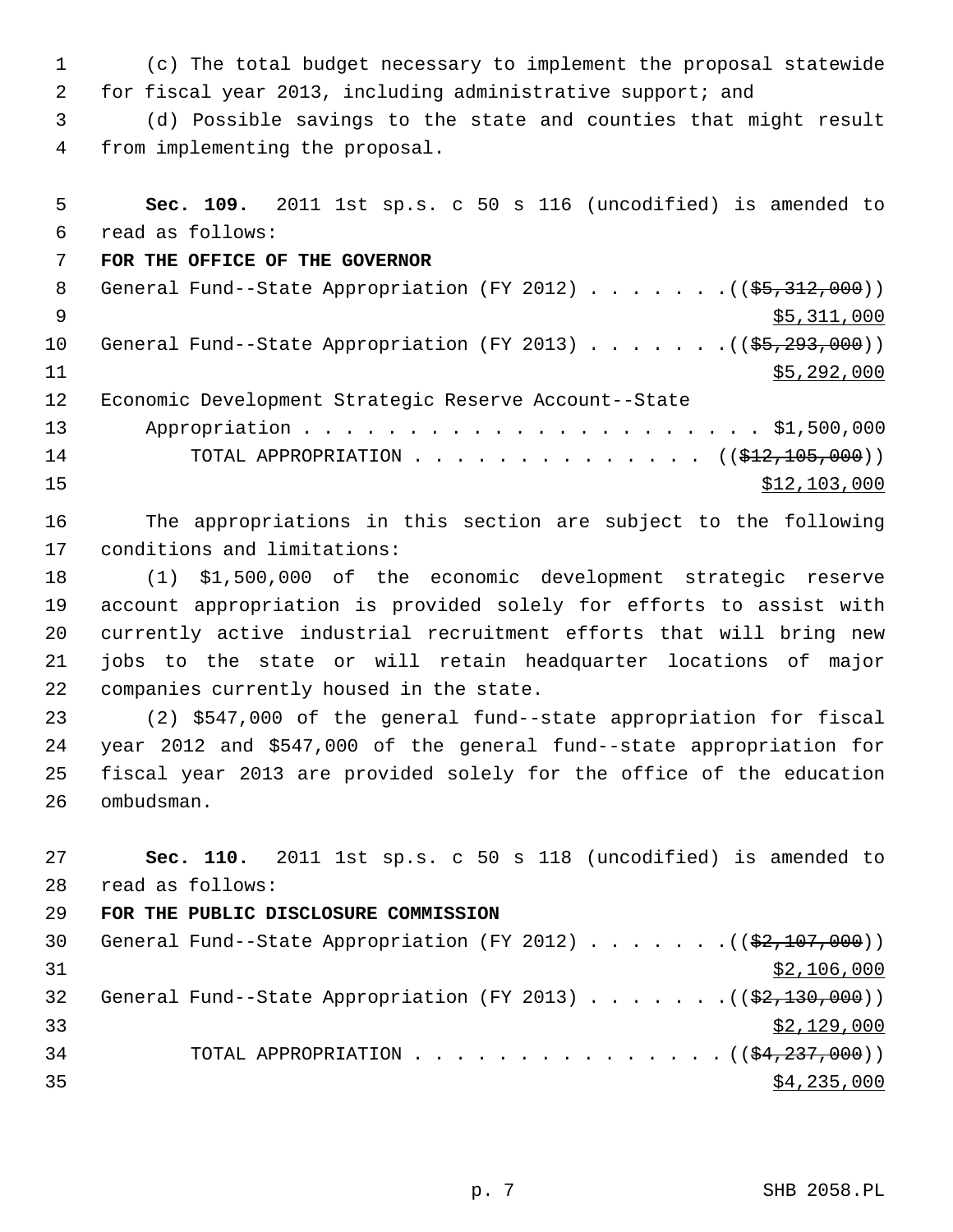1 The appropriations in this section are subject to the following 2 conditions and limitations: \$43,000 of the general fund--state 3 appropriation for fiscal year 2012 and \$82,000 of the general fund-- 4 state appropriation for fiscal year 2013 are provided solely for the 5 implementation of Engrossed Substitute Senate Bill No. 5021 (election 6 campaign disclosure).

 7 **Sec. 111.** 2011 1st sp.s. c 50 s 119 (uncodified) is amended to 8 read as follows: 9 **FOR THE SECRETARY OF STATE** 10 General Fund--State Appropriation (FY 2012)  $\ldots$  . . . (( $\text{\textsterling}16,710,000$ ))  $11$   $$16,014,000$ 12 General Fund--State Appropriation (FY 2013) . . . . . . ((\$14,135,000)) 13 \$12,862,000 14 General Fund--Federal Appropriation . . . . . . . . . . . . \$7,338,000 15 Public Records Efficiency, Preservation, and Access 16 Account--State Appropriation . . . . . . . . . . . ((\$7,943,000))  $17$  \$7,950,000 18 Charitable Organization Education Account--State 19 Appropriation . . . . . . . . . . . . . . . . . . . . . . . \$452,000 20 Local Government Archives Account--State 21 Appropriation . . . . . . . . . . . . . . . . . ((\$10,556,000)) 22 \$10,557,000 23 Election Account--Federal Appropriation . . . . . . . . . . \$17,288,000 24 Washington State Heritage Center Account--State 25 Appropriation . . . . . . . . . . . . . . . . . . . . . . \$1,028,000 26 TOTAL APPROPRIATION . . . . . . . . . . . . . ((<del>\$75,450,000</del>)) 27 \$73,489,000

28 The appropriations in this section are subject to the following 29 conditions and limitations:

30 (1) (( $\frac{64,101,000}{9}$ ) \$3,898,000 of the general fund--state 31 appropriation for fiscal year 2012 is provided solely to reimburse 32 counties for the state's share of primary and general election costs 33 and the costs of conducting mandatory recounts on state measures. 34 Counties shall be reimbursed only for those odd-year election costs 35 that the secretary of state validates as eligible for reimbursement.

36 (2)(a) ((\$1,997,000)) \$1,847,000 of the general fund--state 37 appropriation for fiscal year 2012 and  $((\$2,076,000)$  \$1,926,000 of the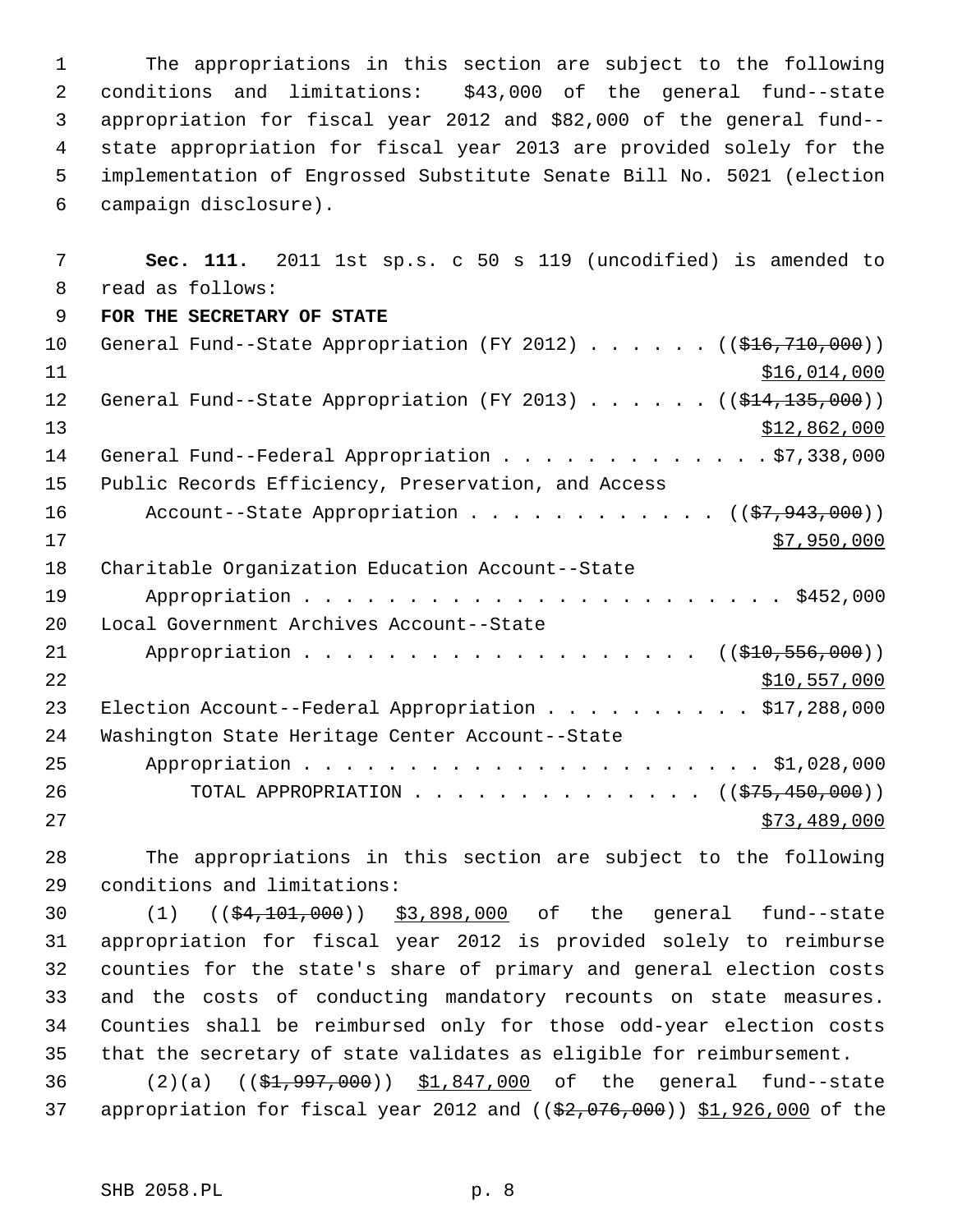1 general fund--state appropriation for fiscal year 2013 are provided 2 solely for contracting with a nonprofit organization to produce gavel- 3 to-gavel television coverage of state government deliberations and 4 other events of statewide significance during the 2011-2013 biennium. 5 The funding level for each year of the contract shall be based on the 6 amount provided in this subsection. The nonprofit organization shall 7 be required to raise contributions or commitments to make 8 contributions, in cash or in kind, in an amount equal to forty percent 9 of the state contribution. The office of the secretary of state may 10 make full or partial payment once all criteria in this subsection have 11 been satisfactorily documented.

12 (b) The legislature finds that the commitment of on-going funding 13 is necessary to ensure continuous, autonomous, and independent coverage 14 of public affairs. For that purpose, the secretary of state shall 15 enter into a contract with the nonprofit organization to provide public 16 affairs coverage.

17 (c) The nonprofit organization shall prepare an annual independent 18 audit, an annual financial statement, and an annual report, including 19 benchmarks that measure the success of the nonprofit organization in 20 meeting the intent of the program.

21 (d) No portion of any amounts disbursed pursuant to this subsection 22 may be used, directly or indirectly, for any of the following purposes: 23 (i) Attempting to influence the passage or defeat of any 24 legislation by the legislature of the state of Washington, by any 25 county, city, town, or other political subdivision of the state of 26 Washington, or by the congress, or the adoption or rejection of any 27 rule, standard, rate, or other legislative enactment of any state 28 agency;

29 (ii) Making contributions reportable under chapter 42.17 RCW; or

30 (iii) Providing any: (A) Gift; (B) honoraria; or (C) travel, 31 lodging, meals, or entertainment to a public officer or employee.

32 (3) Any reductions to funding for the Washington talking book and 33 Braille library may not exceed in proportion any reductions taken to 34 the funding for the library as a whole.

35 **Sec. 112.** 2011 1st sp.s. c 50 s 121 (uncodified) is amended to 36 read as follows: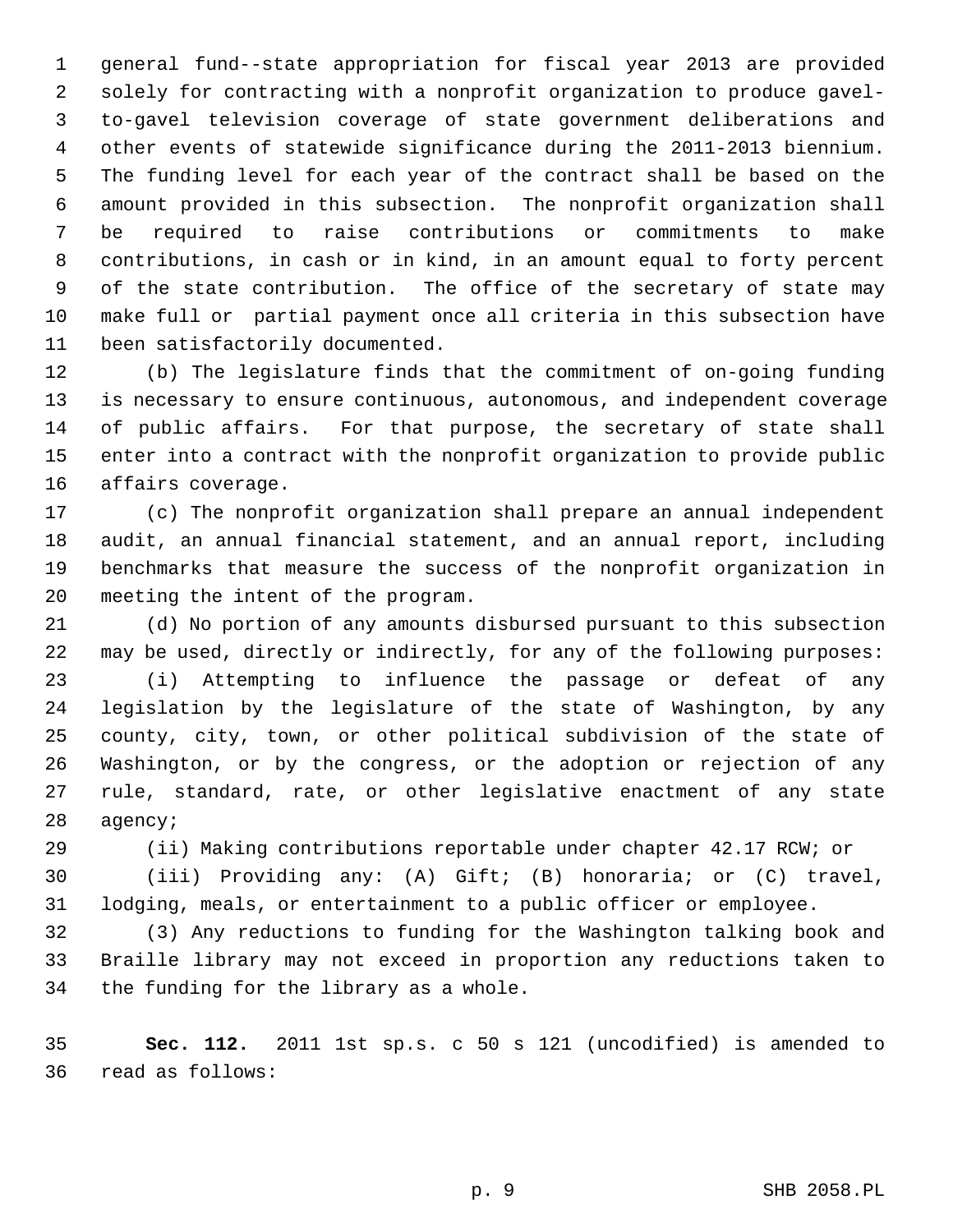| $\mathbf 1$ | FOR THE COMMISSION ON ASIAN PACIFIC AMERICAN AFFAIRS                   |
|-------------|------------------------------------------------------------------------|
| 2           | General Fund--State Appropriation (FY 2012) ( $(\frac{2332}{100})$ )   |
| 3           | \$236,000                                                              |
| 4           | General Fund--State Appropriation (FY 2013) \$219,000                  |
| 5           | TOTAL APPROPRIATION ( $(\frac{2451}{1000})$ )                          |
| 6           | \$455,000                                                              |
|             |                                                                        |
| 7           | Sec. 113. 2011 1st sp.s. c 50 s 122 (uncodified) is amended to         |
| 8           | read as follows:                                                       |
| 9           | FOR THE STATE TREASURER                                                |
| 10          | State Treasurer's Service Account--State                               |
| 11          | Appropriation ( $(\frac{124}{996}, 000)$ )                             |
| 12          | \$14,994,000                                                           |
|             |                                                                        |
| 13          | Sec. 114. 2011 1st sp.s. c 50 s 123 (uncodified) is amended to         |
| 14          | read as follows:                                                       |
| 15          | FOR THE STATE AUDITOR                                                  |
| 16          | State Auditing Services Revolving Account--State                       |
| 17          |                                                                        |
| 18          | Performance Audit of Government Account--State                         |
| 19          |                                                                        |
| 20          | \$1,461,000                                                            |
| 21          | TOTAL APPROPRIATION ( $(\frac{11}{7978},000)$ )                        |
| 22          | \$11,754,000                                                           |
| 23          | The appropriations in this section are subject to the following        |
| 24          | conditions and limitations:                                            |
| 25          | (1) Audits of school districts by the division of municipal            |
| 26          | corporations shall include findings regarding the accuracy of: $(a)$   |
| 27          | Student enrollment data; and (b) the experience and education of the   |
| 28          | district's certified instructional staff, as reported to the           |
| 29          | superintendent of public instruction for allocation of state funding.  |
| 30          | (2) \$1,461,000 of the performance audits of government account        |
| 31          | appropriation is provided solely for staff and related costs to verify |
| 32          | the accuracy of reported school district data submitted for state      |
| 33          | funding purposes; conduct school district program audits of state      |
| 34          | funded public school programs; establish the specific amount of state  |
| 35          | funding adjustments whenever audit exceptions occur and the amount is  |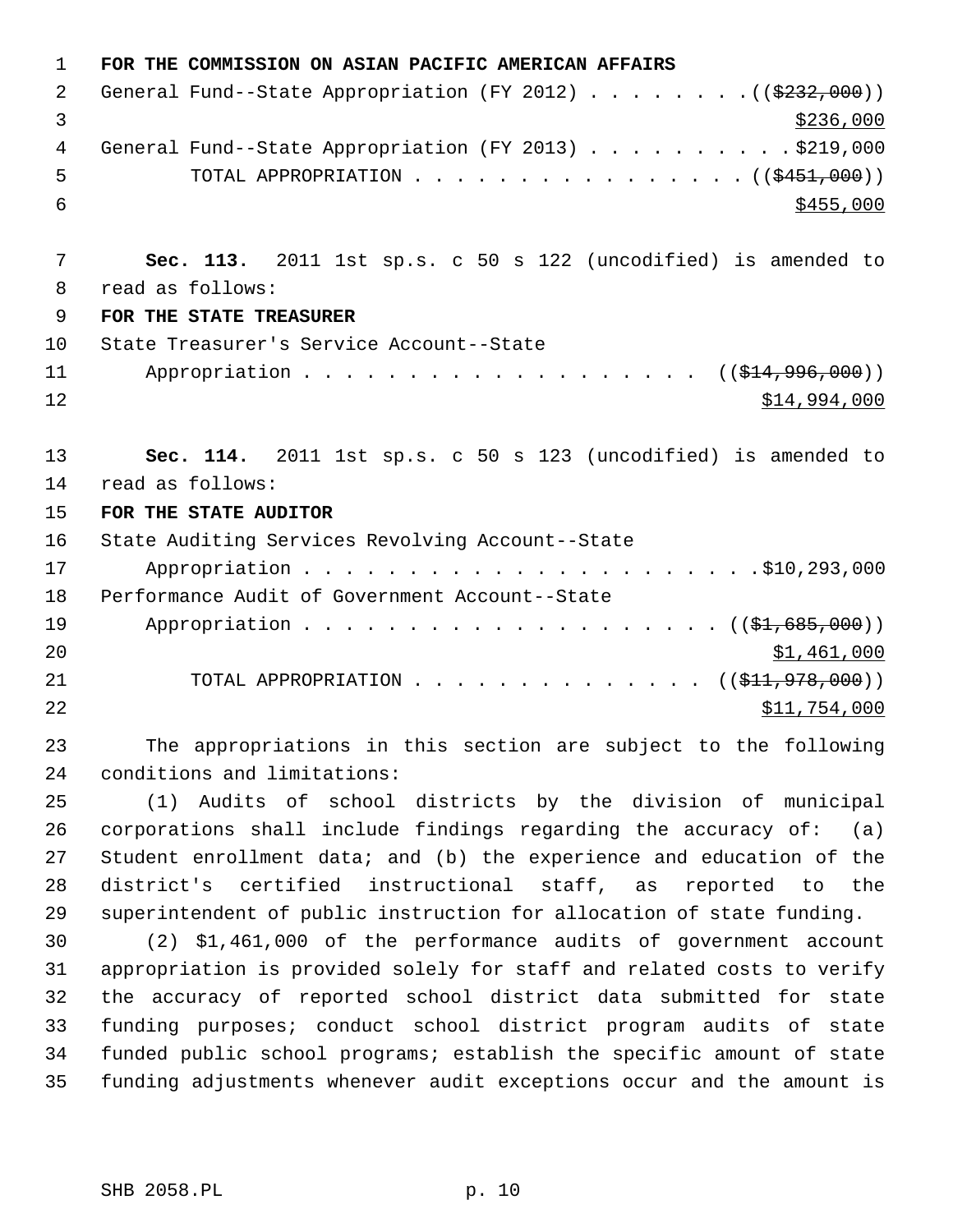1 not firmly established in the course of regular public school audits; 2 and to assist the state special education safety net committee when 3 requested.

 4 (3) Within the amounts appropriated in this section, the state 5 auditor shall continue to complete the annual audit of the state's 6 comprehensive annual financial report and the annual federal single 7 audit consistent with the auditing standards generally accepted in the 8 United States and the standards applicable to financial audits 9 contained in government auditing standards, issued by the comptroller 10 general of the United States, and OMB circular A-133, audits of states, 11 local governments, and nonprofit organizations.

12 **Sec. 115.** 2011 1st sp.s. c 50 s 125 (uncodified) is amended to

13 read as follows:

14 **FOR THE ATTORNEY GENERAL**

| 15 | General Fund--State Appropriation (FY 2012) ( $(\frac{24,028,000}{})$ |
|----|-----------------------------------------------------------------------|
| 16 | \$4,758,000                                                           |
| 17 | General Fund--State Appropriation (FY 2013) $($ $($ \$3,997,000))     |
| 18 | \$2,727,000                                                           |
| 19 | General Fund--Federal Appropriation \$8,819,000                       |
| 20 | New Motor Vehicle Arbitration Account--State                          |
| 21 |                                                                       |
| 22 | Legal Services Revolving Account--State                               |
| 23 | Appropriation ((\$206,635,000))                                       |
| 24 | \$206,617,000                                                         |
| 25 | Tobacco Prevention and Control Account--State                         |
| 26 |                                                                       |
| 27 | TOTAL APPROPRIATION ( $(\frac{2227}{546},000)$ )                      |
| 28 | \$224,163,000                                                         |

29 The appropriations in this section are subject to the following 30 conditions and limitations:

31 (1) The attorney general shall report each fiscal year on actual 32 legal services expenditures and actual attorney staffing levels for 33 each agency receiving legal services. The report shall be submitted to 34 the office of financial management and the fiscal committees of the 35 senate and house of representatives no later than ninety days after the 36 end of each fiscal year. As part of its by agency report to the 37 legislative fiscal committees and the office of financial management,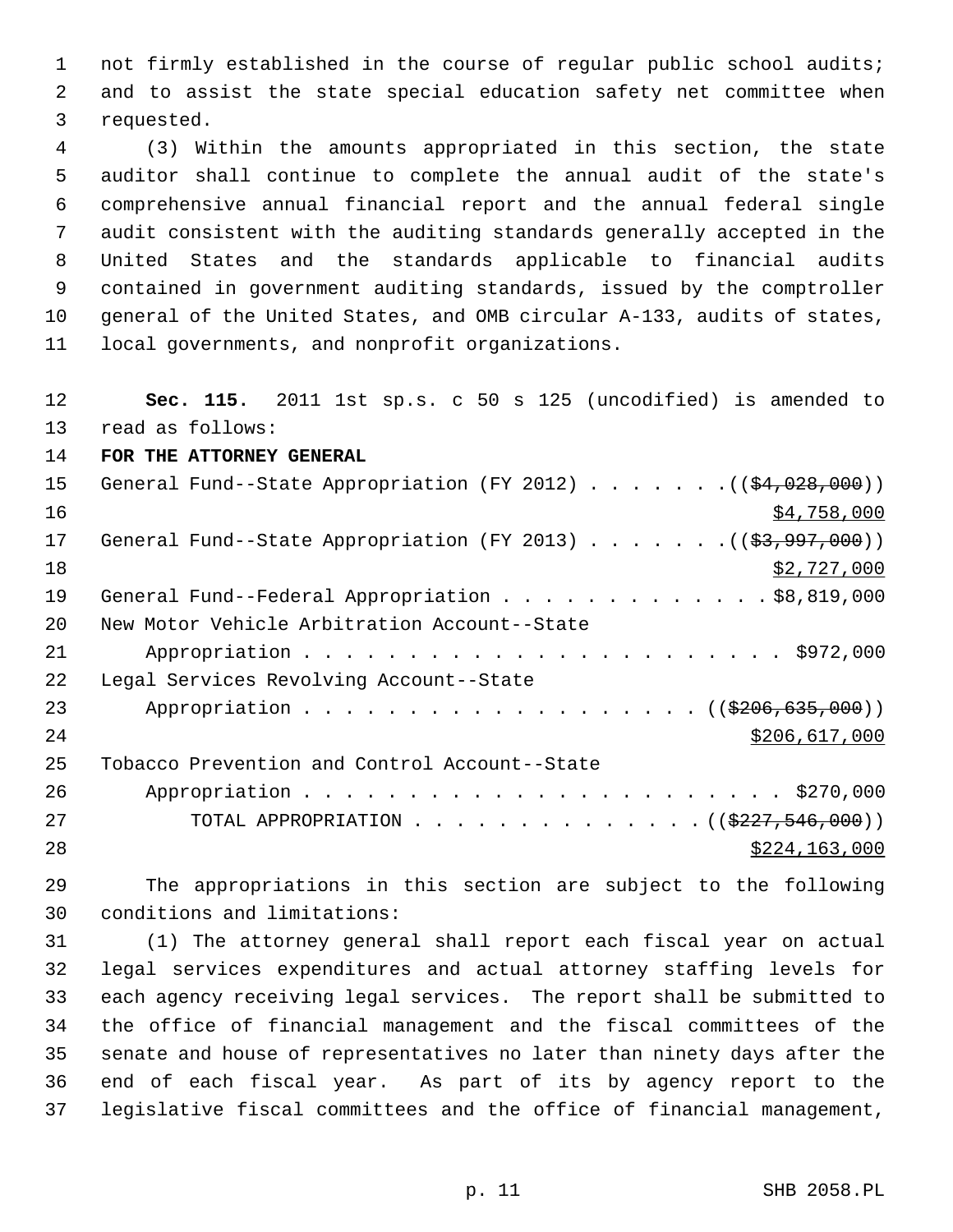1 the office of the attorney general shall include information detailing 2 the agency's expenditures for its agency-wide overhead and a breakdown 3 by division of division administration expenses.

 4 (2) Prior to entering into any negotiated settlement of a claim 5 against the state that exceeds five million dollars, the attorney 6 general shall notify the director of financial management and the 7 chairs of the senate committee on ways and means and the house of 8 representatives committee on ways and means.

 9 (3) The attorney general shall annually report to the fiscal 10 committees of the legislature all new *cy pres* awards and settlements 11 and all new accounts, disclosing their intended uses, balances, the 12 nature of the claim or account, proposals, and intended timeframes for 13 the expenditure of each amount. The report shall be distributed 14 electronically and posted on the attorney general's web site. The 15 report shall not be printed on paper or distributed physically.

16 (4) The attorney general shall enter into an interagency agreement 17 with the department of social and health services for expenditure of 18 the state's proceeds from the *cy pres* settlement in *State of Washington* 19 *v. AstraZeneca* (Seroquel) for the purposes set forth in sections 204 20 and 213 of this act.

21 (5) \$62,000 of the legal services revolving fund--state 22 appropriation is provided solely to implement House Bill No. 1770 23 (state purchasing). If the bill is not enacted by June 30, 2011, the 24 amount provided in this subsection shall lapse.

25 (6) \$5,924,000 of the legal services revolving account--state 26 appropriation is provided solely to implement House Bill No. 2123 27 (workers' compensation). If the bill is not enacted by June 30, 2011, 28 the amount provided in this subsection shall lapse.

29 (7) The office of the attorney general is authorized to expend 30 \$2,100,000 from the *Zyprexa* and other *cy pres* awards towards consumer 31 protection costs in accordance with uses authorized in the court 32 orders.

33 (8) \$96,000 of the legal services revolving fund--state 34 appropriation is provided solely to implement Senate Bill No. 5076 35 (financial institutions). If the bill is not enacted by June 30, 2011, 36 the amount provided in this subsection shall lapse.

37 (9) \$99,000 of the legal services revolving fund--state 38 appropriation is provided solely to implement Engrossed Second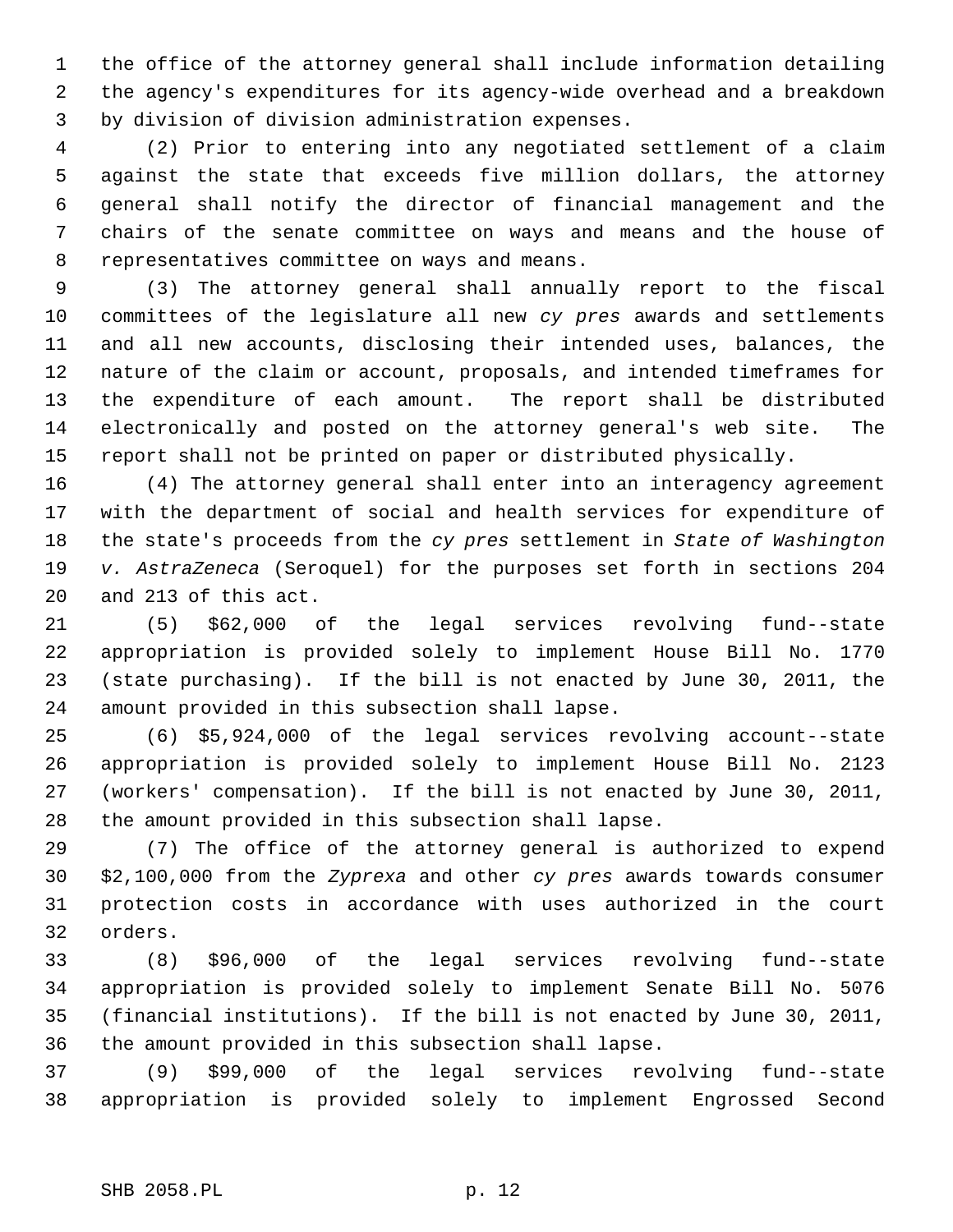1 Substitute Senate Bill No. 5769 (coal-fired generation). If the bill 2 is not enacted by June 30, 2011, the amount provided in this subsection 3 shall lapse.

 4 (10) \$416,000 of the legal services revolving fund--state 5 appropriation is provided solely to implement Substitute Senate Bill 6 No. 5801 (industrial insurance system). If the bill is not enacted by 7 June 30, 2011, the amount provided in this subsection shall lapse.

 8 (11) \$31,000 of the legal services revolving fund--state 9 appropriation is provided solely to implement Engrossed Substitute 10 Senate Bill No. 5021 (election campaign disclosure). If the bill is 11 not enacted by June 30, 2011, the amount provided in this subsection 12 shall lapse.

13 (12) The executive ethics board shall: (a) Develop a statewide 14 plan, with performance measures, to provide overall direction and 15 accountability in all executive branch agencies and statewide elected 16 offices; (b) coordinate and work with the commission on judicial 17 conduct and the legislative ethics board; (c) assess and evaluate each 18 agency's ethical culture through employee and stakeholder surveys, 19 review Washington state quality award feedback reports, and publish an 20 annual report on the results to the public; and (d) solicit outside 21 evaluations, studies, and recommendations for improvements from 22 academics, nonprofit organizations, the public disclosure commission, 23 or other entities with expertise in ethics, integrity, and the public 24 sector.

25 **Sec. 116.** 2011 1st sp.s. c 50 s 126 (uncodified) is amended to 26 read as follows:

27 **FOR THE CASELOAD FORECAST COUNCIL**

28 General Fund--State Appropriation (FY 2012) . . . . . . .((\$1,308,000)) 29 \$1,310,000 30 General Fund--State Appropriation (FY 2013) . . . . . . .((\$1,305,000))  $31$  \$1,309,000 32 TOTAL APPROPRIATION  $\ldots$ , . . . . . . . . . . . . ( $(\frac{2}{2}, 613, 000)$ )  $\frac{1}{2}$  33

34 The appropriations in this section are subject to the following 35 conditions and limitations:

36 (1) The appropriations in this section include funding for 37 activities transferred from the sentencing guidelines commission to the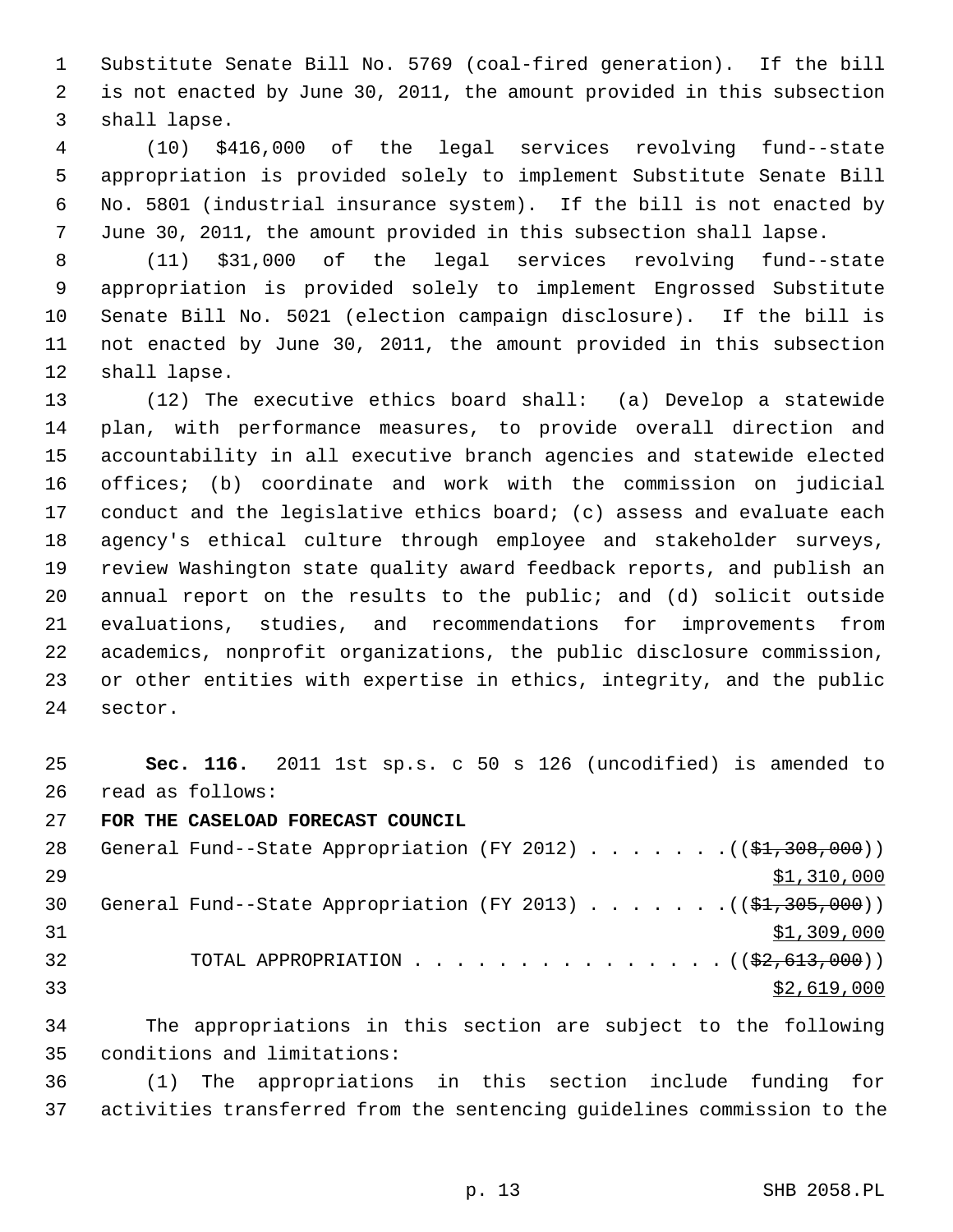1 caseload forecast council pursuant to Engrossed Substitute Senate Bill 2 No. 5891 (criminal justice cost savings). Prior to the effective date 3 of Engrossed Substitute Senate Bill No. 5891, the appropriations in 4 this section may be expended for the continued operations and expenses 5 of the sentencing guidelines commission pursuant to the expenditure 6 authority schedule produced by the office of financial management in 7 accordance with chapter 43.88 RCW.

 8 (2) \$57,000 of the general fund--state appropriation for fiscal 9 year 2012 and \$57,000 of the general fund--state appropriation for 10 fiscal year 2013 are provided solely for the implementation of Senate 11 Bill No. 5304 (college bound scholarship).

12 **Sec. 117.** 2011 1st sp.s. c 50 s 127 (uncodified) is amended to 13 read as follows:

14 **FOR THE DEPARTMENT OF COMMERCE**

| 15 | General Fund--State Appropriation (FY 2012) ( $(\frac{257}{271}, 271, 000)$ )             |
|----|-------------------------------------------------------------------------------------------|
| 16 | \$57,261,000                                                                              |
| 17 | General Fund--State Appropriation (FY 2013) ( $(\frac{272}{179},000)$ )                   |
| 18 | \$72,459,000                                                                              |
| 19 | General Fund--Federal Appropriation $($ $($ $\frac{2882}{202})$                           |
| 20 | \$282,185,000                                                                             |
| 21 | General Fund--Private/Local Appropriation ( $(\frac{24,998,000}{2})$ )                    |
| 22 | \$4,989,000                                                                               |
| 23 | Public Works Assistance Account--State                                                    |
| 24 |                                                                                           |
| 25 | \$2,764,000                                                                               |
| 26 | Drinking Water Assistance Administrative                                                  |
| 27 | Account--State Appropriation \$437,000                                                    |
| 28 | Lead Paint Account--State Appropriation \$65,000                                          |
| 29 | Building Code Council Account--State Appropriation \$13,000                               |
| 30 | Home Security Fund Account--State Appropriation $($ $($ $\frac{216}{655}, \frac{690}{1})$ |
| 31 | \$16,652,000                                                                              |
| 32 | Affordable Housing for All Account--State                                                 |
| 33 |                                                                                           |
| 34 | County Research Services Account--State Appropriation \$1,081,000                         |
| 35 | Financial Fraud and Identity Theft Crimes Investigation                                   |
| 36 | and Prosecution Account--State Appropriation $\ldots$ \$1,166,000                         |
| 37 | Low-Income Weatherization Assistance Account--State                                       |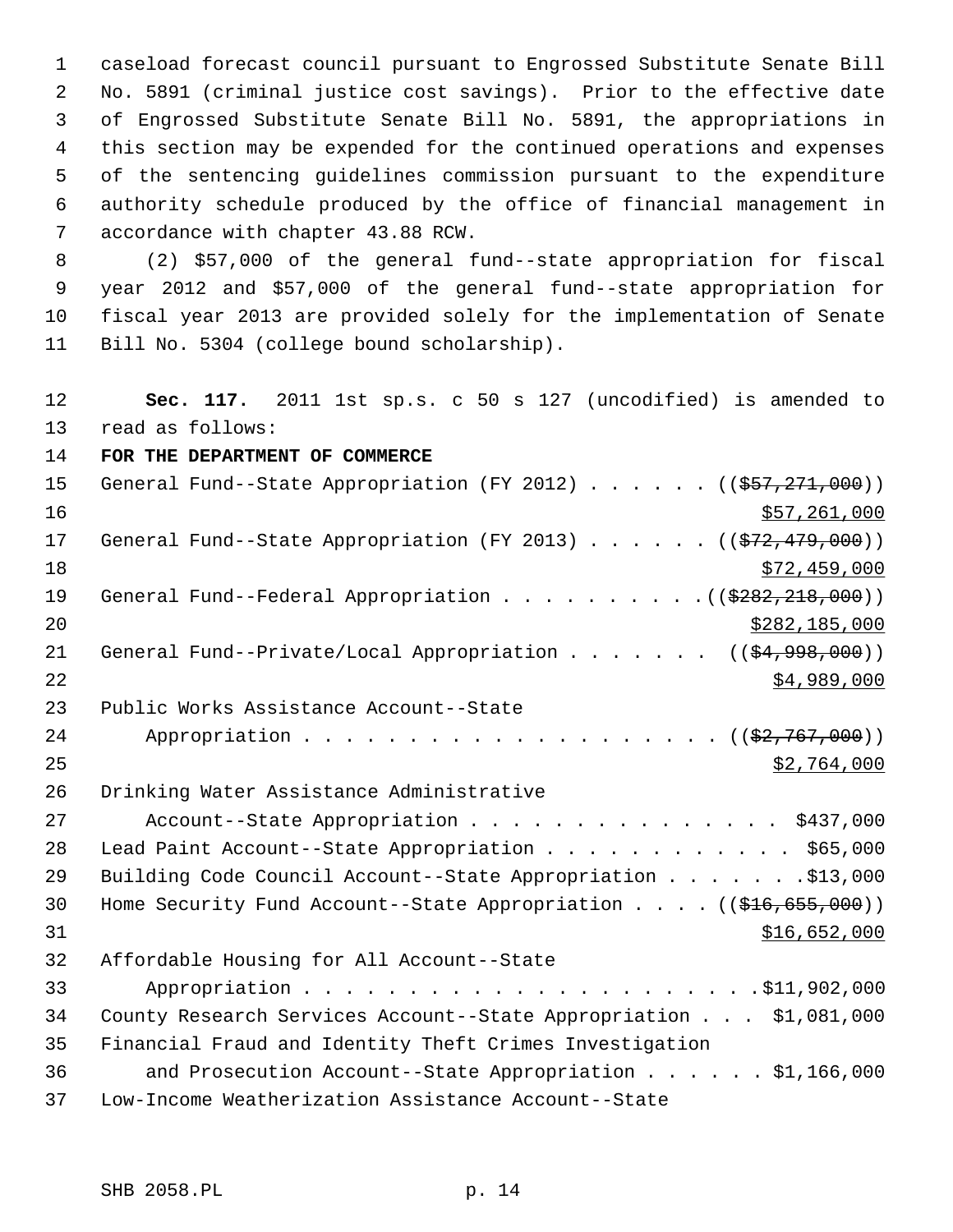| $\mathbf 1$ |                                                       |
|-------------|-------------------------------------------------------|
| 2           | City and Town Research Services Account--State        |
| 3           |                                                       |
| 4           | Manufacturing Innovation and Modernization            |
| 5           | Account--State Appropriation \$61,000                 |
| 6           | Community and Economic Development Fee Account--State |
| 7           |                                                       |
| 8           | Washington Housing Trust Account--State               |
| 9           | Appropriation ((\$17,503,000))                        |
| 10          | \$17,498,000                                          |
| 11          | Prostitution Prevention and Intervention Account--    |
| 12          | ( ( \$94,000) )                                       |
| 13          | \$86,000                                              |
| 14          | Public Facility Construction Loan Revolving           |
| 15          | Account--State Appropriation \$755,000                |
| 16          | Washington Community Technology Opportunity Account-- |
| 17          |                                                       |
| 18          | TOTAL APPROPRIATION ( $(\frac{2487,610,000}{s})$ )    |
| 19          | \$487,519,000                                         |
|             |                                                       |

20 The appropriations in this section are subject to the following 21 conditions and limitations:

22 (1) Repayments of outstanding mortgage and rental assistance 23 program loans administered by the department under RCW 43.63A.640 shall 24 be remitted to the department, including any current revolving account 25 balances. The department shall collect payments on outstanding loans, 26 and deposit them into the state general fund. Repayments of funds owed 27 under the program shall be remitted to the department according to the 28 terms included in the original loan agreements.

29 (2) \$500,000 of the general fund--state appropriation for fiscal 30 year 2012 and \$500,000 of the general fund--state appropriation for 31 fiscal year 2013 are provided solely for a grant to resolution 32 Washington to building statewide capacity for alternative dispute 33 resolution centers and dispute resolution programs that guarantee that 34 citizens have access to low-cost resolution as an alternative to 35 litigation.

36 (3) \$306,000 of the general fund--state appropriation for fiscal 37 year 2012 and \$306,000 of the general fund--state appropriation for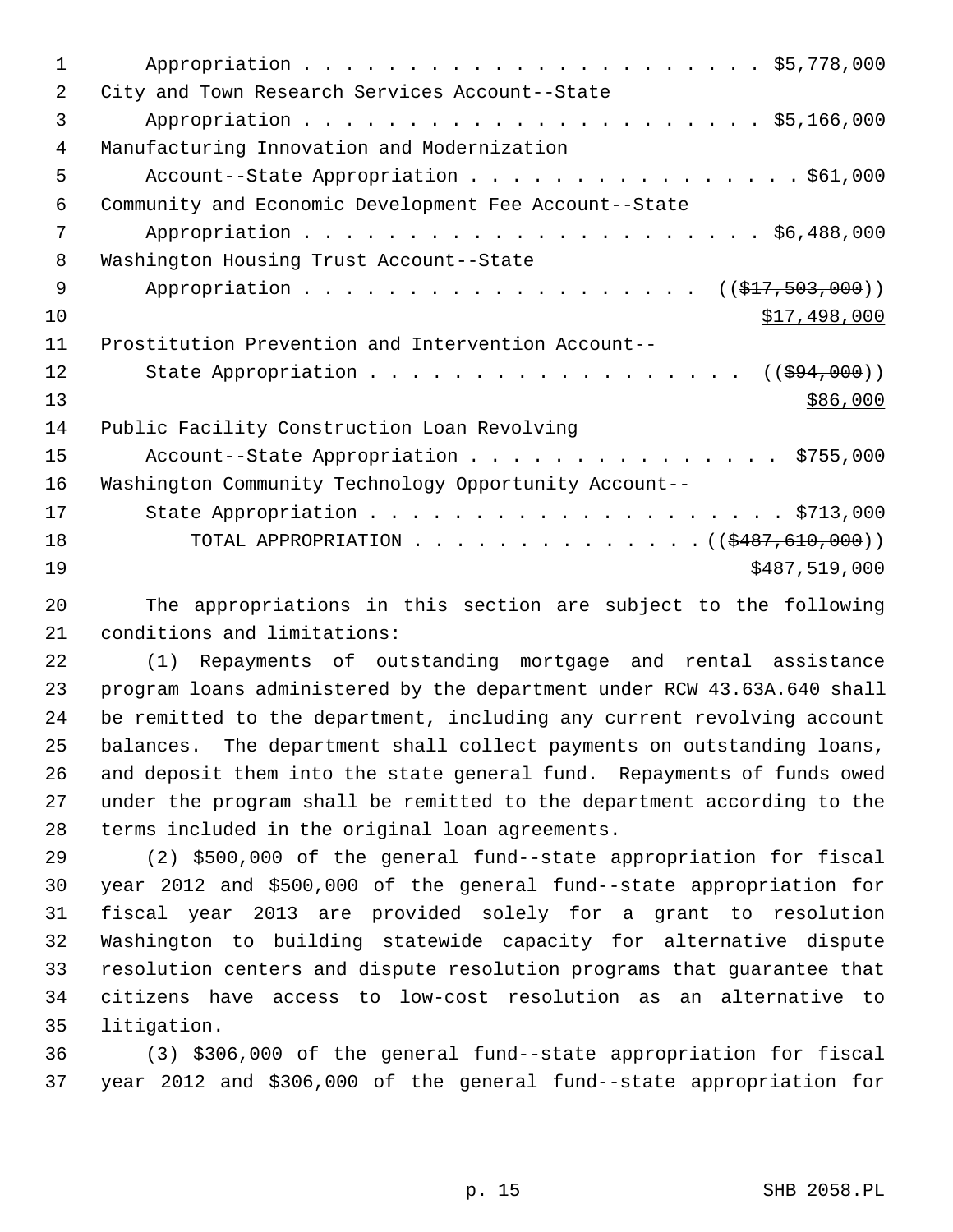1 fiscal year 2013 are provided solely for a grant to the retired senior 2 volunteer program.

 3 (4) The department shall administer its growth management act 4 technical assistance so that smaller cities receive proportionately 5 more assistance than larger cities or counties.

 6 (5) \$1,800,000 of the home security fund--state appropriation is 7 provided for transitional housing assistance or partial payments for 8 rental assistance under the independent youth housing program.

 9 (6) \$5,000,000 of the home security fund--state appropriation is 10 for the operation, repair, and staffing of shelters in the homeless 11 family shelter program.

12 (7) \$198,000 of the general fund--state appropriation for fiscal 13 year 2012 and \$198,000 of the general fund--state appropriation for 14 fiscal year 2013 are provided solely for the Washington new Americans 15 program.

16 (8) \$2,949,000 of the general fund--state appropriation for fiscal 17 year 2012 and \$2,949,000 of the general fund--state appropriation for 18 fiscal year 2013 are provided solely for associate development 19 organizations.

20 (9) \$127,000 of the general fund--federal appropriation is provided 21 solely for implementation of Substitute House Bill No. 1886 22 (Ruckelshaus center process). If the bill is not enacted by June 30, 23 2011, the amount provided in this subsection shall lapse.

24 (10) Up to \$200,000 of the general fund--private/local 25 appropriation is for a grant to the Washington tourism alliance for the 26 maintenance of the Washington state tourism web site 27 www.experiencewa.com and its related sub-sites. The department may 28 transfer ownership of the web site and other tourism promotion assets 29 and assign obligations to the Washington tourism alliance for purposes 30 of tourism promotion throughout the state. The alliance may use the 31 assets only in a manner consistent with the purposes for which they 32 were created. Any revenue generated from these assets must be used by 33 the alliance for the sole purposes of statewide Washington tourism 34 promotion. The legislature finds that the Washington tourism alliance, 35 a not-for-profit, 501.c.6 organization established, funded, and 36 governed by Washington tourism industry stakeholders to sustain 37 destination tourism marketing across Washington, is an appropriate body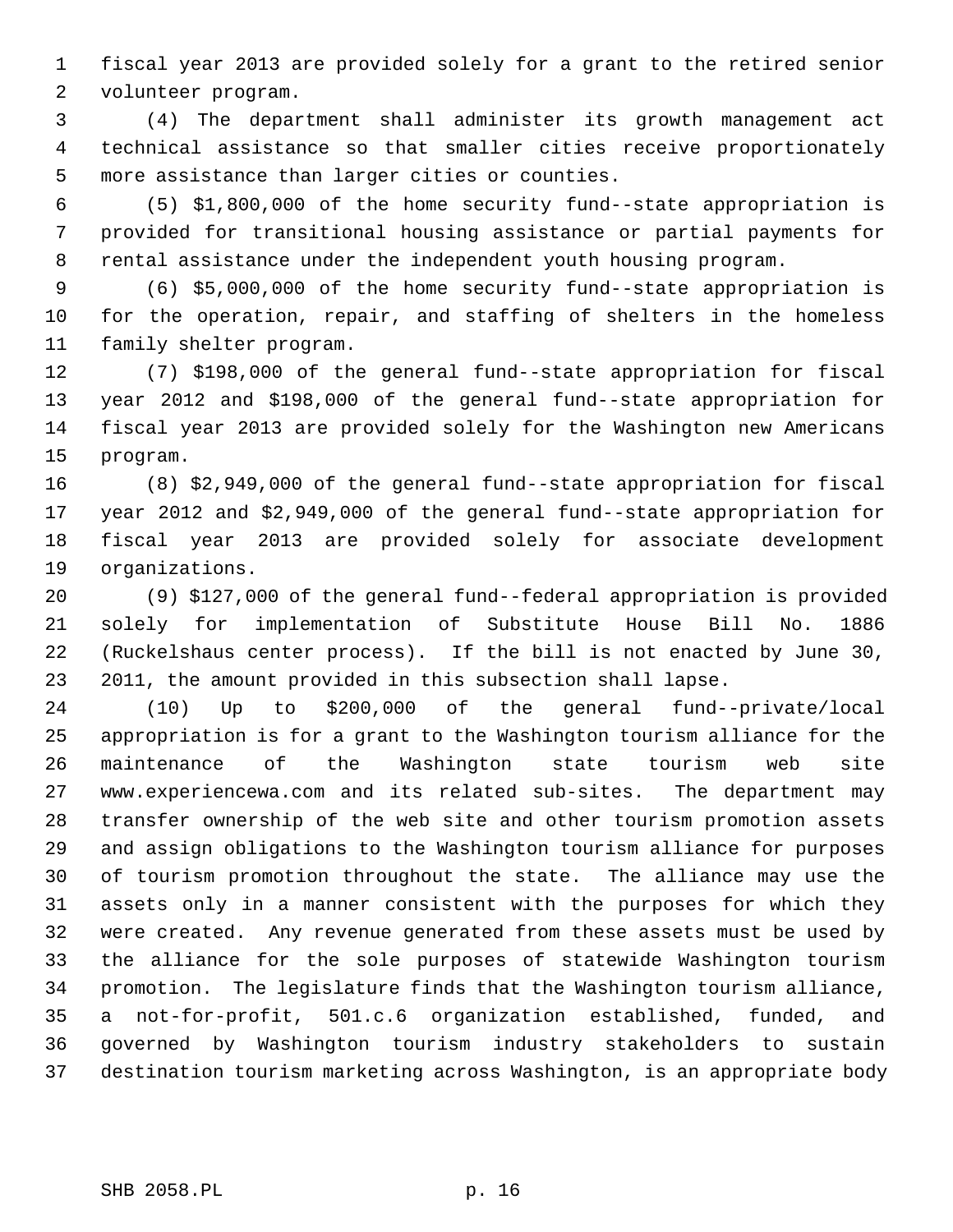1 to receive funding and assets from and assume obligations of the 2 department for the purposes described in this section.

 $(1, 2)$  (( $(1, 12)$ ) (11) Within the appropriations in this section, specific 4 funding is provided to implement Substitute Senate Bill No. 5741 5 (economic development commission).

 $6$  ( $(\frac{13}{13})$ ) (12) \$2,000,000 of the community and economic development 7 fee account appropriation is provided solely for the department of 8 commerce for services to homeless families through the Washington 9 families fund.

10  $((+14))$   $(13)$  \$260,000 of the general fund--state appropriation for 11 fiscal year 2012 and \$259,000 of the general fund--state appropriation 12 for fiscal year 2013 are provided solely for the Washington asset 13 building coalitions.

 $14$  ( $(\overline{+15})$ )  $(14)$  \$1,859,000 of the general fund--state appropriation 15 for fiscal year 2012 and \$1,859,000 of the general fund--state 16 appropriation for fiscal year 2013 are provided solely for innovative 17 research teams, also known as entrepreneurial STARS, at higher 18 education research institutions, and for entrepreneurs-in-residence 19 programs at higher education research institutions and entrepreneurial 20 assistance organizations. Of these amounts no more than \$50,000 in 21 fiscal year 2012 and no more than \$50,000 in fiscal year 2013 may be 22 provided for the operation of entrepreneurs-in-residence programs at 23 entrepreneurial assistance organizations external to higher education 24 research institutions.

25  $((+16))$   $(15)$  Up to \$700,000 of the general fund--private/local 26 appropriation is for pass-through grants to cities in central Puget 27 Sound to plan for transfer of development rights receiving areas under 28 the central Puget Sound regional transfer of development rights 29 program.

30  $((+17))$   $(16)$  \$16,000 of the general fund--state appropriation for 31 fiscal year 2012 is provided solely to implement section 503 of 32 Substitute House Bill No. 1277 (licensed settings for vulnerable 33 adults). The long-term care ombudsman shall convene an adult family 34 home quality assurance panel to review problems concerning the quality 35 of care for residents in adult family homes. If Substitute House Bill 36 No. 1277 (licensed settings for vulnerable adults) is not enacted by 37 June 30, 2011, the amount provided in this subsection shall lapse.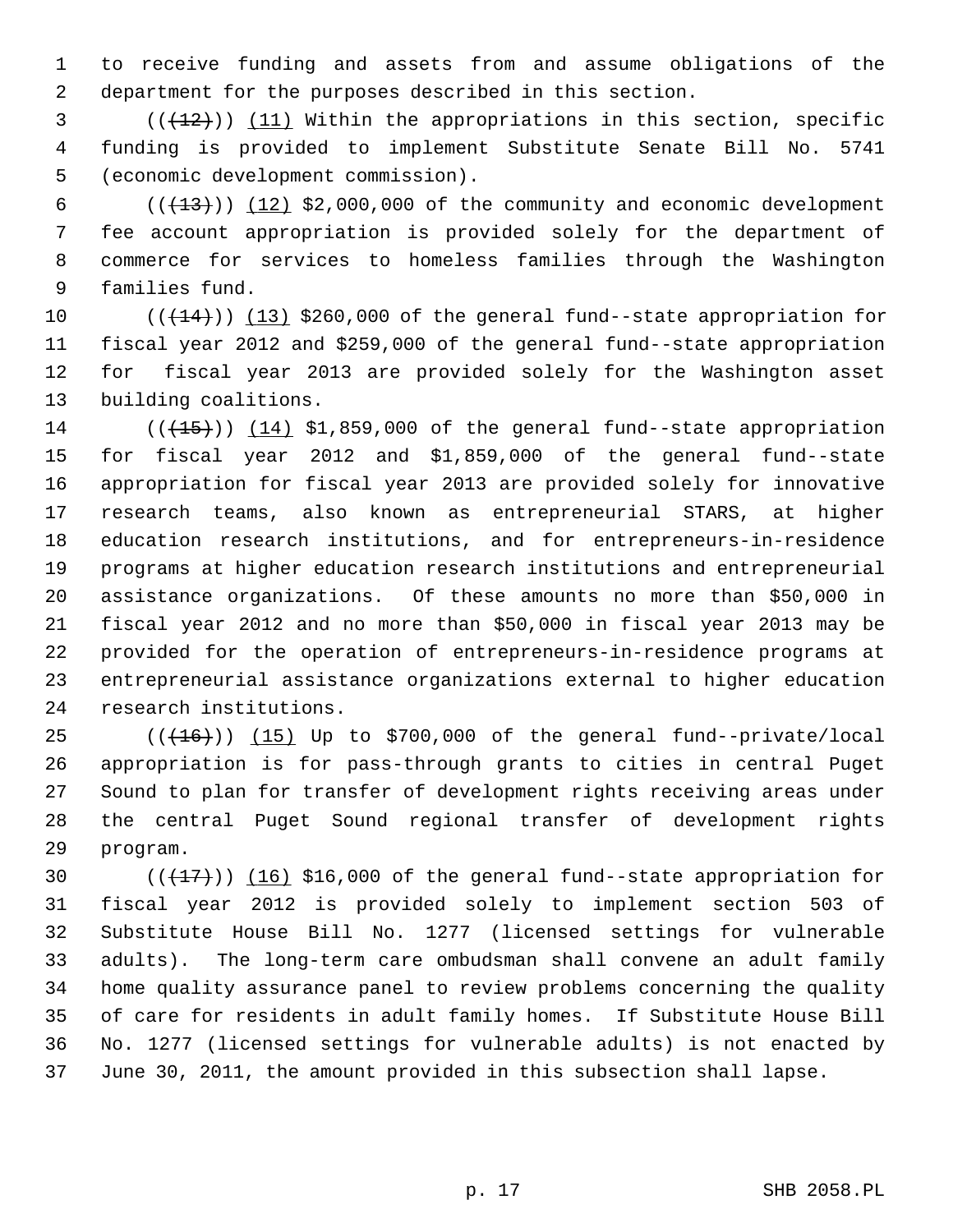$1$  ( $(\overline{+18})$ ) (17) \$24,605,000 of the general fund--state appropriation 2 for fiscal year 2012 and \$39,527,000 of the general fund--state 3 appropriation for fiscal year 2013 are provided solely for 4 establishment of the essential needs and housing support program 5 created in Engrossed Substitute House Bill No. 2082 (essential needs 6 and assistance program). The department of commerce shall contract for 7 these services with counties or community-based organizations involved 8 in providing essential needs and housing supports to low-income persons 9 who meet eligibility pursuant to Engrossed Substitute House Bill No. 10 2082. The department shall limit the funding used for administration 11 of the program to no more than five percent. Counties and community 12 providers shall limit the funding used for administration of the 13 program to no more than seven percent.

14 (a) Of the amounts provided in this subsection, \$4,000,000 is 15 provided solely for essential needs to clients who meet the eligibility 16 established in Engrossed Substitute House Bill No. 2082. Counties and 17 community-based organizations shall distribute basic essential products 18 in a manner that prevents abuse. To the greatest extent possible, the 19 counties or community-based organizations shall leverage local or 20 private funds, and volunteer support to acquire and distribute the 21 basic essential products.

22 (b) Of the amounts provided in this subsection, \$30,000,000 is 23 provided solely for housing support services to individuals who are 24 homeless and eligible for services under this program pursuant to 25 Engrossed Substitute House Bill No. 2082.

26 (c) Of the amounts provided in this subsection, \$30,000,000 is 27 provided solely as a contingency fund to provide housing support 28 services for individuals who may become homeless and are otherwise 29 eligible for this program pursuant to Engrossed Substitute House Bill 30 No. 2082.

| 31 | Sec. 118. 2011 1st sp.s. c 50 s 129 (uncodified) is amended to                       |
|----|--------------------------------------------------------------------------------------|
| 32 | read as follows:                                                                     |
| 33 | FOR THE OFFICE OF FINANCIAL MANAGEMENT                                               |
| 34 | General Fund--State Appropriation (FY 2012) $($ $($ $\frac{2012}{10}$ $)$            |
| 35 | \$18,627,000                                                                         |
| 36 | General Fund--State Appropriation (FY 2013) ( $(\frac{248}{518}, \frac{547}{500})$ ) |
| 37 | \$18,851,000                                                                         |
|    |                                                                                      |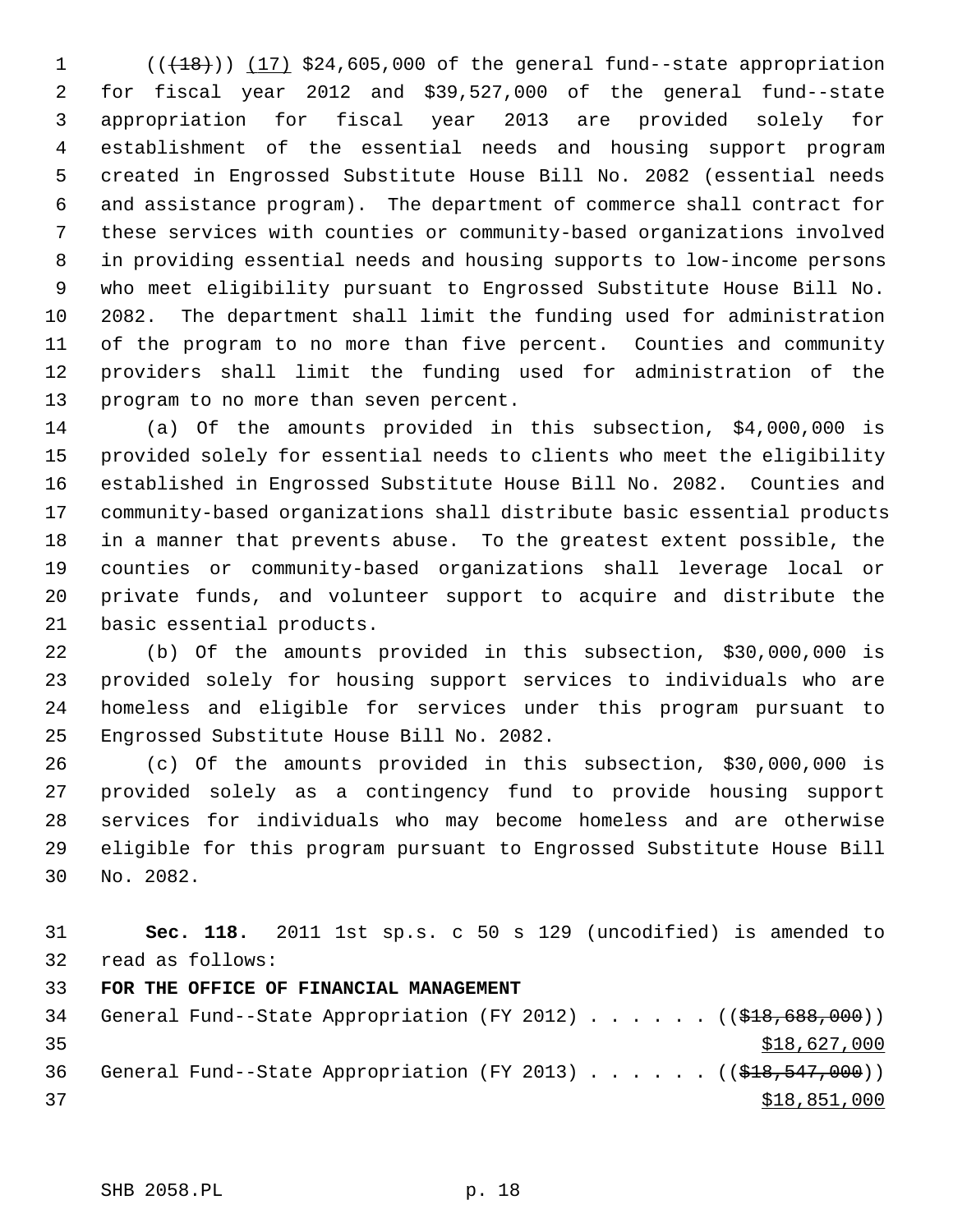| 1  | General Fund--Federal Appropriation \$31,534,000                 |
|----|------------------------------------------------------------------|
| 2  | General Fund--Private/Local Appropriation \$1,270,000            |
| 3  | Performance Audits of Government Account--                       |
| 4  |                                                                  |
| 5  | Economic Development Strategic Reserve Account--                 |
| 6  |                                                                  |
| 7  | Department of Personnel Services--State                          |
| 8  |                                                                  |
| 9  | \$7,827,000                                                      |
| 10 | Data Processing Revolving Account--State                         |
| 11 |                                                                  |
| 12 | Higher Education Personnel Services Account--State               |
| 13 |                                                                  |
| 14 | \$1,537,000                                                      |
| 15 | Aquatic Lands Enhancement Account--State Appropriation \$100,000 |
| 16 | TOTAL APPROPRIATION ( $(\frac{1}{586}, \frac{344}{100})$ )       |
| 17 | \$85,259,000                                                     |
|    |                                                                  |

18 The appropriations in this section are subject to the following 19 conditions and limitations:

20 (1) \$1,210,000 of the general fund--state appropriation for fiscal 21 year 2012 and \$1,210,000 of the general fund--state appropriation for 22 fiscal year 2013 are provided solely for implementation of House Bill 23 No. 1178 (regulatory assistance office). If the bill is not enacted by 24 June 30, 2011, the amounts provided in this subsection shall lapse.

25 (2) \$150,000 of the general fund--state appropriation for fiscal 26 year 2012 is provided solely for the office of financial management to 27 contract with an independent consultant to evaluate and recommend the 28 most cost-effective provision of services required to support the 29 department of social and health services special commitment center on 30 McNeil Island. The evaluation shall include island operation services 31 that include, but are not limited to: (a) Marine transport of 32 passengers and goods; (b) wastewater treatment; (c) fire protection and 33 suppression; (d) electrical supply; (e) water supply; and (f) road 34 maintenance.

35 The office of financial management shall solicit the input of 36 Pierce county, the department of corrections, and the department of 37 social and health services in developing the request for proposal,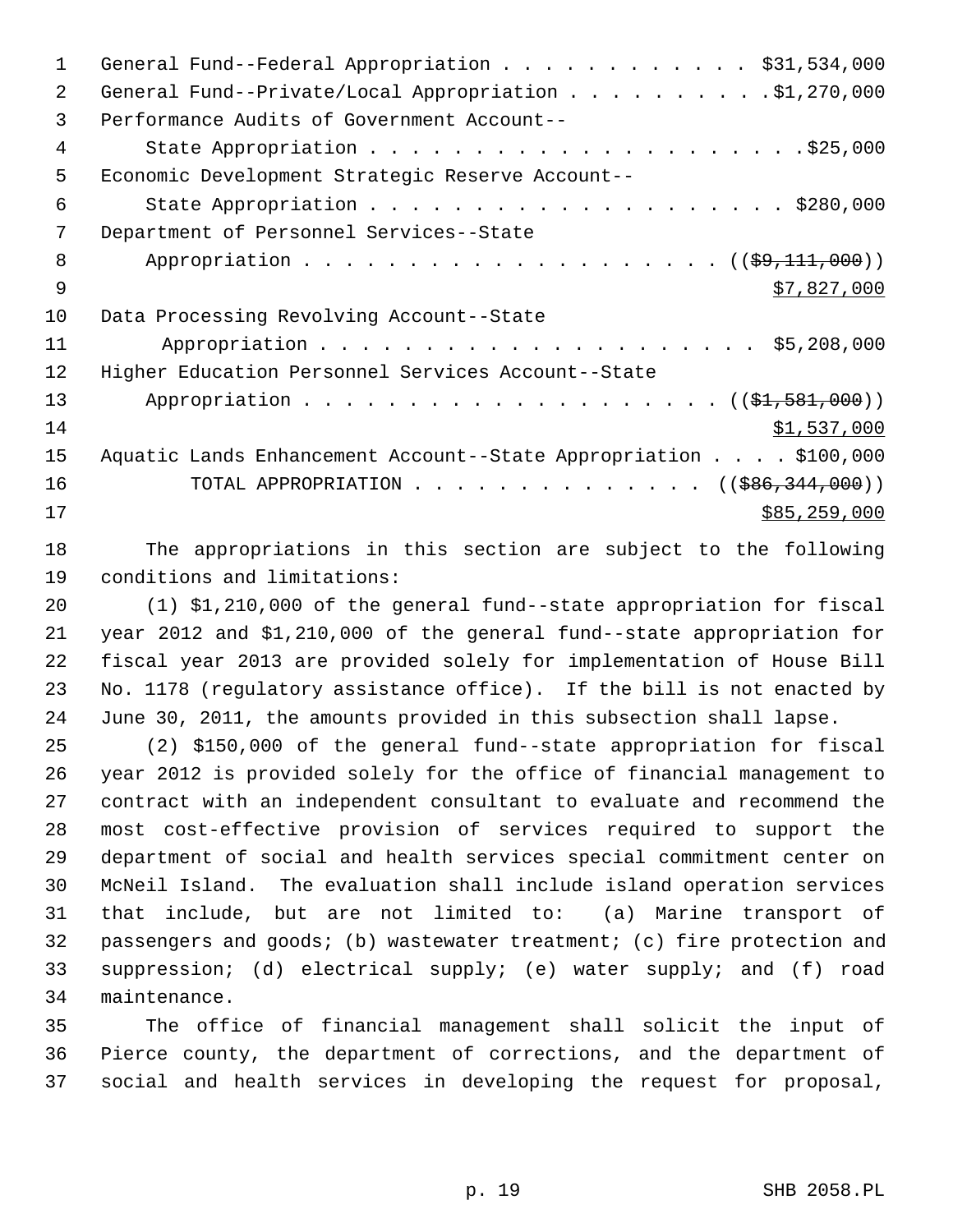1 evaluating applications, and directing the evaluation. The consultant

2 shall report to the governor and legislature by November 15, 2011.

 3 (3) \$100,000 of the aquatic lands enhancement account--state 4 appropriation is provided solely for the office of financial management 5 to prepare a report to be used to initiate a comprehensive, long-range 6 planning process for the future of McNeil Island during the 2013-2015 7 fiscal biennium.

8 (a) The report on the initiation of the process must document:

 9 (i) Ownership issues, including consultation with the federal 10 government about its current legal requirements associated with the 11 island;

12 (ii) Federal and state decision-making processes to change use or 13 ownership;

14 (iii) Tribal treaty interests;

15 (iv) Fish and wildlife species and their habitats;

16 (v) Land use and public safety needs;

17 (vi) Recreational opportunities for the general public;

18 (vii) Historic and archaeological resources; and

19 (viii) Revenue from and necessary to support potential future uses 20 of the island.

21 (b) The report shall develop and recommend a comprehensive, long-22 range planning process for the future of the island and associated 23 aquatic resources, addressing the items in (a) of this subsection.

24 (c) The office of financial management may use its own staff and 25 other public agency and tribal staff or contract for services, and may 26 create a work group of knowledgeable agencies, organizations, and 27 individuals to assist in preparing the report.

28 (d) The office of financial management shall engage in broad 29 consultation with interested parties, including, but not limited to:

30 (i) Federal agencies with relevant responsibilities;

31 (ii) Tribal governments;

32 (iii) State agencies;

33 (iv) Local governments and communities in the area, including the 34 Anderson Island community, Steilacoom, and Pierce county; and

35 (v) Interested private organizations and individuals.

36 (e) The report must be submitted to the governor and appropriate 37 committees of the legislature by October 1, 2012.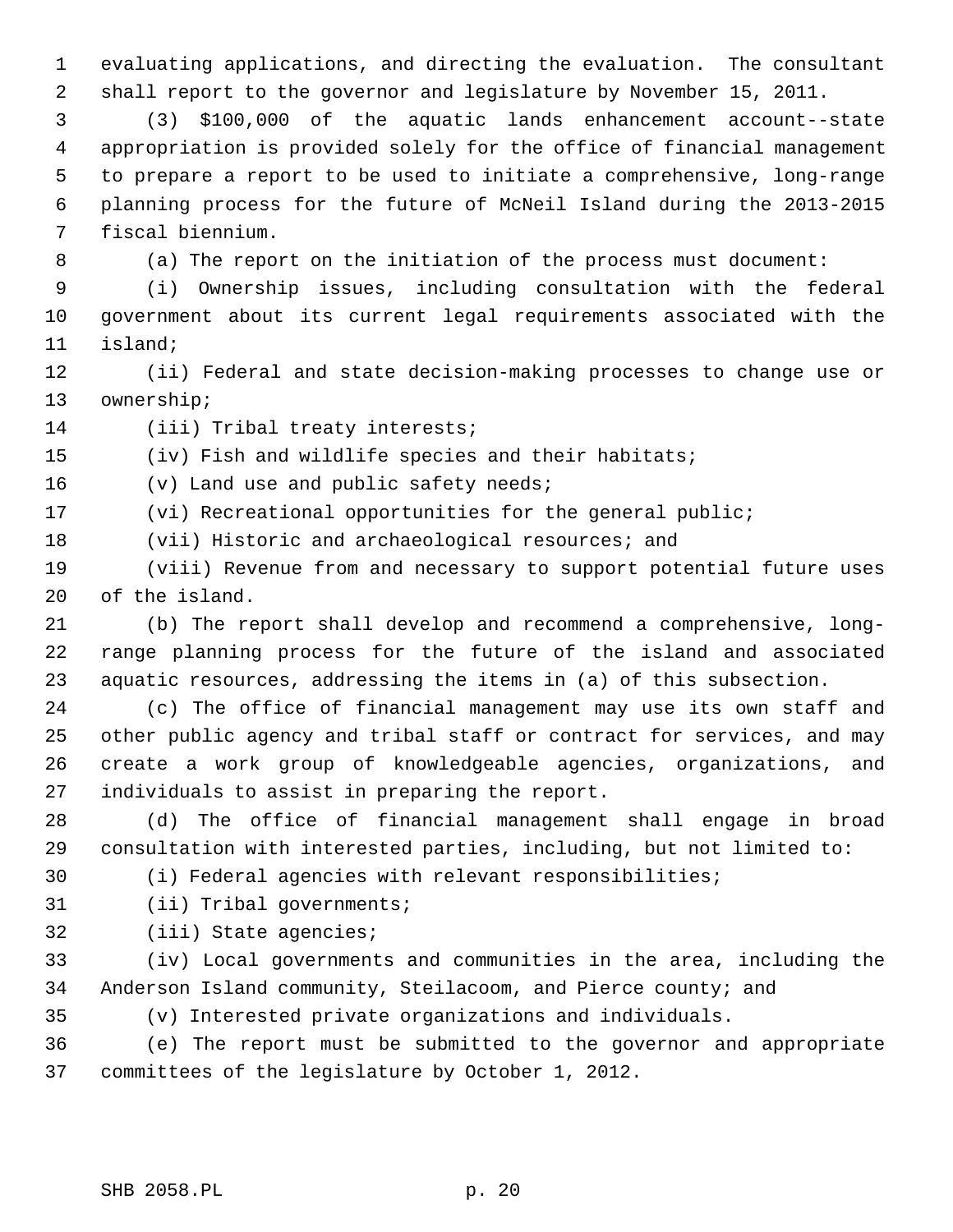1  $((+7))$   $(4)$  The appropriations in this section include funding for 2 activities transferred from the sentencing guidelines commission to the 3 office of financial management pursuant to Engrossed Substitute Senate 4 Bill No. 5891 (criminal justice cost savings). Prior to the effective 5 date of Engrossed Substitute Senate Bill No. 5891, the appropriations 6 in this section may be expended for the continued operations and 7 expenses of the sentencing guidelines commission pursuant to the 8 expenditure authority schedule produced by the office of financial 9 management in accordance with chapter 43.88 RCW.

10 **Sec. 119.** 2011 1st sp.s. c 50 s 130 (uncodified) is amended to 11 read as follows:

12 **FOR THE OFFICE OF ADMINISTRATIVE HEARINGS**

13 Administrative Hearings Revolving Account--State

14 Appropriation . . . . . . . . . . . . . . . . . ((\$34,040,000))  $\frac{15}{34}$ ,043,000

16 The appropriation in this section is subject to the following 17 conditions and limitations: \$769,000 of the administrative hearings 18 revolving account--state appropriation is provided solely to implement 19 Engrossed Substitute Senate Bill No. 5921 (social services programs). 20 If the bill is not enacted by June 30, 2011, the amount provided in 21 this subsection shall lapse.

22 **Sec. 120.** 2011 1st sp.s. c 50 s 131 (uncodified) is amended to 23 read as follows:

24 **FOR THE WASHINGTON STATE LOTTERY**

25 Lottery Administrative Account--State

26 Appropriation . . . . . . . . . . . . . . . . . ((\$25,694,000))  $27$  \$25,709,000

28 **Sec. 121.** 2011 1st sp.s. c 50 s 134 (uncodified) is amended to 29 read as follows:

30 **FOR THE DEPARTMENT OF RETIREMENT SYSTEMS--OPERATIONS**

31 Department of Retirement Systems Expense

32 Account--State Appropriation . . . . . . . . . . . . ((\$47,057,000))  $33$   $547,049,000$ 

34 The appropriation in this section is subject to the following 35 conditions and limitations: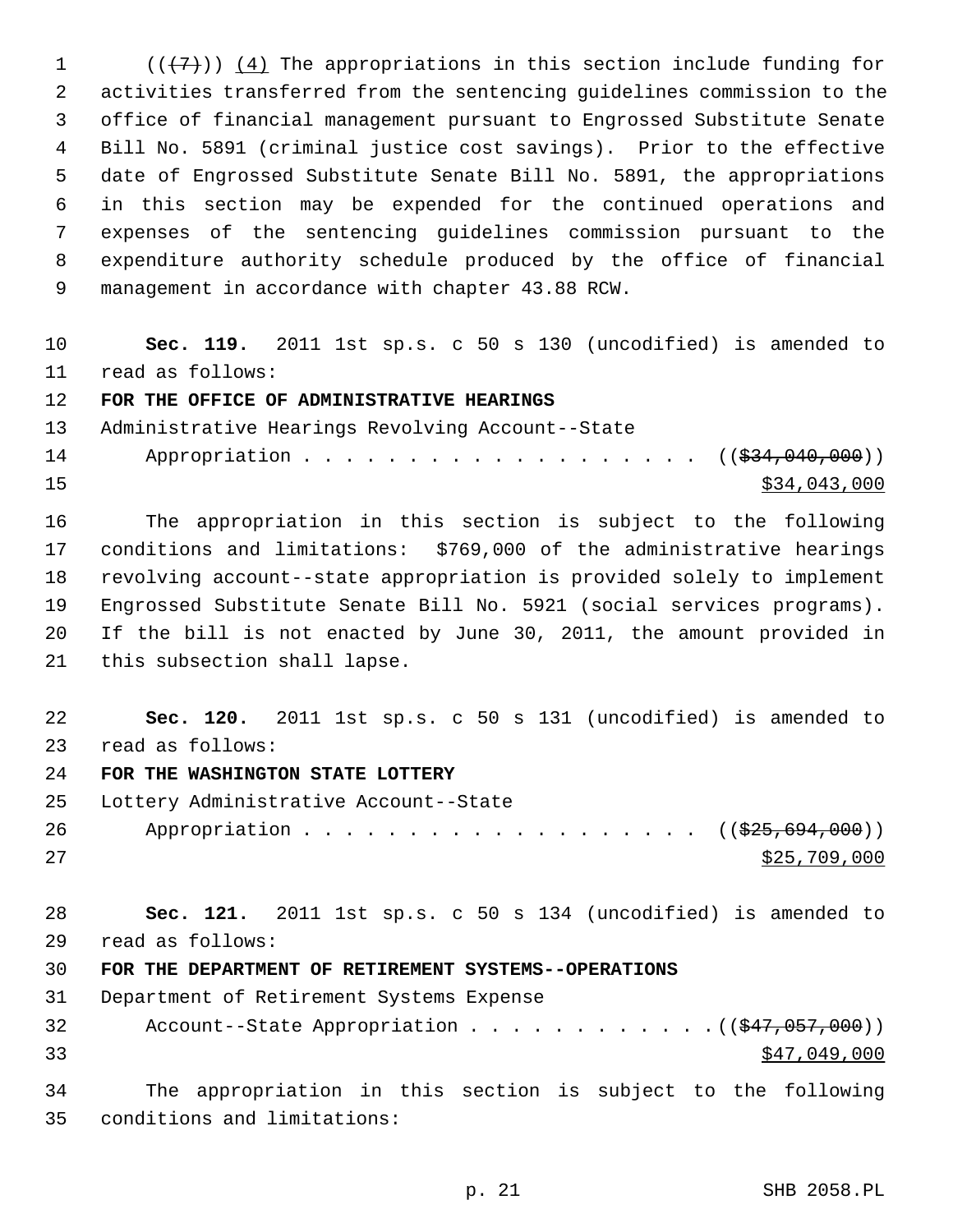1 (1) \$146,000 of the department of retirement systems--state 2 appropriation is provided solely for the administrative costs 3 associated with implementation of House Bill No. 2070 (state and local 4 government employees). If the bill is not enacted by June 30, 2011, 5 the amount provided in this subsection shall lapse.

 6 (2) \$65,000 of the department of retirement systems--state 7 appropriation is provided solely for the administrative costs 8 associated with implementation of House Bill No. 1625 (plan 3 default 9 investment option). If the bill is not enacted by June 30, 2011, the 10 amount provided in this subsection shall lapse.

11 (3) \$133,000 of the department of retirement systems--state 12 appropriation is provided solely for the administrative costs 13 associated with implementation of Engrossed House Bill No. 1981 as 14 amended (post-retirement employment). If the bill is not enacted by 15 June 30, 2011, the amount provided in this subsection shall lapse.

16  $((+5))$   $(4)$  \$15,000 of the department of retirement systems expense 17 account--state appropriation is provided solely for the administrative 18 costs associated with implementation of Substitute House Bill No. 2021 19 (plan 1 annual increase amounts). If the bill is not enacted by June 20 30, 2011, the amount provided in this section shall lapse.

21 **Sec. 122.** 2011 1st sp.s. c 50 s 135 (uncodified) is amended to 22 read as follows:

## 23 **FOR THE DEPARTMENT OF REVENUE**

| 24 | General Fund--State Appropriation (FY 2012) $($ (\$104,380,000))        |
|----|-------------------------------------------------------------------------|
| 25 | \$100, 927, 000                                                         |
| 26 | General Fund--State Appropriation (FY 2013) $($ $($ $$104, 232, 000)$ ) |
| 27 | \$100,801,000                                                           |
| 28 | Timber Tax Distribution Account--State Appropriation \$5,940,000        |
| 29 | Waste Reduction/Recycling/Litter Control--State                         |
| 30 |                                                                         |
| 31 | Waste Tire Removal Account--State Appropriation \$2,000                 |
| 32 | State Toxics Control Account--State Appropriation \$87,000              |
| 33 | Oil Spill Prevention Account--State Appropriation \$19,000              |
| 34 | Master License Fund--State Appropriation \$14,012,000                   |
| 35 | Vehicle License Fraud Account--State Appropriation \$5,000              |
| 36 | Performance Audits of Government Account--State                         |
| 37 |                                                                         |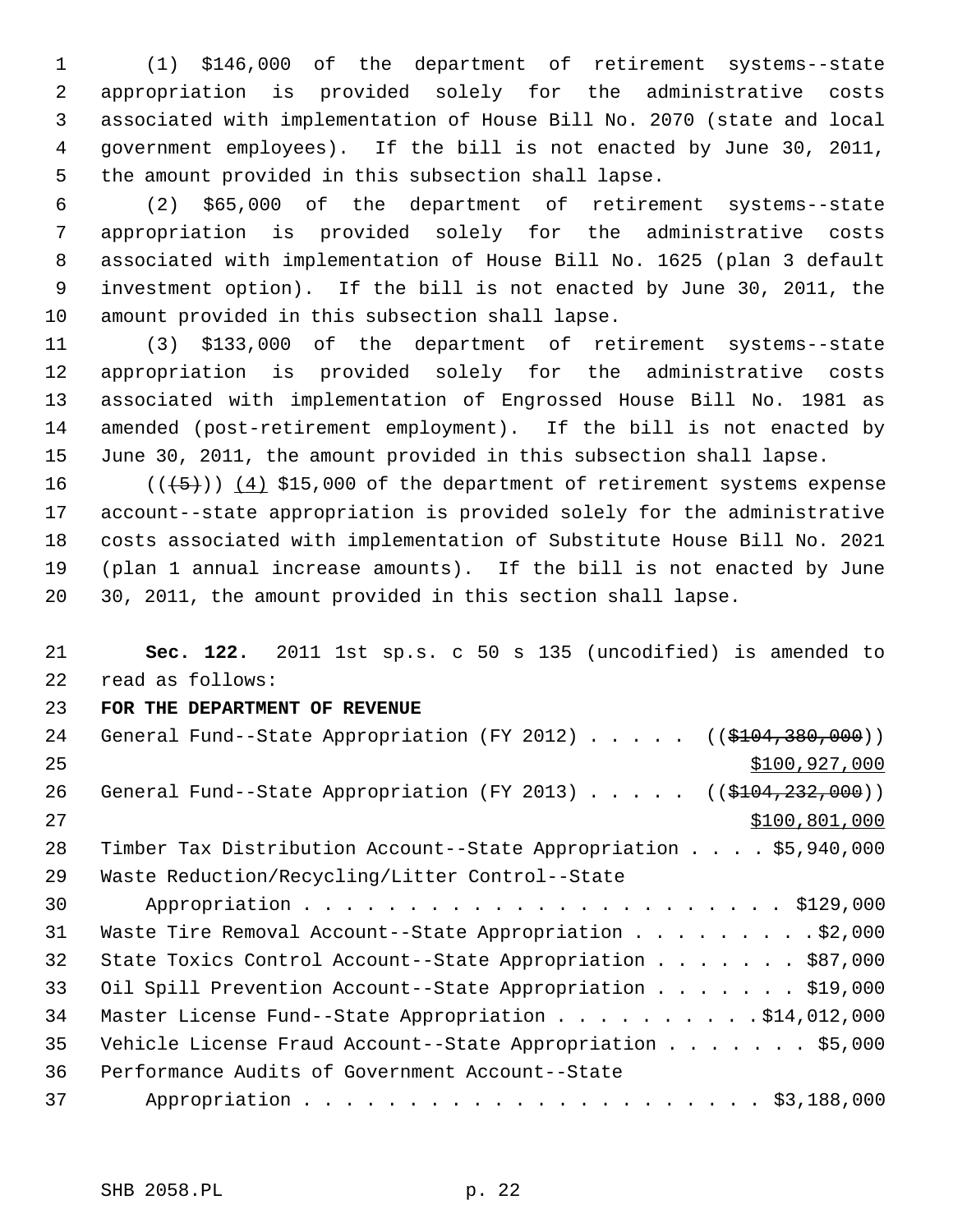1 TOTAL APPROPRIATION . . . . . . . . . . . . . ((\$231,994,000)) 2 \$225,110,000 3 **Sec. 123.** 2011 1st sp.s. c 50 s 138 (uncodified) is amended to 4 read as follows: 5 **FOR THE OFFICE OF MINORITY AND WOMEN'S BUSINESS ENTERPRISES** 6 OMWBE Enterprises Account--State Appropriation  $\ldots$ , ...  $($   $(\frac{2}{53}, \frac{266}{100})$  $7$   $\frac{1}{3}$ , 264,000 8 NEW SECTION. **Sec. 124.** 2011 1st sp.s. c 50 s 139 (uncodified) is 9 repealed. 10 **Sec. 125.** 2011 1st sp.s. c 50 s 140 (uncodified) is amended to 11 read as follows: 12 **FOR THE INSURANCE COMMISSIONER** 13 General Fund--Federal Appropriation . . . . . . . . . . . . \$4,452,000 14 Insurance Commissioners Regulatory Account--State 15 Appropriation . . . . . . . . . . . . . . . . . ((\$47,509,000))  $16$  \$47,514,000 17 TOTAL APPROPRIATION . . . . . . . . . . . . . ((\$51,961,000))  $18$  \$51,966,000 19 The appropriations in this section are subject to the following 20 conditions and limitations: 21 (1) \$75,000 of the insurance commissioner's regulatory 22 account--state appropriation is provided solely for the implementation 23 of Substitute Senate Bill No. 5445 (health benefit exchange). 24 (2) \$42,000 of the insurance commissioner's regulatory 25 account--state appropriation is provided solely for the implementation 26 of Senate Bill No. 5213 (insurance statutes). 27 **Sec. 126.** 2011 1st sp.s. c 50 s 141 (uncodified) is amended to read 28 as follows: 29 **FOR THE BOARD OF ACCOUNTANCY** 30 Certified Public Accountants' Account--State 31 Appropriation . . . . . . . . . . . . . . . . . .  $($   $($  $\frac{2}{3},$   $\frac{810}{100})$  $)$  $32$   $$2,808,000$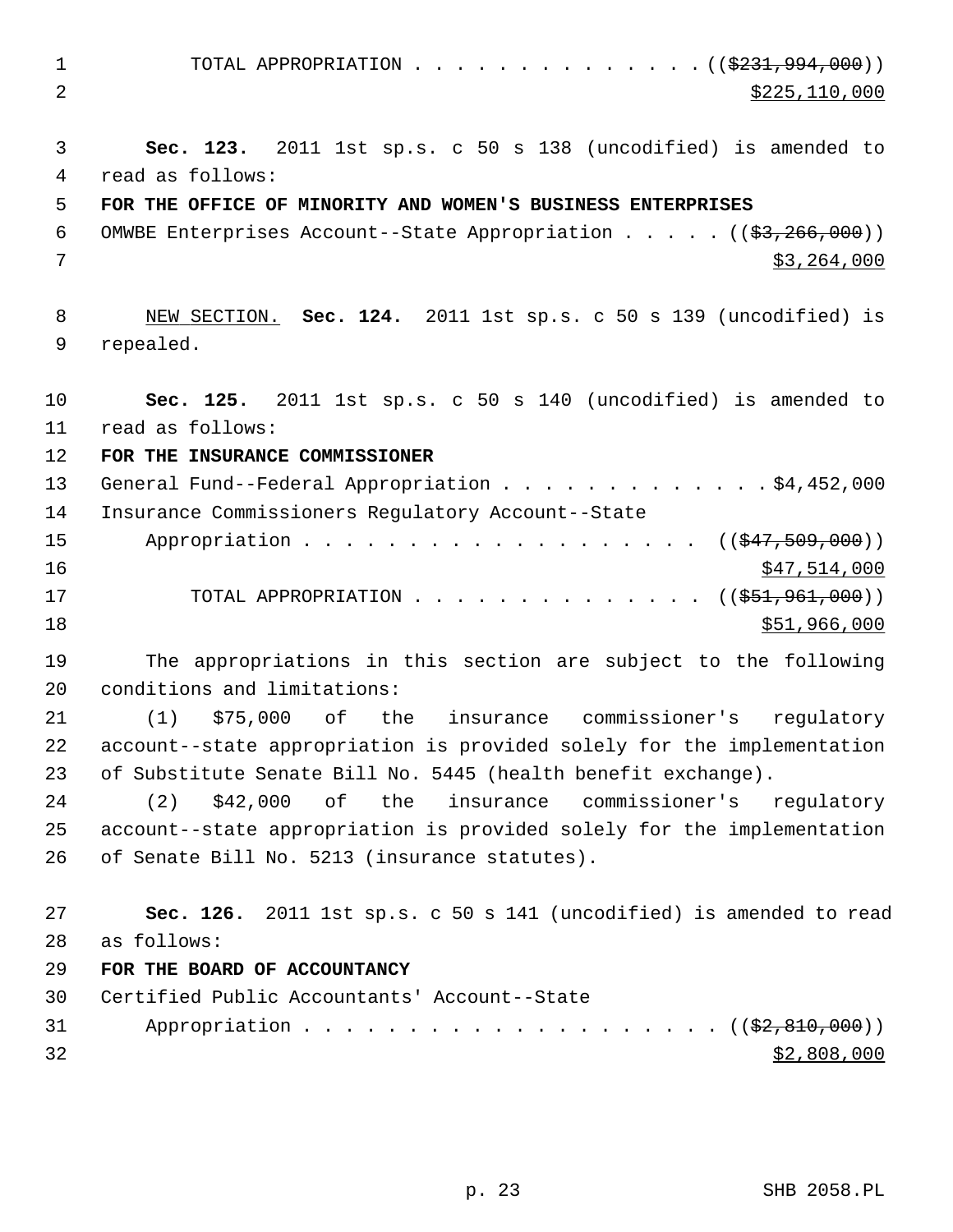| 1               | Sec. 127. 2011 1st sp.s. c 50 s 143 (uncodified) is amended to                            |
|-----------------|-------------------------------------------------------------------------------------------|
| 2               | read as follows:                                                                          |
| 3               | FOR THE HORSE RACING COMMISSION                                                           |
| 4               | Horse Racing Commission Operating Account--State                                          |
| 5               |                                                                                           |
| 6               | \$4,007,000                                                                               |
|                 |                                                                                           |
| $7\phantom{.0}$ | Sec. 128. 2011 1st sp.s. c 50 s 144 (uncodified) is amended to                            |
| 8               | read as follows:                                                                          |
| 9               | FOR THE LIQUOR CONTROL BOARD                                                              |
| 10              | Liquor Control Board Construction and Maintenance                                         |
| 11              | Account--State Appropriation $\ldots$ \$10,081,000                                        |
| 12              | Liquor Revolving Account--State Appropriation $($ $($ $\frac{176}{646}, \frac{646}{000})$ |
| 13              | \$176, 238, 000                                                                           |
| 14              | General Fund--Federal Appropriation \$120,000                                             |
| 15              | TOTAL APPROPRIATION ( $($186, 847, 000)$ )                                                |
| 16              | \$186,439,000                                                                             |
| 17              | ((The appropriations in this section are subject to the following                         |
| 18              | conditions and limitations: ) )                                                           |
|                 |                                                                                           |
| 19              | Sec. 129. 2011 1st sp.s. c 50 s 145 (uncodified) is amended to                            |
| 20              | read as follows:                                                                          |
| 21              | FOR THE UTILITIES AND TRANSPORTATION COMMISSION                                           |
| 22              | General Fund--Federal Appropriation \$502,000                                             |
| 23              | General Fund--Private/Local Appropriation \$11,175,000                                    |
| 24              | Public Service Revolving Account--State                                                   |
| 25              | Appropriation ((\$30,990,000))                                                            |
| 26              | \$30,992,000                                                                              |
| 27              | Pipeline Safety Account--State Appropriation \$3,201,000                                  |
| 28              | Pipeline Safety Account--Federal Appropriation \$2,848,000                                |
| 29              | TOTAL APPROPRIATION ( $(\frac{248}{716},000)$ )                                           |
| 30              | \$48,718,000                                                                              |
| 31              | The appropriations in this section are subject to the following                           |
| 32              | conditions and limitations:                                                               |
| 33              | In accordance with RCW 80.36.610(1), the utilities and<br>(1)                             |
| 34              | transportation commission is authorized to establish<br>federal                           |
| 35              | telecommunications act services fees in fiscal year 2012 as necessary                     |
|                 |                                                                                           |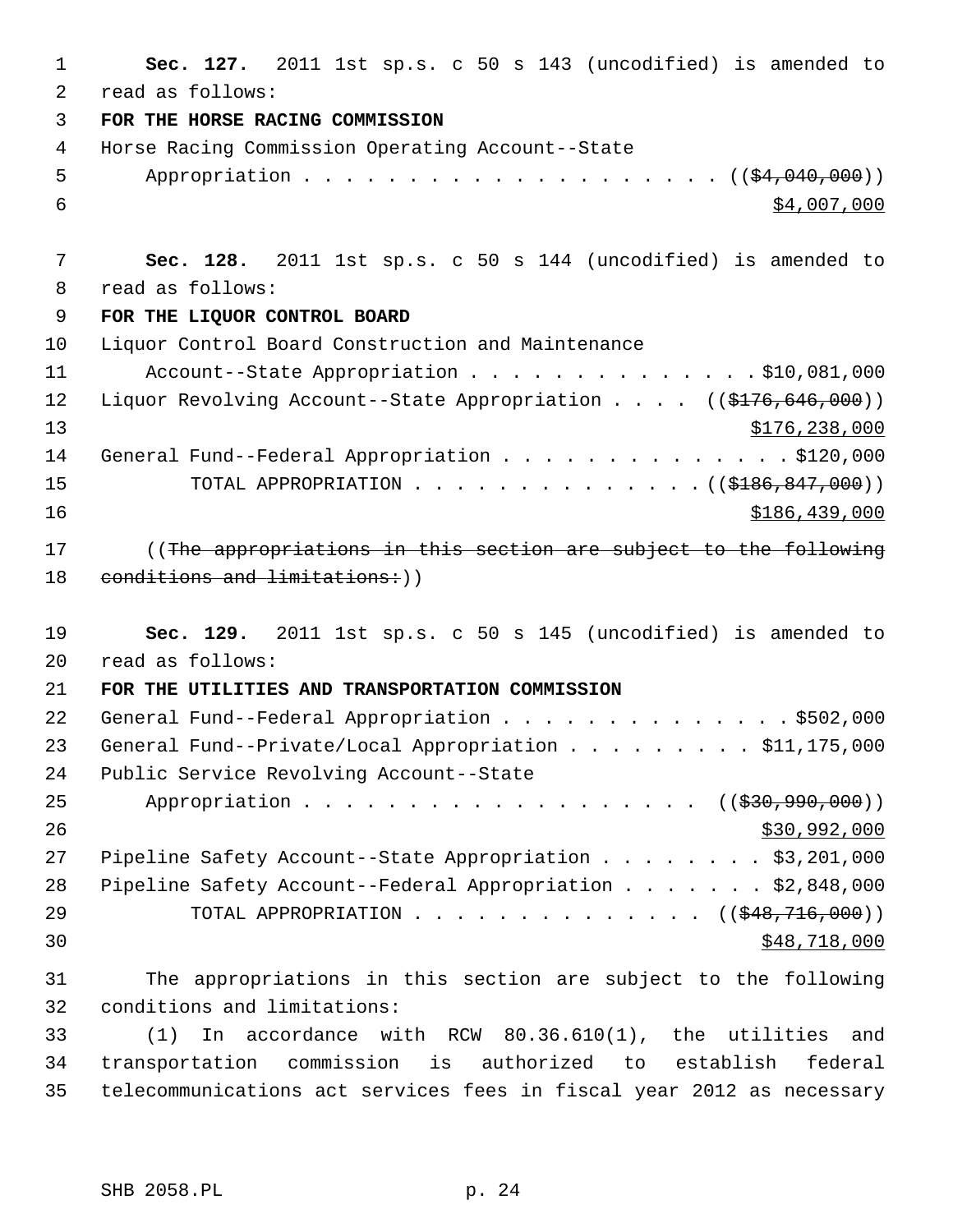1 to meet the actual costs of conducting business and the appropriation 2 levels in this section.

 3 (2) \$15,000 of the pipeline safety account--state appropriation is 4 provided solely for the implementation of Engrossed Second Substitute 5 House Bill No. 1634 (underground utilities).

 6 (3) \$182,000 of the public service revolving account--state 7 appropriation is provided solely for the implementation of Engrossed 8 Second Substitute Senate Bill No. 5769 (coal-fired generation).

 9 (4) \$169,000 of the public service revolving account--state 10 appropriation is provided solely for the implementation of Second 11 Substitute Senate Bill No. 5034 (private infrastructure).

12 **Sec. 130.** 2011 1st sp.s. c 50 s 146 (uncodified) is amended to 13 read as follows:

14 **FOR THE MILITARY DEPARTMENT**

| 15 | General Fund--State Appropriation (FY 2012) $($ $($ $\frac{69}{67}$ , 010, 000)) |
|----|----------------------------------------------------------------------------------|
| 16 | \$7,175,000                                                                      |
| 17 | General Fund--State Appropriation (FY 2013) ( $(\frac{28}{1001}, 000)$ )         |
| 18 | \$7,175,000                                                                      |
| 19 | General Fund--Federal Appropriation \$159,181,000                                |
| 20 | Enhanced 911 Account--State Appropriation \$46,556,000                           |
| 21 | Disaster Response Account--State Appropriation \$17,933,000                      |
| 22 | Disaster Response Account--Federal Appropriation \$66,266,000                    |
| 23 | Military Department Rent and Lease Account--State                                |
| 24 |                                                                                  |
| 25 | Worker and Community Right-to-Know Account--State                                |
| 26 |                                                                                  |
| 27 | TOTAL APPROPRIATION ( $(\frac{2308}{727},000)$ )                                 |
| 28 | \$307,066,000                                                                    |

 $\frac{29}{30}$ The appropriations in this section are subject to the following 31 conditions and limitations:

32 (1) \$18,018,000 of the disaster response account--state 33 appropriation and \$66,266,000 of the disaster response account--federal 34 appropriation may be spent only on disasters declared by the governor 35 and with the approval of the office of financial management. The 36 military department shall submit a report to the office of financial 37 management and the legislative fiscal committees on October 1st and 38 February 1st of each year detailing information on the disaster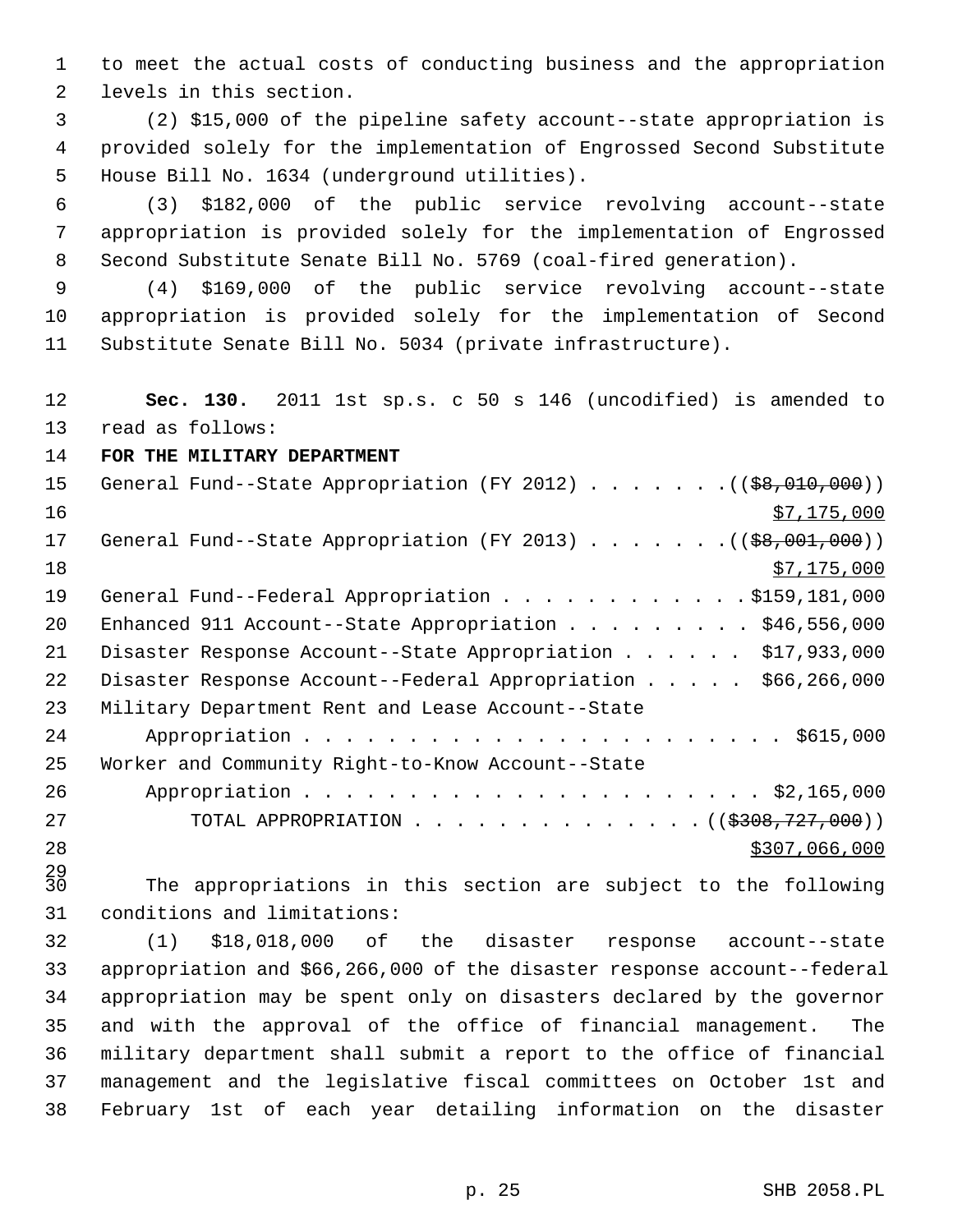1 response account, including: (a) The amount and type of deposits into 2 the account; (b) the current available fund balance as of the reporting 3 date; and (c) the projected fund balance at the end of the 2011-2013 4 biennium based on current revenue and expenditure patterns.

 5 (2) \$75,000,000 of the general fund--federal appropriation is 6 provided solely for homeland security, subject to the following 7 conditions:

 8 (a) Any communications equipment purchased by local jurisdictions 9 or state agencies shall be consistent with standards set by the 10 Washington state interoperability executive committee; and

11 (b) The department shall submit an annual report to the office of 12 financial management and the legislative fiscal committees detailing 13 the governor's domestic security advisory group recommendations; 14 homeland security revenues and expenditures, including estimates of 15 total federal funding for the state; and incremental changes from the 16 previous estimate.

17 **Sec. 131.** 2011 1st sp.s. c 50 s 148 (uncodified) is amended to 18 read as follows:

## 19 **FOR THE PUBLIC EMPLOYMENT RELATIONS COMMISSION**

| 20 | General Fund--State Appropriation (FY 2012) $($ $($ $\frac{27.347}{000})$ |
|----|---------------------------------------------------------------------------|
| 21 | \$2,346,000                                                               |
| 22 | General Fund--State Appropriation (FY 2013) $($ $($ \$2,402,000))         |
| 23 | \$2,400,000                                                               |
| 24 | Higher Education Personnel Services Account--State                        |
| 25 |                                                                           |
| 26 | Department of Personnel Service Account--State                            |
| 27 |                                                                           |
| 28 | TOTAL APPROPRIATION $($ $($ $\frac{1}{58}, \frac{309}{100})$              |
| 29 | \$8,306,000                                                               |

30 **Sec. 132.** 2011 1st sp.s. c 50 s 150 (uncodified) is amended to 31 read as follows:

# 32 **FOR THE DEPARTMENT OF ENTERPRISE SERVICES**

| 33 |  |  |  |  |  | General Fund--State Appropriation (FY 2012) $($ $(\frac{24.052.000}{})$ |
|----|--|--|--|--|--|-------------------------------------------------------------------------|
| 34 |  |  |  |  |  | \$3,501,000                                                             |
| 35 |  |  |  |  |  | General Fund--State Appropriation (FY 2013) $($ $(\frac{24.047.000}{})$ |
| 36 |  |  |  |  |  | \$3,495,000                                                             |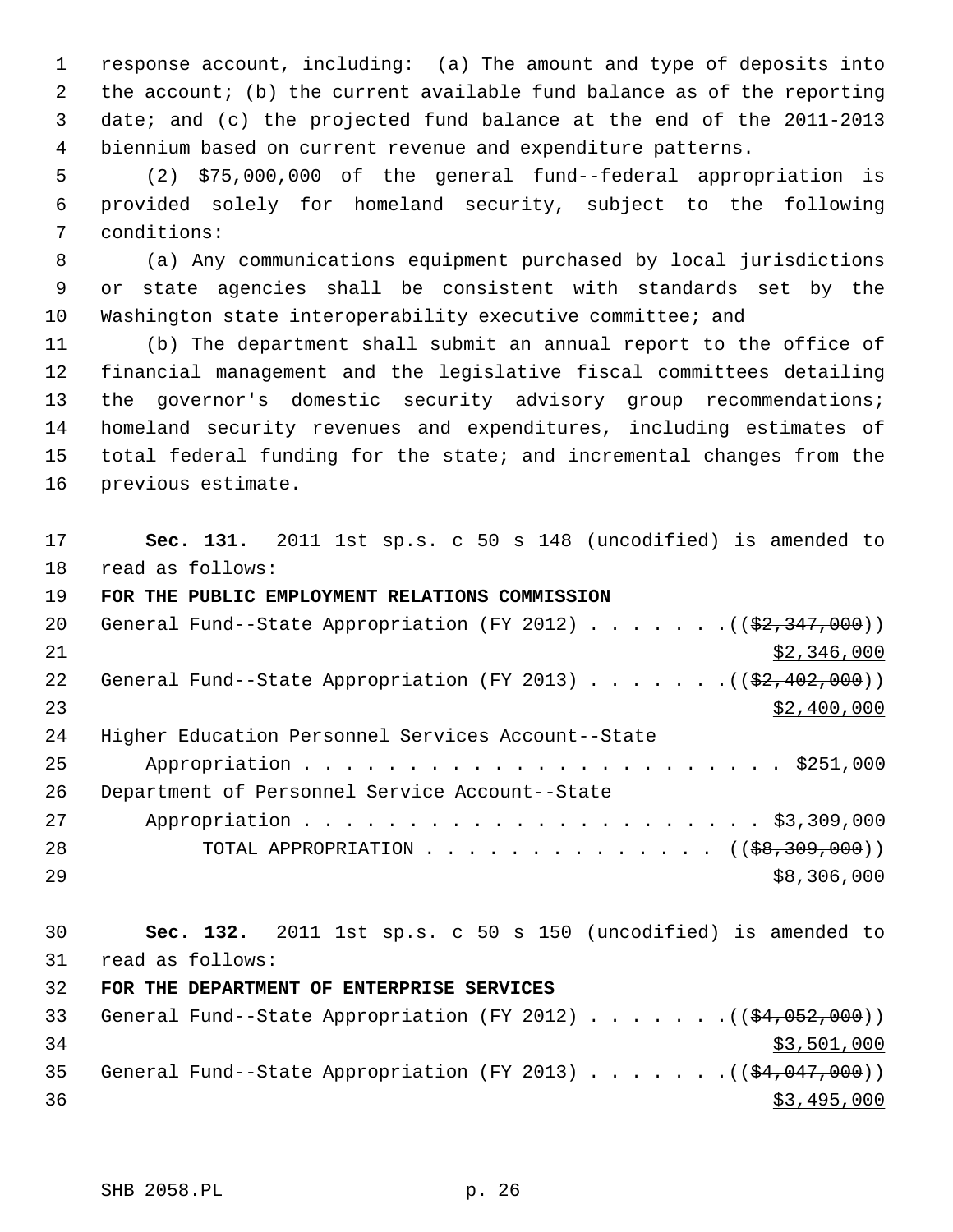|     | General Fund--Federal Appropriation \$177,000                                   |
|-----|---------------------------------------------------------------------------------|
| 2   | General Fund--Private/Local Appropriation \$368,000                             |
| 3   | Building Code Council Account--State Appropriation $((\frac{1}{21}, 185, 000))$ |
| 4   | \$1,187,000                                                                     |
| 5   | Department of Personnel Service Account--State                                  |
| 6   |                                                                                 |
|     | \$11,119,000                                                                    |
| 8   | ((General Administration Service)) Enterprise                                   |
| - 9 | Services Account--State Appropriation ( $(\frac{226}{526}, \frac{524}{900})$ )  |
| 10  | \$26,540,000                                                                    |
| 11  | TOTAL APPROPRIATION ( $(\frac{245}{645}, \frac{864}{600})$ )                    |
| 12  | \$46,387,000                                                                    |
|     |                                                                                 |

13 The appropriations in this section are subject to the following 14 conditions and limitations:

15 (1) The appropriations in this section are for the operations and 16 expenses of the department of enterprise services as established by 17 Engrossed Substitute Senate Bill No. 5931 (central service functions of 18 state government), effective October 1, 2011. Prior to October 1, 19 2011, the appropriations in this section may be expended for the 20 continued operations and expenses of the office of financial 21 management, the department of general administration, the department of 22 information services, and the department of personnel, pursuant to the 23 expenditure authority schedules produced by the office of financial 24 management, in accordance with chapter 43.88 RCW.

25 (2) \$3,090,000 of the general fund--state appropriation for fiscal 26 year 2012 and \$3,090,000 of the general fund--state appropriation for 27 fiscal year 2013 are provided solely for the payment of facilities and 28 services charges, utilities and contracts charges, public and historic 29 facilities charges, and capital projects surcharges allocable to the 30 senate, house of representatives, statute law committee, and joint 31 legislative systems committee. The department shall allocate charges 32 attributable to these agencies among the affected revolving funds. The 33 department shall maintain an interagency agreement with these agencies 34 to establish performance standards, prioritization of preservation and 35 capital improvement projects, and quality assurance provisions for the 36 delivery of services under this subsection. The legislative agencies 37 named in this subsection shall continue to enjoy all of the same rights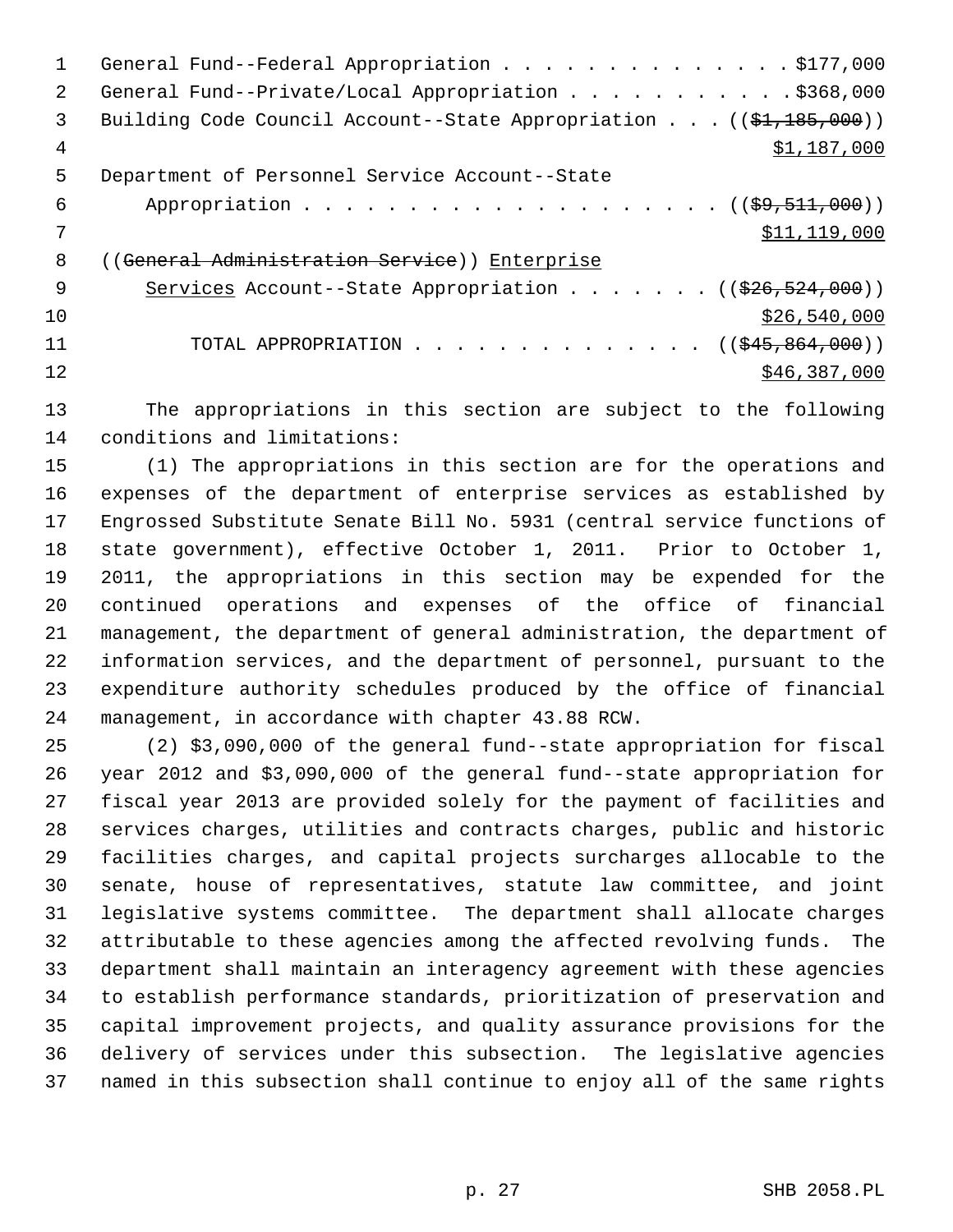1 of occupancy and space use on the capitol campus as historically 2 established.

 3 (3) In accordance with RCW 46.08.172 and 43.135.055, the department 4 is authorized to increase parking fees in fiscal years 2012 and 2013 as 5 necessary to meet the actual costs of conducting business.

 6 (4) The building code council account appropriation is provided 7 solely for the operation of the state building code council as required 8 by statute and modified by the standards established by executive order 9 10-06. The council shall not consider any proposed code amendment or 10 take any other action not authorized by statute or in compliance with 11 the standards established in executive order 10-06. No member of the 12 council may receive compensation, per diem, or reimbursement for 13 activities other than physical attendance at those meetings of the 14 state building code council or the council's designated committees, at 15 which the opportunity for public comment is provided generally and on 16 all agenda items upon which the council proposes to take action.

17 (5) Specific funding is provided for the purposes of section 3 of 18 House Bill No. 1770 (state purchasing).

19 (6) The amounts appropriated in this section are for implementation 20 of Senate Bill No. 5931 (streamlining central service functions).

(End of part)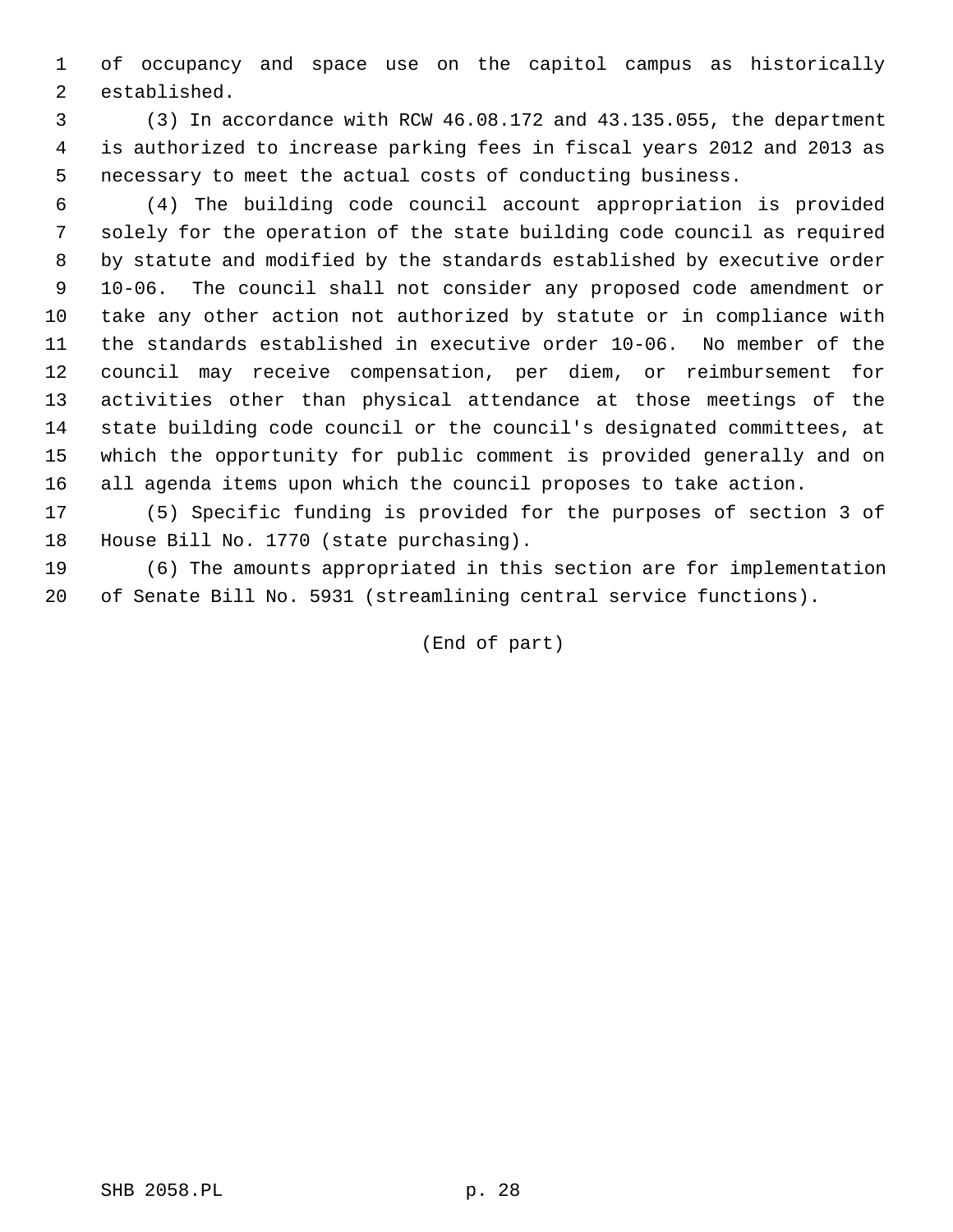| $\mathbf{1}$   | PART II                                                                 |
|----------------|-------------------------------------------------------------------------|
| $\overline{2}$ | <b>HUMAN SERVICES</b>                                                   |
|                |                                                                         |
| 3              | Sec. 201. 2011 1st sp.s. c 50 s 201 (uncodified) is amended to          |
| 4              | read as follows:                                                        |
| 5              | FOR THE DEPARTMENT OF SOCIAL AND HEALTH SERVICES                        |
| 6              | (1) The appropriations to the department of social and health           |
| 7              | services in this act shall be expended for the programs and in the      |
| 8              | amounts specified in this act. Appropriations made in this act to the   |
| 9              | department of social and health services shall initially be allotted as |
| 10             | required by this act. Subsequent allotment modifications shall not      |
| 11             | include transfers of moneys between sections of this act except as      |
| 12             | expressly provided in this act, nor shall allotment modifications       |
| 13             | permit moneys that are provided solely for a specified purpose to be    |
| 14             | used for other than that purpose.                                       |
| 15             | (2) The department of social and health services shall not initiate     |
| 16             | any services that require expenditure of state general fund moneys      |
| 17             | unless expressly authorized in this act or other law. The department    |
| 18             | may seek, receive, and spend, under RCW 43.79.260 through 43.79.282,    |
| 19             | federal moneys not anticipated in this act as long as the federal       |
| 20             | funding does not require expenditure of state moneys for the program in |
| 21             | excess of amounts anticipated in this act. If the department receives   |
| 22             | unanticipated unrestricted federal moneys, those moneys shall be spent  |
| 23             | services authorized in this act or in any other legislation<br>for      |
| 24             | providing appropriation authority, and an equal amount of appropriated  |
| 25             | state general fund moneys shall lapse. Upon the lapsing of any moneys   |

29 that federal law does not require to be spent on specifically defined 30 projects or matched on a formula basis by state funds. 31 (3) The health care authority and the department are authorized to 32 develop an integrated health care program designed to slow the 33 progression of illness and disability and better manage medicaid 34 expenditures for the aged and disabled population. Under this 35 Washington medicaid integration partnership (WMIP), the health care 36 authority and the department may combine and transfer such medicaid

26 under this subsection, the office of financial management shall notify 27 the legislative fiscal committees. As used in this subsection, 28 "unrestricted federal moneys" includes block grants and other funds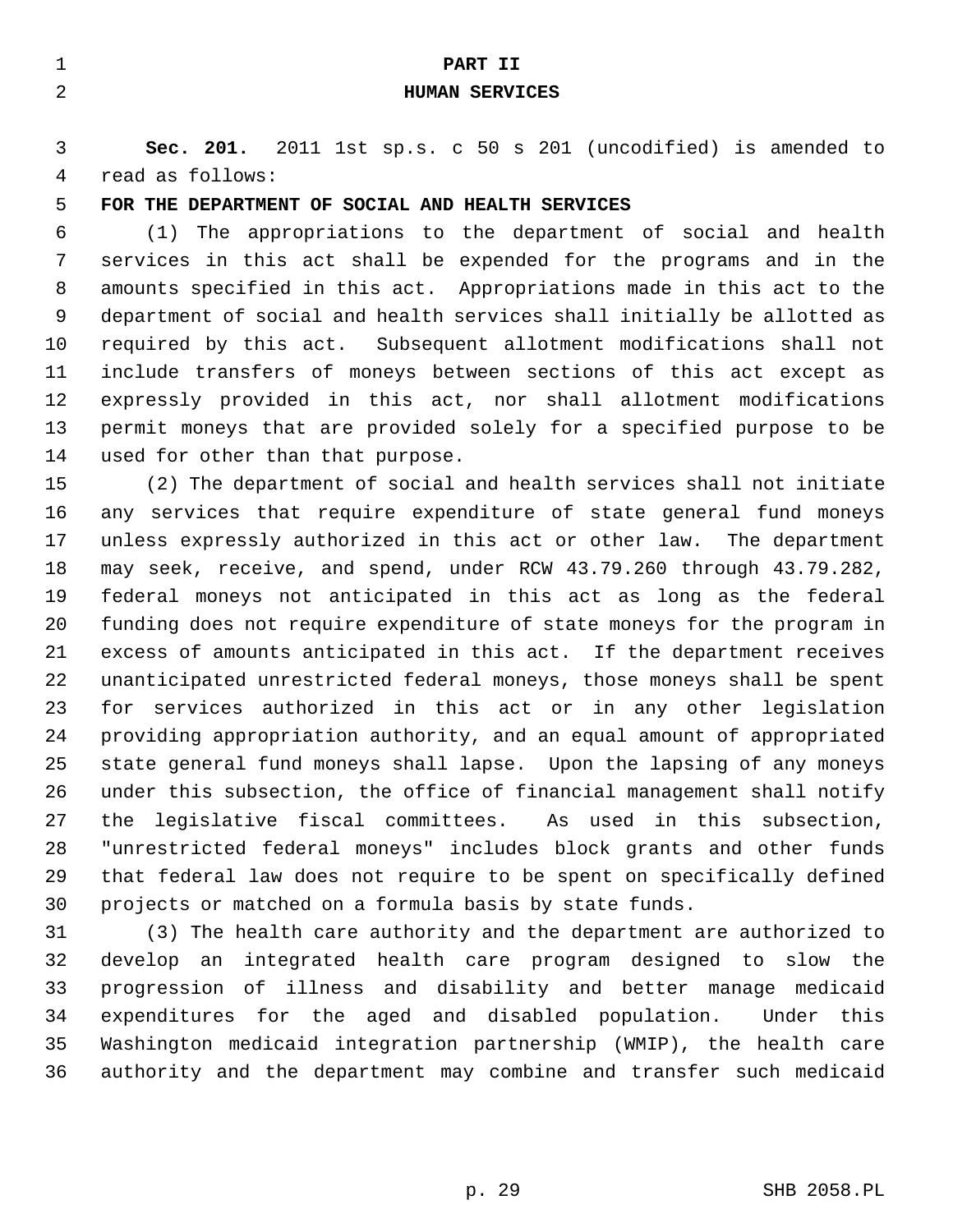1 funds appropriated under sections 204, 206, 208, and 213 of this act as 2 may be necessary to finance a unified health care plan for the WMIP 3 program enrollment. The WMIP pilot projects shall not exceed a daily 4 enrollment of 6,000 persons, nor expand beyond one county during the 5 2011-2013 fiscal biennium. The amount of funding assigned from each 6 program may not exceed the average per capita cost assumed in this act 7 for individuals covered by that program, actuarially adjusted for the 8 health condition of persons enrolled, times the number of clients 9 enrolled. In implementing the WMIP, the health care authority and the 10 department may: (a) Withhold from calculations of "available 11 resources" as set forth in RCW 71.24.025 a sum equal to the capitated 12 rate for enrolled individuals; and (b) employ capitation financing and 13 risk-sharing arrangements in collaboration with health care service 14 contractors licensed by the office of the insurance commissioner and 15 qualified to participate in both the medicaid and medicare programs. 16 The health care authority and the department shall conduct an 17 evaluation of the WMIP, measuring changes in participant health 18 outcomes, changes in patterns of service utilization, participant 19 satisfaction, participant access to services, and the state fiscal 20 impact.

21 (4) The legislature finds that medicaid payment rates, as 22 calculated by the department pursuant to the appropriations in this 23 act, bear a reasonable relationship to the costs incurred by 24 efficiently and economically operated facilities for providing quality 25 services and will be sufficient to enlist enough providers so that care 26 and services are available to the extent that such care and services 27 are available to the general population in the geographic area. The 28 legislature finds that cost reports, payment data from the federal 29 government, historical utilization, economic data, and clinical input 30 constitute reliable data upon which to determine the payment rates.

31  $((+6))$  (5) The department shall to the maximum extent practicable 32 use the same system for delivery of spoken-language interpreter 33 services for social services appointments as the one established for 34 medical appointments in section 213 of this act. When contracting 35 directly with an individual to deliver spoken language interpreter 36 services, the department shall only contract with language access 37 providers who are working at a location in the state and who are state-38 certified or state-authorized, except that when such a provider is not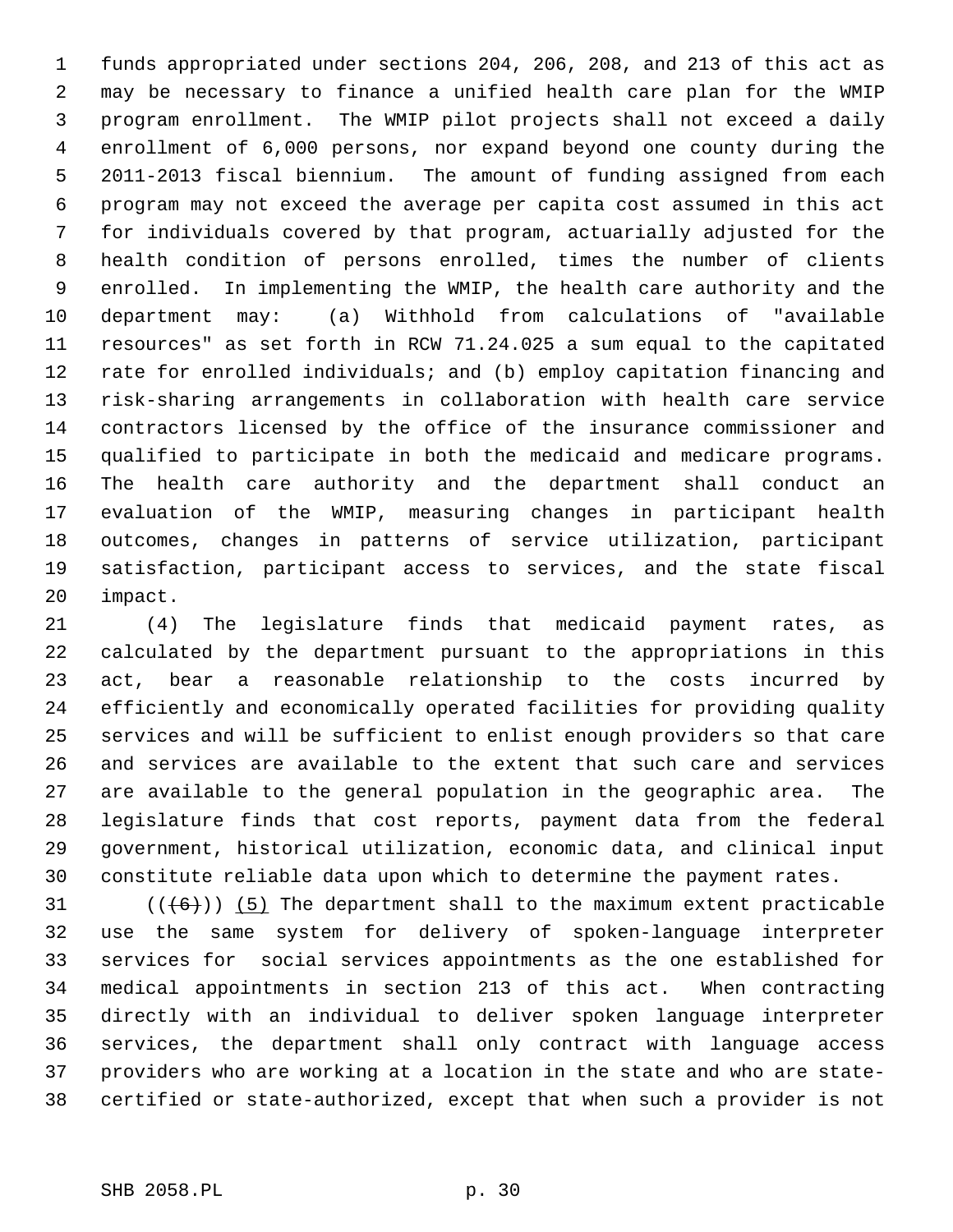1 available, the department may use a language access provider who meets 2 other certifications or standards deemed to meet state standards, 3 including interpreters in other states.

| 4  | Sec. 202. 2011 1st sp.s. c 50 s 202 (uncodified) is amended to        |
|----|-----------------------------------------------------------------------|
| 5  | read as follows:                                                      |
| 6  | FOR THE DEPARTMENT OF SOCIAL AND HEALTH SERVICES--CHILDREN AND FAMILY |
| 7  | SERVICES PROGRAM                                                      |
| 8  | General Fund--State Appropriation (FY 2012) $($ $($ \$301,565,000))   |
| 9  | \$295,011,000                                                         |
| 10 | General Fund--State Appropriation (FY 2013) $($ $($ \$302,895,000))   |
| 11 | \$294, 232, 000                                                       |
| 12 | General Fund--Federal Appropriation $($ $($ $\frac{2473}{1000})$      |
| 13 | \$487,912,000                                                         |
| 14 | General Fund--Private/Local Appropriation \$1,358,000                 |
| 15 | Home Security Fund--State Appropriation $\ldots$ \$10,741,000         |
| 16 | Domestic Violence Prevention Account--State                           |
| 17 |                                                                       |
| 18 | Education Legacy Trust Account--State Appropriation \$725,000         |
| 19 | TOTAL APPROPRIATION $($ $(\frac{1}{2}, 091, 468, 000))$               |
| 20 | \$1,091,133,000                                                       |
|    |                                                                       |

21 The appropriations in this section are subject to the following 22 conditions and limitations:

23 (1) Within amounts provided for the foster care and adoption 24 support programs, the department shall control reimbursement decisions 25 for foster care and adoption support cases such that the aggregate 26 average cost per case for foster care and for adoption support does not 27 exceed the amounts assumed in the projected caseload expenditures.

28 (2) \$668,000 of the general fund--state appropriation for fiscal 29 year 2012 and \$668,000 of the general fund--state appropriation for 30 fiscal year 2013 are provided solely to contract for the operation of 31 one pediatric interim care center. The center shall provide 32 residential care for up to thirteen children through two years of age. 33 Seventy-five percent of the children served by the center must be in 34 need of special care as a result of substance abuse by their mothers. 35 The center shall also provide on-site training to biological, adoptive, 36 or foster parents. The center shall provide at least three months of 37 consultation and support to the parents accepting placement of children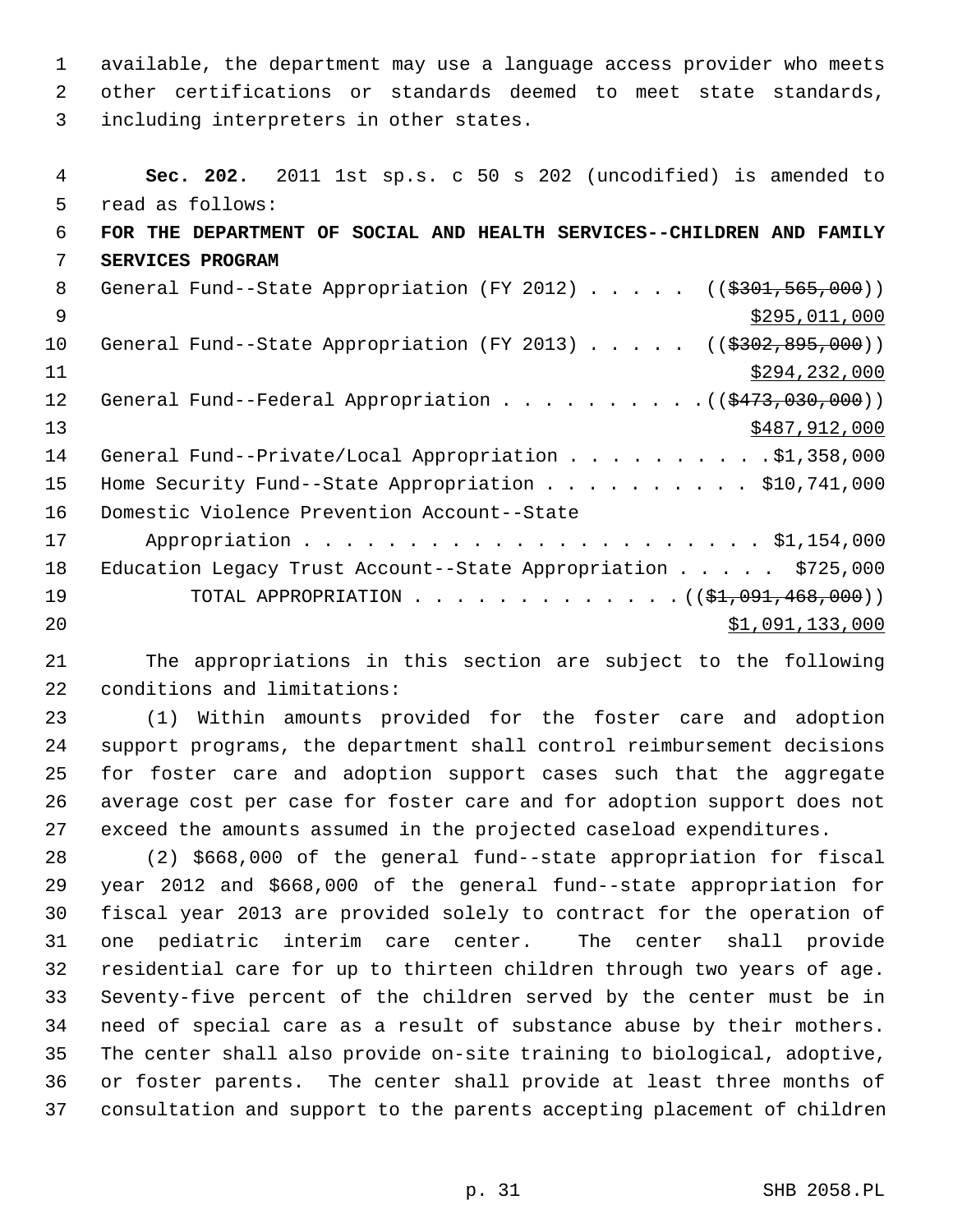1 from the center. The center may recruit new and current foster and 2 adoptive parents for infants served by the center. The department 3 shall not require case management as a condition of the contract. The 4 department shall collaborate with the pediatric interim care center to 5 determine if and how the center could be appropriately incorporated 6 into the performance-based contract model and report its findings to 7 the legislature by December 1, 2012.

8 (3)(a) ((\$85,114,000)) \$85,202,000 of the general fund--state 9 appropriation for fiscal year 2012, ((\$85,409,000)) \$85,408,000 of the 10 general fund--state appropriation for fiscal year 2013, and 11 ((\$79,166,000)) \$79,279,000 of the general fund--federal appropriation 12 are provided solely for services for children and families subject to 13 RCW 74.13.360 and House Bill No. 2122 (child welfare). Prior to 14 approval of contract services pursuant to RCW 74.13.360 and House Bill 15 No. 2122, the amounts provided in this section shall be allotted on a 16 monthly basis and expenditures shall not exceed allotments based on a 17 three month rolling average without approval of the office of financial 18 management following notification to the legislative fiscal committees.

19 (b) The department shall use performance-based contracts to provide 20 services to safely reduce the number of children in out-of-home care, 21 safely reduce the time spent in out-of-home care prior to achieving 22 permanency, and safely reduce the number of children returning to 23 out-of-home care following permanency. The department shall provide an 24 initial report to the legislature and the governor by January 15, 2012, 25 regarding the start-up costs associated with performance-based 26 contracts under RCW 74.13.360 and House Bill No. 2122 (child welfare).

27 (4) \$176,000 of the general fund--state appropriation for fiscal 28 year 2012, \$177,000 of the general fund--state appropriation for fiscal 29 year 2013, \$656,000 of the general fund--private/local appropriation, 30 \$253,000 of the general fund--federal appropriation, and \$725,000 of 31 the education legacy trust account--state appropriation are provided 32 solely for children's administration to contract with an educational 33 advocacy provider with expertise in foster care educational outreach. 34 The amounts in this subsection are provided solely for contracted 35 education coordinators to assist foster children in succeeding in K-12 36 and higher education systems and to assure a focus on education during 37 the transition to performance based contracts. Funding shall be 38 prioritized to regions with high numbers of foster care youth and/or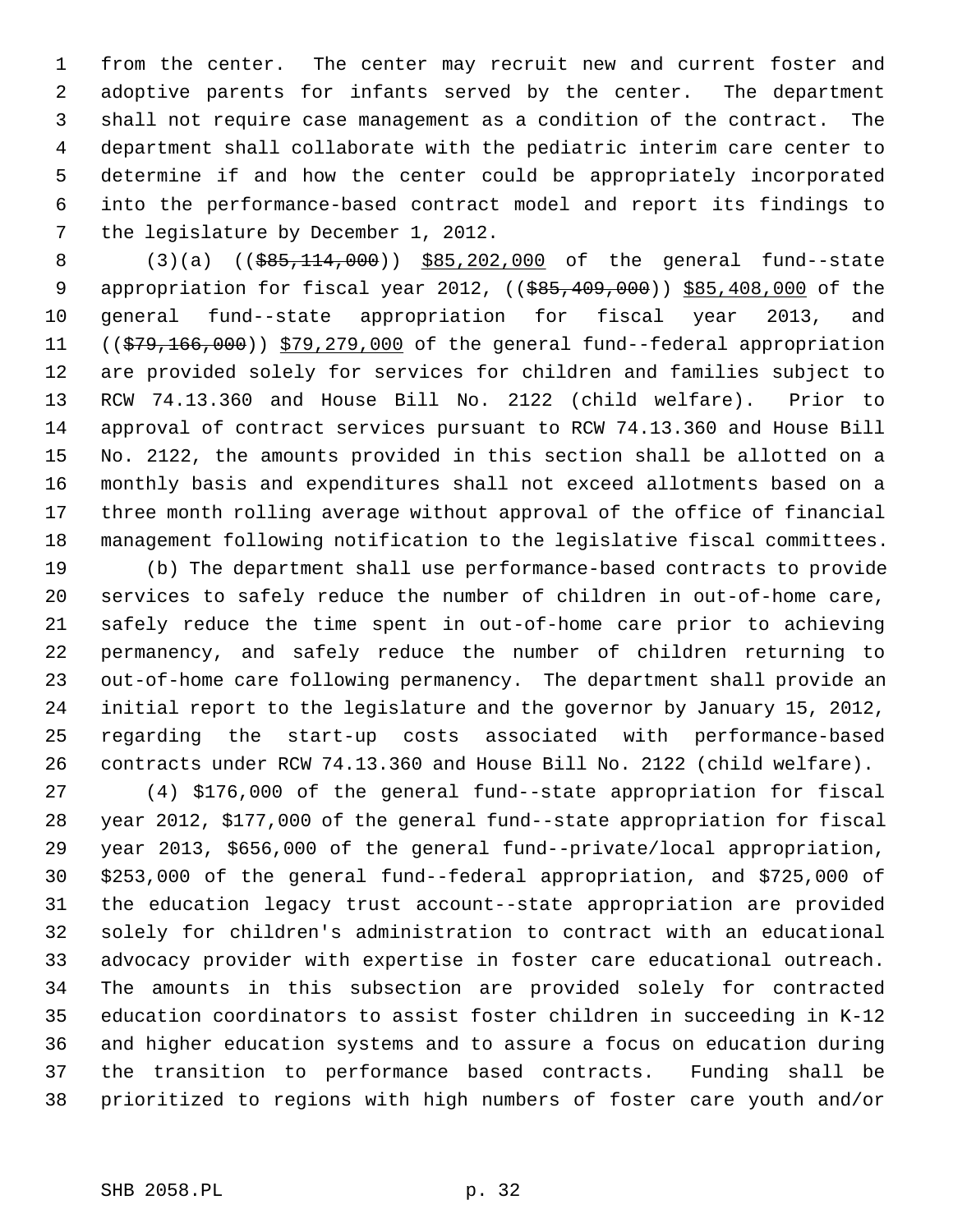1 regions where backlogs of youth that have formerly requested 2 educational outreach services exist. The department shall utilize 3 private matching funds to maintain educational advocacy services.

 4 (5) \$670,000 of the general fund--state appropriation for fiscal 5 year 2012 and \$670,000 of the general fund--state appropriation for 6 fiscal year 2013 are provided solely for services provided through 7 children's advocacy centers.

 8 (6) To ensure expenditures remain within available funds 9 appropriated in this section as required by RCW 74.13A.005 and 10 74.13A.020, the secretary shall not set the amount of any adoption 11 assistance payment or payments, made pursuant to RCW 26.33.320 and 12 74.13A.005 through 74.13A.080, to more than ninety percent of the 13 foster care maintenance payment for that child had he or she remained 14 in a foster family home during the same period. This subsection does 15 not apply to adoption assistance agreements in existence on the 16 effective date of this section.

17 (7) \$10,741,000 of the home security fund--state appropriation is 18 provided solely for the department to contract for services pursuant to 19 RCW 13.32A.030 and 74.15.220. The department shall contract and 20 collaborate with service providers in a manner that maintains the 21 availability and geographic representation of secure and semi-secure 22 crisis residential centers and HOPE centers. To achieve efficiencies 23 and increase utilization, the department shall allow the co-location of 24 these centers, except that a youth may not be placed in a secure 25 facility or the secure portion of a co-located facility except as 26 specifically authorized by chapter 13.32A RCW. The reductions to 27 appropriations in this subsection related to semi-secure crisis 28 residential centers reflect a reduction to the number of beds for semi-29 secure crisis residential centers and not a reduction in rates. Any 30 secure crisis residential center or semi-secure crisis residential 31 center bed reduction shall not be based solely upon bed utilization. 32 The department is to exercise its discretion in reducing the number of 33 beds but to do so in a manner that maintains availability and 34 geographic representation of semi-secure and secure crisis residential 35 centers.

36  $((+9))$  (8) \$47,000 of the general fund--state appropriation for 37 fiscal year 2012, \$14,000 of the general fund--state appropriation for 38 fiscal year 2013, and \$40,000 of the general fund--federal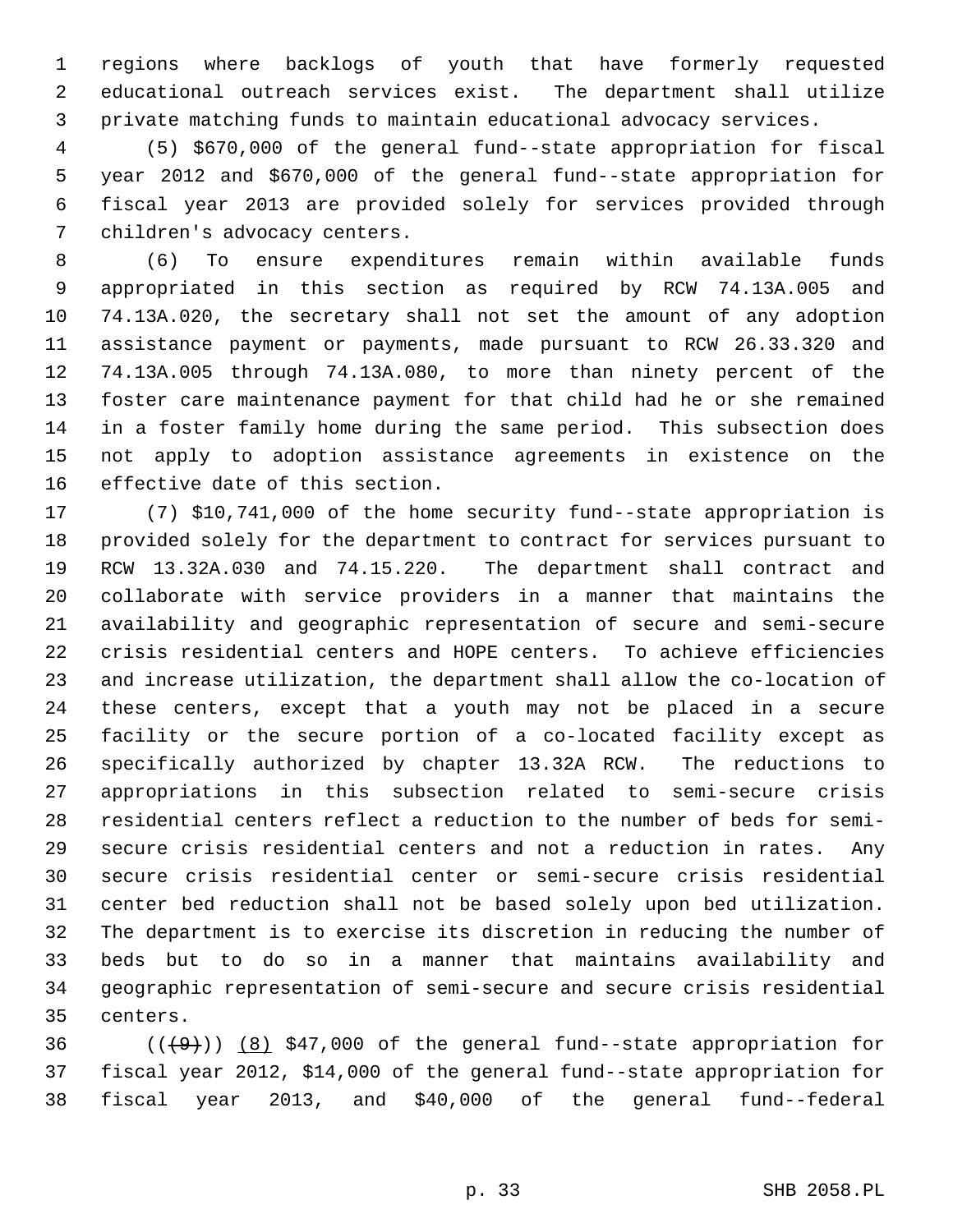1 appropriation are provided solely to implement Substitute House Bill 2 No. 1697 (dependency system). If the bill is not enacted by June 30, 3 2011, the amounts provided in this subsection shall lapse.

 $4$  (( $\left(\frac{(10)}{10}\right)$ ) (9) \$564,000 of the general fund--federal appropriation is 5 provided solely to implement Second Substitute House Bill No. 1128 6 (extended foster care). If the bill is not enacted by June 30, 2011, 7 the amount provided in this subsection shall lapse.

 8 **Sec. 203.** 2011 1st sp.s. c 50 s 203 (uncodified) is amended to 9 read as follows: 10 **FOR THE DEPARTMENT OF SOCIAL AND HEALTH SERVICES--JUVENILE**

11 **REHABILITATION PROGRAM** 12 General Fund--State Appropriation (FY 2012) . . . . . ((\$87,025,000))  $13$  \$86,684,000 14 General Fund--State Appropriation (FY 2013) . . . . . . ((\$86,803,000))  $15$  \$86,505,000 \$86,505,000 16 General Fund--Federal Appropriation . . . . . . . . . . . . ((\$702,000))  $17$  \$3,758,000 18 General Fund--Private/Local Appropriation . . . . . . . . . \$1,903,000 19 Washington Auto Theft Prevention Authority Account-- 20 State Appropriation . . . . . . . . . . . . . . . . . . . . \$196,000 21 Juvenile Accountability Incentive Account--Federal 22 Appropriation . . . . . . . . . . . . . . . . . . . . . . \$2,801,000 23 TOTAL APPROPRIATION . . . . . . . . . . . . . . ((\$179,430,000)) 24 \$181,847,000

25 The appropriations in this section are subject to the following 26 conditions and limitations:

27 (1) \$331,000 of the general fund--state appropriation for fiscal 28 year 2012 and \$331,000 of the general fund--state appropriation for 29 fiscal year 2013 are provided solely for deposit in the county criminal 30 justice assistance account for costs to the criminal justice system 31 associated with the implementation of chapter 338, Laws of 1997 32 (juvenile code revisions). The amounts provided in this subsection are 33 intended to provide funding for county adult court costs associated 34 with the implementation of chapter 338, Laws of 1997 and shall be 35 distributed in accordance with RCW 82.14.310.

36 (2) \$2,716,000 of the general fund--state appropriation for fiscal 37 year 2012 and \$2,716,000 of the general fund--state appropriation for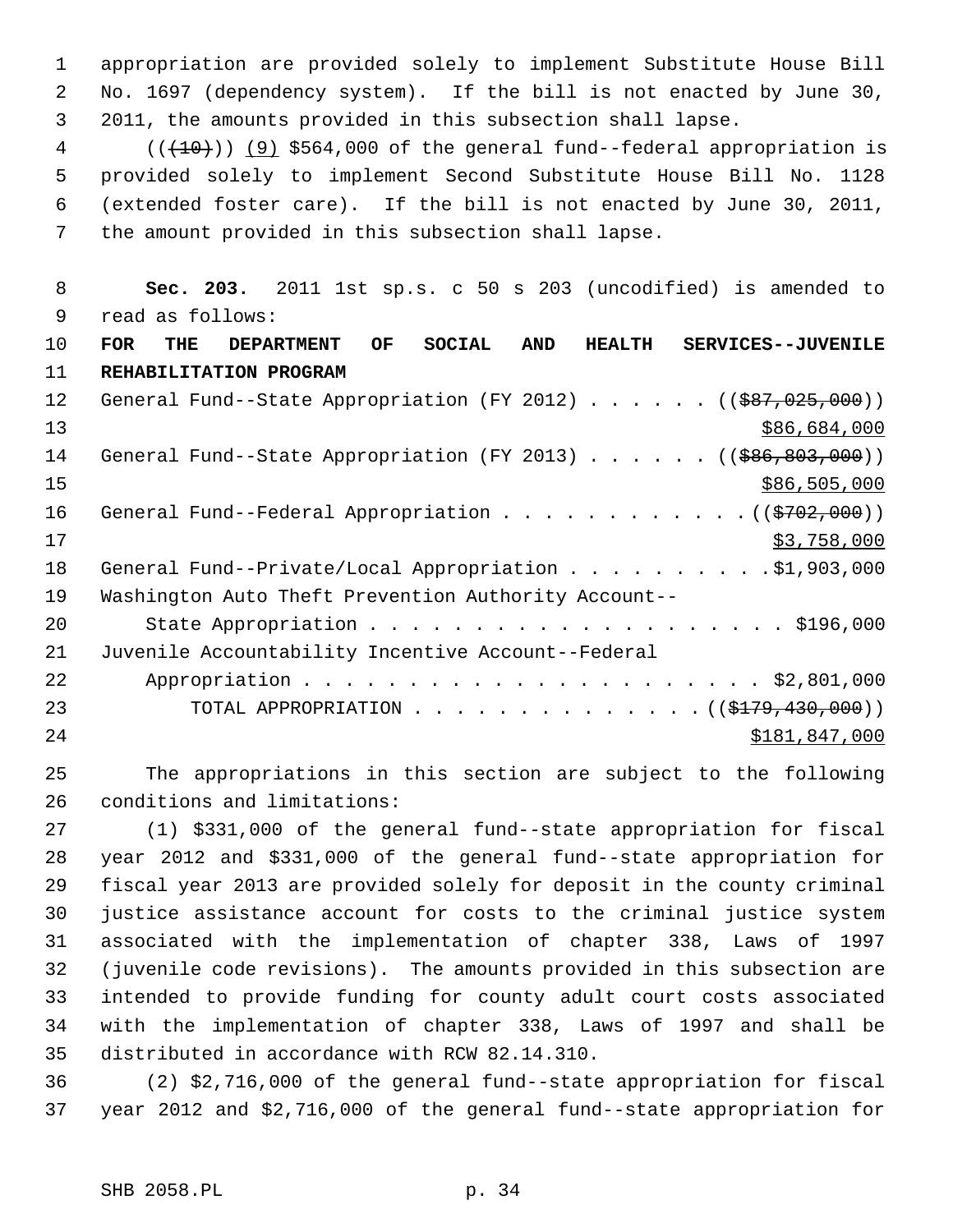1 fiscal year 2013 are provided solely for the implementation of chapter 2 338, Laws of 1997 (juvenile code revisions). The amounts provided in 3 this subsection are intended to provide funding for county impacts 4 associated with the implementation of chapter 338, Laws of 1997 and 5 shall be distributed to counties as prescribed in the current 6 consolidated juvenile services (CJS) formula.

 7 (3) \$3,482,000 of the general fund--state appropriation for fiscal 8 year 2012 and \$3,482,000 of the general fund--state appropriation for 9 fiscal year 2013 are provided solely to implement community juvenile 10 accountability grants pursuant to chapter 338, Laws of 1997 (juvenile 11 code revisions). Funds provided in this subsection may be used solely 12 for community juvenile accountability grants, administration of the 13 grants, and evaluations of programs funded by the grants.

14 (4) \$1,130,000 of the general fund--state appropriation for fiscal 15 year 2012 and \$1,130,000 of the general fund--state appropriation for 16 fiscal year 2013 are provided solely to implement alcohol and substance 17 abuse treatment programs for locally committed offenders. The juvenile 18 rehabilitation administration shall award these moneys on a competitive 19 basis to counties that submitted a plan for the provision of services 20 approved by the division of alcohol and substance abuse. The juvenile 21 rehabilitation administration shall develop criteria for evaluation of 22 plans submitted and a timeline for awarding funding and shall assist 23 counties in creating and submitting plans for evaluation.

24 (5) \$3,123,000 of the general fund--state appropriation for fiscal 25 year 2012 and \$3,123,000 of the general fund--state appropriation for 26 fiscal year 2013 are provided solely for grants to county juvenile 27 courts for the following programs identified by the Washington state 28 institute for public policy (institute) in its October 2006 report: 29 "Evidence-Based Public Policy Options to Reduce Future Prison 30 Construction, Criminal Justice Costs and Crime Rates": Functional 31 family therapy, multi-systemic therapy, aggression replacement training 32 and interagency coordination programs, or other programs with a 33 positive benefit-cost finding in the institute's report. County 34 juvenile courts shall apply to the juvenile rehabilitation 35 administration for funding for program-specific participation and the 36 administration shall provide grants to the courts consistent with the 37 per-participant treatment costs identified by the institute.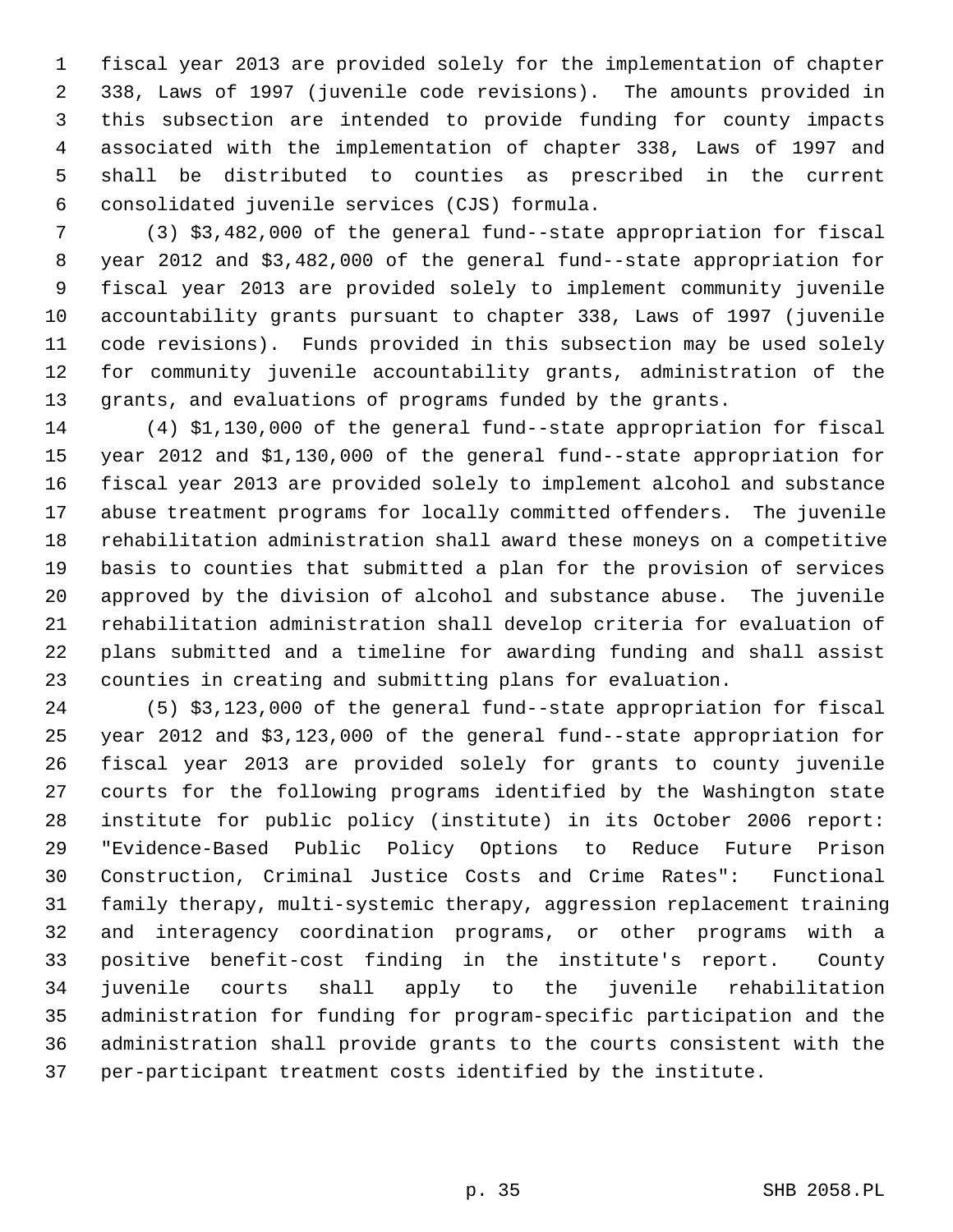1 (6) \$1,537,000 of the general fund--state appropriation for fiscal 2 year 2012 and \$1,537,000 of the general fund--state appropriation for 3 fiscal year 2013 are provided solely for expansion of the following 4 treatments and therapies in juvenile rehabilitation administration 5 programs identified by the Washington state institute for public policy 6 in its October 2006 report: "Evidence-Based Public Policy Options to 7 Reduce Future Prison Construction, Criminal Justice Costs and Crime 8 Rates": Multidimensional treatment foster care, family integrated 9 transitions, and aggression replacement training, or other programs 10 with a positive benefit-cost finding in the institute's report. The 11 administration may concentrate delivery of these treatments and 12 therapies at a limited number of programs to deliver the treatments in 13 a cost-effective manner.

14 (7)(a) The juvenile rehabilitation administration shall administer 15 a block grant, rather than categorical funding, of consolidated 16 juvenile service funds, community juvenile accountability act grants, 17 the chemical dependency disposition alternative funds, the mental 18 health disposition alternative, and the sentencing disposition 19 alternative for the purpose of serving youth adjudicated in the 20 juvenile justice system. In making the block grant, the juvenile 21 rehabilitation administration shall follow the following formula and 22 will prioritize evidence-based programs and disposition alternatives 23 and take into account juvenile courts program-eligible youth in 24 conjunction with the number of youth served in each approved evidence-25 based program or disposition alternative: (i) Thirty-seven and one-26 half percent for the at-risk population of youth ten to seventeen years 27 old; (ii) fifteen percent for moderate and high-risk youth; (iii) 28 twenty-five percent for evidence-based program participation; (iv) 29 seventeen and one-half percent for minority populations; (v) three 30 percent for the chemical dependency disposition alternative; and (vi) 31 two percent for the mental health and sentencing dispositional 32 alternatives. Funding for the special sex offender disposition 33 alternative (SSODA) shall not be included in the block grant, but 34 allocated on the average daily population in juvenile courts. Funding 35 for the evidence-based expansion grants shall be excluded from the 36 block grant formula. Funds may be used for promising practices when 37 approved by the juvenile rehabilitation administration and juvenile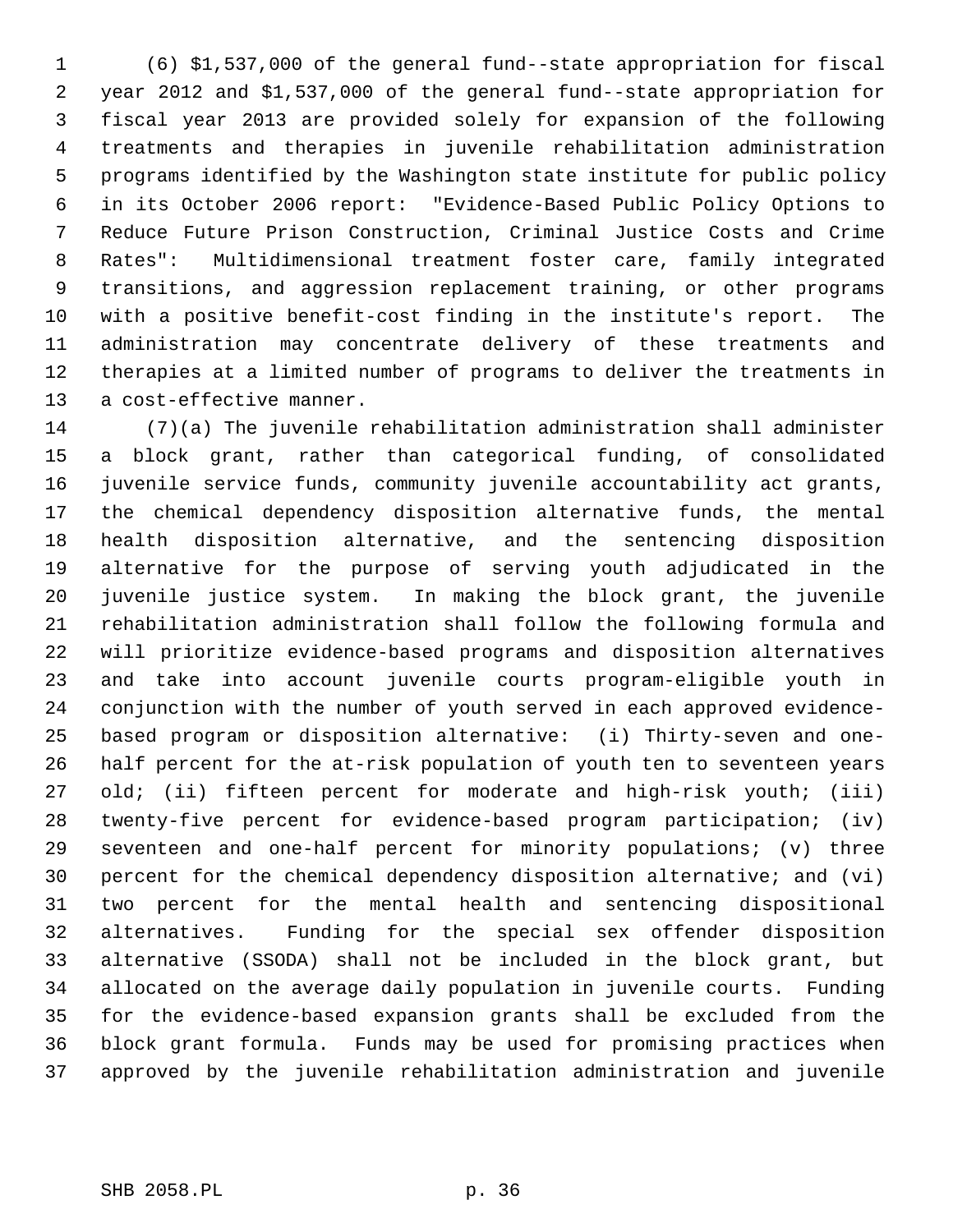1 courts, through the community juvenile accountability act committee, 2 based on the criteria established in consultation with Washington state 3 institute for public policy and the juvenile courts.

 4 (b) The juvenile rehabilitation administration shall phase the 5 implementation of the formula provided in subsection (1) of this 6 section by including a stop-loss formula of five percent in fiscal year 7 2012 and five percent in fiscal year 2013.

 8 (c) The juvenile rehabilitation administration and the juvenile 9 courts shall establish a block grant funding formula oversight 10 committee with equal representation from the juvenile rehabilitation 11 administration and the juvenile courts. The purpose of this committee 12 is to assess the ongoing implementation of the block grant funding 13 formula, utilizing data-driven decision making and the most current 14 available information. The committee will be cochaired by the juvenile 15 rehabilitation administration and the juvenile courts, who will also 16 have the ability to change members of the committee as needed to 17 achieve its purpose. Initial members will include one juvenile court 18 representative from the finance committee, the community juvenile 19 accountability act committee, the risk assessment quality assurance 20 committee, the executive board of the Washington association of 21 juvenile court administrators, the Washington state center for court 22 research, and a representative of the superior court judges 23 association; two representatives from the juvenile rehabilitation 24 administration headquarters program oversight staff, two 25 representatives of the juvenile rehabilitation administration regional 26 office staff, one representative of the juvenile rehabilitation 27 administration fiscal staff and a juvenile rehabilitation 28 administration division director. The committee may make changes to 29 the formula categories other than the evidence-based program and 30 disposition alternative categories if it is determined the changes will 31 increase statewide service delivery or effectiveness of evidence-based 32 program or disposition alternative resulting in increased cost benefit 33 savings to the state. Long-term cost benefit must be considered. 34 Percentage changes may occur in the evidence-based program or 35 disposition alternative categories of the formula should it be 36 determined the changes will increase evidence-based program or 37 disposition alternative delivery and increase the cost benefit to the 38 state. These outcomes will also be considered in determining when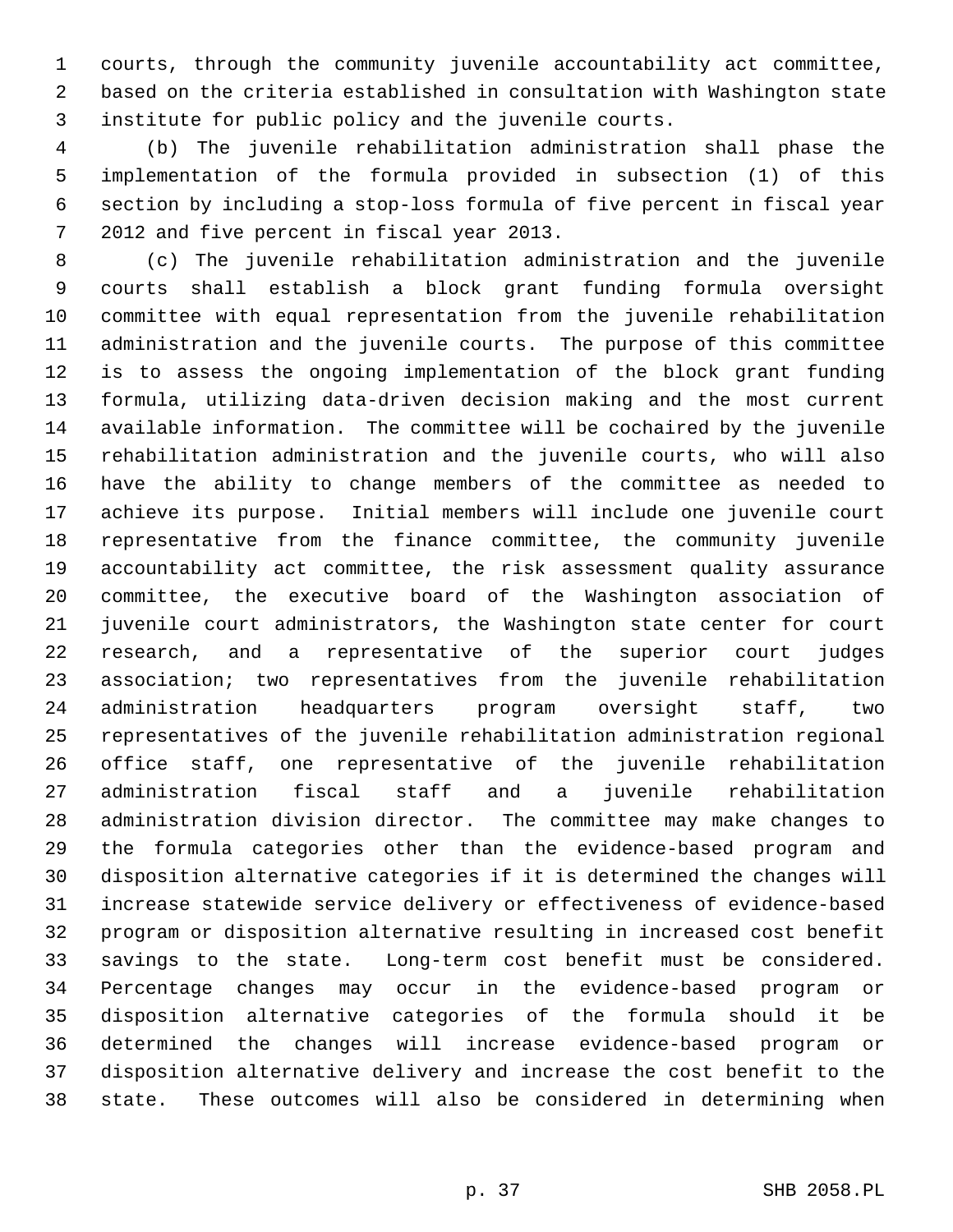1 evidence-based expansion or special sex offender disposition 2 alternative funds should be included in the block grant or left 3 separate.

 4 (d) The juvenile courts and administrative office of the courts 5 shall be responsible for collecting and distributing information and 6 providing access to the data systems to the juvenile rehabilitation 7 administration and the Washington state institute for public policy 8 related to program and outcome data. The juvenile rehabilitation 9 administration and the juvenile courts will work collaboratively to 10 develop program outcomes that reinforce the greatest cost benefit to 11 the state in the implementation of evidence-based practices and 12 disposition alternatives.

13 (8) The juvenile courts and administrative office of the courts 14 shall collect and distribute information related to program outcome and 15 provide access to these data systems to the juvenile rehabilitation 16 administration and Washington state institute for public policy. 17 Consistent with chapter 13.50 RCW, all confidentiality agreements 18 necessary to implement this information-sharing shall be approved 19 within 30 days of the effective date of this section. The agreements 20 between administrative office of the courts, the juvenile courts, and 21 the juvenile rehabilitation administration shall be executed to ensure 22 that the juvenile rehabilitation administration receives the data that 23 the juvenile rehabilitation administration identifies as needed to 24 comply with this subsection. This includes, but is not limited to, 25 information by program at the statewide aggregate level, individual 26 court level, and individual client level for the purpose of the 27 juvenile rehabilitation administration providing quality assurance and 28 oversight for the locally committed youth block grant and associated 29 funds and at times as specified by the juvenile rehabilitation 30 administration as necessary to carry out these functions. The data 31 shall be provided in a manner that reflects the collaborative work the 32 juvenile rehabilitation administration and juvenile courts have 33 developed regarding program outcomes that reinforce the greatest cost 34 benefit to the state in the implementation of evidence-based practices 35 and disposition alternatives.

36 (9) Within the funds provided in this section, the juvenile 37 rehabilitation administration shall maintain the physical plant and 38 protect state assets at the Maple Lane School.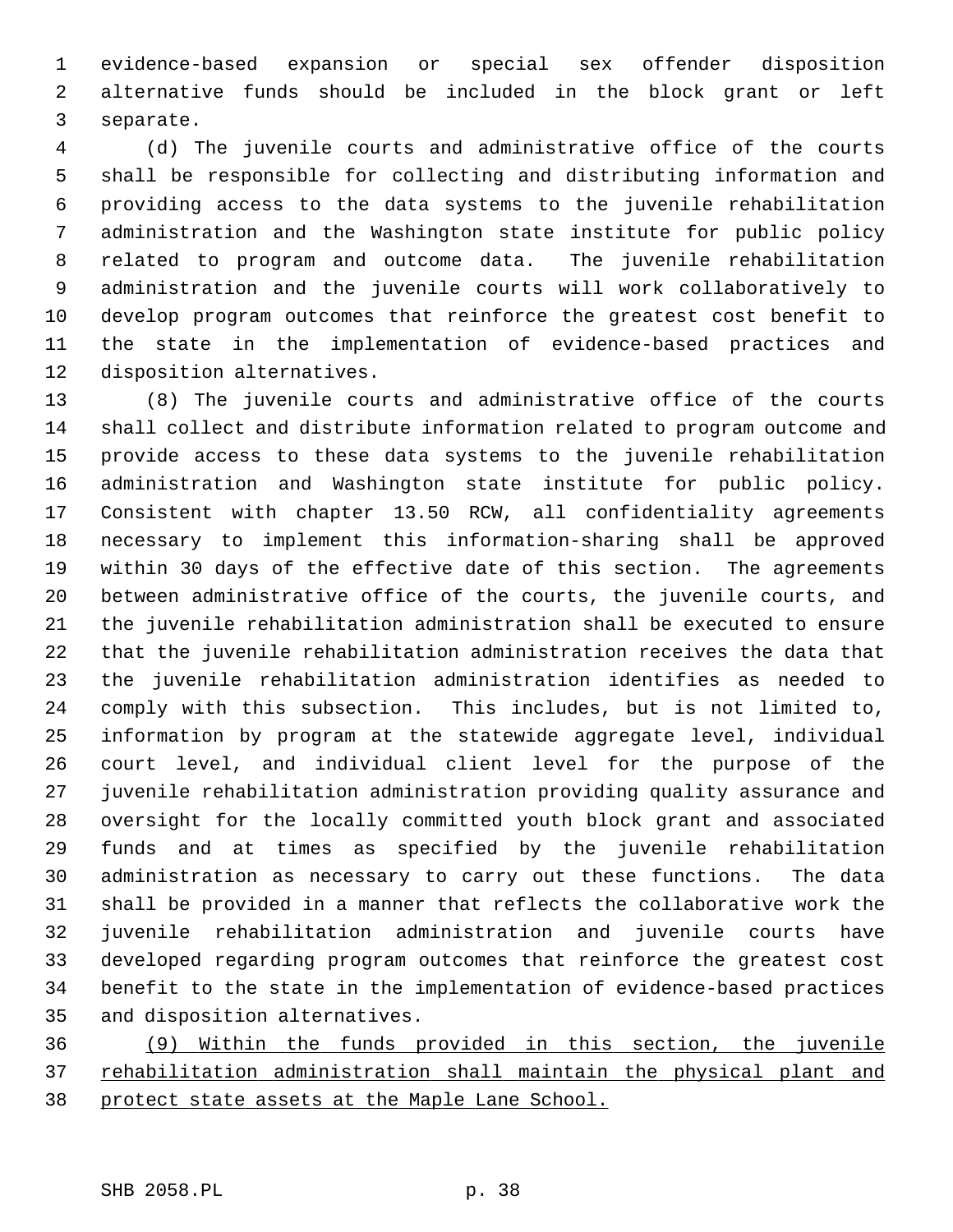1 **Sec. 204.** 2011 1st sp.s. c 50 s 204 (uncodified) is amended to 2 read as follows: 3 **FOR THE DEPARTMENT OF SOCIAL AND HEALTH SERVICES--MENTAL HEALTH** 4 **PROGRAM** 5 (1) COMMUNITY SERVICES/REGIONAL SUPPORT NETWORKS 6 General Fund--State Appropriation (FY 2012) . . . . . ((\$322,704,000)) 7 \$317,392,000 8 General Fund--State Appropriation (FY 2013) . . . . . ((\$327,615,000)) 9 \$322,982,000 \$322,982,000 10 General Fund--Federal Appropriation . . . . . . . . . . ((\$456,691,000)) 11 \$448,732,000 12 General Fund--Private/Local Appropriation . . . . . . ((\$17,604,000))  $\frac{13}{7,864,000}$ 14 Hospital Safety Net Assessment Fund--State 15 Appropriation . . . . . . . . . . . . . . . . . . . . . . \$6,802,000 16 TOTAL APPROPRIATION . . . . . . . . . . . . . ((\$1,131,416,000)) 17 \$1,113,772,000

18 The appropriations in this subsection are subject to the following 19 conditions and limitations:

20 (a) \$109,342,000 of the general fund--state appropriation for 21 fiscal year 2012 and \$109,341,000 of the general fund--state 22 appropriation for fiscal year 2013 are provided solely for persons and 23 services not covered by the medicaid program. This is a reduction of 24 \$4,348,000 each fiscal year from the nonmedicaid funding that was 25 allocated for expenditure by regional support networks during fiscal 26 year 2011 prior to supplemental budget reductions. This \$4,348,000 27 reduction shall be distributed among regional support networks 28 proportional to each network's share of the total state population. To 29 the extent possible, levels of regional support network spending shall 30 be maintained in the following priority order: (i) Crisis and 31 commitment services; (ii) community inpatient services; and (iii) 32 residential care services, including personal care and emergency 33 housing assistance.

34 (b) \$6,590,000 of the general fund--state appropriation for fiscal 35 year 2012, \$6,590,000 of the general fund--state appropriation for 36 fiscal year 2013, and \$7,620,000 of the general fund--federal 37 appropriation are provided solely for the department and regional 38 support networks to continue to contract for implementation of high-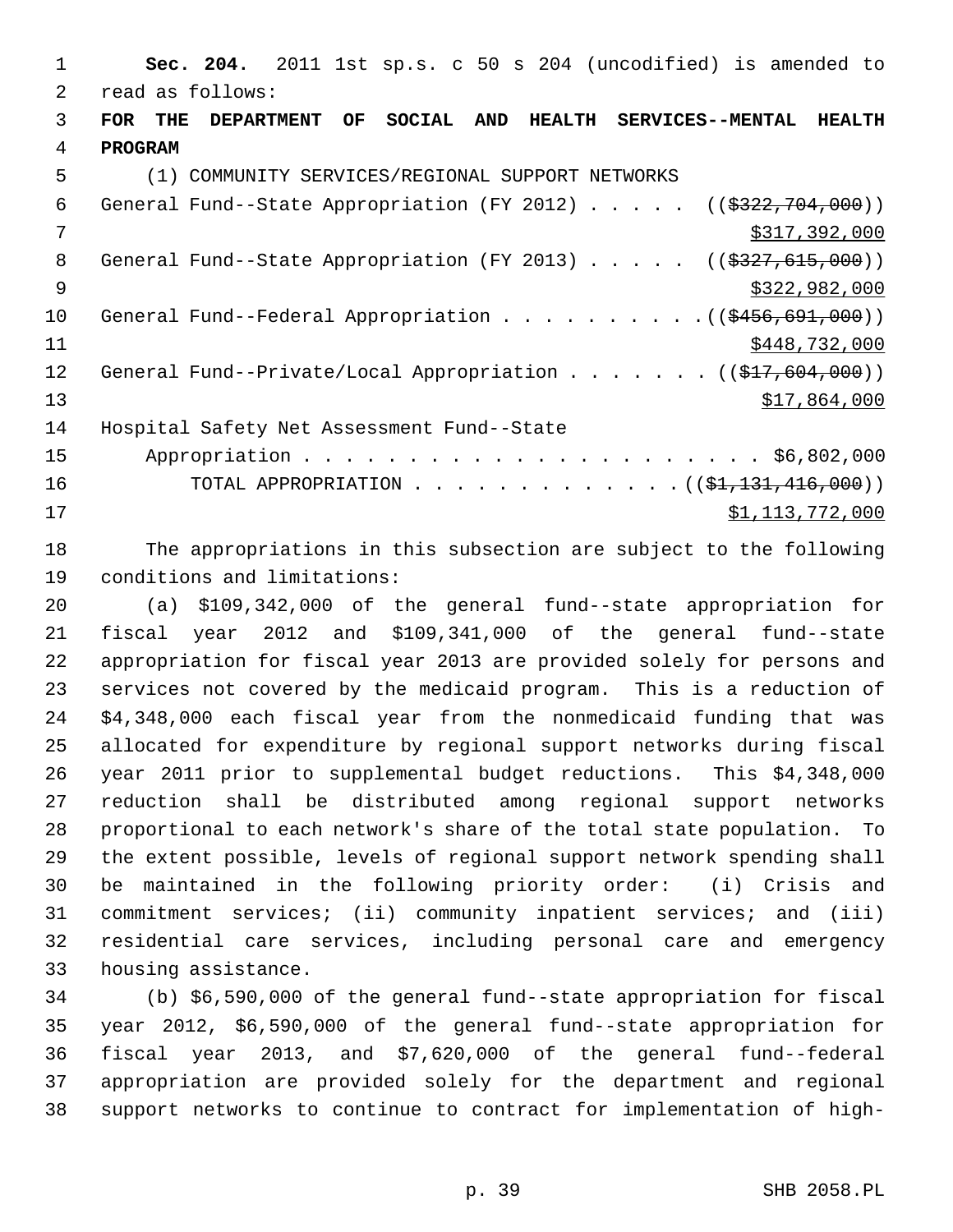1 intensity programs for assertive community treatment (PACT) teams. In 2 determining the proportion of medicaid and nonmedicaid funding provided 3 to regional support networks with PACT teams, the department shall 4 consider the differences between regional support networks in the 5 percentages of services and other costs associated with the teams that 6 are not reimbursable under medicaid. The department may allow regional 7 support networks which have nonmedicaid reimbursable costs that are 8 higher than the nonmedicaid allocation they receive under this section 9 to supplement these funds with local dollars or funds received under 10 section 204(1)(a) of this act. The department and regional support 11 networks shall maintain consistency with all essential elements of the 12 PACT evidence-based practice model in programs funded under this 13 section.

14 (c) \$5,850,000 of the general fund--state appropriation for fiscal 15 year 2012, \$5,850,000 of the general fund--state appropriation for 16 fiscal year 2013, and \$1,300,000 of the general fund--federal 17 appropriation are provided solely for the western Washington regional 18 support networks to provide either community- or hospital campus-based 19 services for persons who require the level of care previously provided 20 by the program for adaptive living skills (PALS) at western state 21 hospital.

22 (d) The number of nonforensic beds allocated for use by regional 23 support networks at eastern state hospital shall be 192 per day. The 24 number of nonforensic beds allocated for use by regional support 25 networks at western state hospital shall be 557 per day.

26 (e) From the general fund--state appropriations in this subsection, 27 the secretary of social and health services shall assure that regional 28 support networks reimburse the aging and disability services 29 administration for the general fund--state cost of medicaid personal 30 care services that enrolled regional support network consumers use 31 because of their psychiatric disability.

32 (f) \$4,582,000 of the general fund--state appropriation for fiscal 33 year 2012 and \$4,582,000 of the general fund--state appropriation for 34 fiscal year 2013 are provided solely for mental health services for 35 mentally ill offenders while confined in a county or city jail and for 36 facilitating access to programs that offer mental health services upon 37 release from confinement.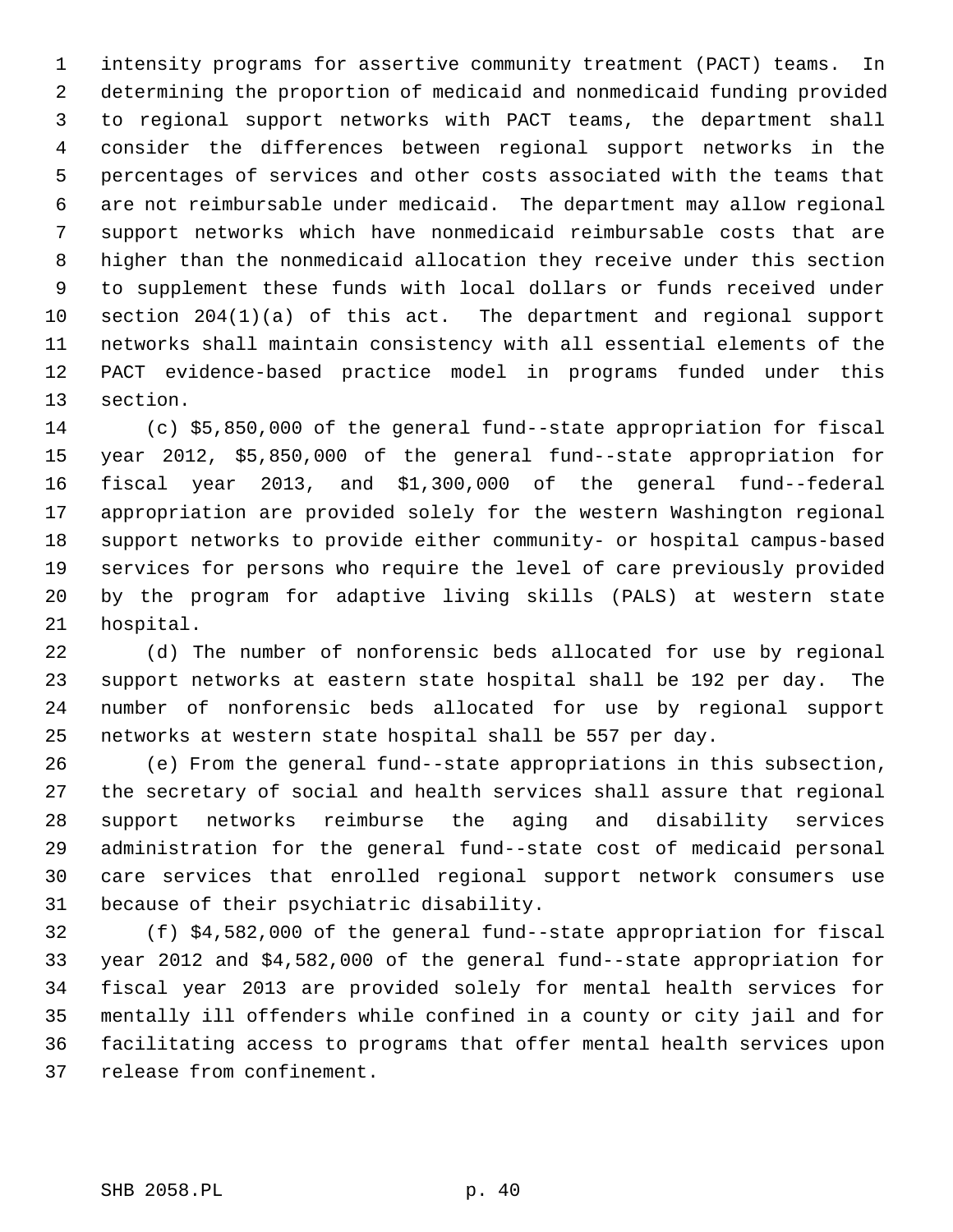1 (g) The department is authorized to continue to contract directly, 2 rather than through contracts with regional support networks, for 3 children's long-term inpatient facility services.

 4 (h) \$750,000 of the general fund--state appropriation for fiscal 5 year 2012 and \$750,000 of the general fund--state appropriation for 6 fiscal year 2013 are provided solely to continue performance-based 7 incentive contracts to provide appropriate community support services 8 for individuals with severe mental illness who were discharged from the 9 state hospitals as part of the expanding community services initiative. 10 These funds will be used to enhance community residential and support 11 services provided by regional support networks through other state and 12 federal funding.

13 (i) \$1,125,000 of the general fund--state appropriation for fiscal 14 year 2012 and \$1,125,000 of the general fund--state appropriation for 15 fiscal year 2013 are provided solely for the Spokane regional support 16 network to implement services to reduce utilization and the census at 17 eastern state hospital. Such services shall include:

18 (i) High intensity treatment team for persons who are high 19 utilizers of psychiatric inpatient services, including those with co-20 occurring disorders and other special needs;

21 (ii) Crisis outreach and diversion services to stabilize in the 22 community individuals in crisis who are at risk of requiring inpatient 23 care or jail services;

24 (iii) Mental health services provided in nursing facilities to 25 individuals with dementia, and consultation to facility staff treating 26 those individuals; and

27 (iv) Services at the sixteen-bed evaluation and treatment facility.

28 At least annually, the Spokane regional support network shall 29 assess the effectiveness of these services in reducing utilization at 30 eastern state hospital, identify services that are not optimally 31 effective, and modify those services to improve their effectiveness.

32 (j) \$1,529,000 of the general fund--state appropriation for fiscal 33 year 2012 and \$1,529,000 of the general fund--state appropriation for 34 fiscal year 2013 are provided solely to reimburse Pierce and Spokane 35 counties for the cost of conducting 180-day commitment hearings at the 36 state psychiatric hospitals.

37 (k) Regional support networks may use local funds to earn 38 additional federal medicaid match, provided the locally matched rate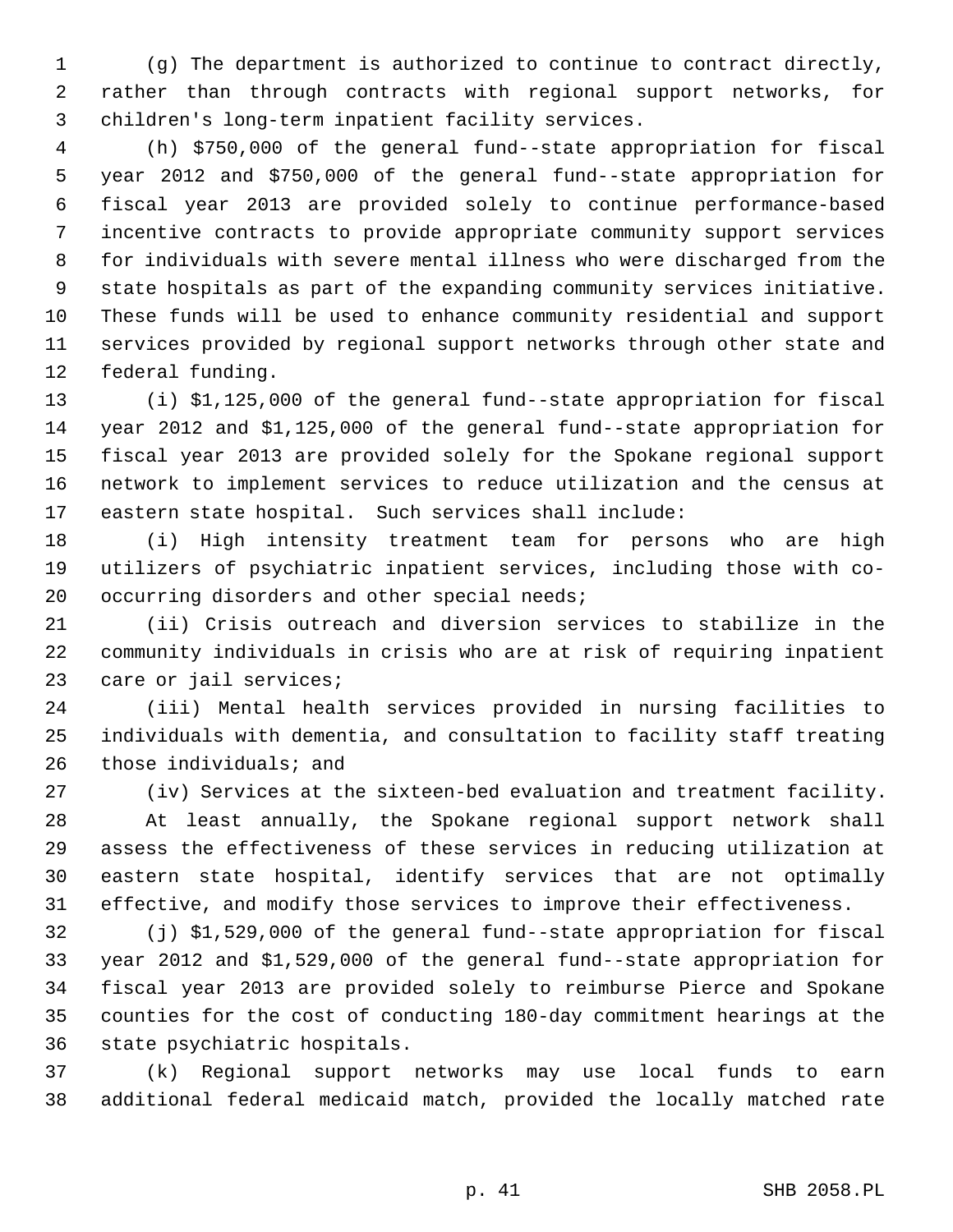1 does not exceed the upper-bound of their federally allowable rate 2 range, and provided that the enhanced funding is used only to provide 3 medicaid state plan or waiver services to medicaid clients. 4 Additionally, regional support networks may use a portion of the state 5 funds allocated in accordance with (a) of this subsection to earn 6 additional medicaid match, but only to the extent that the application 7 of such funds to medicaid services does not diminish the level of 8 crisis and commitment, community inpatient, residential care, and 9 outpatient services presently available to persons not eligible for 10 medicaid.

11 (l) Given the recent approval of federal medicaid matching funds 12 for the disability lifeline and the alcohol and drug abuse treatment 13 support act programs, the department shall charge regional support 14 networks for only the state share rather than the total cost of 15 community psychiatric hospitalization for persons enrolled in those 16 programs.

17 (m) \$750,000 of the general fund--state appropriation for fiscal 18 year 2012, \$750,000 of the general fund--state appropriation for fiscal 19 year 2013, and \$1,500,000 of the general fund--federal appropriation 20 are provided solely to adjust regional support network capitation rates 21 to account for the per diem rates actually paid for psychiatric care 22 provided at hospitals participating in the certified public expenditure 23 program operated pursuant to section 213 of this act.

- 
- 24 (2) INSTITUTIONAL SERVICES

| 25 | General Fund--State Appropriation (FY 2012) ( $(\frac{114}{686}, 000)$ )              |
|----|---------------------------------------------------------------------------------------|
| 26 | \$115,317,000                                                                         |
| 27 | General Fund--State Appropriation (FY 2013) ( $(\frac{2113}{766}, \frac{1000}{10})$ ) |
| 28 | \$114, 111, 000                                                                       |
| 29 | General Fund--Federal Appropriation ((\$150,767,000))                                 |
| 30 | \$153,324,000                                                                         |
| 31 | General Fund--Private/Local Appropriation ( $(\frac{665}{65}, \frac{834}{600})$ )     |
| 32 | \$67,325,000                                                                          |
| 33 | TOTAL APPROPRIATION $\ldots$ , ( $(\frac{2445}{1000})$ )                              |
| 34 | \$450,077,000                                                                         |
|    |                                                                                       |

35 The appropriations in this subsection are subject to the following 36 conditions and limitations:

37 (a) The state psychiatric hospitals may use funds appropriated in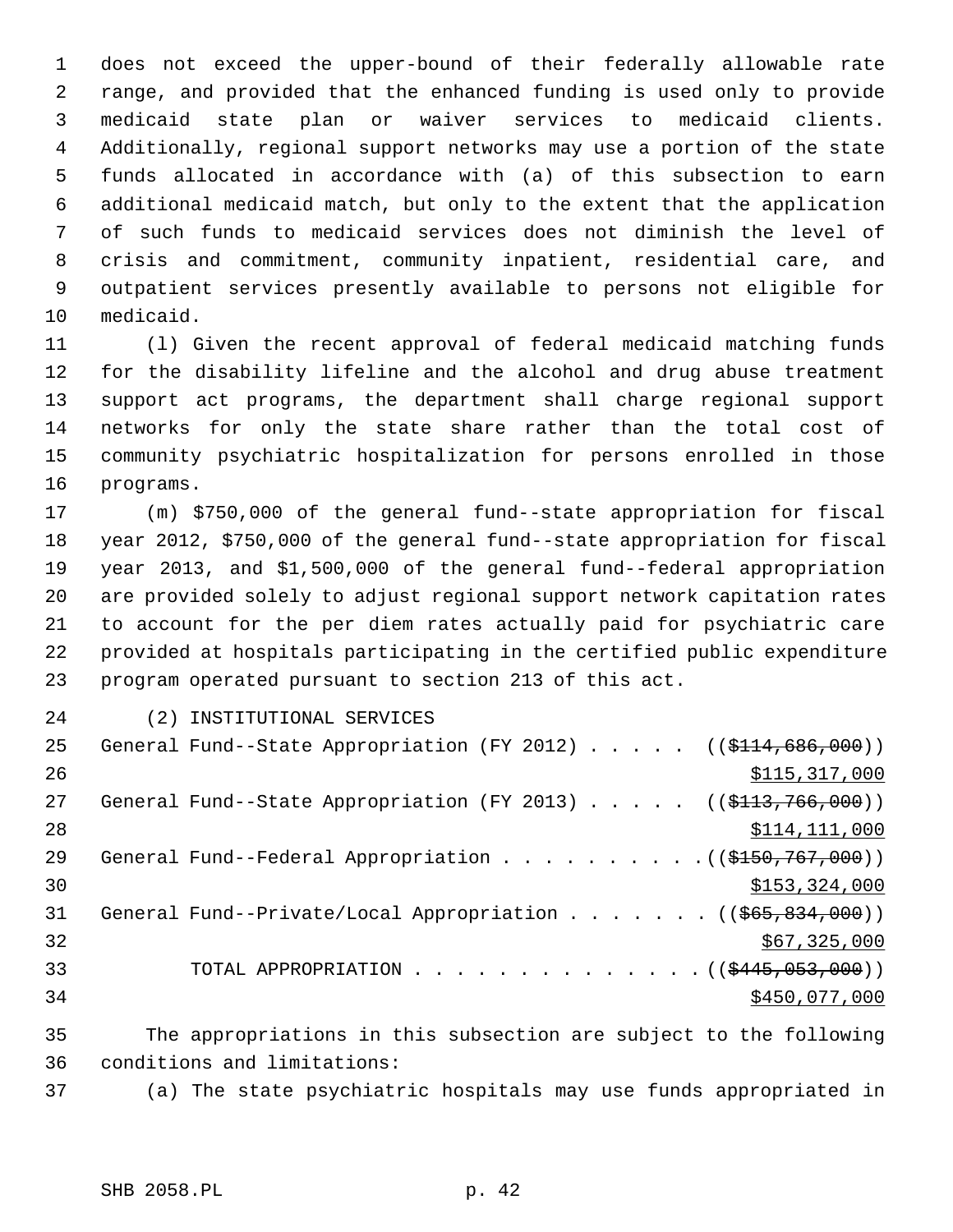1 this subsection to purchase goods and supplies through hospital group 2 purchasing organizations when it is cost-effective to do so.

 3 (b) \$231,000 of the general fund--state appropriation for fiscal 4 year 2012 and \$231,000 of the general fund--state appropriation for 5 fiscal year 2013 are provided solely for a community partnership 6 between western state hospital and the city of Lakewood to support 7 community policing efforts in the Lakewood community surrounding 8 western state hospital. The amounts provided in this subsection (2)(b) 9 are for the salaries, benefits, supplies, and equipment for one full-10 time investigator, one full-time police officer, and one full-time 11 community service officer at the city of Lakewood.

12 (c) \$45,000 of the general fund--state appropriation for fiscal 13 year 2012 and \$45,000 of the general fund--state appropriation for 14 fiscal year 2013 are provided solely for payment to the city of 15 Lakewood for police services provided by the city at western state 16 hospital and adjacent areas.

17 (d) \$20,000,000 of the general fund--state appropriation for fiscal 18 year 2012 and \$20,000,000 of the general fund--state appropriation for 19 fiscal year 2013 are provided solely to maintain staffed capacity to 20 serve an average daily census in forensic wards at western state 21 hospital of 270 patients per day.

22 (3) SPECIAL PROJECTS

| 23 | General Fund--State Appropriation (FY 2012) $($ $($ \$1,457,000))                            |
|----|----------------------------------------------------------------------------------------------|
| 24 | \$1,168,000                                                                                  |
| 25 | General Fund--State Appropriation (FY 2013) $($ $($ \$1,462,000))                            |
| 26 | \$1,164,000                                                                                  |
| 27 | General Fund--Federal Appropriation $($ $($ \$2,682,000) $)$                                 |
| 28 | \$4,109,000                                                                                  |
| 29 | General Fund--Private/Local Appropriation 9700,000                                           |
| 30 | TOTAL APPROPRIATION $\ldots \ldots \ldots \ldots \ldots \ldots$ ( $(\frac{66,301,000}{2})$ ) |
| 31 | \$7,141,000                                                                                  |

32 The appropriations in this subsection are subject to the following 33 conditions and limitations:

34 (a) \$1,161,000 of the general fund--state appropriation for fiscal 35 year 2012 and \$1,161,000 of the general fund--state appropriation for 36 fiscal year 2013 are provided solely for children's evidence based 37 mental health services. Funding is sufficient to continue serving 38 children at the same levels as fiscal year 2009.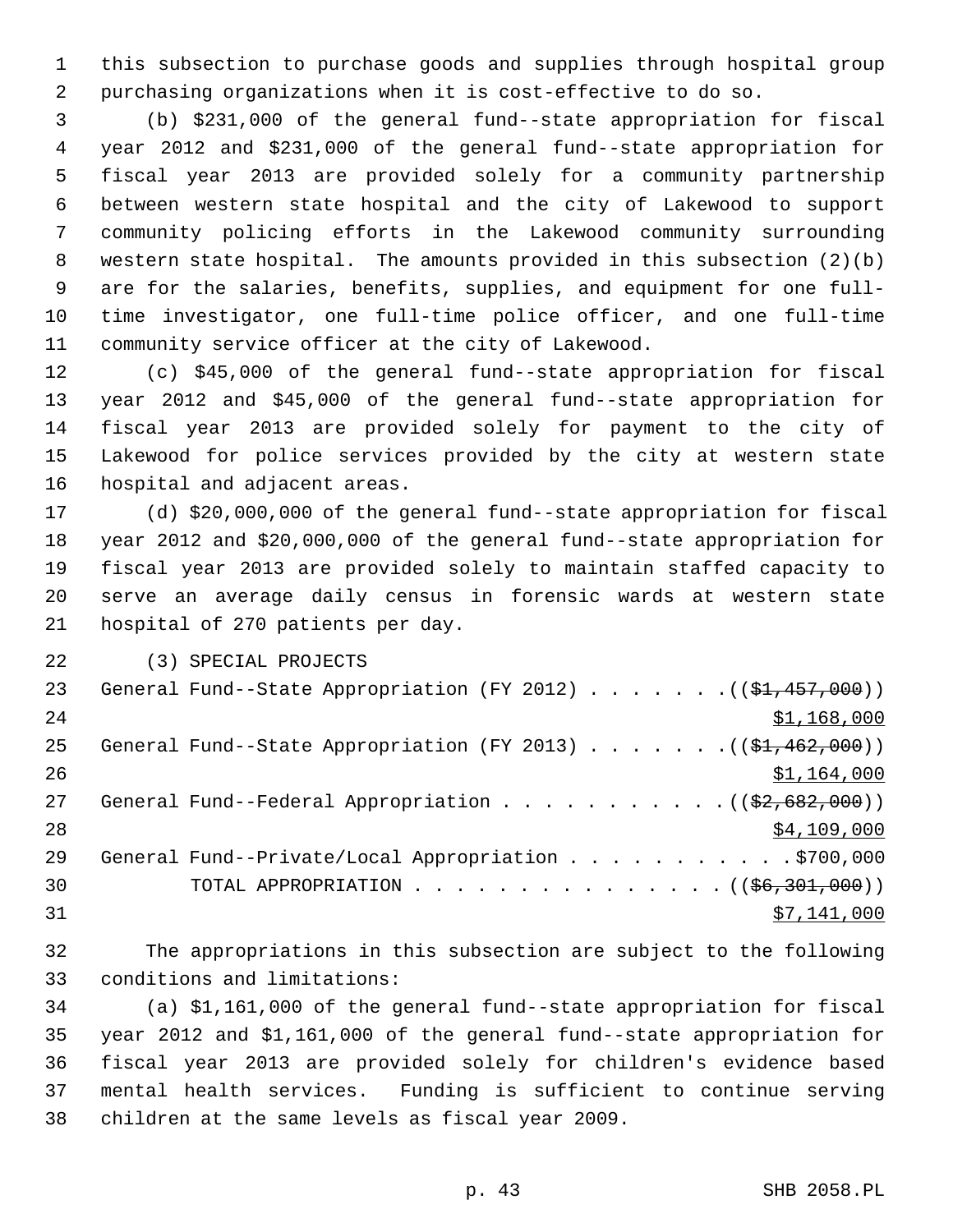1 (b) \$700,000 of the general fund--private/local appropriation is 2 provided solely for the University of Washington's evidence based 3 practice institute which supports the identification, evaluation, and 4 implementation of evidence-based or promising practices for serving 5 children and youth with mental health disorders. The department shall 6 enter into an interagency agreement with the office of the attorney 7 general for expenditure of \$700,000 of the state's proceeds of the *cy* 8 *pres* settlement in *State of Washington v. AstraZeneca* (Seroquel) for 9 this purpose.

10 (4) PROGRAM SUPPORT

| 11 | General Fund--State Appropriation (FY 2012) $($ $($ $\frac{276}{1276}$ , 000)) |
|----|--------------------------------------------------------------------------------|
| 12 | \$4,476,000                                                                    |
| 13 | General Fund--State Appropriation (FY 2013) $($ $($ \$4,102,000))              |
| 14 | \$4,261,000                                                                    |
| 15 |                                                                                |
| 16 | \$7,227,000                                                                    |
| 17 | General Fund--Private/Local Appropriation 9446,000                             |
| 18 | TOTAL APPROPRIATION $\ldots$ , ( $(\frac{1515}{718}, 7000)$ )                  |
| 19 | \$16,410,000                                                                   |

20 (a) The appropriations in this subsection are subject to the 21 following conditions and limitations: In accordance with RCW 22 43.20B.110, 43.135.055, and 71.24.035, the department is authorized to 23 increase license and certification fees in fiscal years 2012 and 2013 24 to support the costs of the regulatory program. The fee schedule 25 increases must be developed so that the maximum amount of additional 26 fees paid by providers statewide in the 2011-2013 fiscal biennium is 27 \$446,000. The department's fee schedule shall have differential rates 28 for providers with proof of accreditation from organizations that the 29 department has determined to have substantially equivalent standards to 30 those of the department, including but not limited to the joint 31 commission on accreditation of health care organizations, the 32 commission on accreditation of rehabilitation facilities, and the 33 council on accreditation. To reflect the reduced costs associated with 34 regulation of accredited programs, the department's fees for 35 organizations with such proof of accreditation must reflect the lower 36 costs of licensing for these programs than for other organizations 37 which are not accredited.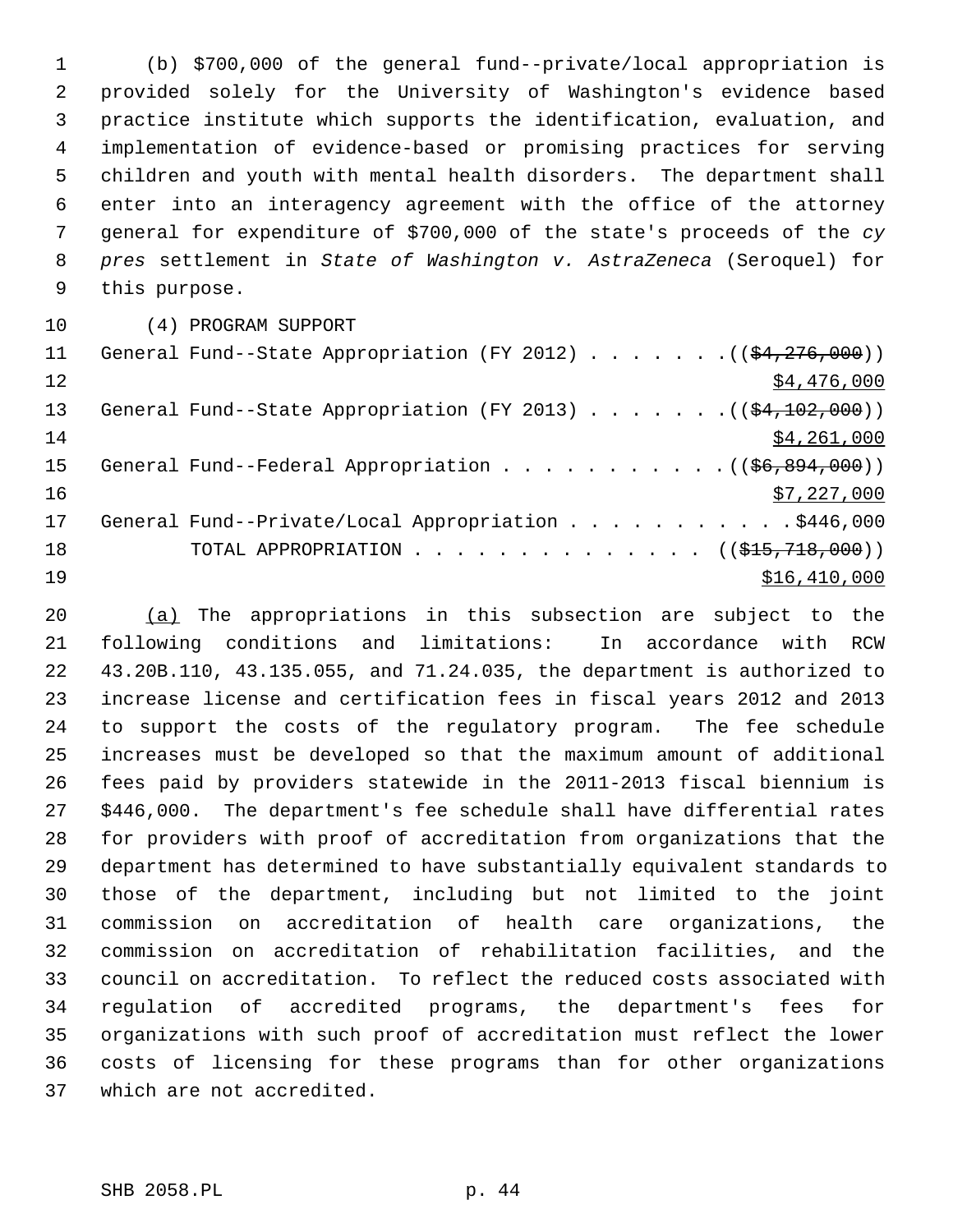(b) \$19,000 of the general fund--state appropriation for fiscal year 2012, \$17,000 of the general fund--state appropriation for fiscal year 2013, and \$34,000 of the general fund--federal appropriation are provided solely to support a partnership among the department of social and health services, the department of health, and agencies that deliver medical care and behavioral health services in Cowlitz county. The partnership shall identify and recommend strategies for resolving regulatory, licensing, data management, reporting, and funding barriers to more effective integration of primary medical and behavioral health care services in the county.

11 **Sec. 205.** 2011 1st sp.s. c 50 s 205 (uncodified) is amended to 12 read as follows: 13 **FOR THE DEPARTMENT OF SOCIAL AND HEALTH SERVICES--DEVELOPMENTAL** 14 **DISABILITIES PROGRAM** 15 (1) COMMUNITY SERVICES 16 General Fund--State Appropriation (FY 2012) . . . . . ((\$418,664,000)) 17 \$418,815,000 18 General Fund--State Appropriation (FY 2013) . . . . . ((\$422,393,000))  $\frac{$422,854,000}{ }$ 20 General Fund--Federal Appropriation  $\ldots$  . . . . . . . . .  $($   $($ \$726,897,000)) 21 \$743,532,000 22 General Fund--Private/Local Appropriation . . . . . . . . . . \$184,000 23 TOTAL APPROPRIATION . . . . . . . . . . . ((<del>\$1,568,138,000</del>)) 24 \$1,585,385,000

25 The appropriations in this subsection are subject to the following 26 conditions and limitations:

27 (a) Individuals receiving services as supplemental security income 28 (SSI) state supplemental payments shall not become eligible for medical 29 assistance under RCW 74.09.510 due solely to the receipt of SSI state 30 supplemental payments.

31 (b) Amounts appropriated in this subsection reflect a reduction to 32 funds appropriated for in-home care. The department shall reduce the 33 number of in-home hours authorized. The reduction shall be scaled 34 based on the acuity level of care recipients. The largest hour 35 reductions shall be to lower acuity patients and the smallest hour 36 reductions shall be to higher acuity patients.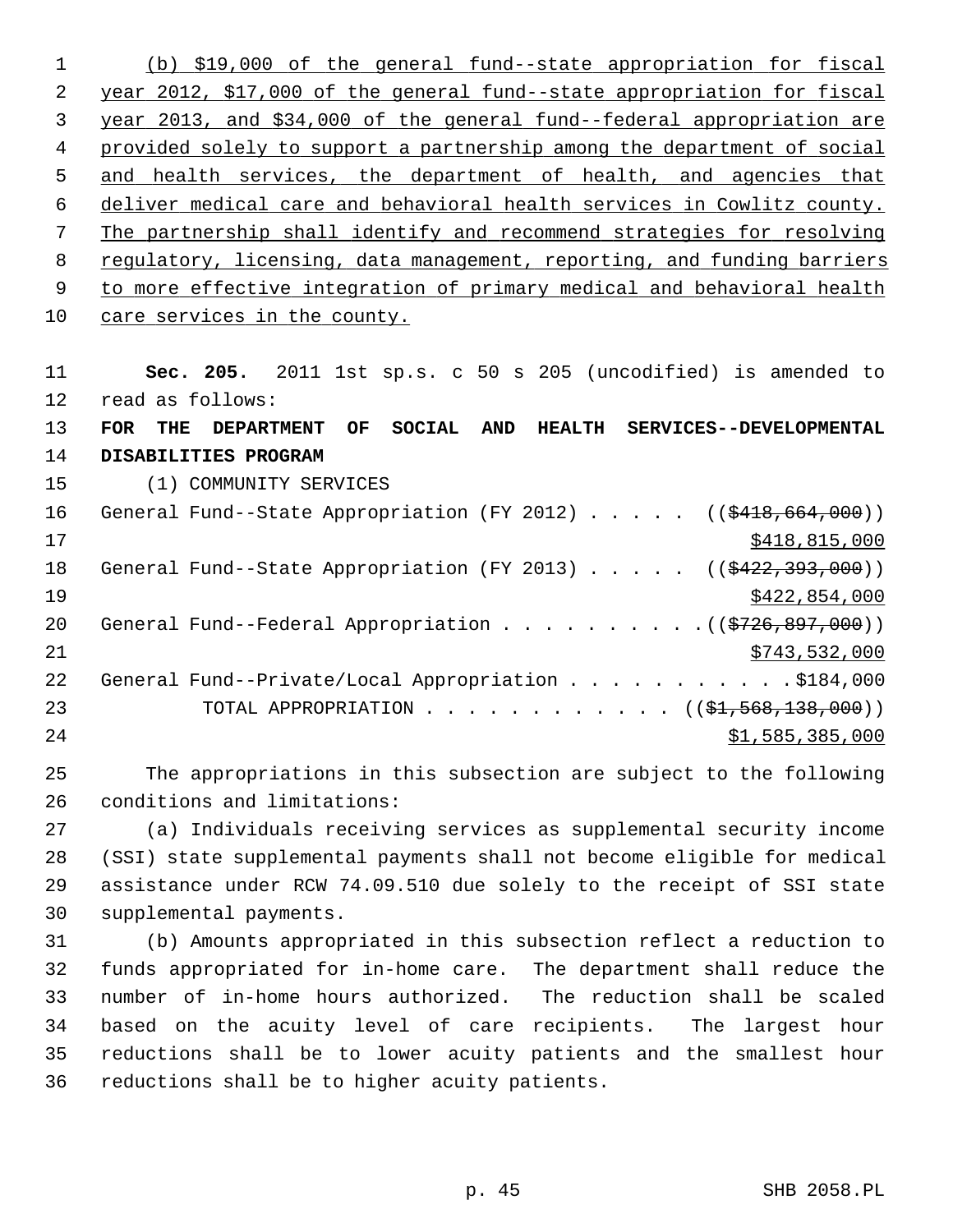1 (c) Amounts appropriated in this subsection are sufficient to 2 develop and implement the use of a consistent, statewide outcome-based 3 vendor contract for employment and day services by July 1, 2012. The 4 rates paid to vendors under this contract shall also be made 5 consistent. In its description of activities the agency shall include 6 activity listings and dollars appropriated for: Employment services, 7 day services, child development services and county administration of 8 services to the developmentally disabled. The department shall begin 9 reporting to the office of financial management on these activities 10 beginning in fiscal year 2010.

11 (d) \$944,000 of the general fund--state appropriation for fiscal 12 year 2012, \$944,000 of the general fund--state appropriation for fiscal 13 year 2013, and \$1,888,000 of the general fund--federal appropriation 14 are provided solely for state contributions for individual provider 15 health care benefits. Pursuant to the collective bargaining agreement 16 negotiated with the exclusive bargaining representative of individual 17 providers established under RCW 74.39A.270, the state shall contribute 18 to the multiemployer health benefits trust fund \$1.96 per paid hour 19 worked by individual providers.

20 (e) \$1,871,000 of the general fund--state appropriation for fiscal 21 year 2012, \$1,995,000 of the general fund--state appropriation for 22 fiscal year 2013, and \$3,865,000 of the general fund--federal 23 appropriation are provided solely for home care agencies to purchase 24 health coverage for home care providers. The department shall 25 calculate and distribute payments for health care benefits to home care 26 agencies at \$558 per month for each worker who cares for publicly 27 funded clients at 86 hours or more per month. In order to negotiate 28 the most comprehensive health benefits package for its employees, each 29 agency may determine benefit levels according to the hours an employee 30 works providing state-funded personal care. Health benefits shall be 31 offered to all employees who care for publicly funded clients for 86 32 hours per month or more. At a minimum, employees who care for publicly 33 funded clients at 140 hours a month or greater must receive a 34 comprehensive medical benefit. Benefits shall not be provided to 35 employees who care for publicly funded clients at 85 hours or less per 36 month or as interim respite workers. The department shall not pay an 37 agency for benefits provided to an employee who otherwise receives 38 health care coverage through other family members, other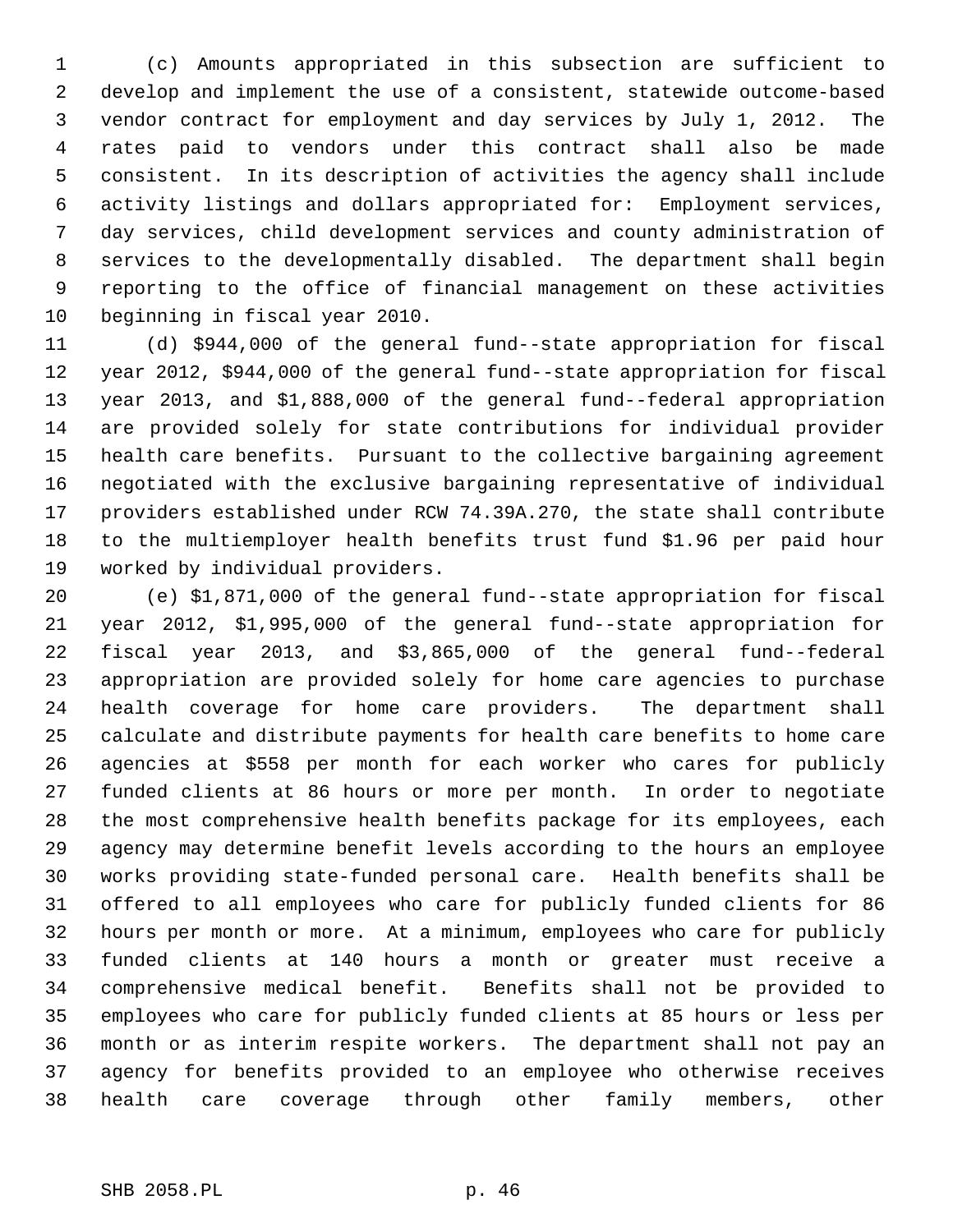1 employment-based coverage, or military or veteran's coverage. The 2 department shall require annually, each home care agency to review each 3 of its employee's available health coverage and to provide a written 4 declaration to the department verifying that health benefits purchased 5 with public funds are solely for employees that do not have other 6 available coverage. Home care agencies may determine a reasonable 7 employee co-premium not to exceed 20 percent of the total benefit cost.

 8 (f) \$1,127,000 of the general fund--state appropriation for fiscal 9 year 2012, \$1,199,000 of the general fund--state appropriation for 10 fiscal year 2013, and \$2,322,000 of the general fund--federal 11 appropriation are provided solely for the state's contribution to the 12 training partnership, as provided in RCW 74.39A.360, for instructional 13 costs associated with the training of individual providers. House Bill 14 No. 1548 and Senate Bill No. 5473 (long-term care worker requirements) 15 make statutory changes to the increased training requirements and 16 therefore the state shall contribute to the partnership \$0.17 per paid 17 hour worked by all home care workers. This amount is pursuant to the 18 collective bargaining agreement negotiated with the exclusive 19 bargaining representative of individual providers established under RCW 20 74.39A.270. Expenditures for the purposes specified in this subsection 21 shall not exceed the amounts provided in this subsection.

22 (g)(i) Within the amounts appropriated in this subsection, the 23 department shall revise the current working age adult policy to allow 24 clients to choose between employment and community access activities. 25 Clients age 21 and older who are receiving services through a home- and 26 community-based medicaid waiver shall be offered the choice to 27 transition to a community access program after nine months of 28 enrollment in an employment program, and the option to transition from 29 a community access program to an employment program at any time. The 30 department shall inform clients and their legal representatives of all 31 available options for employment and day services. Information 32 provided to the client and the client's legal representative shall 33 include the types of activities each service option provides, and the 34 amount, scope, and duration of service for which the client would be 35 eligible under each service option. An individual client may be 36 authorized for only one service option, either employment services or 37 community access services. Clients may not participate in more than 38 one of these services at any given time.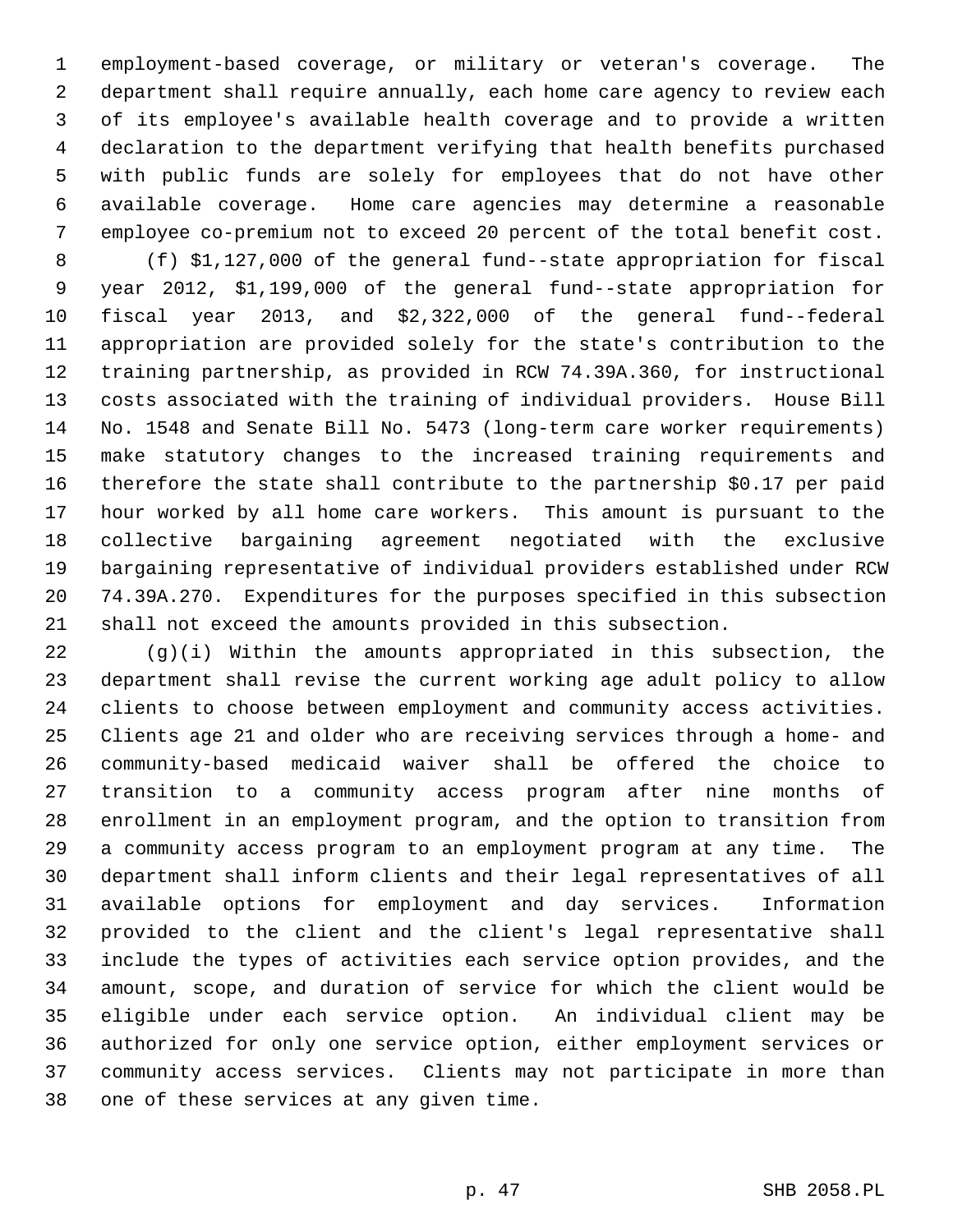1 (ii) The department shall work with counties and stakeholders to 2 strengthen and expand the existing community access program. The 3 program must emphasize support for the client so they are able to 4 participate in activities that integrate them into their community and 5 support independent living and skills.

 6 (iii) The appropriation in this subsection includes funding to 7 provide employment or community access services to 168 medicaid 8 eligible young adults with developmental disabilities living with their 9 families who need employment opportunities and assistance after high 10 school graduation.

11 (h) \$75,000 of the general fund--state appropriation for fiscal 12 year 2012 and \$75,000 of the general fund--state appropriation for 13 fiscal year 2013 are provided solely for the restoration of direct 14 support to local organizations that utilize parent-to-parent networks 15 and communication to promote access and quality of care for individuals 16 with developmental disabilities and their families.

17 (i) In accordance with Engrossed Substitute House Bill No. 1277 18 (licensed settings for vulnerable adults), adult family home license 19 fees are increased in fiscal years 2012 and 2013 to support the costs 20 of conducting licensure, inspection, and regulatory programs.

21 (i) The current annual renewal license fee for adult family homes 22 shall be increased to \$100 per bed beginning in fiscal year 2012 and 23 \$175 per bed beginning in fiscal year 2013. Adult family homes shall 24 receive a corresponding vendor rate increase per medicaid patient day 25 of \$0.22 in fiscal year 2012 and \$0.43 in fiscal year 2013 to cover the 26 cost of the license fee increase for publicly funded beds.

27 (ii) Beginning in fiscal year 2012, a processing fee of \$2,750 28 shall be charged to each adult family home when the home is initially 29 licensed. This fee is nonrefundable.

30  $((\{k\})$  (j) Clients with developmental disabilities have 31 demonstrated a need and a desire for a day services program as verified 32 by over 900 clients currently accessing day programs through a long-33 term care service model. In addition, every individual, to include 34 those with a developmental disability, should have the opportunity for 35 meaningful employment which allows them to contribute to their 36 communities and to become as self-sufficient as possible. Providing 37 choice empowers recipients of publicly funded services and their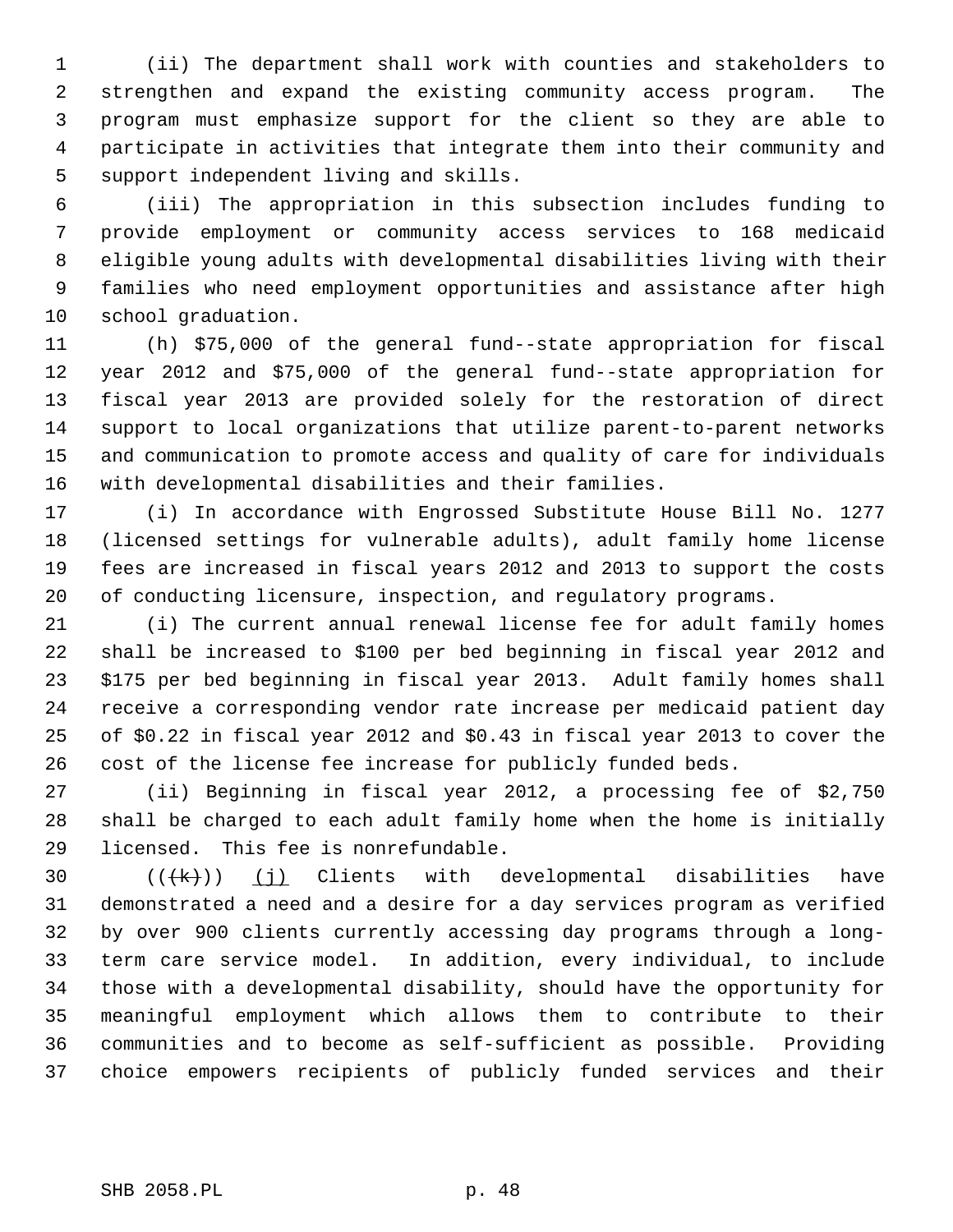1 families by expanding their degree of control over the services and 2 supports they need.

 3 The department shall work with legislators and stakeholders to 4 develop a new approach to employment and day services. The objective 5 of this plan is to ensure that adults with developmental disabilities 6 have optimum choices, and that employment and day offerings are 7 comprehensive enough to meet the needs of all clients currently served 8 on a home and community based waiver. The proposal shall be submitted 9 to the 2012 legislature for consideration and shall be constructed such 10 that a client ultimately receives employment, community access, or the 11 community day option but not more than one service at a time. The 12 proposal shall include options for program efficiencies within the 13 current employment and day structure and shall provide details on the 14 plan to implement a consistent, statewide outcome-based vendor contract 15 for employment and day services as specified in (c) of this subsection.

16 (2) INSTITUTIONAL SERVICES

| 17 | General Fund--State Appropriation (FY 2012) $($ $($ $\frac{600}{256}, \frac{256}{000})$ ) |
|----|-------------------------------------------------------------------------------------------|
| 18 | \$80,815,000                                                                              |
| 19 | General Fund--State Appropriation (FY 2013) $($ $($ $\frac{2979}{288}, 200)$ )            |
| 20 | \$79,939,000                                                                              |
| 21 | General Fund--Federal Appropriation $($ $($ $\frac{153}{107},007,000)$ $)$                |
| 22 | \$154,388,000                                                                             |
| 23 | General Fund--Private/Local Appropriation \$22,043,000                                    |
| 24 | TOTAL APPROPRIATION $($ $($ \$334,594,000) $)$                                            |
| 25 | \$337,185,000                                                                             |

26 The appropriations in this subsection are subject to the following 27 conditions and limitations:

28 (a) Individuals receiving services as supplemental security income 29 (SSI) state supplemental payments shall not become eligible for medical 30 assistance under RCW 74.09.510 due solely to the receipt of SSI state 31 supplemental payments.

32 (b) \$721,000 of the general fund--state appropriation for fiscal 33 year 2012 and \$721,000 of the general fund--state appropriation for 34 fiscal year 2013 are for the department to fulfill its contracts with 35 the school districts under chapter 28A.190 RCW to provide 36 transportation, building space, and other support services as are 37 reasonably necessary to support the educational programs of students 38 living in residential habilitation centers.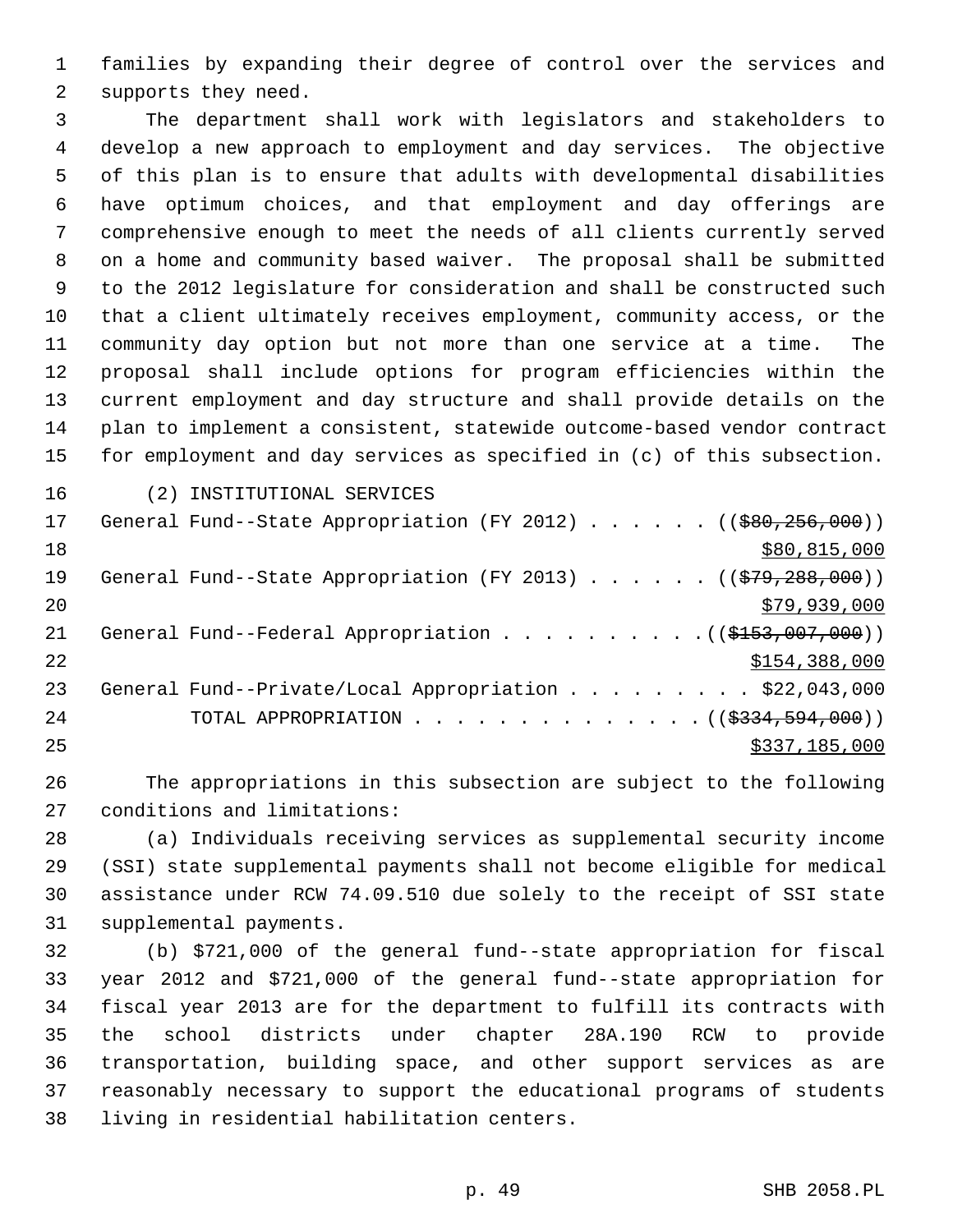| (3) PROGRAM SUPPORT                                                                  |
|--------------------------------------------------------------------------------------|
| General Fund--State Appropriation (FY 2012) ( $(\frac{21}{7} \cdot 383 \cdot 000)$ ) |
| \$1,380,000                                                                          |
| General Fund--State Appropriation (FY 2013) ( $(\frac{1}{2}, 376, 000)$ )            |
| \$1,371,000                                                                          |
| General Fund--Federal Appropriation $($ $(\frac{1}{21}, \frac{326}{100})$            |
| \$1,323,000                                                                          |
| TOTAL APPROPRIATION ( $(\frac{24}{94}, 085, 000)$ )                                  |
| \$4,074,000                                                                          |
| (4) SPECIAL PROJECTS                                                                 |
| General Fund--State Appropriation (FY 2012) $($ $(\frac{64}{659}, \frac{659}{600})$  |
| \$4,648,000                                                                          |
| General Fund--State Appropriation (FY 2013) ( $(\frac{24}{659}, 000)$ )              |
| \$4,637,000                                                                          |
|                                                                                      |
| \$9,575,000                                                                          |
| General Fund--Private/Local Appropriation \$998,000                                  |
| TOTAL APPROPRIATION $\ldots$ , ( $(\frac{219}{796}, 906, 000)$ )                     |
|                                                                                      |
|                                                                                      |

20 The appropriations in this subsection are subject to the following 21 conditions and limitations:

22 Amounts appropriated in this subsection are for the purposes of 23 transitioning clients with developmental disabilities into community 24 settings. The department is authorized as needed to use these funds to 25 either pay for clients residing within a residential habilitation 26 center or for placements in the community. Pursuant to Second 27 Substitute Senate Bill No. 5459 (services for people with developmental 28 disabilities), funding in this subsection must be prioritized for the 29 purpose of facilitating the consolidation and closure of Frances Haddon 30 Morgan Center. The department shall use a person-centered approach in 31 developing the discharge plan to assess each resident's needs and 32 identify services the resident requires to successfully transition to 33 the community or another residential habilitation center. The 34 department is authorized to use any savings from this effort for the 35 purpose of developing community resources to address the needs of 36 clients with developmental disabilities who are in crisis or in need of 37 respite. The department shall track the costs and savings of closing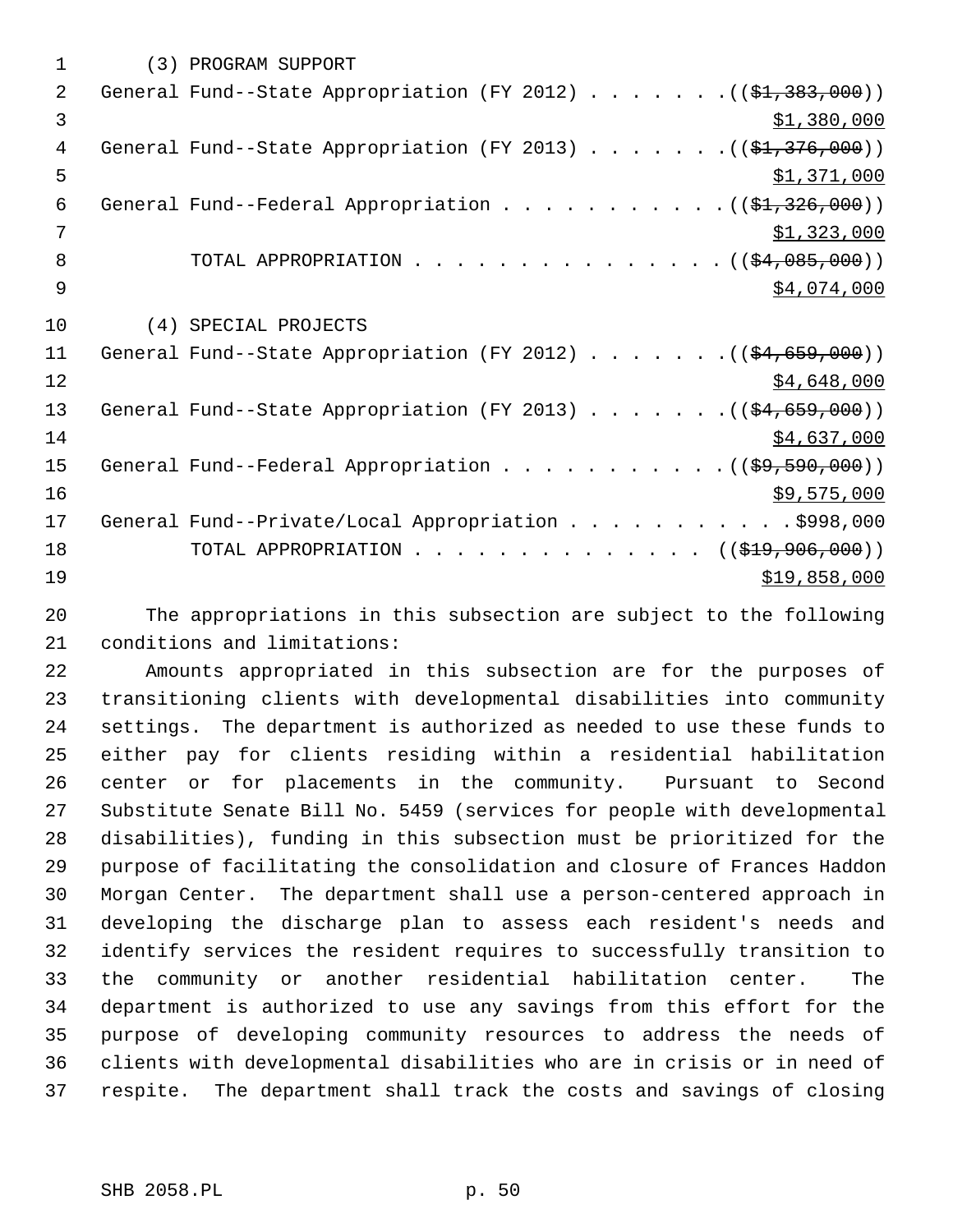1 Frances Haddon Morgan Center and any investments into community 2 placements and resources. The department shall provide a fiscal 3 progress report to the legislature by December 5, 2011.

| 4  | Sec. 206. 2011 1st sp.s. c 50 s 206 (uncodified) is amended to                         |
|----|----------------------------------------------------------------------------------------|
| 5  | read as follows:                                                                       |
| 6  | FOR THE DEPARTMENT OF SOCIAL AND HEALTH SERVICES--AGING AND ADULT                      |
| 7  | SERVICES PROGRAM                                                                       |
| 8  | General Fund--State Appropriation (FY 2012) ((\$783,305,000))                          |
| 9  | \$781,995,000                                                                          |
| 10 | General Fund--State Appropriation (FY 2013) $($ $($ $\frac{1}{6811}, \frac{670}{600})$ |
| 11 | \$804,465,000                                                                          |
| 12 | General Fund--Federal Appropriation $($ $($ $\frac{1}{2}, 686, 010, 000)$ )            |
| 13 | \$1,680,450,000                                                                        |
| 14 | General Fund--Private/Local Appropriation \$27,517,000                                 |
| 15 | Traumatic Brain Injury Account--State Appropriation \$3,388,000                        |
| 16 | Nursing Facility Quality Assurance Account--State                                      |
| 17 | Appropriation ((\$88,000,000))                                                         |
| 18 | \$88,071,000                                                                           |
| 19 | TOTAL APPROPRIATION ( $(\frac{2}{3}, \frac{399}{390}, \frac{890}{300})$ )              |
| 20 | \$3,385,886,000                                                                        |

21 The appropriations in this section are subject to the following 22 conditions and limitations:

23 (1) For purposes of implementing chapter 74.46 RCW, the weighted 24 average nursing facility payment rate shall not exceed \$170.37 for 25 fiscal year 2012 and shall not exceed \$171.43 for fiscal year 2013, 26 including the rate add-ons described in (a) and (b) of this subsection. 27 However, if the waiver requested from the federal centers for medicare 28 and medicaid services in relation to the safety net assessment created 29 by Engrossed Substitute Senate Bill No. 5581 (nursing home payments) is 30 for any reason not approved and implemented, the weighted average 31 nursing facility payment rate shall not exceed \$159.87 for fiscal year 32 2012 and shall not exceed \$160.93 for fiscal year 2013. There will be 33 no adjustments for economic trends and conditions in fiscal years 2012 34 and 2013. The economic trends and conditions factor or factors defined 35 in the biennial appropriations act shall not be compounded with the 36 economic trends and conditions factor or factors defined in any other 37 biennial appropriations acts before applying it to the component rate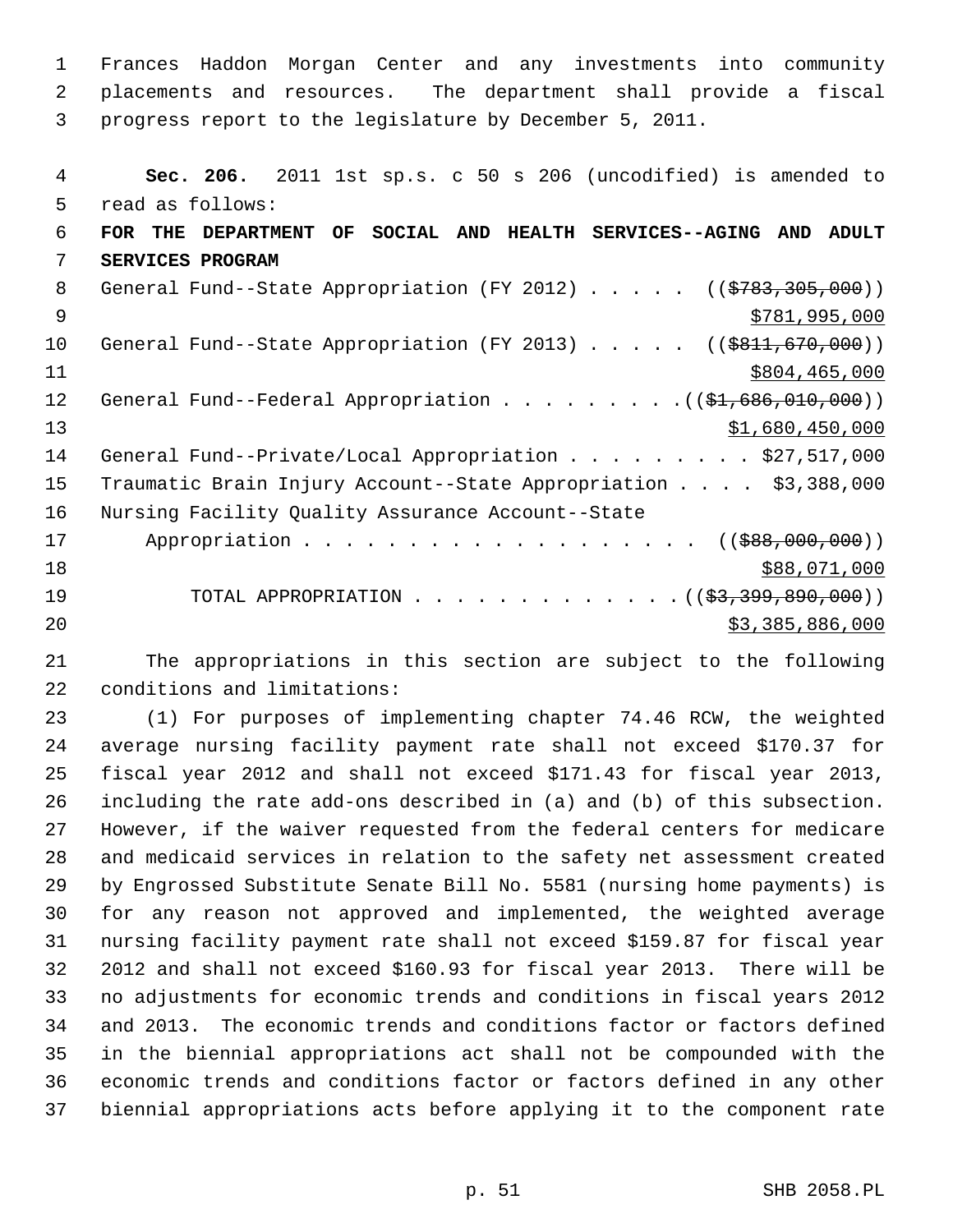1 allocations established in accordance with chapter 74.46 RCW. When no 2 economic trends and conditions factor for either fiscal year is defined 3 in a biennial appropriations act, no economic trends and conditions 4 factor or factors defined in any earlier biennial appropriations act 5 shall be applied solely or compounded to the component rate allocations 6 established in accordance with chapter 74.46 RCW.

 7 (a) Within the funds provided, the department shall continue to 8 provide an add-on per medicaid resident day per facility not to exceed 9 \$1.57. The add-on shall be used to increase wages, benefits, and/or 10 staffing levels for certified nurse aides; or to increase wages and/or 11 benefits for dietary aides, housekeepers, laundry aides, or any other 12 category of worker whose statewide average dollars-per-hour wage was 13 less than \$15 in calendar year 2008, according to cost report data. 14 The add-on may also be used to address resulting wage compression for 15 related job classes immediately affected by wage increases to low-wage 16 workers. The department shall continue reporting requirements and a 17 settlement process to ensure that the funds are spent according to this 18 subsection.

19 (b) The department shall do a comparative analysis of the facility-20 based payment rates calculated on July 1, 2011, using the payment 21 methodology defined in Engrossed Substitute Senate Bill No. 5581 22 (nursing home payments), to the facility-based payment rates in effect 23 June 30, 2010. If the facility-based payment rate calculated on July 24 1, 2011, is smaller than the facility-based payment rate on June 30, 25 2010, then the difference shall be provided to the individual nursing 26 facilities as an add-on payment per medicaid resident day.

27 (c) During the comparative analysis performed in subsection (b) of 28 this section, if it is found that the direct care rate for any facility 29 calculated using the payment methodology defined in Engrossed 30 Substitute Senate Bill No. 5581 (nursing home payments) is greater than 31 the direct care rate in effect on June 30, 2010, then the facility 32 shall receive a ten percent direct care rate add-on to compensate that 33 facility for taking on more acute clients than they have in the past.

34 (d) The department shall provide a medicaid rate add-on to 35 reimburse the medicaid share of the skilled nursing facility safety net 36 assessment as a medicaid allowable cost. The nursing facility safety 37 net rate add-on may not be included in the calculation of the annual 38 statewide weighted average nursing facility payment rate.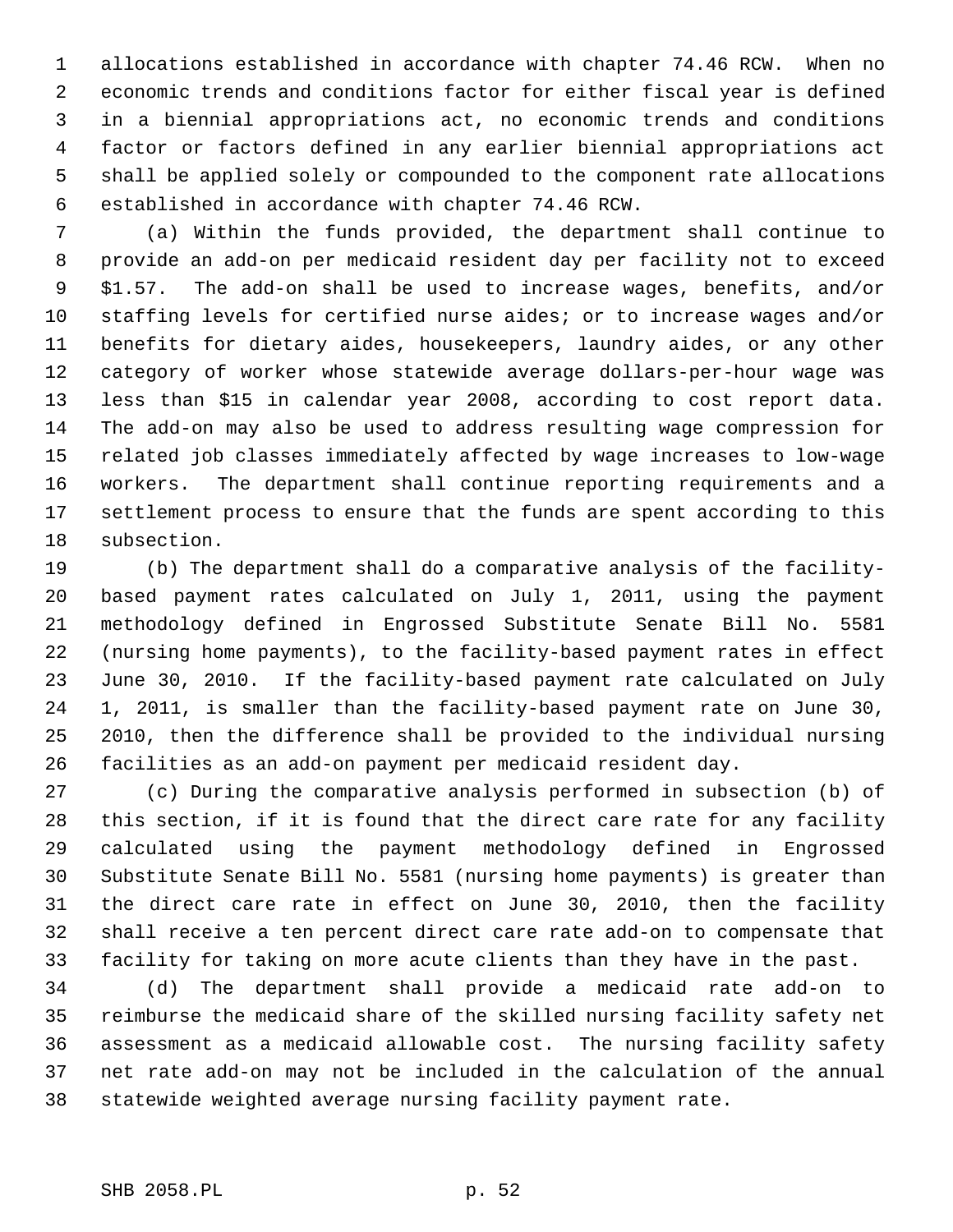1 (e) If the waiver requested from the federal centers for medicare 2 and medicaid services in relation to the safety net assessment created 3 by Engrossed Substitute Senate Bill No. 5581 (nursing home payments) is 4 for any reason not approved and implemented, subsections (b), (c), and 5 (d) of this subsection do not apply.

 6 (2) After examining actual nursing facility cost information, the 7 legislature finds that the medicaid nursing facility rates calculated 8 pursuant to Engrossed Substitute Senate Bill No. 5581 (nursing home 9 payments) provide sufficient reimbursement to efficiently and 10 economically operating nursing facilities and bear a reasonable 11 relationship to costs.

12 (3) In accordance with chapter 74.46 RCW, the department shall 13 issue no additional certificates of capital authorization for fiscal 14 year 2012 and no new certificates of capital authorization for fiscal 15 year 2013 and shall grant no rate add-ons to payment rates for capital 16 improvements not requiring a certificate of need and a certificate of 17 capital authorization for fiscal years 2012 and 2013.

18 (4) The long-term care program may develop and pay enhanced rates 19 for exceptional care to nursing homes for persons with traumatic brain 20 injuries who are transitioning from hospital care. The cost per 21 patient day for caring for these clients in a nursing home setting may 22 be equal to or less than the cost of caring for these clients in a 23 hospital setting.

24 (5) Amounts appropriated in this section reflect a reduction to 25 funds appropriated for in-home care. The department shall reduce the 26 number of in-home hours authorized. The reduction shall be scaled 27 based on the acuity level of care recipients. The largest hour 28 reductions shall be to lower acuity patients and the smallest hour 29 reductions shall be to higher acuity patients.

30 (6) \$1,883,000 of the general fund--state appropriation for fiscal 31 year 2012, \$1,883,000 of the general fund--state appropriation for 32 fiscal year 2013, and \$3,766,000 of the general fund--federal 33 appropriation are provided solely for state contributions for 34 individual provider health care benefits. Pursuant to the collective 35 bargaining agreement negotiated with the exclusive bargaining 36 representative of individual providers established under RCW 37 74.39A.270, the state shall contribute to the multiemployer health 38 benefits trust fund \$1.96 per paid hour worked by individual providers.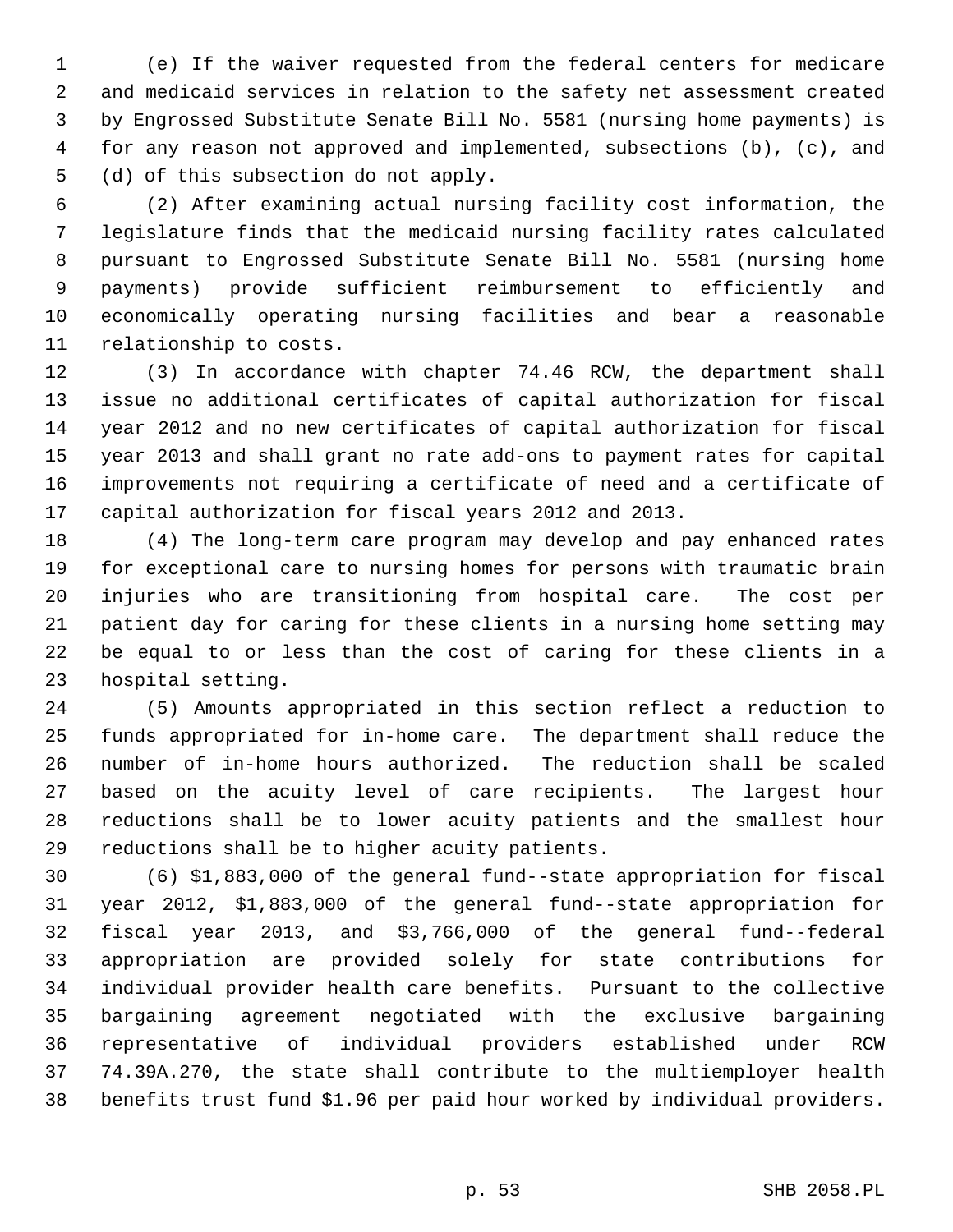1 (7) \$16,835,000 of the general fund--state appropriation for fiscal 2 year 2012, \$17,952,000 of the general fund--state appropriation for 3 fiscal year 2013, and \$34,786,000 of the general fund--federal 4 appropriation are provided solely for home care agencies to purchase 5 health coverage for home care providers. The department shall 6 calculate and distribute payments for health care benefits to home care 7 agencies at \$558 per month for each worker who cares for publicly 8 funded clients at 86 hours or more per month. In order to negotiate 9 the most comprehensive health benefits package for its employees, each 10 agency may determine benefit levels according to the hours an employee 11 works providing state-funded personal care. Health benefits shall be 12 offered to all employees who care for publicly funded clients for 86 13 hours per month or more. At a minimum, employees who care for publicly 14 funded clients at 140 hours a month or greater must receive a 15 comprehensive medical benefit. Benefits shall not be provided to 16 employees who care for publicly funded clients at 85 hours or less per 17 month or as interim respite workers. The department shall not pay an 18 agency for benefits provided to an employee who otherwise receives 19 health care coverage through other family members, other 20 employment-based coverage, or military or veteran's coverage. The 21 department shall require annually, each home care agency to review each 22 of its employee's available health coverage and to provide a written 23 declaration to the department verifying that health benefits purchased 24 with public funds are solely for employees that do not have other 25 available coverage. Home care agencies may determine a reasonable 26 employee co-premium not to exceed 20 percent of the total benefit cost. 27 (8) \$2,063,000 of the general fund--state appropriation for fiscal

28 year 2012, \$2,195,000 of the general fund--state appropriation for 29 fiscal year 2013, and \$4,260,000 of the general fund--federal 30 appropriation are provided solely for the state's contribution to the 31 training partnership, as provided in RCW 74.39A.360, for instructional 32 costs associated with the training of individual providers. House Bill 33 No. 1548 and Senate Bill No. 5473 (long-term care worker requirements) 34 make statutory changes to the increased training requirements and 35 therefore the state shall contribute to the partnership \$0.17 per paid 36 hour worked by all home care workers. This amount is pursuant to the 37 collective bargaining agreement negotiated with the exclusive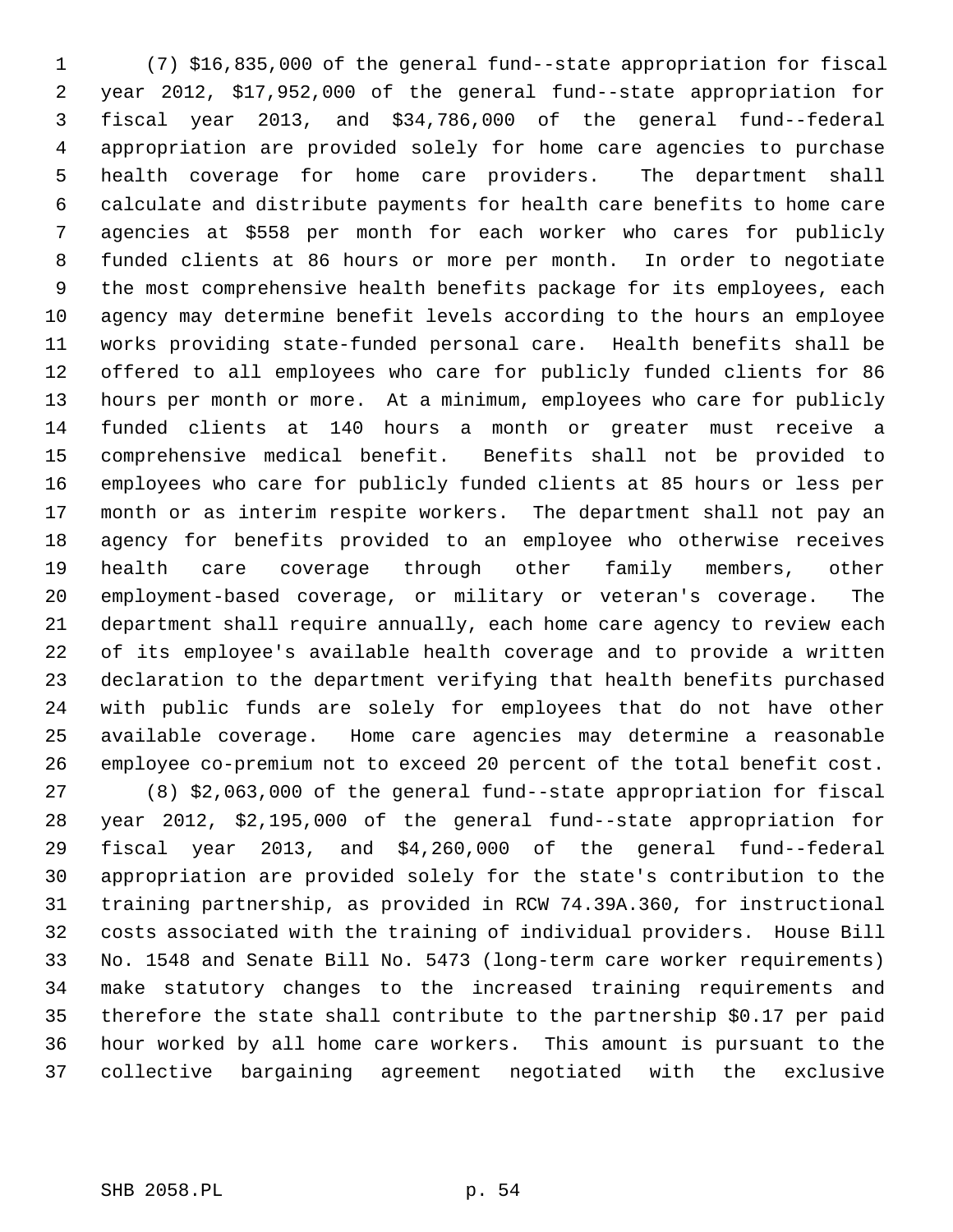1 bargaining representative of individual providers established under RCW 2 74.39A.270. Expenditures for the purposes specified in this subsection 3 shall not exceed the amounts provided in this subsection.

 4 (9) Individuals receiving services as supplemental security income 5 (SSI) state supplemental payments shall not become eligible for medical 6 assistance under RCW 74.09.510 due solely to the receipt of SSI state 7 supplemental payments.

 8 (10) The department shall eliminate the adult day health program 9 under the state plan 1915(i) option and shall reestablish it under the 10 long-term care home and community-based waiver.

11 (11) \$4,588,000 of the general fund--state appropriation for fiscal 12 year 2012, \$4,559,000 of the general fund--state appropriation for 13 fiscal year 2013, and \$9,237,000 of the general fund--federal 14 appropriation are provided solely for the continued operation of 15 community residential and support services for persons who are older 16 adults or who have co-occurring medical and behavioral disorders and 17 who have been discharged or diverted from a state psychiatric hospital. 18 These funds shall be used to serve individuals whose treatment needs 19 constitute substantial barriers to community placement, who no longer 20 require active psychiatric treatment at an inpatient hospital level of 21 care, and who no longer meet the criteria for inpatient involuntary 22 commitment.

23 (12) \$1,840,000 of the general fund--state appropriation for fiscal 24 year 2012 and \$1,877,000 of the general fund--state appropriation for 25 fiscal year 2013 are provided solely for operation of the volunteer 26 services program. Funding shall be prioritized towards serving 27 populations traditionally served by long-term care services to include 28 senior citizens and persons with disabilities.

29 (13) In accordance with Engrossed Substitute House Bill No. 1277 30 (licensed settings for vulnerable adults), nursing facility fees are 31 increased in fiscal year 2012 and adult family home fees are increased 32 in fiscal year 2012 and fiscal year 2013 to support the costs of 33 conducting licensure, inspection, and regulatory programs.

34 (a) The current annual renewal license fee for nursing facilities 35 shall be increased to \$359 per bed beginning in fiscal year 2012 and 36 assumes \$517,000 of the general fund--private/local appropriation. 37 Nursing facilities shall receive a vendor rate increase of \$0.08 per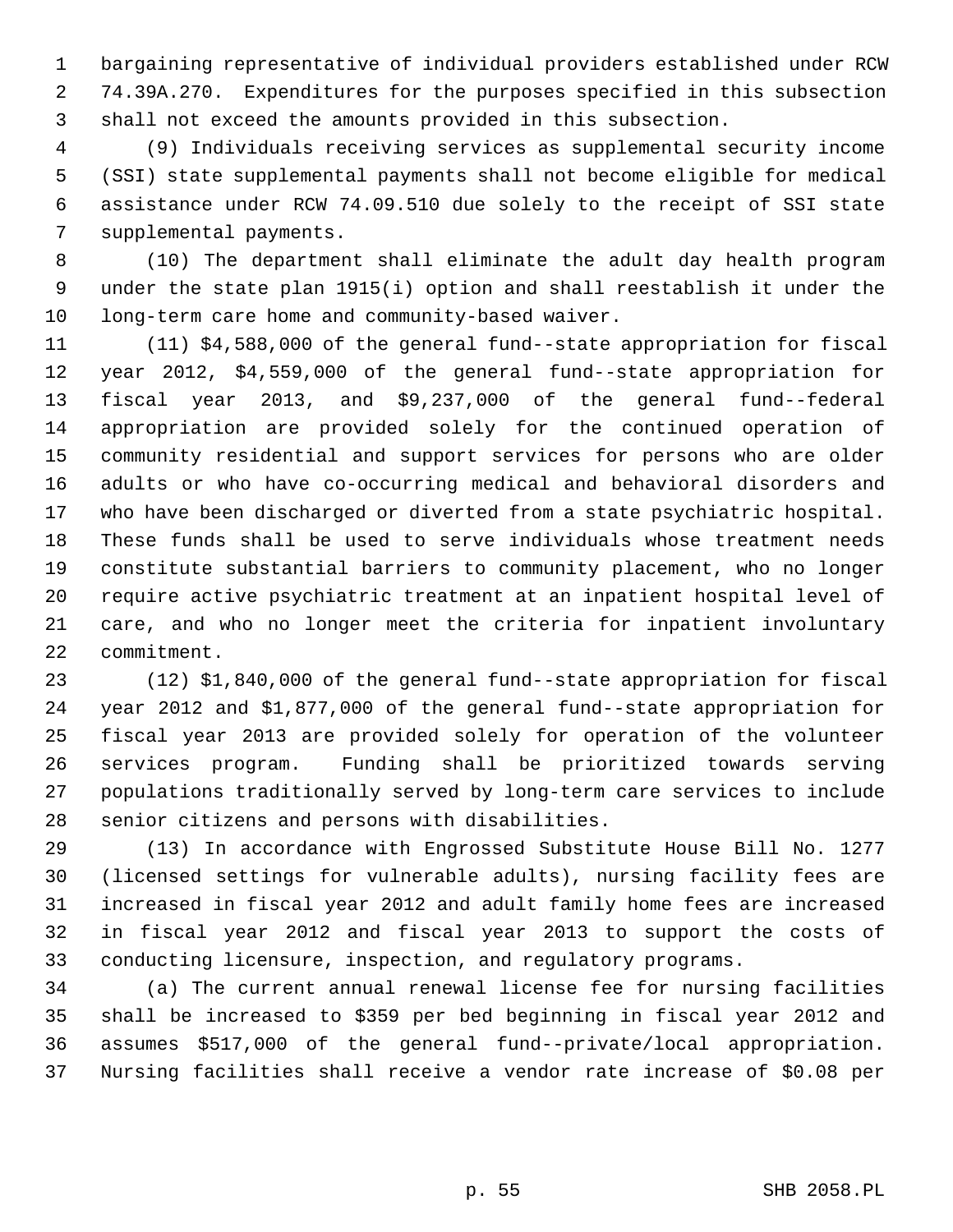1 medicaid patient day to cover the license fee increase for publicly 2 funded beds.

 3 (b) The current annual renewal license fee for adult family homes 4 shall be increased to \$100 per bed beginning in fiscal year 2012 and 5 assumes \$1,449,000 of the general fund--private/local appropriation; 6 and \$175 per bed beginning in fiscal year 2013 and assumes \$2,463,000 7 of the general fund--private/local appropriation. Adult family homes 8 shall receive a corresponding vendor rate increase per medicaid patient 9 day of \$0.22 in fiscal year 2012 and \$0.43 in fiscal year 2013 to cover 10 the license fee increase for publicly funded beds.

11 (c) Beginning in fiscal year 2012, a processing fee of \$2,750 shall 12 be charged to each adult family home when the home is initially 13 licensed. This fee is nonrefundable.

14 (d) \$72,000 of the general fund--state appropriation for fiscal 15 year 2012, \$708,000 of the general fund--private/local appropriation 16 and \$708,000 of the general fund--federal appropriation are provided 17 solely to implement sections 501 through 503 of Engrossed Substitute 18 House Bill No. 1277 (licensed settings for vulnerable adults). The 19 department shall use additional investigative resources to address 20 complaints about provider practices as well as alleged abuse, neglect, 21 abandonment, and exploitation of residents in adult family homes. The 22 department shall develop a statewide internal quality review and 23 accountability program to improve the accountability of staff and the 24 consistent application of investigative activities, and shall convene 25 a quality assurance panel to review problems in the quality of care in 26 adult family homes.

27 (14) \$3,316,000 of the traumatic brain injury account--state 28 appropriation is provided solely to continue services for persons with 29 traumatic brain injury (TBI) as defined in chapter 143, Laws of 2011 30 (traumatic brain injury strategic partnership).

31 (15) The department is authorized to place long-term care clients 32 residing in nursing homes and paid for with state only funds into less 33 restrictive community care settings while continuing to meet the 34 client's care needs.

35 **Sec. 207.** 2011 1st sp.s. c 50 s 207 (uncodified) is amended to 36 read as follows: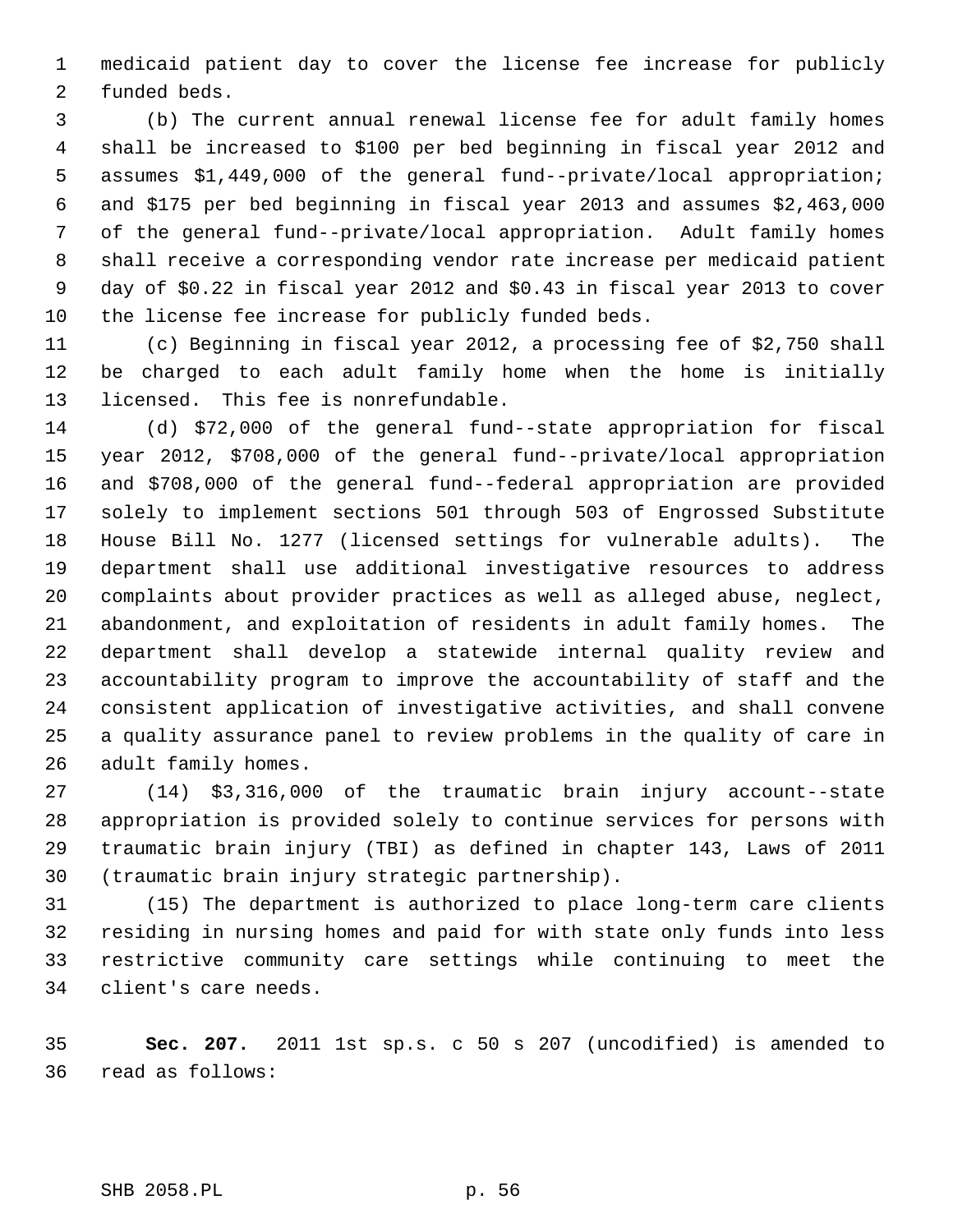1 **FOR THE DEPARTMENT OF SOCIAL AND HEALTH SERVICES--ECONOMIC SERVICES** 2 **PROGRAM** 3 General Fund--State Appropriation (FY 2012) . . . . . ((\$506,611,000)) 4 \$487,305,000 5 General Fund--State Appropriation (FY 2013) . . . . . ((\$500,003,000))  $\frac{1}{503}$ , 362, 000 7 General Fund--Federal Appropriation . . . . . . . . . ((\$1,115,799,000)) 8 \$1,167,467,000 9 General Fund--Private/Local Appropriation . . . . . . . . \$30,592,000 10 TOTAL APPROPRIATION . . . . . . . . . . . . ((<del>\$2,153,005,000</del>))  $11$  \$2,188,726,000

12 The appropriations in this section are subject to the following 13 conditions and limitations:

14 (1) ((\$297,623,000)) \$258,880,000 of the general fund--state 15 appropriation for fiscal year 2012, ((\$297,623,000)) \$297,296,000 of 16 the general fund--state appropriation for fiscal year 2013, and 17 ((\$672,443,000)) \$710,173,000 of the general fund--federal 18 appropriation are provided solely for all components of the WorkFirst 19 program. Under section 2 of Engrossed Substitute Senate Bill No. 5921 20 (social services programs), the amounts in this subsection assume that 21 any participant in the temporary assistance for needy families where 22 their participation is suspended and does not volunteer to participate 23 in WorkFirst services or unsubsidized employment does not receive child 24 care subsidies or WorkFirst subsidies as a condition of the suspension. 25 Within the amounts provided for the WorkFirst program, the department 26 may provide assistance using state-only funds for families eligible for 27 temporary assistance for needy families.

28 (a) Within the amounts provided for WorkFirst in this subsection, 29 the department shall continue to implement WorkFirst program 30 improvements that are designed to achieve progress against outcome 31 measures specified in RCW 74.08A.410.

32 (b) The department may establish a career services work transition 33 program.

34 (c) Within the amounts provided in this subsection, \$1,414,000 of 35 the general fund--state appropriation for fiscal year 2012 and 36 \$5,150,000 of the general fund--state appropriation for fiscal year 37 2013 are provided solely for the implementation and administration of 38 the electronic benefit transfer system under section 12 of Engrossed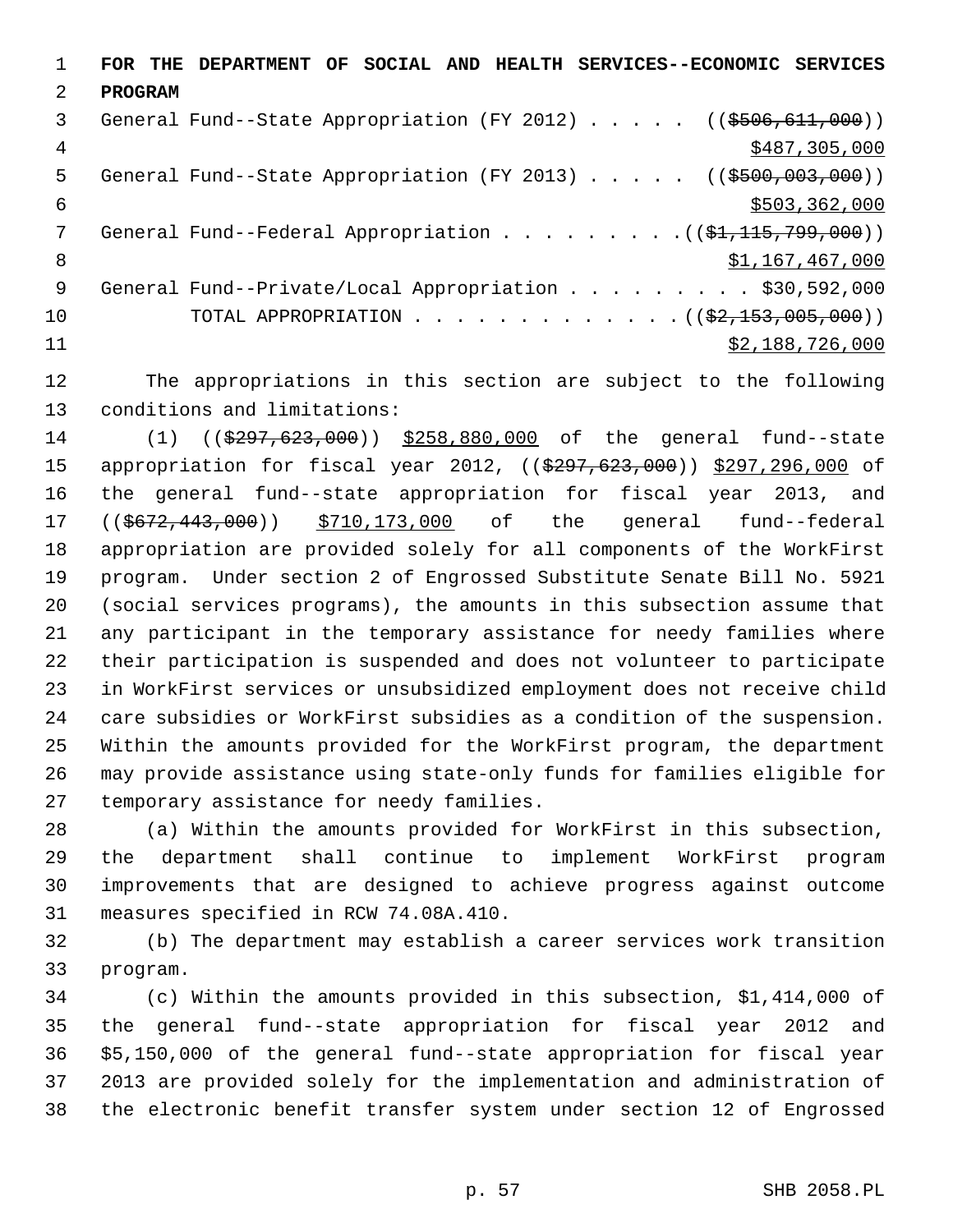1 Substitute Senate Bill No. 5921 (social services programs). The 2 department shall transfer these amounts to the department of early 3 learning for the implementation and administration of the project.

 4 (d) Within amounts appropriated in this section, the legislature 5 expressly mandates that the department exercise its authority, granted 6 in 1997 under RCW 74.08A.290, to contract for work activities services 7 pursuant to that statutory authority and RCW 41.06.142(3).

 8 (e) The department shall create a temporary assistance for needy 9 families budget structure that allows for more transparent tracking of 10 budget units and subunits of expenditures where these units and 11 subunits are mutually exclusive from other department budget units. 12 The budget structure shall include budget units for the following: 13 Grants, child care, WorkFirst activities, and administration of the 14 program.

15 (2)(a) \$11,825,000 of the general fund--federal appropriation is 16 provided solely for a contingency reserve in the event the temporary 17 assistance for needy families cash benefit is projected to exceed 18 forecasted amounts by more than one percent. The department shall only 19 expend an amount equal to the forecasted over-expenditure. For 20 purposes of this subsection, the temporary assistance forecast shall be 21 completed every quarter and follow a similar schedule of the caseload 22 forecast council forecasts.

23 (b) If sufficient savings in subsection (1) of this section are 24 achieved, the department of early learning shall increase the number of 25 child care slots available for the working connections child care 26 program.

27 (3) ((\$31,960,000)) \$23,494,000 of the general fund--state 28 appropriation for fiscal year 2012, in addition to supplemental 29 security income recoveries, is provided solely for financial assistance 30 and other services to recipients in the program established in section 31 4, chapter 8, Laws of 2010 1st sp. sess., until the program terminates 32 on October 31, 2011.

33 (4)(a) ((\$11,690,000)) \$13,086,000 of the general fund--state 34 appropriation for fiscal year 2012 and ((\$21,494,000)) \$24,788,000 of 35 the general fund--state appropriation for fiscal year 2013, in addition 36 to supplemental security income recoveries, are provided solely for the 37 programs created in Engrossed Substitute House Bill No. 2082 (essential 38 needs and assistance program) beginning November 1, 2011.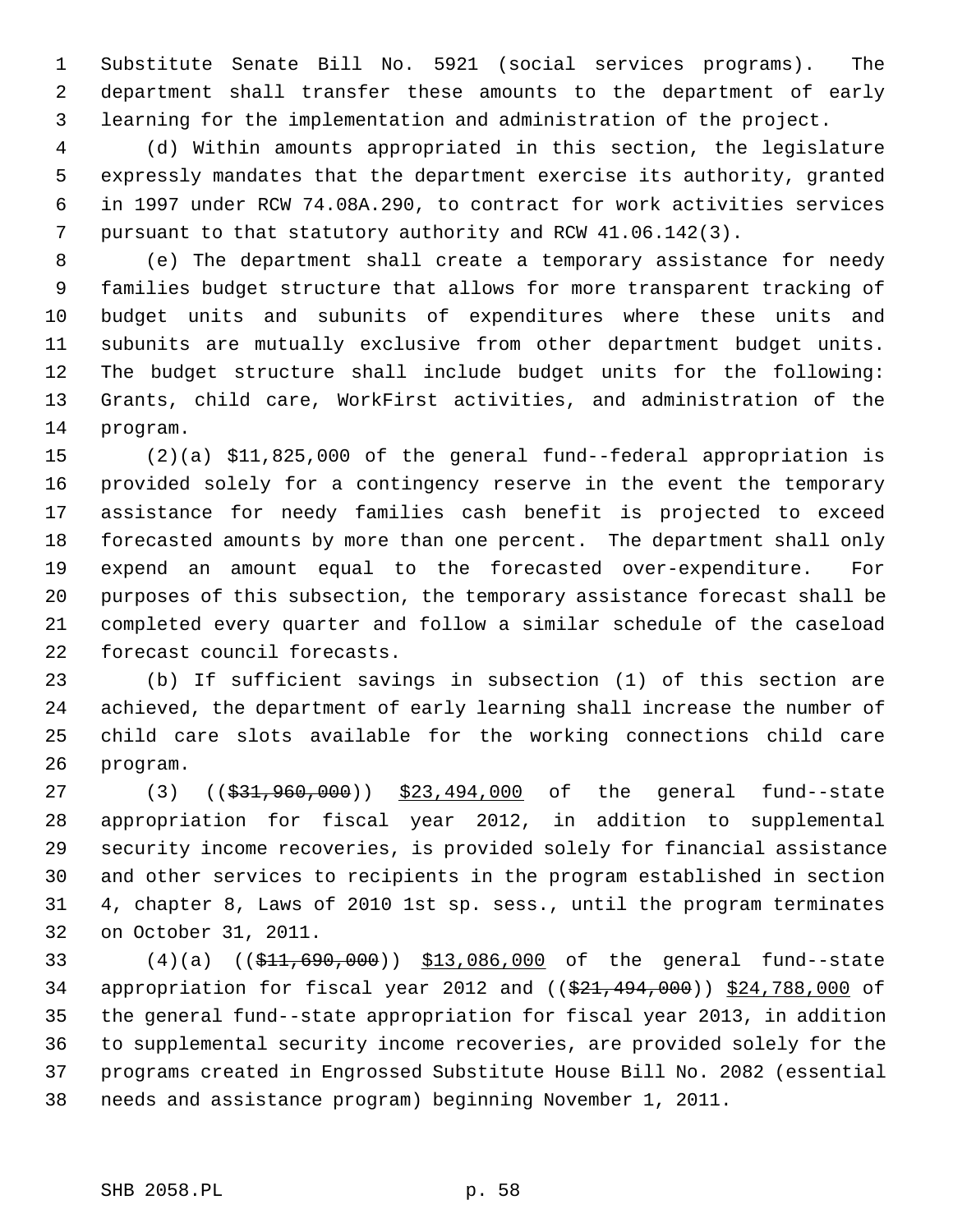1 (b) The department shall review clients receiving services through 2 the aged, blind, or disabled assistance program, to determine whether 3 they would benefit from assistance in becoming naturalized citizens, 4 and thus be eligible to receive federal supplemental security income 5 benefits. Those cases shall be given high priority for naturalization 6 funding through the department.

 7 (c) The department shall continue the interagency agreement with 8 the department of veterans' affairs to establish a process for referral 9 of veterans who may be eligible for veterans' services. This agreement 10 must include out-stationing department of veterans' affairs staff in 11 selected community service office locations in King and Pierce counties 12 to facilitate applications for veterans' services.

13 (5) \$1,657,000 of the general fund--state appropriation for fiscal 14 year 2012 and \$1,657,000 of the general fund--state appropriation for 15 fiscal year 2013 are provided solely for naturalization services.

16 (6) \$2,366,000 of the general fund--state appropriation for fiscal 17 year 2012 is provided solely for refugee employment services, of which 18 \$1,774,000 is provided solely for the department to pass through to 19 statewide refugee assistance organizations for limited English 20 proficiency pathway services; and \$2,366,000 of the general fund--state 21 appropriation for fiscal year 2013 is provided solely for refugee 22 employment services, of which \$1,774,000 is provided solely for the 23 department to pass through to statewide refugee assistance 24 organizations for limited English proficiency pathway services.

25 (7) On December 1, 2011, and annually thereafter, the department 26 must report to the legislature on all sources of funding available for 27 both refugee and immigrant services and naturalization services during 28 the current fiscal year and the amounts expended to date by service 29 type and funding source. The report must also include the number of 30 clients served and outcome data for the clients.

31 (8) To ensure expenditures remain within available funds 32 appropriated in this section, the legislature establishes the benefit 33 under the state food assistance program, pursuant to RCW 74.08A.120, to 34 be fifty percent of the federal supplemental nutrition assistance 35 program benefit amount.

36 **Sec. 208.** 2011 1st sp.s. c 50 s 208 (uncodified) is amended to 37 read as follows: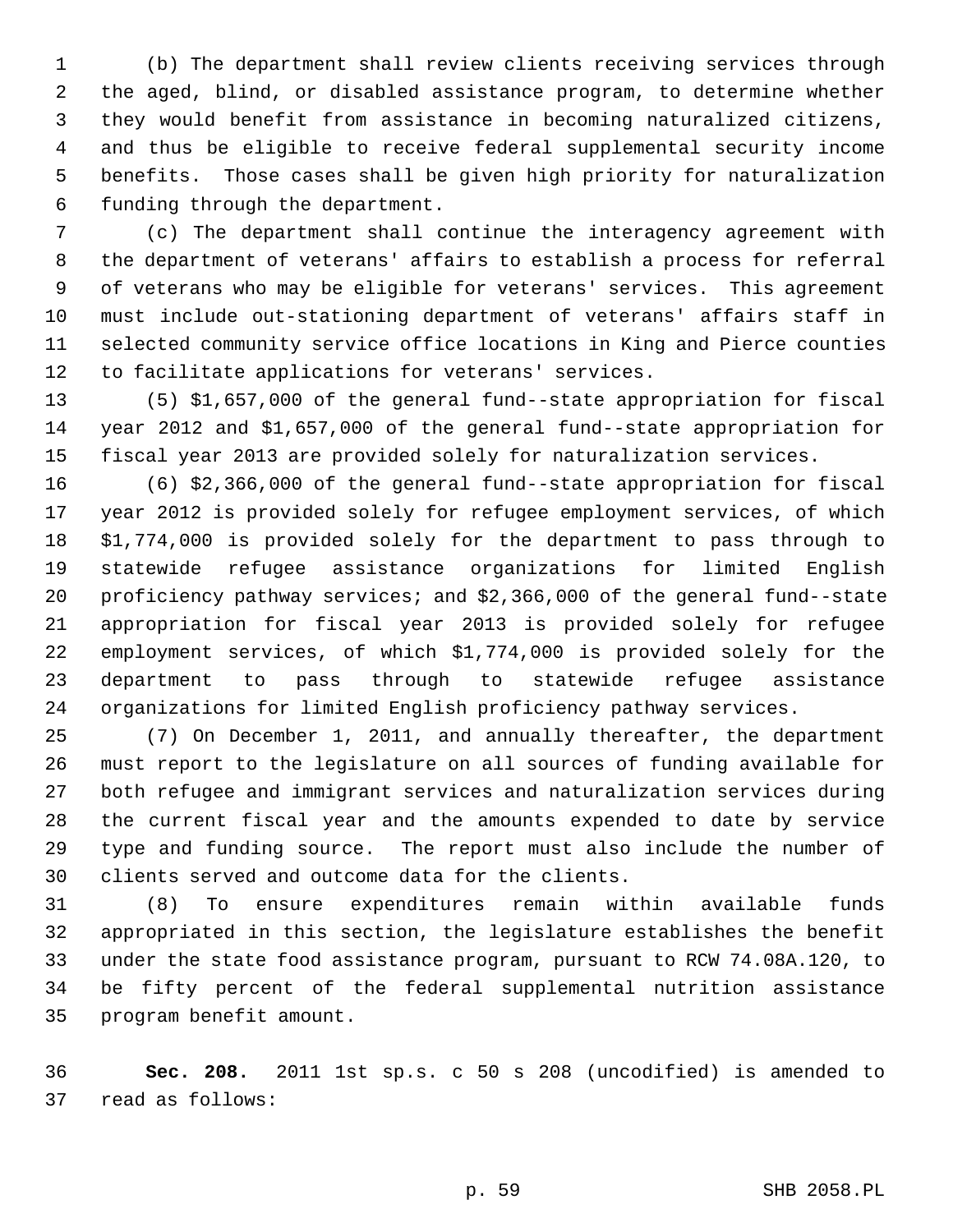1 **FOR THE DEPARTMENT OF SOCIAL AND HEALTH SERVICES--ALCOHOL AND** 2 **SUBSTANCE ABUSE PROGRAM** 3 General Fund--State Appropriation (FY 2012) . . . . . . ((\$75,785,000)) 4 \$74,287,000 5 General Fund--State Appropriation (FY 2013) . . . . . ((\$75,924,000))  $$74,422,000$ 7 General Fund--Federal Appropriation . . . . . . . . . ((\$141,516,000)) 8 \$141,514,000 9 General Fund--Private/Local Appropriation . . . . . . . . . \$2,086,000 10 Criminal Justice Treatment Account--State 11 Appropriation . . . . . . . . . . . . . . . . . ((\$17,748,000))  $\frac{12}{20,748,000}$ 13 Problem Gambling Account--State Appropriation . . . . . . . .\$1,448,000 14 TOTAL APPROPRIATION . . . . . . . . . . . . . ((\$314,507,000))  $15$  \$314,505,000

16 The appropriations in this section are subject to the following 17 conditions and limitations:

18 (1) Within the amounts appropriated in this section, the department 19 may contract with the University of Washington and community-based 20 providers for the provision of the parent-child assistance program. 21 For all contractors, indirect charges for administering the program 22 shall not exceed ten percent of the total contract amount.

23 (2) Within the amounts appropriated in this section, the department 24 shall continue to provide for chemical dependency treatment services 25 for adult medicaid eligible, pregnant and parenting women, disability 26 lifeline, and alcoholism and drug addiction treatment and support act, 27 and medical care services clients.

28 (3) In accordance with RCW 70.96A.090 and 43.135.055, the 29 department is authorized to increase fees for the review and approval 30 of treatment programs in fiscal years 2012 and 2013 as necessary to 31 support the costs of the regulatory program. The department's fee 32 schedule shall have differential rates for providers with proof of 33 accreditation from organizations that the department has determined to 34 have substantially equivalent standards to those of the department, 35 including but not limited to the joint commission on accreditation of 36 health care organizations, the commission on accreditation of 37 rehabilitation facilities, and the council on accreditation. To 38 reflect the reduced costs associated with regulation of accredited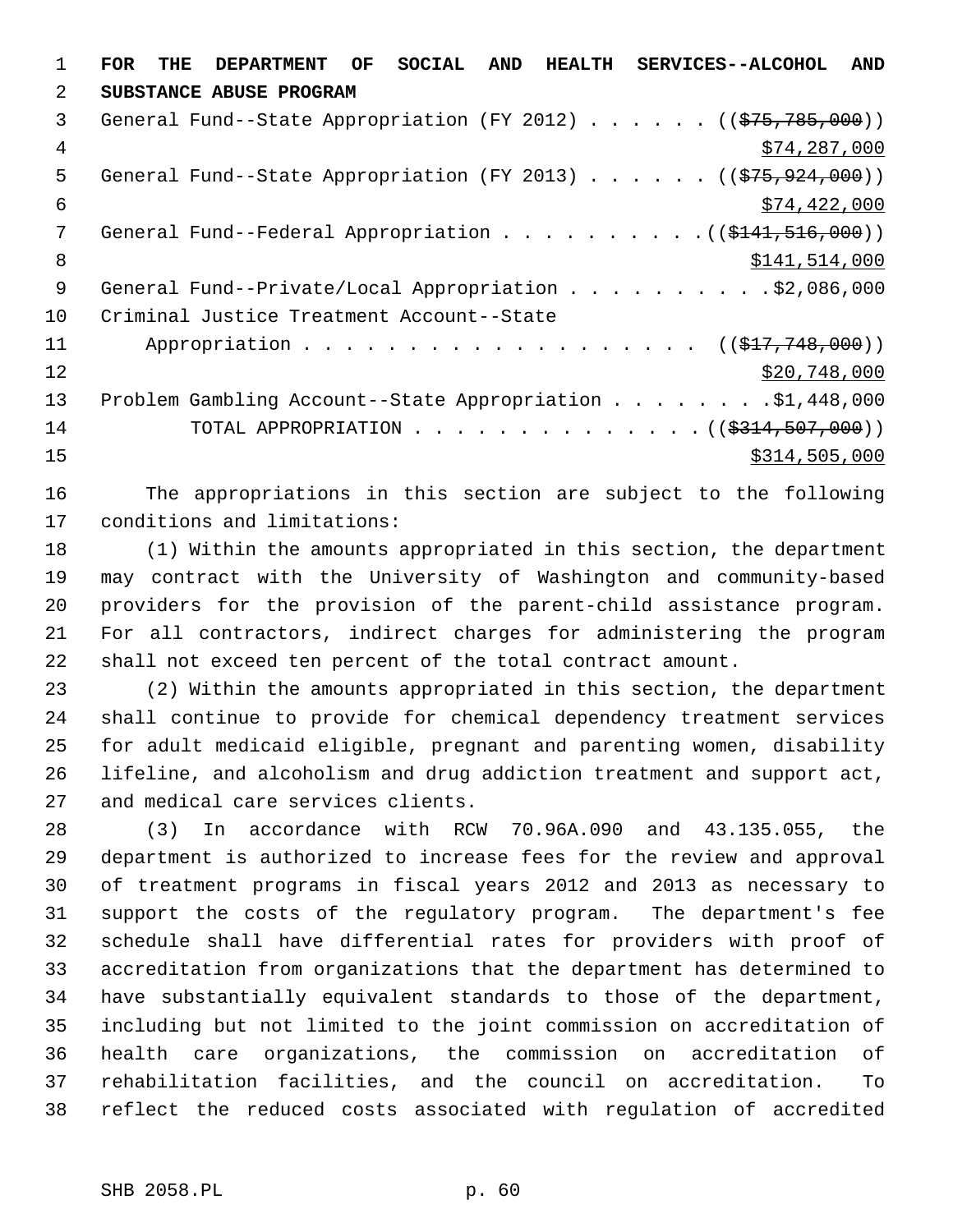1 programs, the department's fees for organizations with such proof of 2 accreditation must reflect the lower cost of licensing for these 3 programs than for other organizations which are not accredited.

 4 (4) \$3,500,000 of the general fund--federal appropriation (from the 5 substance abuse prevention and treatment federal block grant) is 6 provided solely for the continued funding of existing county drug and 7 alcohol use prevention programs.

 8 **Sec. 209.** 2011 1st sp.s. c 50 s 209 (uncodified) is amended to 9 read as follows:

10 **FOR THE DEPARTMENT OF SOCIAL AND HEALTH SERVICES--VOCATIONAL** 11 **REHABILITATION PROGRAM** 12 General Fund--State Appropriation (FY 2012) . . . . . . ((\$10,852,000))

13 \$10,874,000 14 General Fund--State Appropriation (FY 2013) . . . . . . . \$10,861,000 15 General Fund--Federal Appropriation . . . . . . . . . . ((\$102,622,000)) 16 \$105,091,000

17 Telecommunications Devices for the Hearing and

| 18 | Speech Impaired--State Appropriation \$2,766,000        |
|----|---------------------------------------------------------|
| 19 | TOTAL APPROPRIATION $($ $($ $\frac{127}{101}$ ,000) $)$ |
| 20 | \$129,592,000                                           |

21 The appropriations in this section are subject to the following 22 conditions and limitations:  $((2+))$  \$480,000 of the telecommunications 23 devices for the hearing and speech impaired account--state 24 appropriation is provided solely for the office of deaf and hard of 25 hearing to contract for services that provide employment support and 26 help with life activities for deaf-blind individuals in King county.

27 **Sec. 210.** 2011 1st sp.s. c 50 s 210 (uncodified) is amended to 28 read as follows: 29 **FOR THE DEPARTMENT OF SOCIAL AND HEALTH SERVICES--SPECIAL COMMITMENT** 30 **PROGRAM** 31 General Fund--State Appropriation (FY 2012)  $\ldots \ldots$  (( $\left( \frac{647,779,000}{2} \right)$ )  $\frac{1}{2}$   $\frac{1}{2}$   $\frac{1}{2}$   $\frac{1}{2}$   $\frac{1}{2}$   $\frac{1}{2}$   $\frac{1}{2}$   $\frac{1}{2}$   $\frac{1}{2}$   $\frac{1}{2}$   $\frac{1}{2}$   $\frac{1}{2}$   $\frac{1}{2}$   $\frac{1}{2}$   $\frac{1}{2}$   $\frac{1}{2}$   $\frac{1}{2}$   $\frac{1}{2}$   $\frac{1}{2}$   $\frac{1}{2}$   $\frac{1}{2}$   $\frac{1}{2}$  33 General Fund--State Appropriation (FY 2013) . . . . . . ((\$47,609,000))  $34$  \$46,292,000 35 TOTAL APPROPRIATION . . . . . . . . . . . . . ((<del>\$95,388,000</del>))  $36$  \$94,011,000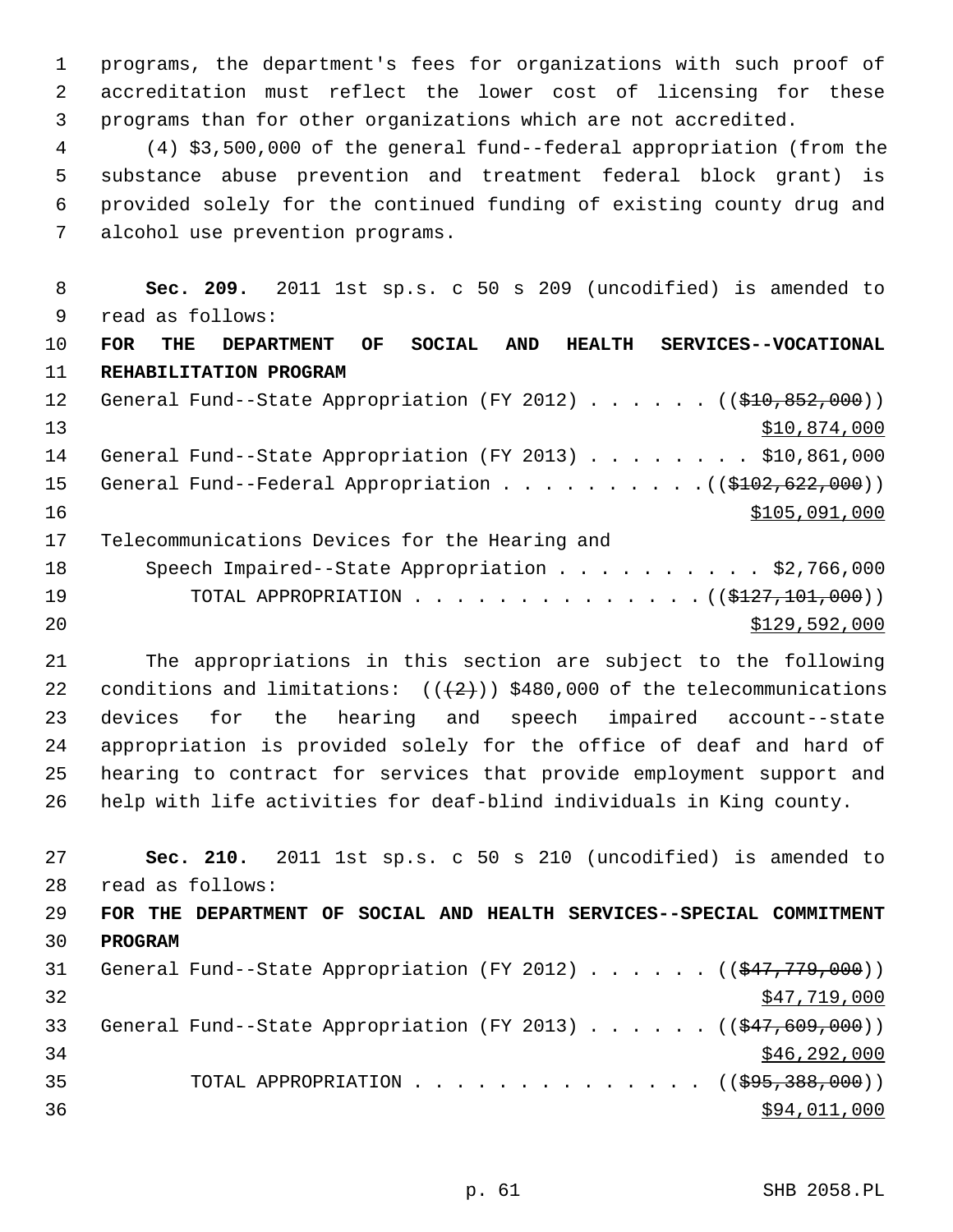1 **Sec. 211.** 2011 1st sp.s. c 50 s 211 (uncodified) is amended to 2 read as follows: 3 **FOR THE DEPARTMENT OF SOCIAL AND HEALTH SERVICES--ADMINISTRATION AND** 4 **SUPPORTING SERVICES PROGRAM** 5 General Fund--State Appropriation (FY 2012) . . . . . ((\$25,698,000))  $\frac{$26,125,000}{5}$ 7 General Fund--State Appropriation (FY 2013) . . . . . ((\$23,960,000)) 8  $\frac{$24,586,000}{ }$ 9 General Fund--Federal Appropriation . . . . . . . . . ((\$38,917,000))  $\frac{10}{339}$ , 223, 000 11 General Fund--Private/Local Appropriation . . . . . . . . . \$2,116,000 12 Performance Audits of State Government--State 13 Appropriation . . . . . . . . . . . . . . . . . . . . . . \$4,812,000 14 TOTAL APPROPRIATION . . . . . . . . . . . . . ((<del>\$95,503,000</del>))  $15$  \$96,862,000

16 The appropriations in this section are subject to the following 17 conditions and limitations:

18 (1) \$300,000 of the general fund--state appropriation for fiscal 19 year 2012 and \$300,000 of the general fund--state appropriation for 20 fiscal year 2013 are provided solely for the Washington state mentors 21 program to continue its public-private partnerships to provide 22 technical assistance and training to mentoring programs that serve 23 at-risk youth.

24 (2) \$445,000 of the general fund--state appropriation for fiscal 25 year 2012 and \$445,000 of the general fund--state appropriation for 26 fiscal year 2013 are provided solely for funding of the teamchild 27 project.

28 (3) \$178,000 of the general fund--state appropriation for fiscal 29 year 2012 and \$178,000 of the general fund--state appropriation for 30 fiscal year 2013 are provided solely for the juvenile detention 31 alternatives initiative.

32 (4) \$4,812,000 of the performance audits of state government--state 33 appropriation is provided solely for support and expansion of the 34 division of fraud investigation. The division shall conduct 35 investigatory and enforcement activities for all department programs, 36 including the child support and TANF programs.

37 (5) \$1,400,000 of the general fund--state appropriation for fiscal 38 year 2012 is provided solely for the department to distribute as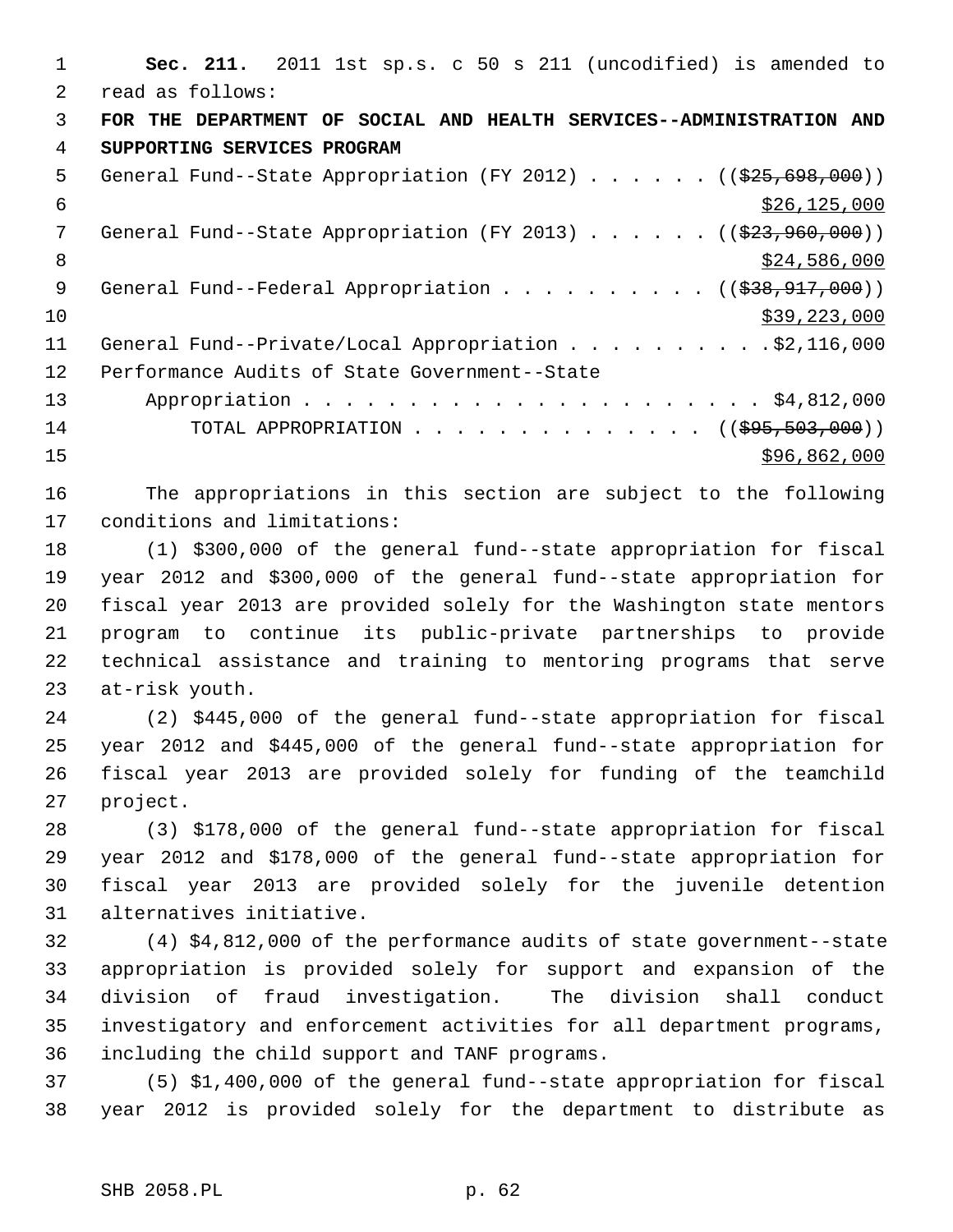1 support to community public health and safety networks that have a 2 history of providing training and services related to adverse childhood 3 experiences. Distribution of these funds is contingent upon securing 4 funding from a private entity or entities to provide one dollar in 5 matching funds for each dollar in state funds received by a network so 6 that the funding received by a community public health and safety 7 network will be equal portions of state and private funding.

 8 **Sec. 212.** 2011 1st sp.s. c 50 s 212 (uncodified) is amended to 9 read as follows: 10 **FOR THE DEPARTMENT OF SOCIAL AND HEALTH SERVICES--PAYMENTS TO OTHER** 11 **AGENCIES PROGRAM** 12 General Fund--State Appropriation (FY 2012) . . . . . ((\$66,410,000))  $\frac{$62,778,000}{ }$ 14 General Fund--State Appropriation (FY 2013) . . . . . ((\$63,304,000))  $15$  \$61,927,000 16 General Fund--Federal Appropriation . . . . . . . . . ((\$60,313,000))  $17$  \$58,400,000 18 TOTAL APPROPRIATION . . . . . . . . . . . . . ((\$190,027,000)) 19 \$183,105,000

20 The appropriations in this section are subject to the following 21 conditions and limitations: \$469,000 of the general fund--state 22 appropriation for fiscal year 2011 and \$270,000 of the general fund-- 23 state appropriation for fiscal year 2012 are provided solely for 24 implementation of Engrossed Substitute Senate Bill No. 5921 (social 25 services programs). If the bill is not enacted by June 30, 2011, the 26 amounts provided in this subsection shall lapse.

27 **Sec. 213.** 2011 1st sp.s. c 50 s 213 (uncodified) is amended to 28 read as follows: 29 **FOR THE STATE HEALTH CARE AUTHORITY** 30 General Fund--State Appropriation (FY 2012) . . . . ((\$2,195,580,000))  $\frac{1}{2}$   $\frac{1}{2}$   $\frac{3}{2}$ , 130, 229, 000

32 General Fund--State Appropriation (FY 2013)  $\ldots$  ( $(\frac{2}{52}, \frac{263}{679}, \frac{600}{90})$ ) 33 \$2,185,617,000 34 General Fund--Federal Appropriation . . . . . . . . ((\$5,608,085,000))  $35$   $55,389,627,000$ 36 General Fund--Private/Local Appropriation . . . . . . ((\$60,277,000))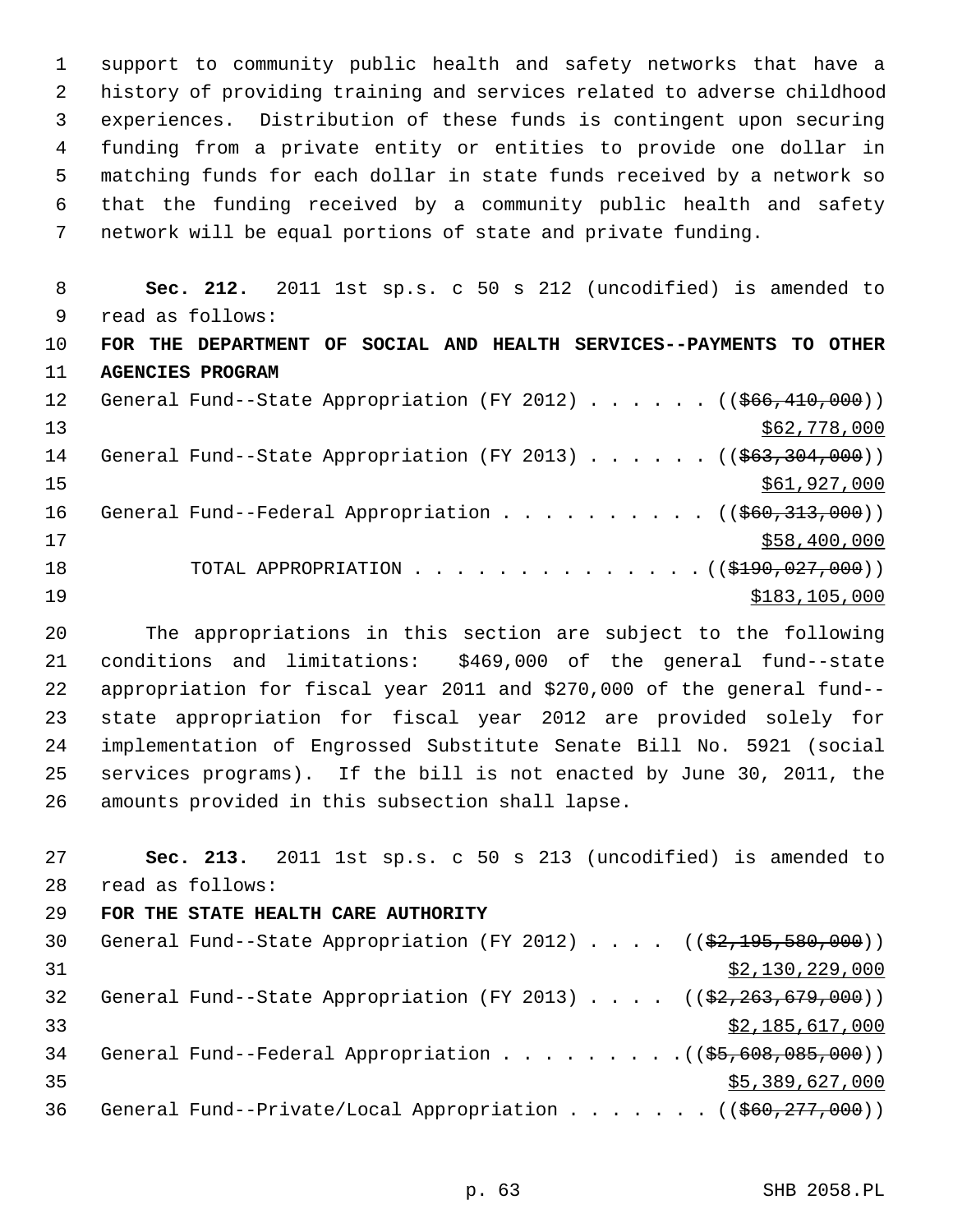| $\mathfrak{D}$ | Emergency Medical Services and Trauma Care Systems        |
|----------------|-----------------------------------------------------------|
| 3              | Trust Account--State Appropriation \$15,077,000           |
| 4              | Hospital Safety Net Assessment Fund--State                |
| 5              | Appropriation ((\$404,438,000))                           |
| 6              | \$394,905,000                                             |
| 7              | State Health Care Authority Administration Account--      |
| 8              | State Appropriation ( $(\frac{234}{176},000)$ )           |
| - 9            | \$34,118,000                                              |
| 10             | Basic Health Plan Stabilization Account--                 |
| 11             | State Appropriation \$44,000,000                          |
| 12             | Medical Aid Account--State Appropriation \$529,000        |
| 13             | TOTAL APPROPRIATION ( $(\frac{10}{210}, 643, 180, 000)$ ) |
| 14             | \$10, 239, 614, 000                                       |
|                |                                                           |

15 The appropriations in this section are subject to the following 16 conditions and limitations:

17 (1) Within amounts appropriated in this section and sections 205 18 and 206 of this act, the health care authority shall continue to 19 provide an enhanced basic health plan subsidy for foster parents 20 licensed under chapter 74.15 RCW and workers in state-funded home care 21 programs. Under this enhanced subsidy option, foster parents eligible 22 to participate in the basic health plan as subsidized enrollees and 23 home care workers with family incomes below 200 percent of the federal 24 poverty level shall be allowed to enroll in the basic health plan at 25 the minimum premium amount charged to enrollees with incomes below 26 sixty-five percent of the federal poverty level.

27 (2) The health care authority shall require organizations and 28 individuals that are paid to deliver basic health plan services and 29 that choose to sponsor enrollment in the subsidized basic health plan 30 to pay 133 percent of the premium amount which would otherwise be due 31 from the sponsored enrollees.

32 (3)(a) \$1,200,000 of the general fund--state appropriation for 33 fiscal year 2012 is provided solely to plan the implementation of a 34 system of consolidated public school employee health benefits 35 purchasing.

36 It is the intent of the legislature to improve the administration, 37 transparency, and equity in delivering a K-12 employees' health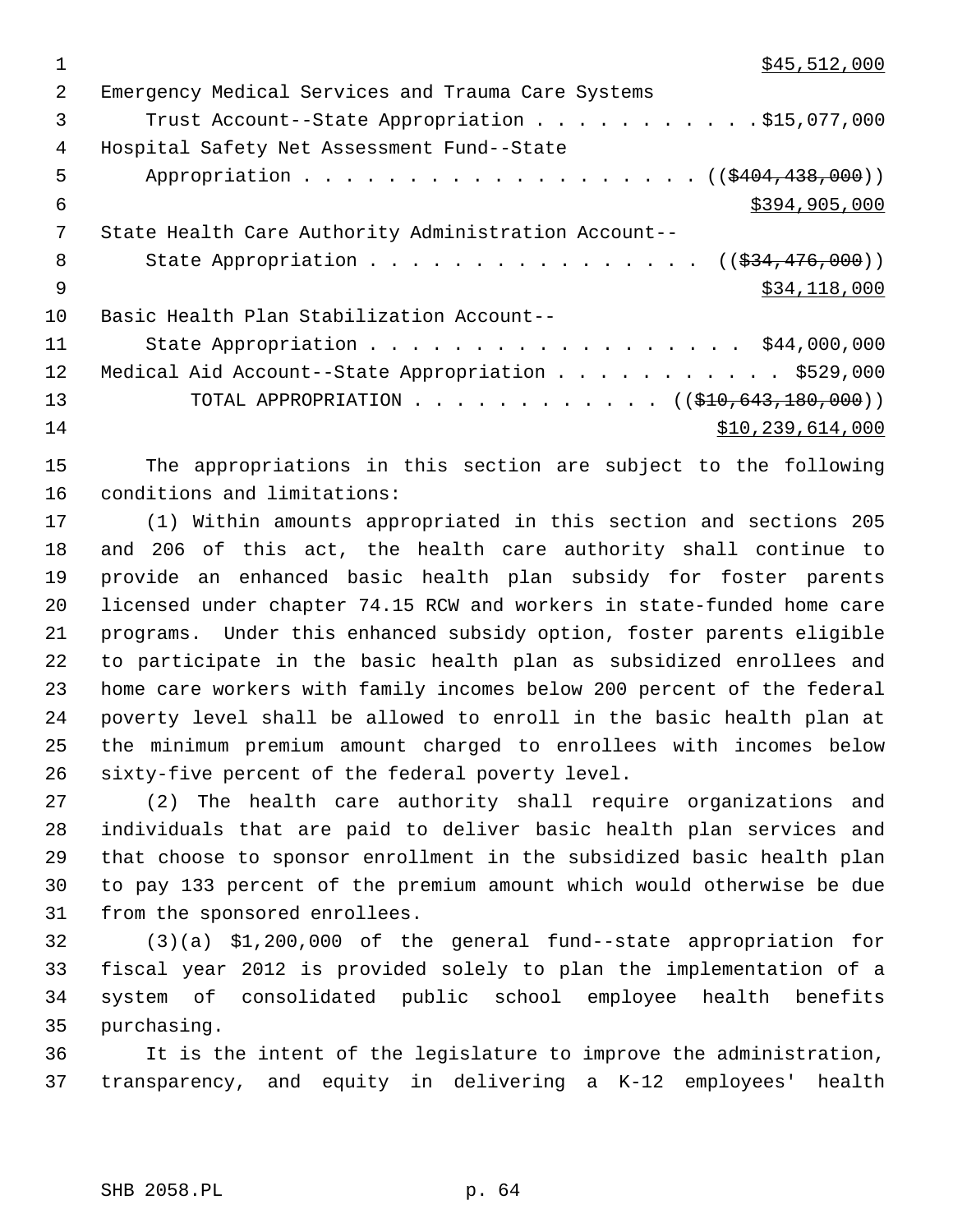1 benefits system. In addition, the legislature intends that any cost 2 savings that result from changes to K-12 health benefits be dedicated 3 to public schools.

 4 To further this legislative intent, the state health care authority 5 shall develop a plan to implement a consolidated health benefits' 6 system for K-12 employees for the 2013-14 school year. The health care 7 authority shall deliver a report to the legislature by December 15, 8 2011, that sets forth the implementation plan to the ways and means 9 committees of the house of representatives and the senate.

10 (b) The report prepared by the health care authority shall compare 11 and contrast the costs and benefits, both long and short term, of:

12 (i) The current K-12 health benefits system;

13 (ii) A new K-12 employee benefits pool; and

14 (iii) Enrolling K-12 employees into the health benefits pool for 15 state employees.

16 (c) In addition to the implementation plan, the report shall 17 include the following information:

18 (i) The costs and benefits of the current K-12 health benefits 19 system;

20 (ii) The costs and benefits of providing a new statewide K-12 21 employees' health benefits pool to school districts and school 22 employees;

23 (iii) The costs and benefits of enrolling K-12 employees into the 24 existing health benefits pool for state employees;

25 (iv) Recommendations of ways to limit administrative duplication 26 and costs, improve transparency to employees, the legislature, and the 27 public and assure equity among beneficiaries of publicly provided 28 employee health benefits;

29 (v) Recommendations for standardizing benefit packages and 30 purchasing efforts in a manner that seeks to maximize funding and 31 equity for all school employees;

32 (vi) Recommendations regarding the use of incentives, including how 33 changes to state health benefit allocations could provide employees 34 with benefits that would encourage participation;

35 (vii) Recommendations regarding the implementation of a new K-12 36 employee benefit plan, with separate options for voluntary 37 participation and mandatory statewide participation;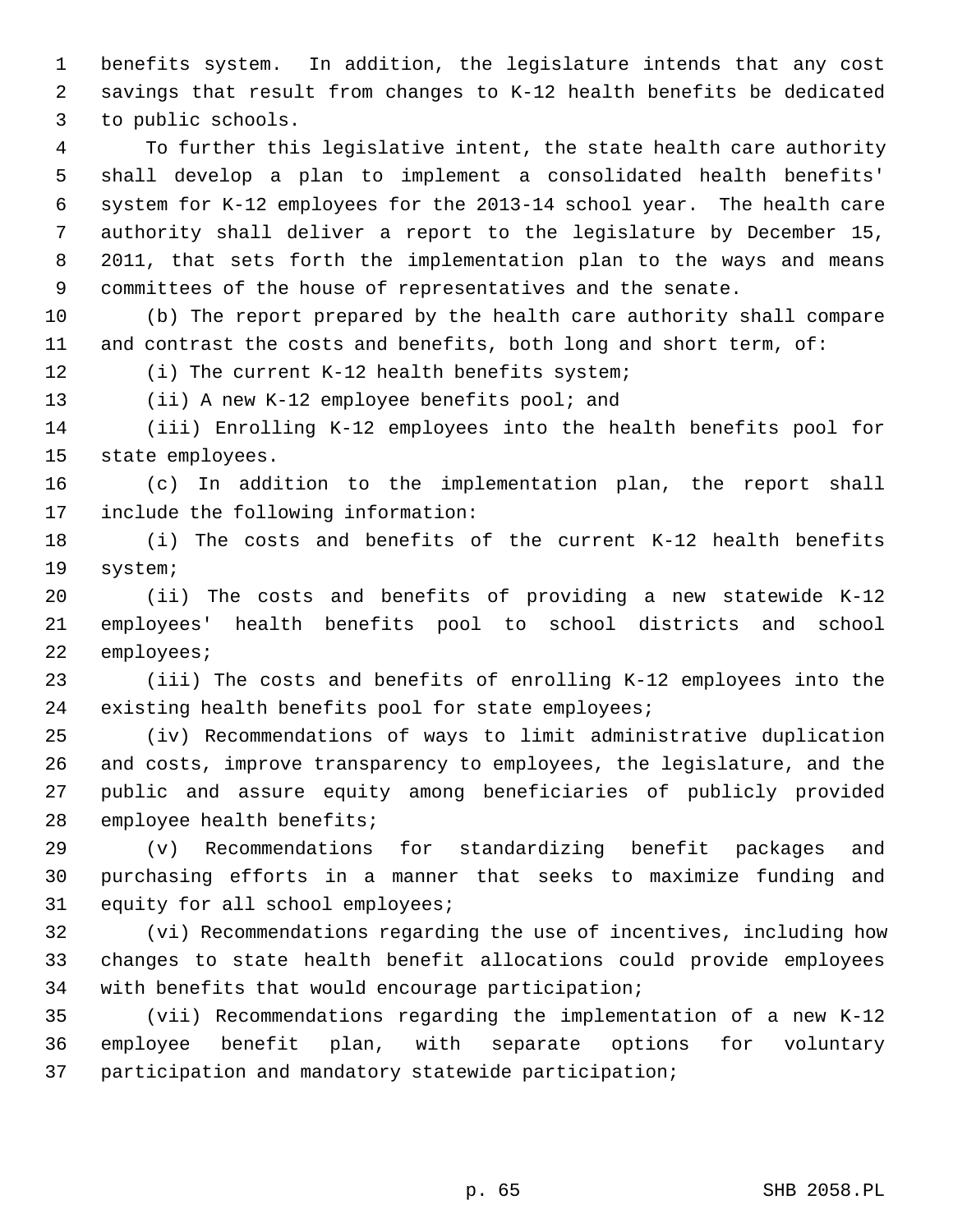1 (viii) Recommendations regarding methods to reduce inequities 2 between individual and family coverage;

 3 (ix) Consolidation of the purchasing and budget accountability for 4 school employee benefits to maximize administrative efficiency and 5 leverage existing skills and resources; and

 6 (x) Other details the health care authority deems necessary, 7 including but not limited to recommendations on the following:

 8 (A) Approaches for implementing the transition to a statewide pool, 9 including administrative and statutory changes necessary to ensure a 10 successful transition, and whether the pool should be separate from, or 11 combined with, the public employees' benefits pool;

12 (B) The structure of a permanent governing group to provide ongoing 13 oversight to the consolidated pool, in a manner similar to the public 14 employees benefits board functions for employee health benefits, 15 including statutory duties and authorities of the board; and

16 (C) Options for including potential changes to: Eligibility 17 standardization, the public employees benefits risk pools, the movement 18 of school employee retirees into the new K-12 pool or pools, and the 19 movement of educational service district employees into the new K-12 20 pool or pools.

21 (d) In determining its costs and benefits of a new statewide K-12 22 employees' health benefits pool for school districts and school 23 employees, the health care authority shall assume the following:

24 (i) School district enrollees must constitute an entire bargaining 25 unit, or an entire group of nonrepresented employees;

26 (ii) Staffing and administration for benefits purchasing shall be 27 provided by the health care authority; and

28 (iii) The new K-12 pool would operate on a schedule that 29 coordinates with the financing and enrollment schedule used for school 30 districts.

31 (e) The office of the superintendent of public instruction and the 32 office of the insurance commissioner shall provide information and 33 technical assistance to the health care authority as requested by the 34 health care authority. The health care authority shall not implement 35 the new school employee benefits pool until authorized to do so by the 36 legislature.

37 (4) The administrator shall take at least the following actions to 38 assure that persons participating in the basic health plan are eligible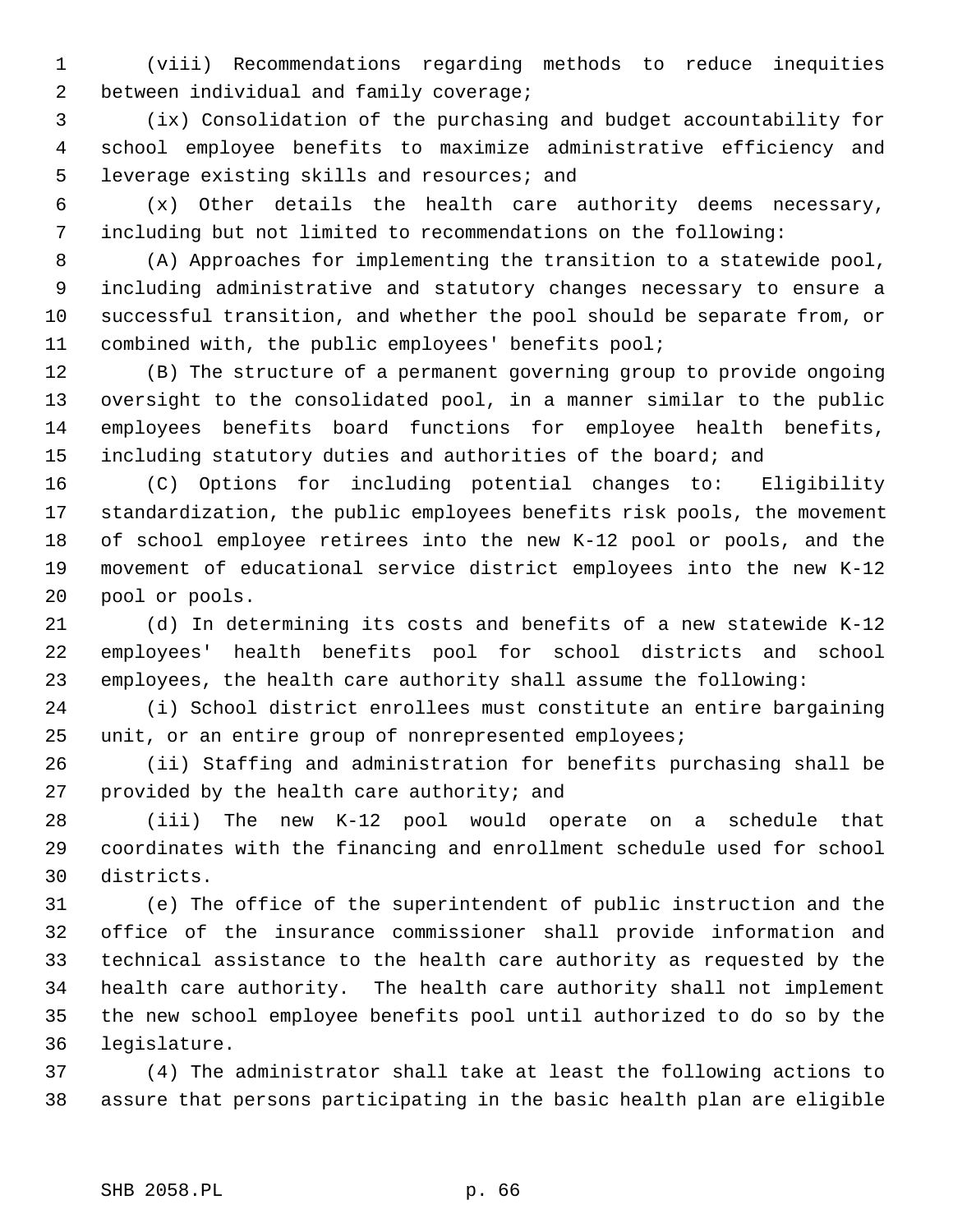1 for the level of assistance they receive: (a) Require submission of 2 (i) income tax returns, and recent pay history, from all applicants, or 3 (ii) other verifiable evidence of earned and unearned income from those 4 persons not required to file income tax returns; (b) check employment 5 security payroll records at least once every twelve months on all 6 enrollees; (c) require enrollees whose income as indicated by payroll 7 records exceeds that upon which their subsidy is based to document 8 their current income as a condition of continued eligibility; (d) 9 require enrollees for whom employment security payroll records cannot 10 be obtained to document their current income at least once every six 11 months; (e) not reduce gross family income for self-employed persons by 12 noncash-flow expenses such as, but not limited to, depreciation, 13 amortization, and home office deductions, as defined by the United 14 States internal revenue service; and (f) pursue repayment and civil 15 penalties from persons who have received excessive subsidies, as 16 provided in RCW 70.47.060(9).

17 (5) Enrollment in the subsidized basic health plan shall be limited 18 to only include persons who qualify as subsidized enrollees as defined 19 in RCW 70.47.020 and who (a) qualify for services under 1115 medicaid 20 demonstration project number 11-W-00254/10; or (b) are foster parents 21 licensed under chapter 74.15 RCW.

22 (6) \$23,700,000 of the general fund--federal appropriation is 23 provided solely for planning and implementation of a health benefit 24 exchange under the federal patient protection and affordable care act. 25 Within the amounts provided in this subsection, funds used by the 26 authority for information technology projects are conditioned on the 27 authority satisfying the requirements of Engrossed Second Substitute 28 Senate Bill No. 5931 (central service agencies).

29 (7) Based on quarterly expenditure reports and caseload forecasts, 30 if the health care authority estimates that expenditures for the 31 medical assistance program will exceed the appropriations, the health 32 care authority shall take steps including but not limited to reduction 33 of rates or elimination of optional services to reduce expenditures so 34 that total program costs do not exceed the annual appropriation 35 authority.

36 (8) In determining financial eligibility for medicaid-funded 37 services, the health care authority is authorized to disregard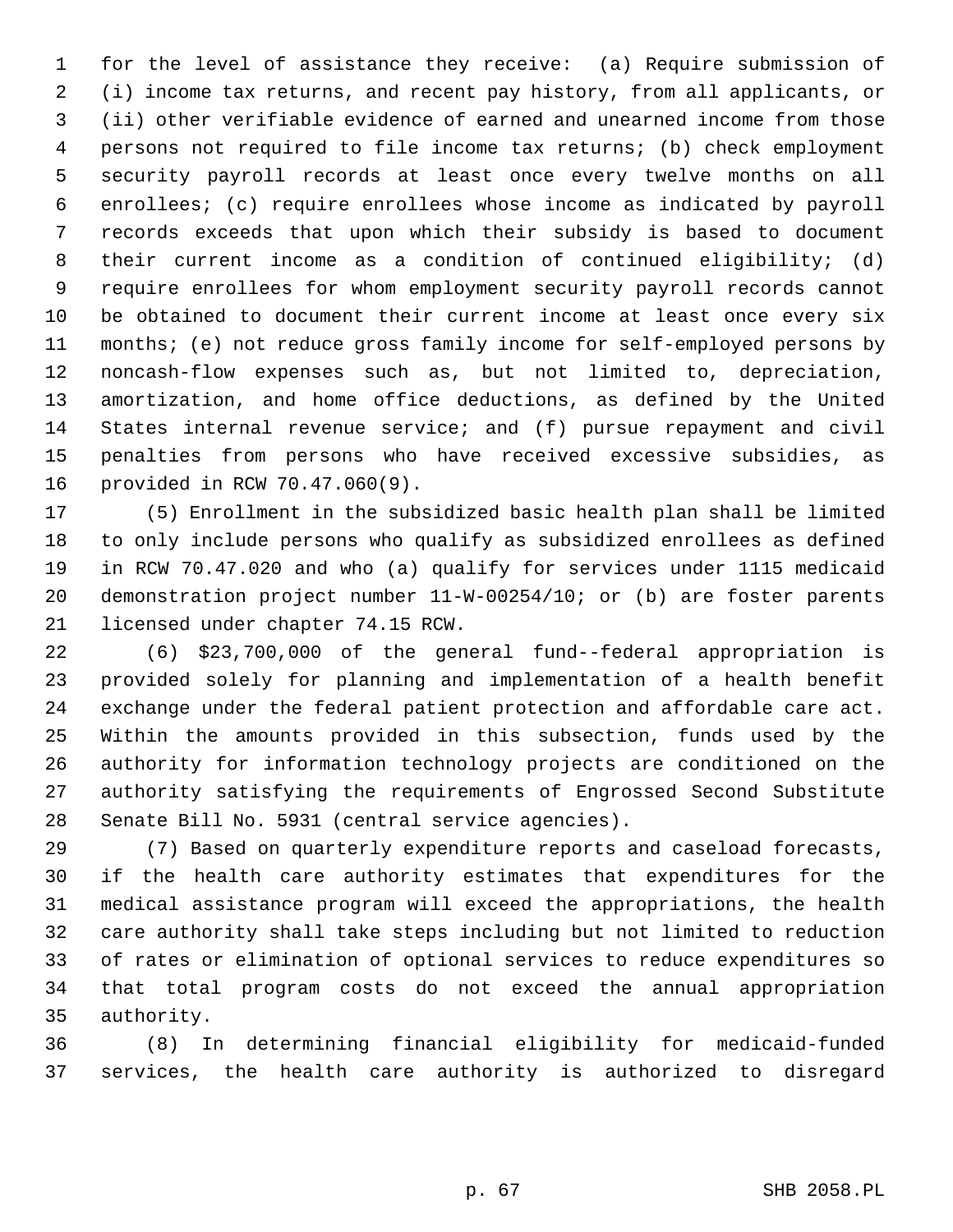1 recoveries by Holocaust survivors of insurance proceeds or other 2 assets, as defined in RCW 48.104.030.

 3 (9) The legislature affirms that it is in the state's interest for 4 Harborview medical center to remain an economically viable component of 5 the state's health care system.

 6 (10) When a person is ineligible for medicaid solely by reason of 7 residence in an institution for mental diseases, the health care 8 authority shall provide the person with the same benefits as he or she 9 would receive if eligible for medicaid, using state-only funds to the 10 extent necessary.

11 (11) \$4,261,000 of the general fund--state appropriation for fiscal 12 year 2012, \$4,261,000 of the general fund--state appropriation for 13 fiscal year 2013, and \$8,522,000 of the general fund--federal 14 appropriation are provided solely for low-income disproportionate share 15 hospital payments under RCW 74.09.730(1)(a).

16 (12) \$5,905,000 of the general fund--state appropriation for fiscal 17 year 2012, \$5,905,000 of the general fund--state appropriation for 18 fiscal year 2013, and \$11,810,000 of the general fund--federal 19 appropriation are provided solely for nonrural indigent assistance 20 disproportionate share hospital payments in accordance with RCW 21 74.09.730(1).

22 (13) \$665,000 of the general fund--state appropriation for fiscal 23 year 2012, \$665,000 of the general fund--state appropriation for fiscal 24 year 2013, and \$1,330,000 of the general fund--federal appropriation 25 are provided solely for small rural indigent assistance 26 disproportionate share hospital payments in accordance with RCW 27 74.09.730(1).

28 (14) \$6,000,000 of the general fund--federal appropriation is 29 provided solely for supplemental payments to nursing homes operated by 30 public hospital districts. The public hospital district shall be 31 responsible for providing the required nonfederal match for the 32 supplemental payment, and the payments shall not exceed the maximum 33 allowable under federal rules. It is the legislature's intent that the 34 payments shall be supplemental to and shall not in any way offset or 35 reduce the payments calculated and provided in accordance with part E 36 of chapter 74.46 RCW. It is the legislature's further intent that 37 costs otherwise allowable for rate-setting and settlement against 38 payments under chapter 74.46 RCW shall not be disallowed solely because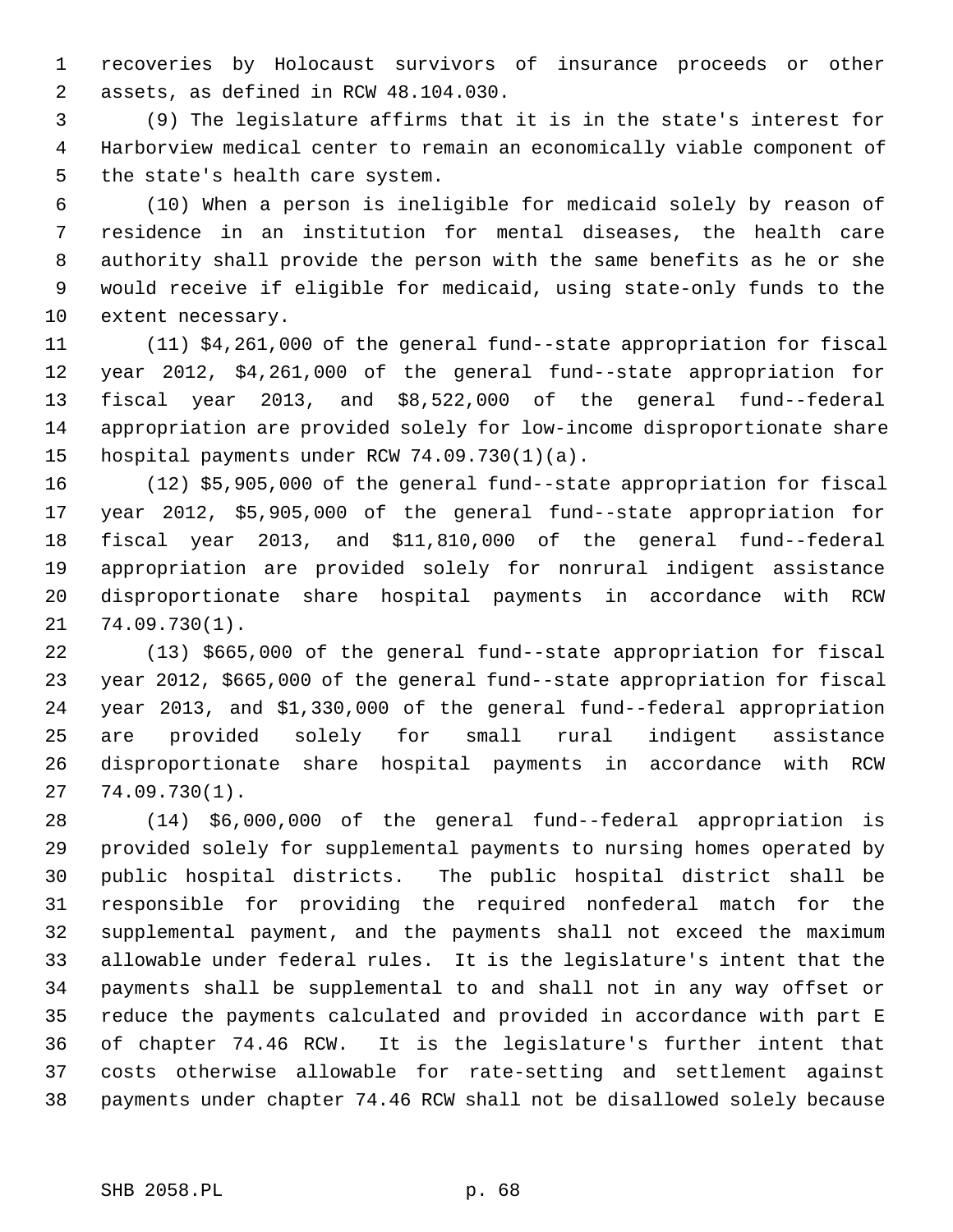1 such costs have been paid by revenues retained by the nursing home from 2 these supplemental payments. The supplemental payments are subject to 3 retrospective interim and final cost settlements based on the nursing 4 homes' as-filed and final medicare cost reports. The timing of the 5 interim and final cost settlements shall be at the health care 6 authority's discretion. During either the interim cost settlement or 7 the final cost settlement, the health care authority shall recoup from 8 the public hospital districts the supplemental payments that exceed the 9 medicaid cost limit and/or the medicare upper payment limit. The 10 health care authority shall apply federal rules for identifying the 11 eligible incurred medicaid costs and the medicare upper payment limit.

12 (15) The health care authority shall continue the inpatient 13 hospital certified public expenditures program for the 2011-2013 fiscal 14 biennium. The program shall apply to all public hospitals, including 15 those owned or operated by the state, except those classified as 16 critical access hospitals or state psychiatric institutions. The 17 health care authority shall submit reports to the governor and 18 legislature by November 1, 2011, and by November 1, 2012, that evaluate 19 whether savings continue to exceed costs for this program. If the 20 certified public expenditures (CPE) program in its current form is no 21 longer cost-effective to maintain, the health care authority shall 22 submit a report to the governor and legislature detailing 23 cost-effective alternative uses of local, state, and federal resources 24 as a replacement for this program. During fiscal year 2012 and fiscal 25 year 2013, hospitals in the program shall be paid and shall retain one 26 hundred percent of the federal portion of the allowable hospital cost 27 for each medicaid inpatient fee-for-service claim payable by medical 28 assistance and one hundred percent of the federal portion of the 29 maximum disproportionate share hospital payment allowable under federal 30 regulations. Inpatient medicaid payments shall be established using an 31 allowable methodology that approximates the cost of claims submitted by 32 the hospitals. Payments made to each hospital in the program in each 33 fiscal year of the biennium shall be compared to a baseline amount. 34 The baseline amount will be determined by the total of (a) the 35 inpatient claim payment amounts that would have been paid during the 36 fiscal year had the hospital not been in the CPE program based on the 37 reimbursement rates developed, implemented, and consistent with 38 policies approved in the 2011-13 biennial operating appropriations act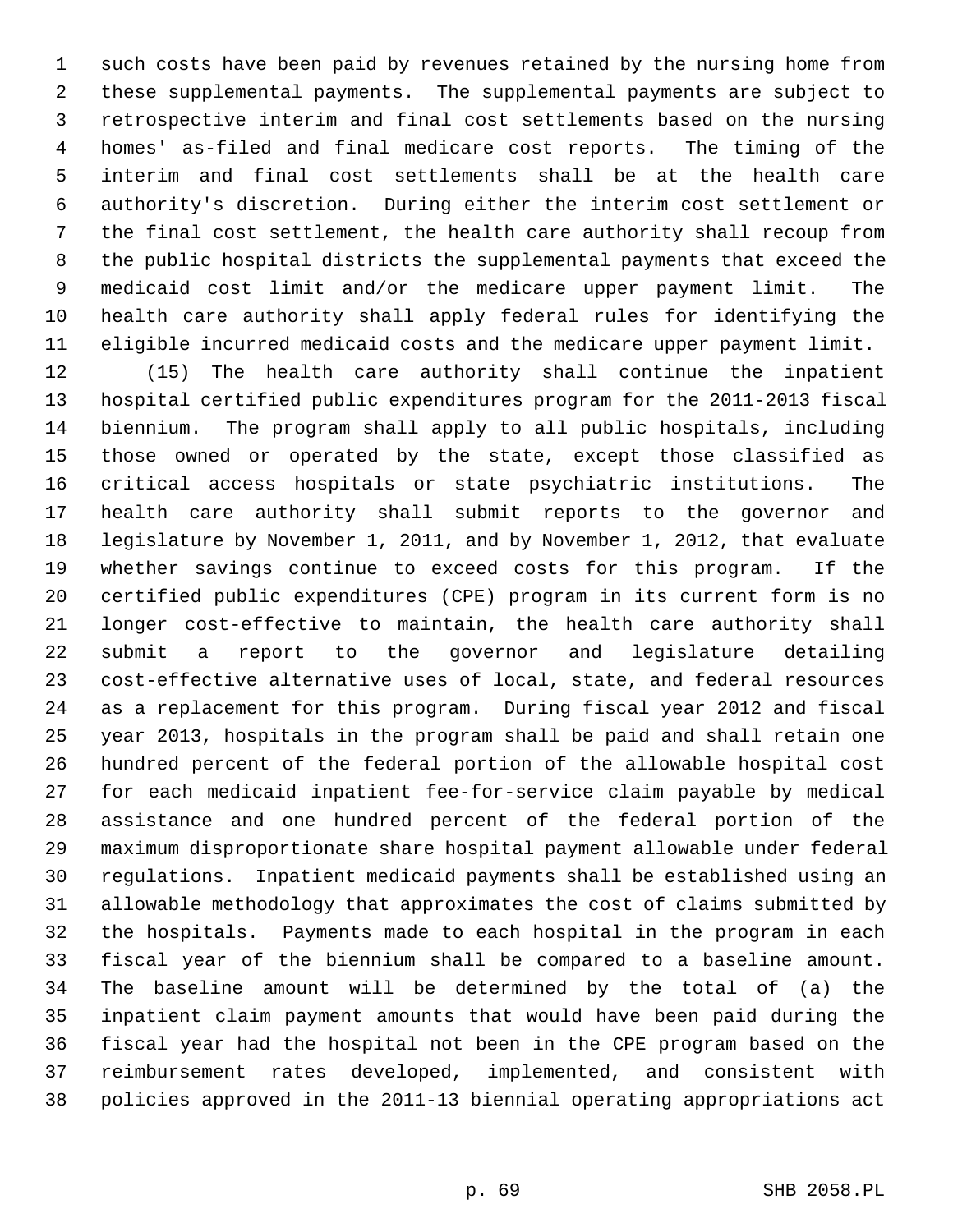1 and in effect on July 1, 2011, (b) one half of the indigent assistance 2 disproportionate share hospital payment amounts paid to and retained by 3 each hospital during fiscal year 2005, and (c) all of the other 4 disproportionate share hospital payment amounts paid to and retained by 5 each hospital during fiscal year 2005 to the extent the same 6 disproportionate share hospital programs exist in the 2011-13 biennium. 7 If payments during the fiscal year exceed the hospital's baseline 8 amount, no additional payments will be made to the hospital except the 9 federal portion of allowable disproportionate share hospital payments 10 for which the hospital can certify allowable match. If payments during 11 the fiscal year are less than the baseline amount, the hospital will be 12 paid a state grant equal to the difference between payments during the 13 fiscal year and the applicable baseline amount. Payment of the state 14 grant shall be made in the applicable fiscal year and distributed in 15 monthly payments. The grants will be recalculated and redistributed as 16 the baseline is updated during the fiscal year. The grant payments are 17 subject to an interim settlement within eleven months after the end of 18 the fiscal year. A final settlement shall be performed. To the extent 19 that either settlement determines that a hospital has received funds in 20 excess of what it would have received as described in this subsection, 21 the hospital must repay the excess amounts to the state when requested. 22  $((\$32,673,000))$  \$24,677,000 of the general fund--state appropriation 23 for fiscal year 2012, of which \$6,570,000 is appropriated in section 24 204(1) of this act, and ((\$29,693,000)) \$21,531,000 of the general 25 fund--state appropriation for fiscal year 2013, of which \$6,570,000 is 26 appropriated in section 204(1) of this act, are provided solely for 27 state grants for the participating hospitals. CPE hospitals will 28 receive the inpatient and outpatient reimbursement rate restorations in 29 RCW 74.60.080 and rate increases in RCW 74.60.090 funded through the 30 hospital safety net assessment fund rather than through the baseline 31 mechanism specified in this subsection.

 $32$  (( $(18)$ )) (16) The health care authority shall seek public-private 33 partnerships and federal funds that are or may become available to 34 provide on-going support for outreach and education efforts under the 35 federal children's health insurance program reauthorization act of 36 2009.

 $(1, 19)$  (( $(19)$ )) (17) The health care authority shall target funding for 38 maternity support services towards pregnant women with factors that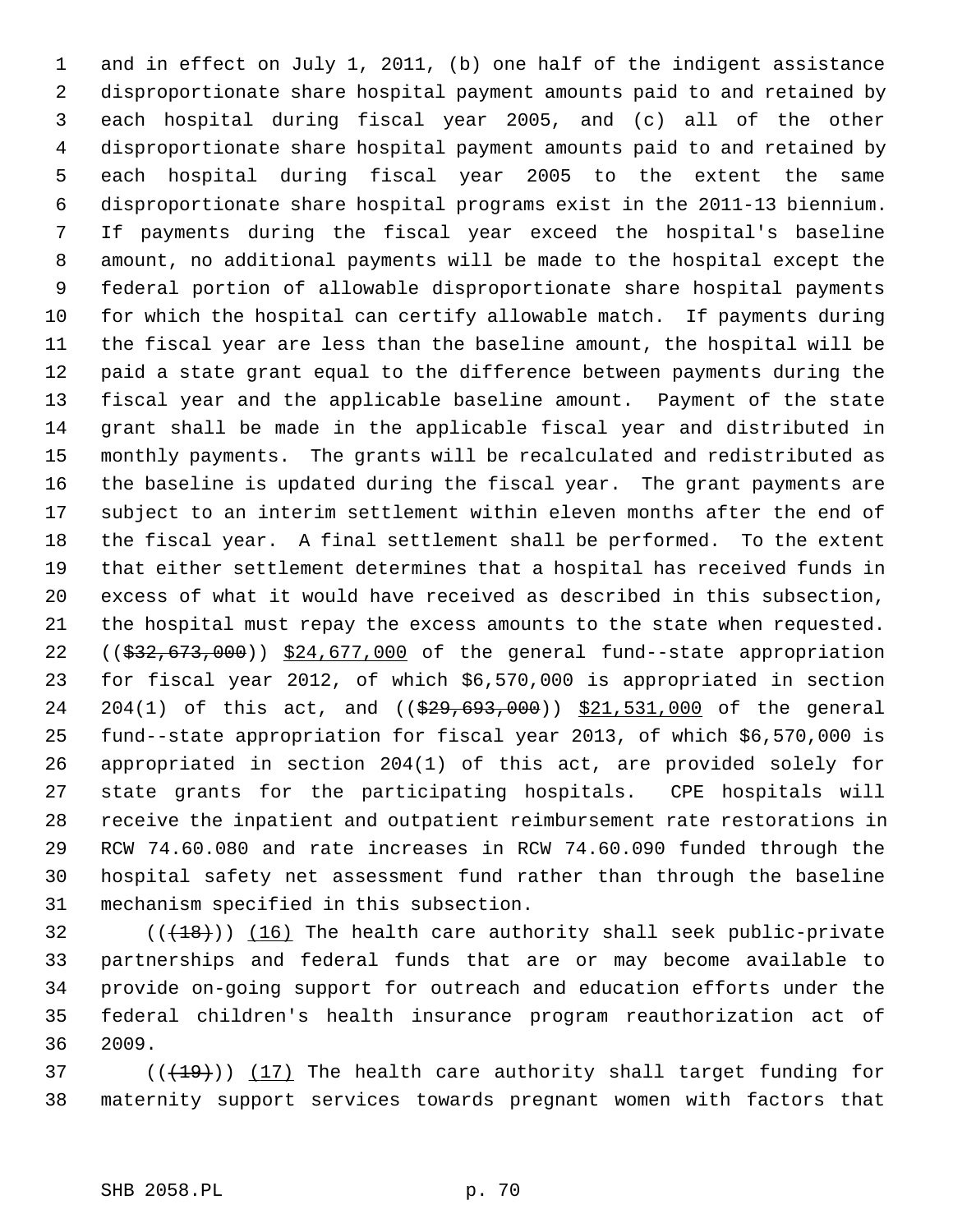1 lead to higher rates of poor birth outcomes, including hypertension, a 2 preterm or low birth weight birth in the most recent previous birth, a 3 cognitive deficit or developmental disability, substance abuse, severe 4 mental illness, unhealthy weight or failure to gain weight, tobacco 5 use, or African American or Native American race. The health care 6 authority shall prioritize evidence-based practices for delivery of 7 maternity support services. To the extent practicable, the health care 8 authority shall develop a mechanism to increase federal funding for 9 maternity support services by leveraging local public funding for those 10 services.

11  $((+20))$  (18) For children with family incomes above 200 percent of 12 the federal poverty level in the state-funded children's health program 13 for children who are not eligible for coverage under the federally 14 funded children's health insurance program, premiums shall be set every 15 two years in an amount equal to the average state-only share of the per 16 capita cost of coverage in the state-funded children's health program 17 for children in families with incomes at or less than two hundred 18 percent of the federal poverty level.

19  $((+21))$  (19) \$704,000 of the general fund--state appropriation for 20 fiscal year 2012, \$726,000 of the general fund--state appropriation for 21 fiscal year 2013, and \$1,431,000 of the general fund--federal 22 appropriation are provided solely for disproportionate share hospital 23 payments to hospitals that provide services to children in the 24 children's health program who are not eligible for services under Title 25 XIX or XXI of the federal social security act due to their citizenship 26 status.

27  $((+22))$  (20) \$998,000 of the general fund--state appropriation for 28 fiscal year 2012, \$979,000 of the general fund--state appropriation for 29 fiscal year 2013, and \$1,980,000 of the general fund--federal 30 appropriation are provided solely to increase prior authorization 31 activities for advanced imaging procedures.

 $(1+23)$  ( $(21)$  \$249,000 of the general fund--state appropriation for 33 fiscal year 2012, \$246,000 of the general fund--state appropriation for 34 fiscal year 2013, and \$495,000 of the general fund--federal 35 appropriation are provided solely to increase prior authorization 36 activities for surgical procedures, which may include orthopedic 37 procedures, spinal procedures and interventions, and nerve procedures.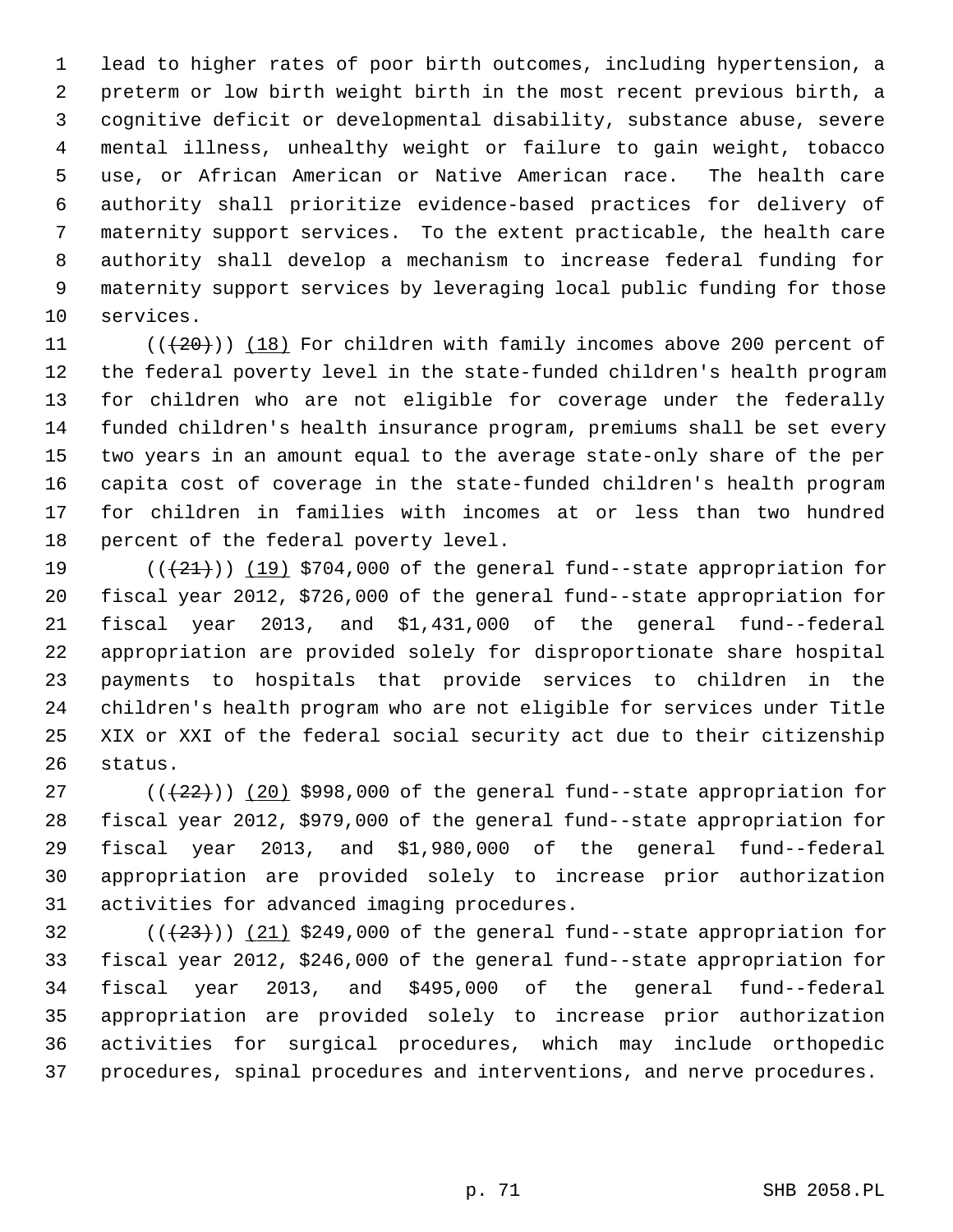$1$   $((+24))$   $(22)$  \$300,000 of the general fund--private/local 2 appropriation and \$300,000 of the general fund--federal appropriation 3 are provided solely for a prescriptive practices improvement 4 collaborative focusing upon atypical antipsychotics and other 5 medications commonly used in the treatment of severe and persistent 6 mental illnesses among adults. The project shall promote collaboration 7 among community mental health centers, other major prescribers of 8 atypical antipsychotic medications to adults enrolled in state medical 9 assistance programs, and psychiatrists, pharmacists, and other 10 specialists at the University of Washington department of psychiatry 11 and/or other research universities. The collaboration shall include 12 patient-specific prescriber consultations by psychiatrists and 13 pharmacists specializing in treatment of severe and persistent mental 14 illnesses among adults; production of profiles to assist prescribers 15 and clinics in tracking their prescriptive practices and their 16 patients' medication use and adherence relative to evidence-based 17 practices guidelines, other prescribers, and patients at other clinics; 18 and in-service seminars at which participants can share and increase 19 their knowledge of evidence- based and other effective prescriptive 20 practices. The health care authority shall enter into an interagency 21 agreement with the office of the attorney general for expenditure of 22 \$300,000 of the state's proceeds of the *cy pres* settlement in *State of* 23 *Washington v. AstraZeneca* (Seroquel) for this purpose.

 $24$  ( $(\frac{25}{1})$ )  $(23)$  \$570,000 of the general fund--private/local 25 appropriation is provided solely for continued operation of the 26 partnership access line for child mental health consultations. The 27 health care authority shall enter into an interagency agreement with 28 the office of the attorney general for expenditure of \$570,000 of the 29 state's proceeds of the *cy pres* settlement in *State of Washington v.* 30 *AstraZeneca* (Seroquel) for this purpose.

31  $((+26))$   $(24)$  \$80,000 of the general fund--state appropriation for 32 fiscal year 2012, \$80,000 of the general fund--state appropriation for 33 fiscal year 2013, and \$160,000 of the general fund--federal 34 appropriation are provided solely to fund the Tacoma-Pierce county 35 health department for access and outreach activities to reduce infant 36 mortality.

37  $((+27))$   $(25)$  \$75,000 of the general fund--state appropriation for 38 fiscal year 2012, \$75,000 of the general fund--state appropriation for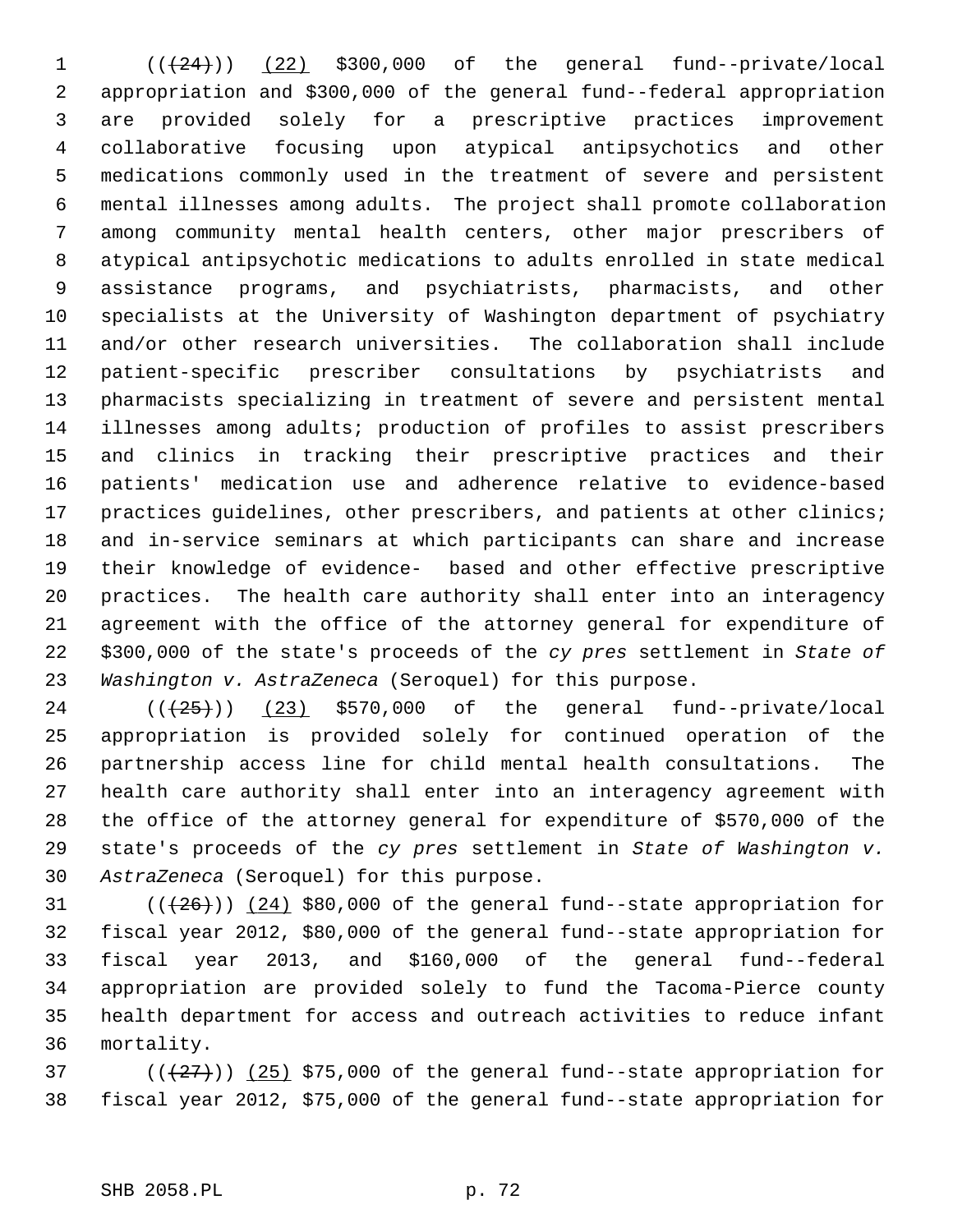1 fiscal year 2013, and \$150,000 of the general fund--federal 2 appropriation are provided solely to assist with development and 3 implementation of evidence-based strategies regarding the appropriate, 4 safe, and effective role of C-section surgeries and early induced labor 5 in births and neonatal care. The strategies shall be identified and 6 implemented in consultation with clinical research specialists, 7 physicians, hospitals, advanced registered nurse practitioners, and 8 organizations concerned with maternal and child health.

9 (( $(28)$  \$4,126,000)) (26) \$2,400,000 of the general fund--state 10 appropriation for fiscal year 2012, ((\$4,268,000)) \$2,435,000 of the 11 general fund--state appropriation for fiscal year 2013, ((\$11,816,000)) 12 \$7,253,000 of the general fund--private/local appropriation, and 13 ((\$20,207,000)) \$12,455,000 of the general fund--federal appropriation 14 are provided solely for continued provision of school-based medical 15 services by means of an intergovernmental transfer arrangement. Under 16 the arrangement, the state shall provide forty percent and school 17 districts sixty percent of the nonfederal matching funds required for 18 receipt of federal medicaid funding for the service.

19  $((+29))$   $(27)$  \$263,000 of the general fund--state appropriation for 20 fiscal year 2012, \$88,000 of the general fund--state appropriation for 21 fiscal year 2013, and \$351,000 of the general fund--federal 22 appropriation are provided solely for development and submission to the 23 federal government by October 1, 2011, of a demonstration project 24 proposal as provided in Substitute Senate Bill No. 5596 (medicaid 25 demonstration waiver).

26 (((30) \$19,000 of the general fund--state appropriation for fiscal year 2012, \$17,000 of the general fund--state appropriation for fiscal year 2013, and \$34,000 of the general fund--federal appropriation are provided solely to support a partnership among the department of social and health services, the department of health, and agencies that deliver medical care and behavioral health services in Cowlitz county. The partnership shall identify and recommend strategies for resolving regulatory, licensing, data management, reporting, and funding barriers to more effective integration of primary medical and behavioral health care services in the county.

36 (31) \$4,761,000)) (28) \$5,600,000 of the general fund--state 37 appropriation for fiscal year 2012, ((\$4,066,000)) \$4,094,000 of the 38 general fund--state appropriation for fiscal year 2013, and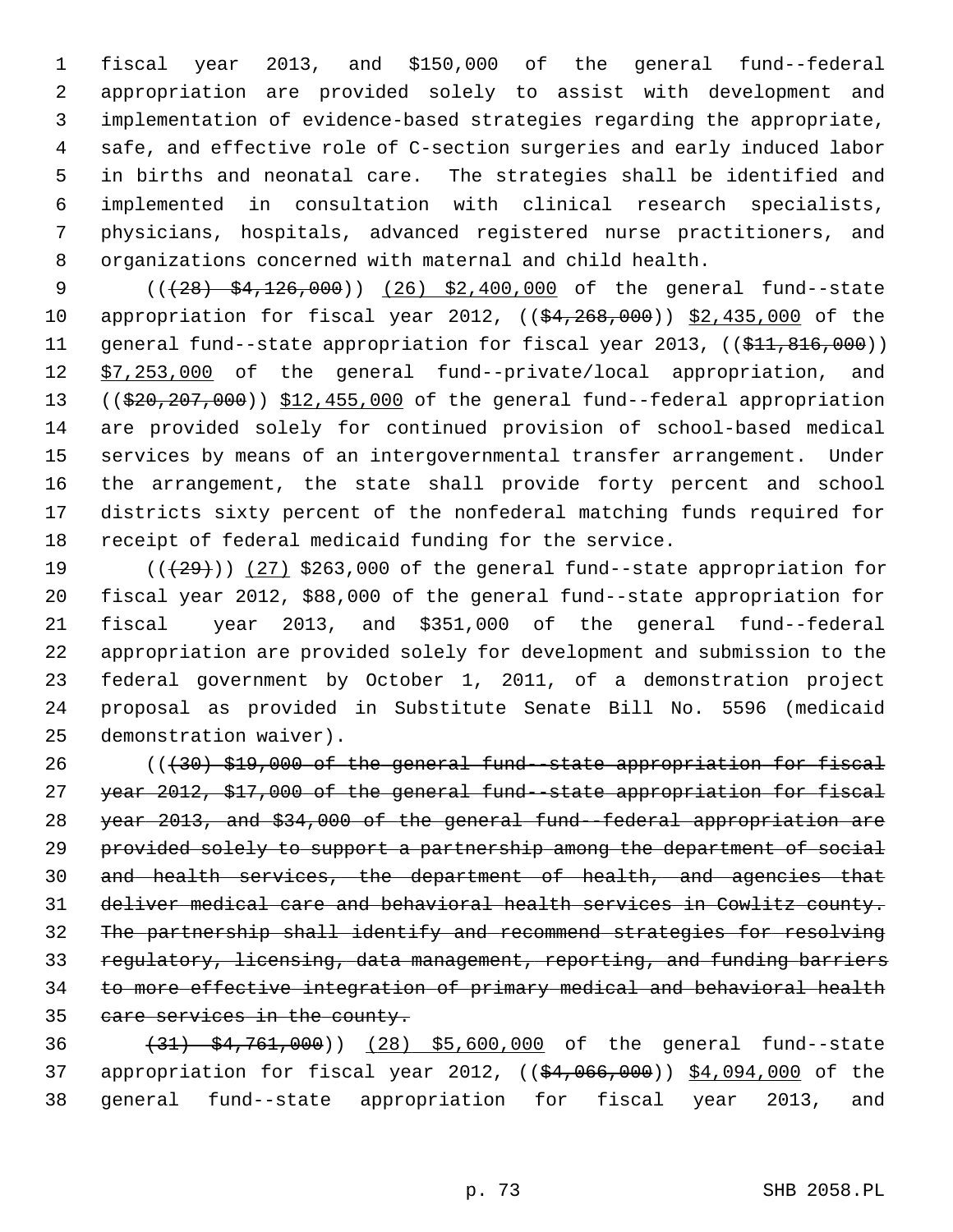1 ((\$10,902,000)) \$11,332,000 of the general fund--federal appropriation 2 are provided solely for spoken-language interpreter services. The 3 authority shall develop and implement a new model for delivery of such 4 services no later than January 1, 2012. The model shall include:

 5 (a) Development by the authority in consultation with subject-area 6 experts of guidelines to assist medical practitioners identify the 7 circumstances under which it is appropriate to use telephonic or video- 8 remote interpreting;

 9 (b) The requirement that the state contract with delivery 10 organizations, including foreign language agencies, who employ or 11 subcontract only with language access providers or interpreters working 12 in the state who are certified or authorized by the state. When a 13 state-certified or state-authorized in-state language access provider 14 or interpreter is not available, the delivery organization, including 15 foreign language agencies, may use a provider with other certifications 16 or qualifications deemed to meet state standards, including 17 interpreters in other states; and

18 (c) Provision of a secure, web-based tool that medical 19 practitioners will use to schedule appointments for interpreter 20 services and to identify the most appropriate, cost-effective method of 21 service delivery in accordance with the state guidelines.

22 Nothing in this subsection affects the ability of health care 23 providers to provide interpretive services through employed staff or 24 through telephone and video remote technologies when not reimbursed 25 directly by the department. The amounts in this subsection do not 26 include federal administrative funds provided to match nonstate 27 expenditures by local health jurisdictions and governmental hospitals.

 $28$  ( $(\frac{1}{32})$ ) (29) In its procurement of contractors for delivery of 29 medical managed care services for nondisabled, nonelderly persons, the 30 medical assistance program shall (a) place substantial emphasis upon 31 price competition in the selection of successful bidders; and (b) not 32 require delivery of any services that would increase the actuarial cost 33 of service beyond the levels included in current healthy options 34 contracts.

35  $((33))$   $(30)$  \$1,430,000 of the general fund--state appropriation 36 for fiscal year 2012, \$1,430,000 of the general fund--state 37 appropriation for fiscal year 2013, and \$2,860,000 of the general 38 fund--federal appropriation are provided solely to pay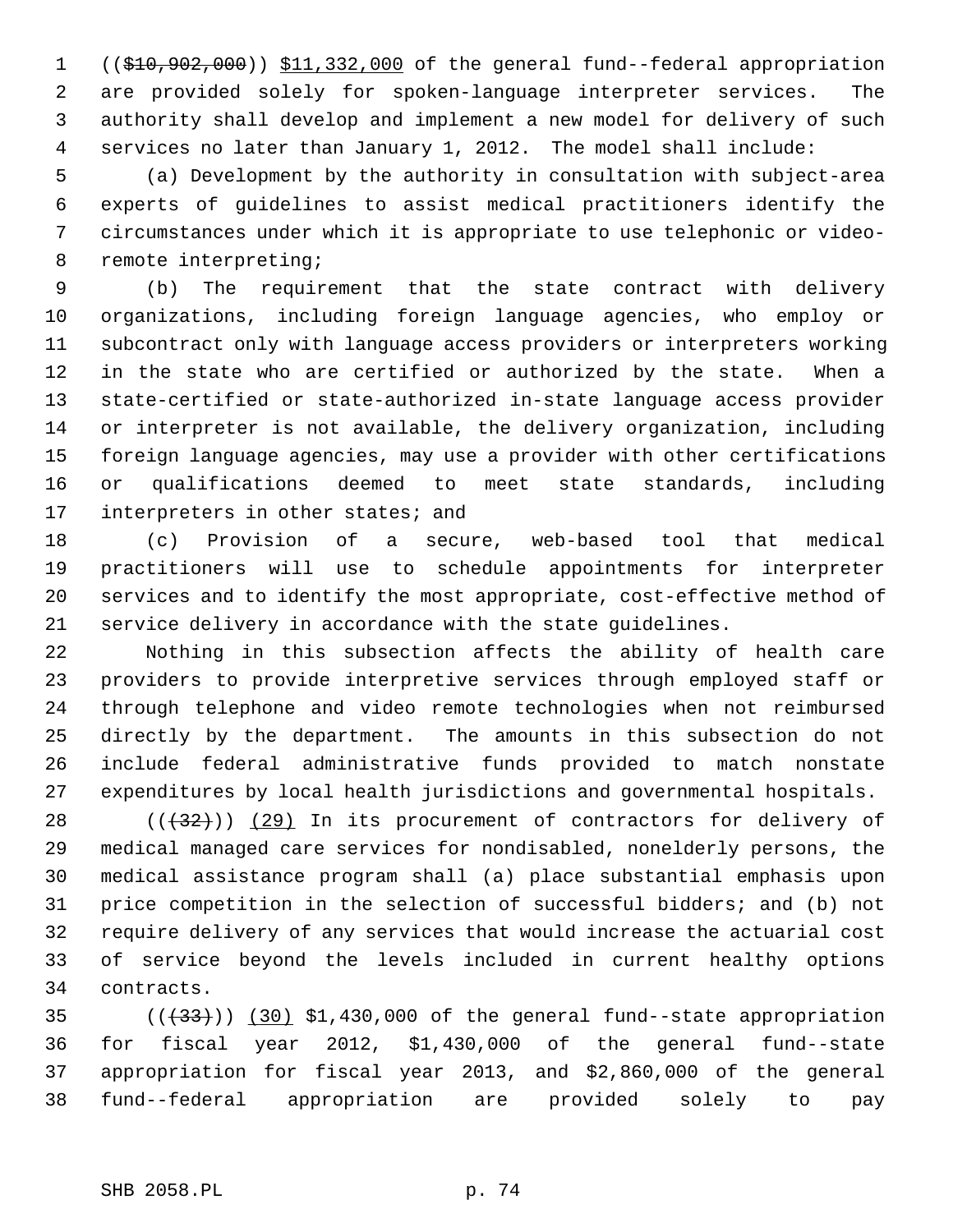1 federally-designated rural health clinics their standard encounter rate 2 for prenatal and well-child visits, whether delivered under a managed 3 care contract or fee-for-service. In reconciling managed care 4 enhancement payments for calendar years 2009 and 2010, the department 5 shall treat well-child and prenatal care visits as encounters subject 6 to the clinic's encounter rate.

7  $((+35))$  (31) \$280,000 of the general fund--state appropriation for 8 fiscal year 2012 and \$282,000 of the general fund--federal 9 appropriation are provided solely to increase utilization management of 10 drugs and drug classes for which there is evidence of over-utilization, 11 off-label use, excessive dosing, duplicative therapy, or opportunities 12 to shift utilization to less expensive, equally effective formulations.

13  $((+36))$   $(32)$  \$70,000 of the general fund--state appropriation for 14 fiscal year 2012, \$70,000 of the general fund--state appropriation for 15 fiscal year 2013, and \$140,000 of the general fund--federal 16 appropriation are provided solely to continue operation by a nonprofit 17 organization of a toll-free hotline that assists families to learn 18 about and enroll in the apple health for kids program.

19  $((+37))$   $(33)$  \$400,000 of the general fund--state appropriation for 20 fiscal year 2012 and \$400,000 of the general fund--state appropriation 21 for fiscal year 2013 is provided solely for the local outreach, case 22 management, and coordination with dental providers needed to execute 23 the access to baby and child dentistry program, which provides dental 24 care to Medicaid eligible children up to age six.

25 (((39) \$1,555,000)) (34) \$1,868,000 of the general fund--state 26 appropriation for fiscal year 2012, ((\$1,580,000)) \$1,873,000 of the 27 general fund--state appropriation for fiscal year 2013, and 28 ((\$2,171,000)) \$3,154,000 of the general fund--federal appropriation 29 are provided solely to continue to provide dental services to pregnant 30 women. Services shall include preventive, routine, and emergent dental 31 care.

 $32$  ( $(\overline{+40})$ ) (35) \$395,000 of the general fund--state appropriation for 33 fiscal year 2012, \$395,000 of the general fund--state appropriation for 34 fiscal year 2013, and \$790,000 of the general fund--federal 35 appropriation are provided solely for continued operation of the 36 dental education in care of persons with disabilities (DECOD) program 37 at the University of Washington.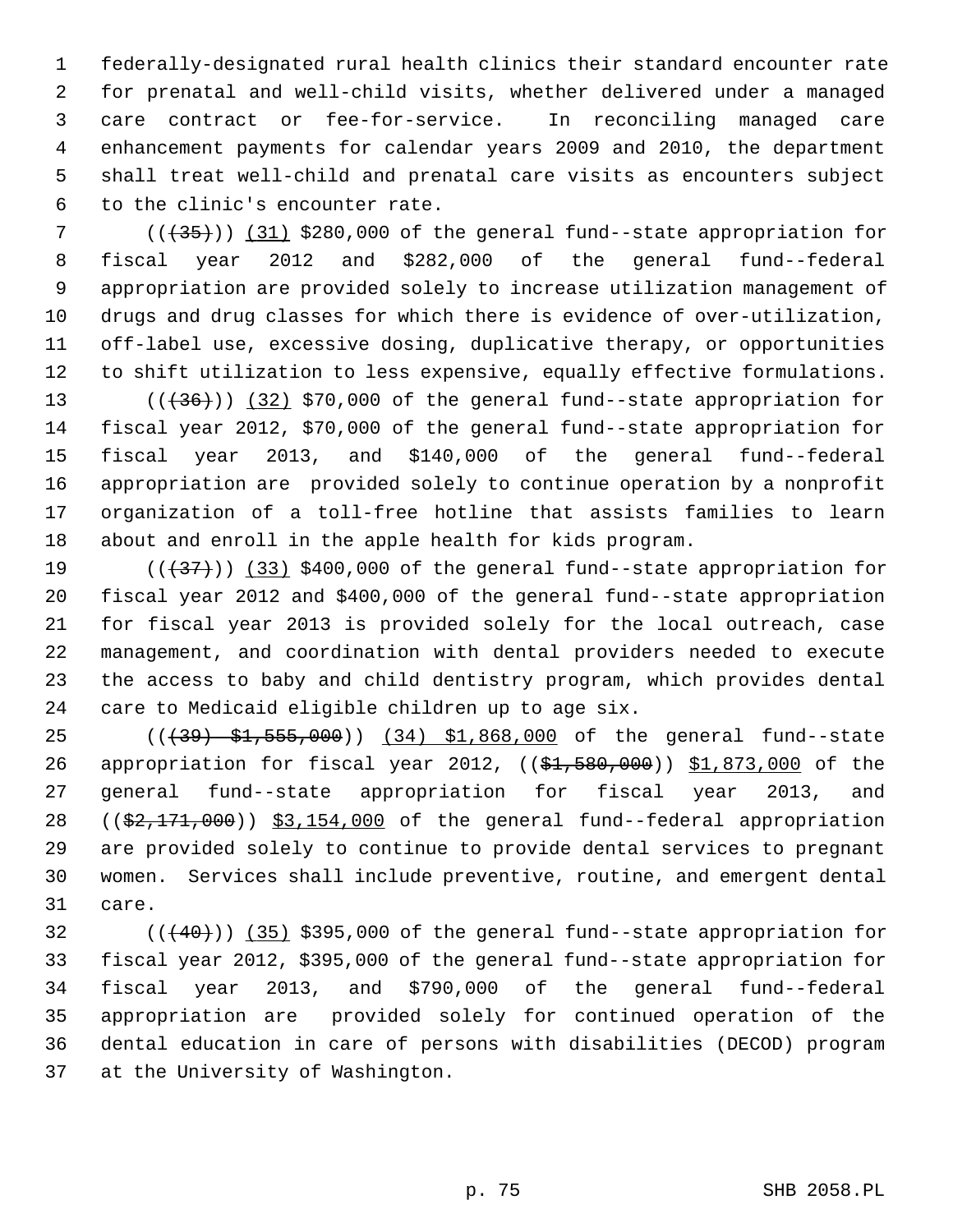1 (( $(41)$ )) (36) \$112,000 of the general fund--state appropriation for 2 fiscal year 2012, \$112,000 of the general fund--state appropriation for 3 fiscal year 2013, and \$1,928,000 of the general fund--federal 4 appropriation are provided solely for the provider incentive program 5 and other initiatives related to the health information technology 6 Medicaid plan.

 7 (((42) \$1,373,000 of the general fund--state appropriation for 8 fiscal year 2012, \$2,105,000 of the medicaid fraud penalty account-- 9 state appropriation, and \$3,701,000 of the general fund--federal 10 appropriation are provided solely for efforts to reduce Medicaid fraud 11 and abuse and to seek coverage or recovery from other medical payers.

12  $(43)$ ) (37) \$2,926,000 of the general fund--local appropriation and 13 \$2,928,000 of the general fund--federal appropriation are provided 14 solely to support medical airlift services.

15  $((444))$  (38) The authority shall collect data on enrollment and 16 utilization to study whether the expansion of family planning coverage 17 under Substitute Senate Bill No. 5912 is reducing state medical 18 expenditures by reducing unwanted pregnancies. The authority shall 19 report its findings to the legislature by December 1, 2012.

20  $((+45))$  (39) \$480,000 of the general fund--state appropriation for 21 fiscal year 2012, \$480,000 of the general fund--state appropriation for 22 fiscal year 2013, and \$824,000 of the general fund--federal 23 appropriation are provided solely for customer services staff. The 24 authority will attempt to improve the phone answer rate to 40 percent 25 and reduce the response times to written questions to ten days for 26 clients and 25 days for providers. The authority will report to the 27 legislature on its progress toward achieving these goals by January 1, 28 2012. If the authority has not achieved these goals by July 1, 2012, 29 then the authority shall reduce expenditures on management staff in 30 order to increase expenditures on customer service staff until the 31 goals are achieved.

 $32$  (( $(46)$ )) (40) The department shall purchase a brand name drug when 33 it determines that the cost of the brand name drug after rebates is 34 less than the cost of generic alternatives and that purchase of the 35 brand rather than generic version can save at least \$250,000. The 36 department may purchase generic alternatives when changes in market 37 prices make the price of the brand name drug after rebates more 38 expensive than the generic alternatives.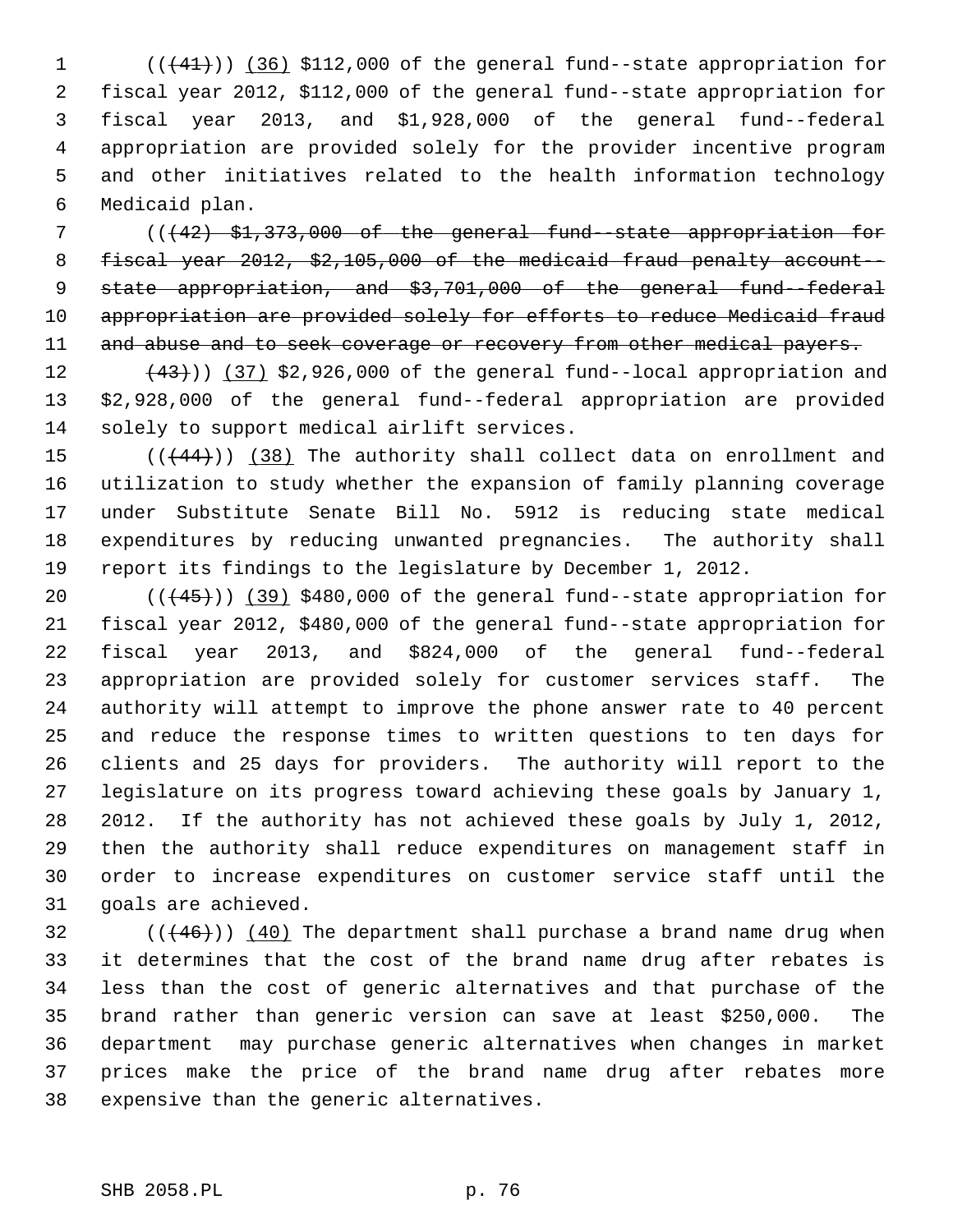1 (((49))) (41) The department shall collaborate closely with the 2 Washington state hospital and medical associations in identification of 3 the diagnostic codes and retroactive review procedures that will be 4 used to determine whether an emergency room visit is a nonemergency 5 condition to assure that conditions that require emergency treatment 6 continue to be covered.

 7 **Sec. 214.** 2011 1st sp.s. c 50 s 215 (uncodified) is amended to 8 read as follows: 9 **FOR THE BOARD OF INDUSTRIAL INSURANCE APPEALS** 10 Worker and Community Right-to-Know Account--State 11 Appropriation . . . . . . . . . . . . . . . . . . . . . . . . \$10,000 12 Accident Account--State Appropriation . . . . . . . . ((\$19,685,000)) 13 \$19,690,000 14 Medical Aid Account--State Appropriation . . . . . . . . ((\$19,685,000))  $15$  \$19,689,000 16 TOTAL APPROPRIATION . . . . . . . . . . . . . . ((\$39,380,000))  $17$  \$39,389,000

18 The appropriations in this section are subject to the following 19 conditions and limitations:

20 (1) \$36,000 of the accident account--state appropriation and 21 \$36,000 of the medical aid account--state appropriation are solely 22 provided for Engrossed Substitute Senate Bill No. 5068 (industrial 23 safety and health act). If the bill is not enacted by June 30, 2011, 24 the amounts provided in this subsection shall lapse.

25 (2) \$16,000 of the accident account--state appropriation and 26 \$16,000 of the medical aid account--state appropriation are solely 27 provided for Substitute Senate Bill No. 5801 (industrial insurance 28 system). If the bill is not enacted by June 30, 2011, the amounts 29 provided in this subsection shall lapse.

30 (3) \$1,893,000 of the accident account--state appropriation and 31 \$1,893,000 of the medical aid account--state appropriation are provided 32 solely for implementation of House Bill No. 2123 (workers' 33 compensation). If the bill is not enacted by June 30, 2011, the 34 amounts provided in this subsection shall lapse.

35 **Sec. 215.** 2011 1st sp.s. c 50 s 216 (uncodified) is amended to 36 read as follows: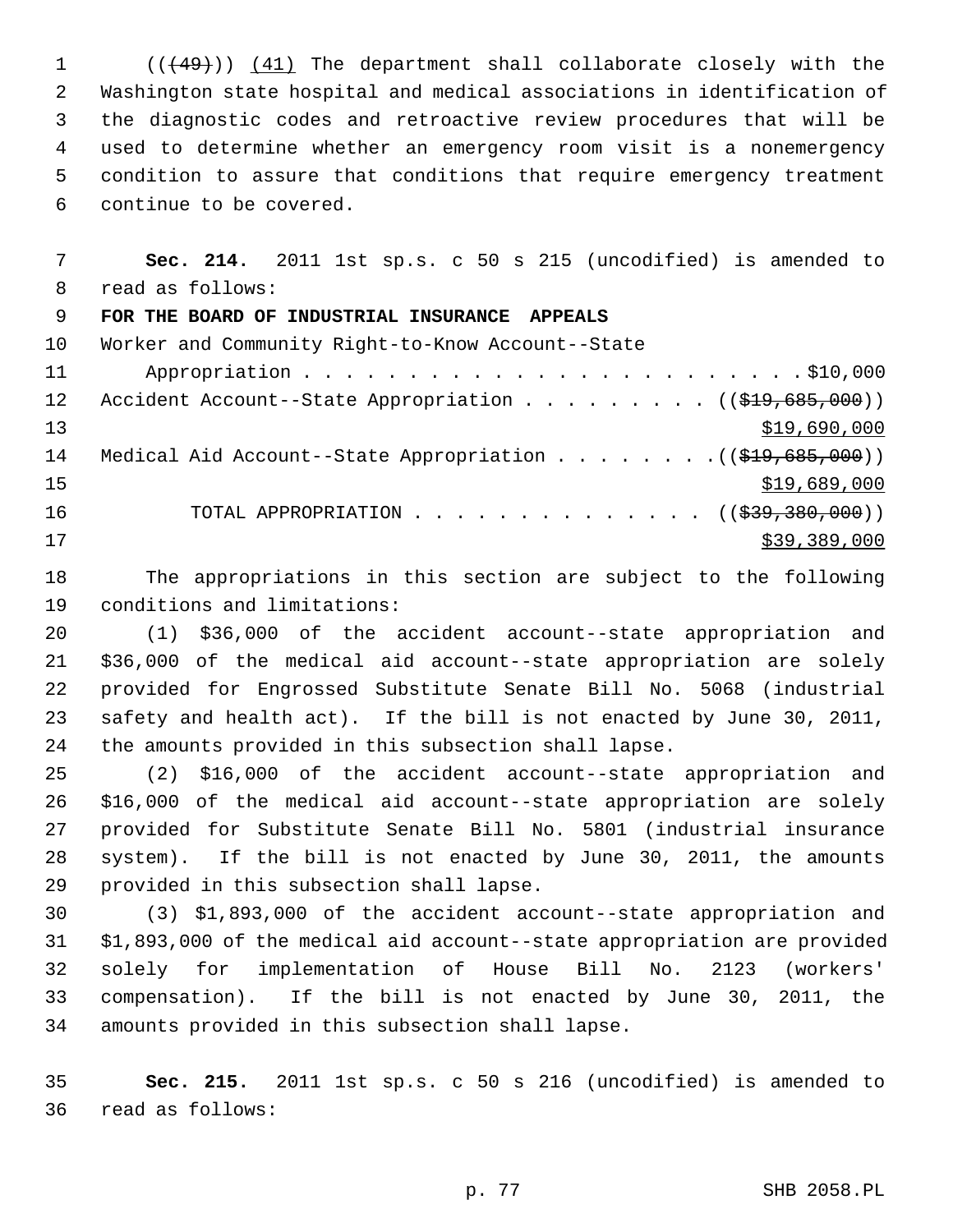1 **FOR THE CRIMINAL JUSTICE TRAINING COMMISSION**

| $\mathcal{L}$ | General Fund--State Appropriation (FY 2012) ( $(\frac{215}{165}, \frac{165}{160})$ ) |
|---------------|--------------------------------------------------------------------------------------|
| 3             | \$14,850,000                                                                         |
| 4             | General Fund--State Appropriation (FY 2013) $($ $($ $$15,140,000)$ )                 |
| 5             | \$14,711,000                                                                         |
| 6             | General Fund--Federal Appropriation \$456,000                                        |
| 7             | General Fund--Private/Local Appropriation 4,048,000                                  |
| 8             | Death Investigations Account--State Appropriation \$148,000                          |
| 9             | Municipal Criminal Justice Assistance Account--                                      |
| 10            |                                                                                      |
| 11            | Washington Auto Theft Prevention Authority Account--                                 |
| 12            |                                                                                      |
| 13            | TOTAL APPROPRIATION $($ $($ $\frac{244}{1014}$ , 000))                               |
| 14            | \$43,270,000                                                                         |

15 The appropriations in this section are subject to the following 16 conditions and limitations:

17 (1) \$5,000,000 of the general fund--state appropriation for fiscal 18 year 2012 and \$5,000,000 of the general fund--state appropriation for 19 fiscal year 2013, are provided to the Washington association of 20 sheriffs and police chiefs solely to verify the address and residency 21 of registered sex offenders and kidnapping offenders under RCW 22 9A.44.130.

23 (2) \$321,000 of the general fund--local appropriation is provided 24 solely to purchase ammunition for the basic law enforcement academy. 25 Jurisdictions shall reimburse to the criminal justice training 26 commission the costs of ammunition, based on the average cost of 27 ammunition per cadet, for cadets that they enroll in the basic law 28 enforcement academy.

29 (3) The criminal justice training commission may not run a basic 30 law enforcement academy class of fewer than 30 students.

31 (4) \$100,000 of the general fund--state appropriation for fiscal 32 year 2012 and \$100,000 of the general fund--state appropriation for 33 fiscal year 2013 are provided solely for a school safety program. The 34 commission, in collaboration with the school safety center advisory 35 committee, shall provide the school safety training for all school 36 administrators and school safety personnel hired after the effective 37 date of this section.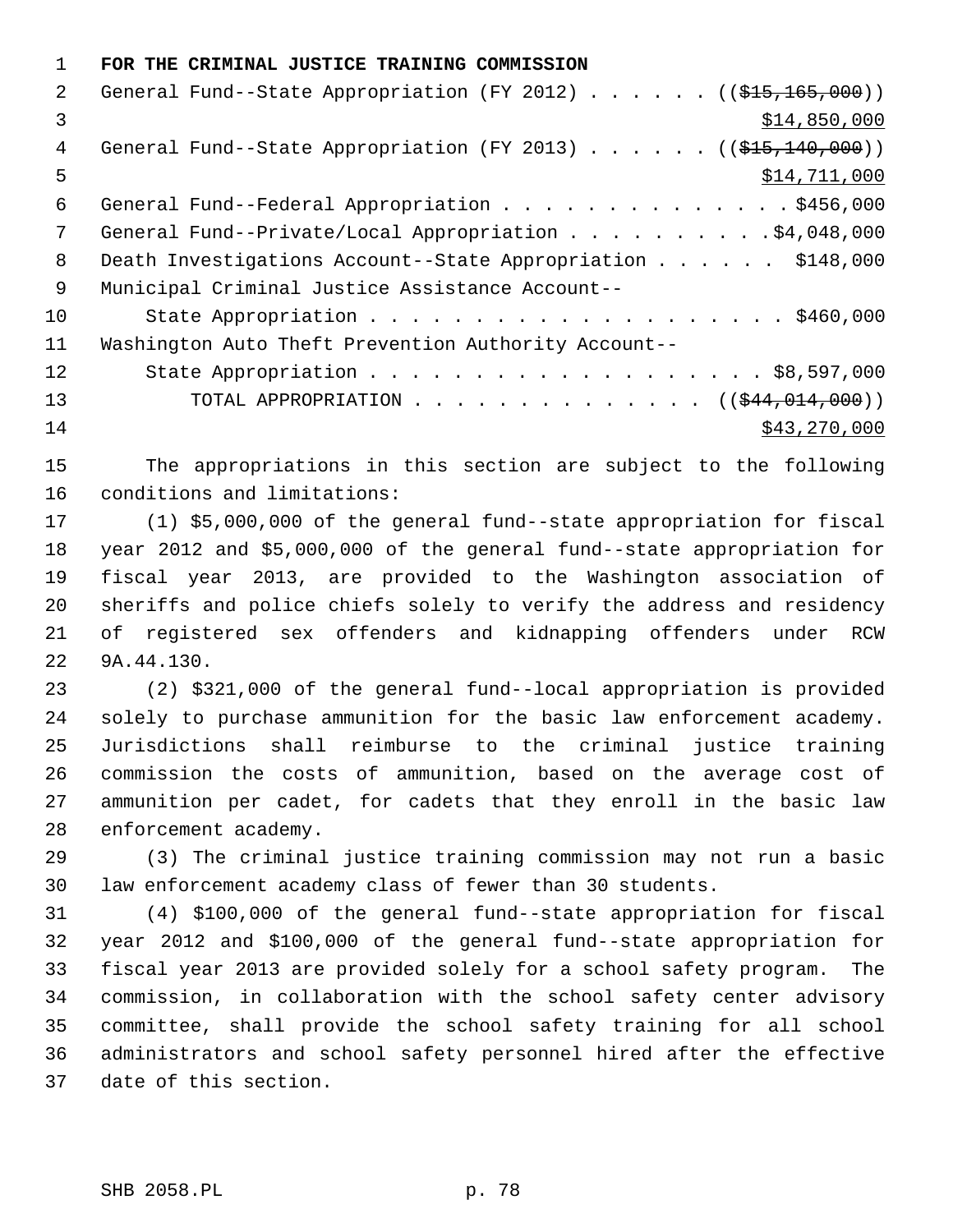1 (5) \$96,000 of the general fund--state appropriation for fiscal 2 year 2012 and \$90,000 of the general fund--state appropriation for 3 fiscal year 2013 are provided solely for the school safety center 4 within the commission. The safety center shall act as an information 5 dissemination and resource center when an incident occurs in a school 6 district in Washington or in another state, coordinate activities 7 relating to school safety, and review and approve manuals and curricula 8 used for school safety models and training. Through an interagency 9 agreement, the commission shall provide funding for the office of the 10 superintendent of public instruction to continue to develop and 11 maintain a school safety information web site. The school safety 12 center advisory committee shall develop and revise the training 13 program, using the best practices in school safety, for all school 14 safety personnel. The commission shall provide research-related 15 programs in school safety and security issues beneficial to both law 16 enforcement and schools.

17 (6) \$1,000,000 of the general fund--state appropriation for fiscal 18 year 2012 and \$1,000,000 of the general fund--state appropriation for 19 fiscal year 2013 are provided solely for grants to counties enforcing 20 illegal drug laws and which have been underserved by federally funded 21 state narcotics task forces. The Washington association of sheriffs 22 and police chiefs, the Washington association of prosecuting attorneys, 23 and the Washington association of county officials shall jointly 24 develop funding allocations for the offices of the county sheriff, 25 county prosecutor, and county clerk in qualifying counties. The 26 commission shall not impose an administrative cost on this program.

27 **Sec. 216.** 2011 1st sp.s. c 50 s 217 (uncodified) is amended to 28 read as follows:

29 **FOR THE DEPARTMENT OF LABOR AND INDUSTRIES**

| 30 | General Fund--State Appropriation (FY 2012) ( $(\frac{218}{605}, 000)$ )             |
|----|--------------------------------------------------------------------------------------|
| 31 | \$17,433,000                                                                         |
| 32 | General Fund--State Appropriation (FY 2013) ( $(\frac{219}{519}, \frac{513}{900})$ ) |
| 33 | \$18,374,000                                                                         |
| 34 | General Fund--Federal Appropriation $($ $($ $\frac{210}{100}, 000) )$                |
| 35 | \$11,636,000                                                                         |
| 36 | Asbestos Account--State Appropriation \$395,000                                      |
| 37 | Electrical License Account--State Appropriation \$37,019,000                         |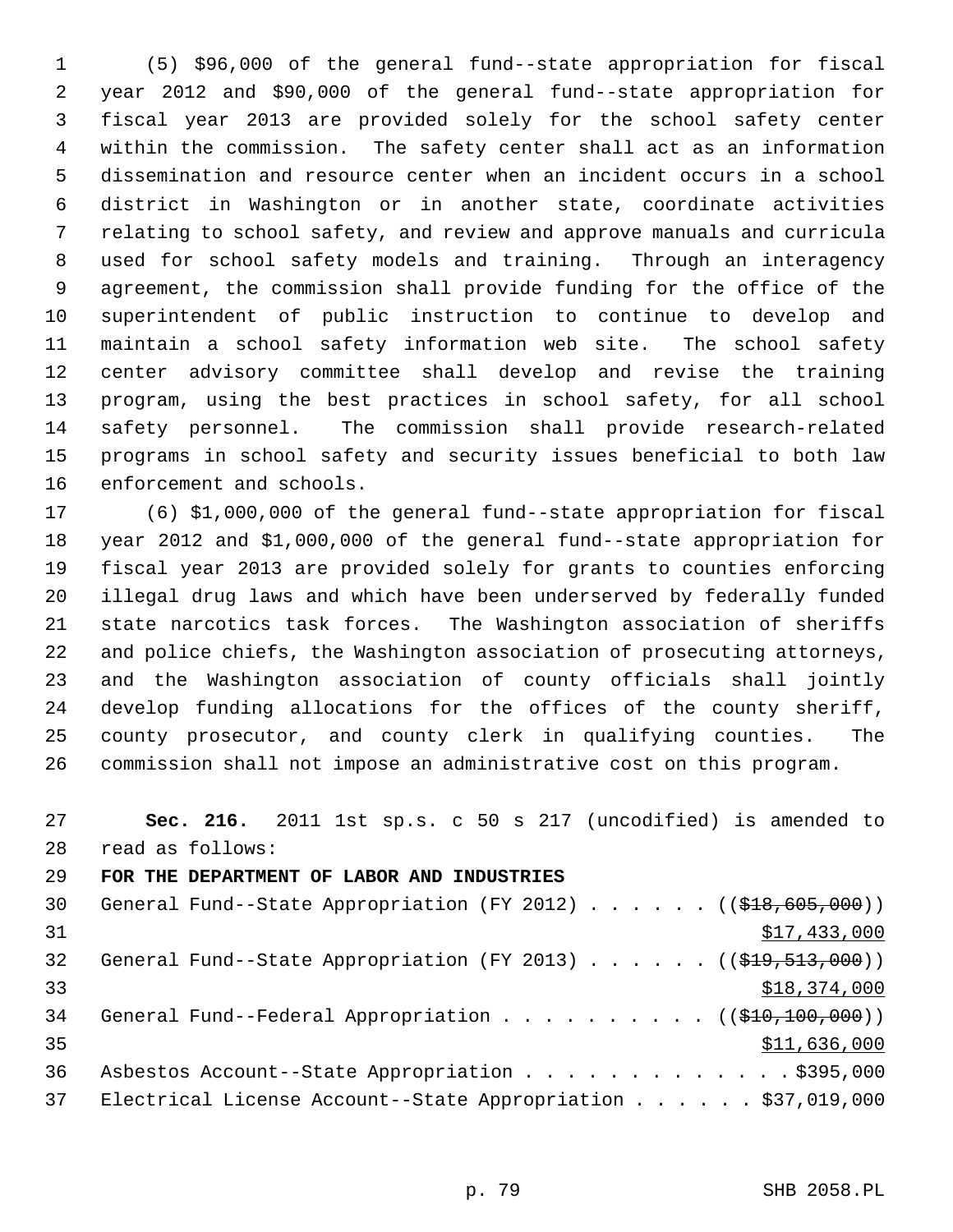| $\mathbf{1}$   | Farm Labor Revolving Account--Private/Local Appropriation \$28,000       |
|----------------|--------------------------------------------------------------------------|
| 2              | Worker and Community Right-to-Know Account--                             |
| 3              |                                                                          |
| $\overline{4}$ | Public Works Administration Account--State                               |
| 5              |                                                                          |
| 6              | Manufactured Home Installation Training Account--                        |
| 7              | State Appropriation ( $(\frac{2151,000}{1})$                             |
| 8              | \$334,000                                                                |
| 9              | Accident Account--State Appropriation $($ $($ $\frac{2552}{699}$ , 000)) |
| 10             | \$252,809,000                                                            |
| 11             | Accident Account--Federal Appropriation \$13,622,000                     |
| 12             | Medical Aid Account--State Appropriation ( $(\frac{2264}{070}, 000)$ )   |
| 13             | \$264, 202, 000                                                          |
| 14             | Medical Aid Account--Federal Appropriation \$3,186,000                   |
| 15             | Plumbing Certificate Account--State Appropriation \$1,688,000            |
| 16             | Pressure Systems Safety Account--State Appropriation \$4,068,000         |
| 17             | TOTAL APPROPRIATION ( $($632, 897, 000)$ )                               |
| 18             | \$632,557,000                                                            |

19 The appropriations in this section are subject to the following 20 conditions and limitations:

21 (1) Pursuant to RCW 43.135.055, the department is authorized to 22 increase fees related to factory assembled structures, contractor 23 registration, electricians, plumbers, asbestos removal, boilers, 24 elevators, and manufactured home installers. These increases are 25 necessary to support expenditures authorized in this section, 26 consistent with chapters 43.22, 18.27, 19.28, and 18.106 RCW, RCW 27 49.26.130, and chapters 70.79, 70.87, and 43.22A RCW.

28 (2) \$50,000 of the general fund--state appropriation for fiscal 29 year 2012 and \$50,000 of the general fund--state appropriation for 30 fiscal year 2013 are provided solely for the crime victims compensation 31 program to pay claims for mental health services for crime victim 32 compensation program clients who have an established relationship with 33 a mental health provider and subsequently obtain coverage under the 34 medicaid program or the medical care services program under chapter 35 74.09 RCW. Prior to making such payment, the program must have 36 determined that payment for the specific treatment or provider is not 37 available under the medicaid or medical care services program. In 38 addition, the program shall make efforts to contact any healthy options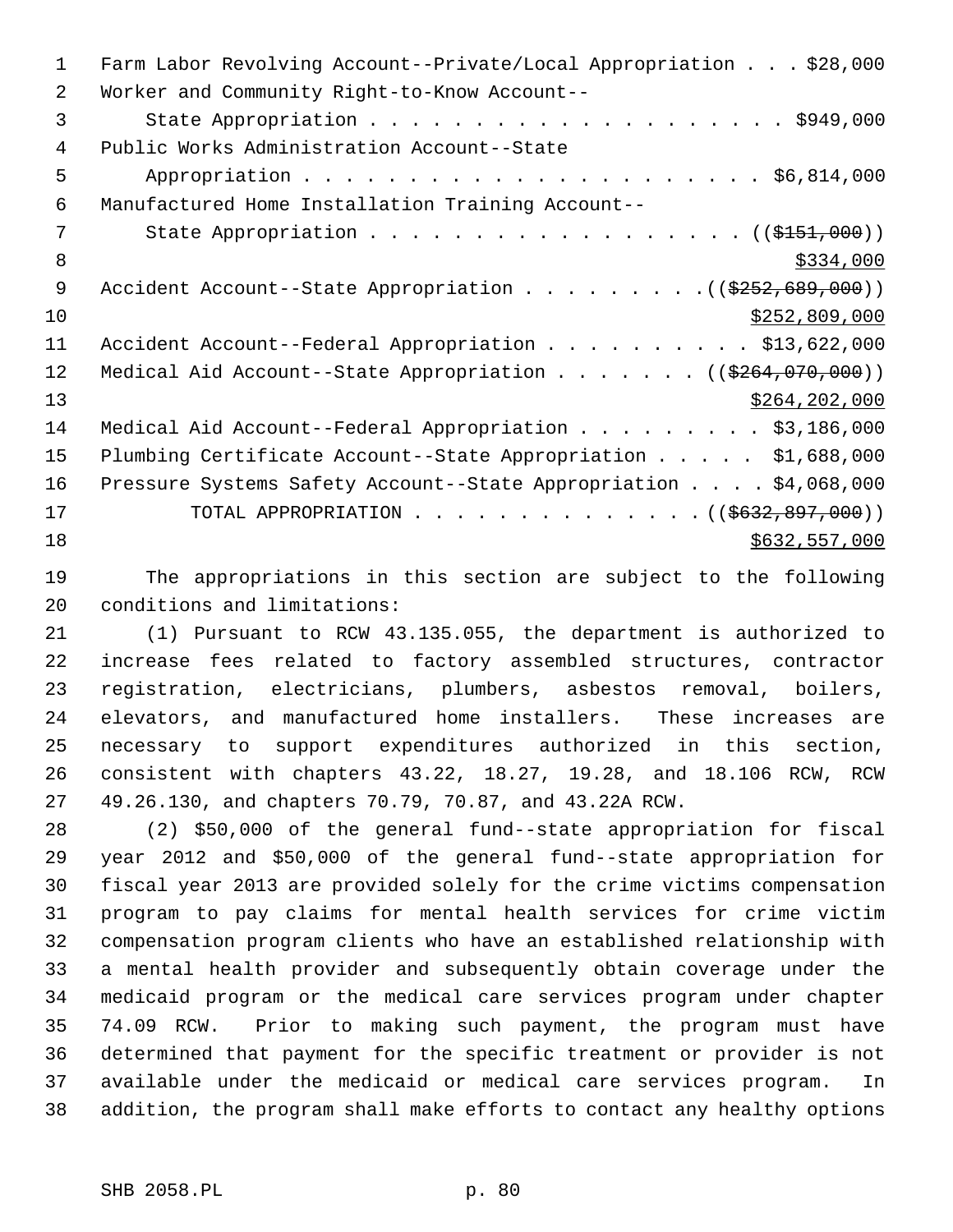1 or medical care services health plan in which the client may be 2 enrolled to help the client obtain authorization to pay the claim on an 3 out-of-network basis.

 $4$  ( $(\frac{4}{4})$ )  $(3)$  \$1,281,000 of the accident account--state appropriation 5 and \$1,281,000 of the medical aid account--state appropriation are 6 provided solely for implementation of Engrossed Substitute House Bill 7 No. 1725 (workers' compensation). If the bill is not enacted by June 8 30, 2011, the amounts provided in this subsection shall lapse.

9  $((\{5\})$   $(4)$  \$51,000 of the accident account--state appropriation 10 and \$51,000 of the medical aid account--state appropriation are 11 provided solely for implementation of Engrossed Substitute House Bill 12 No. 1367 (for hire vehicles, operators). If the bill is not enacted by 13 June 30, 2011, the amounts provided in this subsection shall lapse.

14  $((\left\lbrace 6 \right\rbrace))$  (5) \$8,727,000 of the medical aid account--state 15 appropriation is provided solely for implementation of Substitute 16 Senate Bill No. 5801 (industrial insurance system). If the bill is not 17 enacted by June 30, 2011, the amount provided in this subsection shall 18 lapse.

19  $((+7)^{n})$  (6) \$625,000 of the general fund--state appropriation for 20 fiscal year 2012, \$625,000 of the general fund--state appropriation for 21 fiscal year 2013, \$1,250,000 of the public works administration 22 account--state appropriation, \$708,000 of the accident account--state 23 appropriation, and \$708,000 of the medical aid account--state 24 appropriation are provided solely for the purposes of expanding the 25 detecting unregistered employers targeting system and to support field 26 staff in investigation and enforcement. Within the funds appropriated 27 in this subsection, the department shall aggressively combat the 28 underground economy in construction. Of the amounts provided in this 29 subsection, \$800,000 shall be used for investigation and enforcement.

30  $((+8))$   $(7)$  \$8,583,000 of the accident account--state appropriation 31 and \$18,278,000 of the medical aid account--state appropriation are 32 provided solely for implementation of House Bill No. 2123 (workers' 33 compensation). If the bill is not enacted by June 30, 2011, the 34 amounts provided in this subsection shall lapse.

35 **Sec. 217.** 2011 1st sp.s. c 50 s 218 (uncodified) is amended to 36 read as follows: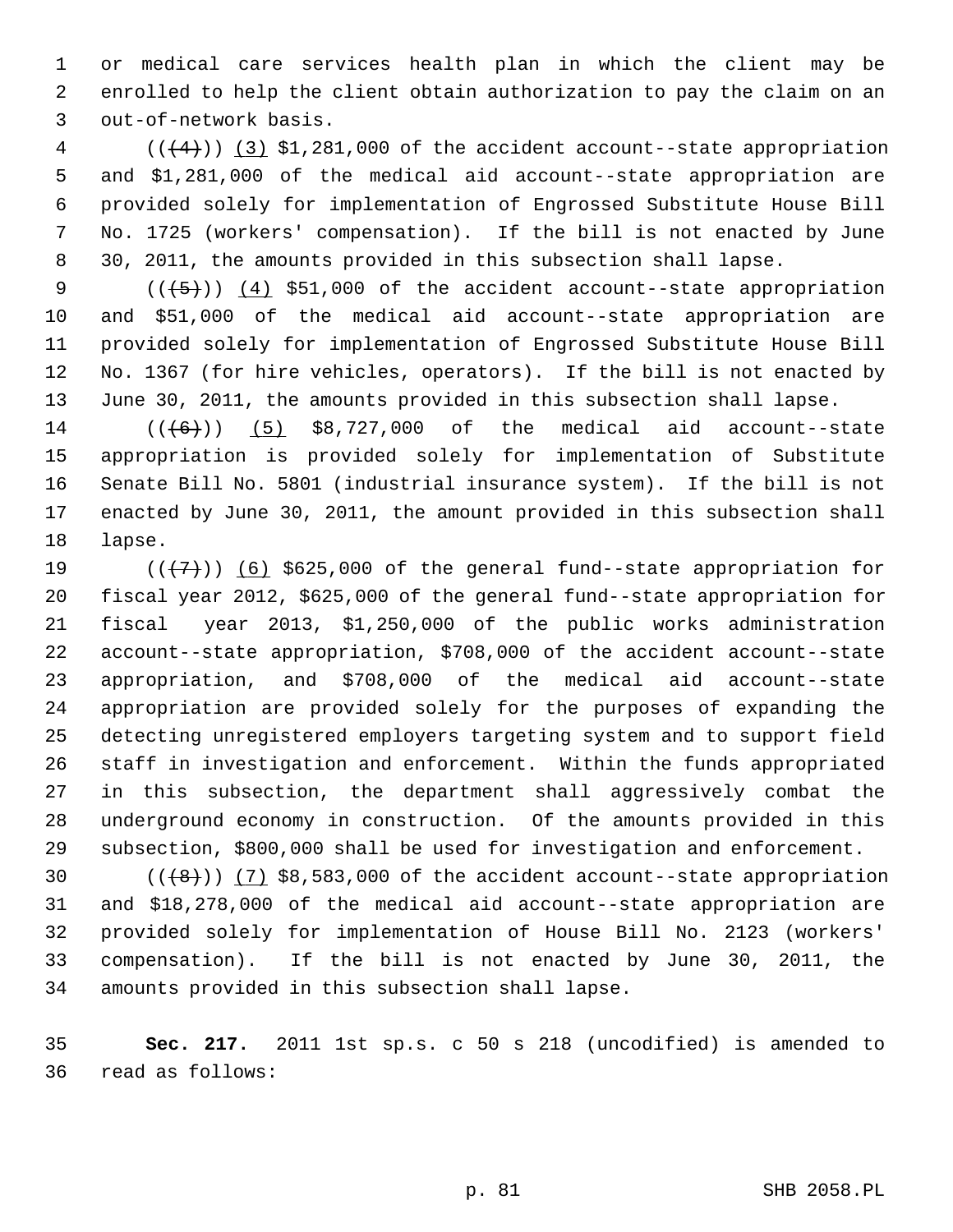| $\mathbf{1}$ | FOR THE DEPARTMENT OF VETERANS AFFAIRS                                          |
|--------------|---------------------------------------------------------------------------------|
| 2            | (1) HEADQUARTERS                                                                |
| 3            | General Fund--State Appropriation (FY 2012) \$1,832,000                         |
| 4            | General Fund--State Appropriation (FY 2013) \$1,826,000                         |
| 5            | Charitable, Educational, Penal, and Reformatory                                 |
| 6            | Institutions Account--State Appropriation \$10,000                              |
| 7            | TOTAL APPROPRIATION $\ldots$ , \$3,668,000                                      |
| 8            | (2) FIELD SERVICES                                                              |
| 9            | General Fund--State Appropriation (FY 2012) \$5,006,000                         |
| 10           | General Fund--State Appropriation (FY 2013) \$5,001,000                         |
| 11           | General Fund--Federal Appropriation $($ $($ \$2,704,000) $)$                    |
| 12           | \$3,356,000                                                                     |
| 13           | General Fund--Private/Local Appropriation ( $(\frac{24}{161}, 000)$ )           |
| 14           | \$4,737,000                                                                     |
| 15           | Veterans Innovations Program Account--State                                     |
| 16           |                                                                                 |
| 17           | Veteran Estate Management Account--Private/Local                                |
| 18           |                                                                                 |
| 19           | TOTAL APPROPRIATION ( $(\frac{1818}{767},000)$ )                                |
| 20           | \$19,995,000                                                                    |
| 21           | The appropriations in this subsection are subject to the following              |
| 22           | conditions and limitations: $((+b))$ \$821,000 of the veterans                  |
| 23           | innovations program account--state appropriation is provided solely for         |
| 24           | the department to continue support for returning combat veterans                |
| 25           | through the veterans innovation program, including emergency financial          |
| 26           | assistance through the defenders' fund and long-term financial                  |
| 27           | assistance through the competitive grant program.                               |
| 28           | (3) INSTITUTIONAL SERVICES                                                      |
| 29           | General Fund--State Appropriation (FY 2012) $($ $($ $\frac{1}{61}, 693, 000)$ ) |
| 30           | \$899,000                                                                       |
| 31           | General Fund--State Appropriation (FY 2013) ((\$903,000))                       |
| 32           | <u>\$71,000</u>                                                                 |

33 General Fund--Federal Appropriation . . . . . . . . . ((\$56,141,000)) 34 \$59,177,000 35 General Fund--Private/Local Appropriation . . . . . . ((\$33,630,000)) 36 \$32,094,000 37 TOTAL APPROPRIATION . . . . . . . . . . . . . ((\$92,367,000))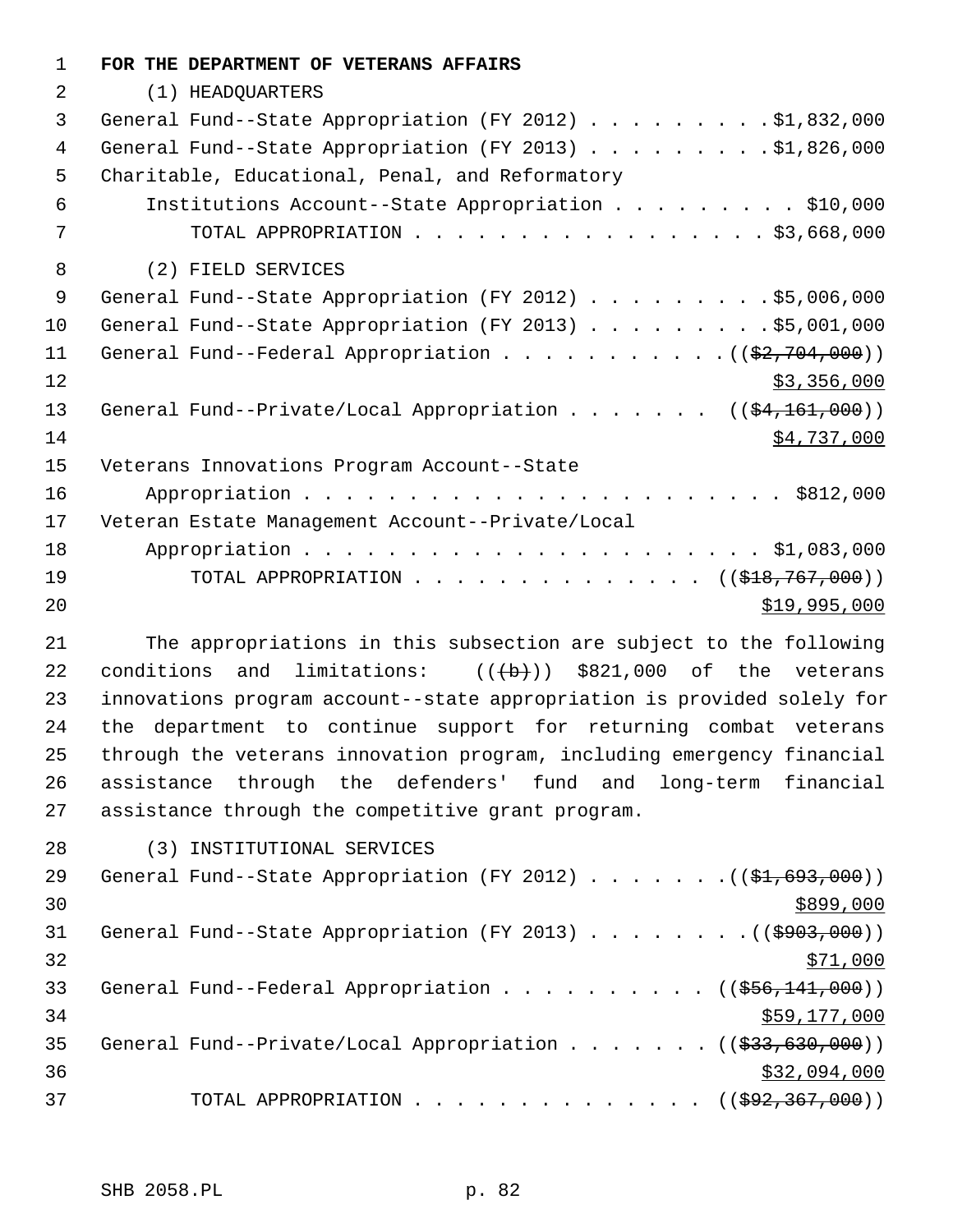1 \$92,241,000

| 2              | Sec. 218. 2011 1st sp.s. c 50 s 219 (uncodified) is amended to                          |
|----------------|-----------------------------------------------------------------------------------------|
| 3              | read as follows:                                                                        |
| $\overline{4}$ | FOR THE DEPARTMENT OF HEALTH                                                            |
| 5              | General Fund--State Appropriation (FY 2012) $($ $($ $\frac{1}{2}80, \frac{370}{100})$ ) |
| 6              | \$79,888,000                                                                            |
| 7              | General Fund--State Appropriation (FY 2013) ( $(\frac{280}{177},000)$ )                 |
| $\,8\,$        | \$79,718,000                                                                            |
| 9              |                                                                                         |
| 10             | \$555, 563, 000                                                                         |
| 11             | General Fund--Private/Local Appropriation ( $(\frac{2148}{386}, \frac{386}{100})$ )     |
| 12             | \$148,362,000                                                                           |
| 13             | Hospital Data Collection Account--State Appropriation \$214,000                         |
| 14             | Health Professions Account--State Appropriation $($ $($ $\frac{694}{7505},000)$ )       |
| 15             | \$94,469,000                                                                            |
| 16             | Aquatic Lands Enhancement Account--State Appropriation \$604,000                        |
| 17             | Emergency Medical Services and Trauma Care Systems                                      |
| 18             | Trust Account--State Appropriation \$12,302,000                                         |
| 19             | Safe Drinking Water Account--State Appropriation \$4,480,000                            |
| 20             | Drinking Water Assistance Account--Federal                                              |
| 21             | $((\frac{222}{22}, \frac{884}{200})$                                                    |
| 22             | \$22,875,000                                                                            |
| 23             | Waterworks Operator Certification--State                                                |
| 24             |                                                                                         |
| 25             | Drinking Water Assistance Administrative Account--                                      |
| 26             |                                                                                         |
| 27             | ((Site Closure Account--State Appropriation \$349,000))                                 |
| 28             | Biotoxin Account--State Appropriation \$1,167,000                                       |
| 29             | State Toxics Control Account--State Appropriation \$3,649,000                           |
| 30             | Medical Test Site Licensure Account--State                                              |
| 31             |                                                                                         |
| 32             | Youth Tobacco Prevention Account--State Appropriation \$1,512,000                       |
| 33             | Community and Economic Development Fee Account--State                                   |
| 34             |                                                                                         |
| 35             | Public Health Supplemental Account--Private/Local                                       |
| 36             |                                                                                         |
| 37             | Accident Account--State Appropriation \$297,000                                         |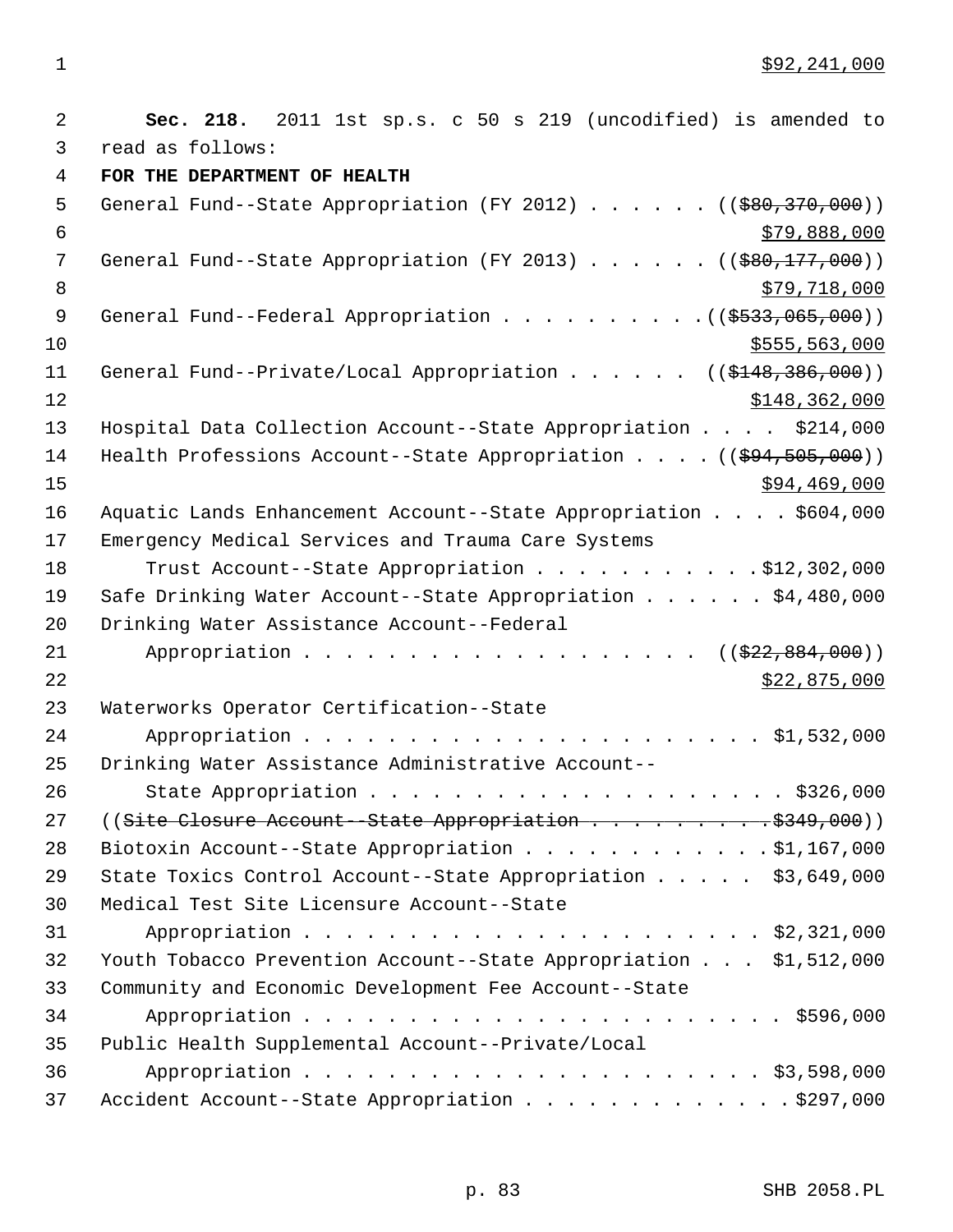|   | Medical Aid Account--State Appropriation \$50,000                          |
|---|----------------------------------------------------------------------------|
|   | Tobacco Prevention and Control Account--State                              |
|   |                                                                            |
|   | \$37,000                                                                   |
| 5 | TOTAL APPROPRIATION $\ldots$ , ( $(\frac{2996}{1000}, \frac{421}{1000})$ ) |
|   | \$1,013,560,000                                                            |

 7 The appropriations in this section are subject to the following 8 conditions and limitations:

 9 (1) The department of health shall not initiate any services that 10 will require expenditure of state general fund moneys unless expressly 11 authorized in this act or other law. The department of health and the 12 state board of health shall not implement any new or amended rules 13 pertaining to primary and secondary school facilities until the rules 14 and a final cost estimate have been presented to the legislature, and 15 the legislature has formally funded implementation of the rules through 16 the omnibus appropriations act or by statute. The department may seek, 17 receive, and spend, under RCW 43.79.260 through 43.79.282, federal 18 moneys not anticipated in this act as long as the federal funding does 19 not require expenditure of state moneys for the program in excess of 20 amounts anticipated in this act. If the department receives 21 unanticipated unrestricted federal moneys, those moneys shall be spent 22 for services authorized in this act or in any other legislation that 23 provides appropriation authority, and an equal amount of appropriated 24 state moneys shall lapse. Upon the lapsing of any moneys under this 25 subsection, the office of financial management shall notify the 26 legislative fiscal committees. As used in this subsection, 27 "unrestricted federal moneys" includes block grants and other funds 28 that federal law does not require to be spent on specifically defined 29 projects or matched on a formula basis by state funds.

30 (2) In accordance with RCW 43.70.250 and 43.135.055, the department 31 is authorized to establish and raise fees in fiscal year 2012 as 32 necessary to meet the actual costs of conducting business and the 33 appropriation levels in this section. This authorization applies to 34 fees required for: The review of health care facility construction; 35 review of health facility requests for certificate of need; the 36 regulation and inspection of farm worker housing, hospital licensing, 37 in-home health service agencies, and producers of radioactive waste; 38 the regulation and inspection of shellfish sanitary control, surgical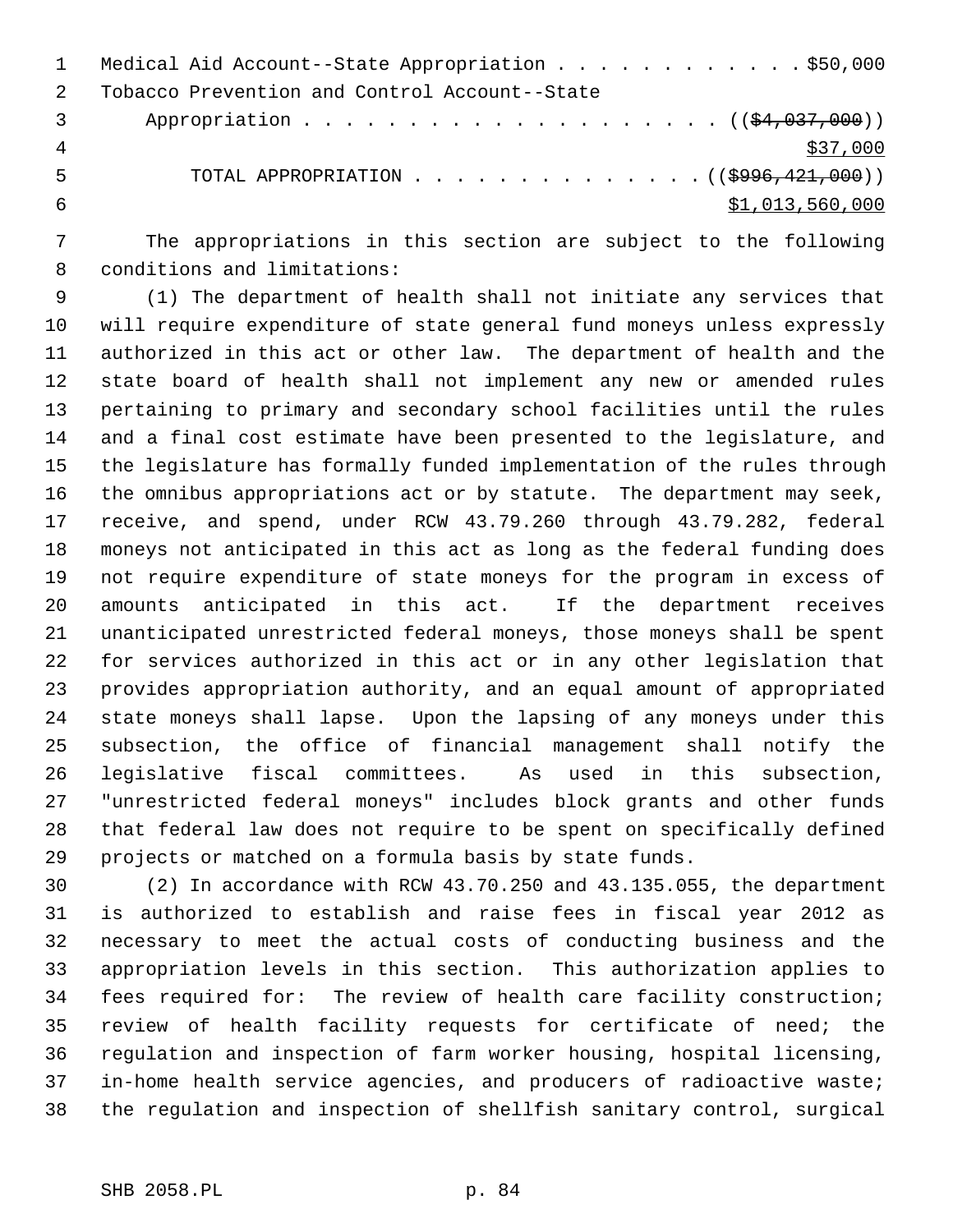1 facility licensing, and; fees associated with the following 2 professions: Dieticians and nutritionists, occupational therapists, 3 pharmacy, veterinarian, orthotics and prosthetics, surgical 4 technicians, nursing home administrators, health care assistants, 5 hearing and speech, psychology, hypnotherapy, chiropractic, social 6 workers, physicians, and physician assistants.

 7 (3) \$1,969,000 of the health professions account--state 8 appropriation is provided solely to implement online licensing for 9 health care providers. The department must submit a detailed 10 investment plan for this project to the office of financial management. 11 The office of financial management must review and approve this plan 12 before funding may be expended. The department of health must 13 successfully implement online application and renewal for at least one 14 profession as a pilot project before pursuing additional professions. 15 The department must report to the office of financial management on the 16 outcome of the pilot project.

17 (4) \$16,000 of the health professions account--state appropriation 18 is provided solely for the implementation of House Bill No. 1181 (board 19 of naturopathy). If the bill is not enacted by June 30, 2011, the 20 amount provided in this subsection shall lapse.

21 (5) \$21,000 of the health professions account--state appropriation 22 is provided solely for the implementation of Substitute House Bill No. 23 1304 (health care assistants). If the bill is not enacted by June 30, 24 2011, the amount provided in this subsection shall lapse.

25 (6) \$54,000 of the health professions account--state appropriation 26 is provided solely for the implementation of House Bill No. 1353 27 (pharmacy technicians). If the bill is not enacted by June 30, 2011, 28 the amount provided in this subsection shall lapse.

29 (7) \$142,000 of the health professions account--state appropriation 30 is provided solely for the implementation of Engrossed Substitute 31 Senate Bill No. 5020 (social workers). If the bill is not enacted by 32 June 30, 2011, the amount provided in this subsection shall lapse.

33 (8) \$336,000 of the health professions account--state appropriation 34 is provided solely for the implementation of Senate Bill No. 5480 35 (physicians and physician assistants). If the bill is not enacted by 36 June 30, 2011, the amount provided in this subsection shall lapse.

37 (9) \$46,000 of the health professions account--state appropriation 38 is provided solely for the implementation of Substitute Senate Bill No.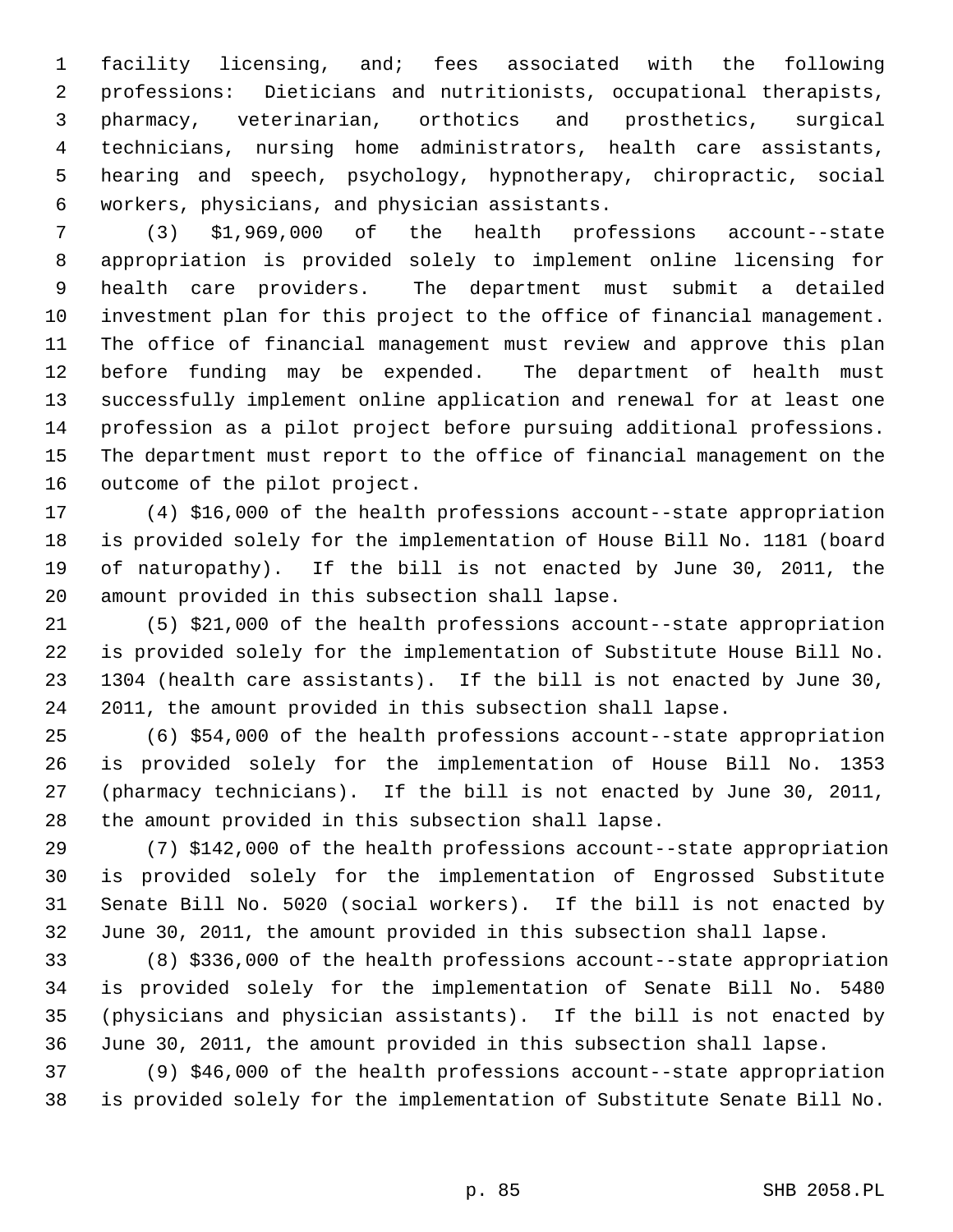1 5071 (online access for midwives and marriage and family therapists). 2 If the bill is not enacted by June 30, 2011, the amount provided in 3 this subsection shall lapse.

 4 (10) \$137,000 of the health professions account--state 5 appropriation is provided solely for implementation of Substitute House 6 Bill No. 1133 (massage practitioner license). If the bill is not 7 enacted by June 30, 2011, the amount provided in this subsection shall 8 lapse.

9  $((+12))$   $(11)$  \$85,000 of the general fund--state appropriation for 10 fiscal year 2012 and \$85,000 of the general fund--state appropriation 11 for fiscal year 2013 are provided solely for the developmental 12 disabilities council to contract for a family-to-family mentor program 13 to provide information and support to families and guardians of persons 14 who are transitioning out of residential habilitation centers. To the 15 maximum extent allowable under federal law, these funds shall be 16 matched under medicaid through the department of social and health 17 services and federal funds shall be transferred to the department for 18 the purposes stated in this subsection. If Second Substitute Senate 19 Bill No. 5459 (people with developmental disabilities) is not enacted 20 by June 30, 2011, the amounts provided in this subsection shall lapse.

21  $((+13))$   $(12)$  \$57,000 of the general fund--state appropriation for 22 fiscal year 2012 and \$58,000 of the general fund--state appropriation 23 for fiscal year 2013 are provided solely for the midwifery licensure 24 and regulatory program to offset a reduction in revenue from fees. 25 There shall be no change to the current annual fees for new or renewed 26 licenses for the midwifery program, except from online access to HEAL-27 WA. The department shall convene the midwifery advisory committee on 28 a quarterly basis to address issues related to licensed midwifery.

29  $((+15))$  (13) \$118,000 of the general fund--state appropriation for 30 fiscal year 2012 and \$118,000 of the general fund--state appropriation 31 for fiscal year 2013 are provided solely for prevention of youth 32 suicides.

33  $((+16))$   $(14)$  \$87,000 of the general fund--state appropriation for 34 fiscal year 2012 and \$87,000 of the general fund--state appropriation 35 for fiscal year 2013 are provided solely for the senior falls 36 prevention program.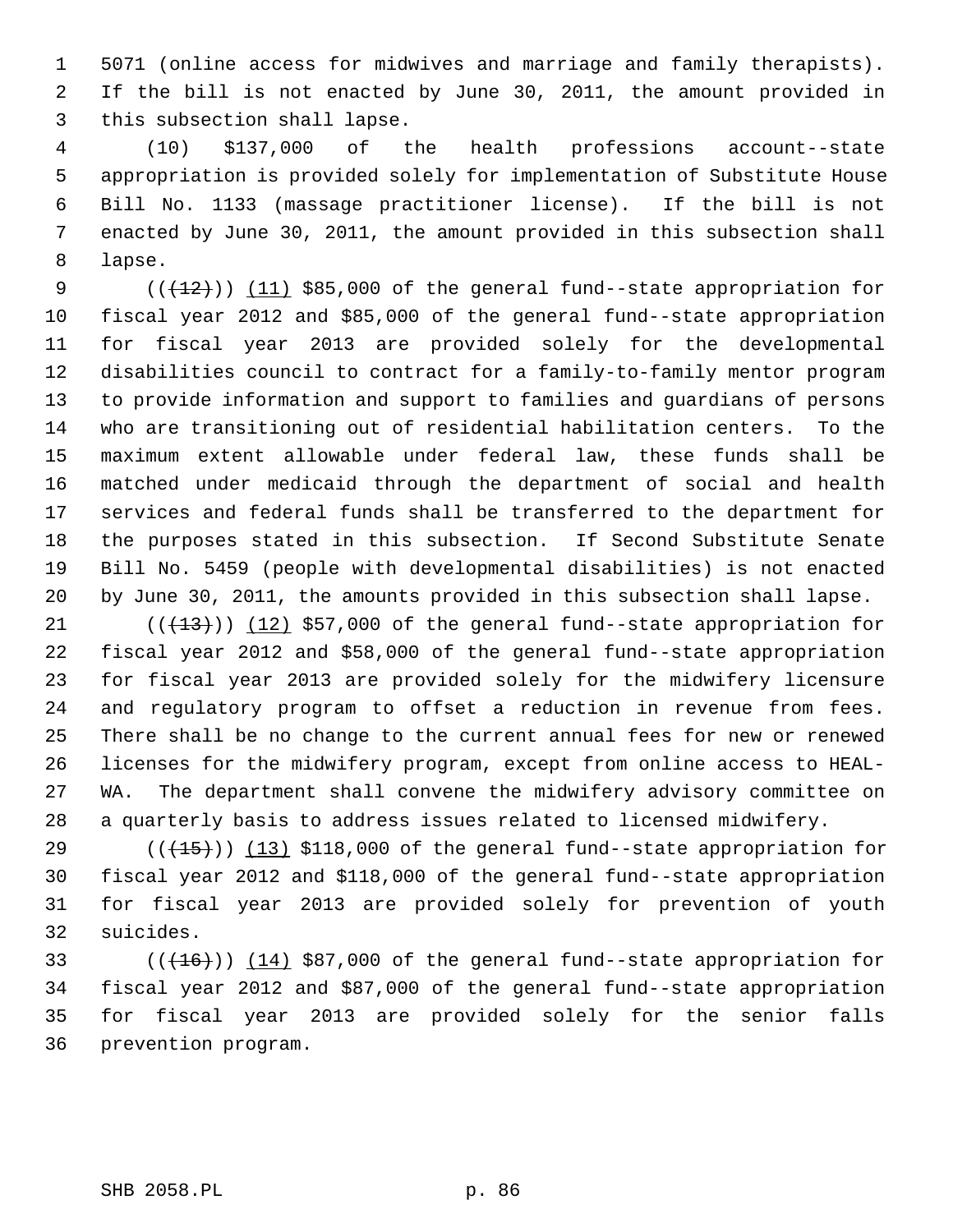1 **Sec. 219.** 2011 1st sp.s. c 50 s 220 (uncodified) is amended to 2 read as follows: 3 **FOR THE DEPARTMENT OF CORRECTIONS** 4 (1) ADMINISTRATION AND SUPPORT SERVICES 5 General Fund--State Appropriation (FY 2012) . . . . . . ((\$54,895,000))  $$54,529,000$ 7 General Fund--State Appropriation (FY 2013) . . . . . ((\$54,044,000))  $8 \div 53,210,000$ 9 TOTAL APPROPRIATION . . . . . . . . . . . . . (  $(\frac{108,939,000}{100,000})$  $10$  \$107,739,000

11 The appropriations in this subsection are subject to the following 12 conditions and limitations:  $((+a))$  \$35,000 of the general fund--state 13 appropriation for fiscal year 2012 and \$35,000 of the general fund-- 14 state appropriation for fiscal year 2013 are provided solely for the 15 support of a statewide council on mentally ill offenders that includes 16 as its members representatives of community-based mental health 17 treatment programs, current or former judicial officers, and directors 18 and commanders of city and county jails and state prison facilities. 19 The council will investigate and promote cost-effective approaches to 20 meeting the long-term needs of adults and juveniles with mental 21 disorders who have a history of offending or who are at-risk of 22 offending, including their mental health, physiological, housing, 23 employment, and job training needs.

24 (2) CORRECTIONAL OPERATIONS

25 General Fund--State Appropriation (FY 2012) . . . . . ((\$612,803,000)) 26 \$609,105,000 27 General Fund--State Appropriation (FY 2013) . . . . . ((\$577,647,000)) 28 \$602,804,000 29 General Fund--Federal Appropriation  $\ldots$  . . . . . . . . . .  $($   $(\frac{23}{3}, \frac{398}{900})$  $\frac{1}{2}$  30  $\frac{1}{2}$  30  $\frac{1}{2}$  324,000 31 ((General Fund--Private/Local Appropriation . . . . . . \$2,336,000)) 32 Washington Auto Theft Prevention Authority Account-- 33 State Appropriation . . . . . . . . . . . . . . . . . . \$14,079,000 34 TOTAL APPROPRIATION . . . . . . . . . . . . . ((\$1,210,263,000))  $35$   $\frac{1}{229}$ ,  $312$ , 000 36 The appropriations in this subsection are subject to the following

37 conditions and limitations: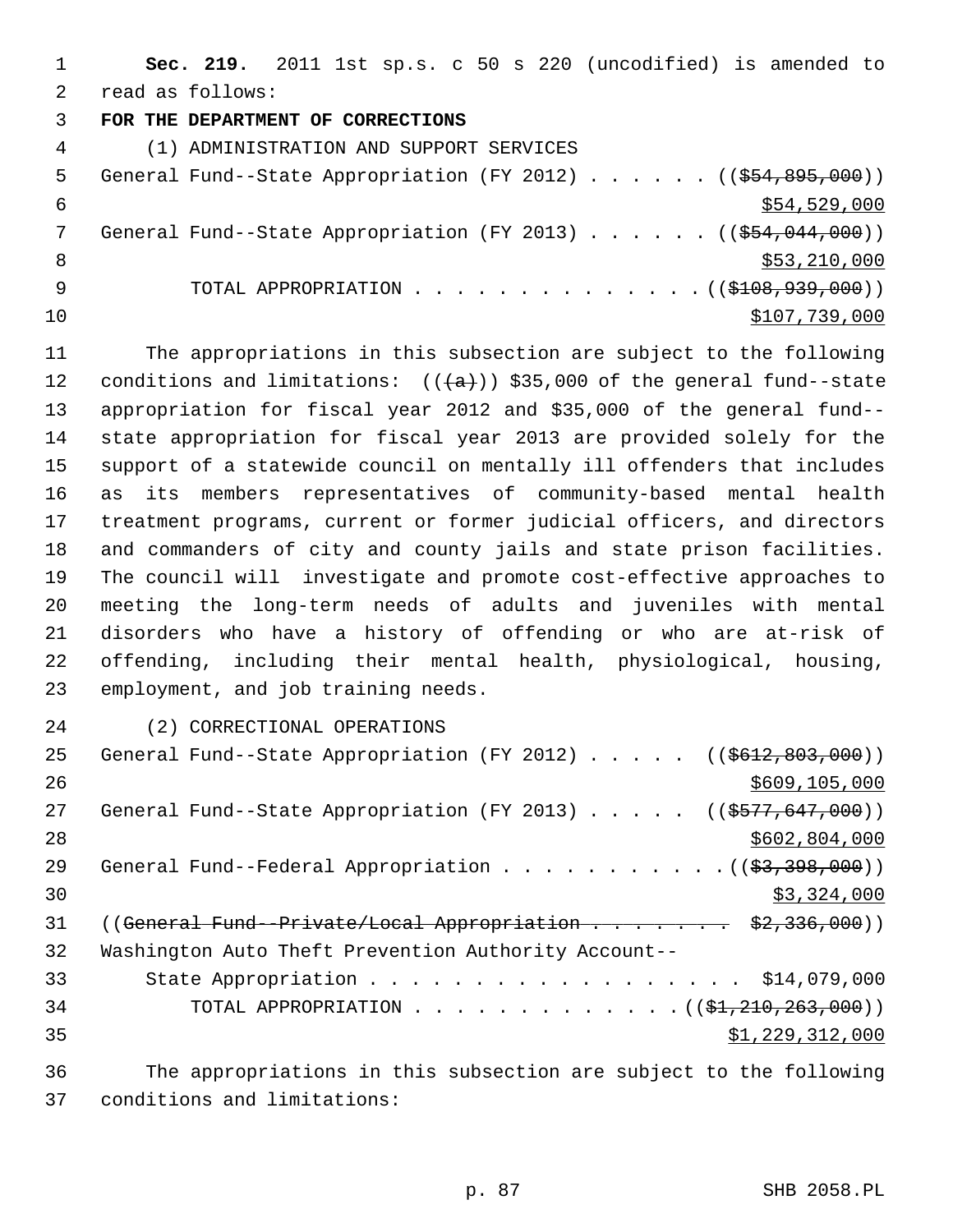1  $((\lbrace b \rbrace))$  (a) During the 2011-13 biennium, when contracts are 2 established or renewed for offender pay phone and other telephone 3 services provided to inmates, the department shall select the 4 contractor or contractors primarily based on the following factors: 5 (i) The lowest rate charged to both the inmate and the person paying 6 for the telephone call; and (ii) the lowest commission rates paid to 7 the department, while providing reasonable compensation to cover the 8 costs of the department to provide the telephone services to inmates 9 and provide sufficient revenues for the activities funded from the 10 institutional welfare betterment account.

11 ( $(\langle e \rangle)$ ) (b) The Harborview medical center and the University of 12 Washington medical center shall provide inpatient and outpatient 13 hospital services to offenders confined in department of corrections 14 facilities at a rate no greater than the average rate that the 15 department has negotiated with other community hospitals in Washington 16 state.

17  $((\{d\}))(c)$  \$102,000 of the general fund--state appropriation for 18 fiscal year 2012 and \$102,000 of the general fund--state appropriation 19 for fiscal year 2013 are provided solely to implement House Bill No. 20 1290 (health care employee overtime). If the bill is not enacted by 21 June 30, 2011, the amounts provided in this subsection shall lapse.

22  $((\text{+e})^2)$  (d) \$32,000 of the general fund--state appropriation for 23 fiscal year 2012 and \$33,000 of the general fund--state appropriation 24 for fiscal year 2013 are provided solely to implement Substitute House 25 Bill No. 1718 (offenders with developmental disabilities). If the bill 26 is not enacted by June 30, 2011, the amounts provided in this 27 subsection shall lapse.

28 ( $(\text{+f-})$ ) (e) The department of corrections shall contract with local 29 and tribal governments for the provision of jail capacity to house 30 offenders. A contract shall not have a cost of incarceration in excess 31 of \$85 per day per offender. A contract shall not have a year-to-year 32 increase in excess of three percent per year. The contracts may 33 include rates for the medical care of offenders which exceed the daily 34 cost of incarceration and the limitation on year-to-year increase, 35 provided that medical payments conform to the department's offender 36 health plan, pharmacy formulary, and all off-site medical expenses are 37 preapproved by department utilization management staff.

38 (3) COMMUNITY SUPERVISION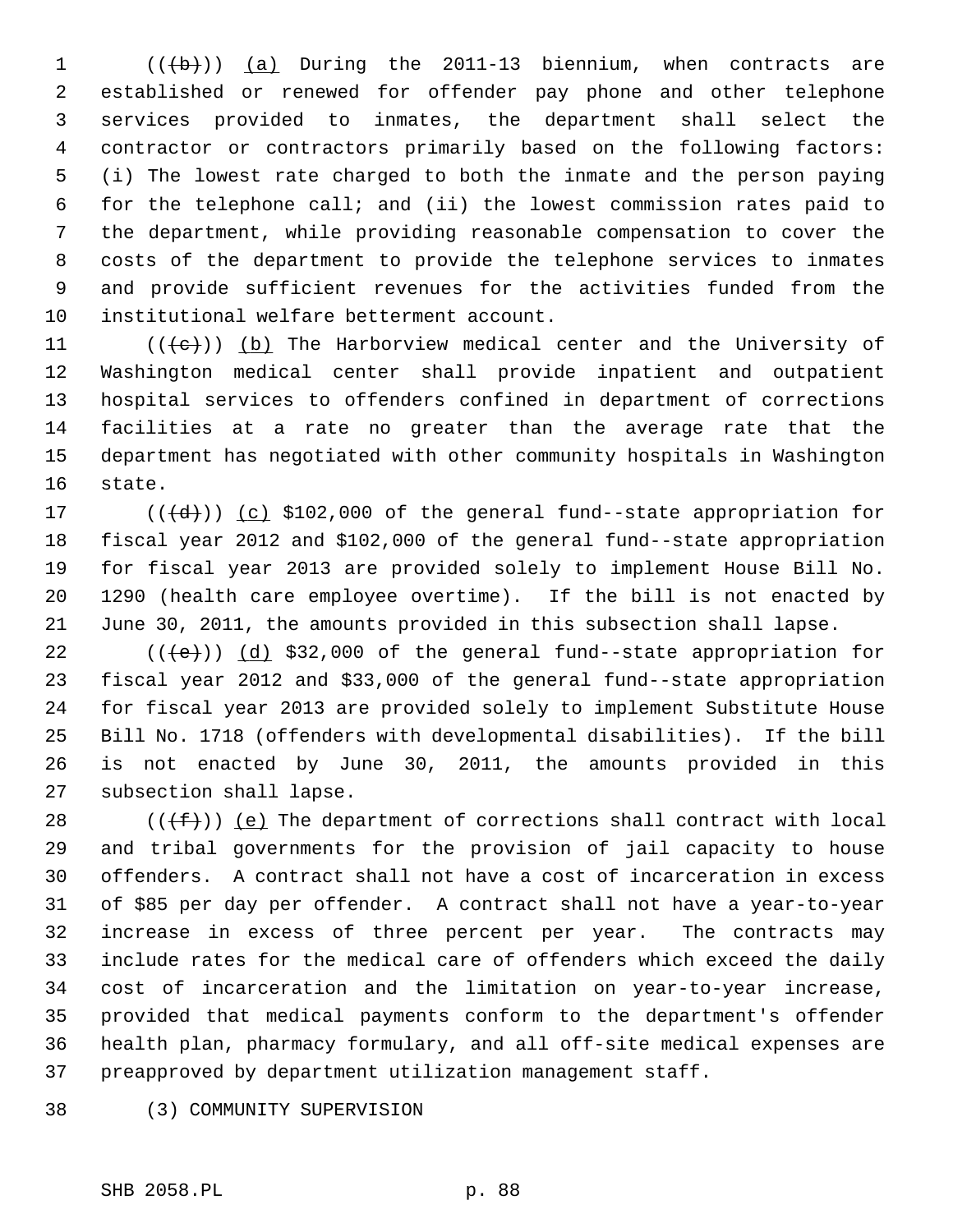1 General Fund--State Appropriation (FY 2012) . . . . . ((\$128,403,000)) 2 \$129,635,000 3 General Fund--State Appropriation (FY 2013) . . . . . ((\$124,709,000)) 4 \$128,049,000 \$128,049,000 5 Federal Narcotics Forfeiture Account--Federal 6 Appropriation . . . . . . . . . . . . . . . . . . . . . . . \$372,000 7 Controlled Substances Account--State 8 Appropriation . . . . . . . . . . . . . . . . . . . . . . . . \$32,000 9 TOTAL APPROPRIATION . . . . . . . . . . . . . . ((\$253,112,000))  $\frac{10}{2258,088,000}$ 11 The appropriations in this subsection are subject to the following 12 conditions and limitations:  $((\theta + \theta))$  \$875,000 of the general fund--13 state appropriation for fiscal year 2012 is provided solely to 14 implement Engrossed Substitute House Bill No. 5891 (criminal justice 15 cost savings). If the bill is not enacted by June 30, 2011, the amount 16 provided in this subsection shall lapse. 17 (4) CORRECTIONAL INDUSTRIES 18 General Fund--State Appropriation (FY 2012) . . . . . . . ((\$3,598,000))  $19$  \$3,535,000 20 General Fund--State Appropriation (FY 2013) . . . . . . . ((\$3,589,000)) 21 \$3,458,000 22 TOTAL APPROPRIATION . . . . . . . . . . . . . . ((<del>\$7,187,000</del>))  $23$   $\frac{1}{2}$   $\frac{1}{2}$   $\frac{1}{2}$   $\frac{1}{2}$   $\frac{1}{2}$   $\frac{1}{2}$   $\frac{1}{2}$   $\frac{1}{2}$   $\frac{1}{2}$   $\frac{1}{2}$   $\frac{1}{2}$   $\frac{1}{2}$   $\frac{1}{2}$   $\frac{1}{2}$   $\frac{1}{2}$   $\frac{1}{2}$   $\frac{1}{2}$   $\frac{1}{2}$   $\frac{1}{2}$   $\frac{1}{2}$   $\frac{1}{2}$   $\frac{1}{$ 24 The appropriations in this subsection are subject to the following 25 conditions and limitations:  $((\frac{1}{2432},000))$  \$66,000 of the general fund--26 state appropriation for fiscal year 2012 ((and \$132,000 of the general 27 fund--state appropriation for fiscal year 2013 are)) is provided solely 28 for transfer to the jail industries board. The board shall use the 29 amounts provided only for administrative expenses, equipment purchases, 30 and technical assistance associated with advising cities and counties 31 in developing, promoting, and implementing consistent, safe, and 32 efficient offender work programs. 33 (5) INTERAGENCY PAYMENTS 34 General Fund--State Appropriation (FY 2012) . . . . . . ((\$39,765,000))  $35$  \$37,053,000 36 General Fund--State Appropriation (FY 2013) . . . . . . ((\$36,035,000))

 $37$  \$35,549,000

p. 89 SHB 2058.PL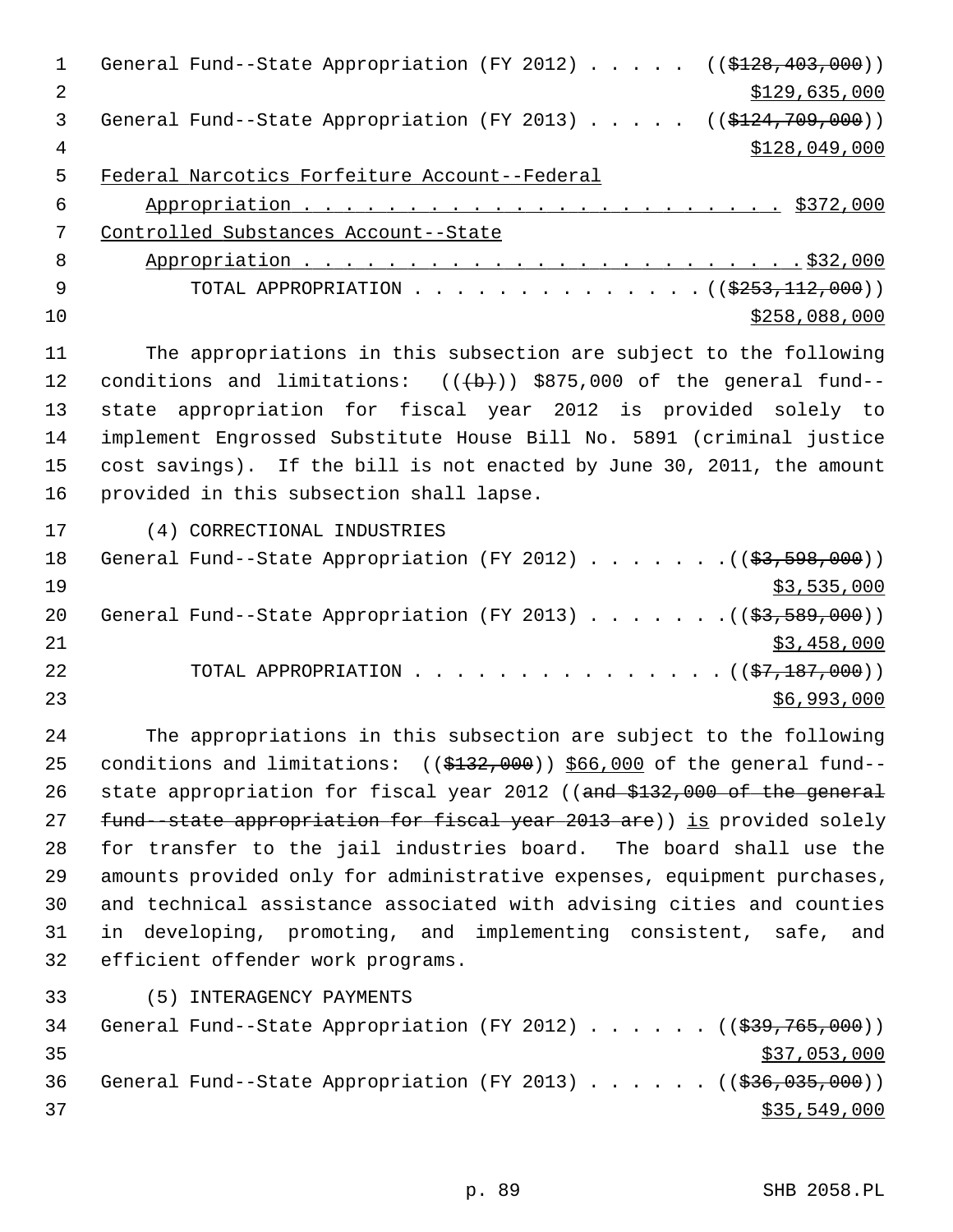1 TOTAL APPROPRIATION . . . . . . . . . . . . . ((<del>\$75,800,000</del>)) 2  $\frac{$72,602,000}{ }$ 

 3 The appropriations in this subsection are subject to the following 4 conditions and limitations:

 5 (a) The state prison institutions may use funds appropriated in 6 this subsection to rent uniforms from correctional industries in 7 accordance with existing legislative mandates.

 8 (b) The state prison medical facilities may use funds appropriated 9 in this subsection to purchase goods and supplies through hospital or 10 other group purchasing organizations when it is cost effective to do 11 so.

12 (c) The department shall reduce payments to the department of 13 information services or its successor by \$213,000 in fiscal year 2012 14 and by \$1,150,000 in fiscal year 2013. The reduction in payment shall 15 be related to the elimination of the offender base tracking system, 16 including moving remaining portions of the offender base tracking 17 system into the offender management network information system.

18 **Sec. 220.** 2011 1st sp.s. c 50 s 221 (uncodified) is amended to 19 read as follows:

## 20 **FOR THE DEPARTMENT OF SERVICES FOR THE BLIND**

|          | 21 General Fund--State Appropriation (FY 2012) \$2,278,000                                        |
|----------|---------------------------------------------------------------------------------------------------|
|          | 22 General Fund--State Appropriation (FY 2013) \$2,264,000                                        |
|          | 23 General Fund--Federal Appropriation \$19,082,000                                               |
| 24<br>25 | General Fund--Private/Local Appropriation \$30,000<br>TOTAL APPROPRIATION $\ldots$ , \$23,654,000 |
|          |                                                                                                   |

26 **Sec. 221.** 2011 1st sp.s. c 50 s 222 (uncodified) is amended to 27 read as follows:

28 **FOR THE EMPLOYMENT SECURITY DEPARTMENT**

| 2.9 | ((General Fund--State Appropriation $(FY 2012)$ ) \$43,000                       |
|-----|----------------------------------------------------------------------------------|
| 30  | General Fund--State Appropriation (FY 2013) \$26,000))                           |
| 31  | General Fund--Federal Appropriation $($ $($ $\frac{267}{3267}, \frac{328}{300})$ |
| 32  | \$267,301,000                                                                    |
| 33  | General Fund--Private/Local Appropriation ( $(\frac{233}{737}, 990)$ )           |
| 34  | \$33,931,000                                                                     |
| 35  | Unemployment Compensation Administration Account--                               |
| 36  | Federal Appropriation $($ $($ $\frac{2359}{759}, \frac{598}{900})$               |
| 37  | \$350,622,000                                                                    |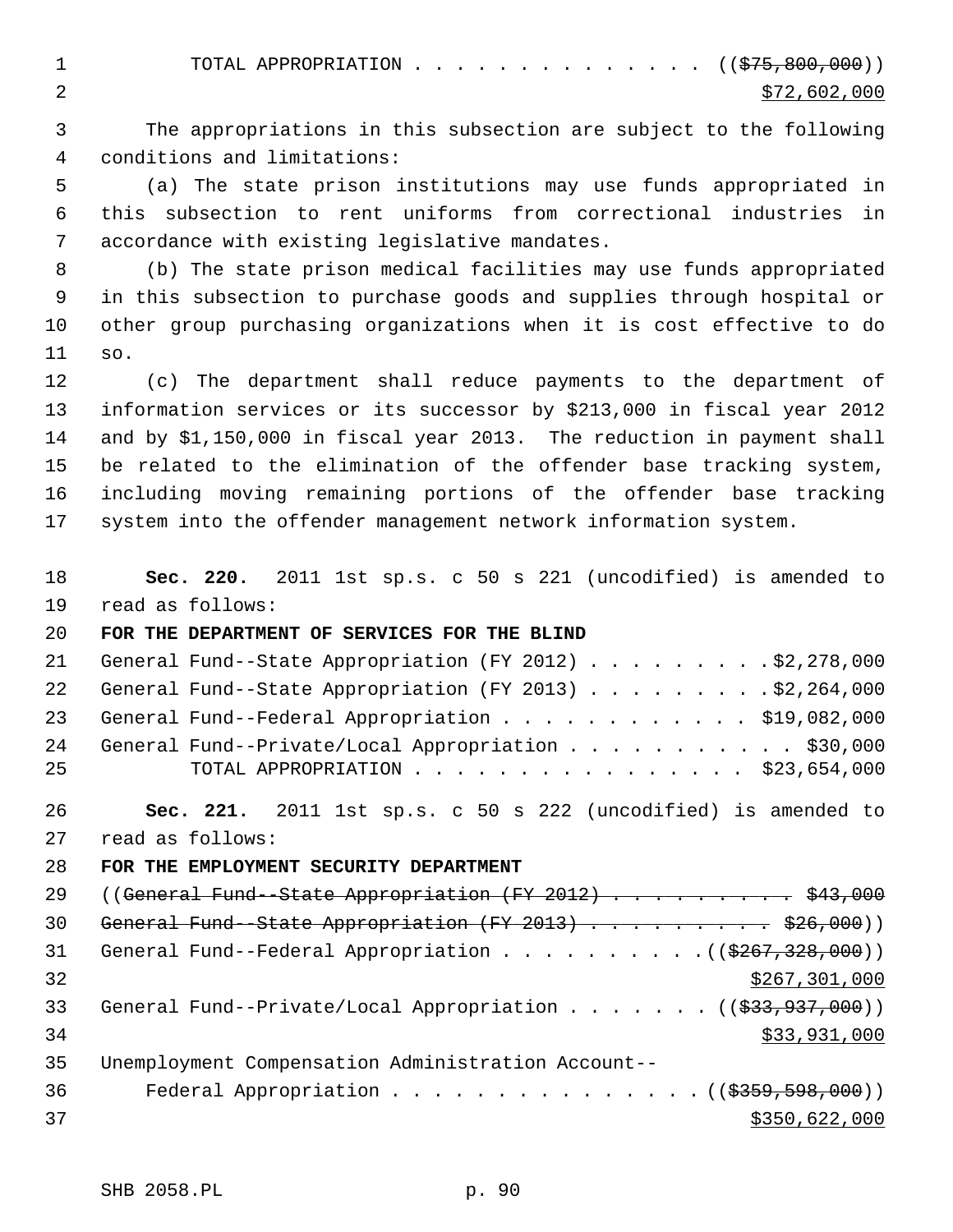|   | Administrative Contingency Account--State                      |
|---|----------------------------------------------------------------|
| 2 | Appropriation ( $(\frac{20}{20}, 429, 000)$ )                  |
|   | \$20,948,000                                                   |
| 4 | Employment Service Administrative Account--State               |
| 5 | Appropriation ( $(\frac{233}{738}, 738, 000)$ )                |
| 6 | \$33,721,000                                                   |
|   | TOTAL APPROPRIATION $\ldots$ , ( $(\frac{2715}{100}, 0.000)$ ) |
| 8 | \$706,523,000                                                  |
|   |                                                                |

 9 The appropriations in this subsection are subject to the following 10 conditions and limitations:

11 (1) \$39,666,000 of the unemployment compensation administration 12 account--federal appropriation is from amounts made available to the 13 state by section 903 (d), (f), and (g) of the social security act (Reed 14 act). This amount is provided solely for continuing current 15 unemployment insurance functions and department services to employers 16 and job seekers.

17 (2) \$35,584,000 of the unemployment compensation administration 18 account--federal appropriation is from amounts made available to the 19 state by section 903 (d), (f), and (g) of the social security act (Reed 20 act). This amount is provided solely for the replacement of the 21 unemployment insurance tax information system for the employment 22 security department. The employment security department shall support 23 the department of revenue and department of labor and industries to 24 develop a common vision to ensure technological compatibility between 25 the three agencies to facilitate a coordinated business tax system for 26 the future that improves services to business customers. The amounts 27 provided in this subsection are conditioned on the department 28 satisfying the requirements of the project management oversight 29 standards and policies established by the office of the chief 30 information officer created in Engrossed Substitute Senate Bill No. 31 5931 (information technology management).

32 (3) \$25,000 of the unemployment compensation administration 33 account--federal appropriation is from amounts made available to the 34 state by section 903 (d), (f), and (g) of the social security act (Reed 35 act). This amount is provided solely for implementation of system 36 changes to the unemployment insurance tax information system required 37 under chapter 4, Laws of 2011 (unemployment insurance program).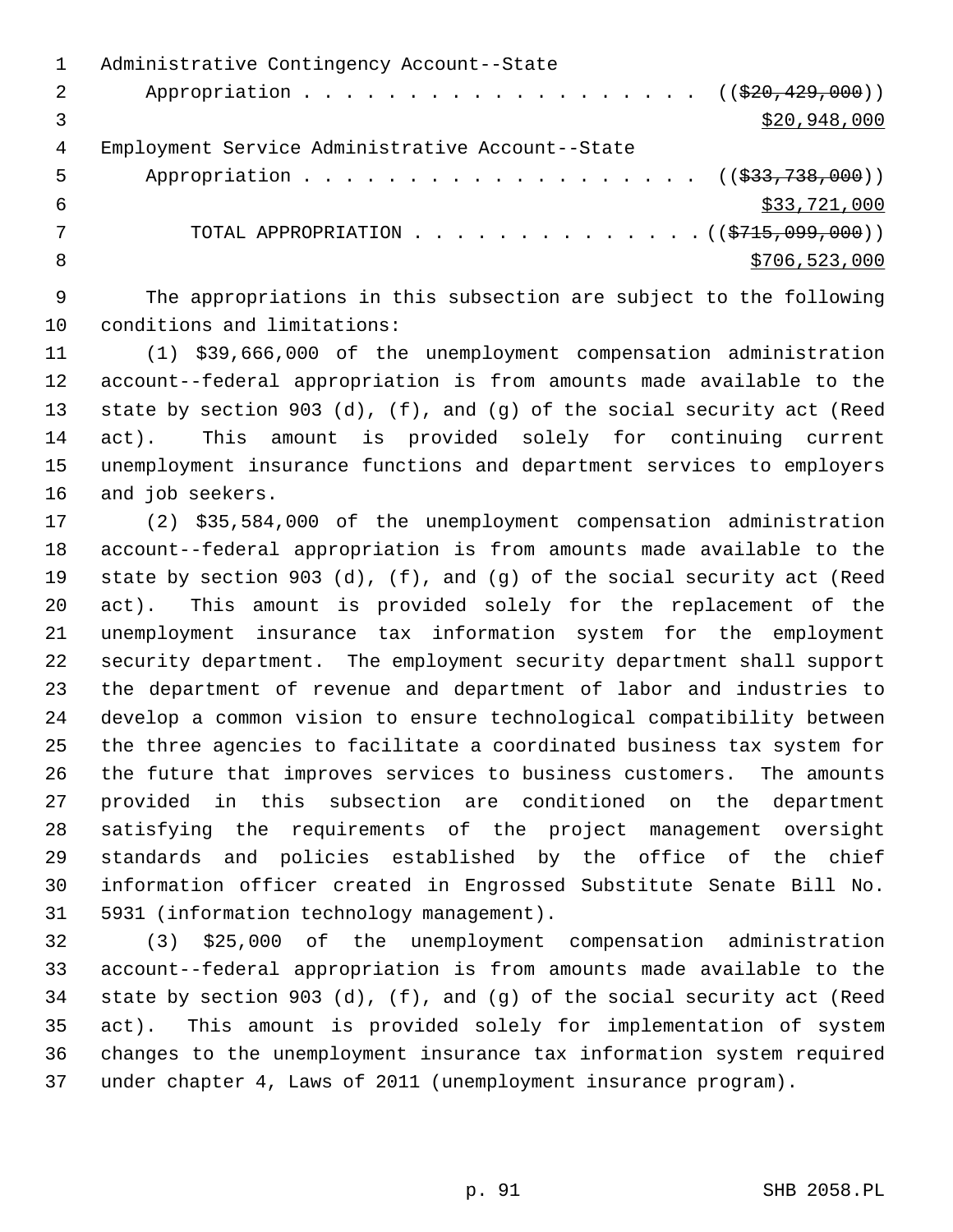1 (4) \$1,459,000 of the unemployment compensation administration 2 account--federal appropriation is from amounts available to the state 3 by section 903 (d), (f), and (g) of the social security act (Reed act). 4 This amount is provided solely for implementation of chapter 4, Laws of 5 2011 (unemployment insurance program).

 6 (5) \$60,000 of the unemployment compensation administration 7 account--federal appropriation is provided solely for costs associated 8 with the initial review and evaluation of the training benefits program 9 as directed in section 15(2), chapter 4, Laws of 2011 (unemployment 10 insurance program). The initial review shall be developed by the joint 11 legislative audit and review committee. This appropriation is provided 12 from funds made available to the state by section 903 (d), (f), and (g) 13 of the social security act (Reed act).

(End of part)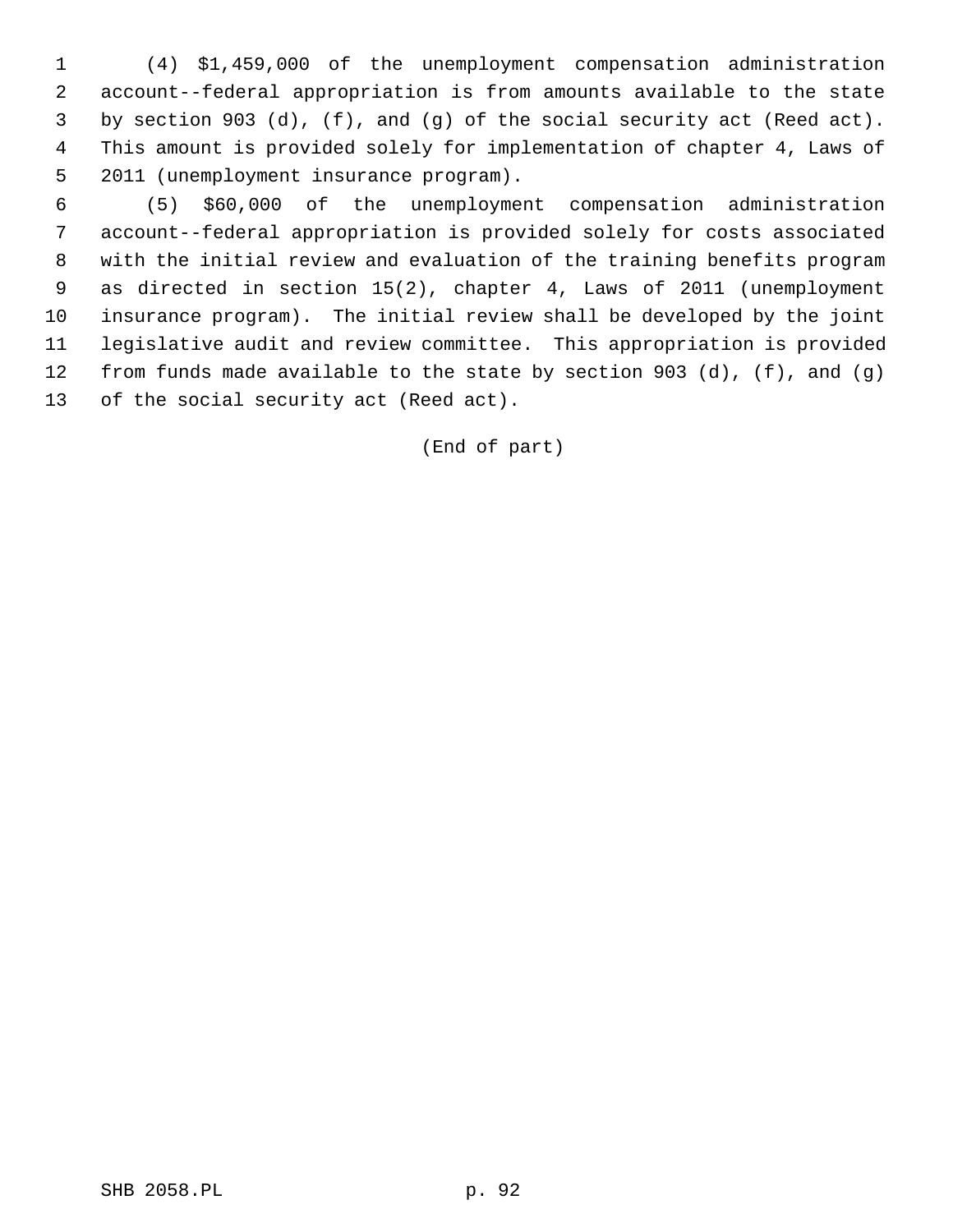| $\mathbf 1$    |                  | PART III                                                                           |
|----------------|------------------|------------------------------------------------------------------------------------|
| $\overline{2}$ |                  | NATURAL RESOURCES                                                                  |
| 3              |                  | Sec. 301. 2011 1st sp.s. c 50 s 301 (uncodified) is amended to                     |
| $\overline{4}$ | read as follows: |                                                                                    |
| 5              |                  | FOR THE COLUMBIA RIVER GORGE COMMISSION                                            |
| 6              |                  | General Fund--State Appropriation (FY 2012) ((\$364,000))                          |
| 7              |                  | \$402,000                                                                          |
| 8              |                  | General Fund--State Appropriation (FY 2013) \$410,000                              |
| 9              |                  | General Fund--Federal Appropriation ( $(\frac{216}{100})$ )                        |
| 10             |                  | \$31,000                                                                           |
| 11             |                  |                                                                                    |
| 12             |                  | \$782,000                                                                          |
| 13             |                  | TOTAL APPROPRIATION ( $(\frac{2766}{100})$ )                                       |
| 14             |                  | \$1,625,000                                                                        |
| 15             |                  | Sec. 302. 2011 1st sp.s. c 50 s 302 (uncodified) is amended to                     |
| 16             | read as follows: |                                                                                    |
| 17             |                  | FOR THE DEPARTMENT OF ECOLOGY                                                      |
| 18             |                  | General Fund--State Appropriation (FY 2012) $($ $($ $\frac{49}{702}, 002, 000)$ )  |
| 19             |                  | \$47,630,000                                                                       |
| 20             |                  | General Fund--State Appropriation (FY 2013) $($ $($ $\frac{47}{7}$ , $789$ , 000)) |
| 21             |                  | \$46, 226, 000                                                                     |
| 22             |                  | General Fund--Federal Appropriation ( $(\frac{277}{77}, \frac{467}{900})$ )        |
| 23             |                  | \$77,452,000                                                                       |
| 24             |                  | General Fund--Private/Local Appropriation ( $(\frac{217}{1000}, 000)$ )            |
| 25             |                  | \$16,691,000                                                                       |
| 26             |                  | Special Grass Seed Burning Research Account--State                                 |
| 27             |                  |                                                                                    |
| 28             |                  | Reclamation Revolving Account--State Appropriation \$3,642,000                     |
| 29             |                  | Flood Control Assistance Account--State Appropriation \$1,940,000                  |
| 30             |                  | State Emergency Water Projects Revolving Account--State                            |
| 31             |                  |                                                                                    |
| 32<br>33       |                  | Waste Reduction/Recycling/Litter Control--State<br>Appropriation ( (\$11,475,000)) |
| 34             |                  | \$11,478,000                                                                       |
| 35             |                  | State Drought Preparedness Account--State Appropriation \$118,000                  |
|                |                  |                                                                                    |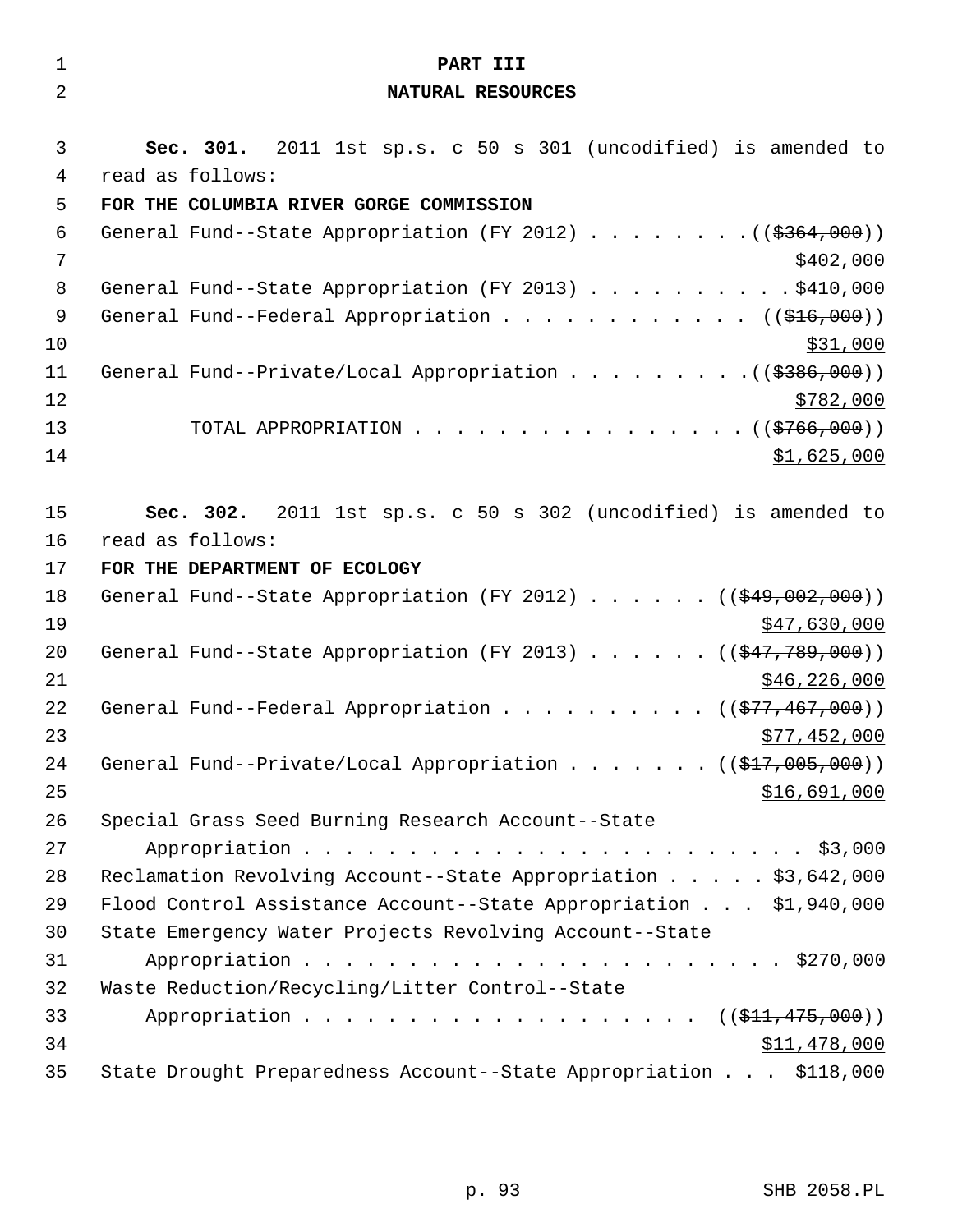| $\mathbf 1$ | State and Local Improvements Revolving Account                                  |
|-------------|---------------------------------------------------------------------------------|
| 2           | (Water Supply Facilities)--State Appropriation \$423,000                        |
| 3           | Freshwater Aquatic Algae Control Account--State                                 |
| 4           |                                                                                 |
| 5           | Water Rights Tracking System Account--State Appropriation \$46,000              |
| 6           |                                                                                 |
| 7           | \$703,000                                                                       |
| 8           | Wood Stove Education and Enforcement Account--State                             |
| 9           |                                                                                 |
| 10          | Worker and Community Right-to-Know Account--State                               |
| 11          |                                                                                 |
| 12          | Water Rights Processing Account--State Appropriation \$136,000                  |
| 13          | State Toxics Control Account--State Appropriation $(($412,512,000))$            |
| 14          | \$112,575,000                                                                   |
| 15          | State Toxics Control Account--Private/Local                                     |
| 16          |                                                                                 |
| 17          | Local Toxics Control Account--State Appropriation $(($27,384,000))$             |
| 18          | \$27,390,000                                                                    |
| 19          | Water Quality Permit Account--State Appropriation $((\frac{27}{77}, 730, 000))$ |
| 20          | \$37,748,000                                                                    |
| 21          | Underground Storage Tank Account--State                                         |
| 22          |                                                                                 |
| 23          | \$3,254,000                                                                     |
| 24          | Biosolids Permit Account--State Appropriation \$1,805,000                       |
| 25          | Hazardous Waste Assistance Account--State                                       |
| 26          |                                                                                 |
| 27          | \$5,857,000                                                                     |
| 28          | Air Pollution Control Account--State Appropriation \$2,468,000                  |
| 29          | Oil Spill Prevention Account--State Appropriation ((\$5,563,000))               |
| 30          | \$5,566,000                                                                     |
| 31          | Air Operating Permit Account--State Appropriation $((\frac{2}{7}, 744, 000))$   |
| 32          | \$2,746,000                                                                     |
| 33          | Freshwater Aquatic Weeds Account--State Appropriation \$1,700,000               |
| 34          | Oil Spill Response Account--State Appropriation \$7,076,000                     |
| 35          | Metals Mining Account--State Appropriation \$14,000                             |
| 36          | ((Pollution Liability Insurance Account--State)                                 |
| 37          |                                                                                 |
| 38          | Water Pollution Control Revolving Account--State                                |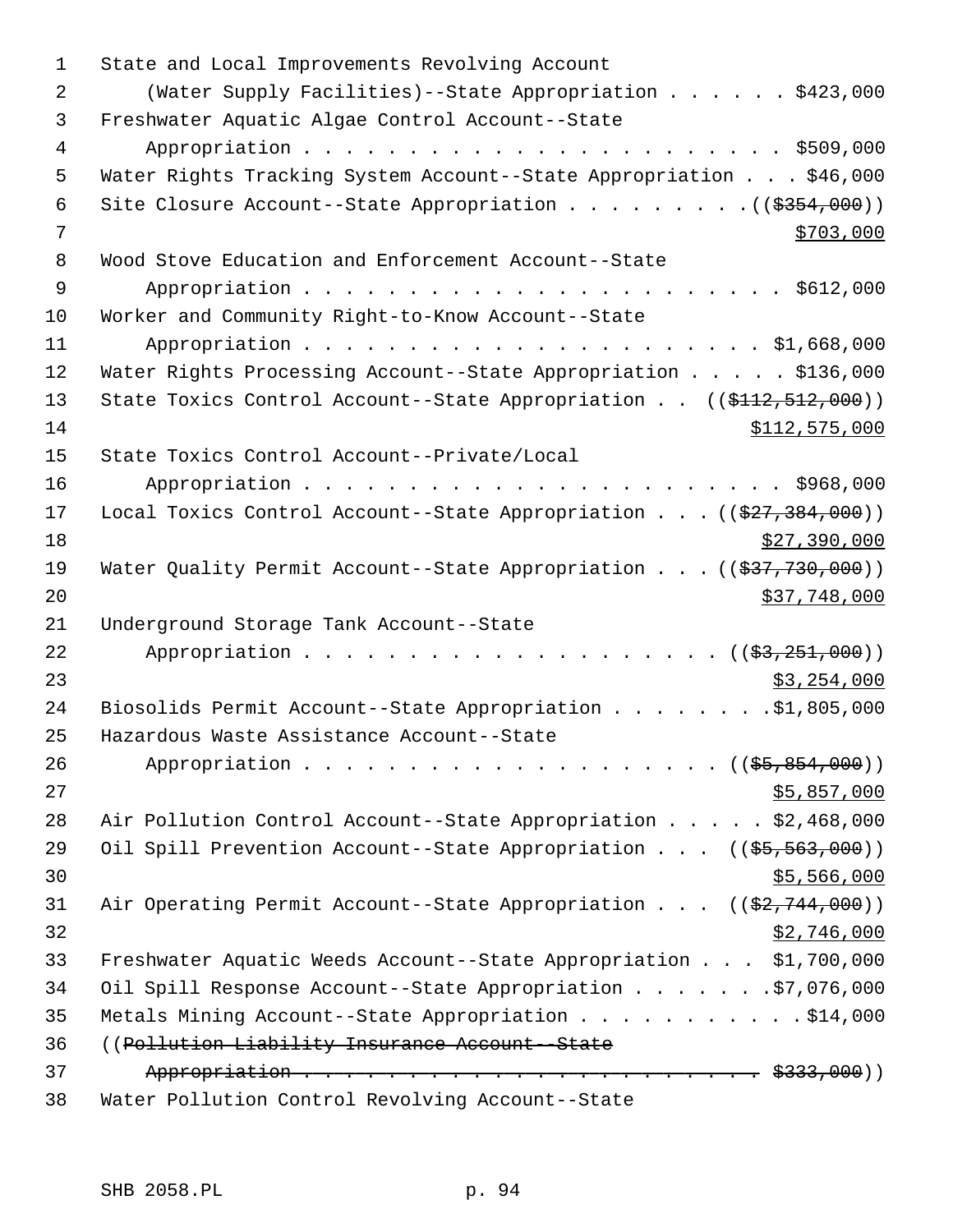| $1 \quad \cdots$                                   |
|----------------------------------------------------|
| Water Pollution Control Revolving Account--Federal |
| $\mathbf{3}$                                       |
| TOTAL APPROPRIATION $($ $($ $\frac{424}{1000}$     |
| \$421,842,000                                      |
|                                                    |

 6 The appropriations in this section are subject to the following 7 conditions and limitations:

 8 (1) \$170,000 of the oil spill prevention account--state 9 appropriation is provided solely for a contract with the University of 10 Washington's sea grant program to continue an educational program 11 targeted to small spills from commercial fishing vessels, ferries, 12 cruise ships, ports, and marinas.

13 (2) Pursuant to RCW 43.135.055, the department is authorized to 14 increase the following fees as necessary to meet the actual costs of 15 conducting business and the appropriation levels in this section: 16 Wastewater discharge permit, not more than 4.34 percent in fiscal year 17 2012 and 4.62 percent in fiscal year 2013; biosolids permit fee, not 18 more than 10 percent during the biennium; and air contaminate source 19 registration fee, not more than 36 percent during the biennium; and dam 20 safety and inspection fees, not more than 35 percent in fiscal year 21 2012 and 4.62 percent in fiscal year 2013.

22 (3) If Substitute House Bill No. 1294 (Puget Sound corps) is not 23 enacted by June 30, 2011, \$322,000 of the general fund--state 24 appropriation for fiscal year 2012 and \$322,000 of the general fund-- 25 state appropriation for fiscal year 2013 shall be transferred to the 26 department of natural resources.

27 (4) \$463,000 of the state toxics control account--state 28 appropriation is provided solely for implementation of Engrossed Second 29 Substitute House Bill No. 1186 (state's oil spill program). If the 30 bill is not enacted by June 30, 2011, the amount provided in this 31 subsection shall lapse.

32 (5) The department may not spend waste reduction, recycling, and 33 litter control account funds to support the following activities: The 34 beyond waste plan, work on national solid waste recycling issues, work 35 on construction and demolition recycling and green building 36 alternatives, education programs including the green schools 37 initiative, and management of the 1-800-recycle hotline and database on 38 school awards. Waste reduction, recycling, and litter account control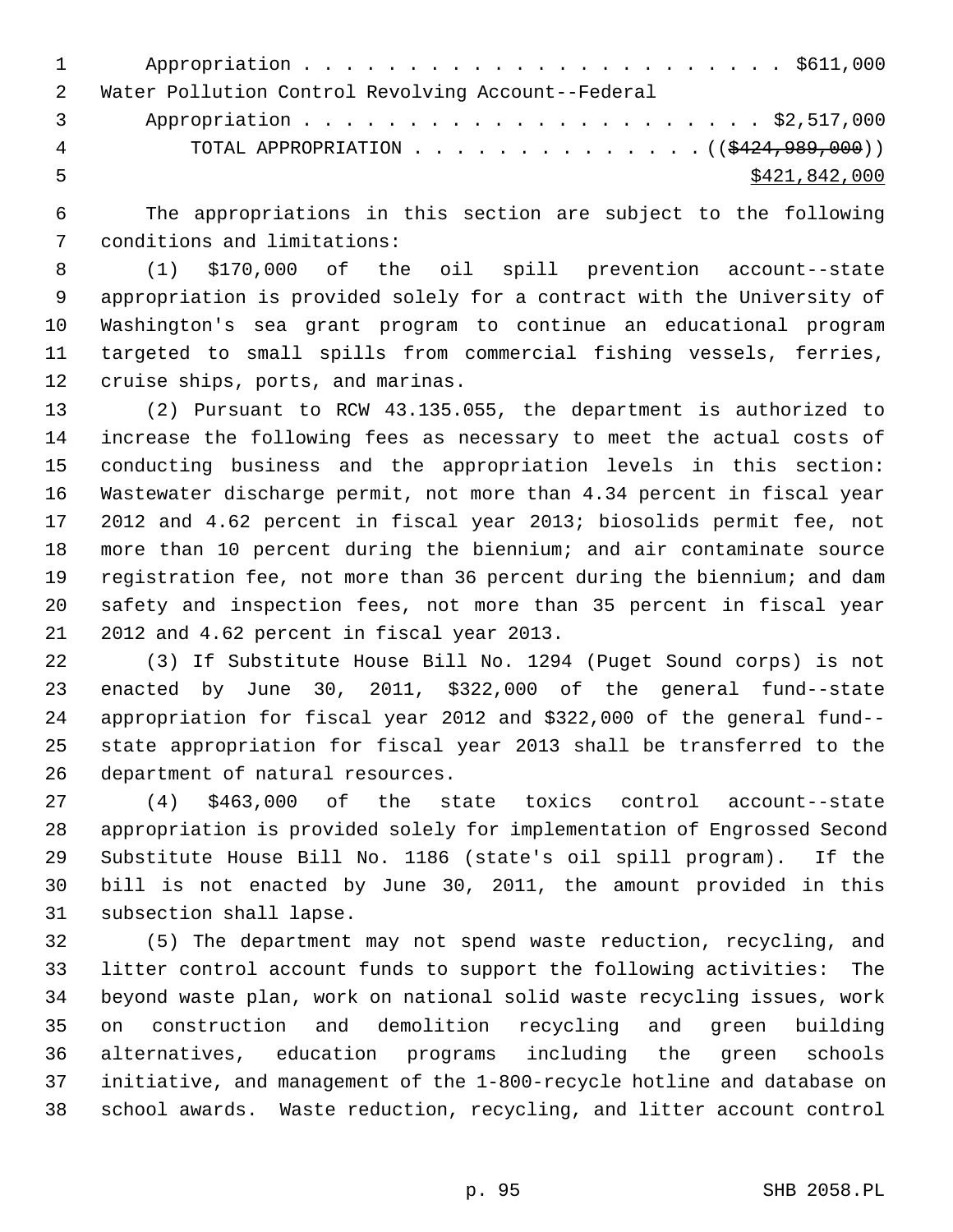1 funds must be prioritized to support litter pickup using correctional 2 crews, regulatory programs, and technical assistance to local 3 governments.

 4 (6) The department shall make every possible effort through its 5 existing statutory authorities to obtain federal funding for public 6 participation grants regarding the Hanford nuclear reservation and 7 associated properties and facilities. Such federal funding shall not 8 limit the total state funding authorized under this section for public 9 participation grants made pursuant to RCW 70.105D.070(5), but the 10 amount of any individual grant from such federal funding shall be 11 offset against any grant award amount to an individual grantee from 12 state funds under RCW 70.105D.070(5).

13 (7) The department shall review its water rights application review 14 procedures to simplify the procedures, eliminate unnecessary steps, and 15 decrease the time required to issue decisions. The department shall 16 implement changes to improve water rights processing for which it has 17 current administrative authority. The department shall report on 18 reforms implemented and efficiencies achieved as demonstrated through 19 enhanced permit processing to the appropriate committees of the 20 legislature on December 1, 2011, and October 1, 2012.

21 (a) The department shall consult with key stakeholders on statutory 22 barriers to efficient water rights processing and effective water 23 management, including identification of obsolete, confusing, or 24 conflicting statutory provisions. The department shall report 25 stakeholder recommendations to appropriate committees of the 26 legislature by December 1, 2011, and October 1, 2012.

27 (b) \$500,000 of the general fund--state appropriation for fiscal 28 year 2013 is provided solely for processing water right permit 29 applications only if the department of ecology issues at least five 30 hundred water right decisions in fiscal year 2012, and if the 31 department of ecology does not issue at least five hundred water right 32 decisions in fiscal year 2012 the amount provided in this subsection 33 shall lapse and remain unexpended. The department of ecology shall 34 submit a report to the office of financial management and the state 35 treasurer by June 30, 2012, that documents whether five hundred water 36 right decisions were issued in fiscal year 2012.

37 (c) The department shall maintain an ongoing accounting of water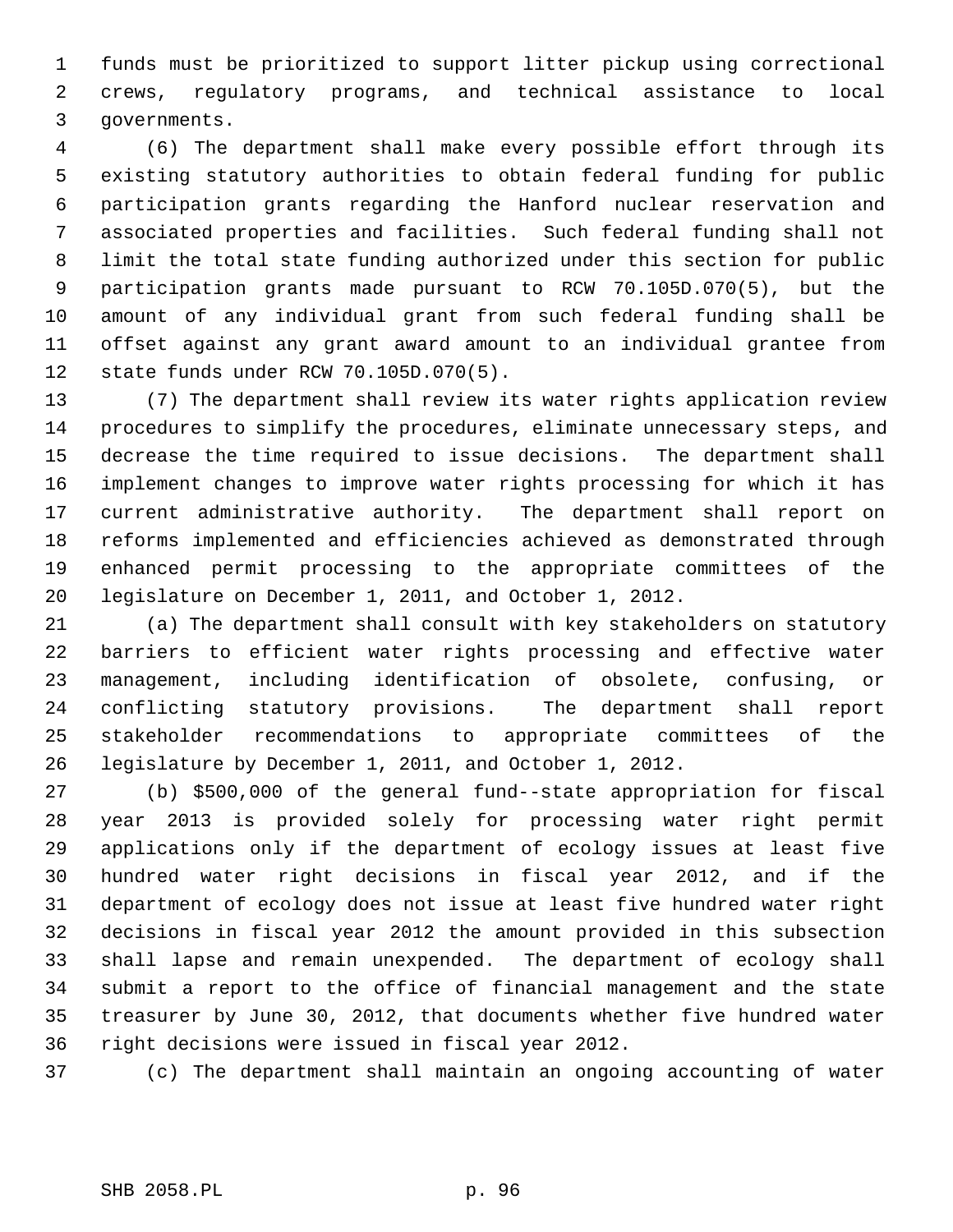1 right applications received and acted on and shall post that 2 information to the department's internet site.

 3 (8) ((Appropriations for fiscal year 2013 are included for 4 consolidation of the Columbia river gorge commission and the pollution 5 **liability insurance agency into the department of ecology.** 

 $(11)$ ) \$1,075,000 of the general fund--state appropriation for 7 fiscal year 2012 and \$1,075,000 of the general fund--state 8 appropriation for fiscal year 2013 are provided solely for processing 9 the backlog of pending water rights permit applications in the water 10 resources program.

11 **Sec. 303.** 2011 1st sp.s. c 50 s 303 (uncodified) is amended to 12 read as follows:

## 13 **FOR THE STATE PARKS AND RECREATION COMMISSION**

| 14 | General Fund--State Appropriation (FY 2012) \$8,955,000                   |
|----|---------------------------------------------------------------------------|
| 15 | General Fund--State Appropriation (FY 2013) \$8,379,000                   |
| 16 | General Fund--Federal Appropriation \$5,905,000                           |
| 17 | Winter Recreation Program Account--State Appropriation \$1,761,000        |
| 18 | ORV and Nonhighway Vehicle Account--State Appropriation \$224,000         |
| 19 | Snowmobile Account--State Appropriation \$4,848,000                       |
| 20 | Aquatic Lands Enhancement Account--State Appropriation \$363,000          |
| 21 | Parks Renewal and Stewardship Account--State                              |
| 22 | Appropriation ( (\$115,779,000))                                          |
| 23 | \$116,087,000                                                             |
| 24 | Parks Renewal and Stewardship Account--Private/Local                      |
| 25 |                                                                           |
| 26 | TOTAL APPROPRIATION $\ldots$ , ( $(\frac{1446}{5146}, \frac{514}{900})$ ) |
| 27 | \$146,822,000                                                             |

28 The appropriations in this section are subject to the following 29 conditions and limitations:

30 (1) \$8,876,000 of the general fund--state appropriation for fiscal 31 year 2012 and \$8,300,000 of the general fund--state appropriation for 32 fiscal year 2013 are provided solely to operate and maintain state 33 parks as the commission implements a new fee structure. The goal of 34 this structure is to make the parks system self-supporting. By August 35 1, 2012, state parks must submit a report to the office of financial 36 management detailing its progress toward this goal and outlining any 37 additional statutory changes needed for successful implementation.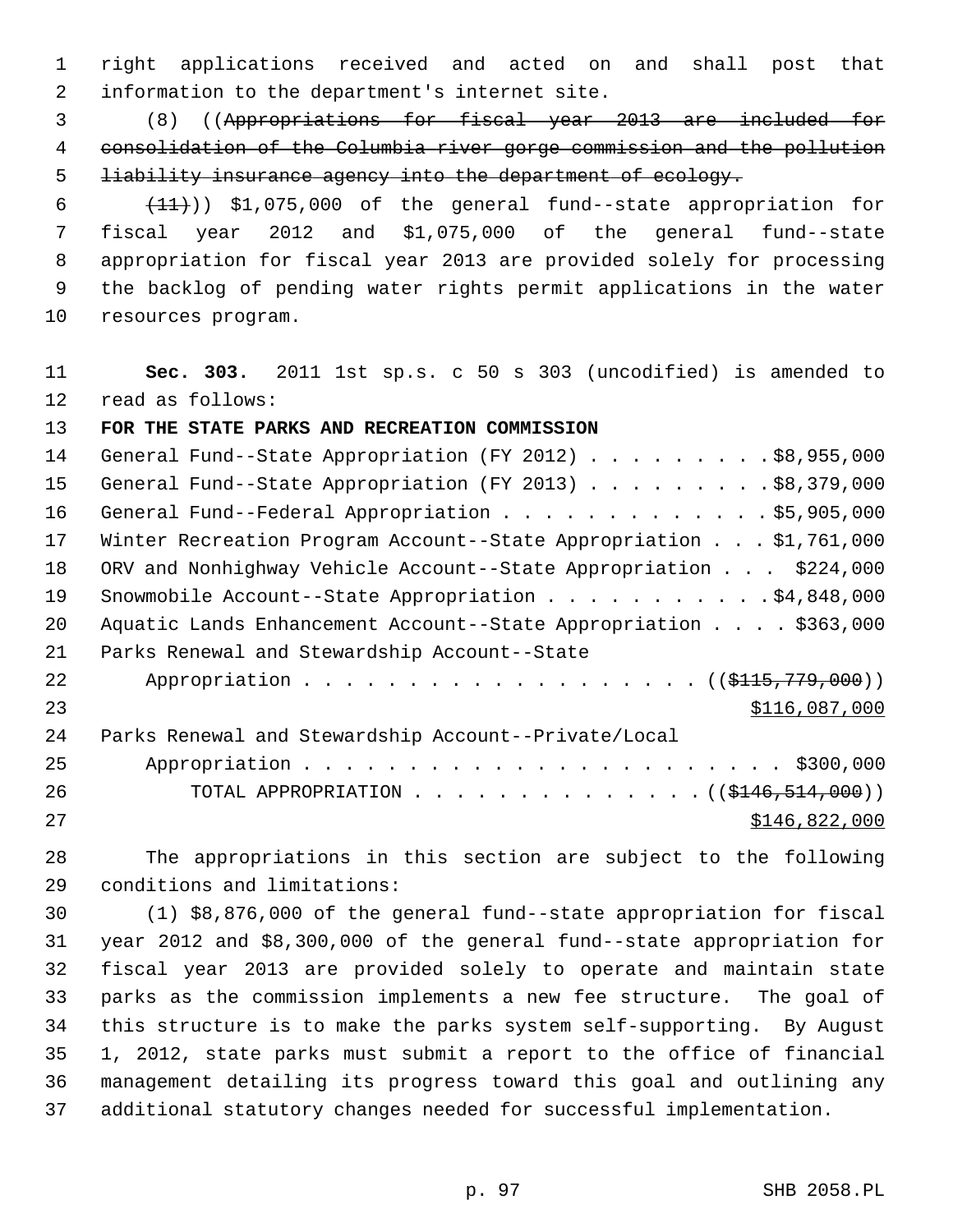1 (2) \$79,000 of the general fund--state appropriation for fiscal 2 year 2012 and \$79,000 of the general fund--state appropriation for 3 fiscal year 2013 are provided solely for a grant for the operation of 4 the Northwest avalanche center.

 5 (3) \$53,928,000 of the parks renewal and stewardship account--state 6 appropriation is provided solely for implementation of Second 7 Substitute Senate Bill No. 5622 (state land recreation access). If the 8 bill is not enacted by June 30, 2011, the amount provided in this 9 subsection shall lapse.

10  $((+5))$   $(4)$  Prior to closing any state park, the commission must 11 notify all affected local governments and relevant nonprofit 12 organizations of the intended closure and provide an opportunity for 13 the notified local governments and nonprofit organizations to elect to 14 acquire, or enter into, a maintenance and operating contract with the 15 commission that would allow the park to remain open.

16 **Sec. 304.** 2011 1st sp.s. c 50 s 304 (uncodified) is amended to 17 read as follows:

## 18 **FOR THE RECREATION AND CONSERVATION FUNDING BOARD**

| 19 | General Fund--State Appropriation (FY 2012) ( $(\frac{6953,000}{2})$ |
|----|----------------------------------------------------------------------|
| 20 | \$954,000                                                            |
| 21 | General Fund--State Appropriation (FY 2013) ( $(\frac{2972}{000})$ ) |
| 22 | \$973,000                                                            |
| 23 | General Fund--Federal Appropriation \$3,299,000                      |
| 24 | General Fund--Private/Local Appropriation \$274,000                  |
| 25 | Aquatic Lands Enhancement Account--State Appropriation \$278,000     |
| 26 | Vessel Response Account--State Appropriation \$100,000               |
| 27 | Firearms Range Account--State Appropriation \$37,000                 |
| 28 | Recreation Resources Account--State Appropriation \$2,874,000        |
| 29 | NOVA Program Account--State Appropriation \$900,000                  |
| 30 | TOTAL APPROPRIATION $($ $($ \$9,687,000) $)$                         |
| 31 | \$9,689,000                                                          |
|    |                                                                      |

32 The appropriations in this section are subject to the following 33 conditions and limitations: \$40,000 of the general fund--federal 34 appropriation, \$24,000 of the general fund--private/local 35 appropriation, \$100,000 of the vessel response account--state 36 appropriation, and \$12,000 of the recreation resources account--state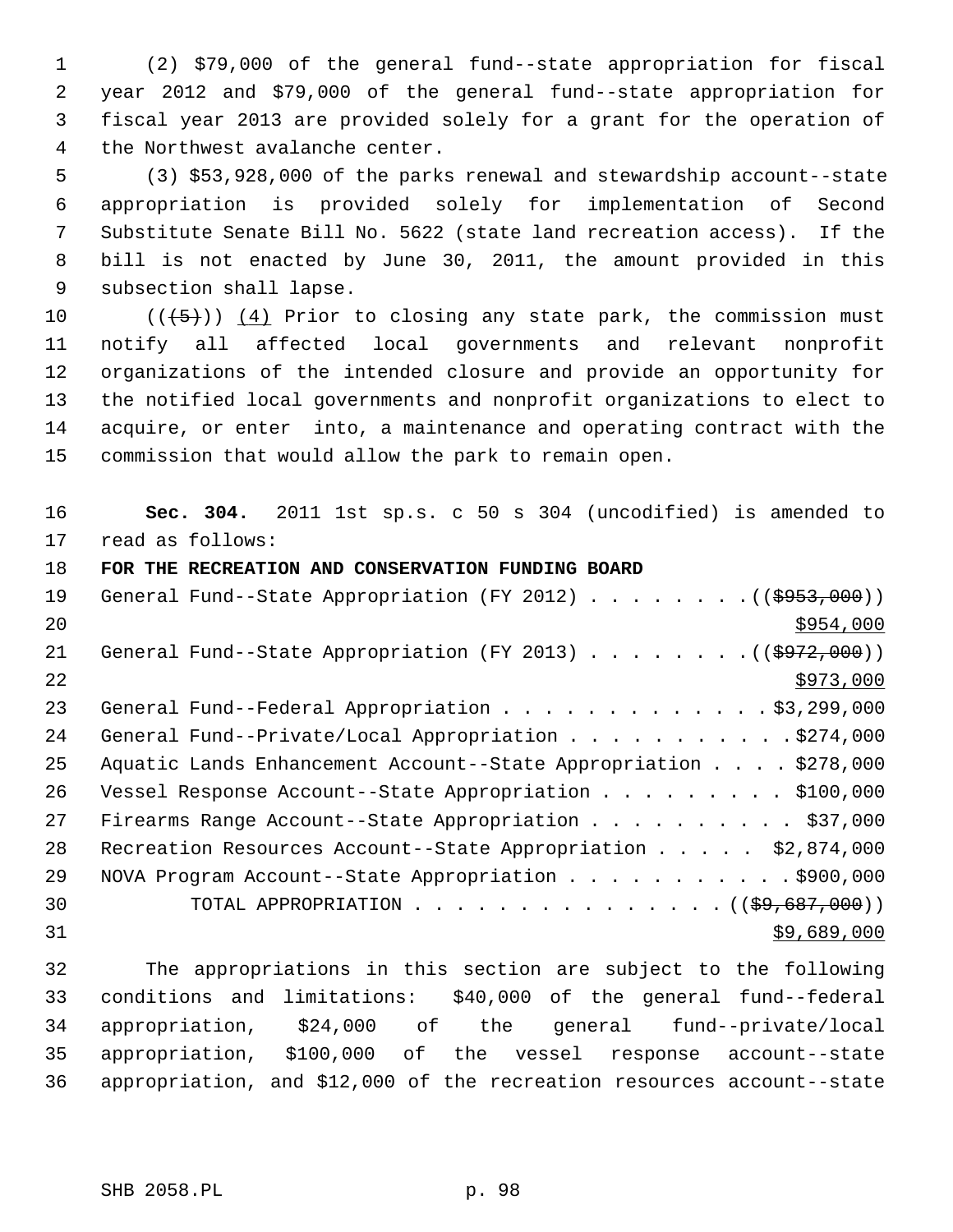1 appropriation are provided solely for House Bill No. 1413 (invasive 2 species council). If the bill is not enacted by June 30, 2011, the 3 amounts provided in this subsection shall lapse.

 4 **Sec. 305.** 2011 1st sp.s. c 50 s 305 (uncodified) is amended to 5 read as follows: 6 **FOR THE ENVIRONMENTAL AND LAND USE HEARINGS OFFICE** 7 General Fund--State Appropriation (FY 2012) . . . . . . . ((\$2,419,000)) 8  $\frac{$2,308,000}{ }$ 9 General Fund--State Appropriation (FY 2013)  $\ldots$  ... . . (( $\frac{2}{32}$ , 422, 000))  $10$  \$2,275,000 11 TOTAL APPROPRIATION . . . . . . . . . . . . . . ((<del>\$4,841,000</del>))  $12$  \$4,583,000 13 **Sec. 306.** 2011 1st sp.s. c 50 s 306 (uncodified) is amended to 14 read as follows: 15 **FOR THE CONSERVATION COMMISSION**

16 General Fund--State Appropriation  $(FY 2012)$ ........ $(656,790,000)$  $17$  \$6,789,000 18 General Fund--State Appropriation (FY 2013) . . . . . . . ((\$6,793,000))  $19$  \$6,792,000 20 General Fund--Federal Appropriation . . . . . . . . . . . . . \$1,301,000 21 TOTAL APPROPRIATION . . . . . . . . . . . . . ((<del>\$14,884,000</del>)) 22 \$14,882,000

23 The appropriations in this section are subject to the following 24 conditions and limitations:

25 (1) The conservation commission, in cooperation with all 26 conservation districts, will seek to minimize conservation district 27 overhead costs. These efforts may include consolidating conservation 28 districts.

29 (2) \$122,000 of the general fund--federal appropriation is provided 30 solely for Engrossed Substitute House Bill No. 1886 (Ruckelshaus center 31 process). If the bill is not enacted by June 30, 2011, the amount 32 provided in this subsection shall lapse.

33 **Sec. 307.** 2011 1st sp.s. c 50 s 307 (uncodified) is amended to 34 read as follows: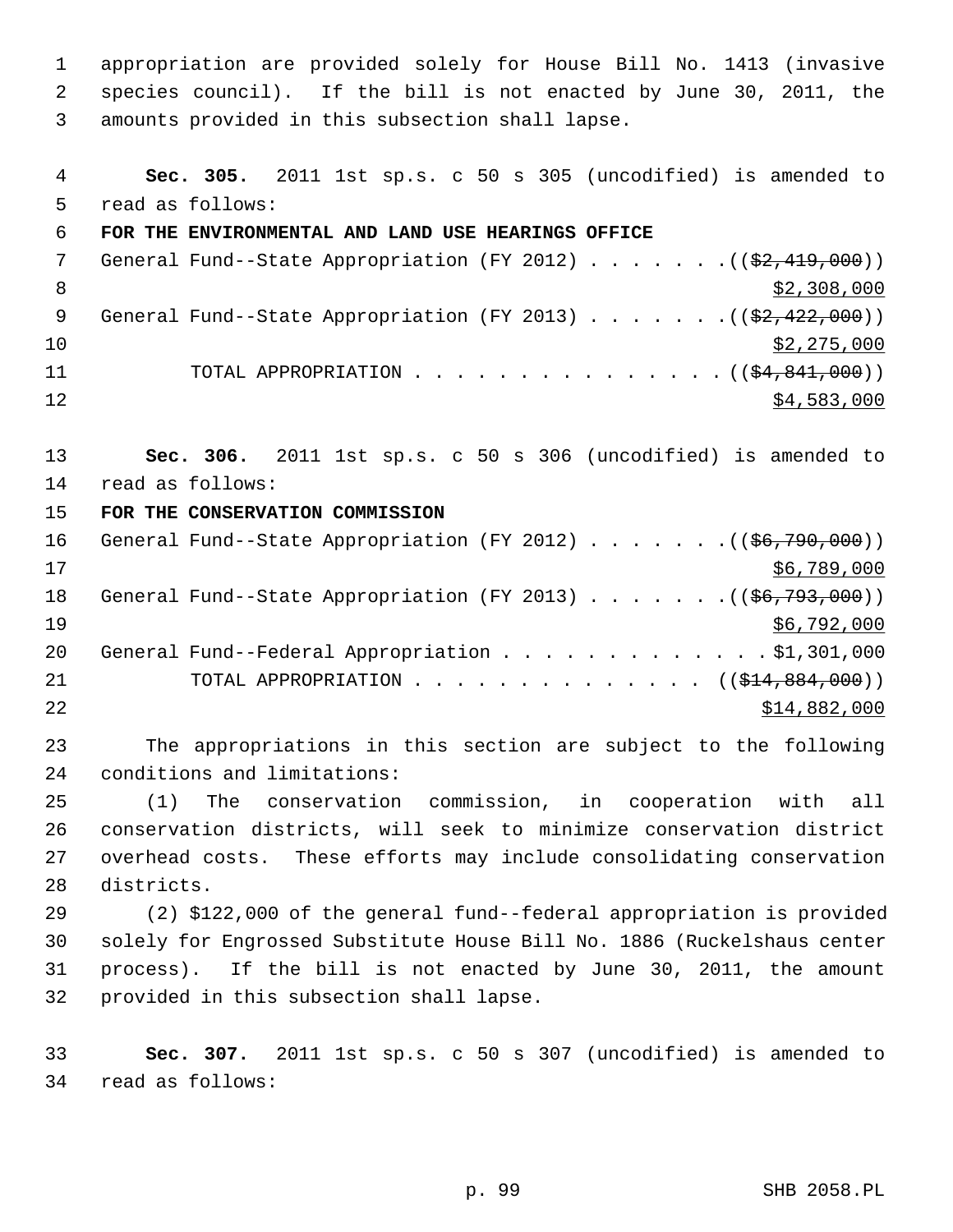1 **FOR THE DEPARTMENT OF FISH AND WILDLIFE** 2 General Fund--State Appropriation (FY 2012) . . . . . . ((\$35,721,000))  $\frac{1}{3}$   $\frac{1}{34}$ ,695,000 4 General Fund--State Appropriation (FY 2013) . . . . . . ((\$33,666,000))  $5 - 5$  6 General Fund--Federal Appropriation . . . . . . . . . . . . \$105,717,000 7 General Fund--Private/Local Appropriation . . . . . . ((\$50,711,000)) 8 \$57,025,000 \$57,025,000 \$57,025,000 \$57,025,000 \$57,025,000 \$57,025,000 \$57,025,000 \$ 9 ORV and Nonhighway Vehicle Account--State Appropriation . . . \$391,000 10 Aquatic Lands Enhancement Account--State 11 Appropriation . . . . . . . . . . . . . . . . . . ((\$6,856,000))  $12$  \$8,230,000 13 Recreational Fisheries Enhancement--State Appropriation . . \$3,550,000 14 Warm Water Game Fish Account--State Appropriation . . . . . . \$3,051,000 15 Eastern Washington Pheasant Enhancement Account--State 16 Appropriation . . . . . . . . . . . . . . . . . . . . . . . \$849,000 17 Aquatic Invasive Species Enforcement Account--State 18 Appropriation . . . . . . . . . . . . . . . . . . . . . . . \$204,000 19 Aquatic Invasive Species Prevention Account--State 20 Appropriation . . . . . . . . . . . . . . . . . . . . . . . \$719,000 21 State Wildlife Account--State Appropriation . . . . . ((\$100,169,000)) 22 \$100,424,000 23 Special Wildlife Account--State Appropriation . . . . . . . . \$2,384,000 24 Special Wildlife Account--Federal Appropriation . . . . ((\$3,428,000))  $25$ 26 Special Wildlife Account--Private/Local Appropriation . . ((\$487,000))  $27$  \$3,415,000 28 Wildlife Rehabilitation Account--State Appropriation . . . . . \$259,000 29 Regional Fisheries Enhancement Salmonid Recovery 30 Account--Federal Appropriation . . . . . . . . . . . . . \$5,001,000 31 Oil Spill Prevention Account--State Appropriation . . . . . . .\$887,000 32 Oyster Reserve Land Account--State Appropriation . . . . . . \$921,000 33 TOTAL APPROPRIATION . . . . . . . . . . . . . ((<del>\$354,971,000</del>)) 34 \$360,610,000 35 The appropriations in this section are subject to the following 36 conditions and limitations: 37 (1) \$294,000 of the aquatic lands enhancement account--state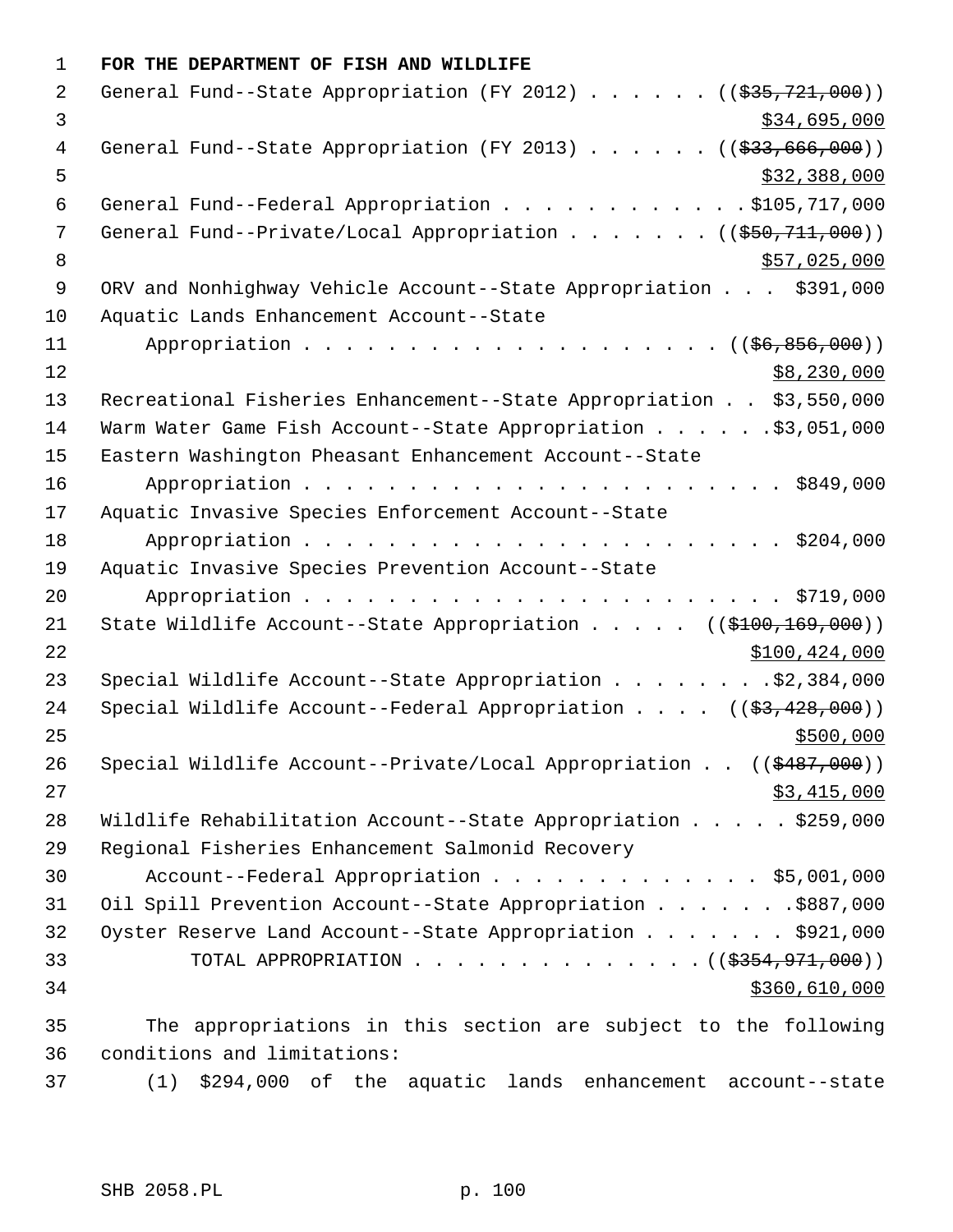1 appropriation is provided solely for the implementation of hatchery 2 reform recommendations defined by the hatchery scientific review group. 3 (2) \$355,000 of the general fund--state appropriation for fiscal 4 year 2012 and \$355,000 of the general fund--state appropriation for 5 fiscal year 2013 are provided solely for the department to continue a 6 pilot project with the Confederated Tribes of the Colville Reservation 7 to develop expanded recreational fishing opportunities on Lake Rufus 8 Woods and its northern shoreline and to conduct joint enforcement of 9 lake fisheries on Lake Rufus Woods and adjoining waters, pursuant to 10 state and tribal intergovernmental agreements developed under the 11 Columbia River water supply program. For the purposes of the pilot 12 project:

13 (a) A fishing permit issued to a nontribal member by the Colville 14 Tribes shall satisfy the license requirement of RCW 77.32.010 on the 15 waters of Lake Rufus Woods and on the north shore of Lake Rufus Woods;

16 (b) The Colville Tribes have agreed to provide to holders of its 17 nontribal member fishing permits a means to demonstrate that fish in 18 their possession were lawfully taken in Lake Rufus Woods;

19 (c) A Colville tribal member identification card shall satisfy the 20 license requirement of RCW 77.32.010 on all waters of Lake Rufus Woods;

21 (d) The department and the Colville Tribes shall jointly designate 22 fishing areas on the north shore of Lake Rufus Woods for the purposes 23 of enhancing access to the recreational fisheries on the lake; and

24 (e) The Colville Tribes have agreed to recognize a fishing license 25 issued under RCW 77.32.470 or RCW 77.32.490 as satisfying the nontribal 26 member fishing permit requirements of Colville tribal law on the 27 reservation portion of the waters of Lake Rufus Woods and at designated 28 fishing areas on the north shore of Lake Rufus Woods;

29 (3) Prior to submitting its 2013-2015 biennial operating and 30 capital budget request related to state fish hatcheries to the office 31 of financial management, the department shall contract with the 32 hatchery scientific review group (HSRG) to review this request. This 33 review shall: (a) Determine if the proposed requests are consistent 34 with HSRG recommendations; (b) prioritize the components of the 35 requests based on their contributions to protecting wild salmonid 36 stocks and meeting the recommendations of the HSRG; and (c) evaluate 37 whether the proposed requests are being made in the most cost effective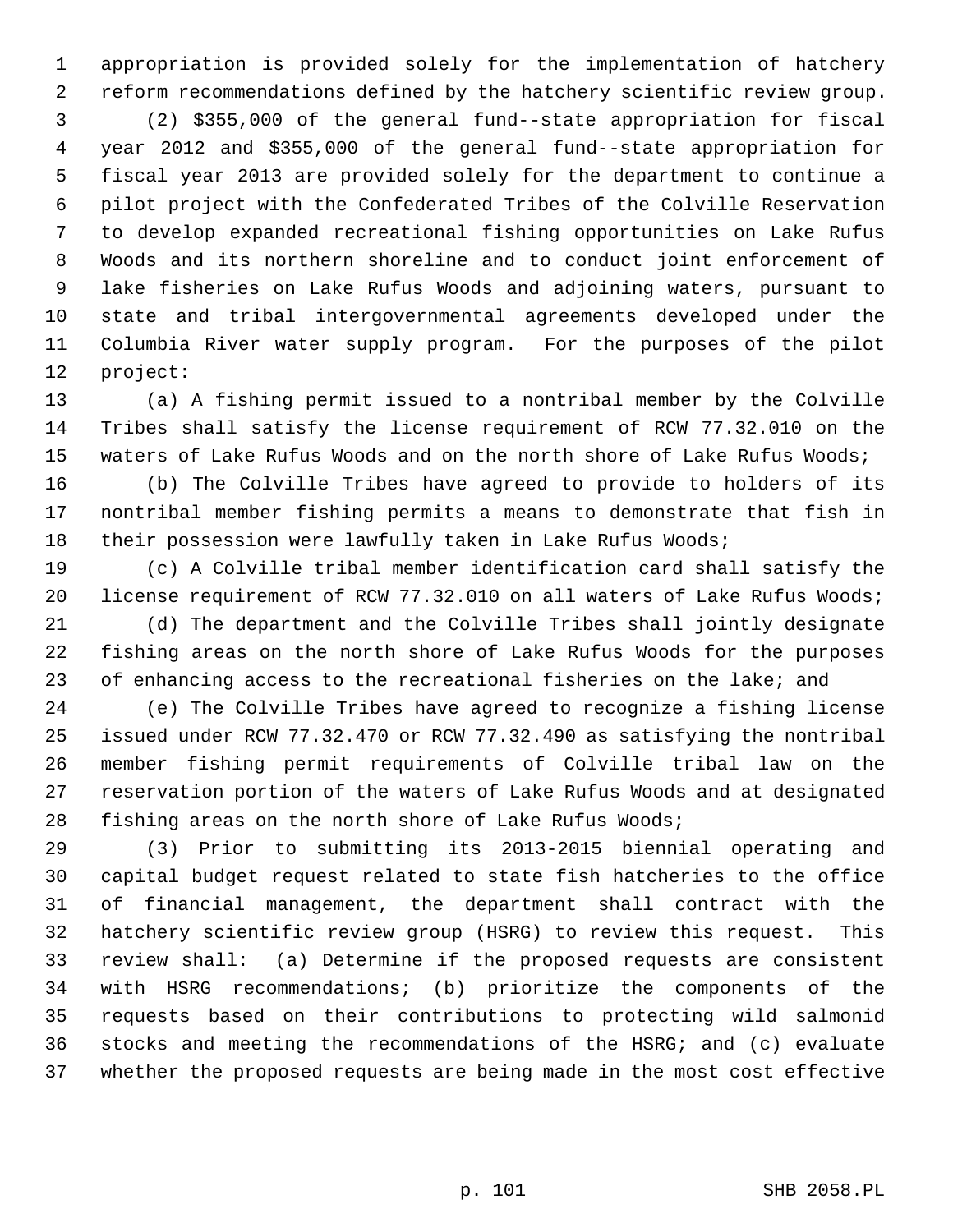1 manner. The department shall provide a copy of the HSRG review to the 2 office of financial management with their agency budget proposal.

 3 (4) \$400,000 of the general fund--state appropriation for fiscal 4 year 2012 and \$400,000 of the general fund--state appropriation for 5 fiscal year 2013 are provided solely for a state match to support the 6 Puget Sound nearshore partnership between the department and the U.S. 7 army corps of engineers.

 8 (5) \$50,000 of the general fund--state appropriation for fiscal 9 year 2012 and \$50,000 of the general fund--state appropriation for 10 fiscal year 2013 are provided solely for removal of derelict gear in 11 Washington waters.

12 (6) \$100,000 of the eastern Washington pheasant enhancement 13 account--state appropriation is provided solely for the department to 14 support efforts to enhance permanent and temporary pheasant habitat on 15 public and private lands in Grant, Franklin, and Adams counties. The 16 department may support efforts by entities including conservation 17 districts, nonprofit organizations, and landowners, and must require 18 such entities to provide significant nonstate matching resources, which 19 may be in the form of funds, material, or labor.

20 (7) Within the amounts appropriated in this section, the department 21 shall identify additional opportunities for partnerships in order to 22 keep fish hatcheries operational. Such partnerships shall aim to 23 maintain fish production and salmon recovery with less reliance on 24 state operating funds.

25 (8) By September 1, 2011, the department shall update its 26 interagency agreement dated September 30, 2010, with the department of 27 natural resources concerning land management services on the department 28 of fish and wildlife's wildlife conservation and recreation lands. The 29 update shall include rates and terms for services.

30 (9) Prior to opening game management unit 490 to public hunting, 31 the department shall complete an environmental impact statement that 32 includes an assessment of how public hunting activities will impact the 33 ongoing protection of the public water supply.

34 (10) \$18,514,000 of the state wildlife account--state appropriation 35 is provided solely for the implementation of Second Substitute Senate 36 Bill No. 5385 (state wildlife account). If the bill is not enacted by 37 June 30, 2011, the amount provided in this subsection shall lapse.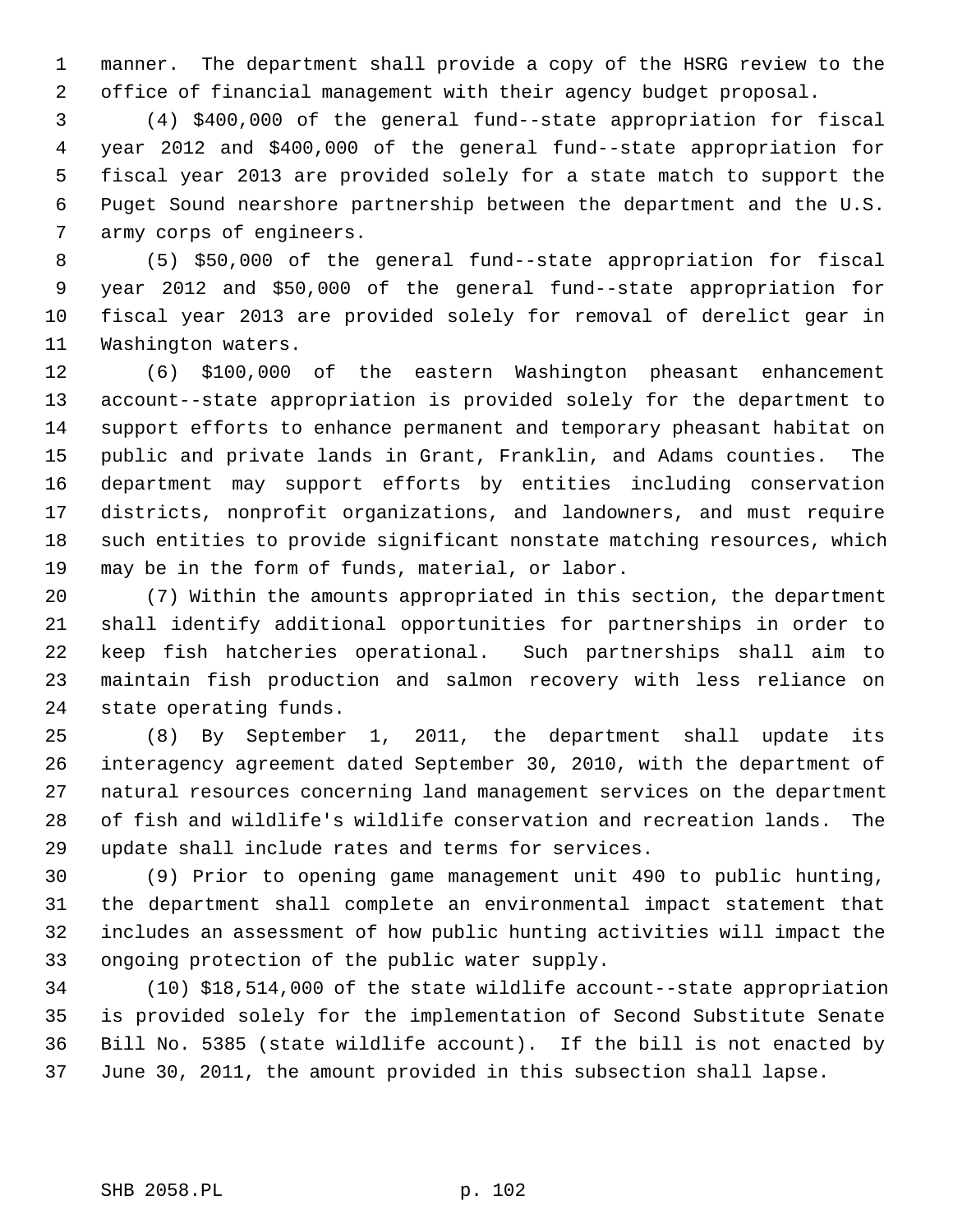1 (11) \$9,418,000 of the state wildlife account--state appropriation 2 is provided solely for the implementation of Second Substitute Senate 3 Bill No. 5622 (state land recreation access). If the bill is not 4 enacted by June 30, 2011, the amount provided in this subsection shall 5 lapse.

 6 **Sec. 308.** 2011 1st sp.s. c 50 s 308 (uncodified) is amended to 7 read as follows: 8 **FOR THE DEPARTMENT OF NATURAL RESOURCES** 9 General Fund--State Appropriation (FY 2012) . . . . . . ((\$33,856,000))  $\frac{10}{331}$ , 324,000 11 General Fund--State Appropriation (FY 2013) . . . . . . ((\$35,057,000))  $\frac{12}{335,791,000}$ 13 General Fund--Federal Appropriation . . . . . . . . . . . \$27,919,000 14 General Fund--Private/Local Appropriation . . . . . . . . . \$2,374,000 15 Forest Development Account--State Appropriation . . . . ((\$41,507,000)) 16 \$41,717,000 17 ORV and Nonhighway Vehicle Account--State Appropriation . . \$4,387,000 18 Surveys and Maps Account--State Appropriation . . . . . . . . \$2,346,000 19 Aquatic Lands Enhancement Account--State 20 Appropriation . . . . . . . . . . . . . . . . . . (  $(\frac{27}{218},000)$  )  $21$  \$7,224,000 22 Resources Management Cost Account--State 23 Appropriation . . . . . . . . . . . . . . . . . ((\$81,800,000)) 24 \$82,097,000 25 Surface Mining Reclamation Account--State 26 Appropriation . . . . . . . . . . . . . . . . . . . . . . \$3,484,000 27 Disaster Response Account--State Appropriation . . . . . . \$5,000,000 28 Forest and Fish Support Account--State Appropriation . . . . \$7,933,000 29 Aquatic Land Dredged Material Disposal Site 30 Account--State Appropriation . . . . . . . . . . . . . . . \$838,000 31 Natural Resources Conservation Areas Stewardship 32 Account--State Appropriation . . . . . . . . . . . . . . . \$34,000 33 State Toxics Control Account--State Appropriation . . . . . . . \$80,000 34 Air Pollution Control Account--State Appropriation . . . ((\$1,319,000))  $35$   $\frac{$669,000}{ }$ 36 NOVA Program Account--State Appropriation . . . . . . . . . . . \$639,000 37 Derelict Vessel Removal Account--State Appropriation . . . . \$1,761,000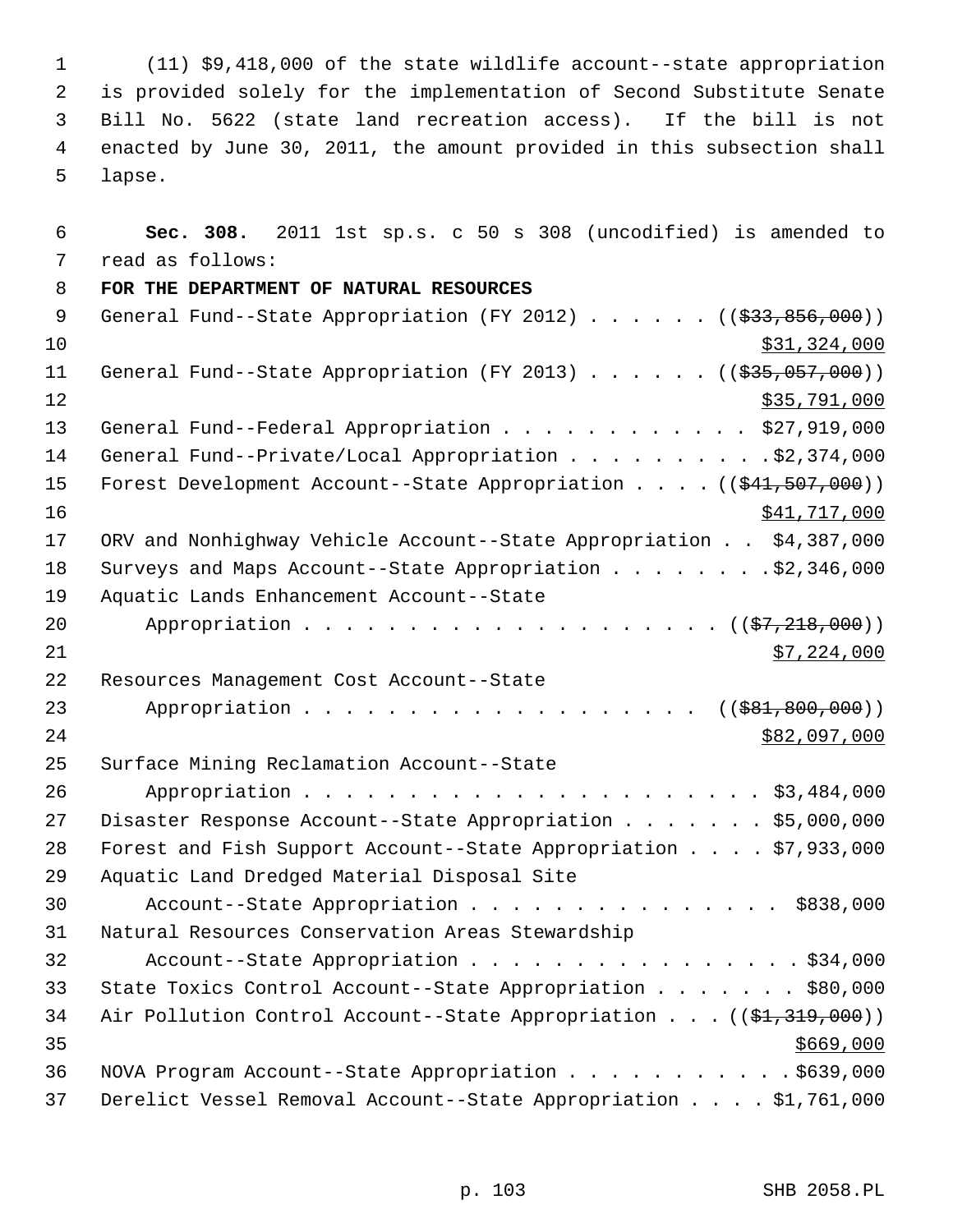1 Agricultural College Trust Management Account--State 2 Appropriation . . . . . . . . . . . . . . . . . . . . . . \$1,854,000 3 TOTAL APPROPRIATION . . . . . . . . . . . . . . ((\$259,406,000)) 4 \$257,471,000

 5 The appropriations in this section are subject to the following 6 conditions and limitations:

 7 (1) ((\$977,000)) \$710,000 of the general fund--state appropriation 8 for fiscal year 2012 and \$915,000 of the general fund--state 9 appropriation for fiscal year 2013 are provided solely for deposit into 10 the agricultural college trust management account and are provided 11 solely to manage approximately 70,700 acres of Washington State 12 University's agricultural college trust lands.

13 (2) ((\$10,037,000)) \$8,030,000 of the general fund--state 14 appropriation for fiscal year 2012, \$10,037,000 of the general fund-- 15 state appropriation for fiscal year 2013, and \$5,000,000 of the 16 disaster response account--state appropriation are provided solely for 17 emergency fire suppression. None of the general fund and disaster 18 response account amounts provided in this subsection may be used to 19 fund agency indirect and administrative expenses. Agency indirect and 20 administrative costs shall be allocated among the agency's remaining 21 accounts and appropriations. The department of natural resources shall 22 submit a quarterly report to the office of financial management and the 23 legislative fiscal committees detailing information on current and 24 planned expenditures from the disaster response account. This work 25 shall be done in coordination with the military department.

26 (3) \$4,000,000 of the forest and fish support account--state 27 appropriation is provided solely for adaptive management, monitoring, 28 and participation grants to tribes. If federal funding for this 29 purpose is reinstated, the amount provided in this subsection shall 30 lapse.

31 (4) \$333,000 of the forest and fish support account--state 32 appropriation is provided solely for adaptive management, monitoring, 33 and participation grants to nongovernmental organizations.

34 (5) \$487,000 of the general fund--state appropriation is provided 35 solely to fund interagency agreements with the department of ecology 36 and the department of fish and wildlife as part of the adaptive 37 management process.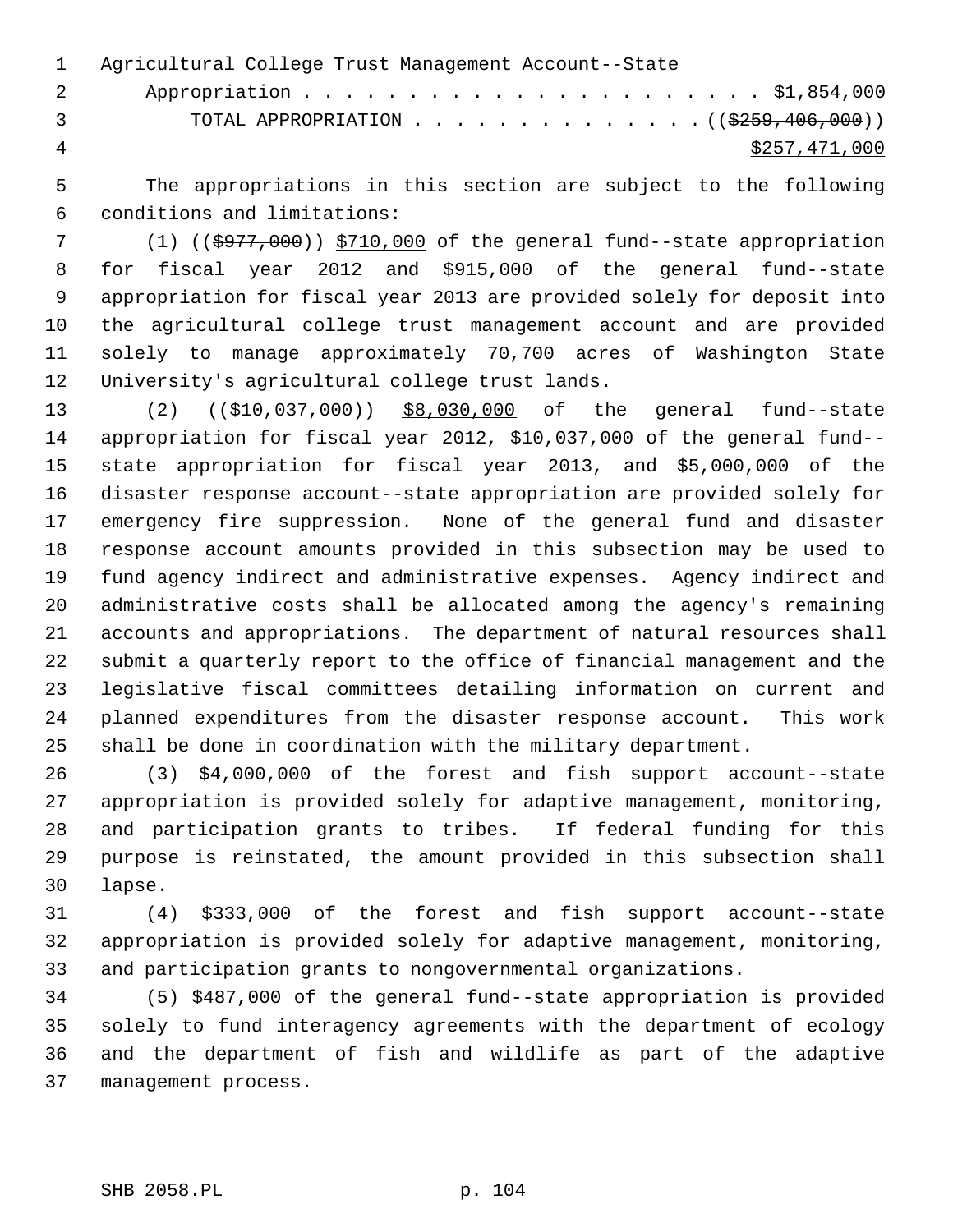1 (6) \$1,000,000 of the general fund--federal appropriation and 2 \$1,000,000 of the forest and fish support account--state appropriation 3 are provided solely for continuing scientific studies already underway 4 as part of the adaptive management process. Funds may not be used to 5 initiate new studies unless the department secures new federal funding 6 for the adaptive management process.

 7 (7) The department is authorized to increase the silviculture 8 burning permit fee in the 2011-2013 biennium by up to eighty dollars 9 plus fifty cents per ton for each ton of material burned in excess of 10 one hundred tons.

11 (8) \$440,000 of the state general fund--state appropriation for 12 fiscal year 2012 and \$440,000 of the state general fund--state 13 appropriation for fiscal year 2013 are provided solely for forest work 14 crews that support correctional camps and are contingent upon 15 continuing operations of Naselle youth camp.

16 (9) By September 1, 2011, the department shall update its 17 interagency agreement dated September 30, 2010, with the department of 18 fish and wildlife concerning land management services on the department 19 of fish and wildlife's wildlife conservation and recreation lands. The 20 update shall include rates and terms for services.

21 **Sec. 309.** 2011 1st sp.s. c 50 s 309 (uncodified) is amended to 22 read as follows:

23 **FOR THE DEPARTMENT OF AGRICULTURE**

| 24 | General Fund--State Appropriation (FY 2012) $($ $($ $\frac{215}{729}, 000)$ )  |
|----|--------------------------------------------------------------------------------|
| 25 | \$15,484,000                                                                   |
| 26 | General Fund--State Appropriation (FY 2013) $($ $($ $\frac{215}{7371}$ , 000)) |
| 27 | \$14,875,000                                                                   |
| 28 | General Fund--Federal Appropriation ( $(\frac{222}{925}, 925, 000)$ )          |
| 29 | \$22,940,000                                                                   |
| 30 | General Fund--Private/Local Appropriation \$190,000                            |
| 31 | Aquatic Lands Enhancement Account--State                                       |
| 32 |                                                                                |
| 33 | \$2,553,000                                                                    |
| 34 | State Toxics Control Account--State Appropriation $((\frac{25}{116}, 000))$    |
| 35 | \$5,118,000                                                                    |
| 36 | Water Quality Permit Account--State Appropriation \$60,000                     |
| 37 | Freshwater Aquatic Weeds Account--State Appropriation \$280,000                |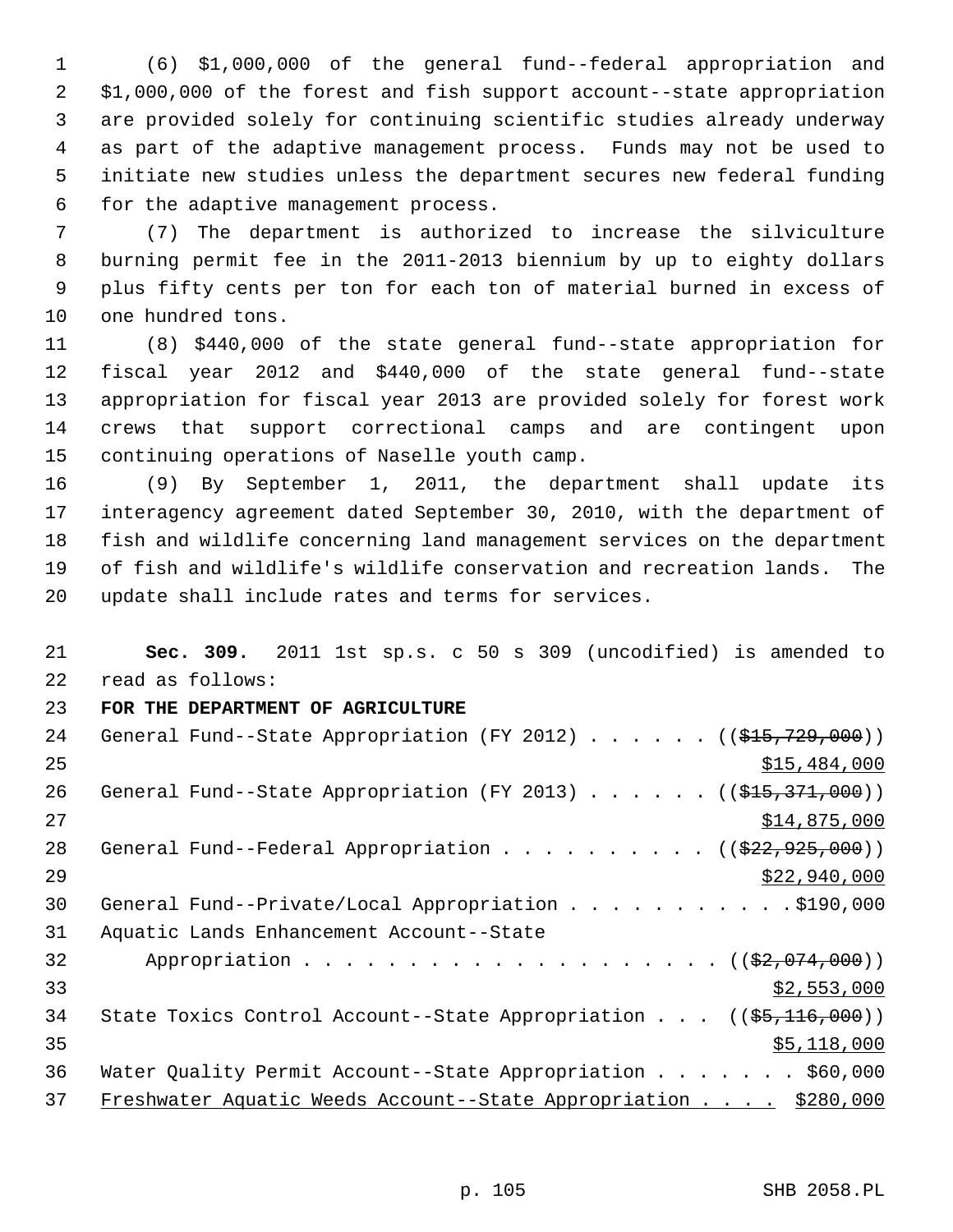1 TOTAL APPROPRIATION . . . . . . . . . . . . . ((<del>\$61,465,000</del>)) 2 \$61,500,000 \$61,500,000 3 The appropriations in this section are subject to the following 4 conditions and limitations: \$5,308,445 of the general fund--state 5 appropriation for fiscal year 2012 and \$5,302,905 of the general fund-- 6 state appropriation for fiscal year 2013 are provided solely for 7 implementing the food assistance program as defined in RCW 43.23.290. 8 **Sec. 310.** 2011 1st sp.s. c 50 s 310 (uncodified) is amended to 9 read as follows: 10 **FOR THE WASHINGTON POLLUTION LIABILITY INSURANCE PROGRAM** 11 Pollution Liability Insurance Program Trust 12 Account--State Appropriation . . . . . . . . . . . . ((\$335,000))  $13 \frac{\text{S668}}{100}$ 14 **Sec. 311.** 2011 1st sp.s. c 50 s 311 (uncodified) is amended to 15 read as follows: 16 **FOR THE PUGET SOUND PARTNERSHIP** 17 General Fund--State Appropriation (FY 2012) . . . . . . .((\$2,545,000))  $18$  \$2,399,000 19 General Fund--State Appropriation (FY 2013) . . . . . . . ((\$2,520,000))  $20$  \$2,424,000 21 General Fund--Federal Appropriation . . . . . . . . . . . . \$9,581,000 22 General Fund--Private/Local Appropriation . . . . . . . . . . \$25,000 23 Aquatic Lands Enhancement Account--State Appropriation . . . . \$493,000 24 State Toxics Control Account--State Appropriation . . . . . . . \$665,000 25 TOTAL APPROPRIATION . . . . . . . . . . . . . . ((\$15,829,000)) 26 \$15,587,000 \$15,587,000 27 The appropriations in this section are subject to the following 28 conditions and limitations: 29 (1) (( $\frac{29}{706,000}$ ) \$665,000 of the state toxics control account--

30 state appropriation is provided solely for activities that contribute 31 to Puget Sound protection and recovery, including provision of 32 independent advice and assessment of the state's oil spill prevention, 33 preparedness, and response programs, including review of existing 34 activities and recommendations for any necessary improvements. The 35 partnership may carry out this function through an existing committee, 36 such as the ecosystem coordination board or the leadership council, or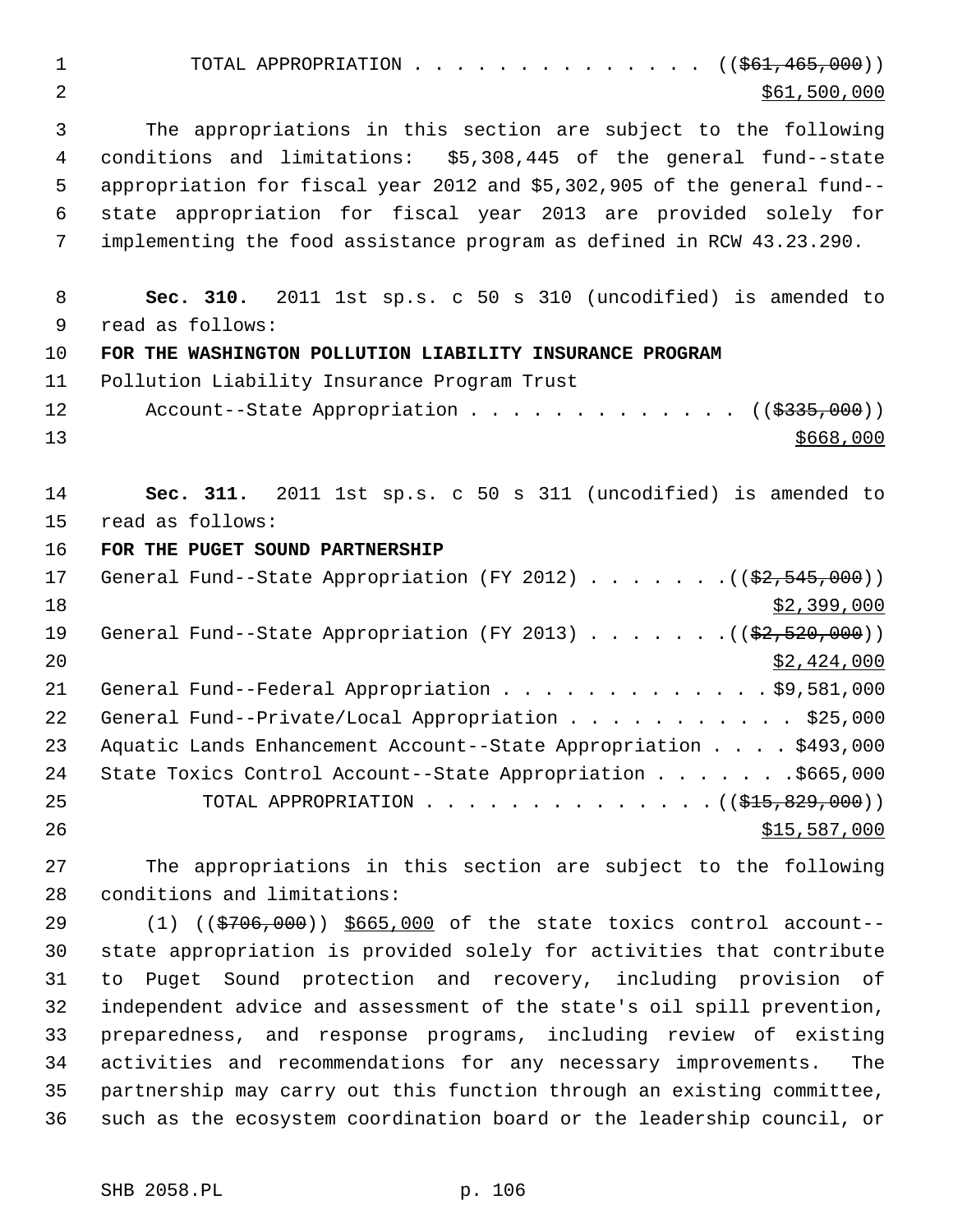1 may appoint a special advisory council. Because this is a unique 2 statewide program, the partnership may invite participation from 3 outside the Puget Sound region.

 4 (2) Within the amounts appropriated in this section, the Puget 5 Sound partnership shall facilitate an ongoing monitoring consortium to 6 integrate monitoring efforts for storm water, water quality, watershed 7 health, and other indicators to enhance monitoring efforts in Puget 8 Sound.

## (End of part)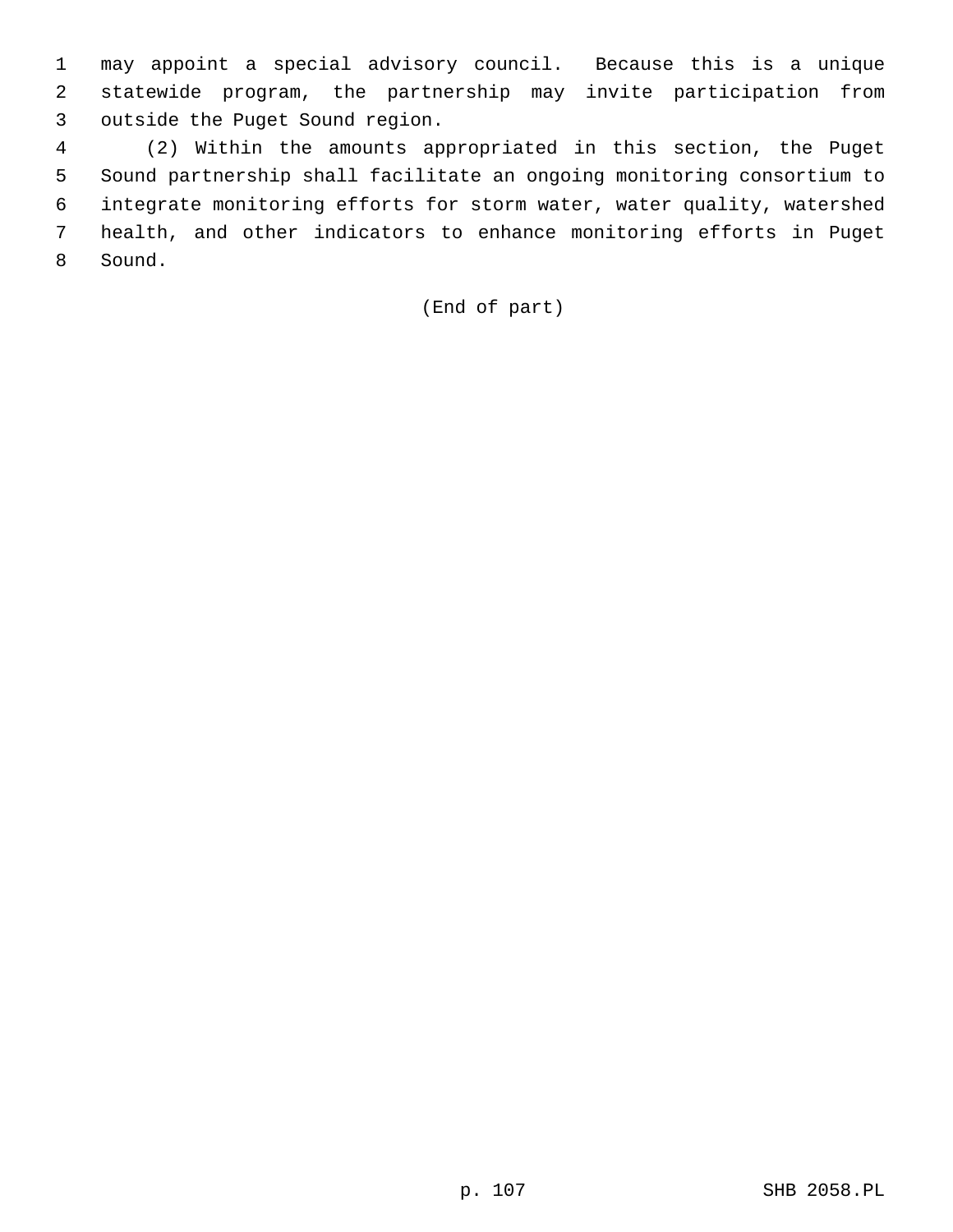| $\mathbf{1}$   | PART IV                                                                           |
|----------------|-----------------------------------------------------------------------------------|
| $\overline{2}$ | <b>TRANSPORTATION</b>                                                             |
|                |                                                                                   |
| 3              | Sec. 401. 2011 1st sp.s. c 50 s 401 (uncodified) is amended to                    |
| 4              | read as follows:                                                                  |
| 5              | FOR THE DEPARTMENT OF LICENSING                                                   |
| 6              | General Fund--State Appropriation (FY 2012) $($ $($ $\frac{1}{2}, 265, 000)$ )    |
| 7              | \$1,167,000                                                                       |
| 8              | General Fund--State Appropriation (FY 2013) $($ $(\frac{21.508}{1.508},000) )$    |
| $\mathsf 9$    | \$1,307,000                                                                       |
| 10             | Architects' License Account--State Appropriation \$1,084,000                      |
| 11             | Professional Engineers' Account--State                                            |
| 12             |                                                                                   |
| 13             | \$3,518,000                                                                       |
| 14             | Real Estate Commission Account--State Appropriation $((\frac{69}{69}, 843, 000))$ |
| 15             | \$9,833,000                                                                       |
| 16             | Uniform Commercial Code Account--State                                            |
| 17             |                                                                                   |
| 18             | \$3,120,000                                                                       |
| 19             | Real Estate Education Account--State Appropriation \$276,000                      |
| 20             | Real Estate Appraiser Commission Account--State                                   |
| 21             |                                                                                   |
| 22             | Business and Professions Account--State                                           |
| 23             | Appropriation ((\$15,646,000))                                                    |
| 24             | \$15,592,000                                                                      |
| 25             | Real Estate Research Account--State Appropriation \$622,000                       |
| 26             | Geologists' Account--State Appropriation \$51,000                                 |
| 27             | Derelict Vessel Removal Account--State Appropriation \$31,000                     |
| 28             | TOTAL APPROPRIATION $($ $($ $\frac{238}{663},\frac{000}{00})$                     |
| 29             | \$38, 288, 000                                                                    |
| 30             | The appropriations in this section are subject to the following                   |
| 31             | conditions and limitations:                                                       |
| 32             | (1) Pursuant to RCW 43.135.055, the department is authorized to                   |
| 33             | increase fees for collection agencies. This increase is necessary to              |
| 34             | support the expenditures authorized in this section, consistent with              |
| 35             | RCW 43.24.086.                                                                    |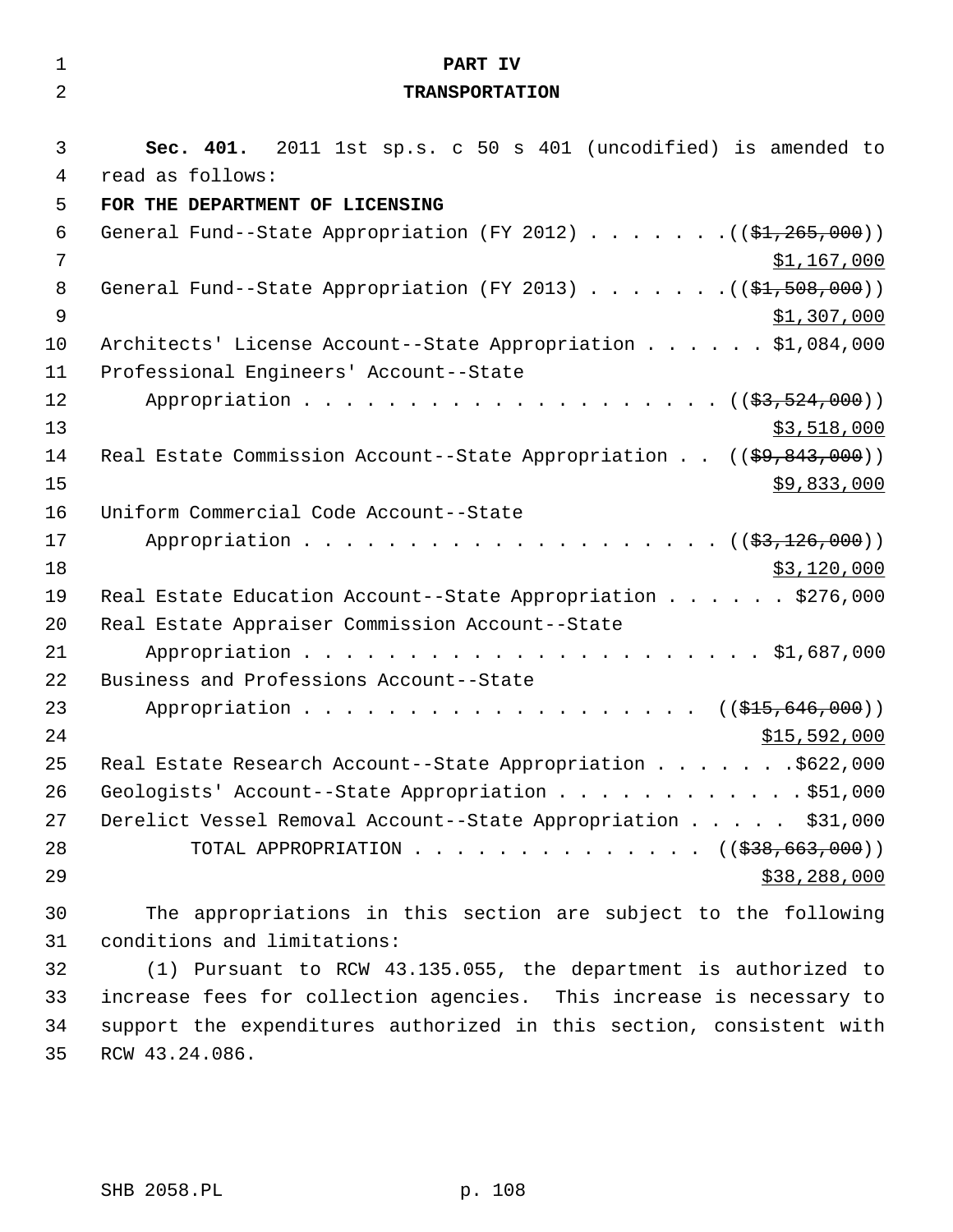1 (2) \$8,000 of the business and professions account--state 2 appropriation is provided solely to implement Substitute Senate Bill 3 No. 5574 (collection agencies).

 4 **Sec. 402.** 2011 1st sp.s. c 50 s 402 (uncodified) is amended to 5 read as follows: 6 **FOR THE STATE PATROL** 7 General Fund--State Appropriation (FY 2012) . . . . . . ((\$38,921,000)) 8  $\frac{$37,352,000}{ }$ 9 General Fund--State Appropriation (FY 2013) . . . . . . ((\$36,578,000))  $\frac{10}{335,108,000}$ 11 General Fund--Federal Appropriation . . . . . . . . . . . . \$16,081,000 12 General Fund--Private/Local Appropriation . . . . . . . . . \$3,021,000 13 Death Investigations Account--State Appropriation . . . ((\$5,572,000))  $14$  \$5,551,000 15 County Criminal Justice Assistance Account--State 16 Appropriation . . . . . . . . . . . . . . . . . . . . . . \$3,215,000 17 Municipal Criminal Justice Assistance Account--State 18 Appropriation . . . . . . . . . . . . . . . . . . . . . . \$1,290,000 19 Fire Service Trust Account--State Appropriation . . . . . . . . \$131,000 20 Disaster Response Account--State Appropriation . . . . . . . \$8,002,000 21 Fire Service Training Account--State Appropriation . . . ((\$9,010,000)) 22 \$9,394,000 23 Aquatic Invasive Species Enforcement Account--State 24 Appropriation . . . . . . . . . . . . . . . . . . . . . . . . \$54,000 25 State Toxics Control Account--State Appropriation . . . . . . . \$505,000 26 Fingerprint Identification Account--State 27 Appropriation . . . . . . . . . . . . . . . . . . ((\$8,788,000)) 28 \$10,090,000 29 Vehicle License Fraud Account--State Appropriation . . . . . . \$339,000 30 TOTAL APPROPRIATION . . . . . . . . . . . . . (  $(\frac{1331,507,000}{1})$ 31 \$130,133,000 32 The appropriations in this section are subject to the following 33 conditions and limitations: 34 (1) \$200,000 of the fire service training account--state 35 appropriation is provided solely for two FTEs in the office of the 36 state director of fire protection to exclusively review K-12

37 construction documents for fire and life safety in accordance with the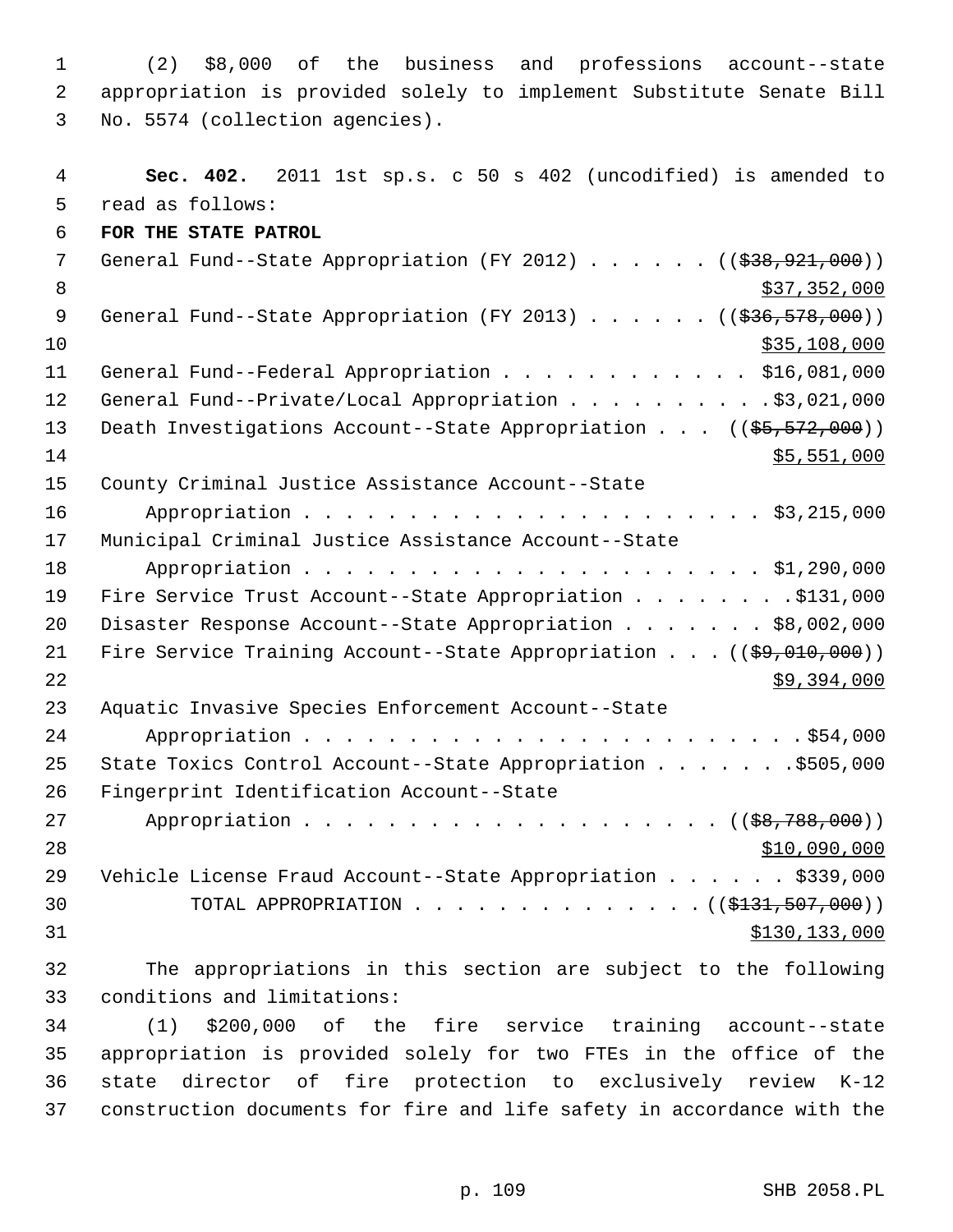1 state building code. It is the intent of this appropriation to provide 2 these services only to those districts that are located in counties 3 without qualified review capabilities.

 4 (2) \$8,000,000 of the disaster response account--state 5 appropriation is provided solely for Washington state fire service 6 resource mobilization costs incurred in response to an emergency or 7 disaster authorized under RCW 43.43.960 and 43.43.964. The state 8 patrol shall submit a report quarterly to the office of financial 9 management and the legislative fiscal committees detailing information 10 on current and planned expenditures from this account. This work shall 11 be done in coordination with the military department.

12 (3) \$400,000 of the fire service training account--state 13 appropriation is provided solely for the firefighter apprenticeship 14 training program.

15 (4) In accordance with RCW 43.43.742 the state patrol is authorized 16 to increase the following fees in fiscal year 2012 as necessary to meet 17 the actual costs of conducting business and the appropriation levels in 18 this section: Notary service fee.

19 (5) \$59,000 of the fingerprint identification account--state 20 appropriation is provided solely for implementation of Engrossed Second 21 Substitute House Bill No. 1776 (child care center licensing). If the 22 bill is not enacted by June 30, 2011, the amount provided in this 23 subsection shall lapse.

24 (6) \$6,000 of the fingerprint identification account--state 25 appropriation is provided solely for implementation of Engrossed 26 Substitute House Bill No. 1494 (vulnerable adult referrals). If the 27 bill is not enacted by June 30, 2011, the amount provided in this 28 subsection shall lapse.

(End of part)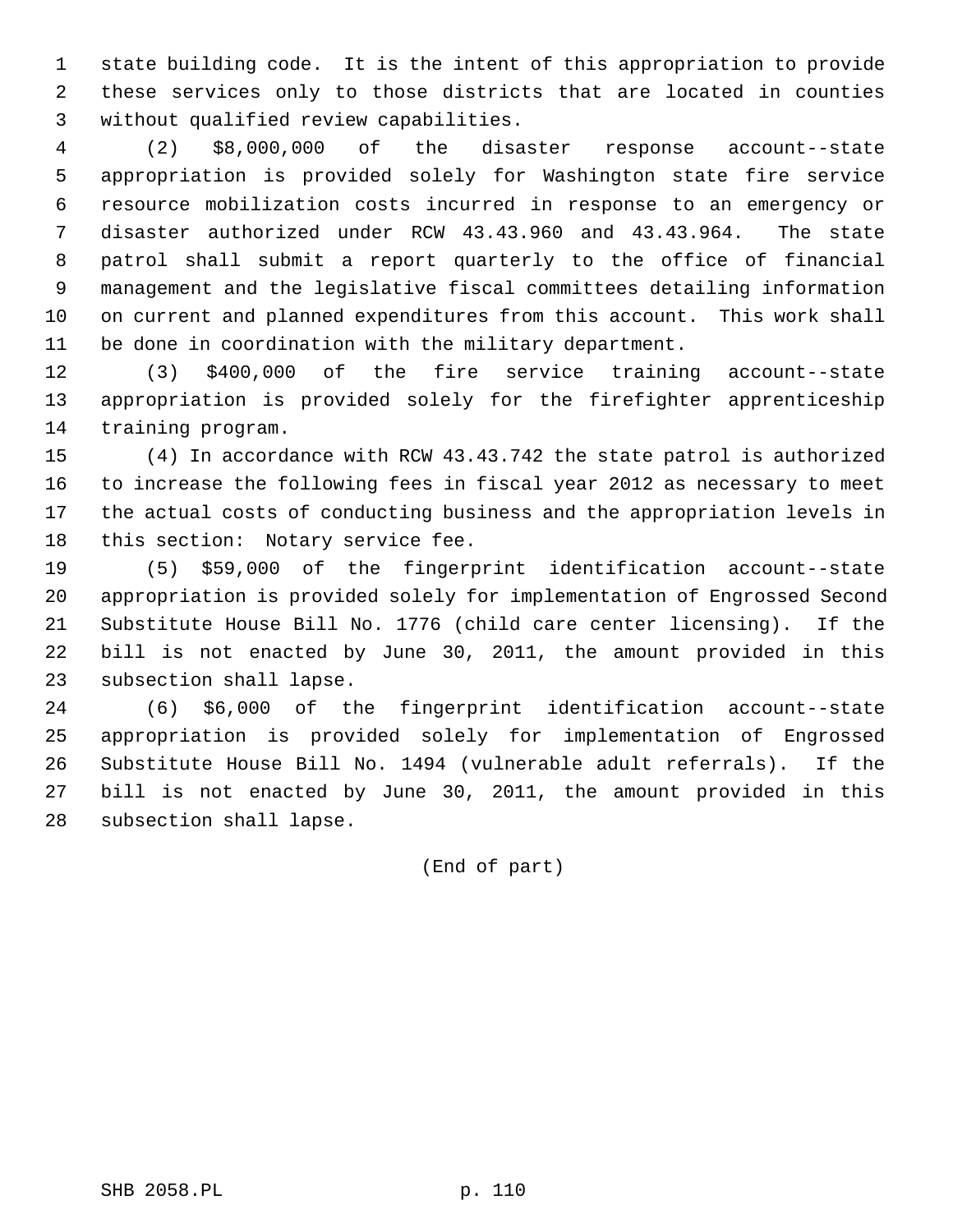| 1       | PART V                                                                               |
|---------|--------------------------------------------------------------------------------------|
| 2       | <b>EDUCATION</b>                                                                     |
|         |                                                                                      |
| 3       | Sec. 501. 2011 1st sp.s. c 50 s 501 (uncodified) is amended to                       |
| 4       | read as follows:                                                                     |
| 5       | FOR THE SUPERINTENDENT OF PUBLIC INSTRUCTION                                         |
| 6       | General Fund--State Appropriation (FY 2012) ( $(\frac{25}{701}, 000)$ )              |
| 7       | \$25,406,000                                                                         |
| 8       | General Fund--State Appropriation (FY 2013) $($ $($ $\frac{233}{1052}$ , 000))       |
| 9       | \$22,502,000                                                                         |
| $10 \,$ | General Fund--Federal Appropriation ( $(\frac{281,065,000}{s})$ )                    |
| 11      | \$77,065,000                                                                         |
| 12      | General Fund--Private/Local Appropriation \$4,000,000                                |
| 13      | TOTAL APPROPRIATION ( $(\frac{133}{133}, \frac{818}{100})$ )                         |
| 14      | \$128,973,000                                                                        |
| 15      | The appropriations in this section are subject to the following                      |
| 16      | conditions and limitations:                                                          |
| 17      | (1) A maximum of $(($16,450,000) $16,139,000$ of the general                         |
| 18      | fund--state appropriation for fiscal year 2012 and $($ $\frac{213}{27}$ , 889, 000)) |
| 19      | \$13,335,000 of the general fund--state appropriation for fiscal year                |
| 20      | 2013 is for state agency operations.                                                 |
| 21      | (a)                                                                                  |
| 22      | appropriation for fiscal year 2012 and $(($8,451,000)$ $$8,532,000$ of the           |
| 23      | general fund--state appropriation for fiscal year 2013 are provided                  |
| 24      | solely for the operation and expenses of the office of the                           |
| 25      | superintendent of public instruction.                                                |
| 26      | (i) Within the amounts provided in this subsection $(1)(a)$ , the                    |
| 27      | superintendent shall recognize the extraordinary accomplishments of                  |
| 28      | four students who have demonstrated a strong understanding of the                    |
| 29      | civics essential learning requirements to receive the Daniel J. Evans                |
| 30      | civic education award.                                                               |
| 31      | (ii) By January 1, 2012, the office of the superintendent of public                  |
| 32      | instruction shall issue a report to the legislature with a timeline and              |
| 33      | an estimate of costs for implementation of the common core standards.                |
| 34      | The report must incorporate feedback from an open public forum for                   |
| 35      | recommendations to enhance the standards, particularly in math.                      |
|         |                                                                                      |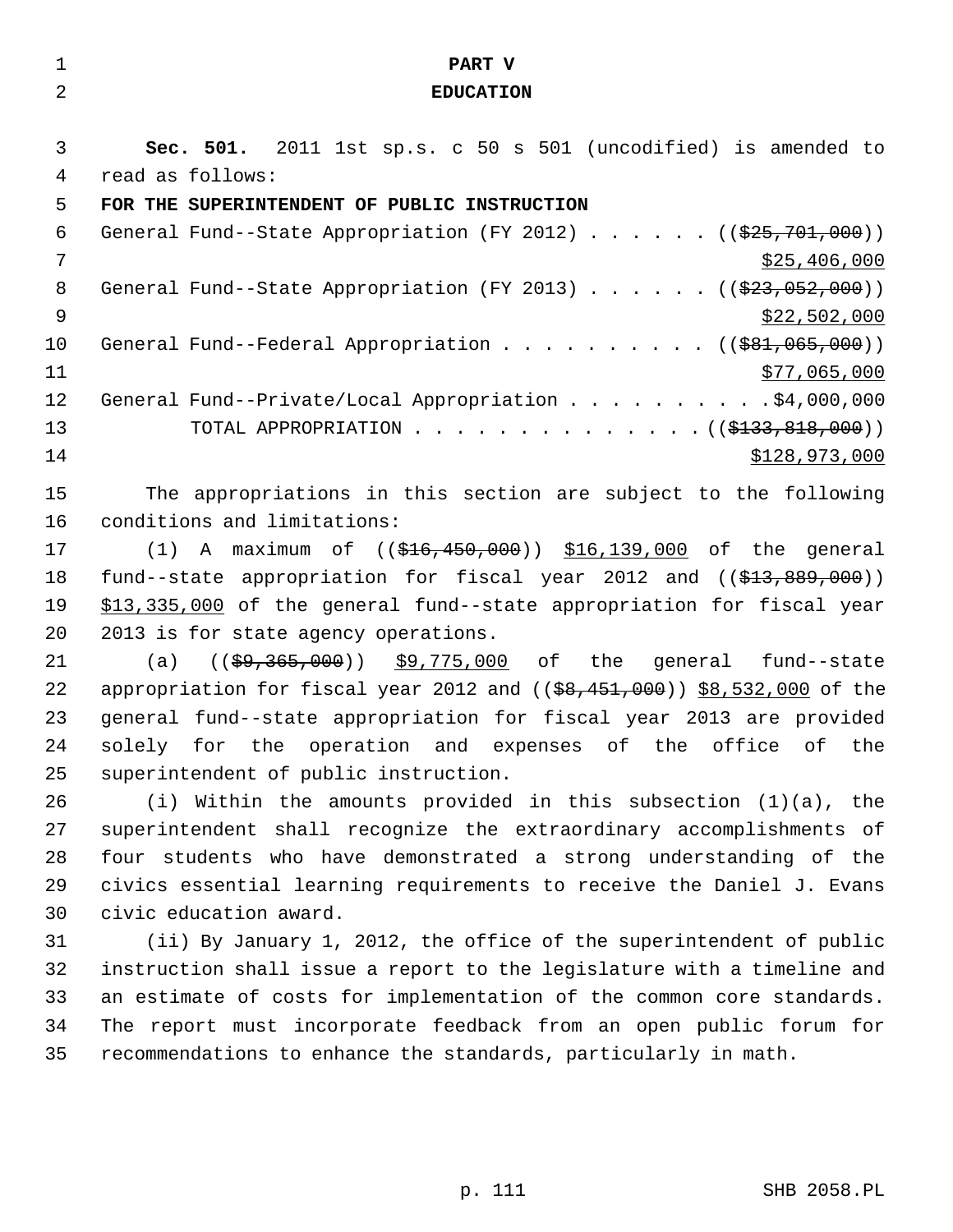1 (iii) Within the amounts provided, and in consultation with the 2 public school employees of Washington and the Washington school 3 counselors' association, the office of the superintendent of public 4 instruction shall develop a model policy that further defines the 5 recommended roles and responsibilities of graduation coaches and 6 identifies best practices for how graduation coaches work in 7 coordination with school counselors and in the context of a 8 comprehensive school guidance and counseling program.

9  $((\forall \forall))$  (iv) The office of the superintendent of public instruction 10 shall, no later than August 1, 2011, establish a standard statewide 11 definition of unexcused absence. The definition shall be reported to 12 the ways and means committees of the senate and house of 13 representatives for legislative review in the 2012 legislative session. 14 Beginning no later than January 1, 2012, districts shall report to the 15 office of the superintendent of public instruction, daily student 16 unexcused absence data by school.

17 (b) \$1,964,000 of the general fund--state appropriation for fiscal 18 year 2012 and \$1,017,000 of the general fund--state appropriation for 19 fiscal year 2013 are provided solely for activities associated with the 20 implementation of new school finance systems required by chapter 236, 21 Laws of 2010 (K-12 education funding) and chapter 548, Laws of 2009 22 (state's education system), including technical staff, systems 23 reprogramming, and workgroup deliberations, including the quality 24 education council and the data governance working group.

25 (c) \$851,000 of the general fund--state appropriation for fiscal 26 year 2012 and \$851,000 of the general fund--state appropriation for 27 fiscal year 2013 are provided solely for the operation and expenses of 28 the state board of education, including basic education assistance 29 activities.

30 (d) \$1,744,000 of the general fund--state appropriation for fiscal 31 year 2012 and \$1,362,000 of the general fund--state appropriation for 32 fiscal year 2013 are provided solely to the professional educator 33 standards board for the following:

34 (i) \$1,050,000 in fiscal year 2012 and \$1,050,000 in fiscal year 35 2013 are for the operation and expenses of the Washington professional 36 educator standards board; and

37 (ii) \$694,000 of the general fund--state appropriation for fiscal 38 year 2012 and \$312,000 of the general fund--state appropriation for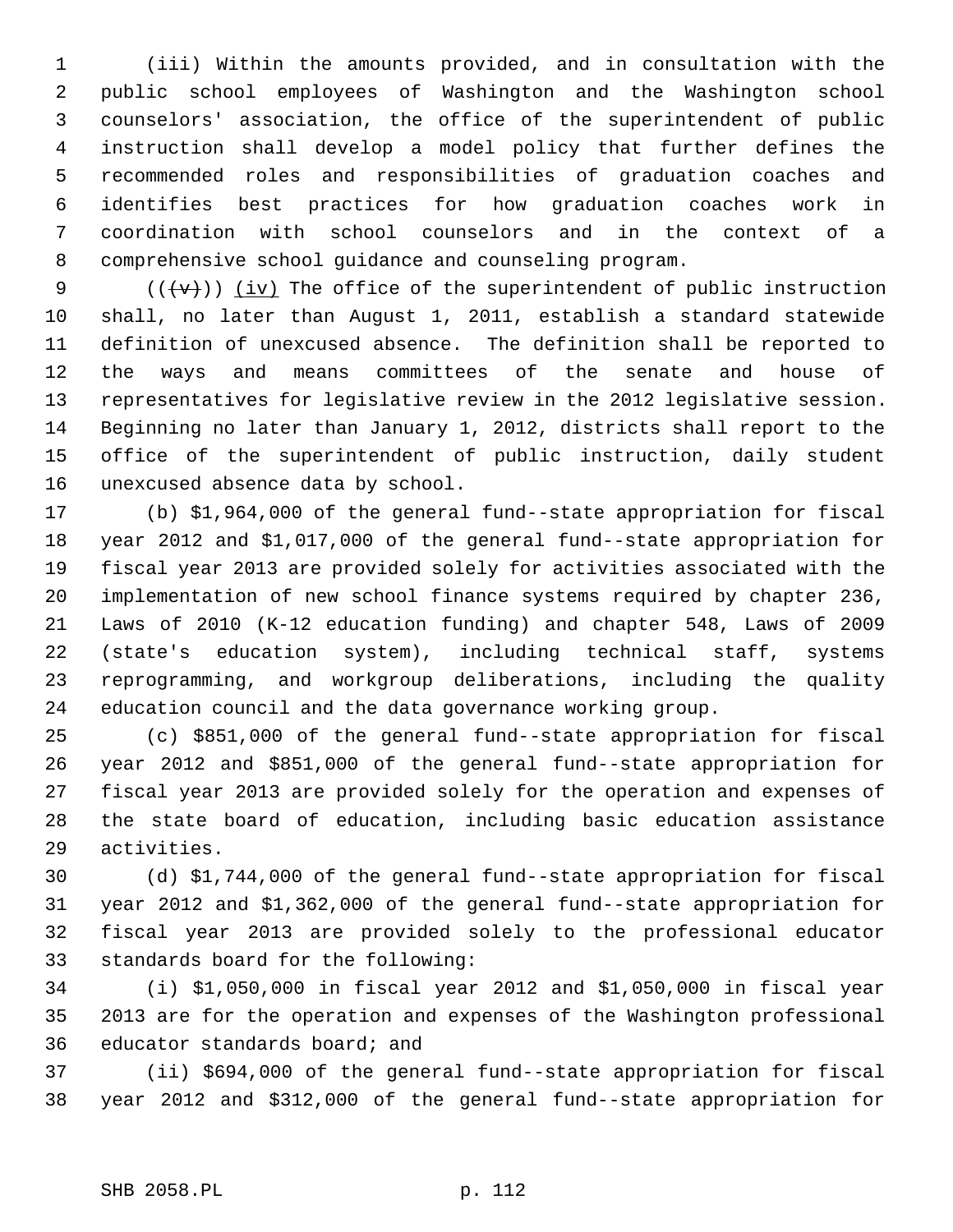1 fiscal year 2013 are for conditional scholarship loans and mentor 2 stipends provided through the alternative routes to certification 3 program administered by the professional educator standards board, 4 including the pipeline for paraeducators program and the retooling to 5 teach conditional loan programs. Funding within this subsection  $6$   $(1)(d)(ii)$  is also provided for the recruiting Washington teachers 7 program. Funding reductions in this subsection (1)(d)(ii) in the 2011- 8 2013 fiscal biennium are intended to be one-time.

 9 (e) \$133,000 of the general fund--state appropriation for fiscal 10 year 2012 and \$133,000 of the general fund--state appropriation for 11 fiscal year 2013 are provided solely for the implementation of chapter 12 240, Laws of 2010, including staffing the office of equity and civil 13 rights.

14 (f) \$50,000 of the general fund--state appropriation for fiscal 15 year 2012 and \$50,000 of the general fund--state appropriation for 16 fiscal year 2013 are provided solely for the ongoing work of the 17 ((achievement)) education opportunity gap oversight and accountability 18 committee.

19 (g) \$45,000 of the general fund--state appropriation for fiscal 20 year 2012 and \$45,000 of the general fund--state appropriation for 21 fiscal year 2013 are provided solely for the implementation of chapter 22 380, Laws of 2009 (enacting the interstate compact on educational 23 opportunity for military children).

24 (h) \$159,000 of the general fund--state appropriation for fiscal 25 year 2012 and \$93,000 of the general fund--state appropriation for 26 fiscal year 2013 are provided solely for the implementation of chapter 27 185, Laws of 2011 (bullying prevention), which requires the office of 28 the superintendent of public instruction to convene an ongoing 29 workgroup on school bullying and harassment prevention. Within the 30 amounts provided, \$140,000 is for youth suicide prevention activities.

31  $((\{\dagger\}))(i)$  \$1,227,000 of the general fund--state appropriation for 32 fiscal year 2012 and \$1,227,000 of the general fund--state 33 appropriation for fiscal year 2013 are provided solely for implementing 34 a comprehensive data system to include financial, student, and educator 35 data, including development and maintenance of the comprehensive 36 education data and research system (CEDARS).

37  $((\{k\}))(j)$  \$25,000 of the general fund--state appropriation for 38 fiscal year 2012 and \$25,000 of the general fund--state appropriation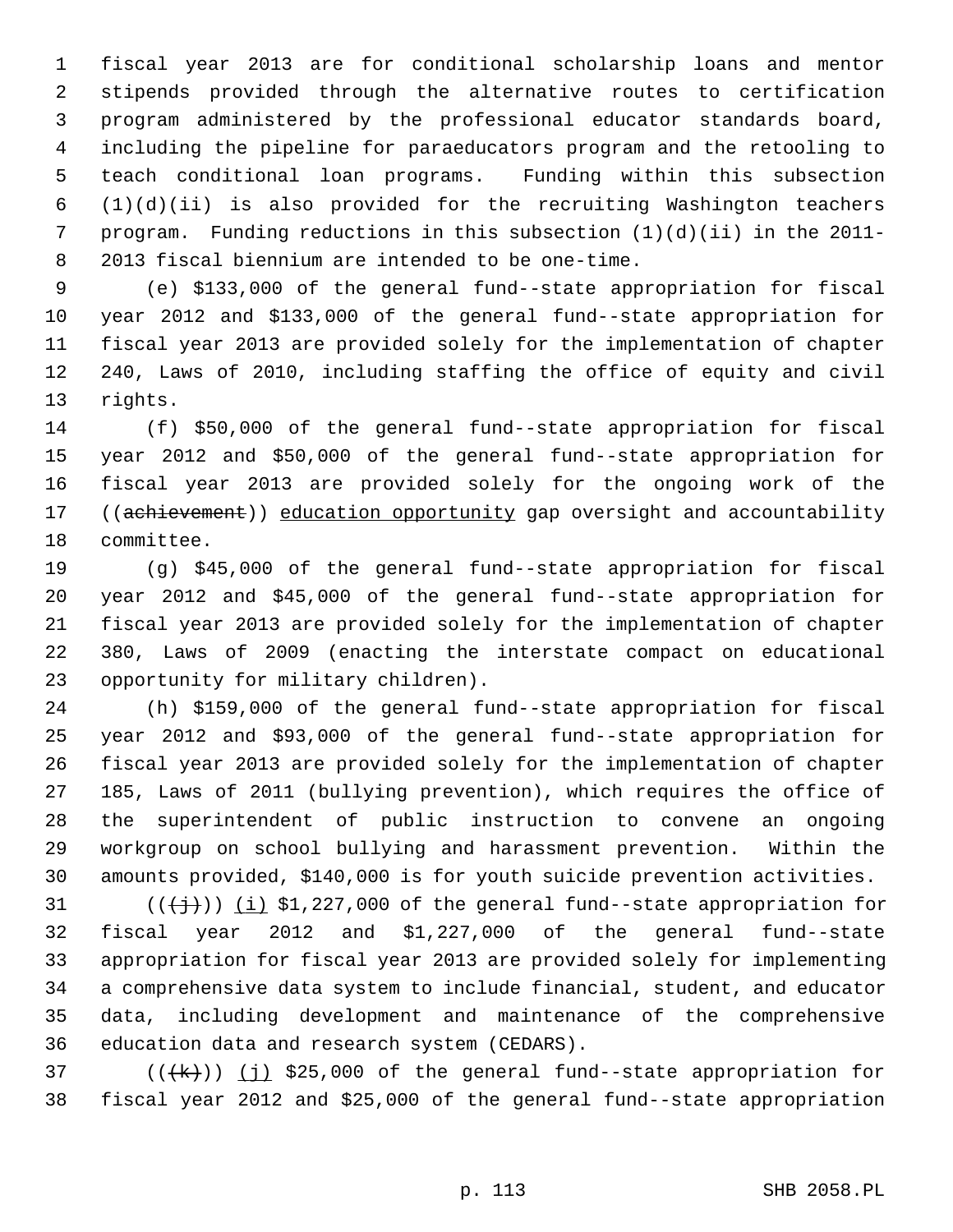1 for fiscal year 2013 are provided solely for project citizen, a program 2 sponsored by the national conference of state legislatures and the 3 center for civic education to promote participation in government by 4 middle school students.

5  $((+1))$   $(k)$  \$166,000 of the general fund--state appropriation for 6 fiscal year 2012 is provided solely for the implementation of chapter 7 192, Laws of 2011 (school district insolvency). Funding is provided to 8 develop a clear legal framework and process for dissolution of a school 9 district.

10 (2) \$9,267,000 of the general fund--state appropriation for fiscal 11 year 2012 and \$9,167,000 of the general fund--state appropriation for 12 fiscal year 2013 are for statewide programs.

13 (a) HEALTH AND SAFETY

14 (i) \$2,541,000 of the general fund--state appropriation for fiscal 15 year 2012 and \$2,541,000 of the general fund--state appropriation for 16 fiscal year 2013 are provided solely for a corps of nurses located at 17 educational service districts, as determined by the superintendent of 18 public instruction, to be dispatched to the most needy schools to 19 provide direct care to students, health education, and training for 20 school staff.

21 (ii) \$50,000 of the general fund--state appropriation for fiscal 22 year 2012 and \$50,000 of the general fund--state appropriation for 23 fiscal year 2013 are provided solely for a nonviolence and leadership 24 training program provided by the institute for community leadership.

25 (b) TECHNOLOGY

26 \$1,221,000 of the general fund--state appropriation for fiscal year 27 2012 and \$1,221,000 of the general fund--state appropriation for fiscal 28 year 2013 are provided solely for K-20 telecommunications network 29 technical support in the K-12 sector to prevent system failures and 30 avoid interruptions in school utilization of the data processing and 31 video-conferencing capabilities of the network. These funds may be 32 used to purchase engineering and advanced technical support for the 33 network.

34 (c) GRANTS AND ALLOCATIONS

35 (i) \$675,000 of the general fund--state appropriation for fiscal 36 year 2012 and \$675,000 of the general fund--state appropriation for 37 fiscal year 2013 are provided solely for the Washington state achievers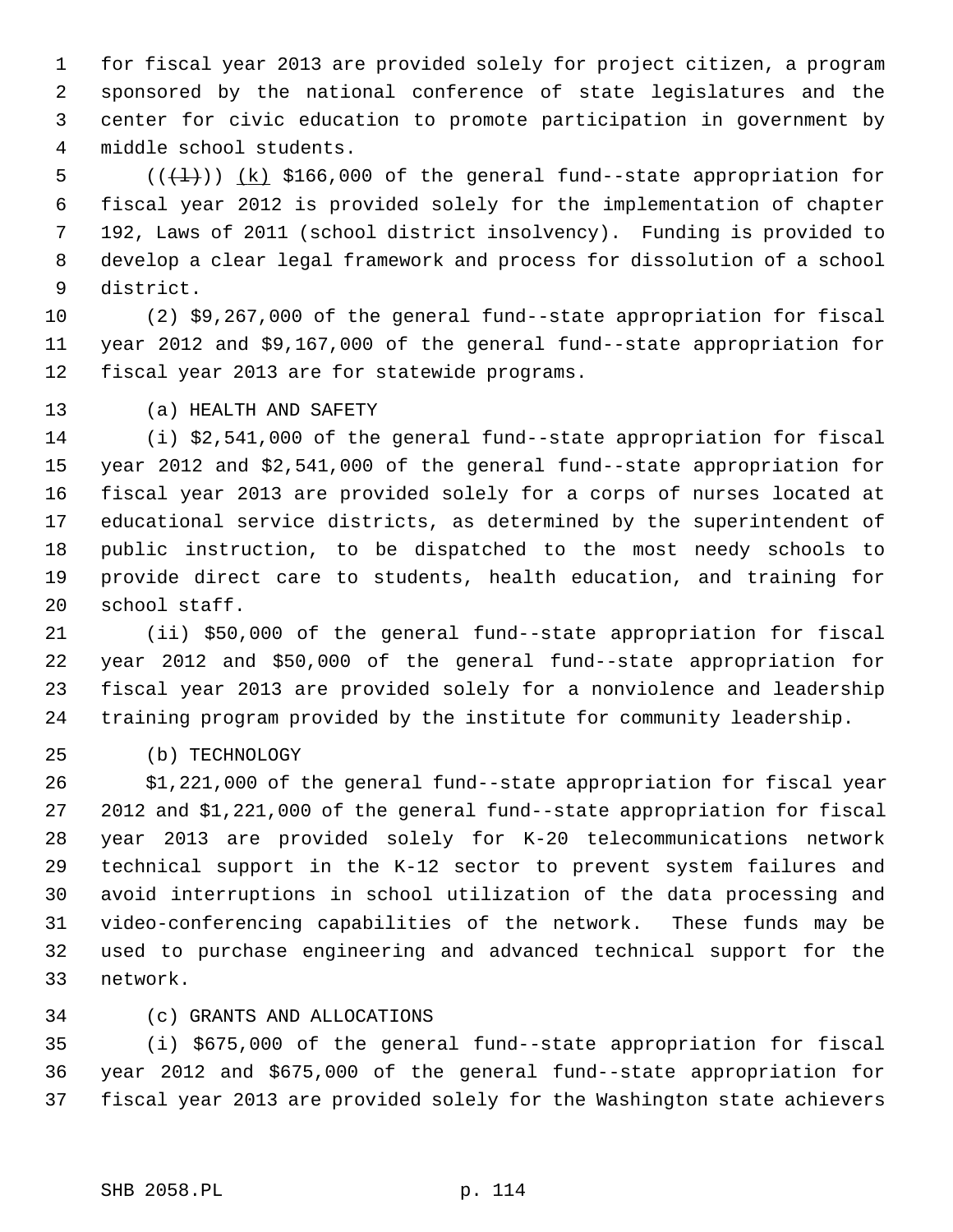1 scholarship program. The funds shall be used to support community 2 involvement officers that recruit, train, and match community volunteer 3 mentors with students selected as achievers scholars.

 4 (ii) \$1,000,000 of the general fund--state appropriation for fiscal 5 year 2012 and \$1,000,000 of the general fund--state appropriation for 6 fiscal year 2013 are provided solely for contracting with a college 7 scholarship organization with expertise in conducting outreach to 8 students concerning eligibility for the Washington college bound 9 scholarship consistent with chapter 405, Laws of 2007.

10 (iii) \$2,808,000 of the general fund--state appropriation for 11 fiscal year 2012 and \$2,808,000 of the general fund--state 12 appropriation for fiscal year 2013 are provided solely for the 13 dissemination of the navigation 101 curriculum to all districts. The 14 funding shall support electronic student planning tools and software 15 for analyzing the impact of navigation 101 on student performance, as 16 well as grants to a maximum of one hundred school districts each year, 17 based on progress and need for the implementation of the navigation 101 18 program. The implementation grants shall be awarded to a cross-section 19 of school districts reflecting a balance of geographic and demographic 20 characteristics. Within the amounts provided, the office of the 21 superintendent of public instruction will create a navigation 101 22 accountability model to analyze the impact of the program.

23 (iv) \$337,000 of the general fund--state appropriation for fiscal 24 year 2012 and \$337,000 of the general fund--state appropriation for 25 fiscal year 2013 are provided solely for implementation of the building 26 bridges statewide program for comprehensive dropout prevention, 27 intervention, and reengagement strategies.

28 (v) \$135,000 of the general fund--state appropriation for fiscal 29 year 2012 and \$135,000 of the general fund--state appropriation for 30 fiscal year 2013 are provided solely for dropout prevention programs at 31 the office of the superintendent of public instruction, including the 32 jobs for America's graduates (JAG) program.

33 (vi) \$500,000 of the general fund--state appropriation for fiscal 34 year 2012 and \$400,000 of the general fund--state appropriation for 35 fiscal year 2013 are provided solely for the implementation of chapter 36 340, Laws of 2011 (assessment of students in state-funded full-day 37 kindergarten classrooms), including the development and implementation 38 of the Washington kindergarten inventory of developing skills (WaKIDS).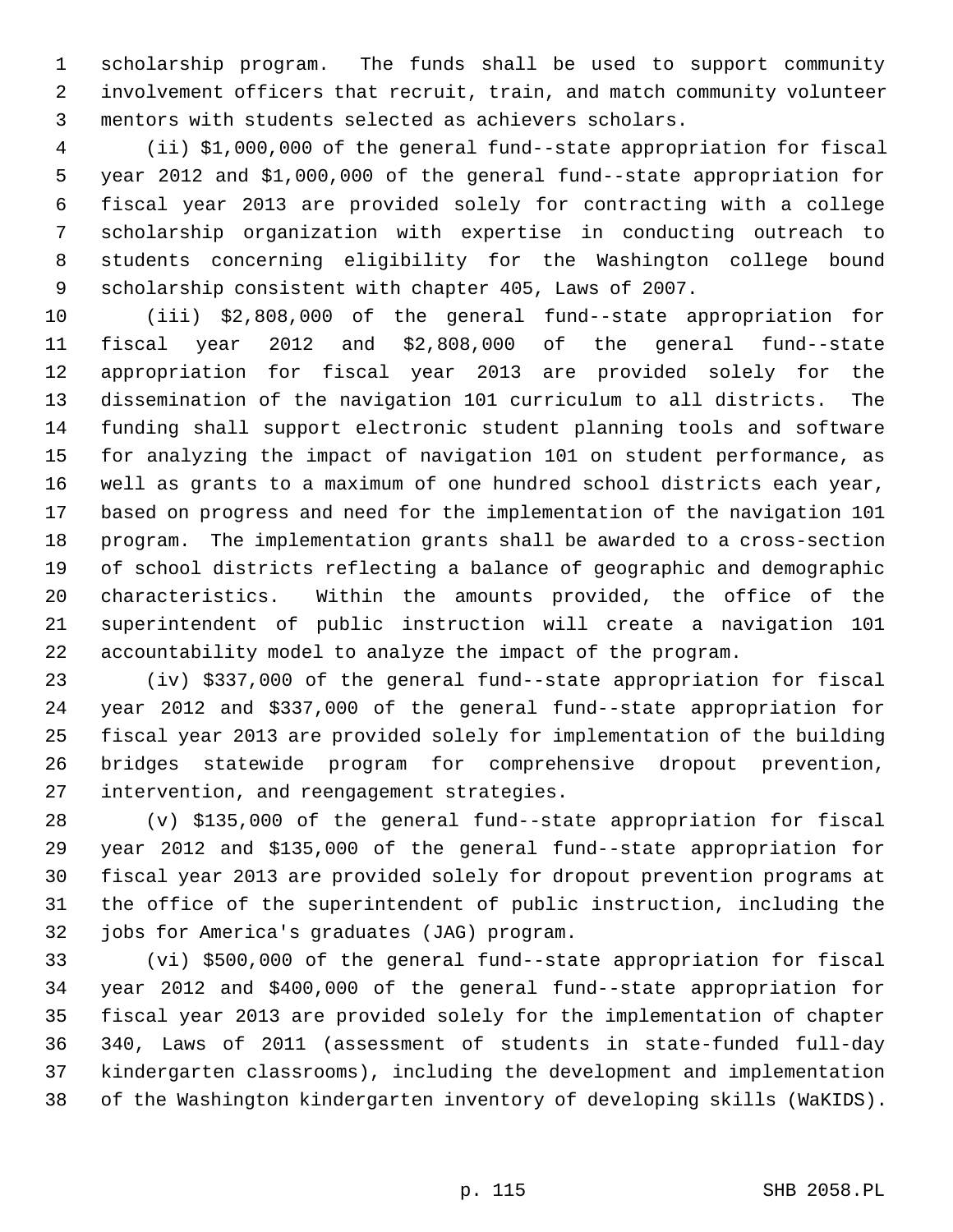1 **Sec. 502.** 2011 1st sp.s. c 50 s 502 (uncodified) is amended to 2 read as follows: 3 **FOR THE SUPERINTENDENT OF PUBLIC INSTRUCTION--FOR GENERAL** 4 **APPORTIONMENT** 5 General Fund--State Appropriation (FY 2012)  $\ldots$  (( $\frac{55,242,704,000}{50,000}$ )  $$5,253,769,000$ 7 General Fund--State Appropriation (FY 2013) . . . . ((<del>\$5,217,070,000</del>)) 8  $\frac{$5,205,868,000}{ }$ 9 General Fund--Federal Appropriation . . . . . . . . . . . . \$22,078,000 10 TOTAL APPROPRIATION . . . . . . . . . . . . ((\$10,459,774,000)) 11 \$10,481,715,000

12 The appropriations in this section are subject to the following 13 conditions and limitations:

14 (1)(a) Each general fund fiscal year appropriation includes such 15 funds as are necessary to complete the school year ending in the fiscal 16 year and for prior fiscal year adjustments.

17 (b) For the 2011-12 and 2012-13 school years, the superintendent 18 shall allocate general apportionment funding to school districts as 19 provided in the funding formulas and salary schedules in sections 502 20 and 503 of this act, excluding (c) of this subsection.

21 (c) From July 1, 2011 to August 31, 2011, the superintendent shall 22 allocate general apportionment funding to school districts programs as 23 provided in sections 502 and 504, chapter 564, Laws of 2009, as amended 24 through sections 1402 and 1403 of this act.

 (d) The appropriations in this section include federal funds provided through section 101 of P.L. No. 111-226 (education jobs fund), which shall be used to support general apportionment program funding. In distributing general apportionment allocations under this section for the 2011-12 school year, the superintendent shall include the additional amount of \$3,078,000 allocated by the United States department of education on September 16, 2011, provided through 101 of P.L. No. 111-226 (education jobs fund) as part of each district's general apportionment allocation.

 (e) The enrollment of any district shall be the annual average number of full-time equivalent students and part-time students as provided in RCW 28A.150.350, enrolled on the fourth day of school in September and on the first school day of each month October through June, including students who are in attendance pursuant to RCW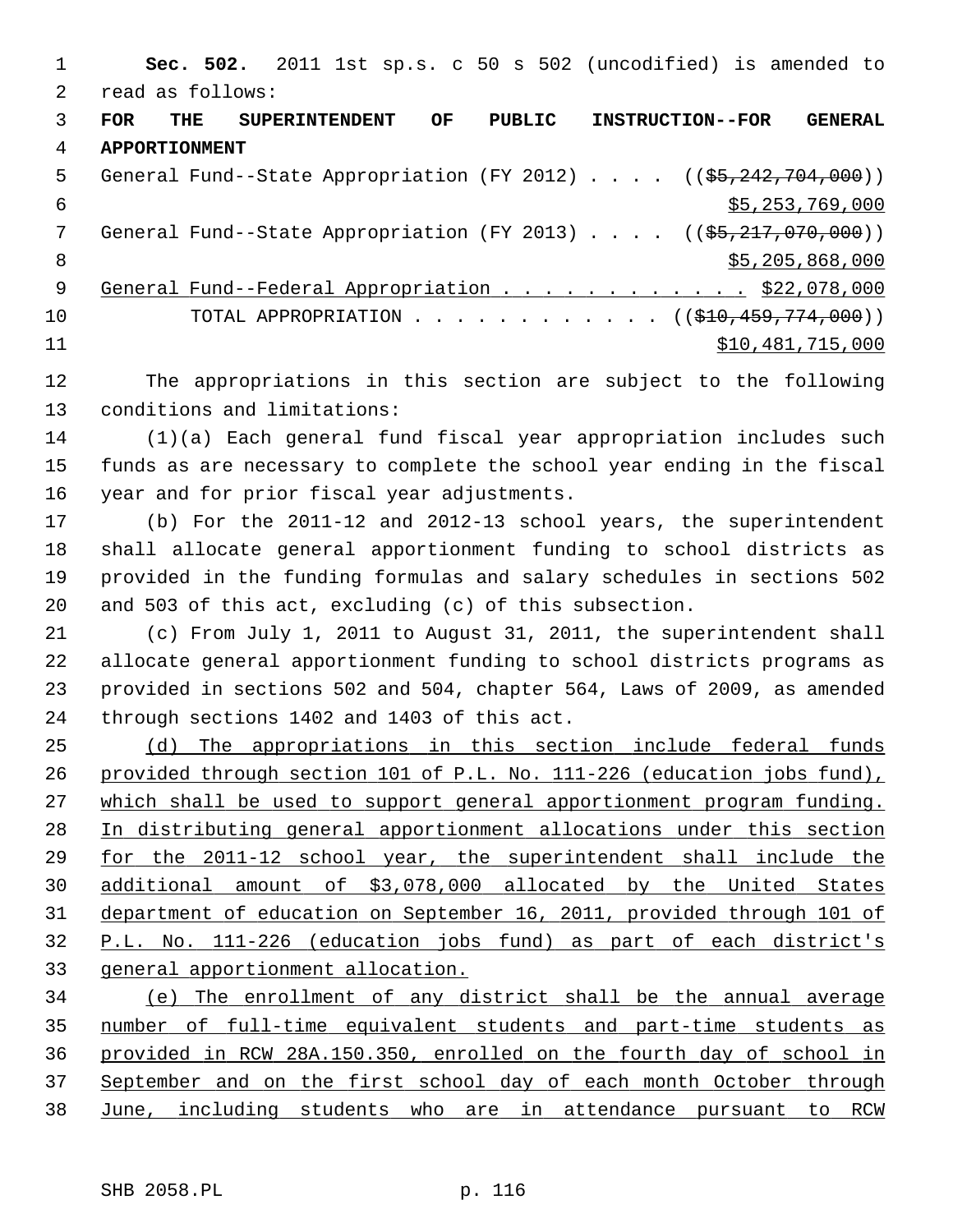28A.335.160 and 28A.225.250 who do not reside within the servicing school district. Any school district concluding its basic education program in May must report the enrollment of the last school day held in May in lieu of a June enrollment.

## 5 (2) CERTIFICATED INSTRUCTIONAL STAFF ALLOCATIONS

 6 Allocations for certificated instructional staff salaries for the 7 2011-12 and 2012-13 school years are determined using formula-generated 8 staff units calculated pursuant to this subsection.

 9 (a) Certificated instructional staff units, as defined in RCW 10 28A.150.410, shall be allocated to reflect the minimum class size 11 allocations, requirements, and school prototypes assumptions as 12 provided in RCW 28A.150.260. The superintendent shall ((adjust)) make 13 allocations to school districts based on the district's annual average 14 full-time equivalent student enrollment in each grade.

15 (b) Additional certificated instructional staff units provided in 16 this subsection (2) that exceed the minimum requirements in RCW 17 28A.150.260 are enhancements outside the program of basic education, 18 except as otherwise provided in this section.

19 (c)(i) The superintendent shall base allocations for each level of 20 prototypical school on the following regular education average class 21 size of full-time equivalent students per teacher, except as provided 22 in (c)(ii) of this subsection:

23 General education class size:

| RCW 28A.150.260 |
|-----------------|
| 25.23           |
| 27.00           |
| 27.00           |
| 28.53           |
| 28.74           |
|                 |

30 The superintendent shall base allocations for career and technical 31 education (CTE) and skill center programs average class size as 32 provided in RCW 28A.150.260.

33 (ii) For each level of prototypical school at which more than fifty 34 percent of the students were eligible for free and reduced-price meals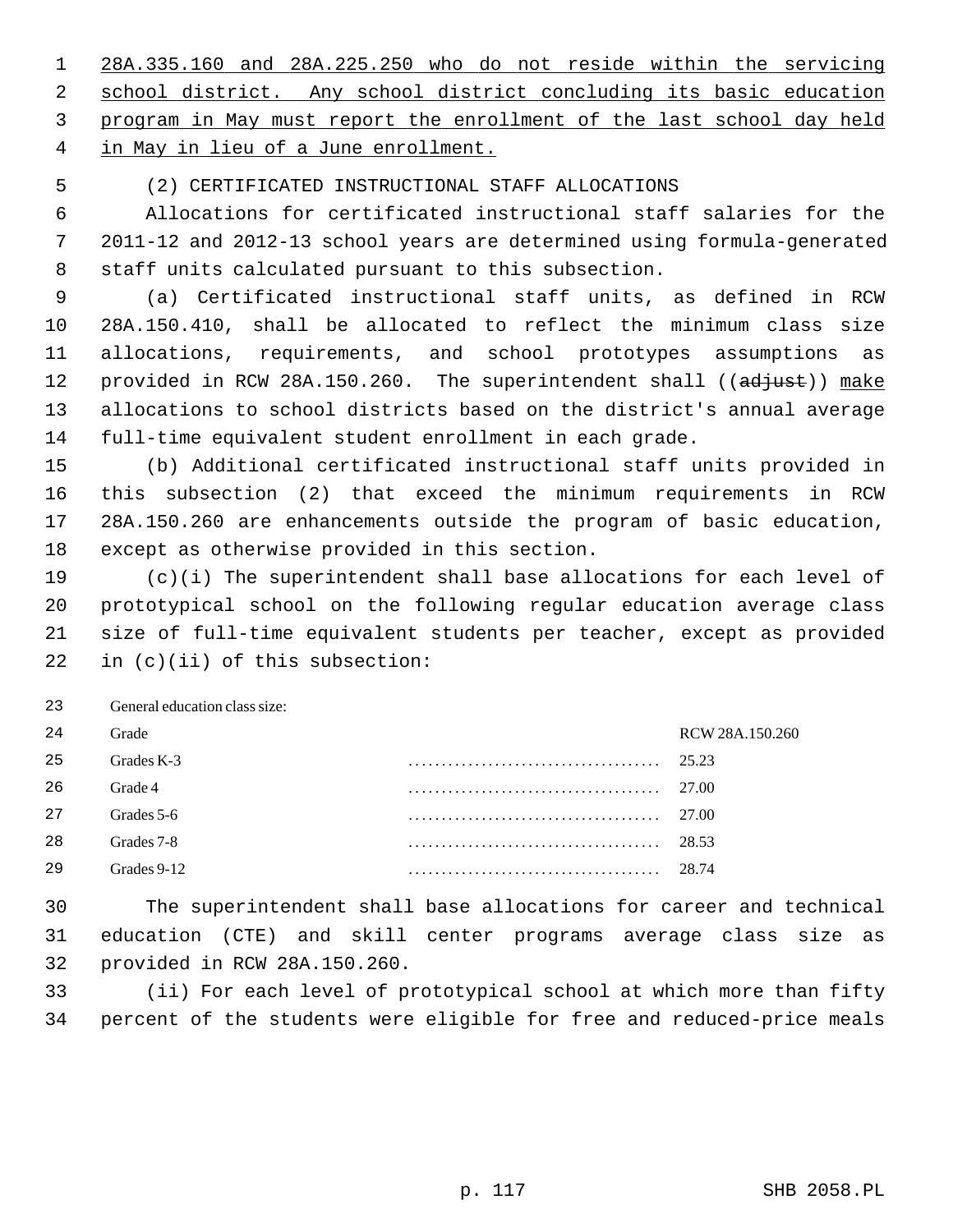1 in the prior school year, the superintendent shall allocate funding 2 based on the following average class size of full-time equivalent 3 students per teacher:

 4 General education class size in high poverty

 5 school:

| - 6        | Grades K-3  | 24.10 |
|------------|-------------|-------|
| $7\degree$ | Grade 4     | 27.00 |
| - 8        | Grades 5-6  | 27.00 |
| - 9        | Grades 7-8  | 28.53 |
| 10         | Grades 9-12 | 28.74 |

11 (iii) Pursuant to RCW 28A.150.260(4)(a), the assumed teacher 12 planning period, expressed as a percentage of a teacher work day, is 13 13.42 percent in grades K-6, and 16.67 percent in grades 7-12; and

14 (iv) Laboratory science, advanced placement, and international 15 baccalaureate courses are funded at the same class size assumptions as 16 general education schools in the same grade; and

17 (d)(i) Funding for teacher librarians, school nurses, social 18 workers, school psychologists, and guidance counselors is allocated 19 based on the school prototypes as provided in RCW 28A.150.260 and is 20 considered certificated instructional staff, except as provided in 21 (d)(ii) of this subsection.

22 (ii) Students in approved career and technical education and skill 23 center programs generate certificated instructional staff units to 24 provide for the services of teacher librarians, school nurses, social 25 workers, school psychologists, and guidance counselors at the following 26 combined rate per 1000 students:

27 Career and Technical Education

28 students . . . . . . . . . . . . . . . . 2.02 per 1000 student FTE's 29 Skill Center students . . . . . . . . . . 2.36 per 1000 student FTE's

30 (3) ADMINISTRATIVE STAFF ALLOCATIONS

31 (a) Allocations for school building-level certificated 32 administrative staff salaries for the 2011-12 and 2012-13 school years 33 for general education students are determined using the formula-34 generated staff units provided in RCW 28A.150.260, and adjusted based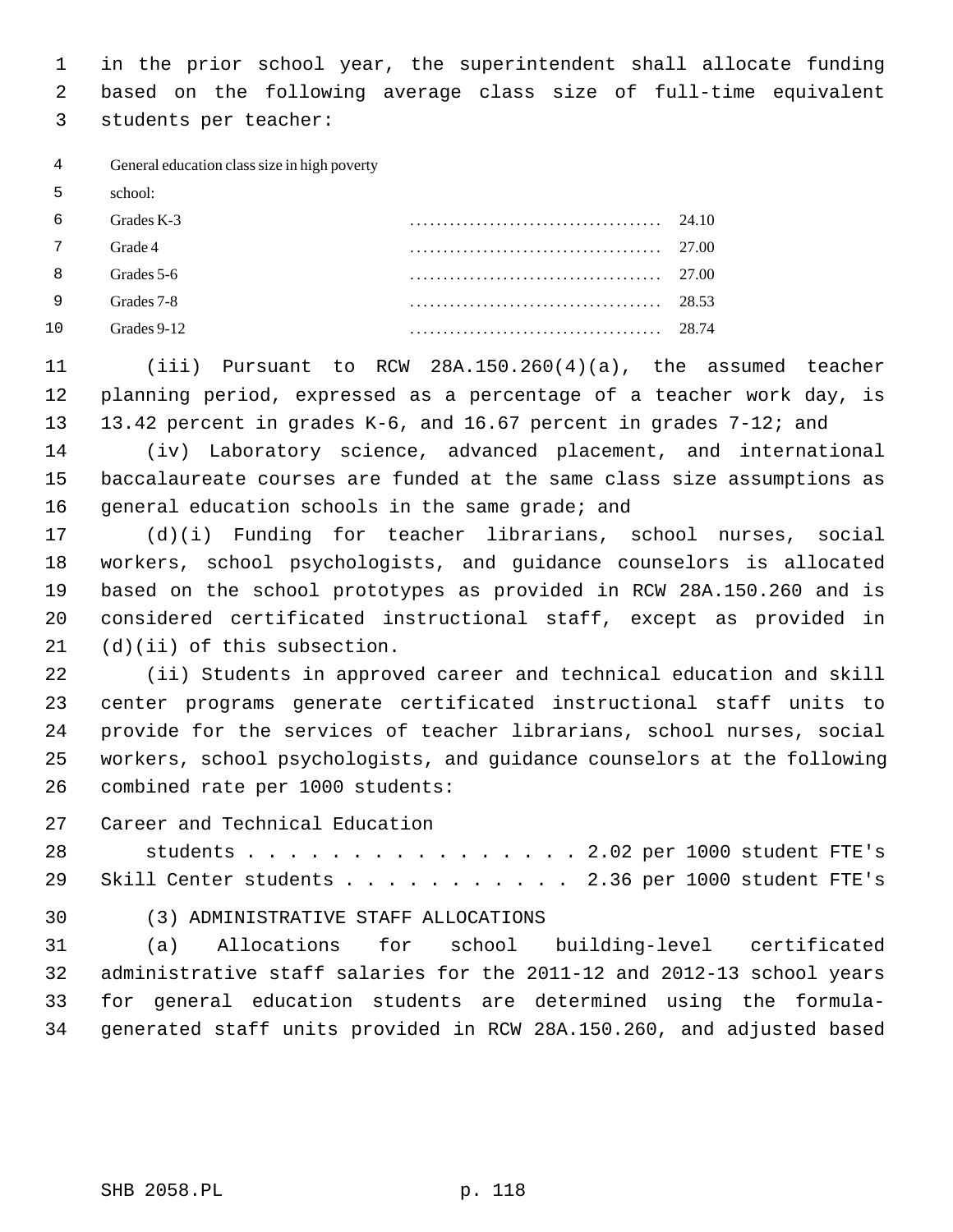1 on a district's annual average full-time equivalent student enrollment 2 in each grade.

 3 (b) Students in approved career and technical education and skill 4 center programs generate certificated school building-level 5 administrator staff units at per student rates that exceed the general 6 education rate in (a) of this subsection by the following percentages:

 7 Career and Technical Education students . . . . . . . . . . 2.5 percent 8 Skill Center students . . . . . . . . . . . . . . . . . . 19.75 percent

# 9 (4) CLASSIFIED STAFF ALLOCATIONS

10 Allocations for classified staff units providing school building-11 level and district-wide support services for the 2011-12 and 2012-13 12 school years are determined using the formula-generated staff units 13 provided in RCW 28A.150.260, and adjusted based on each district's 14 annual average full-time equivalent student enrollment in each grade.

 $\frac{15}{16}$ 

### 16 (5) CENTRAL OFFICE ALLOCATIONS

17 In addition to classified and administrative staff units allocated 18 in subsections (3) and (4) of this section, classified and 19 administrative staff units are provided for the 2011-12 and 2012-13 20 school year for the central office administrative costs of operating a 21 school district, at the following rates:

22 (a) The total central office staff units provided in this 23 subsection (5) are calculated by first multiplying the total number of 24 eligible certificated instructional, certificated administrative, and 25 classified staff units providing school-based or district-wide support 26 services, as identified in RCW 28A.150.260(6)(b), by 5.3 percent.

27 (b) Of the central office staff units calculated in (a) of this 28 subsection, 74.53 percent are allocated as classified staff units, as 29 generated in subsection (4) of this section, and 25.47 percent shall be 30 allocated as administrative staff units, as generated in subsection (3) 31 of this section.

32 (c) Staff units generated as enhancements outside the program of 33 basic education to the minimum requirements of RCW 28A.150.260, and 34 staff units generated by skill center and career-technical students, 35 are excluded from the total central office staff units calculation in 36 (a) of this subsection.

37 (d) For students in approved career-technical and skill center 38 programs, central office classified units are allocated at the same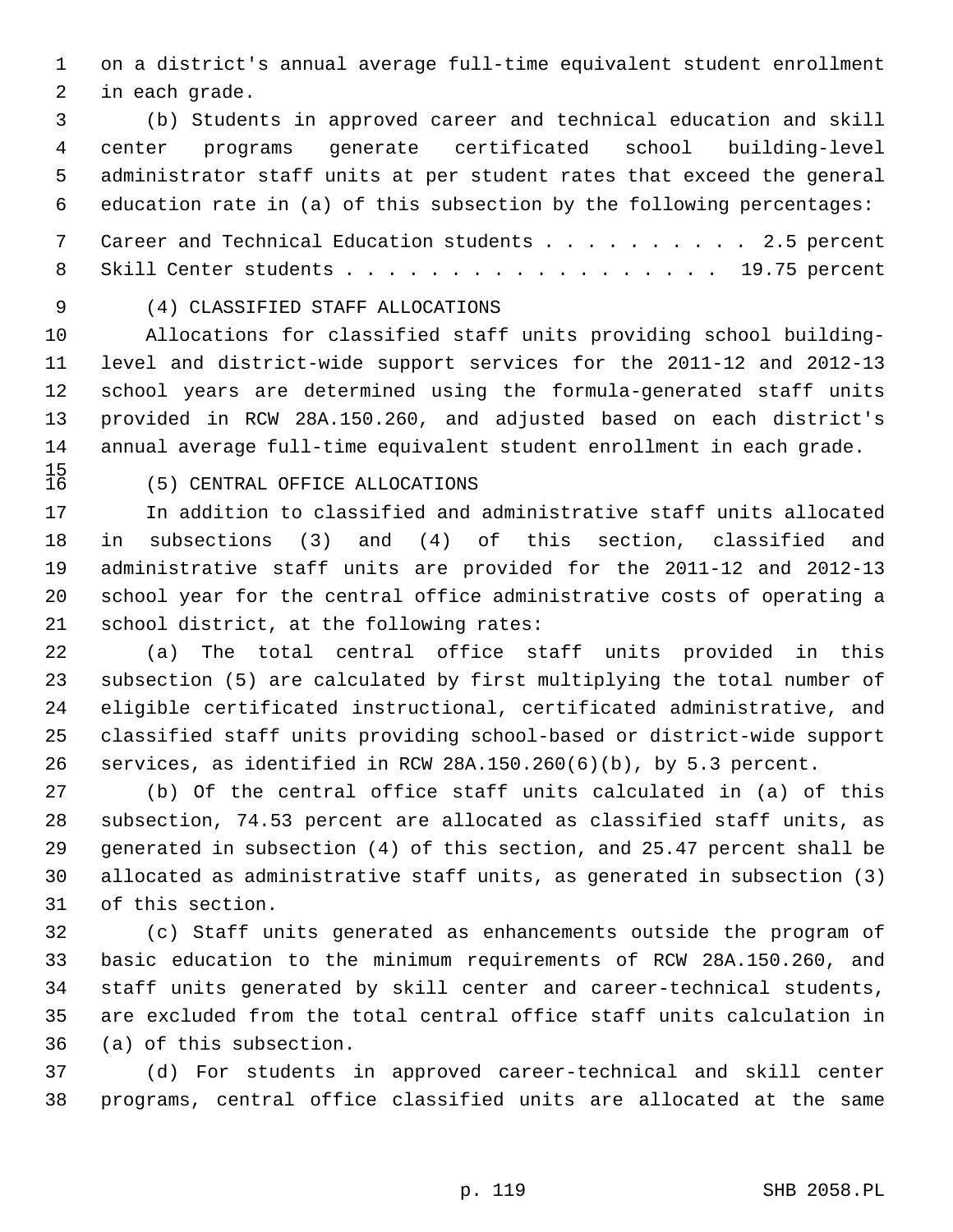1 staff unit per student rate as those generated for general education 2 students of the same grade in this subsection (5), and central office 3 administrative staff units are allocated at staff unit per student 4 rates that exceed the general education rate established for students 5 in the same grade in this subsection (5) by 3.69 percent for career and 6 technical education students, and 21.92 percent for skill center 7 students.

## 8 (6) FRINGE BENEFIT ALLOCATIONS

 9 Fringe benefit allocations shall be calculated at a rate of 10  $((16.49))$  16.33 percent in the 2011-12 school year and  $((16.50))$  16.33 11 percent in the 2012-13 school year for certificated salary allocations 12 provided under subsections (2), (3), and (5) of this section, and a 13 rate of  $((18.86))$  18.73 percent in the 2011-12 school year and 14 ((18.88)) 18.73 percent in the 2012-13 school year for classified 15 salary allocations provided under subsections (4) and (5) of this 16 section.

 $\begin{array}{c} 17 \\ 18 \end{array}$ 

#### 18 (7) INSURANCE BENEFIT ALLOCATIONS

19 Insurance benefit allocations shall be calculated at the 20 maintenance rate specified in section 504 of this act, based on the 21 number of benefit units determined as follows:

22 (a) The number of certificated staff units determined in 23 subsections (2), (3), and (5) of this section; and

24 (b) The number of classified staff units determined in subsections 25 (4) and (5) of this section multiplied by 1.152. This factor is 26 intended to adjust allocations so that, for the purposes of 27 distributing insurance benefits, full-time equivalent classified 28 employees may be calculated on the basis of 1440 hours of work per 29 year, with no individual employee counted as more than one full-time 30 equivalent.

31 (8) MATERIALS, SUPPLIES, AND OPERATING COSTS (MSOC) ALLOCATIONS

32 Funding is allocated per annual average full-time equivalent 33 student for the materials, supplies, and operating costs (MSOC) 34 incurred by school districts, consistent with the requirements of RCW 35 28A.150.260.

36 (a) MSOC funding for general education students are allocated at 37 the following per student rates: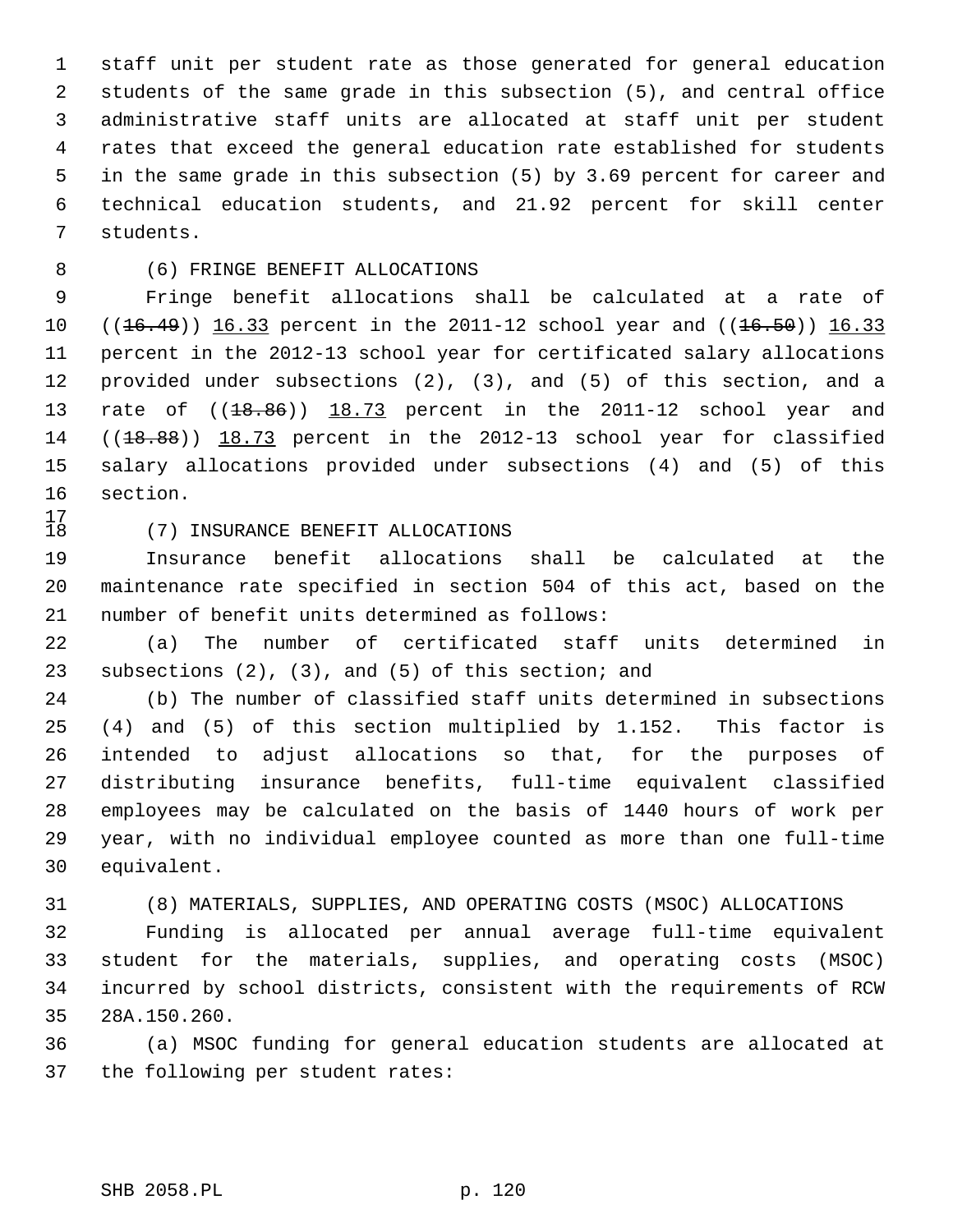| <b>MSOC RATES/STUDENT FTE</b>                                                |                        |                        |
|------------------------------------------------------------------------------|------------------------|------------------------|
|                                                                              |                        |                        |
| <b>MSOC</b> Component                                                        | 2011-12                | 2012-13                |
|                                                                              | <b>SCHOOL YEAR</b>     | <b>SCHOOL YEAR</b>     |
|                                                                              |                        |                        |
| Technology                                                                   | $((\$57.02))$ \$57.42  | $((\$57.99))$ \$58.17  |
| Utilities and Insurance                                                      | $((\$154.93))$         | $((\$157.56))$         |
|                                                                              | \$156.03               | \$158.05               |
| <b>Curriculum and Textbooks</b>                                              | $((\$61.22)) \$61.65$  | $((\$62.26))$ \$62.45  |
| Other Supplies and Library Materials                                         | $((\$129.97))$         | $((\$132.18))$         |
|                                                                              | \$130.89               | \$132.59               |
| Instructional Professional Development for Certificated and Classified Staff | $((\$9.47))$ \$9.53    | $((\$9.63))$ \$9.66    |
| <b>Facilities Maintenance</b>                                                | $((\$76.75))$ $$77.30$ | $((\$78.06))$ $$78.30$ |
| Security and Central Office                                                  | $((\$53.17))$ \$53.55  | $((\$54.08))$ \$54.25  |
| TOTAL BASIC EDUCATION MSOC/STUDENT FTE                                       | $((\$542.53))$         | $((\$551.76))$         |
|                                                                              | \$546.37               | \$553.47               |
|                                                                              |                        |                        |

17 (b) Students in approved skill center programs generate per student 18 FTE MSOC allocations which equal the rate for general education 19 students calculated in (a) of this subsection, multiplied by a factor 20 of ((<del>2.187</del>)) 2.171.

21 (c) Students in approved exploratory and preparatory career and 22 technical education programs generate a per student MSOC allocation 23 that is equal to the rate for general education students calculated in 24 (a) of this subsection, multiplied by a factor of  $((2.459))$  2.442.

25 (d) Students in laboratory science courses generate per student FTE 26 MSOC allocations which equal the per student FTE rate for general 27 education students established in (a) of this subsection.

28 (9) SUBSTITUTE TEACHER ALLOCATIONS

29 For the 2011-12 and 2012-13 school years, funding for substitute 30 costs for classroom teachers is based on four (4) funded substitute 31 days per classroom teacher unit generated under subsection (2) of this 32 section, at a daily substitute rate of \$151.86.

33 (10) ALTERNATIVE LEARNING EXPERIENCE PROGRAM FUNDING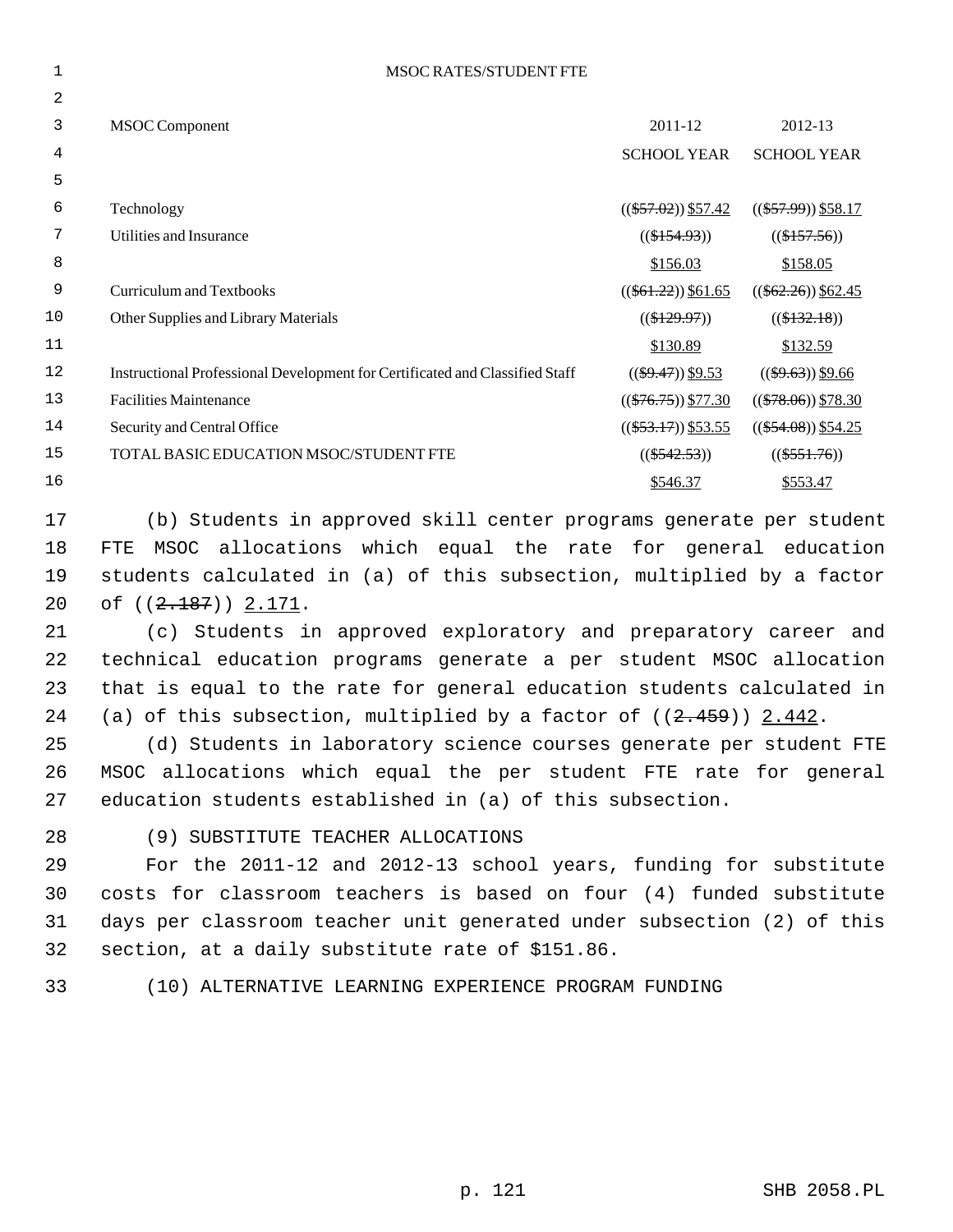1 (a) Amounts provided in this section are adjusted to reflect 2 provisions of House Bill No. 2065 (allocation of funding for funding 3 for students enrolled in alternative learning experiences).

 4 (b) The superintendent of public instruction shall require all 5 districts receiving general apportionment funding for alternative 6 learning experience (ALE) programs as defined in WAC 392-121-182 to 7 provide separate financial accounting of expenditures for the ALE 8 programs offered in district or with a provider, including but not 9 limited to private companies and multidistrict cooperatives, as well as 10 accurate, monthly headcount and FTE enrollment claimed for basic 11 education, including separate counts of resident and nonresident 12 students.

#### 13 (11) VOLUNTARY FULL DAY KINDERGARTEN PROGRAMS

14 Funding in this section is sufficient to fund voluntary full day 15 kindergarten programs in qualifying high poverty schools, pursuant to 16 RCW 28A.150.220 and 28A.150.315. Each kindergarten student who enrolls 17 for the voluntary full-day program in a qualifying school shall count 18 as one-half of one full-time equivalent student for purpose of making 19 allocations under this section. Funding in this section provides full-20 day kindergarten programs for 21 percent of kindergarten enrollment in 21 the 2011-12 school year, and 22 percent in the 2012-13 school year. 22 Funding priority shall be given to schools with the highest poverty 23 levels, as measured by prior year free and reduced price lunch 24 eligibility rates in each school. Funding in this section is 25 sufficient to fund voluntary full day kindergarten programs for July 26 and August of the 2010-11 school year.

27 (12) ADDITIONAL FUNDING FOR SMALL SCHOOL DISTRICTS AND REMOTE AND 28 NECESSARY PLANTS

29 For small school districts and remote and necessary school plants 30 within any district which have been judged to be remote and necessary 31 by the superintendent of public instruction, additional staff units are 32 provided to ensure a minimum level of staffing support. Additional 33 administrative and certificated instructional staff units provided to 34 districts in this subsection shall be reduced by the general education 35 staff units, excluding career and technical education and skills center 36 enhancement units, otherwise provided in subsections (2) through (5) of 37 this section on a per district basis.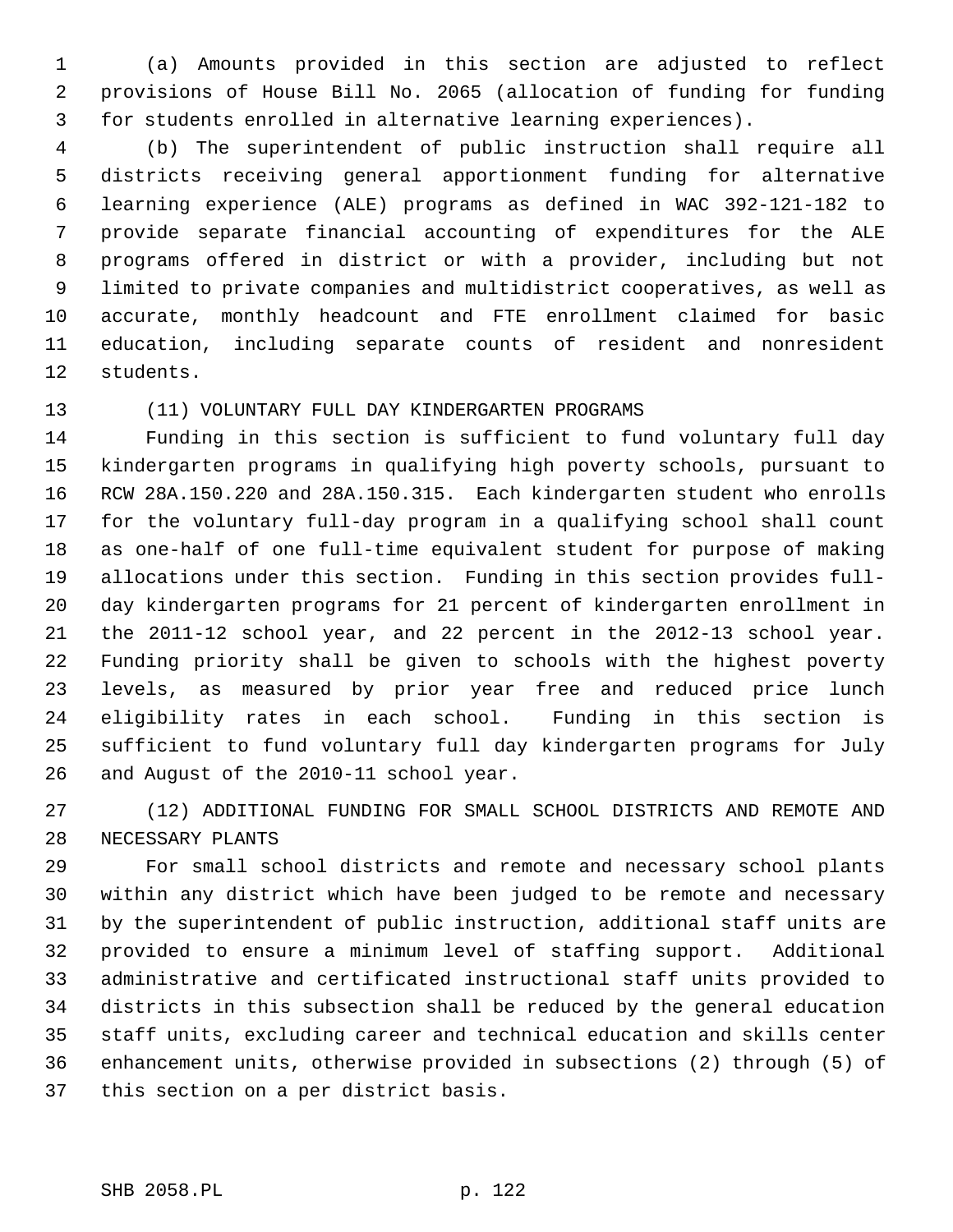1 (a) For districts enrolling not more than twenty-five average 2 annual full-time equivalent students in grades K-8, and for small 3 school plants within any school district which have been judged to be 4 remote and necessary by the superintendent of public instruction and 5 enroll not more than twenty-five average annual full-time equivalent 6 students in grades K-8:

 7 (i) For those enrolling no students in grades 7 and 8, 1.76 8 certificated instructional staff units and 0.24 certificated 9 administrative staff units for enrollment of not more than five 10 students, plus one-twentieth of a certificated instructional staff unit 11 for each additional student enrolled; and

12 (ii) For those enrolling students in grades 7 or 8, 1.68 13 certificated instructional staff units and 0.32 certificated 14 administrative staff units for enrollment of not more than five 15 students, plus one-tenth of a certificated instructional staff unit for 16 each additional student enrolled;

17 (b) For specified enrollments in districts enrolling more than 18 twenty-five but not more than one hundred average annual full-time 19 equivalent students in grades K-8, and for small school plants within 20 any school district which enroll more than twenty-five average annual 21 full-time equivalent students in grades K-8 and have been judged to be 22 remote and necessary by the superintendent of public instruction:

23 (i) For enrollment of up to sixty annual average full-time 24 equivalent students in grades K-6, 2.76 certificated instructional 25 staff units and 0.24 certificated administrative staff units; and

26 (ii) For enrollment of up to twenty annual average full-time 27 equivalent students in grades 7 and 8, 0.92 certificated instructional 28 staff units and 0.08 certificated administrative staff units;

29 (c) For districts operating no more than two high schools with 30 enrollments of less than three hundred average annual full-time 31 equivalent students, for enrollment in grades 9-12 in each such school, 32 other than alternative schools:

33 (i) For remote and necessary schools enrolling students in any 34 grades 9-12 but no more than twenty-five average annual full-time 35 equivalent students in grades K-12, four and one-half certificated 36 instructional staff units and one-quarter of a certificated 37 administrative staff unit;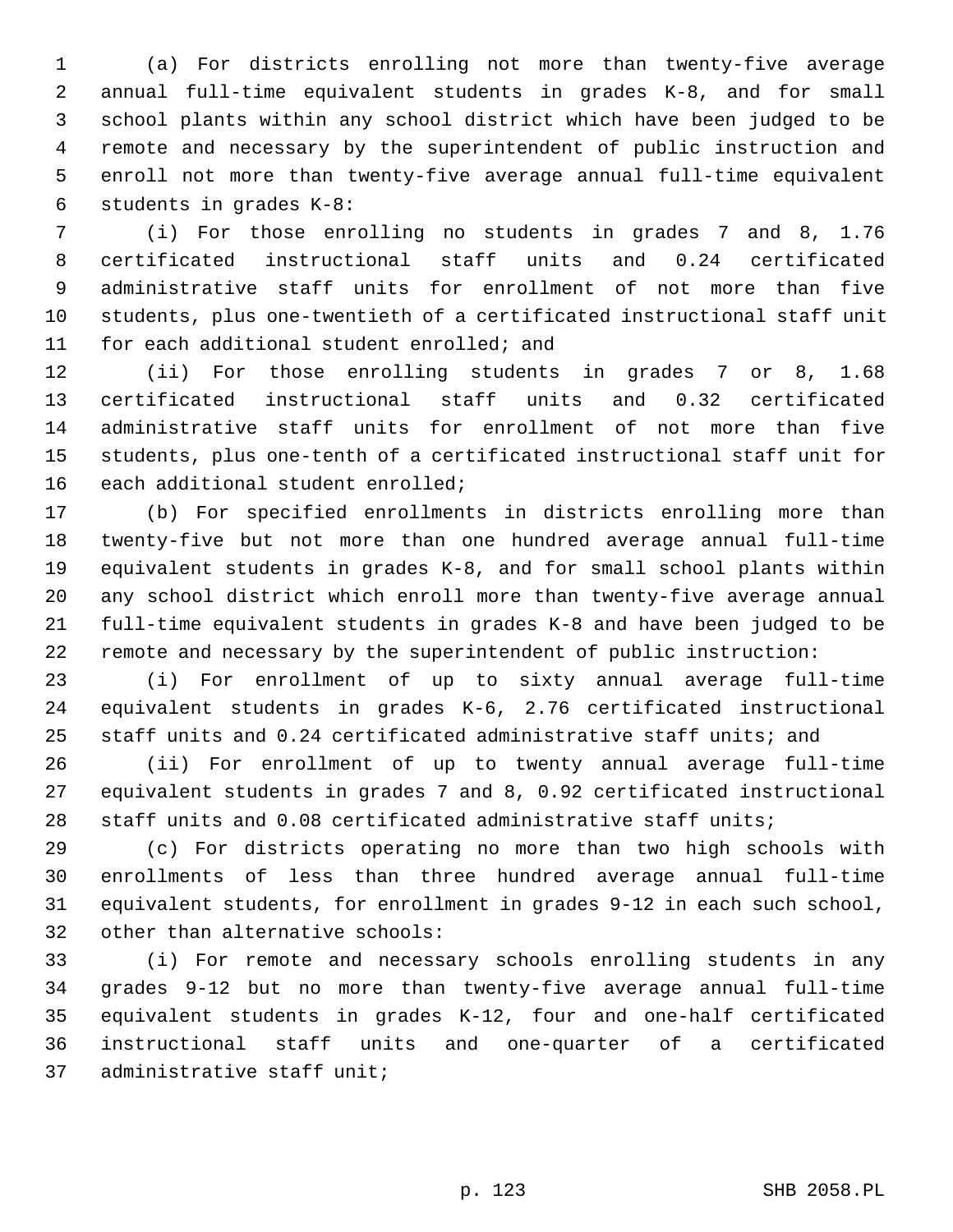1 (ii) For all other small high schools under this subsection, nine 2 certificated instructional staff units and one-half of a certificated 3 administrative staff unit for the first sixty average annual full-time 4 equivalent students, and additional staff units based on a ratio of 5 0.8732 certificated instructional staff units and 0.1268 certificated 6 administrative staff units per each additional forty-three and one-half 7 average annual full-time equivalent students;

 8 (d) For each nonhigh school district having an enrollment of more 9 than seventy annual average full-time equivalent students and less than 10 one hundred eighty students, operating a grades K-8 program or a grades 11 1-8 program, an additional one-half of a certificated instructional 12 staff unit;

13 (e) For each nonhigh school district having an enrollment of more 14 than fifty annual average full-time equivalent students and less than 15 one hundred eighty students, operating a grades K-6 program or a grades 16 1-6 program, an additional one-half of a certificated instructional 17 staff unit;

18 (f)(i) For enrollments generating certificated staff unit 19 allocations under (a) through (e) of this subsection, one classified 20 staff unit for each 2.94 certificated staff units allocated under such 21 subsections;

22 (ii) For each nonhigh school district with an enrollment of more 23 than fifty annual average full-time equivalent students and less than 24 one hundred eighty students, an additional one-half of a classified 25 staff unit; and

26 (g) School districts receiving additional staff units to support 27 small student enrollments and remote and necessary plants under 28 subsection (12) of this section shall generate additional MSOC 29 allocations consistent with the nonemployee related costs (NERC) 30 allocation formula in place for the 2010-11 school year as provided 31 section 502, chapter 37, Laws of 2010 1st sp. sess. (2010 supplemental 32 budget), adjusted annually for inflation.

33 (13) Any school district board of directors may petition the 34 superintendent of public instruction by submission of a resolution 35 adopted in a public meeting to reduce or delay any portion of its basic 36 education allocation for any school year. The superintendent of public 37 instruction shall approve such reduction or delay if it does not impair 38 the district's financial condition. Any delay shall not be for more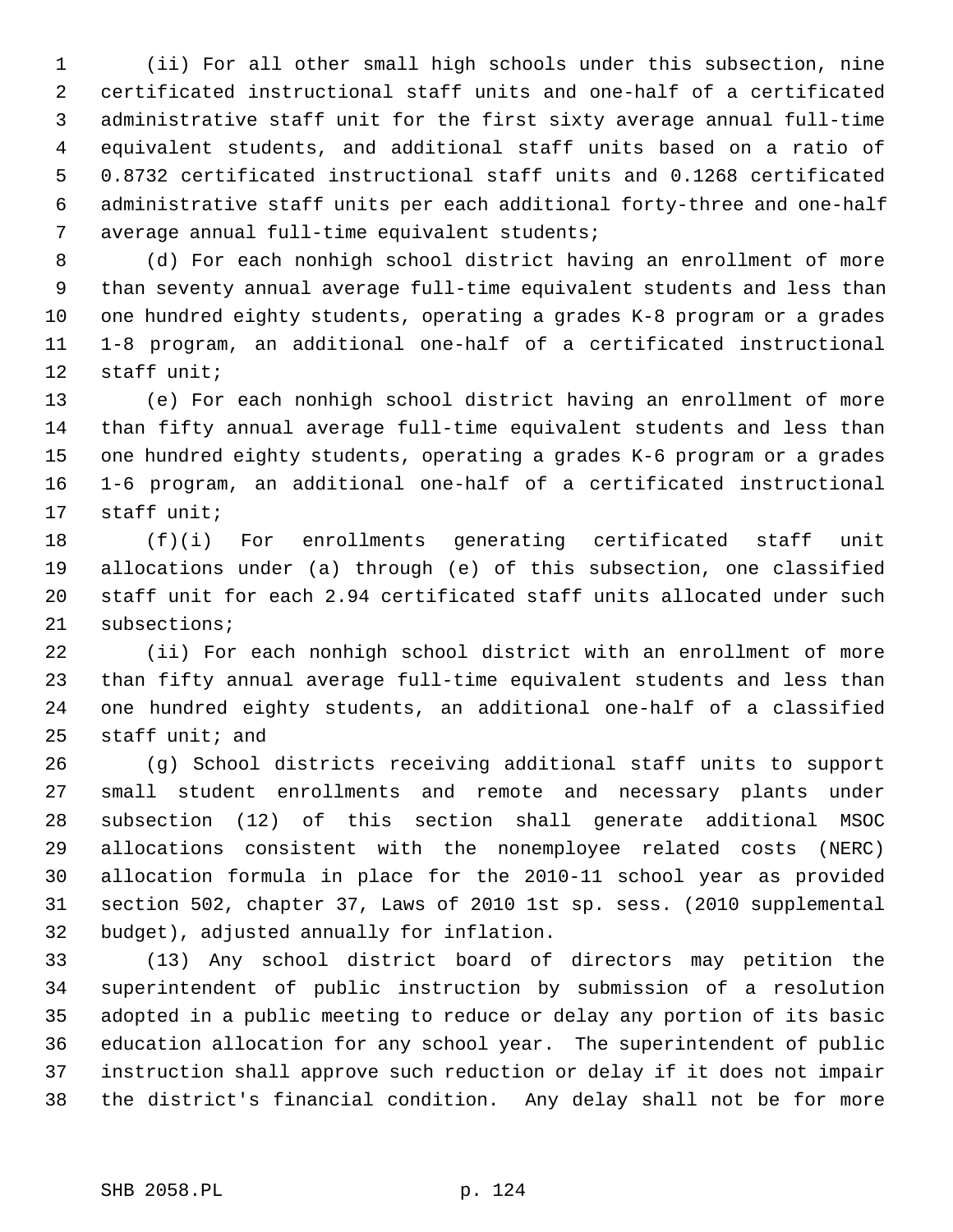1 than two school years. Any reduction or delay shall have no impact on 2 levy authority pursuant to RCW 84.52.0531 and local effort assistance 3 pursuant to chapter 28A.500 RCW.

 4 (14) The superintendent may distribute funding for the following 5 programs outside the basic education formula during fiscal years 2012 6 and 2013 as follows:

 7 (a) \$589,000 of the general fund--state appropriation for fiscal 8 year 2012 and ((\$599,000)) \$597,000 of the general fund--state 9 appropriation for fiscal year 2013 are provided solely for fire 10 protection for school districts located in a fire protection district 11 as now or hereafter established pursuant to chapter 52.04 RCW.

12 (b) \$436,000 of the general fund--state appropriation for fiscal 13 year 2012 and \$436,000 of the general fund--state appropriation for 14 fiscal year 2013 are provided solely for programs providing skills 15 training for secondary students who are enrolled in extended day 16 school-to-work programs, as approved by the superintendent of public 17 instruction. The funds shall be allocated at a rate not to exceed \$500 18 per full-time equivalent student enrolled in those programs.

19 (c) Funding in this section is sufficient to fund adjustments to 20 school districts' allocations resulting from the implementation of the 21 prototypical school funding formula, pursuant to chapter 236, Laws of 22 2010 (K-12 education funding). The funding in this section is intended 23 to hold school districts harmless in total for funding changes 24 resulting from conversion to the prototypical school formula in the 25 general apportionment program, the learning assistance program, the 26 transitional bilingual program, and the highly capable program, after 27 adjustment for changes in enrollment and other caseload adjustments.

28 (15) \$208,000 of the general fund--state appropriation for fiscal 29 year 2012 and \$211,000 of the general fund--state appropriation for 30 fiscal year 2013 are provided solely for school district emergencies as 31 certified by the superintendent of public instruction. At the close of 32 the fiscal year the superintendent of public instruction shall report 33 to the office of financial management and the appropriate fiscal 34 committees of the legislature on the allocations provided to districts 35 and the nature of the emergency.

36 (16) ((Amounts in this section include adjustments made by the 37 superintendent of public instruction for the repayment of financial 38 contingency funds allocated in fiscal year 2011, as specified in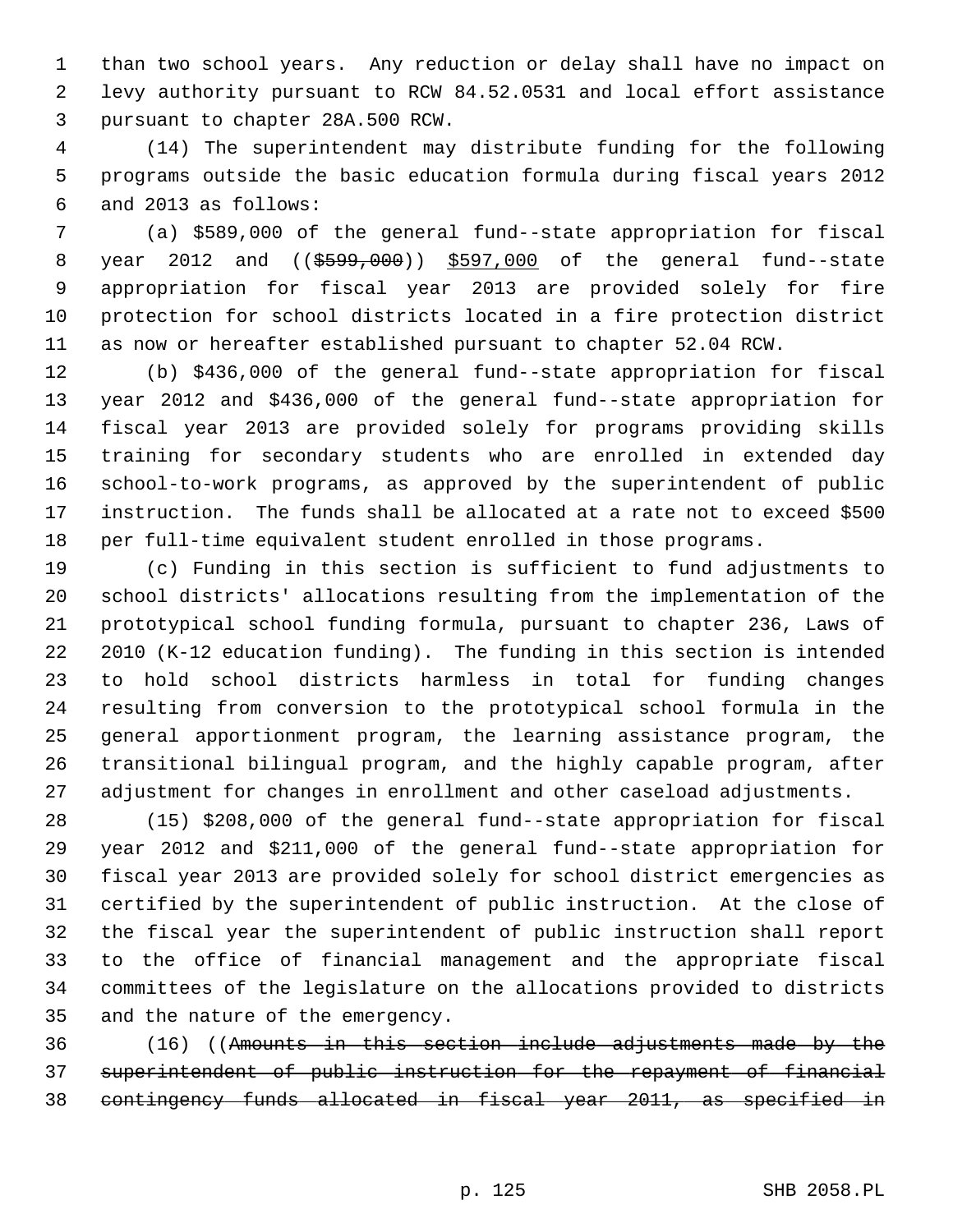section 501 of the 2011 supplemental budget. For any amount allocated to a district in state fiscal year 2011, the superintendent of public instruction shall deduct in state fiscal year 2012 from the district's general apportionment the amount of the emergency contingency allocation and any earnings by the school district on the investment of a temporary cash surplus due to the emergency contingency allocation. Repayments or advances will be accomplished by a reduction in the school district's apportionment payments on or before June 30th of the school year following the distribution of the emergency contingency 10 allocation. All disbursements, repayments, and outstanding allocations 11 to be repaid of the emergency contingency pool shall be reported to the 12 office of financial management and the appropriate fiscal committees of 13 the legislature on July 1st and January 1st of each year.

14  $(17)$ ) Funding in this section is sufficient to fund a maximum of 15 1.6 FTE enrollment for skills center students pursuant to chapter 463, 16 Laws of 2007.

17 (( $(18)$ )) (17) Beginning in the 2011-12 school year, students 18 participating in running start programs may be funded up to a combined 19 maximum enrollment of 1.2 FTE including school district and institution 20 of higher education enrollment. In calculating the combined 1.2 FTE, 21 the office of the superintendent of public instruction may average the 22 participating student's September through June enrollment to account 23 for differences in the start and end dates for courses provided by the 24 high school and higher education institution. Additionally, the office 25 of the superintendent of public instruction, in consultation with the 26 state board for community and technical colleges, the higher education 27 coordinating board, and the education data center, shall annually track 28 and report to the fiscal committees of the legislature on the combined 29 FTE experience of students participating in the running start program, 30 including course load analyses at both the high school and community 31 and technical college system.

 $(1)(19)$  (( $18$ ) If two or more school districts consolidate and each 33 district was receiving additional basic education formula staff units 34 pursuant to subsection (12) of this section, the following apply:

35 (a) For three school years following consolidation, the number of 36 basic education formula staff units shall not be less than the number 37 of basic education formula staff units received by the districts in the 38 school year prior to the consolidation; and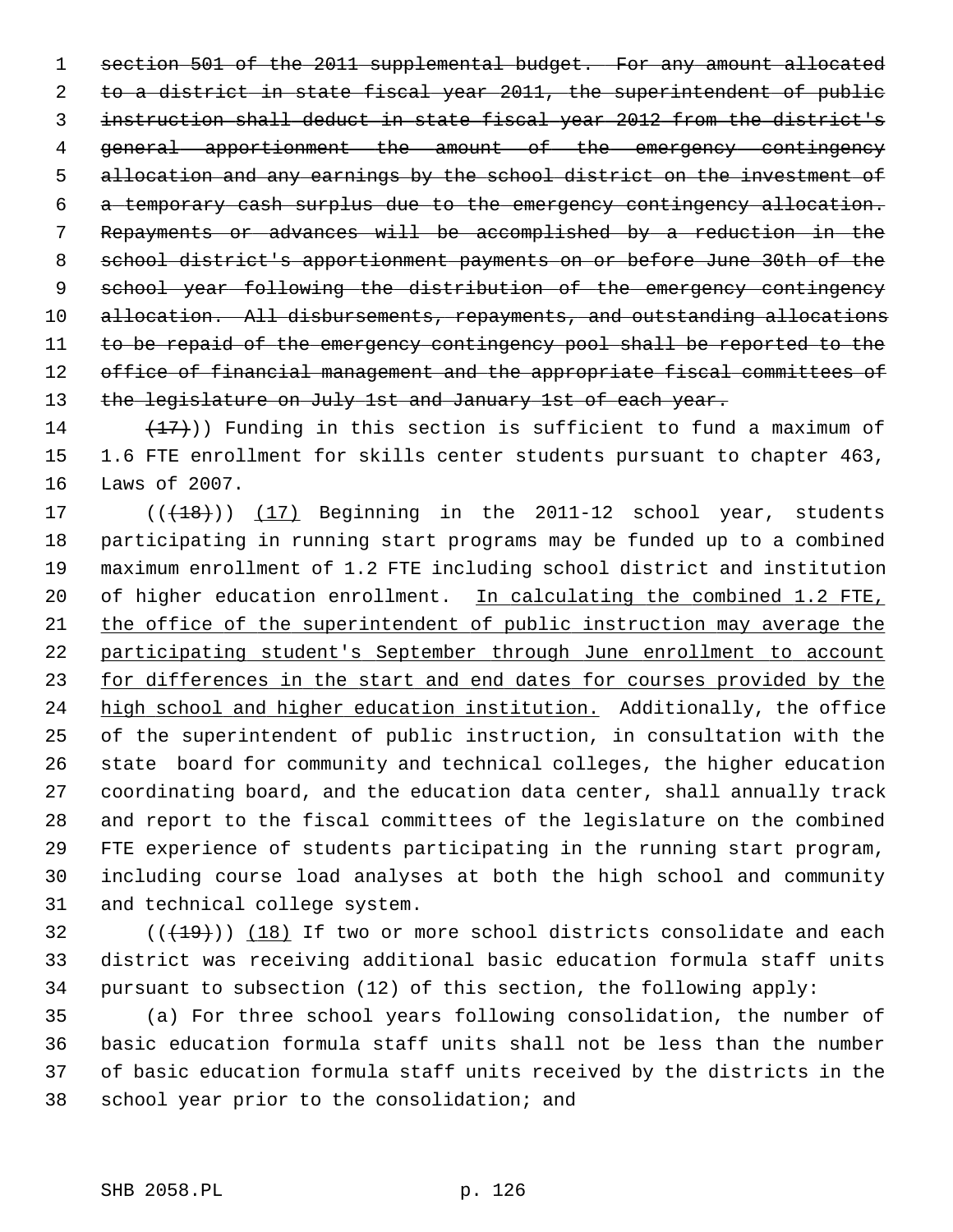1 (b) For the fourth through eighth school years following 2 consolidation, the difference between the basic education formula staff 3 units received by the districts for the school year prior to 4 consolidation and the basic education formula staff units after 5 consolidation pursuant to subsection (12) of this section shall be 6 reduced in increments of twenty percent per year.

 $7$  ( $(\overline{20})$ ) (19)(a) Indirect cost charges by a school district to 8 approved career and technical education middle and secondary programs 9 shall not exceed 15 percent of the combined basic education and career 10 and technical education program enhancement allocations of state funds. 11 Middle and secondary career and technical education programs are 12 considered separate programs for funding and financial reporting 13 purposes under this section.

14 (b) Career and technical education program full-time equivalent 15 enrollment shall be reported on the same monthly basis as the 16 enrollment for students eligible for basic support, and payments shall 17 be adjusted for reported career and technical education program 18 enrollments on the same monthly basis as those adjustments for 19 enrollment for students eligible for basic support.

20 **Sec. 503.** 2011 1st sp.s. c 50 s 503 (uncodified) is amended to 21 read as follows:

22 **FOR THE SUPERINTENDENT OF PUBLIC INSTRUCTION--BASIC EDUCATION EMPLOYEE** 23 **COMPENSATION**

24 (1) The following calculations determine the salaries used in the 25 state allocations for certificated instructional, certificated 26 administrative, and classified staff units as provided in RCW 27 28A.150.280 and under section 503 of this act:

28 (a) Salary allocations for certificated instructional staff units 29 are determined for each district by multiplying the district's 30 certificated instructional total base salary shown on LEAP Document 2 31 by the district's average staff mix factor for certificated 32 instructional staff in that school year, computed using LEAP document 33 1; and

34 (b) Salary allocations for certificated administrative staff units 35 and classified staff units for each district are determined based on 36 the district's certificated administrative and classified salary 37 allocation amounts shown on LEAP Document 2.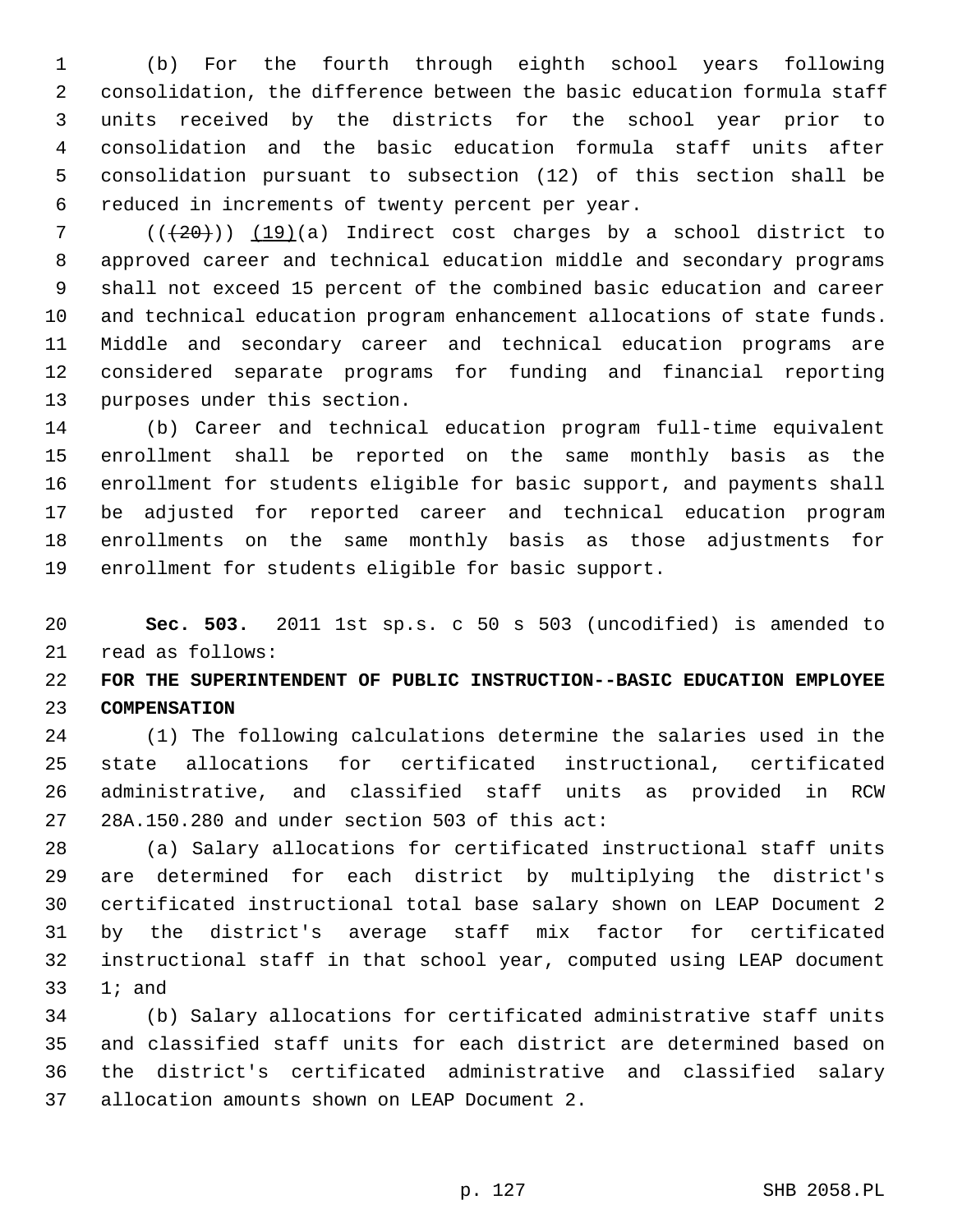1 (2) For the purposes of this section:

 2 (a) "LEAP Document 1" means the staff mix factors for certificated 3 instructional staff according to education and years of experience, as 4 developed by the legislative evaluation and accountability program 5 committee on May 23, 2011, at 16:10 hours; and

 6 (b) "LEAP Document 2" means the school year salary allocations for 7 certificated administrative staff and classified staff and derived and 8 total base salaries for certificated instructional staff as developed 9 by the legislative evaluation and accountability program committee on 10 May 23, 2011, at 16:10 hours.

11 (3) Incremental fringe benefit factors are applied to salary 12 adjustments at a rate of  $((15.85))$  15.69 percent for school year 13 2011-12 and ((15.86)) 15.69 percent for school year 2012-13 for 14 certificated instructional and certificated administrative staff and 15 ((15.36)) 15.23 percent for school year 2011-12 and ((15.38)) 15.23 16 percent for the 2012-13 school year for classified staff.

17 (4)(a) Pursuant to RCW 28A.150.410, the following state-wide salary 18 allocation schedules for certificated instructional staff are 19 established for basic education salary allocations:

20

21

22

Table Of Total Base Salaries For Certificated Instructional Staff For School Year 2011-12 \*\*\*Education Experience\*\*\*

| 23 | Years            |        |         |         |         |         |               |        |         | $MA+90$   |
|----|------------------|--------|---------|---------|---------|---------|---------------|--------|---------|-----------|
| 24 | of               |        |         |         |         |         |               |        |         | <b>OR</b> |
| 25 | Service          | BA     | $BA+15$ | $BA+30$ | $BA+45$ | $BA+90$ | <b>BA+135</b> | MA     | $MA+45$ | Ph.D.     |
| 26 | $\boldsymbol{0}$ | 33,401 | 34,303  | 35,238  | 36,175  | 39,180  | 41,116        | 40,045 | 43,051  | 44,989    |
| 27 | 1                | 33,851 | 34,765  | 35,712  | 36,690  | 39,727  | 41,652        | 40,490 | 43,527  | 45,452    |
| 28 | $\overline{2}$   | 34,279 | 35,202  | 36,159  | 37,212  | 40,241  | 42,186        | 40,938 | 43,966  | 45,912    |
| 29 | 3                | 34,720 | 35,653  | 36,620  | 37,706  | 40,729  | 42,722        | 41,363 | 44,384  | 46,377    |
| 30 | 4                | 35,153 | 36,127  | 37,099  | 38,224  | 41,264  | 43,271        | 41,808 | 44,849  | 46,857    |
| 31 | 5                | 35,600 | 36,578  | 37,561  | 38,748  | 41,777  | 43,824        | 42,261 | 45,291  | 47,339    |
| 32 | 6                | 36,060 | 37,017  | 38,032  | 39,279  | 42,293  | 44,352        | 42,725 | 45,740  | 47,797    |
| 33 | 7                | 36,868 | 37,839  | 38,868  | 40,182  | 43,241  | 45,356        | 43,594 | 46,652  | 48,768    |
| 34 | 8                | 38,050 | 39,074  | 40,127  | 41,550  | 44,651  | 46,844        | 44,961 | 48,063  | 50,254    |
| 35 | 9                |        | 40,353  | 41,459  | 42,933  | 46,106  | 48,373        | 46,343 | 49,518  | 51,785    |
| 36 | 10               |        |         | 42,806  | 44,387  | 47,602  | 49,945        | 47,798 | 51,014  | 53,356    |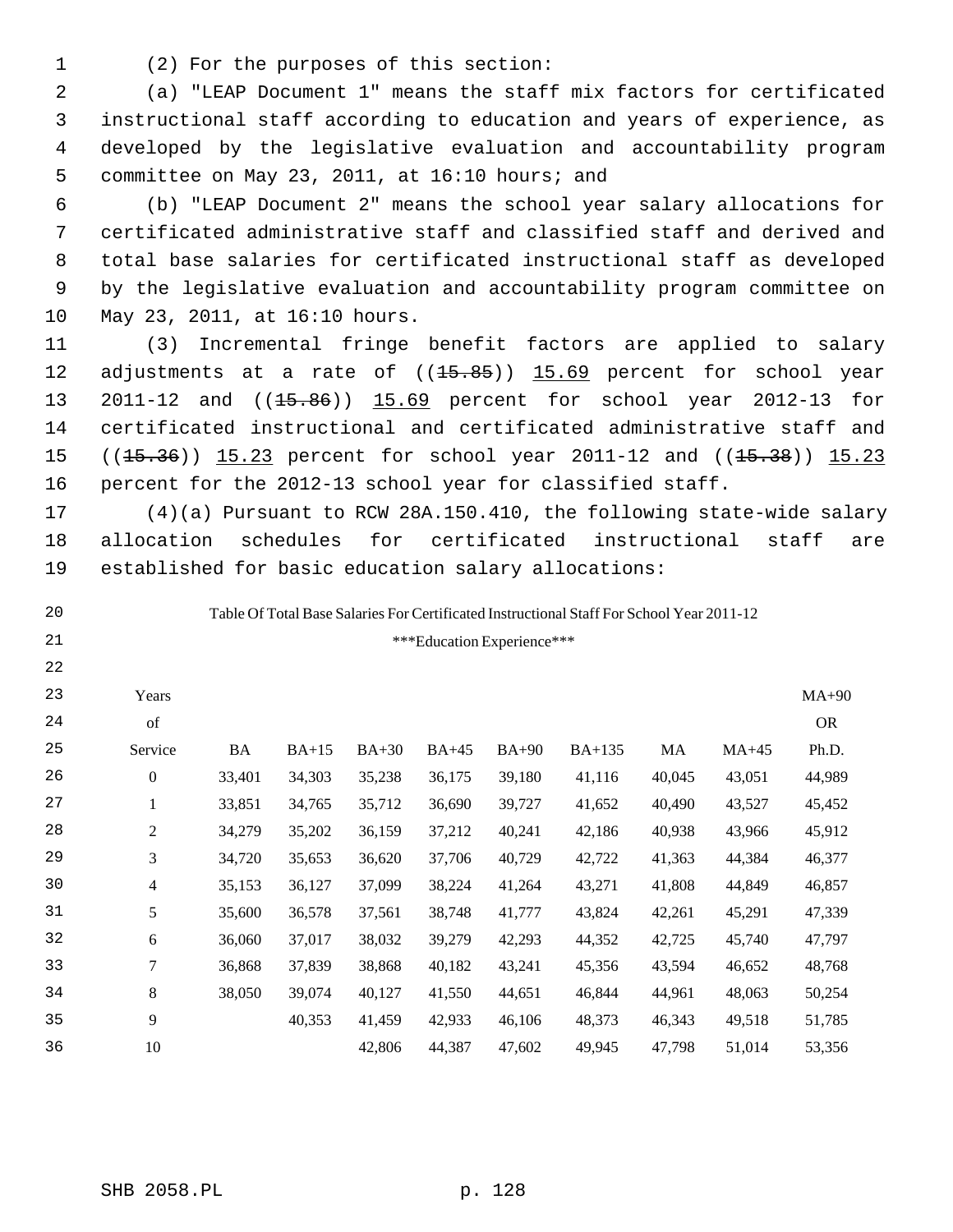| 1    | 11               |           |         |         | 45,883                     | 49,169  | 51,558                                                                                    | 49,295 | 52,581  | 54,969                                                             |  |
|------|------------------|-----------|---------|---------|----------------------------|---------|-------------------------------------------------------------------------------------------|--------|---------|--------------------------------------------------------------------|--|
| 2    | 12               |           |         |         | 47,332                     | 50,777  | 53,238                                                                                    | 50,850 | 54,188  | 56,650                                                             |  |
| 3    | 13               |           |         |         |                            | 52,425  | 54,959                                                                                    | 52,460 | 55,836  | 58,370                                                             |  |
| 4    | 14               |           |         |         |                            | 54,081  | 56,745                                                                                    | 54,117 | 57,600  | 60,157                                                             |  |
| 5    | 15               |           |         |         |                            | 55,488  | 58,221                                                                                    | 55,523 | 59,098  | 61,721                                                             |  |
| 6    | 16 or more       |           |         |         |                            | 56,597  | 59,385                                                                                    | 56,634 | 60,279  | 62,955                                                             |  |
| 7    |                  |           |         |         |                            |         |                                                                                           |        |         |                                                                    |  |
| 8    |                  |           |         |         |                            |         | Table Of Total Base Salaries For Certificated Instructional Staff For School Year 2012-13 |        |         |                                                                    |  |
| 9    |                  |           |         |         | ***Education Experience*** |         |                                                                                           |        |         |                                                                    |  |
| $10$ |                  |           |         |         |                            |         |                                                                                           |        |         |                                                                    |  |
| 11   | Years            |           |         |         |                            |         |                                                                                           |        |         | $MA+90$                                                            |  |
| 12   | of               |           |         |         |                            |         |                                                                                           |        |         | <b>OR</b>                                                          |  |
| 13   | Service          | <b>BA</b> | $BA+15$ | $BA+30$ | $BA+45$                    | $BA+90$ | BA+135                                                                                    | MA     | $MA+45$ | Ph.D.                                                              |  |
| 14   | $\boldsymbol{0}$ | 33,401    | 34,303  | 35,238  | 36,175                     | 39,180  | 41,116                                                                                    | 40,045 | 43,051  | 44,989                                                             |  |
| 15   | $\mathbf{1}$     | 33,851    | 34,765  | 35,712  | 36,690                     | 39,727  | 41,652                                                                                    | 40,490 | 43,527  | 45,452                                                             |  |
| 16   | $\mathbf{2}$     | 34,279    | 35,202  | 36,159  | 37,212                     | 40,241  | 42,186                                                                                    | 40,938 | 43,966  | 45,912                                                             |  |
| 17   | 3                | 34,720    | 35,653  | 36,620  | 37,706                     | 40,729  | 42,722                                                                                    | 41,363 | 44,384  | 46,377                                                             |  |
| 18   | $\overline{4}$   | 35,153    | 36,127  | 37,099  | 38,224                     | 41,264  | 43,271                                                                                    | 41,808 | 44,849  | 46,857                                                             |  |
| 19   | 5                | 35,600    | 36,578  | 37,561  | 38,748                     | 41,777  | 43,824                                                                                    | 42,261 | 45,291  | 47,339                                                             |  |
| 20   | $\sqrt{6}$       | 36,060    | 37,017  | 38,032  | 39,279                     | 42,293  | 44,352                                                                                    | 42,725 | 45,740  | 47,797                                                             |  |
| 21   | $\tau$           | 36,868    | 37,839  | 38,868  | 40,182                     | 43,241  | 45,356                                                                                    | 43,594 | 46,652  | 48,768                                                             |  |
| 22   | $\,8\,$          | 38,050    | 39,074  | 40,127  | 41,550                     | 44,651  | 46,844                                                                                    | 44,961 | 48,063  | 50,254                                                             |  |
| 23   | $\overline{9}$   |           | 40,353  | 41,459  | 42,933                     | 46,106  | 48,373                                                                                    | 46,343 | 49,518  | 51,785                                                             |  |
| 24   | 10               |           |         | 42,806  | 44,387                     | 47,602  | 49,945                                                                                    | 47,798 | 51,014  | 53,356                                                             |  |
| 25   | 11               |           |         |         | 45,883                     | 49,169  | 51,558                                                                                    | 49,295 | 52,581  | 54,969                                                             |  |
| 26   | 12               |           |         |         | 47,332                     | 50,777  | 53,238                                                                                    | 50,850 | 54,188  | 56,650                                                             |  |
| 27   | 13               |           |         |         |                            | 52,425  | 54,959                                                                                    | 52,460 | 55,836  | 58,370                                                             |  |
| 28   | 14               |           |         |         |                            | 54,081  | 56,745                                                                                    | 54,117 | 57,600  | 60,157                                                             |  |
| 29   | 15               |           |         |         |                            | 55,488  | 58,221                                                                                    | 55,523 | 59,098  | 61,721                                                             |  |
| 30   | 16 or more       |           |         |         |                            | 56,597  | 59,385                                                                                    | 56,634 | 60,279  | 62,955                                                             |  |
| 31   |                  |           |         |         |                            |         |                                                                                           |        |         | (b) As used in this subsection, the column headings "BA+(N)" refer |  |
| 32   | the<br>to        | number    | оf      |         |                            |         |                                                                                           |        |         | credits earned since receiving the baccalaureate                   |  |

33 degree.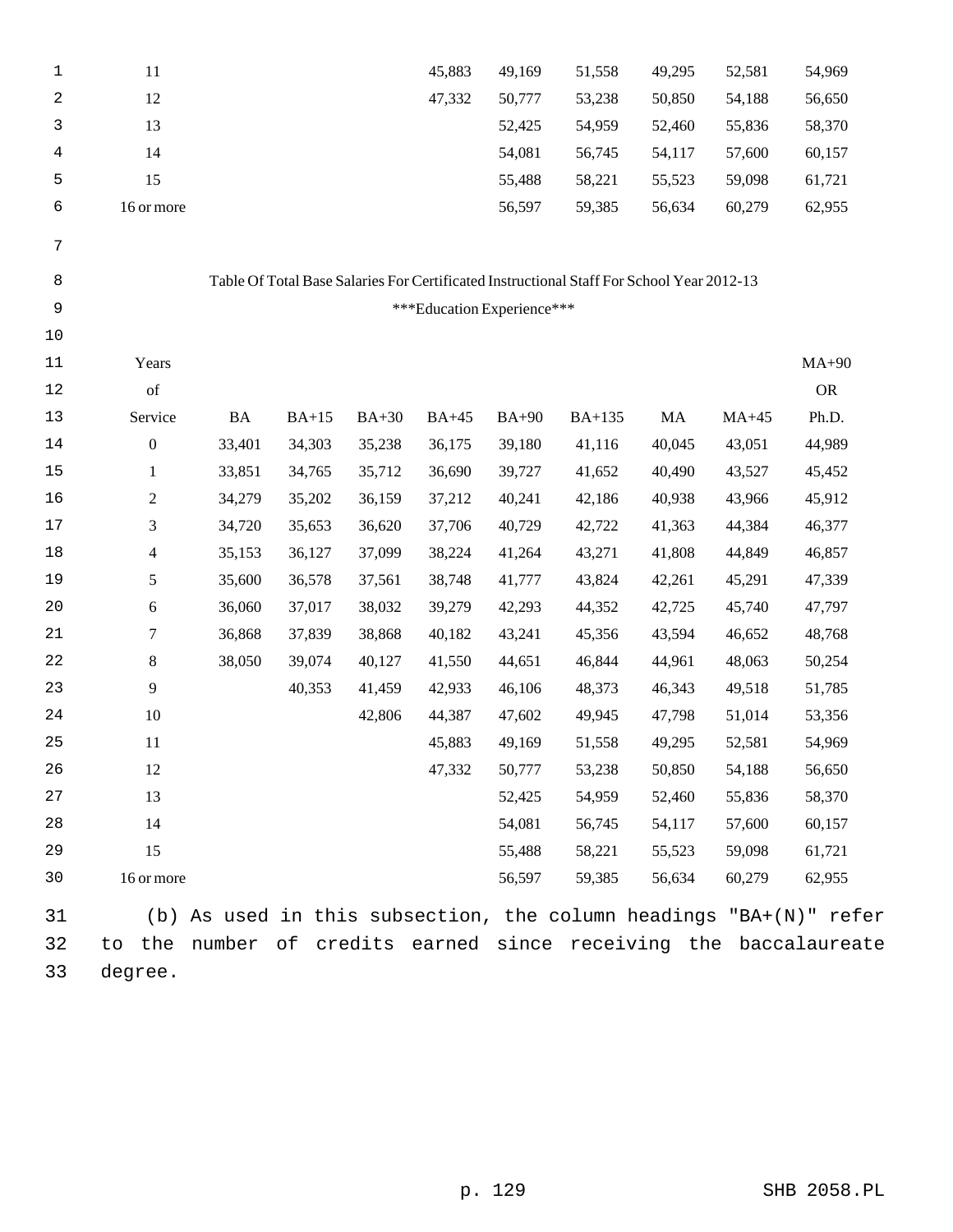1 (c) For credits earned after the baccalaureate degree but before 2 the masters degree, any credits in excess of forty-five credits may be 3 counted after the masters degree. Thus, as used in this subsection, 4 the column headings "MA+(N)" refer to the total of:

5 (i) Credits earned since receiving the masters degree; and

 6 (ii) Any credits in excess of forty-five credits that were earned 7 after the baccalaureate degree but before the masters degree.

8 (5) For the purposes of this section:

9 (a) "BA" means a baccalaureate degree.

10 (b) "MA" means a masters degree.

11 (c) "PHD" means a doctorate degree.

12 (d) "Years of service" shall be calculated under the same rules 13 adopted by the superintendent of public instruction.

14 (e) "Credits" means college quarter hour credits and equivalent 15 in-service credits computed in accordance with RCW 28A.415.020 and 16 28A.415.023.

17 (6) No more than ninety college quarter-hour credits received by 18 any employee after the baccalaureate degree may be used to determine 19 compensation allocations under the state salary allocation schedule and 20 LEAP documents referenced in this part V, or any replacement schedules 21 and documents, unless:

22 (a) The employee has a masters degree; or

23 (b) The credits were used in generating state salary allocations 24 before January 1, 1992.

25 (7) The salary allocation schedules established in this section are 26 for allocation purposes only except as provided in RCW 28A.400.200(2).

27 **Sec. 504.** 2011 1st sp.s. c 50 s 504 (uncodified) is amended to 28 read as follows:

29 **FOR THE SUPERINTENDENT OF PUBLIC INSTRUCTION--FOR SCHOOL EMPLOYEE** 30 **COMPENSATION ADJUSTMENTS**

31 General Fund--Federal Appropriation . . . . . . . . . . . . . . . \$2,000

32 The appropriation in this section is subject to the following 33 conditions and limitations:

34 (1)(a) Additional salary adjustments as necessary to fund the base 35 salaries for certificated instructional staff as listed for each 36 district in LEAP Document 2, defined in section 504(2)(b) of this act. 37 Allocations for these salary adjustments shall be provided to all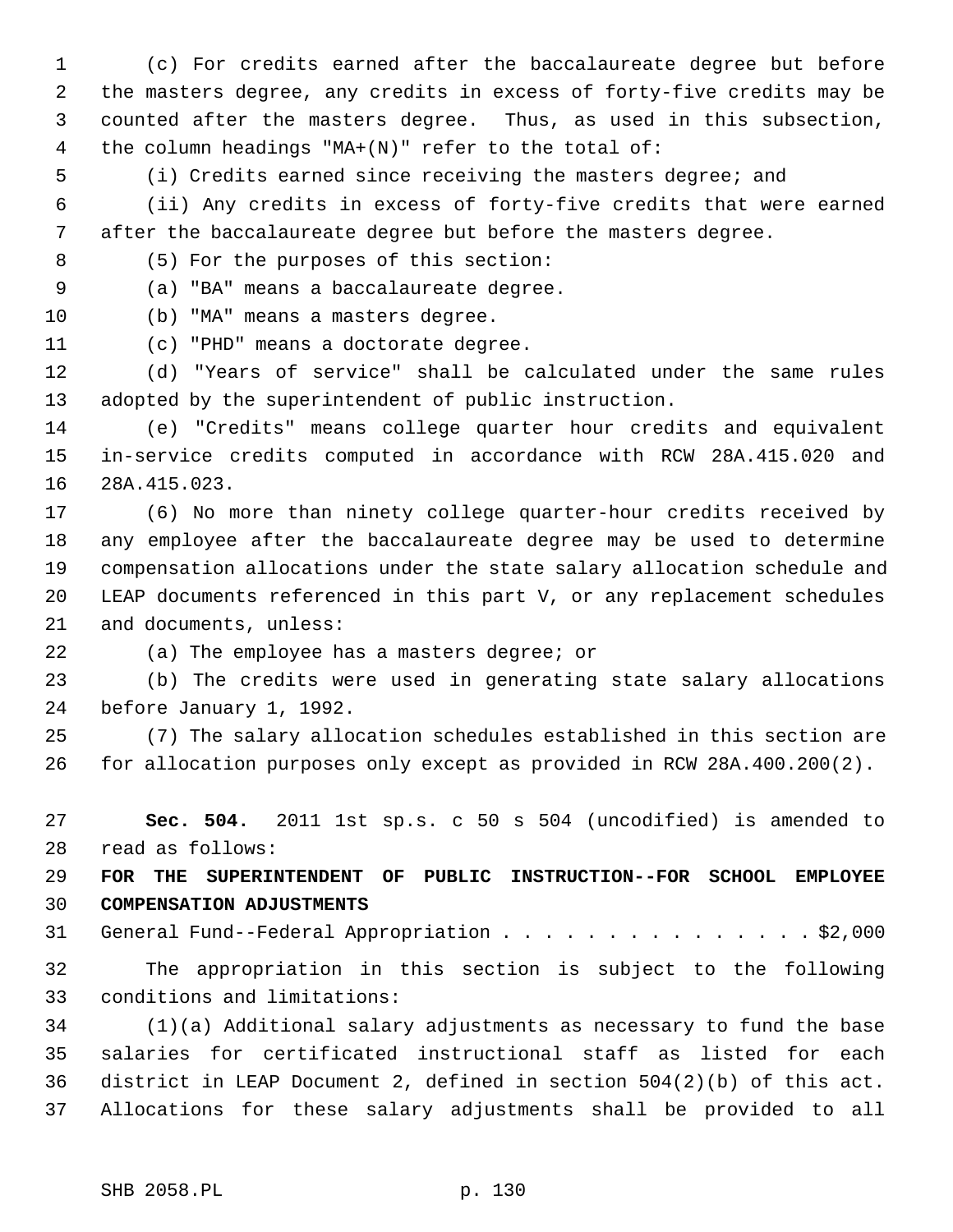1 districts that are not grandfathered to receive salary allocations 2 above the statewide salary allocation schedule, and to certain 3 grandfathered districts to the extent necessary to ensure that salary 4 allocations for districts that are currently grandfathered do not fall 5 below the statewide salary allocation schedule.

 6 (b) Additional salary adjustments to certain districts as necessary 7 to fund the per full-time-equivalent salary allocations for 8 certificated administrative staff as listed for each district in LEAP 9 Document 2, defined in section 504(2)(b) of this act.

10 (c) Additional salary adjustments to certain districts as necessary 11 to fund the per full-time-equivalent salary allocations for classified 12 staff as listed for each district in LEAP Document 2, defined in 13 section 504(2)(b) of this act.

14 (d) The appropriations in this subsection (1) include associated 15 incremental fringe benefit allocations at ((<del>15.85</del>)) 15.69 percent for 16 the 2011-12 school year and ((15.86)) 15.69 percent for the 2012-13 17 school year for certificated instructional and certificated 18 administrative staff and  $((15.36))$  15.23 percent for the 2011-12 school 19 year and  $((15.38))$  15.23 percent for the 2012-13 school year for 20 classified staff.

21 (e) The appropriations in this section include the increased or 22 decreased portion of salaries and incremental fringe benefits for all 23 relevant state-funded school programs in part V of this act. Changes 24 for general apportionment (basic education) are based on the salary 25 allocation schedules and methodology in sections 503 and 504 of this 26 act. Changes for special education result from changes in each 27 district's basic education allocation per student. Changes for 28 educational service districts and institutional education programs are 29 determined by the superintendent of public instruction using the 30 methodology for general apportionment salaries and benefits in sections 31 503 and 504 of this act.

32 (f) The appropriations in this section include no salary 33 adjustments for substitute teachers.

34 (2) The maintenance rate for insurance benefit allocations is 35 \$768.00 per month for the 2011-12 and 2012-13 school years. The 36 appropriations in this section reflect the incremental change in cost 37 of allocating rates of \$768.00 per month for the 2011-12 school year 38 and \$768.00 per month for the 2012-13 school year.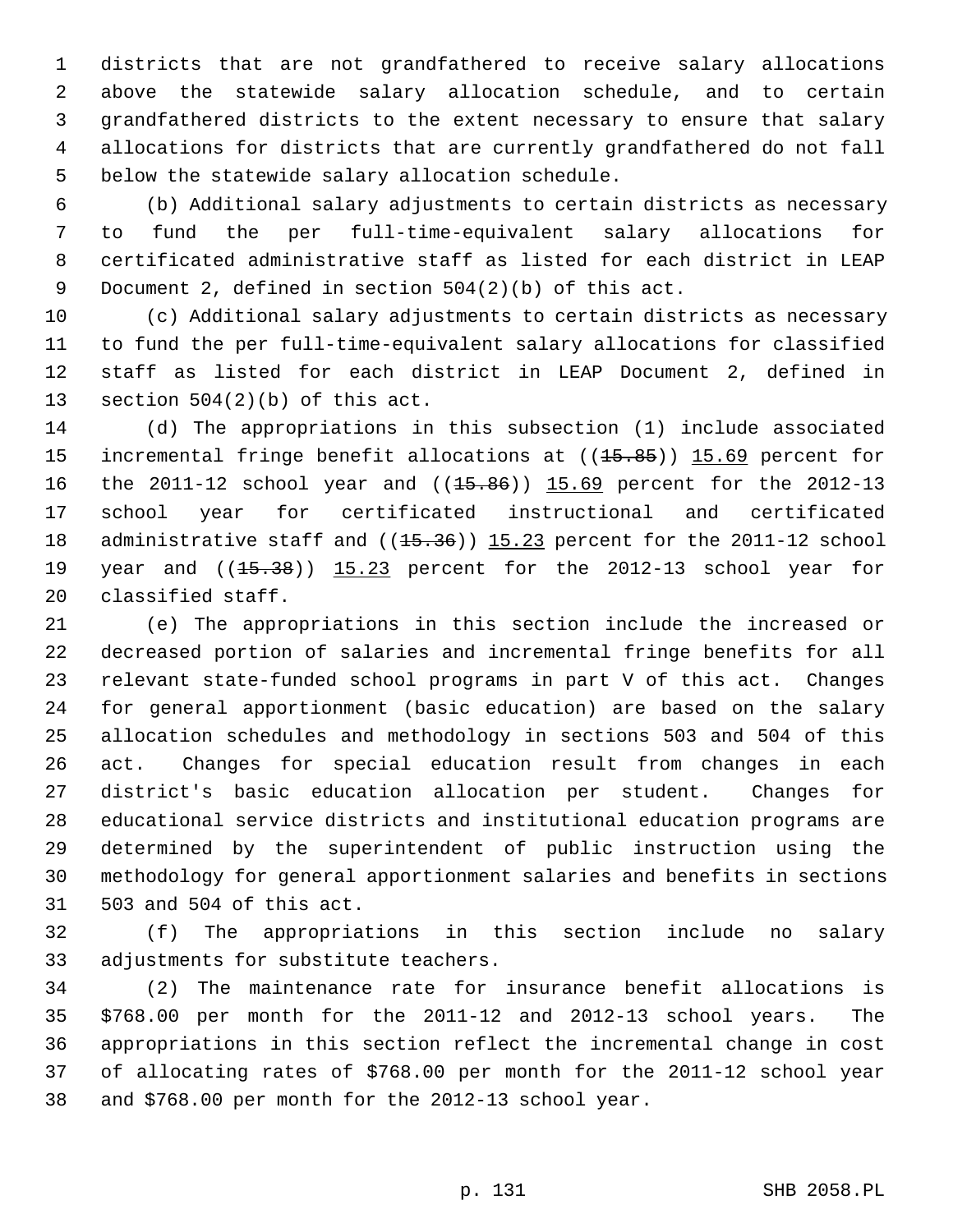1 (3) The rates specified in this section are subject to revision 2 each year by the legislature.

 3 **Sec. 505.** 2011 1st sp.s. c 50 s 505 (uncodified) is amended to 4 read as follows:

 5 **FOR THE SUPERINTENDENT OF PUBLIC INSTRUCTION--FOR PUPIL TRANSPORTATION** 6 General Fund--State Appropriation (FY 2012) . . . . . ((\$323,759,000))  $7 \times 322,033,000$ 8 General Fund--State Appropriation (FY 2013) . . . . . ((\$326,054,000))  $\frac{1}{2}$   $\frac{1}{273,380,000}$ 10 TOTAL APPROPRIATION . . . . . . . . . . . . . . ((\$649,813,000)) 11 \$595,413,000

12 The appropriations in this section are subject to the following 13 conditions and limitations:

14 (1) Each general fund fiscal year appropriation includes such funds 15 as are necessary to complete the school year ending in the fiscal year 16 and for prior fiscal year adjustments.

17 (2)(a) For the 2011-12 and 2012-13 school years, the superintendent 18 shall allocate funding to school district programs for the 19 transportation of students as provided in RCW 28A.160.192.

20 (b) From July 1, 2011 to August 31, 2011, the superintendent shall 21 allocate funding to school districts programs for the transportation of 22 students as provided in section 505, chapter 564, Laws of 2009, as 23 amended through section 1404 of this act.

24 (3) Any amounts appropriated for maintenance level funding for 25 pupil transportation that exceed actual maintenance level expenditures 26 as calculated under the funding formula that takes effect September 1, 27 2011, shall be distributed to districts according to RCW 28 28A.160.192(2)(b).

29 (4) A maximum of \$892,000 of this fiscal year 2012 appropriation 30 and a maximum of \$892,000 of the fiscal year 2013 appropriation may be 31 expended for regional transportation coordinators and related 32 activities. The transportation coordinators shall ensure that data 33 submitted by school districts for state transportation funding shall, 34 to the greatest extent practical, reflect the actual transportation 35 activity of each district.

36 (5) The office of the superintendent of public instruction shall 37 provide reimbursement funding to a school district for school bus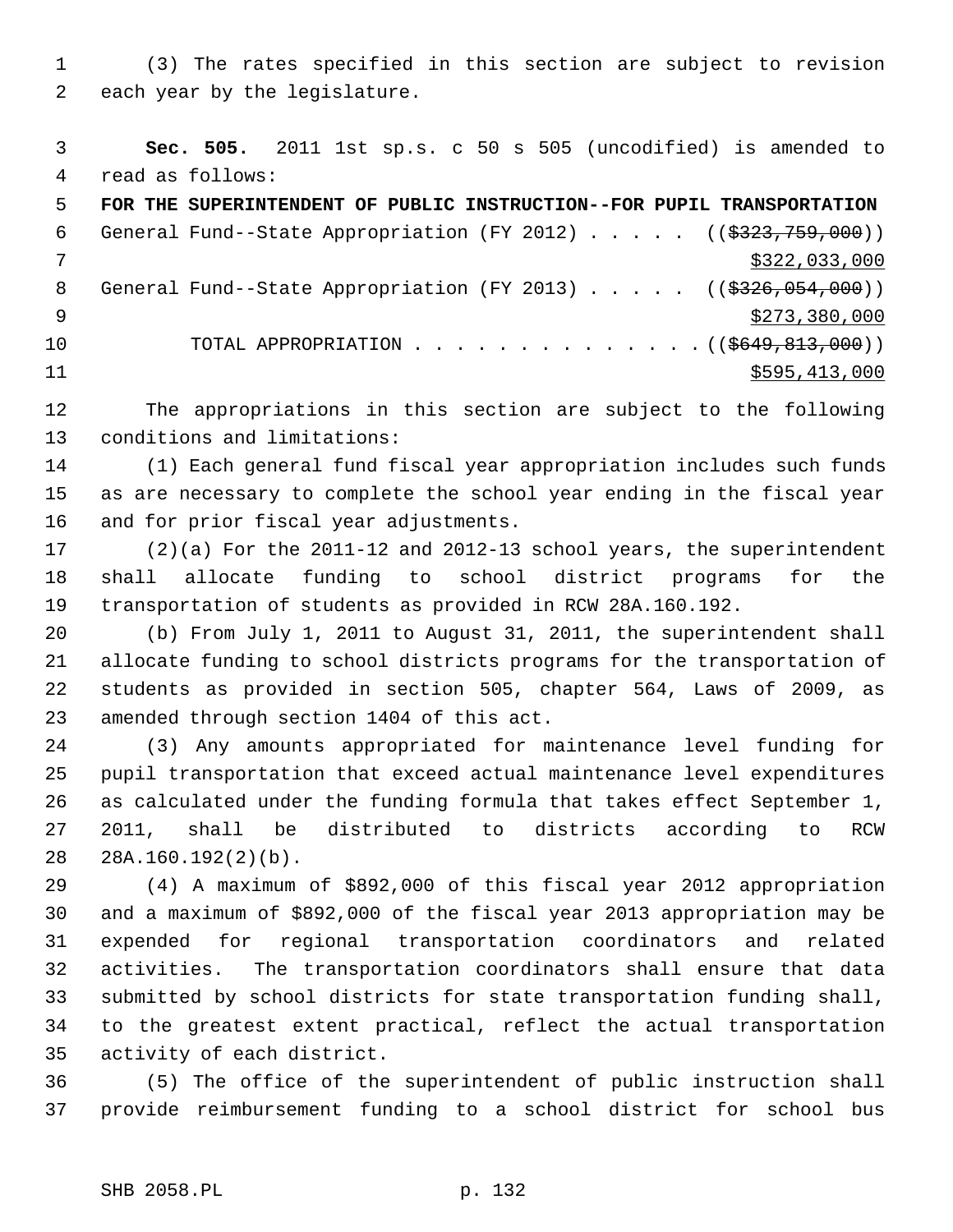1 purchases only after the superintendent of public instruction 2 determines that the school bus was purchased from the list established 3 pursuant to RCW 28A.160.195(2) or a comparable competitive bid process 4 based on the lowest price quote based on similar bus categories to 5 those used to establish the list pursuant to RCW 28A.160.195.

 6 (6) The superintendent of public instruction shall base 7 depreciation payments for school district buses on the pre-sales tax 8 five-year average of lowest bids in the appropriate category of bus. 9 In the final year on the depreciation schedule, the depreciation 10 payment shall be based on the lowest bid in the appropriate bus 11 category for that school year.

12 (7) Funding levels in this section reflect waivers granted by the 13 state board of education for four-day school weeks as allowed under RCW 14 28A.305.141.

15 (8) Starting with the 2012-13 school year, the office of the 16 superintendent of public instruction shall disburse payments for bus 17 depreciation in August.

18 **Sec. 506.** 2011 1st sp.s. c 50 s 506 (uncodified) is amended to 19 read as follows: 20 **FOR THE SUPERINTENDENT OF PUBLIC INSTRUCTION--FOR SCHOOL FOOD SERVICE** 21 **PROGRAMS** 22 General Fund--State Appropriation (FY 2012) . . . . . . . . . \$7,111,000 23 General Fund--State Appropriation (FY 2013) . . . . . . . . \$7,111,000 24 General Fund--Federal Appropriation  $\ldots$  . . . . . . . . .  $($   $($ \$437,988,000))  $25$  \$436,400,000 26 TOTAL APPROPRIATION . . . . . . . . . . . . . . ((\$452,210,000))

27 \$450,622,000

28 The appropriations in this section are subject to the following 29 conditions and limitations:

30 (1) \$7,111,000 of the general fund--state appropriation for fiscal 31 year 2012 and \$7,111,000 of the general fund--state appropriation for 32 fiscal year 2013 are provided solely for state matching money for 33 federal child nutrition programs, and may support the meals for kids 34 program through the following allowable uses:

35 (a) Elimination of breakfast copays for eligible public school 36 students and lunch copays for eligible public school students in grades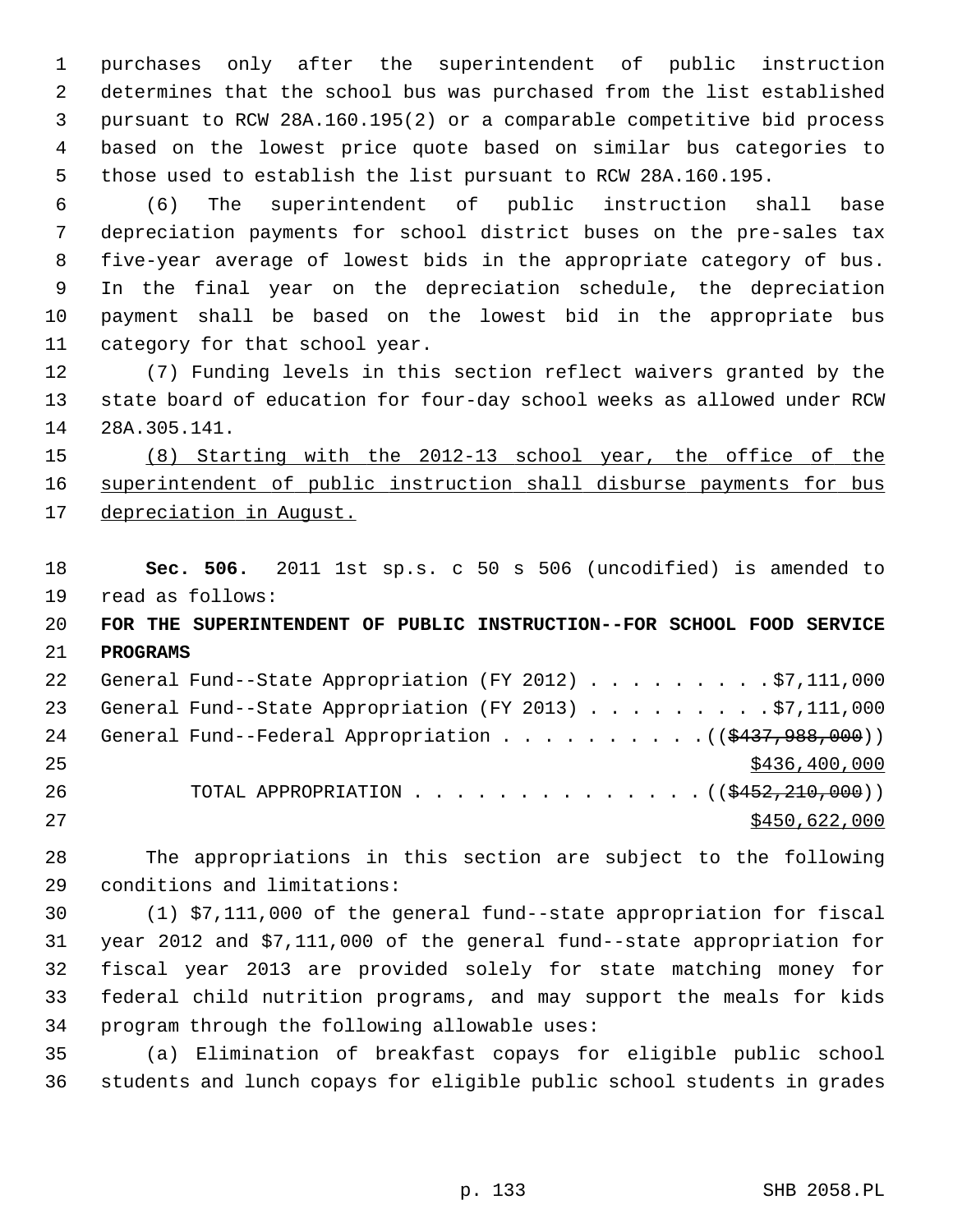1 kindergarten through third grade who are eligible for reduced price 2 lunch;

 3 (b) Assistance to school districts and authorized public and 4 private nonprofit organizations for supporting summer food service 5 programs, and initiating new summer food service programs in low-income 6 areas;

 7 (c) Reimbursements to school districts for school breakfasts served 8 to students eligible for free and reduced price lunch, pursuant to 9 chapter 287, Laws of 2005; and

10 (d) Assistance to school districts in initiating and expanding 11 school breakfast programs.

12 The office of the superintendent of public instruction shall report 13 annually to the fiscal committees of the legislature on annual 14 expenditures in (a), (b), and (c) of this subsection.

15 **Sec. 507.** 2011 1st sp.s. c 50 s 507 (uncodified) is amended to 16 read as follows:

17 **FOR THE SUPERINTENDENT OF PUBLIC INSTRUCTION--FOR SPECIAL EDUCATION** 18 **PROGRAMS**

19 General Fund--State Appropriation (FY 2012) . . . . . ((\$659,950,000))  $20$  \$653,904,000 21 General Fund--State Appropriation (FY 2013) . . . . . ((\$689,480,000)) 22 \$694,237,000 23 General Fund--Federal Appropriation . . . . . . . . . ((\$691,796,000)) 24 \$486,936,000 25 Education Legacy Trust Account--State Appropriation . . . . . \$756,000 26 TOTAL APPROPRIATION . . . . . . . . . . . . ((<del>\$2,041,982,000</del>)) 27 \$1,835,833,000

28 The appropriations in this section are subject to the following 29 conditions and limitations:

30 (1) Funding for special education programs is provided on an excess 31 cost basis, pursuant to RCW 28A.150.390. School districts shall ensure 32 that special education students as a class receive their full share of 33 the general apportionment allocation accruing through sections 502 and 34 504 of this act. To the extent a school district cannot provide an 35 appropriate education for special education students under chapter 36 28A.155 RCW through the general apportionment allocation, it shall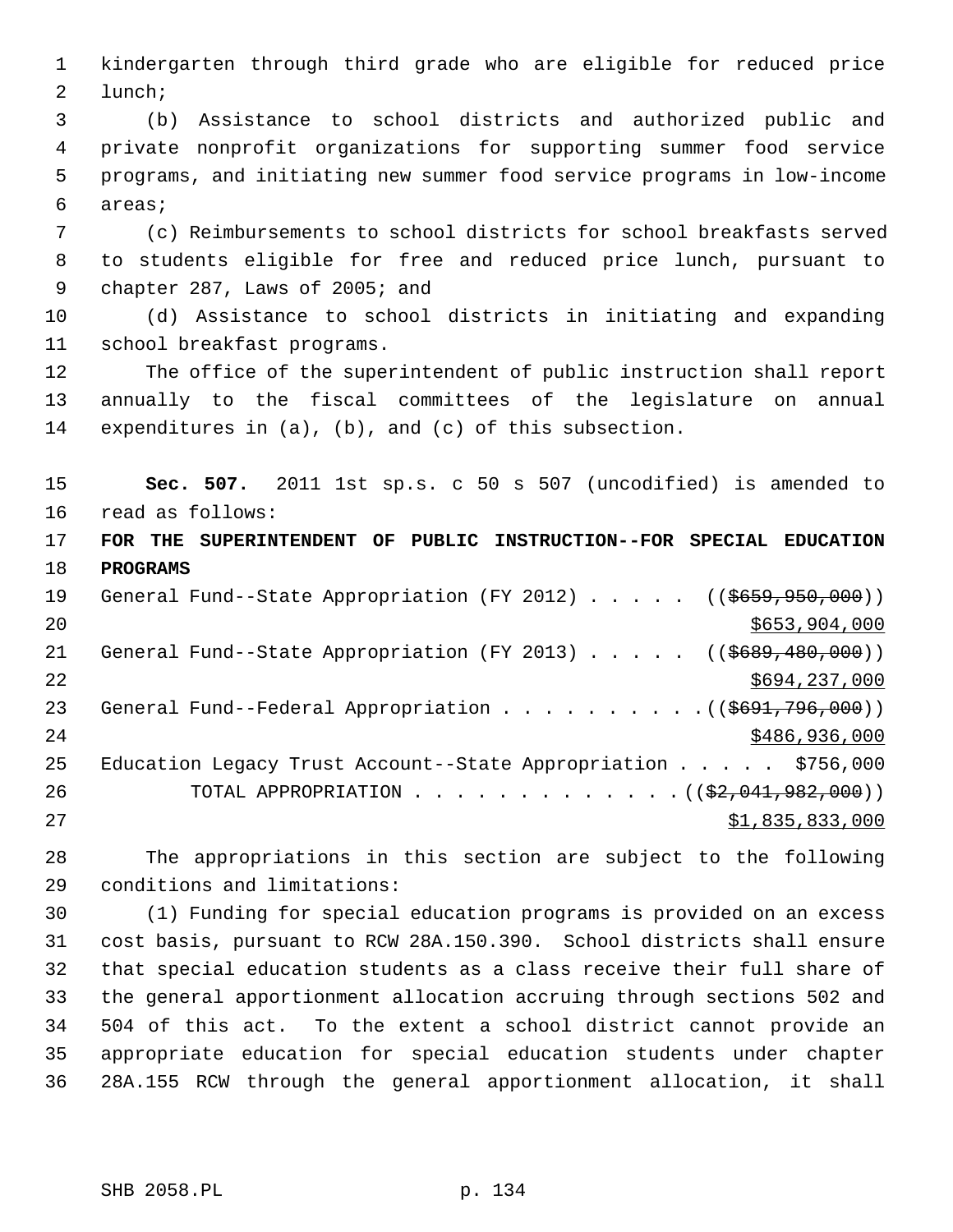1 provide services through the special education excess cost allocation 2 funded in this section.

3 (2)(a) The superintendent of public instruction shall ensure that:

4 (i) Special education students are basic education students first;

 5 (ii) As a class, special education students are entitled to the 6 full basic education allocation; and

 7 (iii) Special education students are basic education students for 8 the entire school day.

 9 (b) The superintendent of public instruction shall continue to 10 implement the full cost method of excess cost accounting, as designed 11 by the committee and recommended by the superintendent, pursuant to 12 section 501(1)(k), chapter 372, Laws of 2006.

13 (c) Beginning with the 2010-11 school year award cycle, the office 14 of the superintendent of public instruction shall make award 15 determinations for state safety net funding in August of each school 16 year. Determinations on school district eligibility for state safety 17 net awards shall be based on analysis of actual expenditure data from 18 the current school year.

19 (3) Each fiscal year appropriation includes such funds as are 20 necessary to complete the school year ending in the fiscal year and for 21 prior fiscal year adjustments.

22 (4)(a) For the 2011-12 and 2012-13 school years, the superintendent 23 shall allocate funding to school district programs for special 24 education students as provided in RCW 28A.150.390.

25 (b) From July 1, 2011 to August 31, 2011, the superintendent shall 26 allocate funding to school district programs for special education 27 students as provided in section 507, chapter 564, Laws of 2009, as 28 amended through section 1406 of this act.

29 (5) The following applies throughout this section: The definitions 30 for enrollment and enrollment percent are as specified in RCW 31 28A.150.390(3). Each district's general fund--state funded special 32 education enrollment shall be the lesser of the district's actual 33 enrollment percent or 12.7 percent.

34 (6) At the request of any interdistrict cooperative of at least 15 35 districts in which all excess cost services for special education 36 students of the districts are provided by the cooperative, the maximum 37 enrollment percent shall be calculated in accordance with RCW 38 28A.150.390(3) (c) and (d), and shall be calculated in the aggregate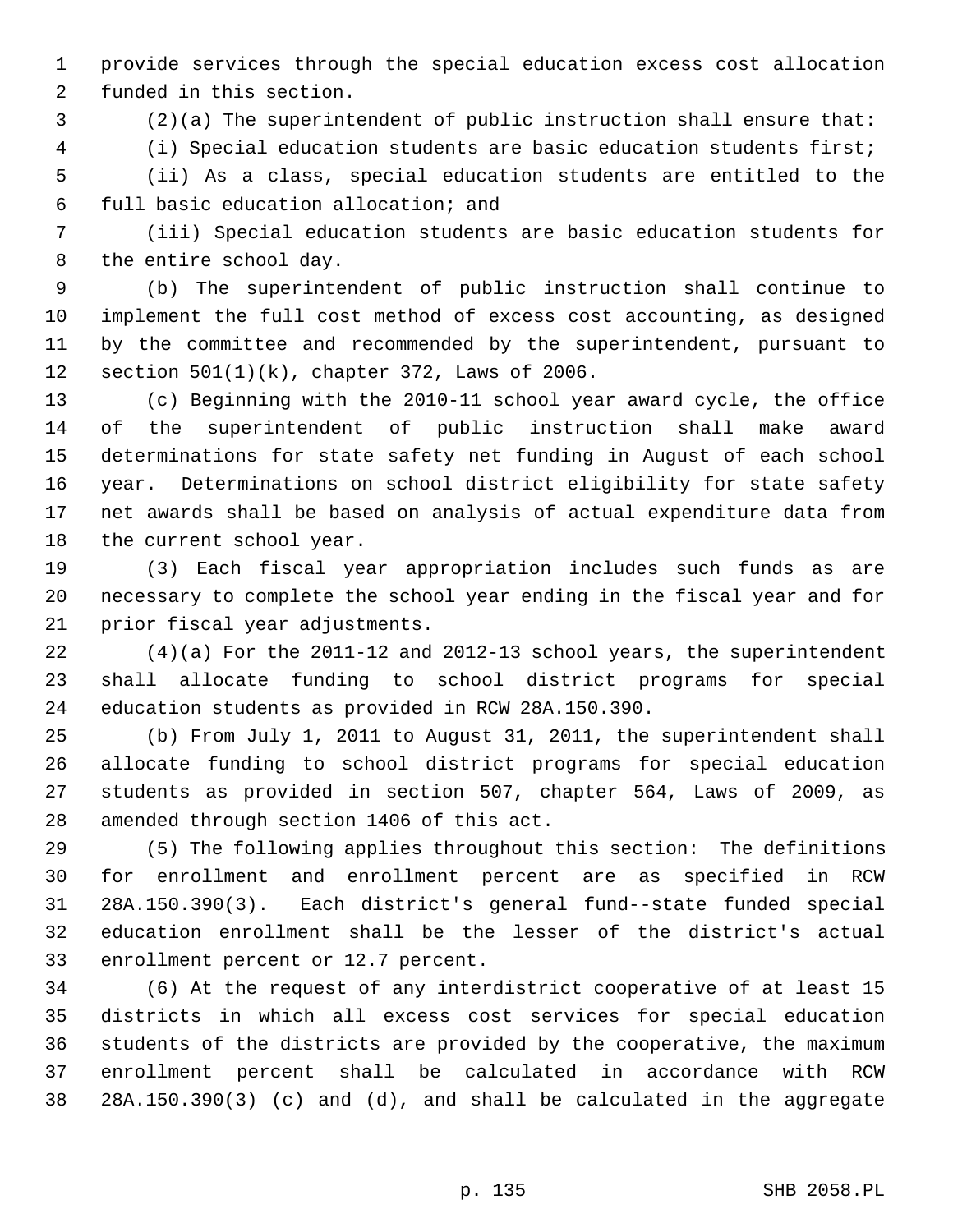1 rather than individual district units. For purposes of this 2 subsection, the average basic education allocation per full-time 3 equivalent student shall be calculated in the aggregate rather than 4 individual district units.

 5 (7) ((\$16,404,000)) \$8,914,000 of the general fund--state 6 appropriation for fiscal year 2012, ((\$30,807,000)) \$34,200,000 of the 7 general fund--state appropriation for fiscal year 2013, and \$29,574,000 8 of the general fund--federal appropriation are provided solely for 9 safety net awards for districts with demonstrated needs for special 10 education funding beyond the amounts provided in subsection (4) of this 11 section. If the federal safety net awards based on the federal 12 eligibility threshold exceed the federal appropriation in this 13 subsection (7) in any fiscal year, the superintendent shall expend all 14 available federal discretionary funds necessary to meet this need. At 15 the conclusion of each school year, the superintendent shall recover 16 safety net funds that were distributed prospectively but for which 17 districts were not subsequently eligible.

18 (a) For the 2011-12 and 2012-13 school years, safety net funds 19 shall be awarded by the state safety net oversight committee as 20 provided in section 109(1) chapter 548, Laws of 2009 (ESHB 2261).

21 (b) From July 1, 2011 to August 31, 2011, the superintendent shall 22 operate the safety net oversight committee and shall award safety net 23 funds as provided in section 507, chapter 564, Laws of 2009, as amended 24 through section 1406 of this act.

25 (8) A maximum of \$678,000 may be expended from the general fund-- 26 state appropriations to fund 5.43 full-time equivalent teachers and 2.1 27 full-time equivalent aides at children's orthopedic hospital and 28 medical center. This amount is in lieu of money provided through the 29 home and hospital allocation and the special education program.

30 (9) The superintendent shall maintain the percentage of federal 31 flow-through to school districts at 85 percent. In addition to other 32 purposes, school districts may use increased federal funds for high-33 cost students, for purchasing regional special education services from 34 educational service districts, and for staff development activities 35 particularly relating to inclusion issues.

36 (10) A school district may carry over from one year to the next 37 year up to 10 percent of the general fund--state funds allocated under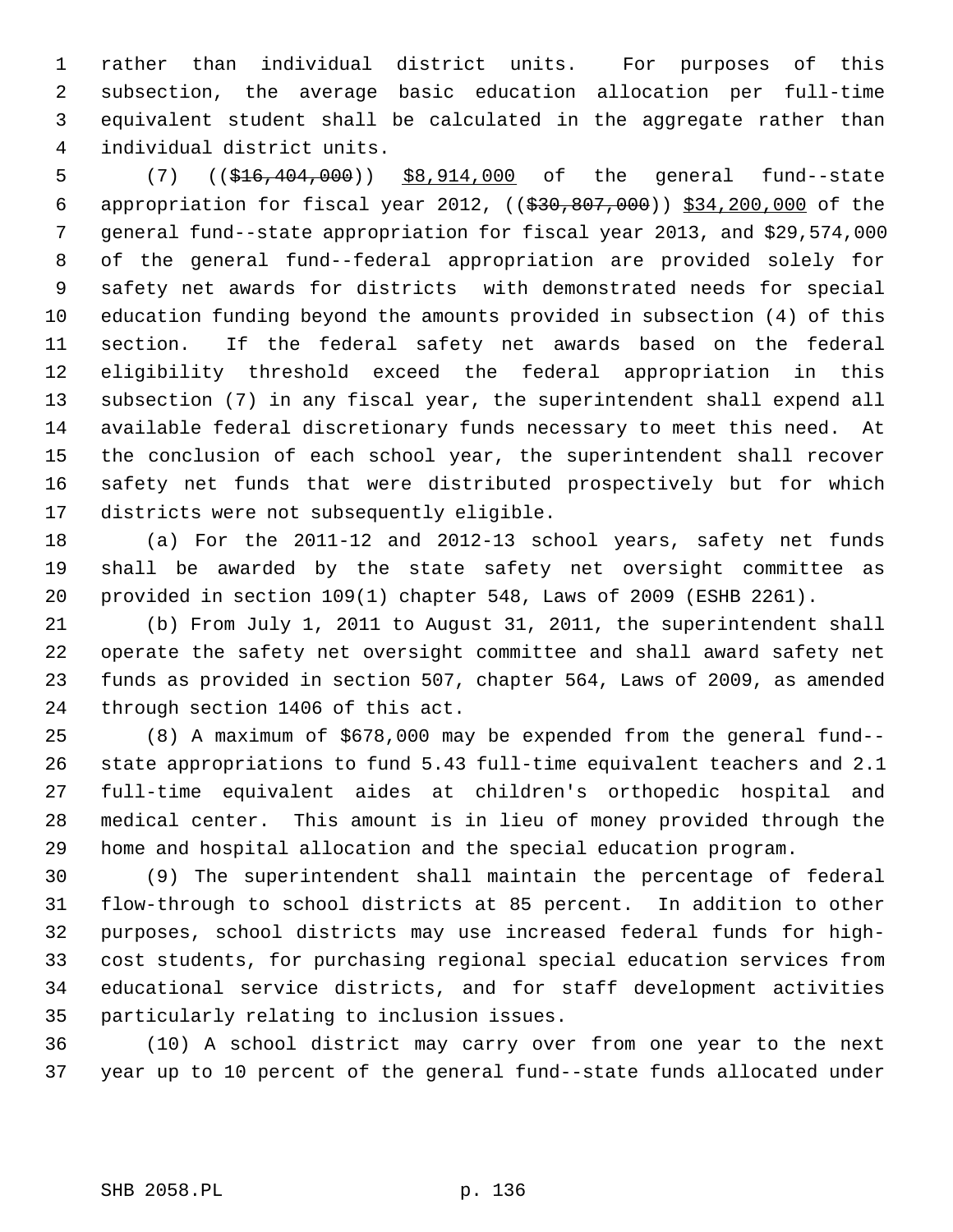1 this program; however, carryover funds shall be expended in the special 2 education program.

 3 (11) \$251,000 of the general fund--state appropriation for fiscal 4 year 2012 and \$251,000 of the general fund--state appropriation for 5 fiscal year 2013 are provided solely for two additional full-time 6 equivalent staff to support the work of the safety net committee and to 7 provide training and support to districts applying for safety net 8 awards.

 9 (12) \$50,000 of the general fund--state appropriation for fiscal 10 year 2012, \$50,000 of the general fund--state appropriation for fiscal 11 year 2013, and \$100,000 of the general fund--federal appropriation 12 shall be expended to support a special education ombudsman program 13 within the office of superintendent of public instruction.

14 **Sec. 508.** 2011 1st sp.s. c 50 s 508 (uncodified) is amended to 15 read as follows:

16 **FOR THE SUPERINTENDENT OF PUBLIC INSTRUCTION--FOR EDUCATIONAL SERVICE** 17 **DISTRICTS**

| 18 |  |  |  |  |  | General Fund--State Appropriation (FY 2012) ( $(\frac{27}{57}, \frac{898}{100})$ ) |
|----|--|--|--|--|--|------------------------------------------------------------------------------------|
| 19 |  |  |  |  |  | \$7,889,000                                                                        |
| 20 |  |  |  |  |  | General Fund--State Appropriation (FY 2013) $($ $(\frac{27}{7}, 917, 000) )$       |
| 21 |  |  |  |  |  | \$7,904,000                                                                        |
| 22 |  |  |  |  |  | TOTAL APPROPRIATION $\ldots$ , ( $(\frac{215}{615}, \frac{815}{600})$ )            |
| 23 |  |  |  |  |  | \$15,793,000                                                                       |

24 The appropriations in this section are subject to the following 25 conditions and limitations:

26 (1) The educational service districts shall continue to furnish 27 financial services required by the superintendent of public instruction 28 and RCW 28A.310.190 (3) and (4).

29 (2) Funding within this section is provided for regional 30 professional development related to mathematics and science curriculum 31 and instructional strategies. Funding shall be distributed among the 32 educational service districts in the same proportion as distributions 33 in the 2007-2009 biennium. Each educational service district shall use 34 this funding solely for salary and benefits for a certificated 35 instructional staff with expertise in the appropriate subject matter 36 and in professional development delivery, and for travel, materials,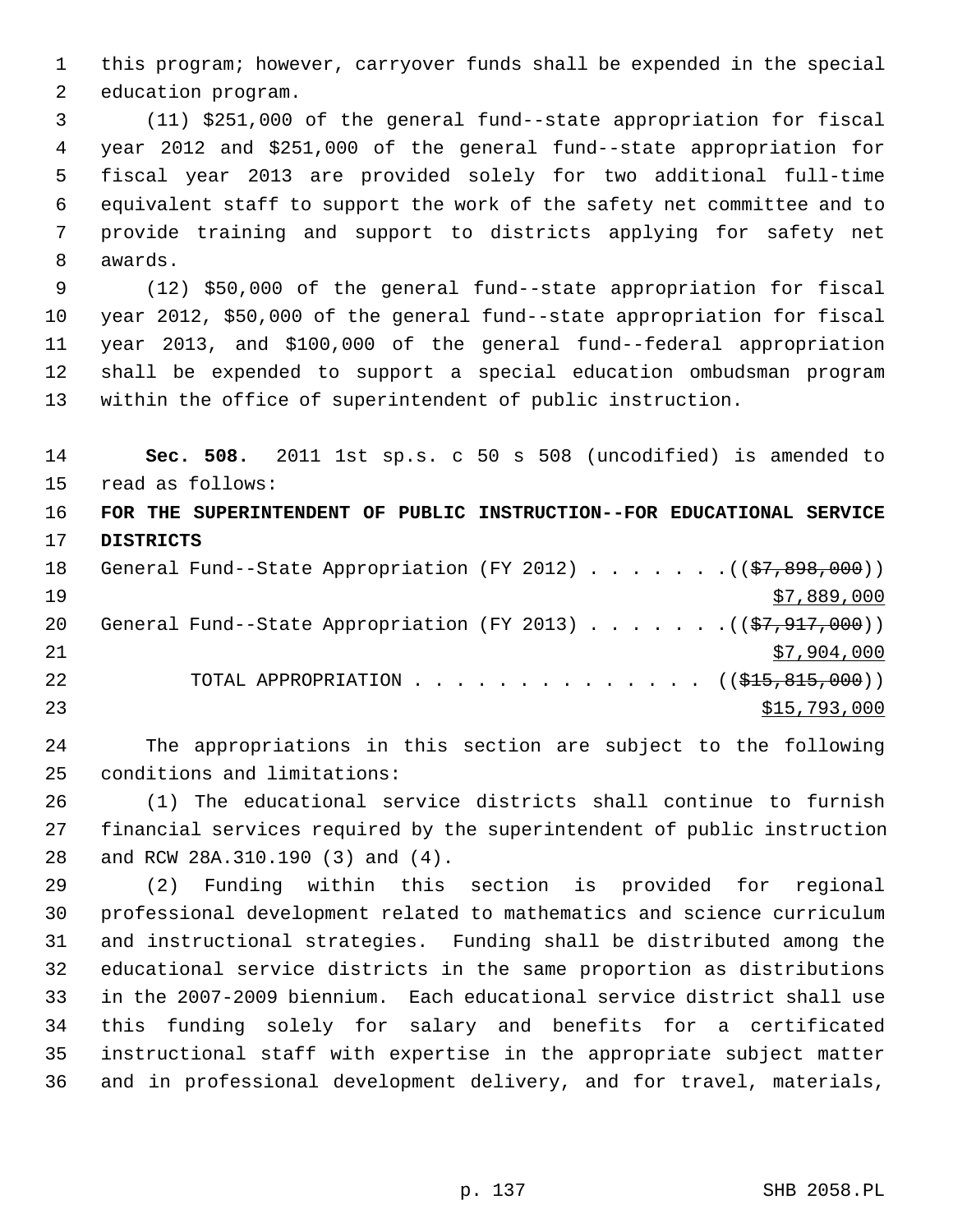1 and other expenditures related to providing regional professional 2 development support.

 3 (3) The educational service districts, at the request of the state 4 board of education pursuant to RCW 28A.310.010 and 28A.310.340, may 5 receive and screen applications for school accreditation, conduct 6 school accreditation site visits pursuant to state board of education 7 rules, and submit to the state board of education post-site visit 8 recommendations for school accreditation. The educational service 9 districts may assess a cooperative service fee to recover actual plus 10 reasonable indirect costs for the purposes of this subsection.

11 **Sec. 509.** 2011 1st sp.s. c 50 s 509 (uncodified) is amended to 12 read as follows: 13 **FOR THE SUPERINTENDENT OF PUBLIC INSTRUCTION--FOR LOCAL EFFORT** 14 **ASSISTANCE** 15 General Fund--State Appropriation (FY 2012) . . . . . ((\$303,337,000)) 16 \$300,761,000 17 General Fund--State Appropriation (FY 2013) . . . . . ((\$308,445,000)) 18 \$299,276,000 \$299,276,000 19 TOTAL APPROPRIATION . . . . . . . . . . . . . . ((\$611,782,000)) 20 \$600,037,000

 $^{21}_{22}$ The appropriations in this section are subject to the following 23 conditions and limitations: For purposes of RCW 84.52.0531, the 24 increase per full-time equivalent student is 3 percent from the 2010-11 25 school year to the 2011-12 school year and 5 percent from the 2011-12 26 school year to the 2012-13 school year.

27 **Sec. 510.** 2011 1st sp.s. c 50 s 510 (uncodified) is amended to 28 read as follows: 29 **FOR THE SUPERINTENDENT OF PUBLIC INSTRUCTION--FOR INSTITUTIONAL** 30 **EDUCATION PROGRAMS** 31 General Fund--State Appropriation (FY 2012) . . . . . . ((\$16,420,000))  $32$   $$17,507,000$ 33 General Fund--State Appropriation (FY 2013) . . . . . ((\$16,190,000)) 34 \$16,969,000 35 TOTAL APPROPRIATION . . . . . . . . . . . . . ((<del>\$32,610,000</del>)) 36 \$34,476,000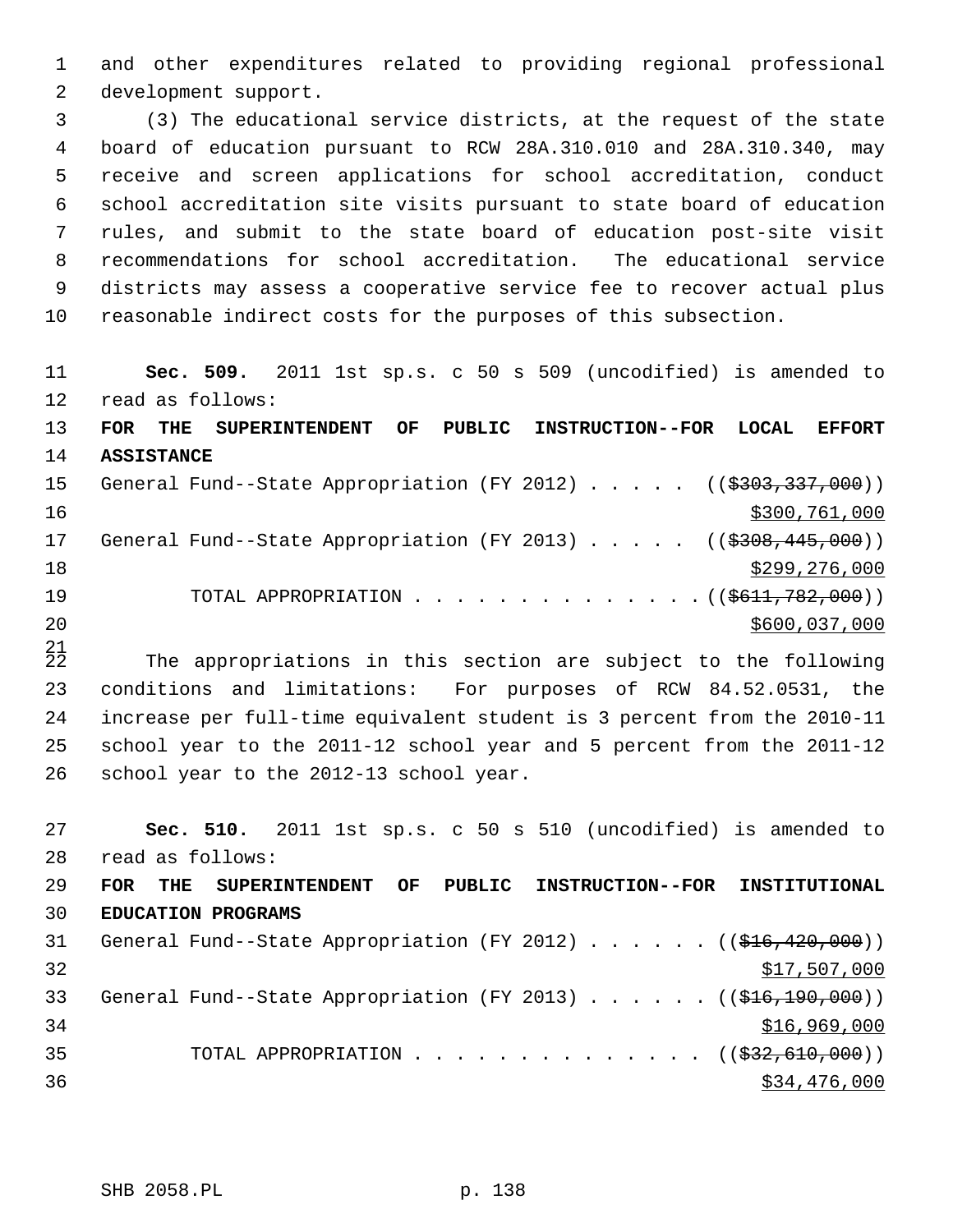1 The appropriations in this section are subject to the following 2 conditions and limitations:

 3 (1) Each general fund--state fiscal year appropriation includes 4 such funds as are necessary to complete the school year ending in the 5 fiscal year and for prior fiscal year adjustments.

 6 (2) State funding provided under this section is based on salaries 7 and other expenditures for a 220-day school year. The superintendent 8 of public instruction shall monitor school district expenditure plans 9 for institutional education programs to ensure that districts plan for 10 a full-time summer program.

11 (3) State funding for each institutional education program shall be 12 based on the institution's annual average full-time equivalent student 13 enrollment. Staffing ratios for each category of institution shall 14 remain the same as those funded in the 1995-97 biennium.

15 (4) The funded staffing ratios for education programs for juveniles 16 age 18 or less in department of corrections facilities shall be the 17 same as those provided in the 1997-99 biennium.

18 (5) ((\$509,000)) \$669,000 of the general fund--state appropriation 19 for fiscal year 2012 and ((\$509,000)) \$669,000 of the general fund--20 state appropriation for fiscal year 2013 are provided solely to 21 maintain at least one certificated instructional staff and related 22 support services at an institution whenever the K-12 enrollment is not 23 sufficient to support one full-time equivalent certificated 24 instructional staff to furnish the educational program. The following 25 types of institutions are included: Residential programs under the 26 department of social and health services for developmentally disabled 27 juveniles, programs for juveniles under the department of corrections, 28 programs for juveniles under the juvenile rehabilitation 29 administration, and programs for juveniles operated by city and county 30 jails.

31 (6) Ten percent of the funds allocated for each institution may be 32 carried over from one year to the next.

33 **Sec. 511.** 2011 1st sp.s. c 50 s 511 (uncodified) is amended to 34 read as follows:

35 **FOR PROGRAMS FOR HIGHLY CAPABLE STUDENTS**

36 General Fund--State Appropriation (FY 2012)  $\ldots$  . . . . . ((\$8,741,000))  $37$  \$8,759,000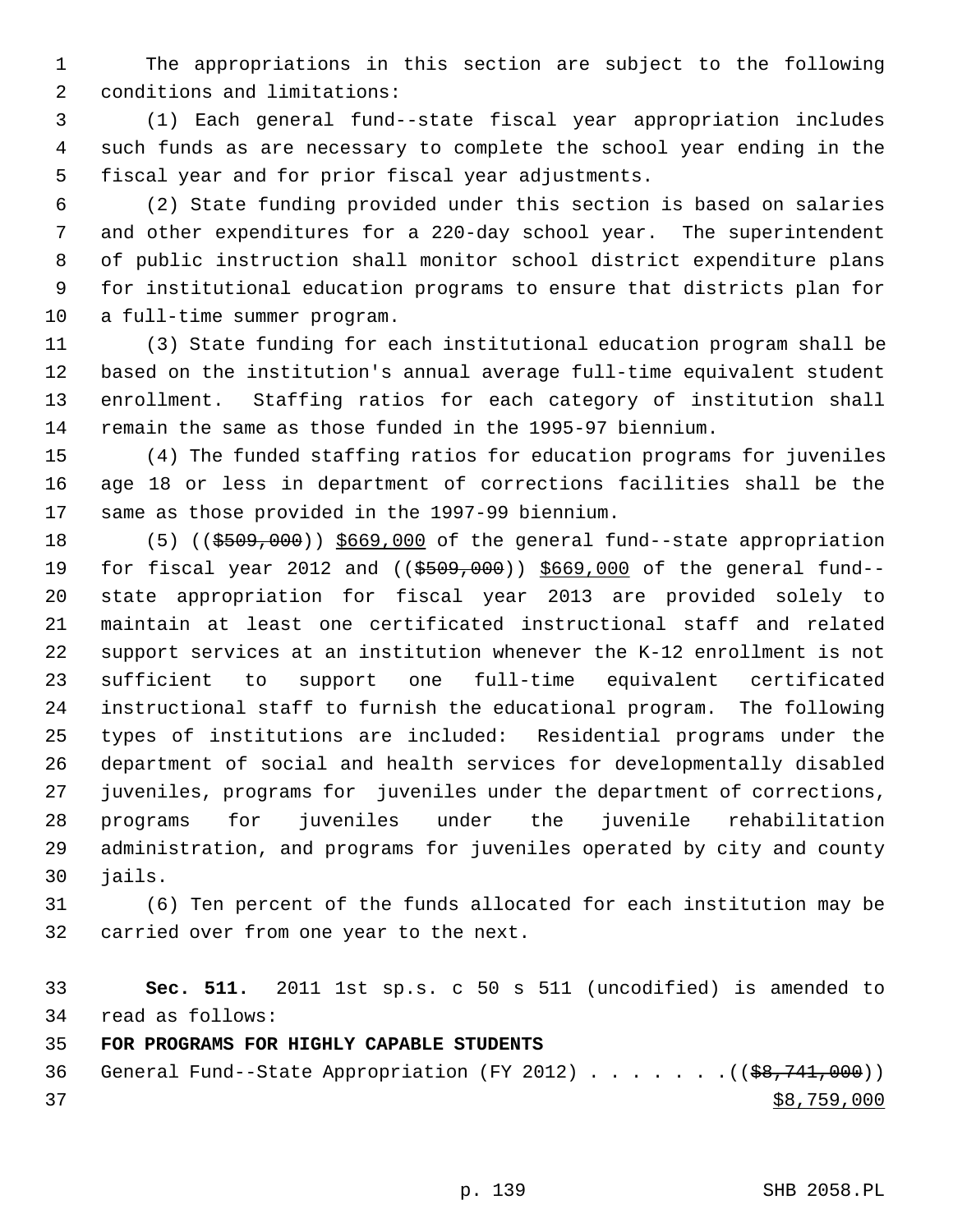1 General Fund--State Appropriation (FY 2013) . . . . . . . ((\$8,794,000)) 2  $\frac{1}{2}$  \$8,842,000 3 TOTAL APPROPRIATION . . . . . . . . . . . . . . ((\$17,535,000)) 4 \$17,601,000

 5 The appropriations in this section are subject to the following 6 conditions and limitations:

 7 (1) Each general fund fiscal year appropriation includes such funds 8 as are necessary to complete the school year ending in the fiscal year 9 and for prior fiscal year adjustments.

10 (2)(a) For the 2011-12 and 2012-13 school years, the superintendent 11 shall allocate funding to school district programs for highly capable 12 students as provided in RCW 28A.150.260(10)(c). In calculating the 13 allocations, the superintendent shall assume the following: (i) 14 Additional instruction of 2.1590 hours per week per funded highly 15 capable program student; (ii) fifteen highly capable program students 16 per teacher; (iii) 36 instructional weeks per year; (iv) 900 17 instructional hours per teacher; and (v) the district's average staff 18 mix and compensation rates as provided in sections 503 and 504 of this 19 act.

20 (b) From July 1, 2011, to August 31, 2011, the superintendent shall 21 allocate funding to school districts programs for highly capable 22 students as provided in section 511, chapter 564, Laws of 2009, as 23 amended through section 1409 of this act.

24 (3) \$85,000 of the general fund--state appropriation for fiscal 25 year 2012 and \$85,000 of the general fund--state appropriation for 26 fiscal year 2013 are provided solely for the centrum program at Fort 27 Worden state park.

28 **Sec. 512.** 2011 1st sp.s. c 50 s 512 (uncodified) is amended to 29 read as follows:

30 **FOR THE SUPERINTENDENT OF PUBLIC INSTRUCTION--FOR MISCELLANEOUS--NO** 31 **CHILD LEFT BEHIND ACT**

32 General Fund--Federal Appropriation  $\ldots$  . . . . . . . . . ( $(\frac{27}{352}, 000)$ )  $33$  \$6,152,000

34 **Sec. 513.** 2011 1st sp.s. c 50 s 513 (uncodified) is amended to 35 read as follows: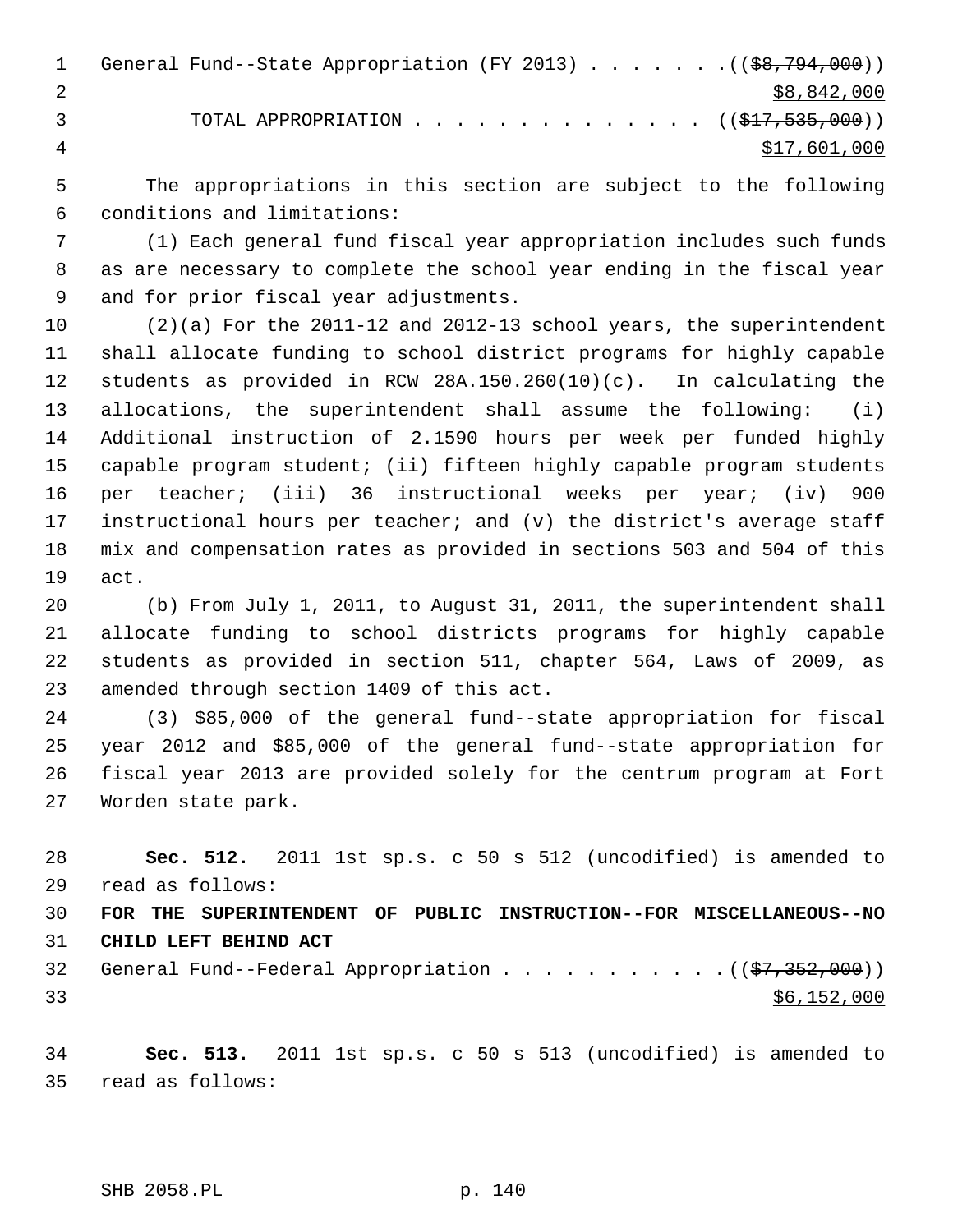1 **FOR THE SUPERINTENDENT OF PUBLIC INSTRUCTION--EDUCATION REFORM** 2 **PROGRAMS** 3 General Fund--State Appropriation (FY 2012) . . . . . . . . \$58,078,000 4 General Fund--State Appropriation (FY 2013) . . . . . . ((\$98,491,000))  $5 - 5$  \$98,309,000 6 General Fund--Federal Appropriation . . . . . . . . . ((\$103,161,000)) 7 \$219,161,000 8 General Fund--Private/Local Appropriation . . . . . . . . . \$4,000,000 9 Education Legacy Trust Account--State Appropriation . . . . \$1,598,000 10 TOTAL APPROPRIATION . . . . . . . . . . . . . . ((\$265,328,000)) 11 \$381,146,000

12 The appropriations in this section are subject to the following 13 conditions and limitations:

14 (1) \$40,822,000 of the general fund--state appropriation for fiscal 15 year 2012, \$41,613,000 of the general fund--state appropriation for 16 fiscal year 2013, \$1,350,000 of the education legacy trust 17 account--state appropriation, and \$15,868,000 of the general fund-- 18 federal appropriation are provided solely for development and 19 implementation of the Washington state assessment system, including: 20 (a) Development and implementation of retake assessments for high 21 school students who are not successful in one or more content areas and 22 (b) development and implementation of alternative assessments or 23 appeals procedures to implement the certificate of academic 24 achievement. The superintendent of public instruction shall report 25 quarterly on the progress on development and implementation of 26 alternative assessments or appeals procedures. Within these amounts, 27 the superintendent of public instruction shall contract for the early 28 return of 10th grade student assessment results, on or around June 10th 29 of each year. State funding shall be limited to one collection of 30 evidence payment per student, per content-area assessment.

31 (2) \$356,000 of the general fund--state appropriation for fiscal 32 year 2012 and \$356,000 of the general fund--state appropriation for 33 fiscal year 2013 are provided solely for the Washington state 34 leadership and assistance for science education reform (LASER) regional 35 partnership activities coordinated at the Pacific science center, 36 including instructional material purchases, teacher and principal 37 professional development, and school and community engagement events.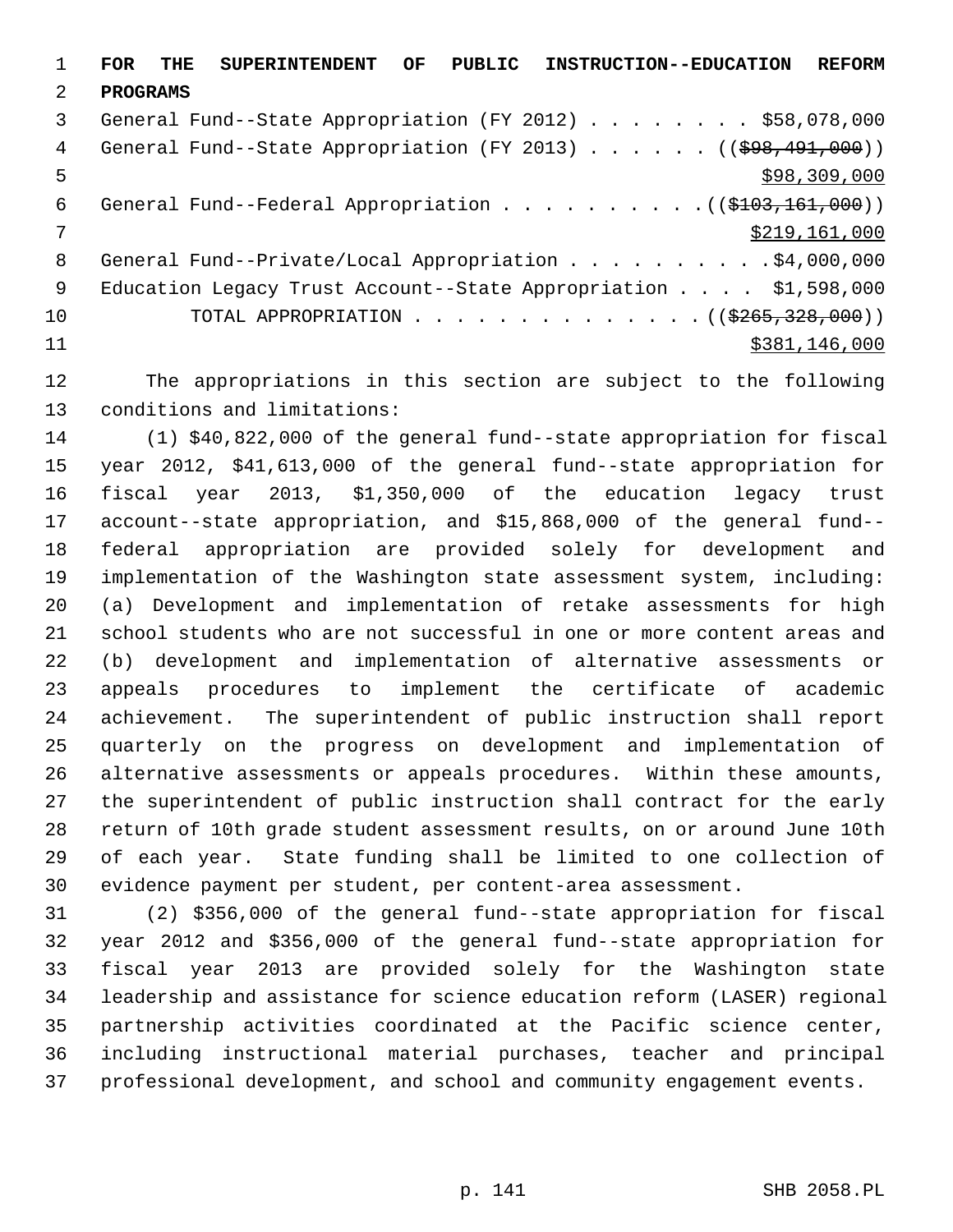1 (3) \$980,000 of the general fund--state appropriation for fiscal 2 year 2012 and \$980,000 of the general fund--state appropriation for 3 fiscal year 2013 are provided solely for improving technology 4 infrastructure, monitoring and reporting on school district technology 5 development, promoting standards for school district technology, 6 promoting statewide coordination and planning for technology 7 development, and providing regional educational technology support 8 centers, including state support activities, under chapter 28A.650 RCW.

 9 (4) \$3,852,000 of the general fund--state appropriation for fiscal 10 year 2012 and \$2,624,000 of the general fund--state appropriation for 11 fiscal year 2013 are provided solely for continued implementation of 12 chapter 235, Laws of 2010 (education reform) including development of 13 new performance-based evaluation systems for certificated educators.

14 (5)(a) ((\$40,863,000)) \$40,681,000 of the general fund--state 15 appropriation for fiscal year 2013 is provided solely for the following 16 bonuses for teachers who hold valid, unexpired certification from the 17 national board for professional teaching standards and who are teaching 18 in a Washington public school, subject to the following conditions and 19 limitations:

20 (i) For national board certified teachers, a bonus of \$5,090 per 21 teacher in the 2011-12 and 2012-13 school years, adjusted for inflation 22 in each school year in which Initiative 732 cost of living adjustments 23 are provided;

24 (ii) An additional \$5,000 annual bonus shall be paid to national 25 board certified teachers who teach in either: (A) High schools where 26 at least 50 percent of student headcount enrollment is eligible for 27 federal free or reduced price lunch, (B) middle schools where at least 28 60 percent of student headcount enrollment is eligible for federal free 29 or reduced price lunch, or (C) elementary schools where at least 70 30 percent of student headcount enrollment is eligible for federal free or 31 reduced price lunch;

32 (iii) The superintendent of public instruction shall adopt rules to 33 ensure that national board certified teachers meet the qualifications 34 for bonuses under (a)(ii) of this subsection for less than one full 35 school year receive bonuses in a pro-rated manner. Beginning in the 36 2011-12 school year, all bonuses in (a)(i) and (ii) of this subsection 37 will be paid in July of each school year. Bonuses in (a)(i) and (ii)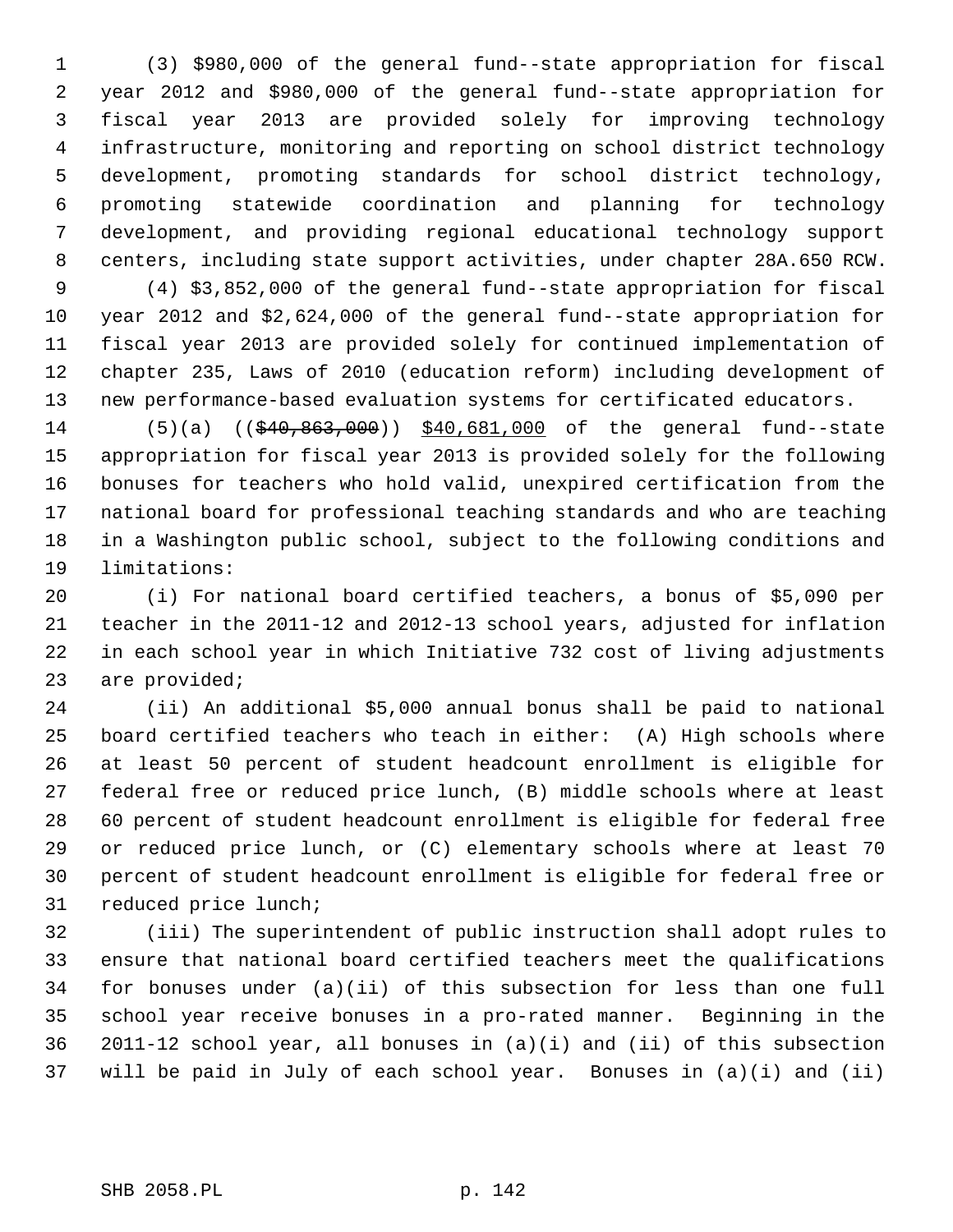1 of this subsection shall be reduced by a factor of 40 percent for first 2 year NBPTS certified teachers, to reflect the portion of the 3 instructional school year they are certified; and

 4 (iv) During the 2011-12 and 2012-13 school years, and within 5 available funds, certificated instructional staff who have met the 6 eligibility requirements and have applied for certification from the 7 national board for professional teaching standards may receive a 8 conditional loan of two thousand dollars or the amount set by the 9 office of the superintendent of public instruction to contribute toward 10 the current assessment fee, not including the initial up-front 11 candidacy payment. The fee shall be an advance on the first annual 12 bonus under RCW 28A.405.415. The conditional loan is provided in 13 addition to compensation received under a district's salary schedule 14 and shall not be included in calculations of a district's average 15 salary and associated salary limitation under RCW 28A.400.200. 16 Recipients who fail to receive certification after three years are 17 required to repay the conditional loan. The office of the 18 superintendent of public instruction shall adopt rules to define the 19 terms for initial grant of the assessment fee and repayment, including 20 applicable fees. To the extent necessary, the superintendent may use 21 revenues from the repayment of conditional loan scholarships to ensure 22 payment of all national board bonus payments required by this section 23 in each school year.

24 (6) \$477,000 of the general fund--state appropriation for fiscal 25 year 2012 and \$477,000 of the general fund--state appropriation for 26 fiscal year 2013 are provided solely for the leadership internship 27 program for superintendents, principals, and program administrators.

28 (7) \$950,000 of the general fund--state appropriation for fiscal 29 year 2012 and \$950,000 of the general fund--state appropriation for 30 fiscal year 2013 are provided solely for the Washington reading corps. 31 The superintendent shall allocate reading corps members to low-32 performing schools and school districts that are implementing 33 comprehensive, proven, research-based reading programs. Two or more 34 schools may combine their Washington reading corps programs.

35 (8) \$810,000 of the general fund--state appropriation for fiscal 36 year 2012 and \$810,000 of the general fund--state appropriation for 37 fiscal year 2013 are provided solely for the development of a 38 leadership academy for school principals and administrators. The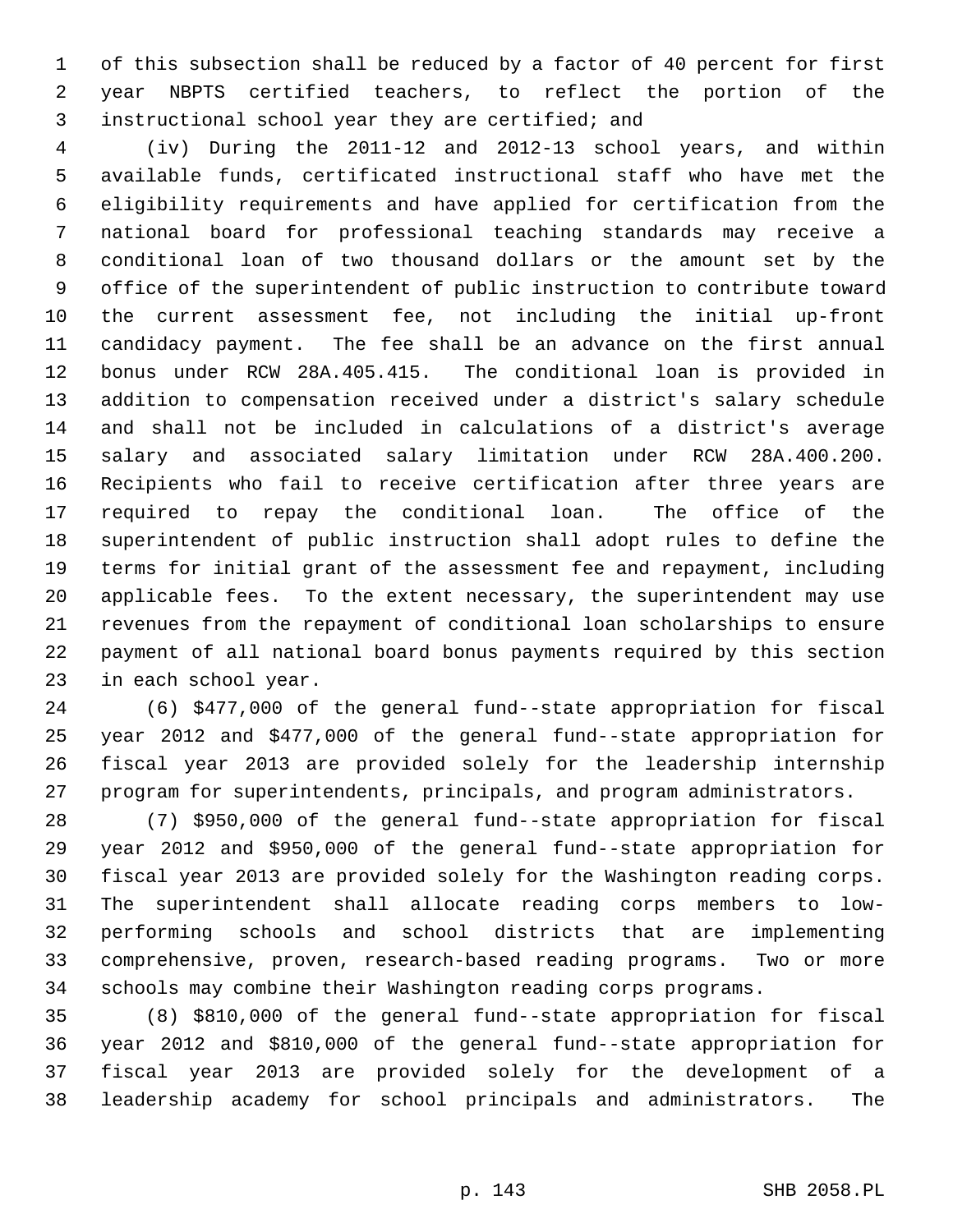1 superintendent of public instruction shall contract with an independent 2 organization to design, field test, and implement a state-of-the-art 3 education leadership academy that will be accessible throughout the 4 state. Initial development of the content of the academy activities 5 shall be supported by private funds. Semiannually the independent 6 organization shall report on amounts committed by foundations and 7 others to support the development and implementation of this program. 8 Leadership academy partners shall include the state level organizations 9 for school administrators and principals, the superintendent of public 10 instruction, the professional educator standards board, and others as 11 the independent organization shall identify.

12 (9) \$3,234,000 of the general fund--state appropriation for fiscal 13 year 2012 and \$3,234,000 of the general fund--state appropriation for 14 fiscal year 2013 are provided solely for grants to school districts to 15 provide a continuum of care for children and families to help children 16 become ready to learn. Grant proposals from school districts shall 17 contain local plans designed collaboratively with community service 18 providers. If a continuum of care program exists in the area in which 19 the school district is located, the local plan shall provide for 20 coordination with existing programs to the greatest extent possible.

21 (10) \$1,500,000 of the general fund--state appropriation for fiscal 22 year 2012 and \$1,500,000 of the general fund--state appropriation for 23 fiscal year 2013 are provided solely for the implementation of chapter 24 288, Laws of 2011 (actual student success program), including 25 allocations to the opportunity internship program, the jobs for 26 America's graduates program, the building bridges program, services 27 provided by a college scholarship organization. Funding shall not be 28 used in the 2011-2013 fiscal biennium to provide awards for schools and 29 school districts.

30 (11) ((\$843,000)) \$859,000 of the general fund--state appropriation 31 for fiscal year 2012,  $((\frac{6848,000}{9})$  \$846,000 of the general fund--state 32 appropriation for fiscal year 2013, and  $((\$247,000))$  \$248,000 of the 33 education legacy trust account--state appropriation are for 34 administrative support of education reform programs.

35 (12) \$2,000,000 of the general fund--state appropriation for fiscal 36 year 2012 and \$2,000,000 of the general fund--state appropriation for 37 fiscal year 2013 are provided solely for a statewide information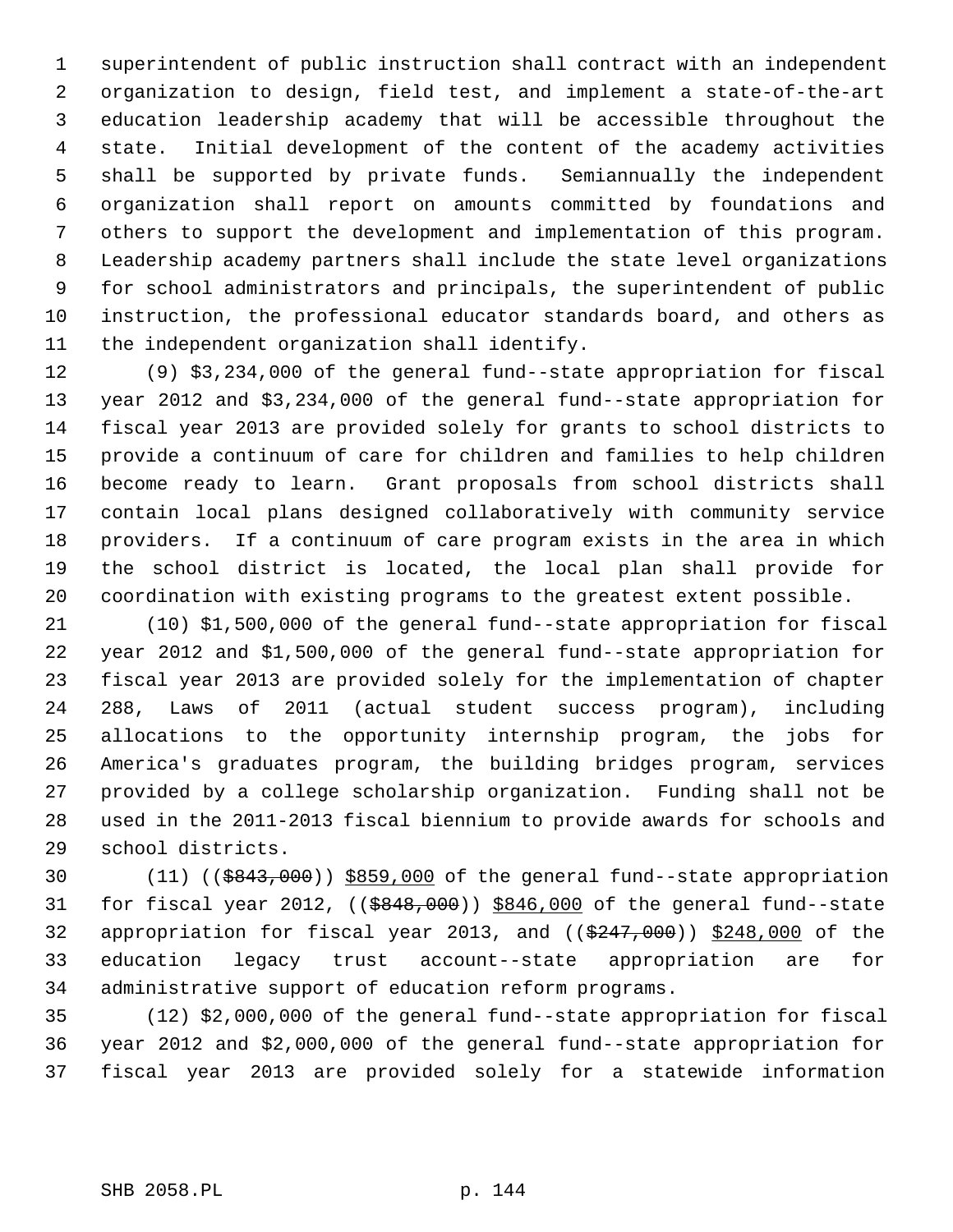1 technology (IT) academy program. This public-private partnership will 2 provide educational software, as well as IT certification and software 3 training opportunities for students and staff in public schools.

 4 (13) \$977,000 of the general fund--state appropriation for fiscal 5 year 2012 and \$977,000 of the general fund--state appropriation for 6 fiscal year 2013 are provided solely for secondary career and technical 7 education grants pursuant to chapter 170, Laws of 2008. If equally 8 matched by private donations, \$300,000 of the 2012 appropriation and 9 \$300,000 of the 2013 appropriation shall be used to support FIRST 10 robotics programs.

11 (14) \$125,000 of the general fund--state appropriation for fiscal 12 year 2012 and \$125,000 of the general fund--state appropriation for 13 fiscal year 2013 are provided solely for (a) staff at the office of the 14 superintendent of public instruction to coordinate and promote efforts 15 to develop integrated math, science, technology, and engineering 16 programs in schools and districts across the state; and (b) grants of 17 \$2,500 to provide twenty middle and high school teachers each year with 18 professional development training for implementing integrated math, 19 science, technology, and engineering programs in their schools.

20 (15) \$135,000 of the general fund--state appropriation for fiscal 21 year 2012 and \$135,000 of the general fund--state appropriation for 22 fiscal year 2013 are provided solely for science, technology, 23 engineering and mathematics lighthouse projects, consistent with 24 chapter 238, Laws of 2010.

25 (16) \$1,000,000 of the general fund--state appropriation for fiscal 26 year 2012 and \$1,000,000 of the general fund--state appropriation for 27 fiscal year 2013 are provided solely for a beginning educator support 28 program. School districts and/or regional consortia may apply for 29 grant funding. The superintendent shall implement this program in 5 to 30 15 school districts and/or regional consortia. The program provided by 31 a district and/or regional consortia shall include: A paid 32 orientation; assignment of a qualified mentor; development of a 33 professional growth plan for each beginning teacher aligned with 34 professional certification; release time for mentors and new teachers 35 to work together; and teacher observation time with accomplished peers. 36 \$250,000 may be used to provide statewide professional development 37 opportunities for mentors and beginning educators.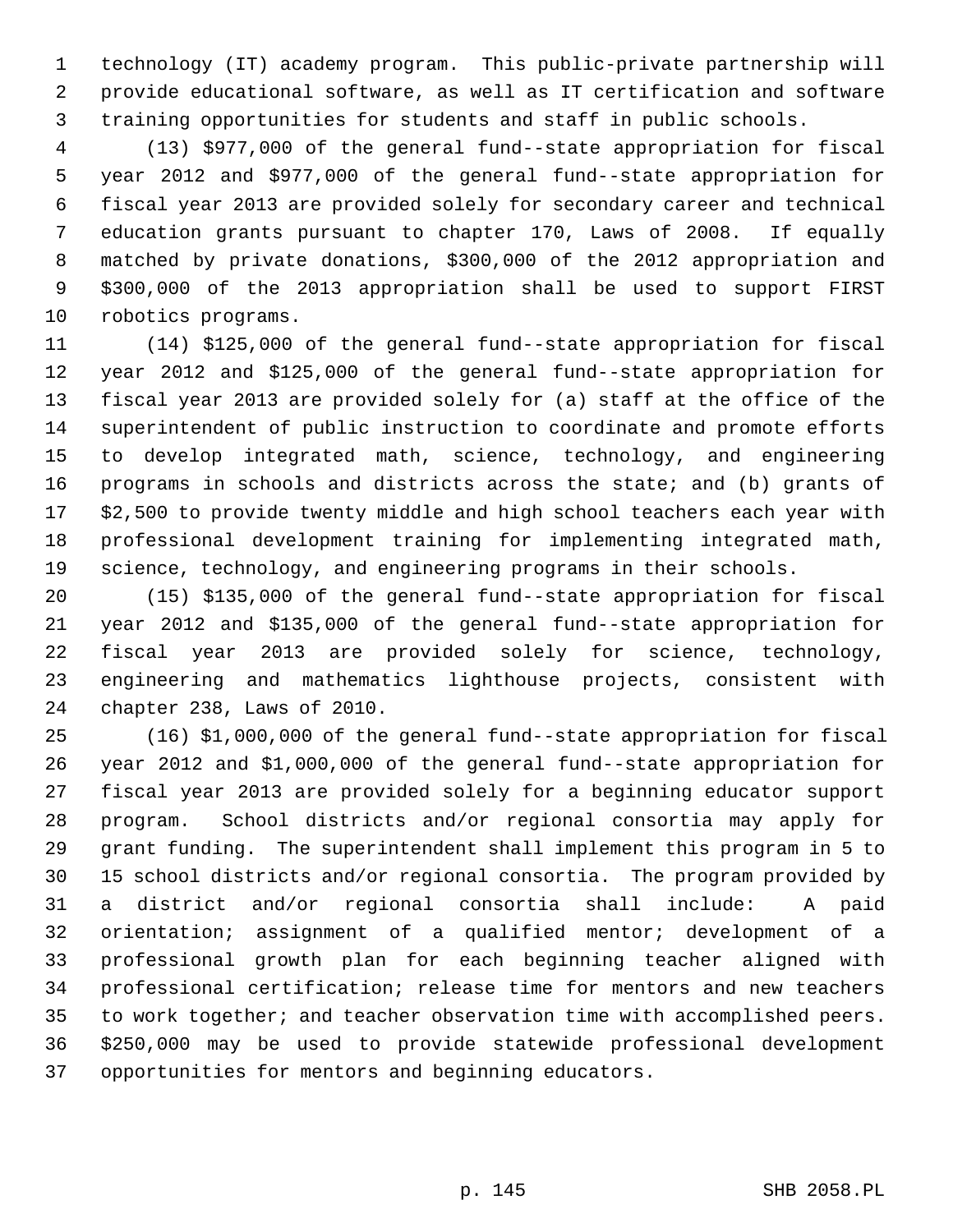1 **Sec. 514.** 2011 1st sp.s. c 50 s 514 (uncodified) is amended to 2 read as follows: 3 **FOR THE SUPERINTENDENT OF PUBLIC INSTRUCTION--FOR TRANSITIONAL** 4 **BILINGUAL PROGRAMS** 5 General Fund--State Appropriation (FY 2012) . . . . . . ((\$83,959,000))  $\frac{$79,496,000}{ }$ 7 General Fund--State Appropriation (FY 2013) . . . . . . ((\$88,580,000)) 8 \$82,856,000 9 General Fund--Federal Appropriation . . . . . . . . . . . \$71,001,000 10 TOTAL APPROPRIATION . . . . . . . . . . . . . . ((\$243,540,000))  $11$  \$233,353,000

 $\frac{12}{13}$ The appropriations in this section are subject to the following 14 conditions and limitations:

15 (1) Each general fund fiscal year appropriation includes such funds 16 as are necessary to complete the school year ending in the fiscal year 17 and for prior fiscal year adjustments.

18 (2)(a) For the 2011-12 and 2012-13 school years, the superintendent 19 shall allocate funding to school districts for transitional bilingual 20 programs as provided in RCW 28A.150.260(10)(b). In calculating the 21 allocations, the superintendent shall assume the following averages: 22 (i) Additional instruction of 4.7780 hours per week per transitional 23 bilingual program student; (ii) fifteen transitional bilingual program 24 students per teacher; (iii) 36 instructional weeks per year; (iv) 900 25 instructional hours per teacher; and (v) the district's average staff 26 mix and compensation rates as provided in sections 503 and 504 of this 27 act.

28 (b) From July 1, 2011, to August 31, 2011, the superintendent shall 29 allocate funding to school districts for transitional bilingual 30 instruction programs as provided in section 514, chapter 564, Laws of 31 2009, as amended through section 1411 of this act.

32 (c) The allocations in this section reflect the implementation of 33 a new funding formula for the transitional bilingual instructional 34 program, effective September 1, 2011, as specified in RCW 35 28A.150.260(10)(b).

36 (3) The superintendent may withhold ((up to 3.0 percent of the 37 school year)) allocations to school districts in subsection (2) of this 38 section solely for the central provision of assessments as provided in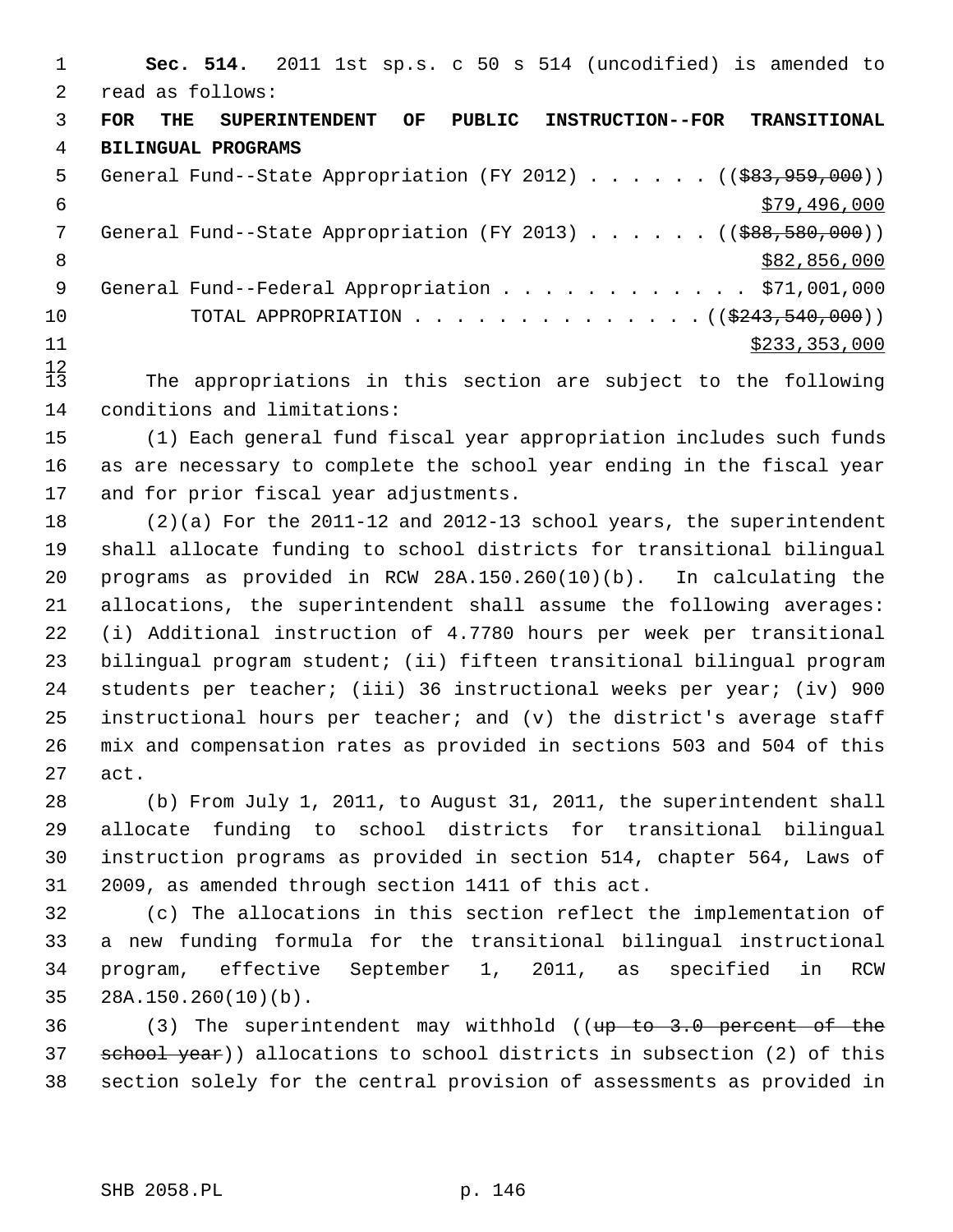1 RCW 28A.180.090 (1) and (2) up to the following amounts: 2.79 percent

2 for school year 2011-12 and 2.09 percent for school year 2012-13.

 3 (4) The general fund--federal appropriation in this section is for 4 migrant education under Title I Part C and English language 5 acquisition, and language enhancement grants under Title III of the 6 elementary and secondary education act.

 7 (5)(a) The office of the superintendent of public instruction shall 8 implement a funding model for the transitional bilingual program, 9 beginning in school year 2012-13, that is scaled to provide more 10 support to students requiring most intensive intervention, (students 11 with beginning levels of English language proficiency) and less support 12 to students requiring less intervention. The funding model shall also 13 provide up to two years of bonus funding upon successful exit from the 14 bilingual program to facilitate successful transition to a standard 15 program of education.

16 (b) It is expected that per-pupil funding for level 2 proficiency 17 will be set at the same level as would have been provided statewide 18 prior to establishing differential per-pupil amounts; level 1 will be 19 125 percent of level 2; level 3 through the level prior to exit will be 20 75 percent of level 2; and two bonus years upon successful 21 demonstration of proficiency will be 100 percent of level 2. Prior to 22 implementing in school year 2012-13, the office of the superintendent 23 of public instruction shall provide to the senate and house of 24 representatives ways and means committees recommended rates based on 25 the results of proficiency test procurement, expressed as both per-26 pupil rates and hours of instruction as provided in RCW 27 28A.150.260(10)(b).

28 (c) Each bilingual student shall be tested for proficiency level 29 and, therefore, eligibility for the transitional bilingual program each 30 year. The bonus payments for up to two school years following 31 successful exit from the transitional bilingual program shall be 32 allocated to the exiting school district. If the student graduates or 33 transfers to another district prior to the district receiving both 34 years' bonuses, the district shall receive the bonus for only the 35 length of time the student remains enrolled in the exiting district.

36 (d) The quality education council shall examine the revised 37 funding model developed under this subsection and provide a report to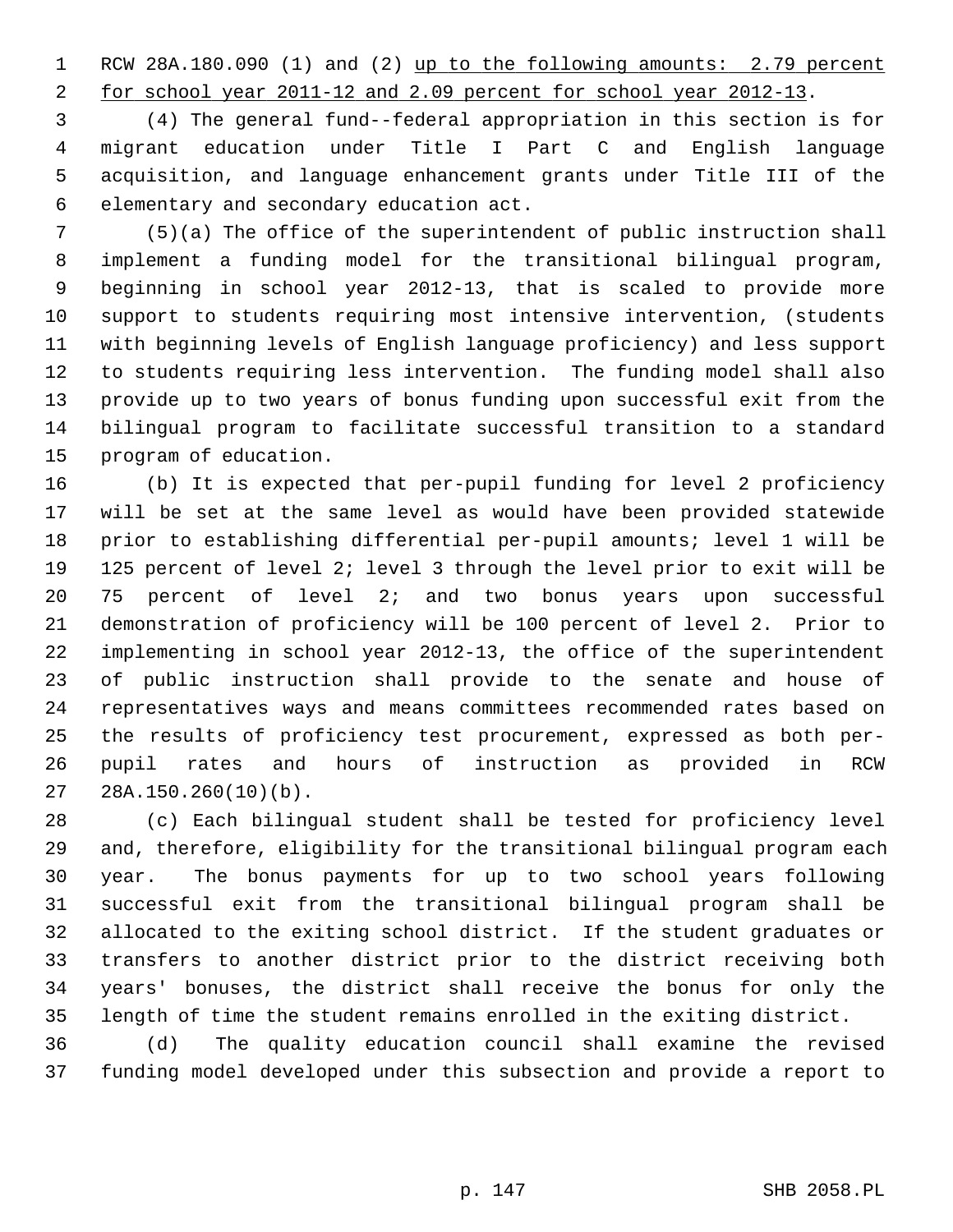1 the education and fiscal committees of the legislature by December 1, 2 2011, that includes recommendations for:

 3 (i) Changing the prototypical school funding formula for the 4 transitional bilingual program to align with the revised model in an 5 accurate and transparent manner;

 6 (ii) Reconciling the revised model with statutory requirements for 7 categorical funding of the transitional bilingual instructional program 8 that is restricted to students eligible for and enrolled in that 9 program;

10 (iii) Clarifying the elements of the transitional bilingual 11 instructional program that fall under the definition of basic education 12 and the impact of the revised model on them; and

13 (iv) The extent that the disparate financial impact of the revised 14 model on different school districts should be addressed and options for 15 addressing it.

16 (e) The office of the superintendent of public instruction shall 17 report to the senate and house of representatives ways and means 18 committees and education committees annually by December 31st of each 19 year, through 2018, regarding any measurable changes in proficiency, 20 time-in-program, and transition experience.

21 (6) \$35,000 of the general fund--state appropriation for fiscal 22 year 2012 and \$35,000 of the general fund--state appropriation for 23 fiscal year 2013 are provided solely to track current and former 24 transitional bilingual program students.

25 **Sec. 515.** 2011 1st sp.s. c 50 s 515 (uncodified) is amended to 26 read as follows:

27 **FOR THE SUPERINTENDENT OF PUBLIC INSTRUCTION--FOR THE LEARNING** 28 **ASSISTANCE PROGRAM**

| 29 | General Fund--State Appropriation (FY 2012) $($ $($ $$102, 104, 000)$ )              |
|----|--------------------------------------------------------------------------------------|
| 30 | \$102,470,000                                                                        |
| 31 | General Fund--State Appropriation (FY 2013) ( $(\frac{102}{102}, \frac{137}{100})$ ) |
| 32 | \$103,666,000                                                                        |
| 33 | General Fund--Federal Appropriation $($ $($ $\frac{207}{100})$                       |
| 34 | \$492, 207, 000                                                                      |
| 35 | Education Legacy Trust Account--State Appropriation $\ldots$ , \$47,980,000          |
| 36 | TOTAL APPROPRIATION $\ldots$ , ( $(\$833, 428, 000)$ )                               |
| 37 | \$746, 323, 000                                                                      |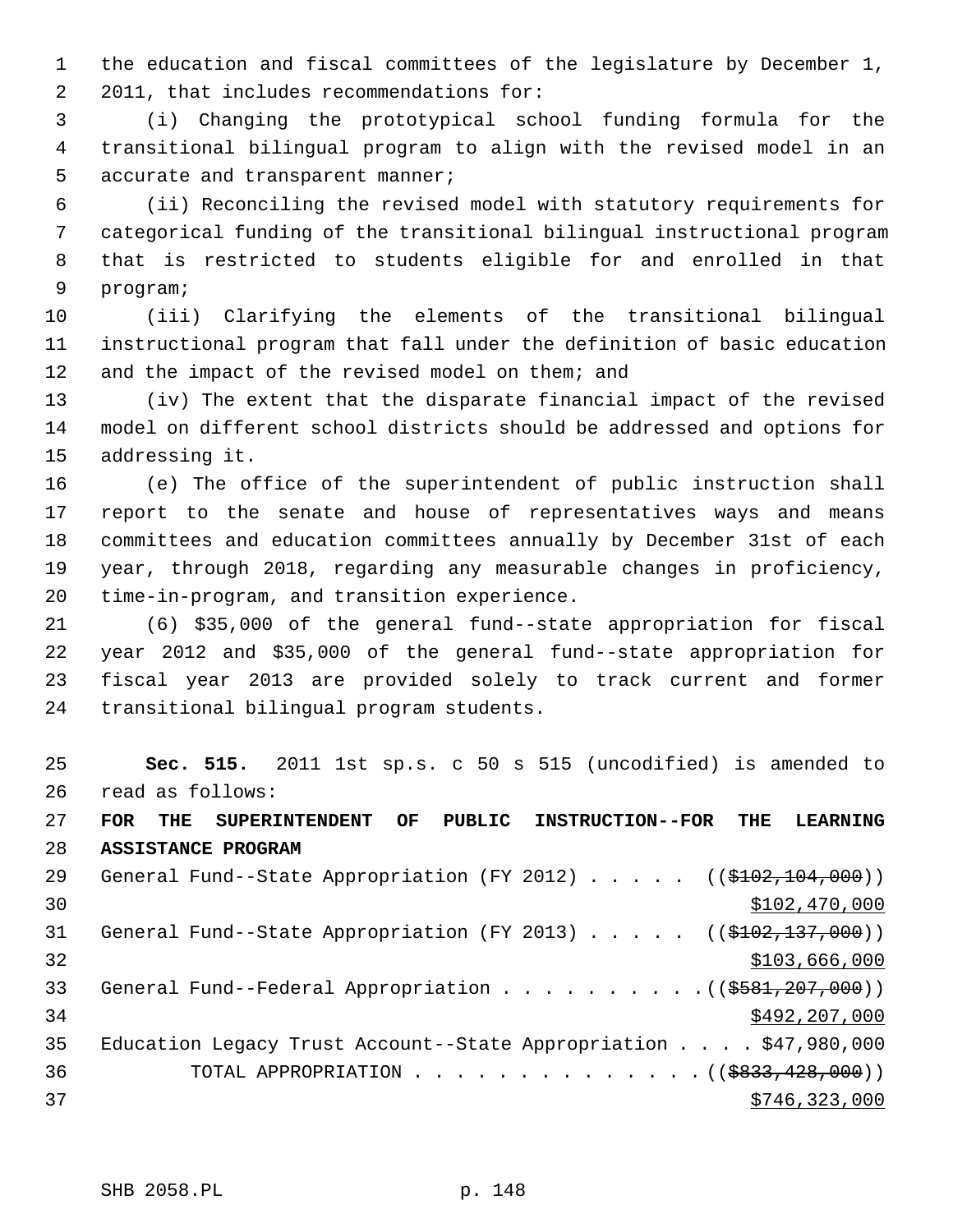1 The appropriations in this section are subject to the following 2 conditions and limitations:

 3 (1) The general fund--state appropriations in this section are 4 subject to the following conditions and limitations:

 5 (a) The appropriations include such funds as are necessary to 6 complete the school year ending in the fiscal year and for prior fiscal 7 year adjustments.

 8 (b)(i) For the 2011-12 and 2012-13 school years, the superintendent 9 shall allocate funding to school districts for learning assistance 10 programs as provided in RCW 28A.150.260(10)(a). In calculating the 11 allocations, the superintendent shall assume the following averages: 12 (A) Additional instruction of 1.51560 hours per week per funded 13 learning assistance program student; (B) fifteen learning assistance 14 program students per teacher; (C) 36 instructional weeks per year; (D) 15 900 instructional hours per teacher; and (E) the district's average 16 staff mix and compensation rates as provided in sections 503 and 504 of 17 this act.

18 (ii) From July 1, 2011, to August 31, 2011, the superintendent 19 shall allocate funding to school districts for learning assistance 20 programs as provided in section 515, chapter 564, Laws of 2009, as 21 amended through section 1412 of this act.

22 (c) A school district's funded students for the learning assistance 23 program shall be the sum of the district's full-time equivalent 24 enrollment in grades K-12 for the prior school year multiplied by the 25 district's percentage of October headcount enrollment in grades K-12 26 eligible for free or reduced price lunch in the prior school year.

27 (2) Allocations made pursuant to subsection (1) of this section 28 shall be adjusted to reflect ineligible applications identified through 29 the annual income verification process required by the national school 30 lunch program, as recommended in the report of the state auditor on the 31 learning assistance program dated February, 2010.

32 (3) The general fund--federal appropriation in this section is 33 provided for Title I Part A allocations of the no child left behind act 34 of 2001.

35 (4) A school district may carry over from one year to the next up 36 to 10 percent of the general fund-state or education legacy trust funds 37 allocated under this program; however, carryover funds shall be 38 expended for the learning assistance program.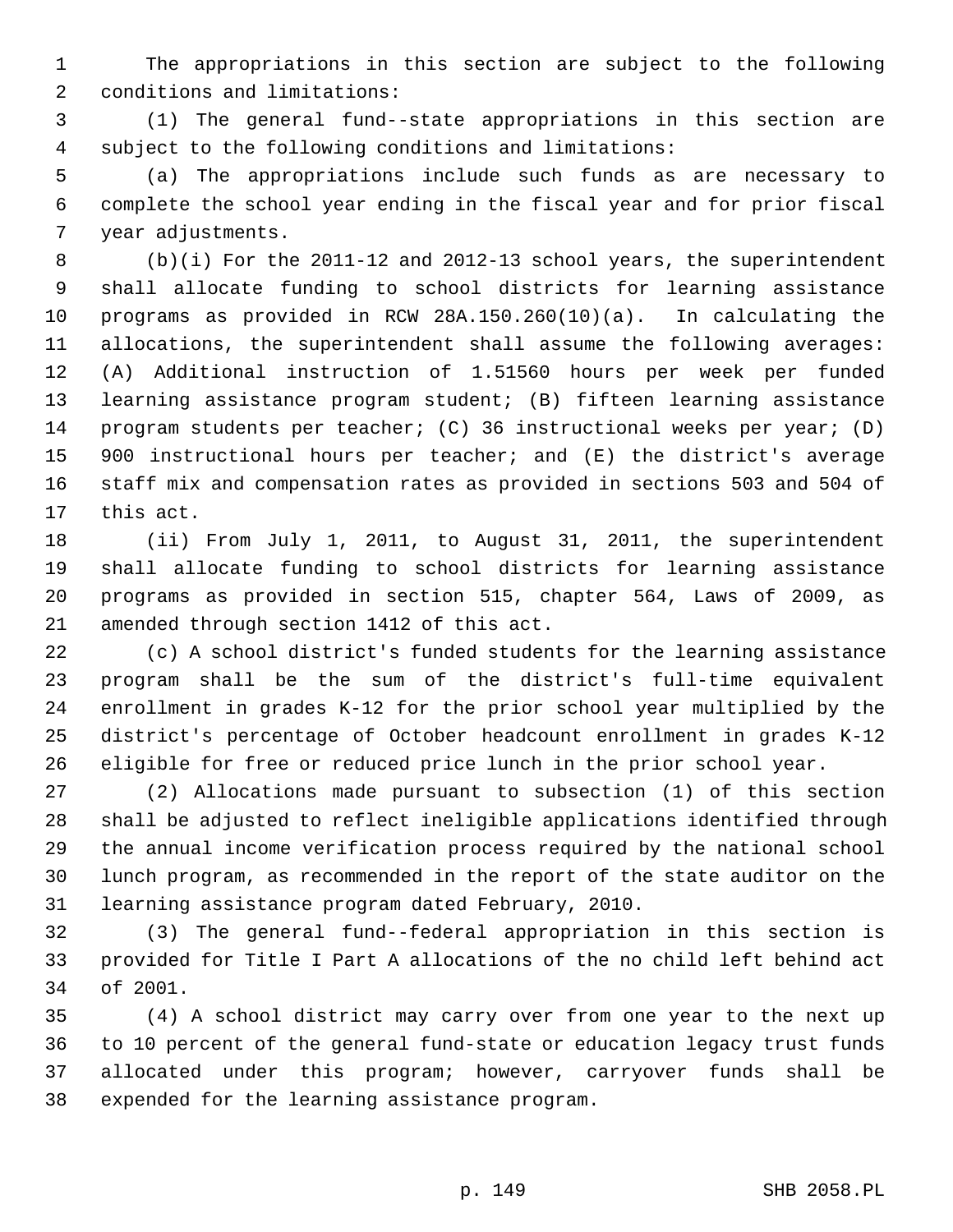1 (5) The office of the superintendent of public instruction shall 2 research and recommend options for an adjustment factor for middle 3 school and high school free and reduced price lunch eligibility 4 reporting rates pursuant to RCW 28A.150.260(12)(a), and submit a report 5 to the fiscal committees of the legislature by June 1, 2012. For the 6 2011-12 and 2012-13 school years, the adjustment factor is 1.0.

(End of part)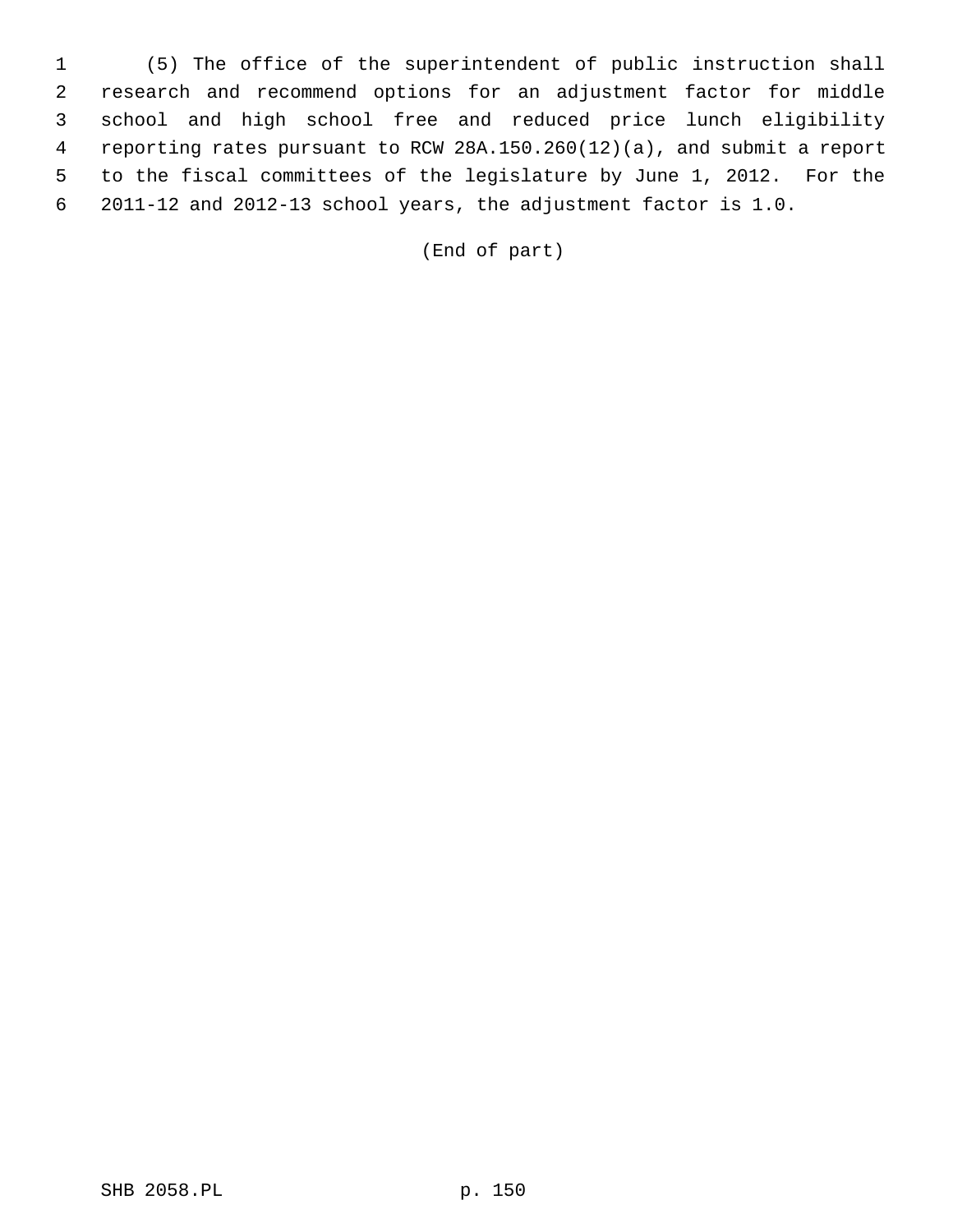| $\mathbf{1}$   | PART VI                                                                 |
|----------------|-------------------------------------------------------------------------|
| 2              | <b>HIGHER EDUCATION</b>                                                 |
|                |                                                                         |
| 3              | <b>Sec. 601.</b> 2011 1st sp.s. c 50 s 605 (uncodified) is amended to   |
| 4              | read as follows:                                                        |
| 5              | FOR THE STATE BOARD FOR COMMUNITY AND TECHNICAL COLLEGES                |
| 6              | General Fund--State Appropriation (FY 2012) $($ $($ \$533,355,000))     |
| 7              | \$533,009,000                                                           |
| 8              | General Fund--State Appropriation (FY 2013) $($ $($ \$525,998,000))     |
| $\overline{9}$ | \$525,644,000                                                           |
| 10             | Community/Technical College Capital Projects                            |
| 11             | Account--State Appropriation \$8,037,000                                |
| 12             | Education Legacy Trust Account--State Appropriation \$95,370,000        |
| 13             | TOTAL APPROPRIATION $($ $($ \$1,162,760,000) $)$                        |
| 14             | \$1,162,060,000                                                         |
| 15             | The appropriations in this section are subject to the following         |
| 16             | conditions and limitations:                                             |
| 17             |                                                                         |
|                | (1) \$28,761,000 of the general fund--state appropriation for fiscal    |
| 18             | year 2012 and \$28,761,000 of the general fund--state appropriation for |

19 fiscal year 2013 are provided solely as special funds for training and 20 related support services, including financial aid, as specified in RCW 21 28C.04.390. Funding is provided to support at least 6,200 full-time 22 equivalent students in fiscal year 2012 and at least 6,200 full-time 23 equivalent students in fiscal year 2013.

24 (2) \$2,725,000 of the general fund--state appropriation for fiscal 25 year 2012 and \$2,725,000 of the general fund--state appropriation for 26 fiscal year 2013 are provided solely for administration and customized 27 training contracts through the job skills program. The state board 28 shall make an annual report by January 1st of each year to the governor 29 and to the appropriate policy and fiscal committees of the legislature 30 regarding implementation of this section, listing the scope of grant 31 awards, the distribution of funds by educational sector and region of 32 the state, and the results of the partnerships supported by these 33 funds.

34  $((+4))$   $(3)$  \$4,500,000 of the general fund--state appropriation for 35 fiscal year 2012 and \$4,500,000 of the general fund--state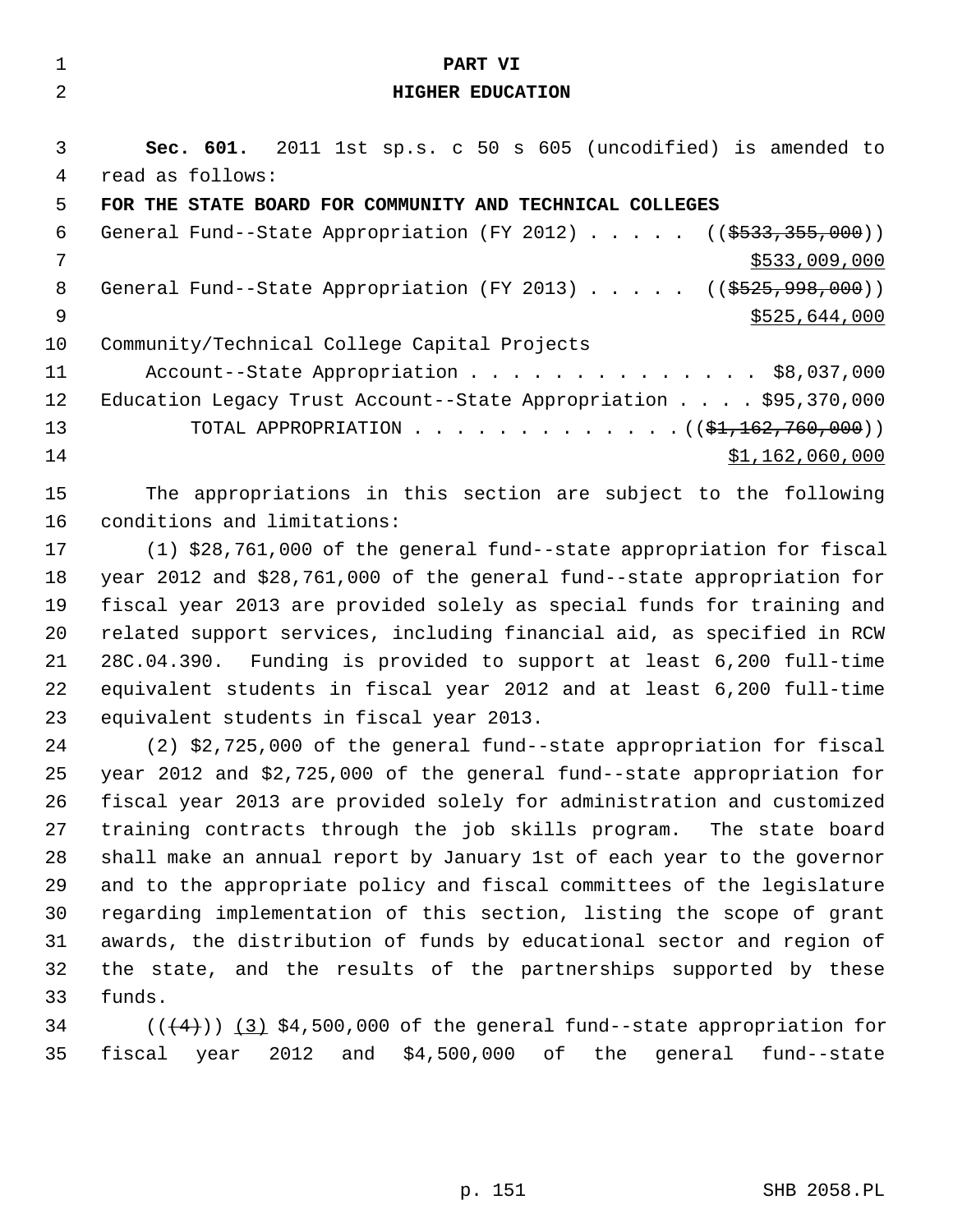1 appropriation for fiscal year 2013 is provided solely for worker 2 retraining.

 $(1, 5)$  ( $(1, 5)$ )) (4) Of the amounts appropriated in this section, \$5,000,000 4 is provided solely for the student achievement initiative.

 $5$  (( $(6)$ )) (5) When implementing the appropriations in this section, 6 the state board and the trustees of the individual community and 7 technical colleges shall minimize impact on academic programs, maximize 8 reductions in administration, and shall at least maintain, and endeavor 9 to increase, enrollment opportunities and degree and certificate 10 production in high employer-demand fields of study at their academic 11 year 2008-09 levels.

12  $((+7))$  (6) Community and technical colleges are not required to 13 send mass mailings of course catalogs to residents of their districts. 14 Community and technical colleges shall consider lower cost 15 alternatives, such as mailing postcards or brochures that direct 16 individuals to online information and other ways of acquiring print 17 catalogs.

18  $((+8))$   $(7)$  Bellevue college is authorized to offer applied 19 baccalaureate degrees in information technology, health care services 20 and management, biotechnology, and preprofessional preparation for 21 medical fields. These degrees shall be directed at high school 22 graduates and transfer-oriented degree and professional and technical 23 degree holders. In fiscal year 2012, Bellevue college will develop a 24 two-year plan for offering these new degrees. The plan will assume 25 funding for these new degrees shall come through redistribution of its 26 current per full-time enrollment funding. The plan shall be delivered 27 to the legislature by June 30, 2012.

28  $((+9))$  (8) The Seattle community college district is authorized to 29 offer applied baccalaureate degree programs in business/international 30 business and technology management, interactive and artistic digital 31 media, sustainability, building science technology, and allied and 32 global health. These degrees shall be directed at high school 33 graduates and professional and technical degree holders. In fiscal 34 year 2012, Seattle community colleges shall develop a two-year plan for 35 offering these new degrees. The plan will assume that funding for 36 these new degrees comes through redistribution of its current per full-37 time enrollment funding. The plan shall be delivered to the 38 legislature by June 30, 2012.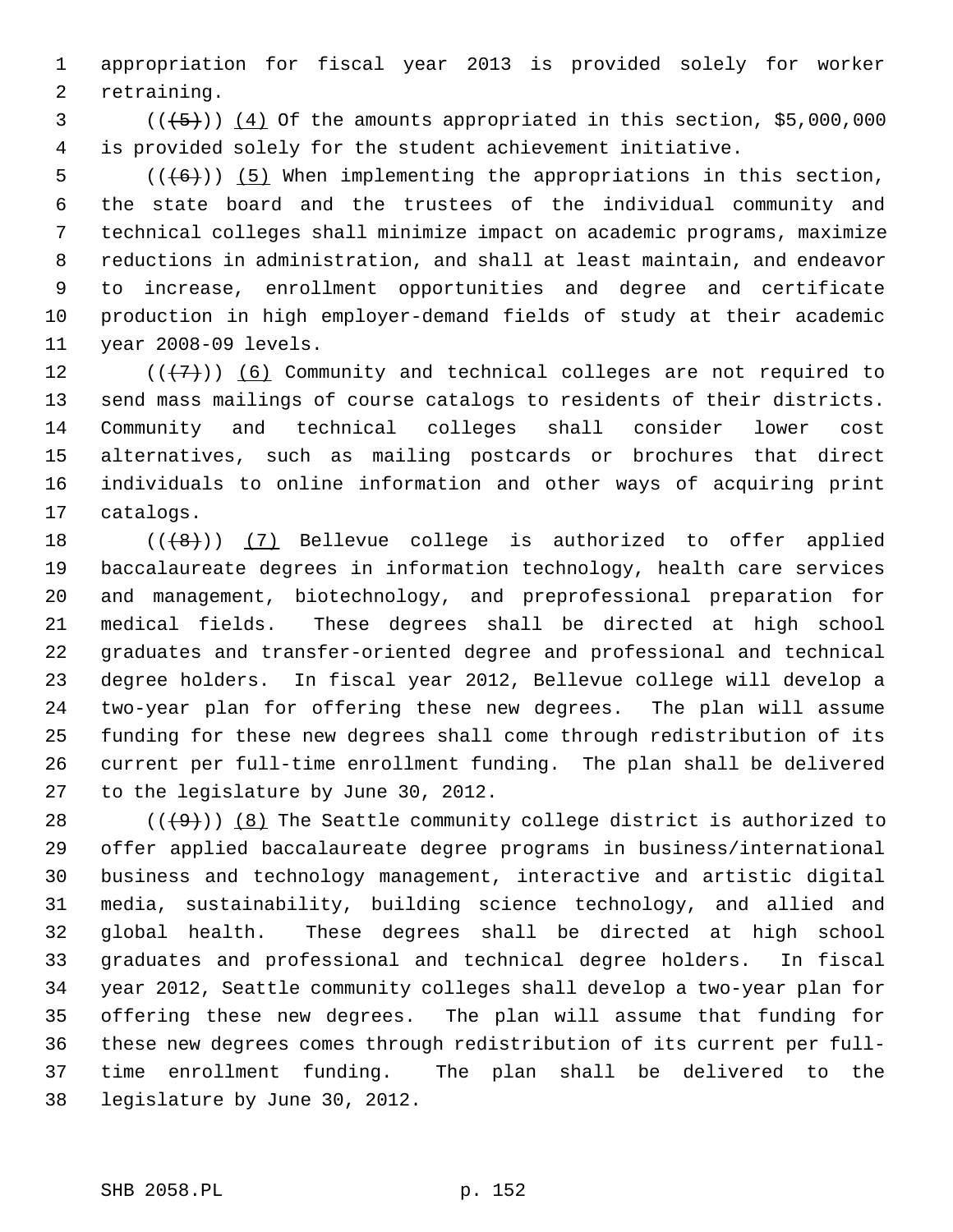1 **Sec. 602.** 2011 1st sp.s. c 50 s 606 (uncodified) is amended to 2 read as follows:

3 **FOR THE UNIVERSITY OF WASHINGTON**

| $\overline{4}$ | General Fund--State Appropriation (FY 2012) ( $(\frac{201}{7201}, \frac{471}{900})$ ) |
|----------------|---------------------------------------------------------------------------------------|
| 5              | \$201,388,000                                                                         |
| 6              | General Fund--State Appropriation (FY 2013) ( $(\frac{206}{5206}, \frac{523}{900})$ ) |
| 7              | \$206, 358, 000                                                                       |
| 8              | Education Legacy Trust Account--State Appropriation $\ldots$ , \$18,579,000           |
| - 9            | ((University of Washington Building Account--State)                                   |
| 10             |                                                                                       |
| 11             | Biotoxin Account--State Appropriation \$450,000                                       |
| 12             | Accident Account--State Appropriation \$6,699,000                                     |
| 13             | Medical Aid Account--State Appropriation \$6,502,000                                  |
| 14             | TOTAL APPROPRIATION ( $(\frac{2440}{1000}, \frac{463}{100})$ )                        |

15 \$439,976,000

16 The appropriations in this section are subject to the following 17 conditions and limitations:

18 (1) In implementing the appropriations in this section, the 19 president and regents shall seek to minimize impacts on student 20 services and instructional programs by maximizing reductions in 21 administration and other noninstructional activities.

22 (2) \$150,000 of the general fund--state appropriation for fiscal 23 year 2012 and \$150,000 of the general fund--state appropriation for 24 fiscal year 2013 are provided solely for the development of integrated 25 medical curriculum for the Washington/Wyoming/Alaska/Montana/Idaho 26 (WWAMI) medical education program in Spokane and eastern Washington. 27 Funding is contingent on appropriations being provided to Washington 28 State University for WWAMI program expansion in Spokane and eastern 29 Washington.

30 (3) \$52,000 of the general fund--state appropriation for fiscal 31 year 2012 and \$52,000 of the general fund--state appropriation for 32 fiscal year 2013 are provided solely for the center for international 33 trade in forest products in the college of forest resources.

34 (4) \$88,000 of the general fund--state appropriation for fiscal 35 year 2012 is provided solely for implementation of Engrossed Second 36 Substitute Senate Bill No. 5485 (state's natural resources). If the 37 bill is not enacted by June 30, 2011, the amount provided in this 38 subsection shall lapse.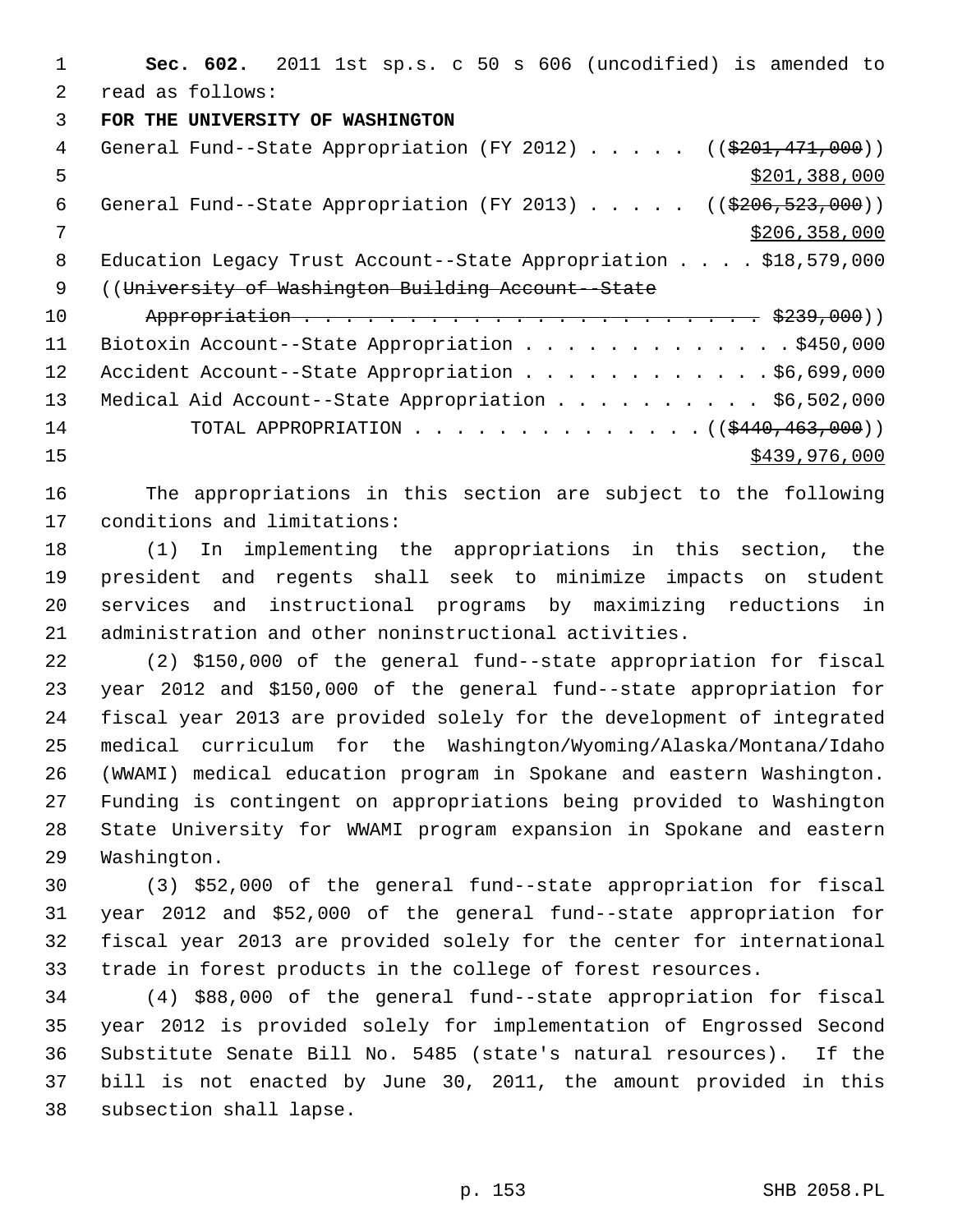1 (5) \$143,000 of the general fund--state appropriation for fiscal 2 year 2012 and \$144,000 of the general fund--state appropriation for 3 fiscal year 2013 are provided solely for the ongoing management of the 4 Washington park arboretum.

 5 **Sec. 603.** 2011 1st sp.s. c 50 s 607 (uncodified) is amended to 6 read as follows: 7 **FOR WASHINGTON STATE UNIVERSITY** 8 General Fund--State Appropriation (FY 2012) . . . . . ((\$134,912,000))  $$134,512,000$ 10 General Fund--State Appropriation (FY 2013) . . . . . ((\$135,389,000)) 11 \$136,087,000 12 ((Washington State University Building Account--State 13 Appropriation . . . . . . . . . . . . . . . . . . . . . \$5,364,000)) 14 Education Legacy Trust Account--State Appropriation . . . . \$33,065,000 15 TOTAL APPROPRIATION . . . . . . . . . . . . . . ((\$308,730,000))  $16$  \$303,664,000

17 The appropriations in this section are subject to the following 18 conditions and limitations:

19 (1) In implementing the appropriations in this section, the 20 president and regents shall seek to minimize impacts on student 21 services and instructional programs by maximizing reductions in 22 administration and other noninstructional activities.

23 (2) Within available funds, Washington State University shall serve 24 an additional cohort of fifteen full-time equivalent students in the 25 mechanical engineering program located at Olympic College.

26 (3) \$300,000 of the general fund--state appropriation for fiscal 27 year 2012 and \$300,000 of the general fund--state appropriation for 28 fiscal year 2013 are provided solely for the expansion of health 29 sciences capacity through the Washington/Wyoming/Alaska/Montana/Idaho 30 (WWAMI) medical education program in Spokane and eastern Washington. 31 Funding is contingent on appropriations being provided to the 32 University of Washington for integrated medical curriculum development 33 for WWAMI.

34 **Sec. 604.** 2011 1st sp.s. c 50 s 608 (uncodified) is amended to 35 read as follows: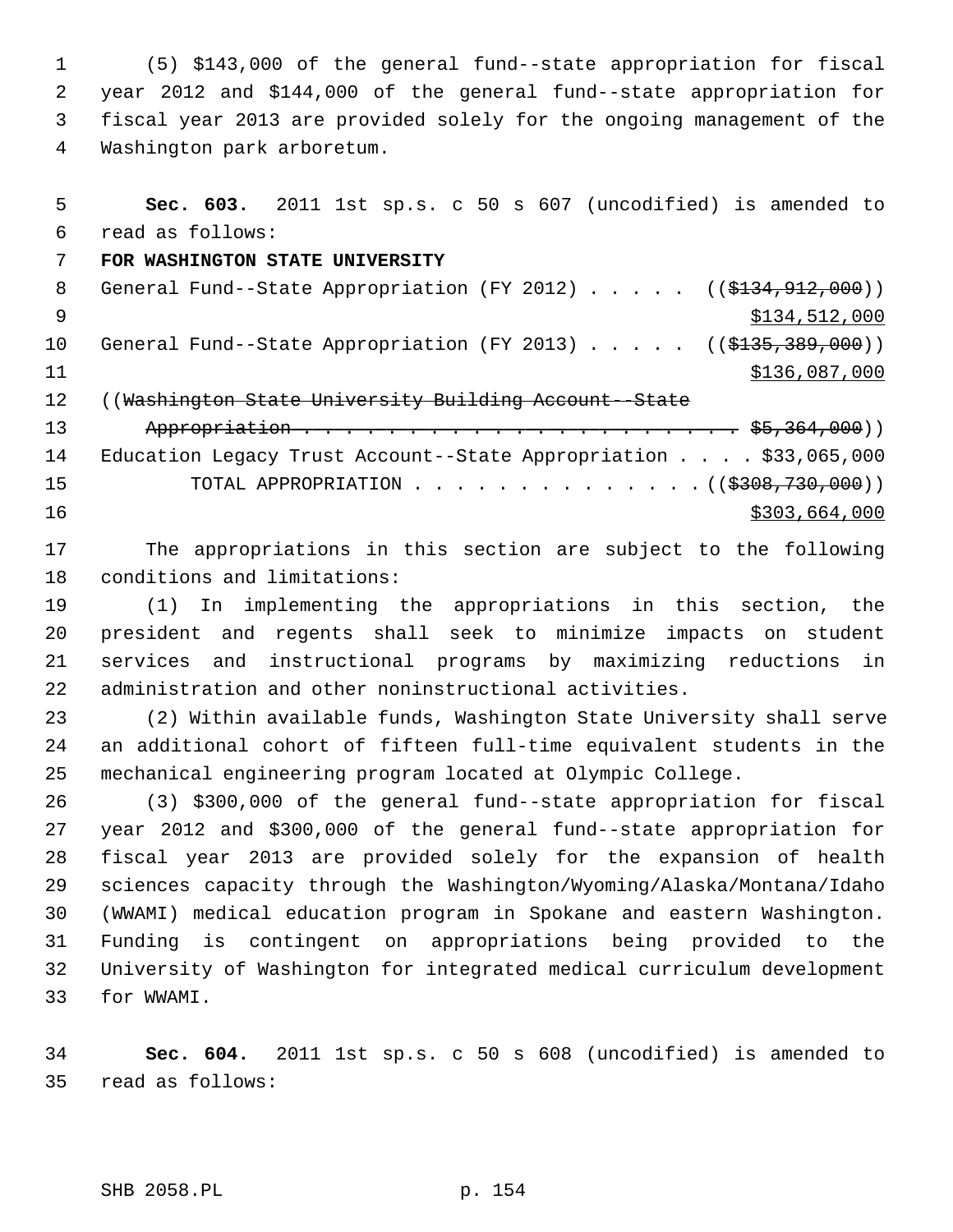1 **FOR EASTERN WASHINGTON UNIVERSITY**

| -2 | General Fund--State Appropriation (FY 2012) ( $(\frac{226}{281}, 281, 000)$ ) |
|----|-------------------------------------------------------------------------------|
|    | \$26, 257, 000                                                                |
| 4  | General Fund--State Appropriation (FY 2013) $($ $($ $$26, 589, 000)$ )        |
| 5  | \$26,541,000                                                                  |
| 6  | Education Legacy Trust Account--State Appropriation $\ldots$ , \$16,087,000   |
|    | TOTAL APPROPRIATION $\ldots$ , ( $(\frac{668,957,000}{1})$                    |
|    | \$68,885,000                                                                  |

 9 The appropriations in this section are subject to the following 10 conditions and limitations:

11 (1) In implementing the appropriations in this section, the 12 president and governing board shall seek to minimize impacts on student 13 services and instructional programs by maximizing reductions in 14 administration and other noninstructional activities.

15 (2) At least \$200,000 of the general fund--state appropriation for 16 fiscal year 2012 and at least \$200,000 of the general fund--state 17 appropriation for fiscal year 2013 shall be expended on the Northwest 18 autism center.

19 **Sec. 605.** 2011 1st sp.s. c 50 s 609 (uncodified) is amended to 20 read as follows:

21 **FOR CENTRAL WASHINGTON UNIVERSITY**

| 22 | General Fund--State Appropriation (FY 2012) $($ $($ $\frac{222}{192}$ , 492, 000))   |
|----|--------------------------------------------------------------------------------------|
| 23 | \$22,468,000                                                                         |
| 24 | General Fund--State Appropriation (FY 2013) ( $(\frac{222}{523}, \frac{573}{600})$ ) |
| 25 | \$22,525,000                                                                         |
| 26 | Education Legacy Trust Account--State Appropriation $\ldots$ \$19,076,000            |
| 27 | TOTAL APPROPRIATION $\ldots$ , ( $(\frac{1}{564}, \frac{141}{100})$ )                |
| 28 | \$64,069,000                                                                         |
|    |                                                                                      |

29 The appropriations in this section are subject to the following 30 conditions and limitations: In implementing the appropriations in this 31 section, the president and governing board shall seek to minimize 32 impacts on student services and instructional programs by maximizing 33 reductions in administration and other noninstructional activities.

34 **Sec. 606.** 2011 1st sp.s. c 50 s 610 (uncodified) is amended to 35 read as follows: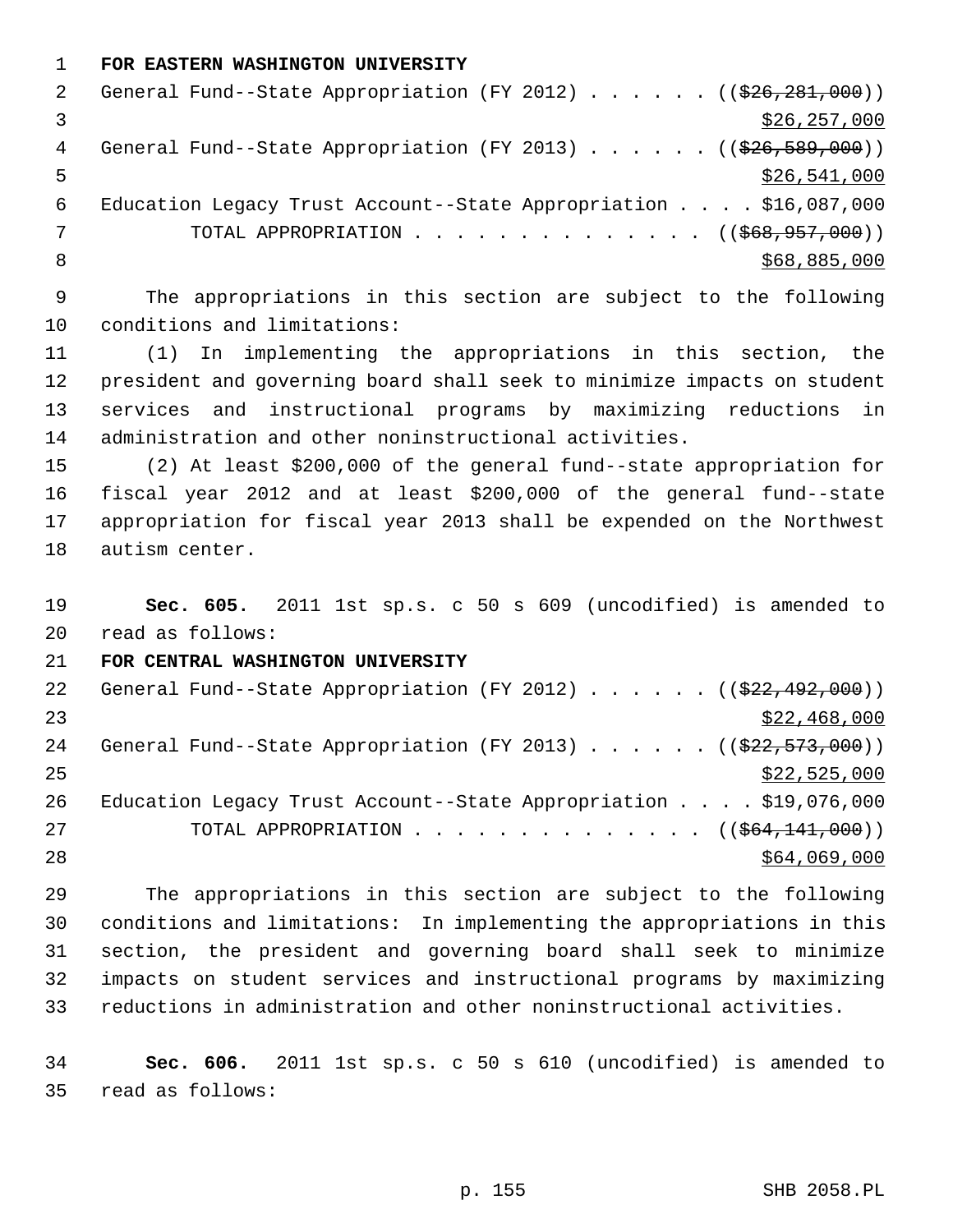1 **FOR THE EVERGREEN STATE COLLEGE**

|   | General Fund--State Appropriation (FY 2012) $($ $($ $\frac{215}{698}, \frac{698}{100})$ ) |
|---|-------------------------------------------------------------------------------------------|
|   | \$15,595,000                                                                              |
| 4 | General Fund--State Appropriation (FY 2013) $($ $($ \$15,366,000))                        |
|   | \$15,339,000                                                                              |
| 6 | Education Legacy Trust Account--State Appropriation $\ldots$ \$5,450,000                  |
|   | TOTAL APPROPRIATION $\ldots$ , ( $(\frac{236}{536}, \frac{514}{500})$ )                   |
|   | \$36,384,000                                                                              |
|   |                                                                                           |

 9 The appropriations in this section are subject to the following 10 conditions and limitations:

11 (1) In implementing the appropriations in this section, the 12 president and governing board shall seek to minimize impacts on student 13 services and instructional programs by maximizing reductions in 14 administration and other noninstructional activities.

15 (2) \$50,000 of the general fund--state appropriation for fiscal 16 year 2012 and \$25,000 of the general fund--state appropriation for 17 fiscal year 2013 are provided solely for the Washington state institute 18 for public policy to conduct a detailed study of the commitment of 19 sexually violent predators to the special commitment center pursuant to 20 chapter 71.09 RCW and the subsequent release of those persons to 21 less-restrictive alternatives.

22 (a) Specifically, the institute's study shall examine:

23 (i) The projected future demand for the special commitment center, 24 including profiles and characteristics of persons referred and 25 committed to the special commitment center since its inception, whether 26 the profiles of those persons have changed over time, and, given 27 current trends, the likelihood of the continuing rate of referral;

28 (ii) Residents' participation in treatment over time and the impact 29 of treatment on eventual release to a less-restrictive alternative;

30 (iii) The annual review process and the process for a committed 31 person to petition for conditional or unconditional release, 32 specifically:

33 (A) The time frames for conducting mandatory reviews;

34 (B) The role of the special commitment center clinical team;

35 (C) Options and standards utilized by other jurisdictions or 36 similar processes to conduct periodic reviews, including specialized 37 courts, parole boards, independent review boards, and other commitment 38 proceedings;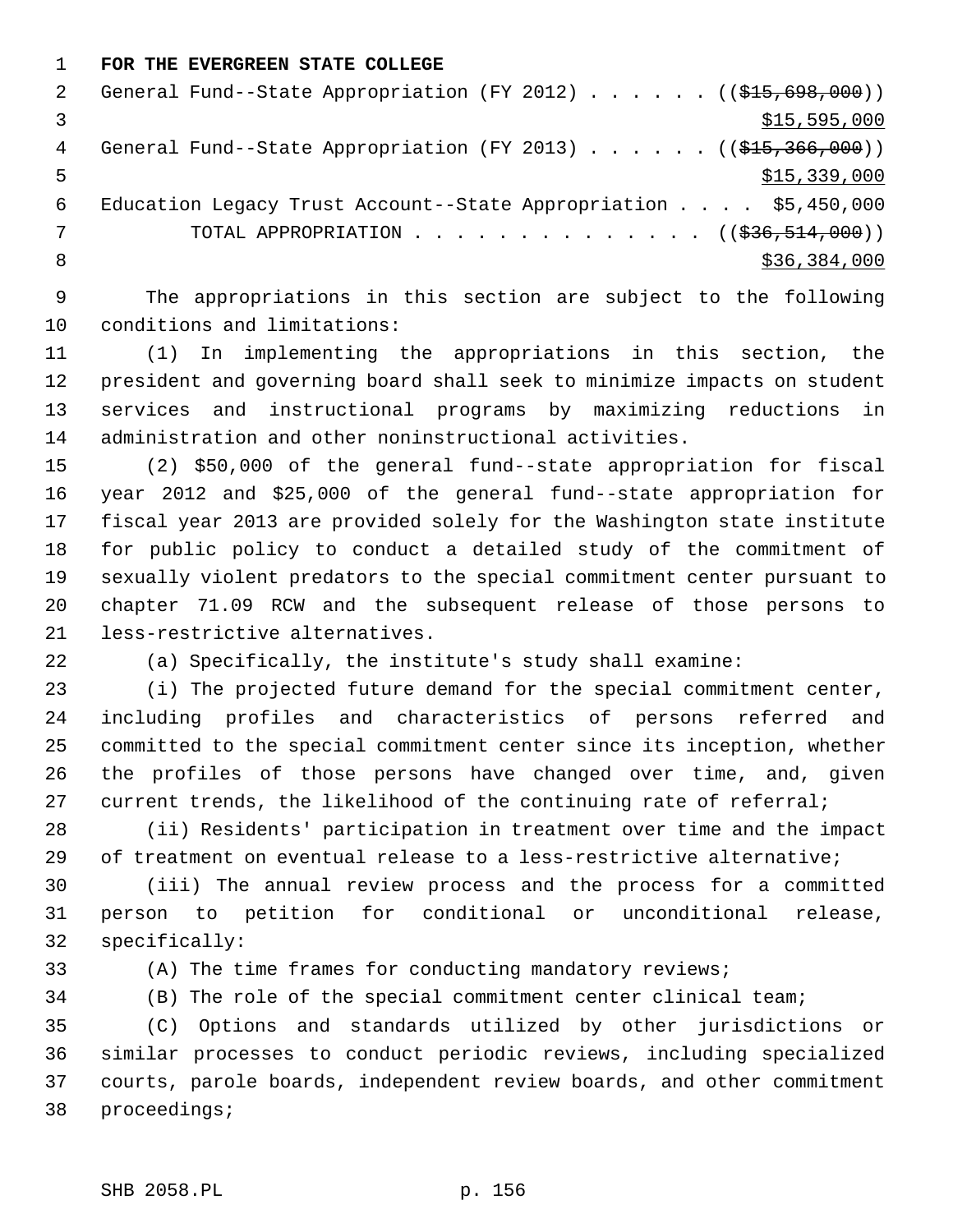1 (iv) The capacity and future demand for appropriate less 2 restrictive alternatives for moving residents out of the special 3 commitment center, including:

 4 (A) The capacity and demand for secure community transition 5 facilities;

 6 (B) Options for specialized populations such as the elderly or 7 those with developmental disabilities and whether more cost-efficient 8 options might be used to house those populations while keeping the 9 public safe;

10 (C) Prospects for moving residents to noninstitutionalized settings 11 beyond a secure community transition facility.

12 (b) The department of social and health services shall cooperate 13 with the institute in conducting its examination and must provide the 14 institute with requested data and records in a timely manner.

15 (c) The institute shall provide a status report to the governor and 16 the legislature no later than November 1, 2011, with a final report due 17 no later than November 1, 2012.

18  $((+4))$  (3) \$50,000 of the general fund--state appropriation for 19 fiscal year 2012 and \$50,000 of the general fund--state appropriation 20 for fiscal year 2013 are provided solely for the institute for public 21 policy to provide research support to the council on quality education.

22  $((+5))$  (4) To the extent federal or private funding is available 23 for this purpose, the Washington state institute for public policy and 24 the center for reinventing public education at the University of 25 Washington shall examine the relationship between participation in 26 pension systems and teacher quality and mobility patterns in the state. 27 The department of retirement systems shall facilitate researchers' 28 access to necessary individual-level data necessary to effectively 29 conduct the study. The researchers shall ensure that no individually 30 identifiable information will be disclosed at any time. An interim 31 report on project findings shall be completed by November 15, 2010, and 32 a final report shall be submitted to the governor and to the relevant 33 committees of the legislature by October 15, 2011.

 $34$  (( $(6)$ )) (5) Funding provided in this section is sufficient for The 35 Evergreen State College to continue operations of the Longhouse Center 36 and the Northwest Indian applied research institute.

37 ( $(\overline{\langle 7 \rangle})$  (6) If, and to the extent that private funding is available 38 for this purpose, the Washington state institute for public policy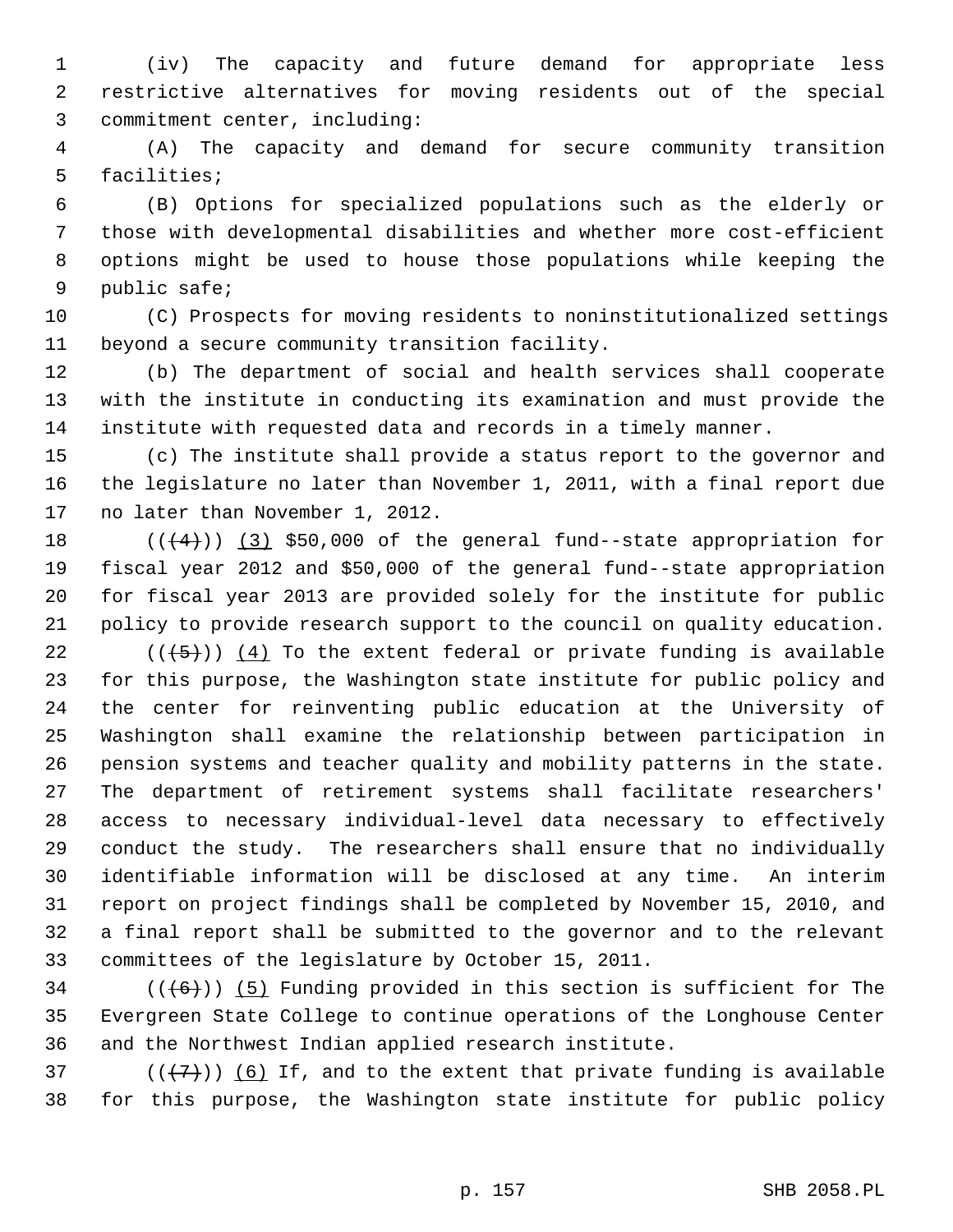1 shall study and report on the child welfare and educational 2 characteristics and outcomes for foster youth who are served by 3 educational advocates. The department of social and health services 4 and the office of the superintendent of public instruction shall 5 facilitate researchers' access to data necessary to effectively 6 complete the study. The institute shall submit an interim report with 7 baseline characteristics of youth served by educational advocates by 8 December 2011 and a final report by October 31, 2012, to the governor 9 and to the appropriate committees of the legislature.

10  $((+8))$   $(7)$  \$75,000 of the general fund--state appropriation for 11 fiscal year 2012 is provided to the Washington state institute for 12 public policy (WSIPP) to conduct a review of state investments in the 13 family caregiver and support program. Funding for this program is 14 provided by assumed savings from diverting seniors from entering into 15 long-term care medicaid placements by supporting informal caregivers. 16 WSIPP shall work with the department of social and health services to 17 establish and review outcome data for this investment. A preliminary 18 report on the outcomes of the investment into this program is due to 19 the appropriate legislative committees by December 15, 2011, and a 20 final report is due to the appropriate legislative committees by August 21 30, 2012.

22 **Sec. 607.** 2011 1st sp.s. c 50 s 611 (uncodified) is amended to 23 read as follows:

## 24 **FOR WESTERN WASHINGTON UNIVERSITY**

| 25 | General Fund--State Appropriation (FY 2012) $($ $($ $\frac{233}{709}, 000)$ ) |
|----|-------------------------------------------------------------------------------|
| 26 | \$33,754,000                                                                  |
| 27 | General Fund--State Appropriation (FY 2013) $($ $($ $\frac{233}{654}, 000)$ ) |
| 28 | \$33,743,000                                                                  |
| 29 | Education Legacy Trust Account--State Appropriation $\ldots$ , \$13,266,000   |
| 30 | TOTAL APPROPRIATION $\ldots$ , ( $(\$80,629,000)$ )                           |
| 31 | \$80,763,000                                                                  |

32 The appropriations in this section are subject to the following 33 conditions and limitations: In implementing the appropriations in this 34 section, the president and governing board shall seek to minimize 35 impacts on student services and instructional programs by maximizing 36 reductions in administration and other noninstructional activities.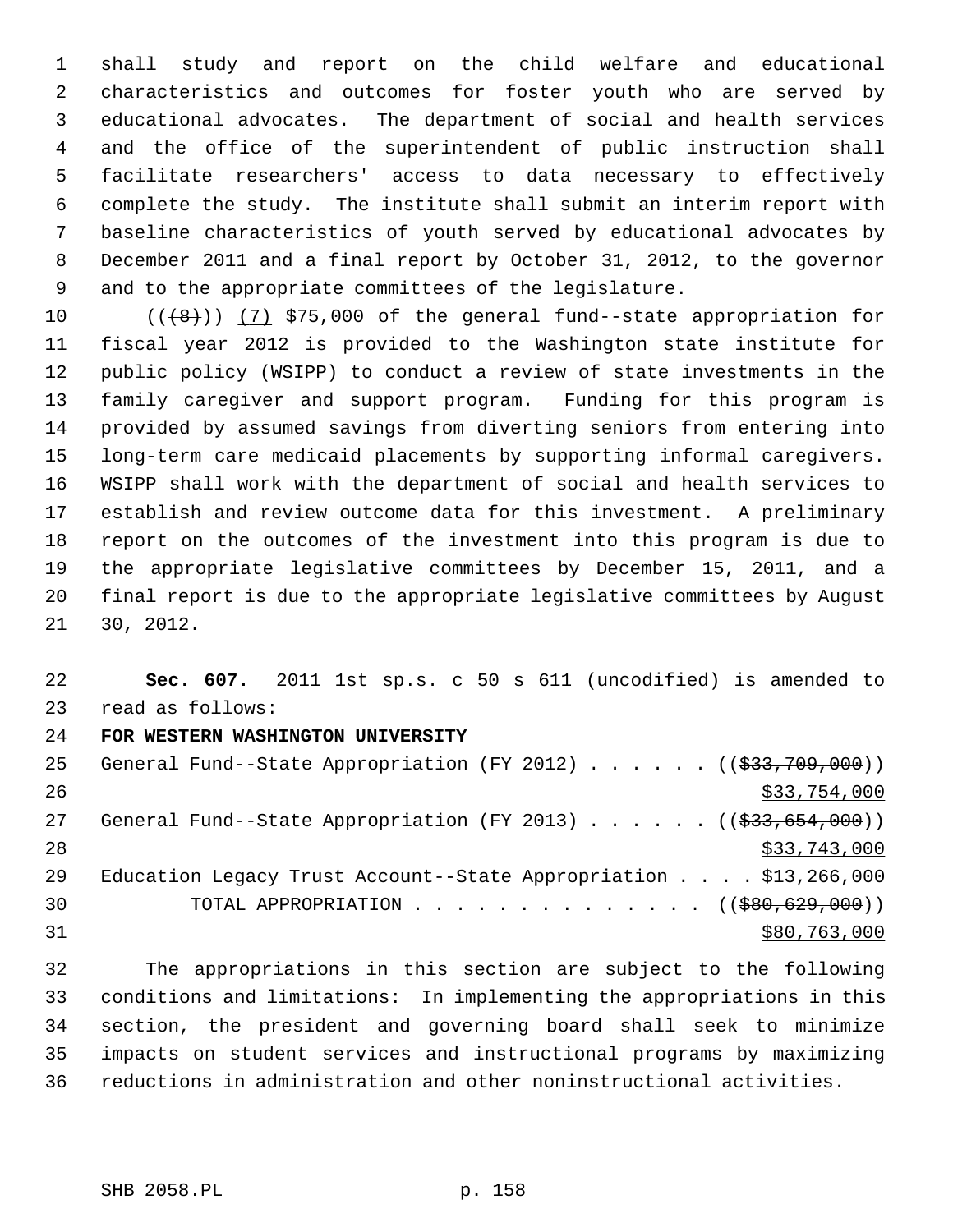1 **Sec. 608.** 2011 1st sp.s. c 50 s 612 (uncodified) is amended to 2 read as follows: 3 **FOR THE HIGHER EDUCATION COORDINATING BOARD--POLICY COORDINATION AND** 4 **ADMINISTRATION** 5 General Fund--State Appropriation (FY 2012) . . . . . . .((\$1,041,000))  $\frac{$1,036,000}{ }$ 7 General Fund--Federal Appropriation . . . . . . . . . . . . \$1,976,000 8 TOTAL APPROPRIATION  $\ldots$ , . . . . . . . . . . . . ( $(\frac{23}{2000})$ )  $\frac{1}{2}$   $\frac{1}{2}$ ,000 10 The appropriations in this section are subject to the following 11 conditions and limitations: The higher education coordinating board is 12 authorized to increase or establish fees for initial degree 13 authorization, degree authorization renewal, degree authorization 14 reapplication, new program applications, and new site applications 15 pursuant to RCW 28B.85.060. 16 **Sec. 609.** 2011 1st sp.s. c 50 s 613 (uncodified) is amended to 17 read as follows: 18 **FOR THE HIGHER EDUCATION COORDINATING BOARD--FINANCIAL AID AND GRANT** 19 **PROGRAMS** 20 General Fund--State Appropriation (FY 2012) . . . . . . . . \$217,939,000 21 General Fund--Federal Appropriation  $\ldots$  . . . . . . . . . ( $(\frac{66}{570}, \frac{570}{600})$ )  $22$   $\frac{$5,829,000}{2}$ 23 Opportunity Pathways Account--State Appropriation . . . . . \$73,500,000 24 TOTAL APPROPRIATION . . . . . . . . . . . . . ((<del>\$298,009,000</del>))  $25$  \$297,268,000 26 The appropriations in this section are subject to the following 27 conditions and limitations: 28 (1) ((\$196,214,000)) \$200,413,000 of the general fund--state 29 appropriation for fiscal year  $2012((7))$  and \$73,500,000 of the 30 opportunity pathways account--state appropriation( $\left(-\right)$  and  $\frac{2740}{000}$  of 31 the general fund--federal appropriation)) are provided solely for 32 student financial aid payments under the state need grant and the state 33 work study program including up to a four percent administrative 34 allowance for the state work study program. 35 (2)(( $\left(\frac{a}{a}\right)$ ) Within the funds appropriated in this section,

36 eligibility for the state need grant shall include students with family 37 incomes at or below 70 percent of the state median family income (MFI),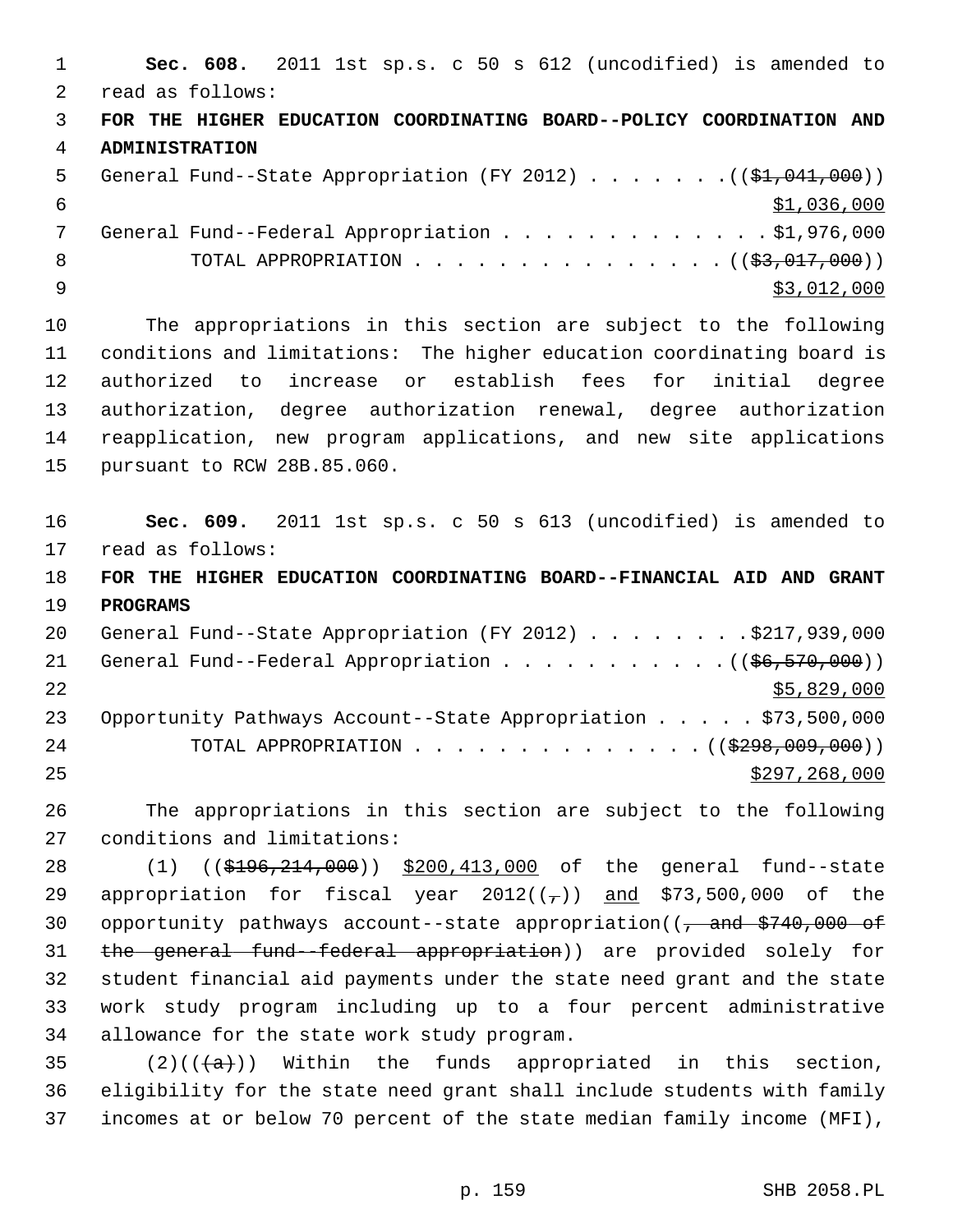1 adjusted for family size, and shall include students enrolled in three 2 to five credit-bearing quarter credits, or the equivalent semester 3 credits. The higher education coordinating board shall report to the 4 legislature by December 1, 2013, regarding the number of students 5 enrolled in three to five credit-bearing quarter credits, or the 6 equivalent semester credits, and their academic progress including 7 degree completion. Awards for all students shall be adjusted by the 8 estimated amount by which Pell grant increases exceed projected 9 increases in the noninstructional costs of attendance. Awards for 10 students with incomes between 51 and 70 percent of the state median 11 shall be prorated at the following percentages of the award amount 12 granted to those with incomes below 51 percent of the MFI: 70 percent 13 for students with family incomes between 51 and 55 percent MFI; 65 14 percent for students with family incomes between 56 and 60 percent MFI; 15 60 percent for students with family incomes between 61 and 65 percent 16 MFI; and 50 percent for students with family incomes between 66 and 70 17 percent MFI.

18 (3) For fiscal year 2012, the board shall defer loan or conditional 19 scholarship repayments to the future teachers conditional scholarship 20 and loan repayment program for up to one year for each participant if 21 the participant has shown evidence of efforts to find a teaching job 22 but has been unable to secure a teaching job per the requirements of 23 the program.

24  $((+5))$  (4) \$500,000 of the general fund--state appropriation for 25 fiscal year 2012 is provided solely for the leadership 1000 program.

26  $((+6))$  (5) \$2,436,000 of the general fund--state appropriation for 27 fiscal year 2012 is provided solely for the passport to college 28 program. The maximum scholarship award shall be \$5,000. The board 29 shall contract with a nonprofit organization to provide support 30 services to increase student completion in their postsecondary program 31 and shall, under this contract provide a minimum of \$500,000 in fiscal 32 year 2012.

33  $((+7))$  (6) \$250,000 of the general fund--state appropriation for 34 fiscal year 2012 is provided solely for implementation of the aerospace 35 training scholarship and student loan program as specified in Engrossed 36 Substitute House Bill No. 1846 (aerospace student loans). If this bill 37 is not enacted by June 30, 2011, the amount provided in this subsection 38 shall lapse.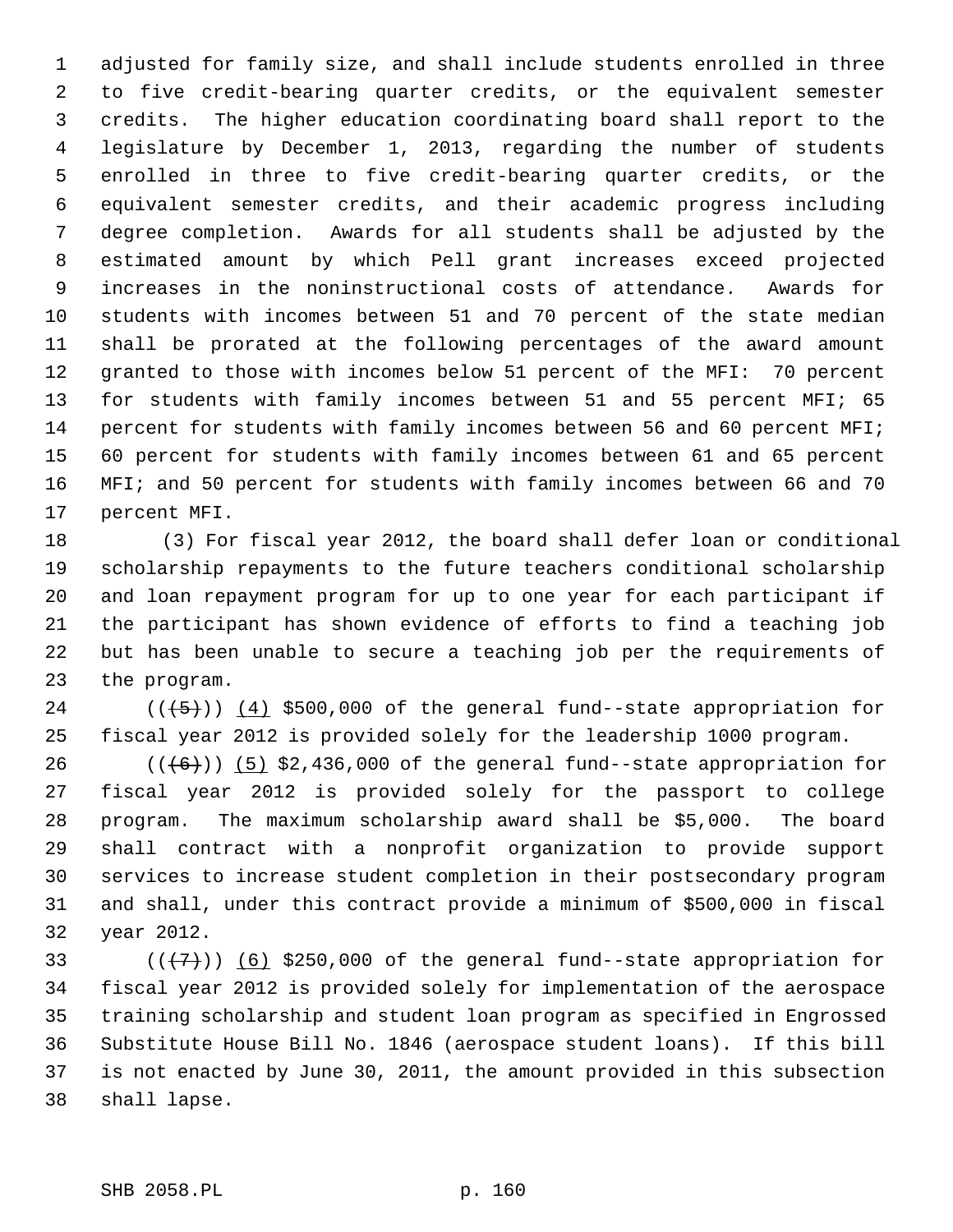1 **Sec. 610.** 2011 1st sp.s. c 50 s 614 (uncodified) is amended to 2 read as follows: 3 **FOR THE COUNCIL FOR HIGHER EDUCATION** 4 General Fund--State Appropriation (FY 2013) . . . . . . . . ((\$997,000))  $5 - 5$  6 General Fund--Federal Appropriation . . . . . . . . . . . . . \$2,377,000 7 TOTAL APPROPRIATION . . . . . . . . . . . . . . ((<del>\$3,374,000</del>)) 8  $\frac{1}{33,369,000}$  9 The appropriations in this section are subject to the following 10 conditions and limitations: The council for higher education is 11 authorized to increase or establish fees for initial degree 12 authorization, degree authorization renewal, degree authorization 13 reapplication, new program applications, and new site applications 14 pursuant to RCW 28B.85.060. 15 **Sec. 611.** 2011 1st sp.s. c 50 s 615 (uncodified) is amended to 16 read as follows: 17 **FOR THE OFFICE OF STUDENT FINANCIAL ASSISTANCE** 18 General Fund--State Appropriation (FY 2013) . . . . . ((\$247,932,000)) 19 \$248,927,000 20 General Fund--Federal Appropriation . . . . . . . . . .  $($   $($ \$6,557,000))  $21$  \$5,816,000 22 Washington Opportunity Pathways Account--State 23 Appropriation . . . . . . . . . . . . . . . . . . . . . .\$73,500,000 24 TOTAL APPROPRIATION . . . . . . . . . . . . . ((<del>\$327,989,000</del>)) 25 \$328,243,000 26 The appropriations in this section are subject to the following 27 conditions and limitations: 28 (1) ((\$230,889,000)) \$237,018,000 of the general fund--state 29 appropriation for fiscal year  $2013((7))$  and \$73,500,000 of the 30 opportunity pathways account--state appropriation( $\left(-\right)$  and  $\frac{2740}{000}$  of

31 the general fund--federal appropriation)) are provided solely for 32 student financial aid payments under the state need grant and the state 33 work study program including up to a four percent administrative 34 allowance for the state work study program.

35 (2) Within the funds appropriated in this section, eligibility for 36 the state need grant shall include students with family incomes at or 37 below 70 percent of the state median family income (MFI), adjusted for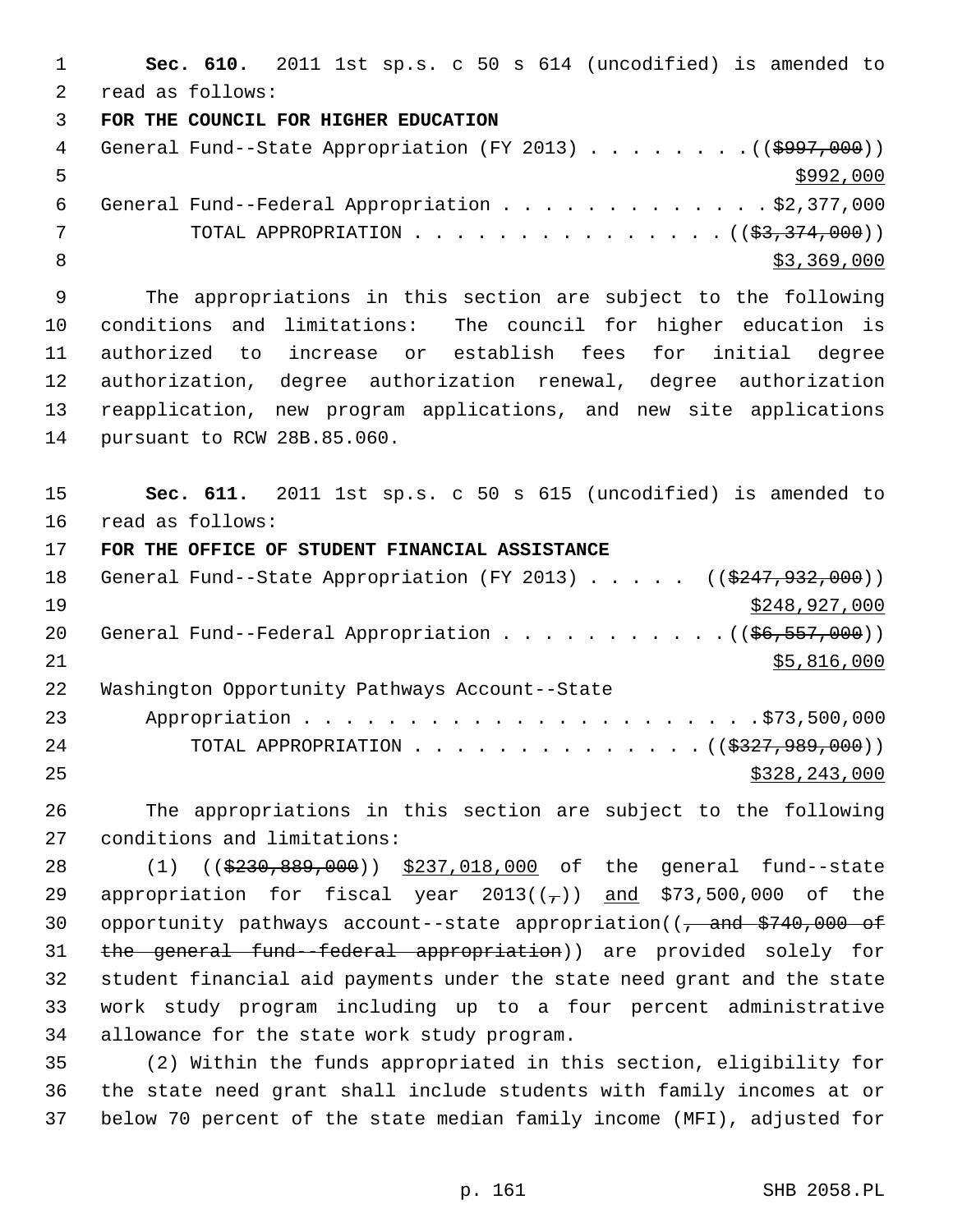1 family size, and shall include students enrolled in three to five 2 credit-bearing quarter credits, or the equivalent semester credits. 3 The office of student financial assistance shall report to the 4 legislature by December 1, 2013, regarding the number of students 5 enrolled in three to five credit-bearing quarter credits, or the 6 equivalent semester credits, and their academic progress including 7 degree completion. Awards for all students shall be adjusted by the 8 estimated amount by which Pell grant increases exceed projected 9 increases in the noninstructional costs of attendance. Awards for 10 students with incomes between 51 and 70 percent of the state median 11 shall be prorated at the following percentages of the award amount 12 granted to those with incomes below 51 percent of the MFI: 70 percent 13 for students with family incomes between 51 and 55 percent MFI; 65 14 percent for students with family incomes between 56 and 60 percent MFI; 15 60 percent for students with family incomes between 61 and 65 percent 16 MFI; and 50 percent for students with family incomes between 66 and 70 17 percent MFI.

18 (3) \$250,000 of the general fund--state appropriation for fiscal 19 year 2013 is provided solely for implementation of the aerospace 20 training scholarship and student loan program as specified in Engrossed 21 Substitute House Bill No. 1846 (aerospace student loans). If this bill 22 is not enacted by June 30, 2011, the amount provided in this subsection 23 shall lapse.

24 (4) For fiscal year 2013, the board shall defer loan or conditional 25 scholarship repayments to the future teachers conditional scholarship 26 and loan repayment program for up to one year for each participant if 27 the participant has shown evidence of efforts to find a teaching job 28 but has been unable to secure a teaching job per the requirements of 29 the program.

30 (5) \$1,000,000 of the education legacy trust account--state 31 appropriation is provided solely for the gaining early awareness and 32 readiness for undergraduate programs project.

33 (6) \$500,000 of the general fund--state appropriation for fiscal 34 year 2013 is provided solely for the leadership 1000 program.

35 (7) \$2,436,000 of the general fund--state appropriation for fiscal 36 year 2013 is provided solely for the passport to college program. The 37 maximum scholarship award shall be \$5,000. The board shall contract 38 with a nonprofit organization to provide support services to increase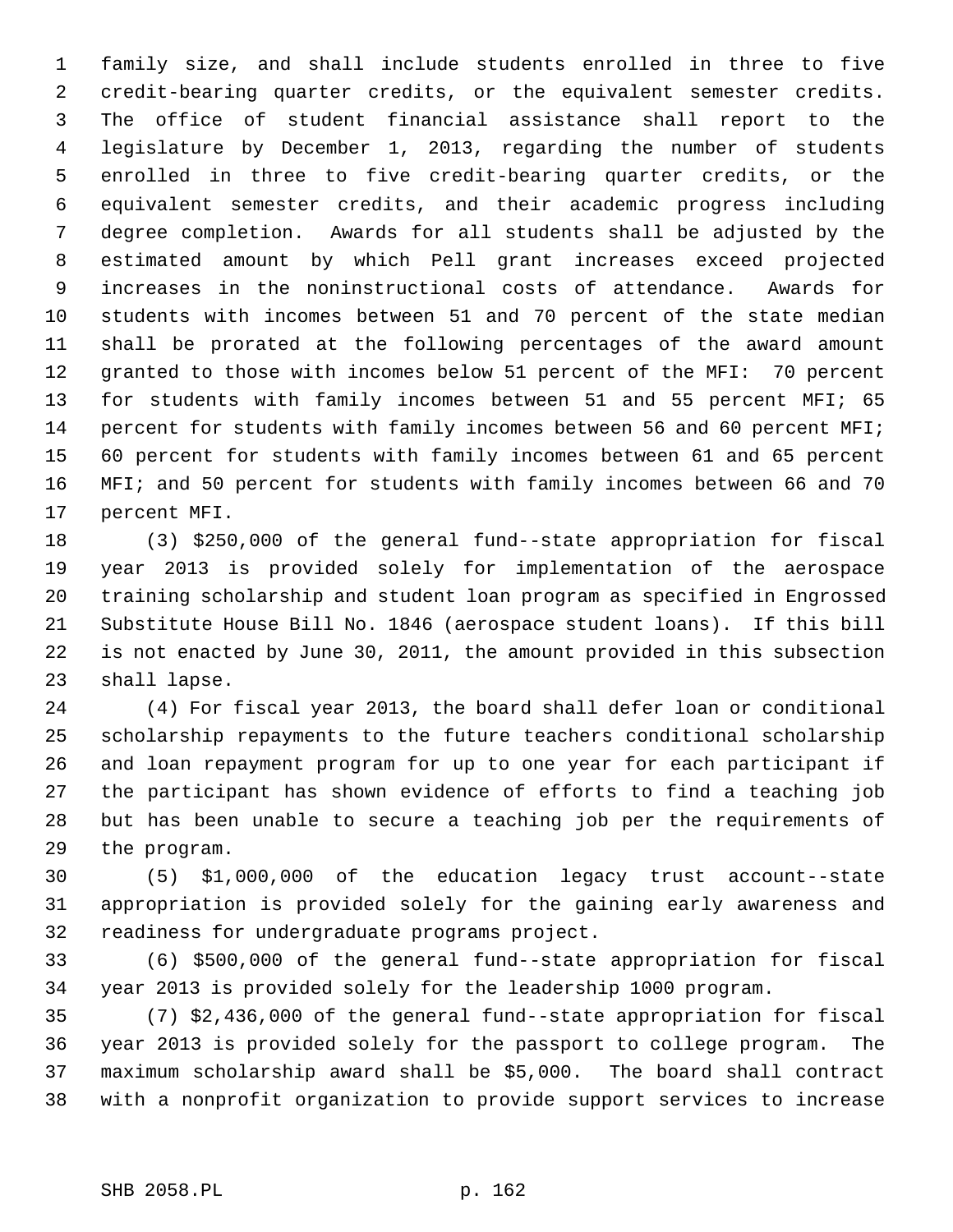1 student completion in their postsecondary program and shall, under this 2 contract provide a minimum of \$500,000 in fiscal year 2013 for this 3 purpose. 4 (8) In addition to the entities listed in RCW 28B.122.010, the 5 aerospace student loan program may provide loans to students attending 6 an aerospace training program at Renton technical college. 7 **Sec. 612.** 2011 1st sp.s. c 50 s 617 (uncodified) is amended to 8 read as follows: 9 **FOR THE DEPARTMENT OF EARLY LEARNING** 10 General Fund--State Appropriation (FY 2012) . . . . . . ((\$27,570,000))  $11$  \$27,571,000 12 General Fund--State Appropriation (FY 2013) . . . . . ((\$27,557,000)) 13 \$27,558,000 14 General Fund--Federal Appropriation . . . . . . . . . . ((\$253,530,000))  $\frac{$261,753,000}{2}$ 16 Opportunity Pathways Account--State Appropriation . . . . . \$80,000,000 17 TOTAL APPROPRIATION . . . . . . . . . . . . ((<del>\$388,657,000</del>)) 18 \$396,882,000 19 The appropriations in this section are subject to the following 20 conditions and limitations: 21 (1) \$16,028,000 of the general fund--state appropriation for fiscal 22 year 2012, \$16,028,000 of the general fund--state appropriation of 23 fiscal year 2013, \$80,000,000 of the opportunity pathways account 24 appropriation, and \$2,256,000 of the general fund--federal 25 appropriation are provided solely for the early childhood education

26 assistance program services. Of these amounts, \$10,284,000 is a 27 portion of the biennial amount of state maintenance of effort dollars 28 required to receive federal child care and development fund grant 29 dollars.

30 (2) In accordance to RCW 43.215.255(2) and 43.135.055, the 31 department is authorized to increase child care center and child care 32 family home licensure fees in fiscal years 2012 and 2013 for costs to 33 the department for the licensure activity, including costs of necessary 34 inspection. These increases are necessary to support expenditures 35 authorized in this section.

36 (3) \$638,000 of the general fund--state appropriation for fiscal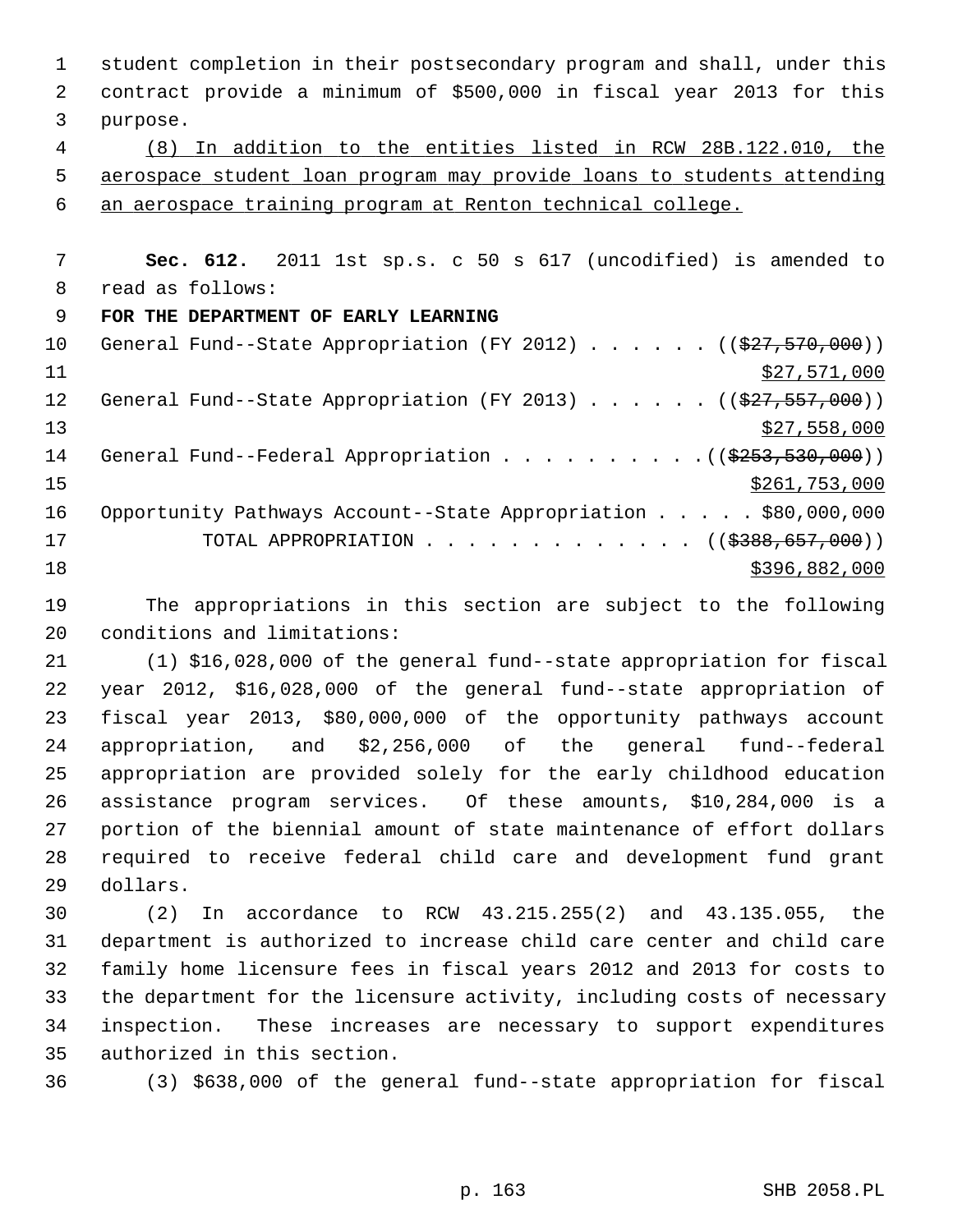1 year 2012 and \$638,000 of the general fund--state appropriation for 2 fiscal year 2013 are provided solely for child care resource and 3 referral network services.

 4 (4) \$200,000 of the general fund--state appropriation for fiscal 5 year 2012 and \$200,000 of the general fund--state appropriation for 6 fiscal year 2013 are provided solely to develop and provide culturally 7 relevant supports for parents, family, and other caregivers.

 8 (5) The department is the lead agency for and recipient of the 9 federal child care and development fund grant. Amounts within this 10 grant shall be used to fund child care licensing, quality initiatives, 11 agency administration, and other costs associated with child care 12 subsidies. The department shall transfer a portion of this grant to 13 the department of social and health services to fund the child care 14 subsidies paid by the department of social and health services on 15 behalf of the department of early learning.

16 (6) The appropriations in this section reflect reductions in the 17 appropriations for the department's administrative expenses. It is the 18 intent of the legislature that these reductions shall be achieved, to 19 the greatest extent possible, by reducing those administrative costs 20 that do not affect direct client services or direct service delivery or 21 program.

22  $((+8))$   $(7)$  \$934,000 of the general fund--state appropriation for 23 fiscal year 2012, \$934,000 of the general fund--state appropriation for 24 fiscal year 2013, and \$2,400,000 of the general fund--federal 25 appropriation are provided solely for expenditure into the home 26 visiting services account. This funding is intended to meet federal 27 maintenance of effort requirements and to secure private matching 28 funds.

29  $((+9))$  (8) In addition to groups that were given prioritized 30 access to the working connections child care program effective March 1, 31 2011, the department shall also give prioritized access into the 32 program to families in which a parent of a child in care is a minor who 33 is not living with a parent or guardian and who is a full-time student 34 in a high school that has a school-sponsored on-site child care center. 35  $((+10))$  (9) Within available amounts, the department in

36 consultation with the office of financial management and the department 37 of social and health services shall report quarterly enrollments and 38 active caseload for the working connections child care program to the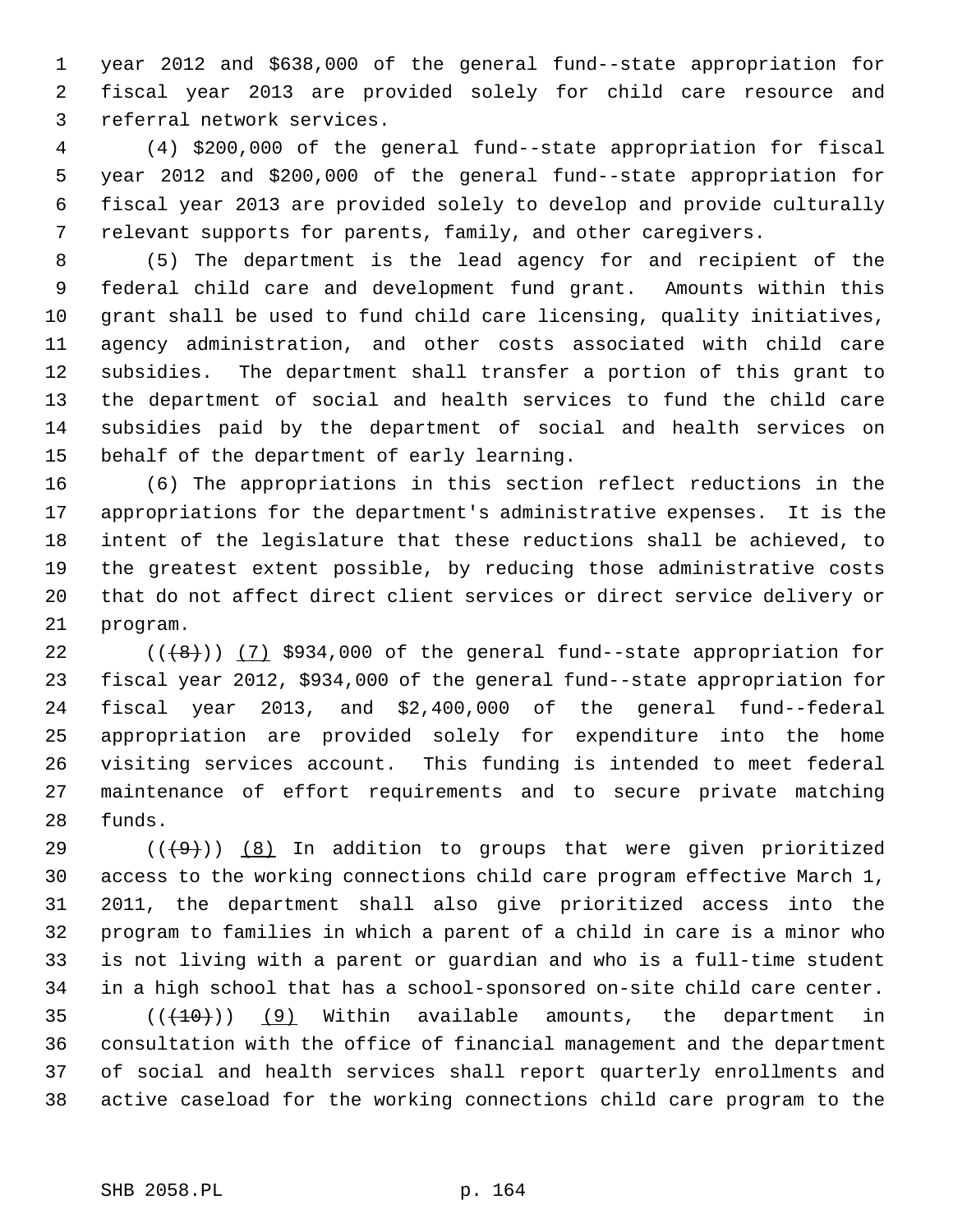1 legislative fiscal committees. The report shall also identify the 2 number of cases participating in both temporary assistance for needy 3 families and working connections child care.

 $4$  ( $(\frac{12}{12})$ ) (10) \$2,522,000 of the general fund--state appropriation 5 for fiscal year 2012, \$2,522,000 of the general fund--state 6 appropriation for fiscal year 2013, and \$4,304,000 of the general 7 fund--federal appropriation are provided solely for the medicaid 8 treatment child care (MTCC) program. The department shall contract for 9 MTCC services to provide therapeutic child care and other specialized 10 treatment services to abused, neglected, at-risk, and/or drug-affected 11 children. Priority for services shall be given to children referred 12 from the department of social and health services children's 13 administration. In addition to referrals made by children's 14 administration, the department shall authorize services for children 15 referred to the MTCC program, as long as the children meet the 16 eligibility requirements as outlined in the Washington state plan for 17 the MTCC program. Of the amounts appropriated in this subsection, 18 \$60,000 per fiscal year may be used by the department for administering 19 the MTCC program, if needed.

20 **Sec. 613.** 2011 1st sp.s. c 50 s 618 (uncodified) is amended to 21 read as follows: 22 **FOR THE STATE SCHOOL FOR THE BLIND** 23 General Fund--State Appropriation (FY 2012) . . . . . . . ((\$5,780,000)) 24 \$5,782,000 25 General Fund--State Appropriation (FY 2013) . . . . . . . ((\$5,746,000))  $26$   $\frac{$5,749,000}{ }$ 27 General Fund--Private/Local Appropriation . . . . . . . . . \$1,961,000 28 TOTAL APPROPRIATION . . . . . . . . . . . . . ((<del>\$13,487,000</del>))  $29$   $513,492,000$ 

30 The appropriations in this section are subject to the following 31 conditions and limitations: \$271,000 of the general fund-- 32 private/local appropriation is provided solely for the school for the 33 blind to offer short course programs, allowing students the opportunity 34 to leave their home schools for short periods and receive intensive 35 training. The school for the blind shall provide this service to the 36 extent that it is funded by contracts with school districts and 37 educational services districts.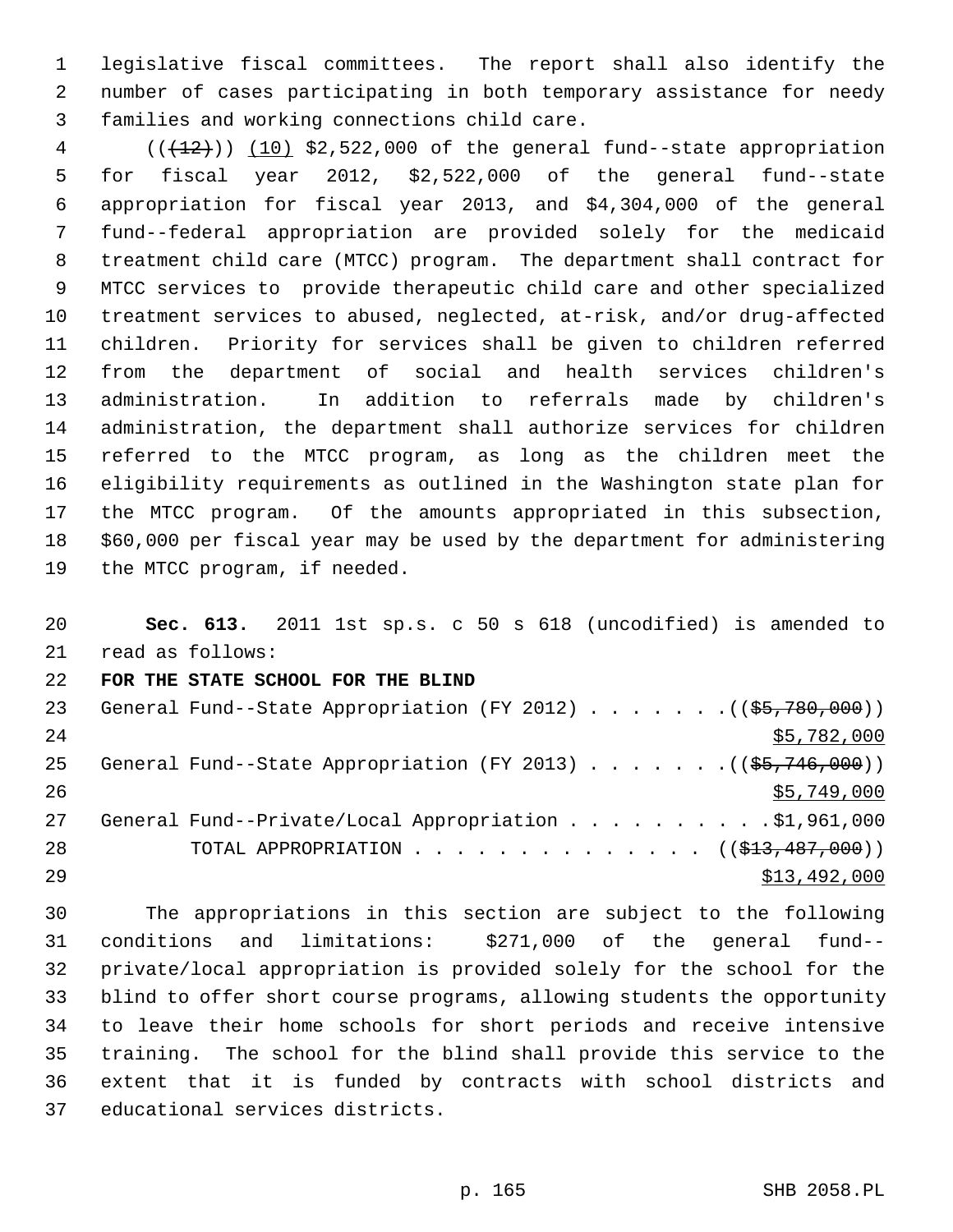1 **Sec. 614.** 2011 1st sp.s. c 50 s 619 (uncodified) is amended to 2 read as follows: 3 **FOR THE WASHINGTON STATE CENTER FOR CHILDHOOD DEAFNESS AND HEARING** 4 **LOSS** 5 General Fund--State Appropriation (FY 2012) . . . . . . .((\$8,451,000))  $\frac{1}{6}$  \$8,449,000 7 General Fund--State Appropriation (FY 2013) . . . . . . . ((<del>\$8,449,000</del>)) 8  $38,446,000$ 9 General Fund--Private/Local Appropriation . . . . . . . . . . \$526,000 10 TOTAL APPROPRIATION . . . . . . . . . . . . . ((<del>\$17,426,000</del>)) 11 \$17,421,000 12 **Sec. 615.** 2011 1st sp.s. c 50 s 620 (uncodified) is amended to 13 read as follows: 14 **FOR THE WASHINGTON STATE ARTS COMMISSION** 15 General Fund--Federal Appropriation . . . . . . . . . . . ((\$1,961,000)) 16 \$2,065,000 17 General Fund--Private/Local Appropriation . . . . . . . . . \$1,056,000 18 Washington State Heritage Center Account--State 19 Appropriation . . . . . . . . . . . . . . . . . . . . . . \$2,213,000 20 TOTAL APPROPRIATION . . . . . . . . . . . . . . ((\$5,230,000))  $21$  \$5,334,000 22 **Sec. 616.** 2011 1st sp.s. c 50 s 621 (uncodified) is amended to 23 read as follows: 24 **FOR THE WASHINGTON STATE HISTORICAL SOCIETY** 25 Washington State Heritage Center Account--State 26 Appropriation . . . . . . . . . . . . . . . . . . (  $(\frac{24,249,000}{2})$  $27$   $$4,241,000$ 28 **Sec. 617.** 2011 1st sp.s. c 50 s 622 (uncodified) is amended to 29 read as follows: 30 **FOR THE EASTERN WASHINGTON STATE HISTORICAL SOCIETY** 31 Washington State Heritage Center Account--State 32 Appropriation . . . . . . . . . . . . . . . . . . (  $(\frac{2}{2}, 965, 000)$  ) 33 \$2,962,000

(End of part)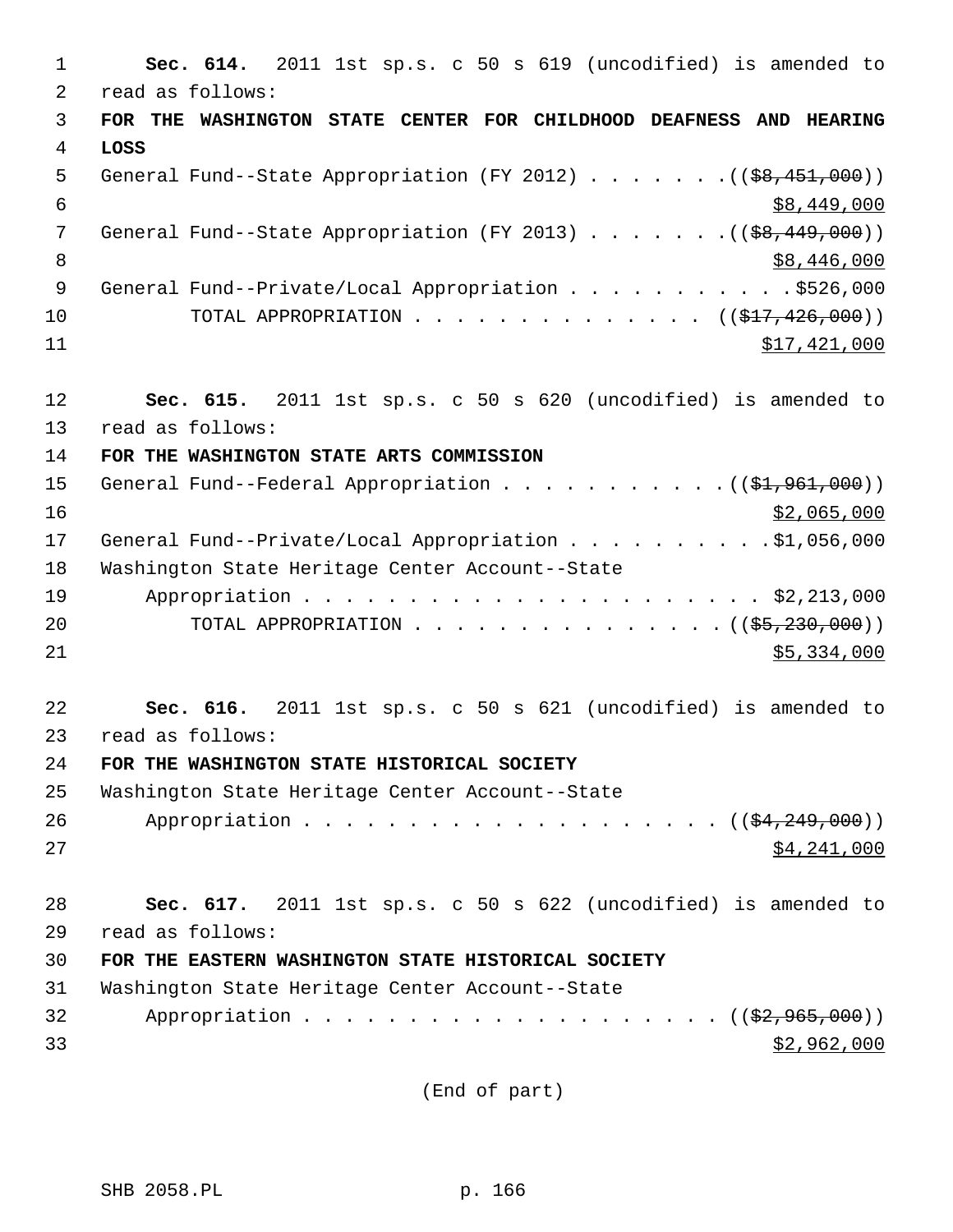| 1  | PART VII                                                                               |
|----|----------------------------------------------------------------------------------------|
| 2  | SPECIAL APPROPRIATIONS                                                                 |
|    |                                                                                        |
| 3  | Sec. 701. 2011 1st sp.s. c 50 s 701 (uncodified) is amended to                         |
| 4  | read as follows:                                                                       |
| 5  | FOR THE STATE TREASURER--BOND RETIREMENT AND INTEREST, AND ONGOING                     |
| 6  | BOND REGISTRATION AND TRANSFER CHARGES:<br>FOR DEBT SUBJECT TO THE DEBT                |
| 7  | LIMIT                                                                                  |
| 8  | General Fund--State Appropriation (FY 2012) $($ $($ $\frac{1}{2924}$ , 047, 000))      |
| 9  | \$919, 198, 000                                                                        |
| 10 | General Fund--State Appropriation (FY 2013) $($ $($ $\frac{1}{2981}, \frac{486}{100})$ |
| 11 | \$967,749,000                                                                          |
| 12 | State Building Construction Account--State                                             |
| 13 |                                                                                        |
| 14 | \$3,866,000                                                                            |
| 15 | Columbia River Basin Water Supply Development                                          |
| 16 | Account--State Appropriation $($ $($ $573,000)$ )                                      |
| 17 | \$121,000                                                                              |
| 18 | Hood Canal Aquatic Rehabilitation Bond Account--State                                  |
| 19 | (( <del>\$6,000</del> ))                                                               |
| 20 | \$4,000                                                                                |
| 21 | State Taxable Building Construction Account--State                                     |
| 22 | Appropriation<br>(( <del>\$345,000</del> ))                                            |
| 23 | \$90,000                                                                               |
| 24 | Gardner-Evans Higher Education Construction                                            |
| 25 | Account--State Appropriation $($ $($ \$1,000) $)$                                      |
| 26 | \$13,000                                                                               |
| 27 | Debt-Limit Reimbursable Bond Retire Account--State                                     |
| 28 |                                                                                        |
| 29 | TOTAL APPROPRIATION ( $(\frac{21}{7909}, \frac{847}{1000})$ )                          |
| 30 | \$1,893,341,000                                                                        |
| 31 | The appropriations in this section are subject to the following                        |

32 conditions and limitations: The general fund appropriations are for 33 expenditure into the debt-limit general fund bond retirement account. 34 The entire general fund--state appropriation for fiscal year 2012 shall 35 be expended into the debt-limit general fund bond retirement account by 36 June 30, 2012.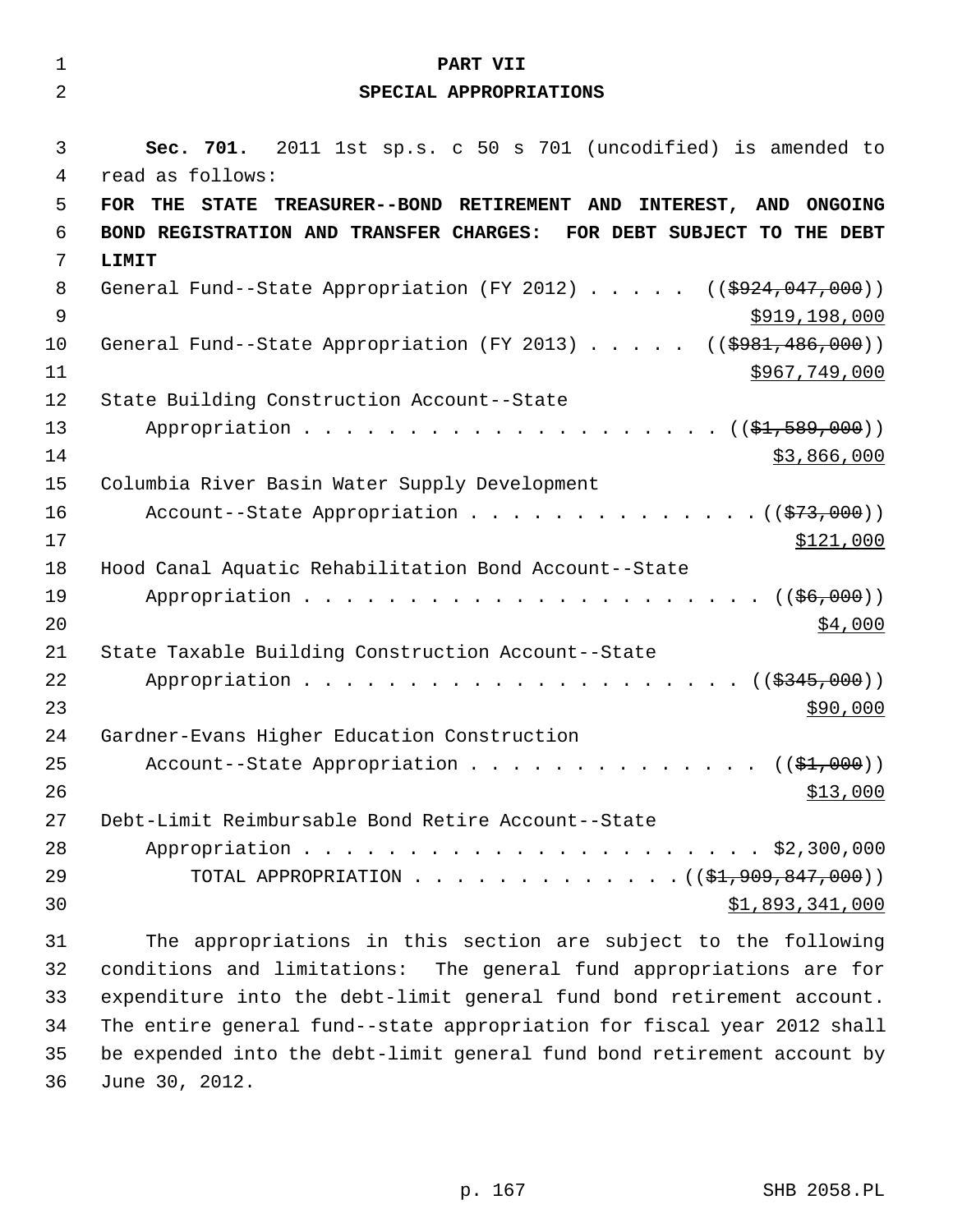1 **Sec. 702.** 2011 1st sp.s. c 50 s 703 (uncodified) is amended to 2 read as follows: 3 **FOR THE STATE TREASURER--BOND RETIREMENT AND INTEREST, AND ONGOING** 4 **BOND REGISTRATION AND TRANSFER CHARGES: FOR GENERAL OBLIGATION DEBT TO** 5 **BE REIMBURSED AS PRESCRIBED BY STATUTE** 6 General Fund--State Appropriation (FY 2012) . . . . . . . . \$27,516,000 7 General Fund--State Appropriation (FY 2013) . . . . . . . \$30,758,000 8 Nondebt-Limit Reimbursable Bond Retirement 9 Account--State Appropriation . . . . . . . . . . ((\$140,417,000))  $\frac{$140}{128,000}$ 11 TOTAL APPROPRIATION . . . . . . . . . . . . . . ((\$198,691,000))  $12$  \$198,402,000 13 The appropriations in this section are subject to the following 14 conditions and limitations: The general fund appropriation is for 15 expenditure into the nondebt-limit general fund bond retirement 16 account. The entire general fund--state appropriation for fiscal year 17 2012 shall be expended into the nondebt-limit general fund bond 18 retirement account by June 30, 2012. 19 **Sec. 703.** 2011 1st sp.s. c 50 s 704 (uncodified) is amended to 20 read as follows: 21 **FOR THE STATE TREASURER--BOND RETIREMENT AND INTEREST, AND ONGOING** 22 **BOND REGISTRATION AND TRANSFER CHARGES: FOR BOND SALE EXPENSES** 23 General Fund--State Appropriation (FY 2012) . . . . . . . . . \$1,357,000 24 General Fund--State Appropriation (FY 2013) . . . . . . . . . \$1,357,000 25 State Building Construction Account--State 26 Appropriation . . . . . . . . . . . . . . . . . . (  $(\frac{27}{273},000)$  )  $27$ 28 Columbia River Basin Water Supply Development 29 Account--State Appropriation . . . . . . . . . . . . . . ((\$12,000))  $30 \frac{$21,000}{ }$ 31 Hood Canal Aquatic Rehabilitation Bond Account--State 32 Appropriation . . . . . . . . . . . . . . . . . . . . . . . . \$1,000 33 State Taxable Building Construction Account--State 34 Appropriation . . . . . . . . . . . . . . . . . . . . . .((\$55,000))  $35$ 36 Gardner-Evans Higher Education Construction 37 Account--State Appropriation . . . . . . . . . . . .  $($   $($ \$1,000))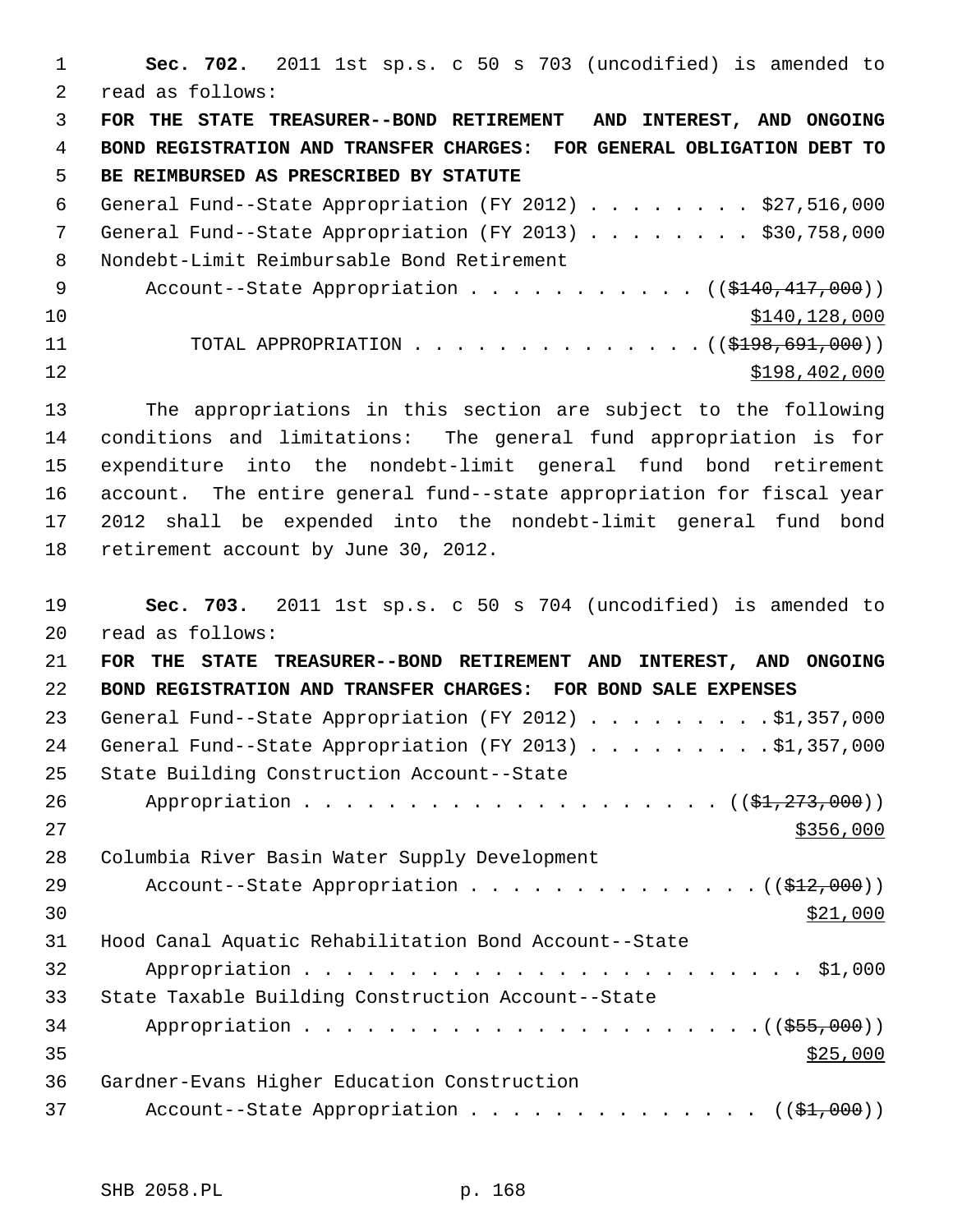$\frac{$2,000}{ }$ 2 TOTAL APPROPRIATION . . . . . . . . . . . . . . ((\$4,056,000))  $\frac{1}{3}$ , 119,000

 4 **Sec. 704.** 2011 1st sp.s. c 50 s 713 (uncodified) is amended to 5 read as follows: 6 **FOR THE DEPARTMENT OF RETIREMENT SYSTEMS--CONTRIBUTIONS TO RETIREMENT** 7 **SYSTEMS** 8 The appropriations in this section are subject to the following 9 conditions and limitations: The appropriations for the law enforcement 10 officers' and firefighters' retirement system shall be made on a 11 monthly basis beginning July 1, 2011, consistent with chapter 41.45 12 RCW, and the appropriations for the judges and judicial retirement 13 systems shall be made on a quarterly basis consistent with chapters 14 2.10 and 2.12 RCW. 15 (1) There is appropriated for state contributions to the law 16 enforcement officers' and firefighters' retirement system: 17 General Fund--State Appropriation (FY 2012) . . . . . . . . \$54,547,000 18 General Fund--State Appropriation (FY 2013) . . . . . . . . \$56,729,000 19 TOTAL APPROPRIATION . . . . . . . . . . . . . . . . \$111,276,000 20 (2) There is appropriated for contributions to the judicial 21 retirement system: 22 General Fund--State Appropriation (FY 2012) . . . . . . . ((\$9,100,000))

 $23$  \$8,100,000 24 General Fund--State Appropriation (FY 2013) . . . . . . ((\$13,100,000))  $25$  \$10,100,000 26 TOTAL APPROPRIATION . . . . . . . . . . . . . ((<del>\$22,200,000</del>))  $27$  \$18,200,000

28 NEW SECTION. **Sec. 705.** A new section is added to 2011 1st sp.s. 29 c 50 (uncodified) to read as follows:

30 **FOR THE OFFICE OF FINANCIAL MANAGEMENT--CENTRAL SERVICES EFFICIENCIES** 31 From appropriations to state agencies for the 2011-2013 fiscal 32 biennium, the office of financial management shall reduce general 33 fund--state allotments by \$1,850,000 for fiscal year 2012 and 34 \$3,792,000 for fiscal year 2013 to reflect reduced central service 35 billings and related charges to client agencies for legal services, 36 audits, and records management, pursuant to allotment schedules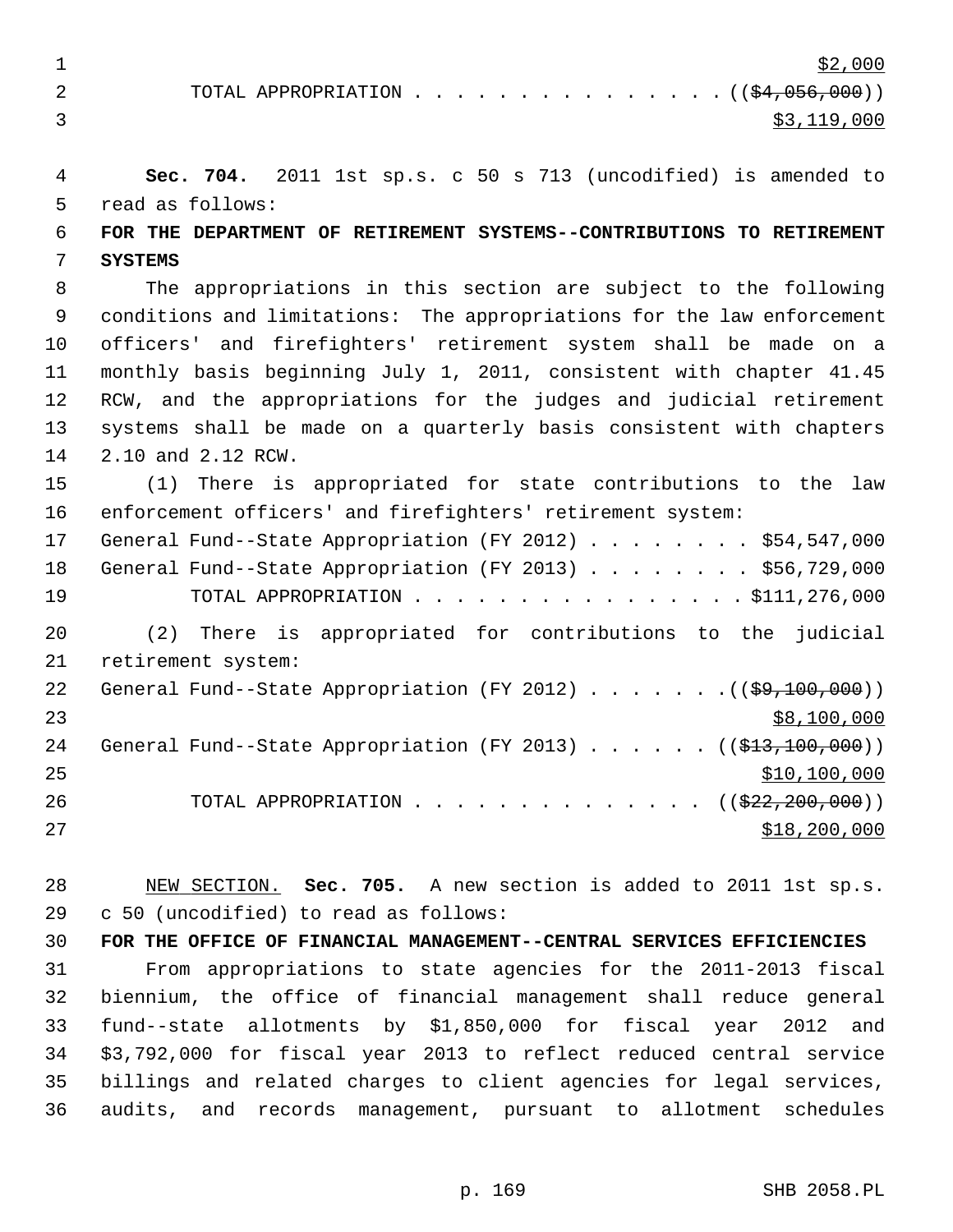1 prepared by the office of financial management. The allotment 2 reductions under this section shall be placed in unallotted status and 3 remain unexpended.

 4 NEW SECTION. **Sec. 706.** A new section is added to 2011 1st sp.s. 5 c 50 (uncodified) to read as follows:

## 6 **FOR THE OFFICE OF FINANCIAL MANAGEMENT--AGENCY SELF-INSURANCE** 7 **LIABILITY PREMIUMS**

 8 From appropriations to state agencies for the 2011-2013 fiscal 9 biennium, the office of financial management shall reduce general 10 fund--state allotments by \$1,664,000 for fiscal year 2012 and 11 \$9,284,000 for fiscal year 2013 to reflect reduced billings and related 12 charges to client agencies for self-insurance premiums for liability 13 coverage under RCW 4.92.130, pursuant to allotment schedules prepared 14 by the office of financial management. The allotment reductions under 15 this section shall be placed in unallotted status and remain 16 unexpended.

17 NEW SECTION. **Sec. 707.** A new section is added to 2011 1st sp.s. 18 c 50 (uncodified) to read as follows:

## 19 **FOR THE OFFICE OF FINANCIAL MANAGEMENT--PERSONNEL SERVICES**

20 From appropriations to state agencies for the 2011-2013 fiscal 21 biennium, the office of financial management shall reduce general 22 fund--state allotments by \$9,537,000 for fiscal year 2013 to reflect 23 reduced billings and related charges to client agencies for central 24 personnel services, pursuant to allotment schedules prepared by the 25 office of financial management. The allotment reductions under this 26 section shall be placed in unallotted status and remain unexpended.

27 NEW SECTION. **Sec. 708.** A new section is added to 2011 1st sp.s. 28 c 50 (uncodified) to read as follows:

## 29 **FOR THE OFFICE OF FINANCIAL MANAGEMENT--PROCUREMENT SERVICES**

30 From appropriations to state agencies for the 2011-2013 fiscal 31 biennium, the office of financial management shall reduce general 32 fund--state allotments by \$394,000 for fiscal year 2012 and \$792,000 33 for fiscal year 2013 to reflect reduced billings and related charges to 34 client agencies for central procurement of goods and services, pursuant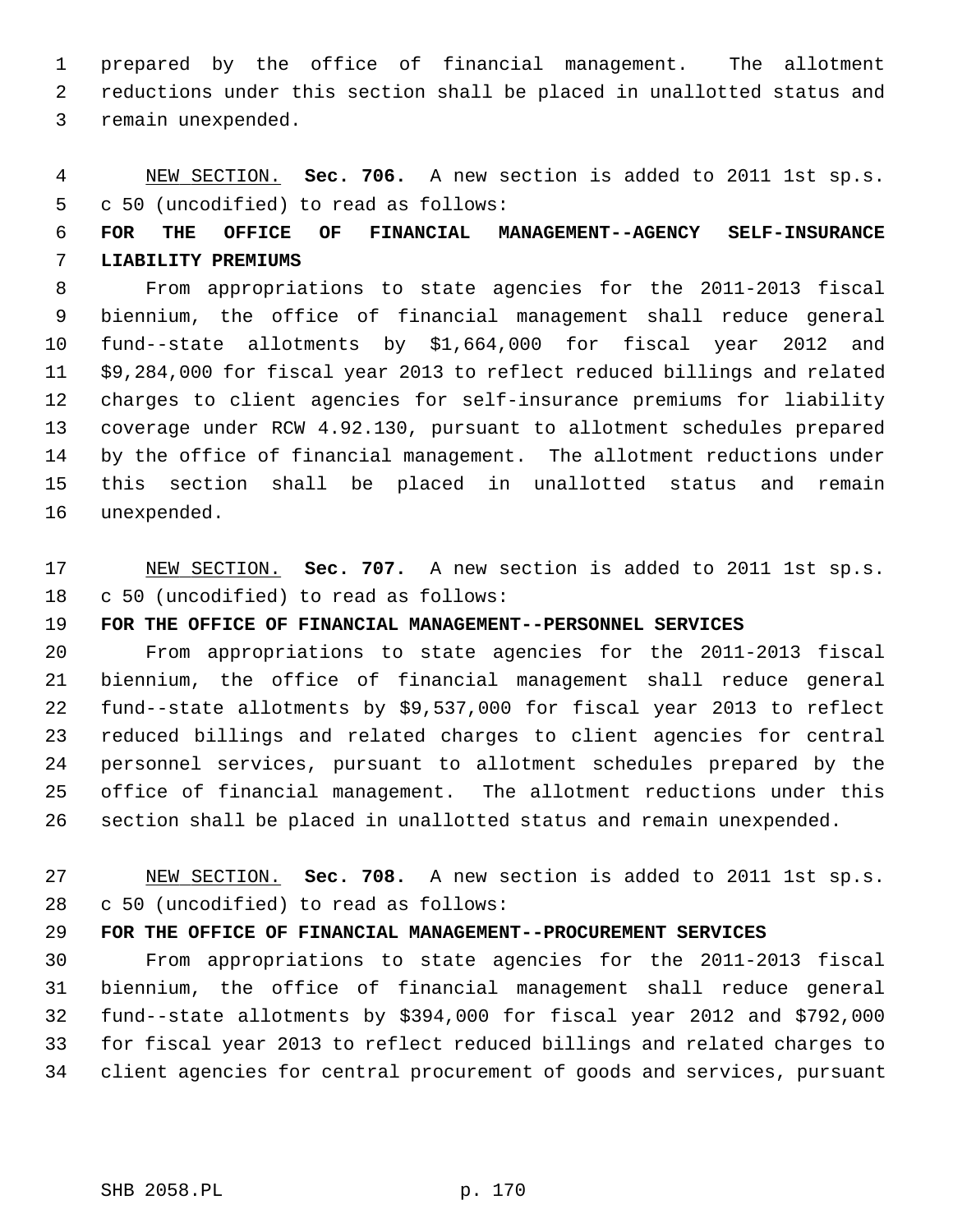1 to allotment schedules prepared by the office of financial management. 2 The allotment reductions under this section shall be placed in 3 unallotted status and remain unexpended.

 4 NEW SECTION. **Sec. 709.** 2011 1st sp.s. c 50 s 722 (uncodified) is 5 repealed.

 6 NEW SECTION. **Sec. 710.** 2011 1st sp.s. c 50 s 725 (uncodified) is 7 repealed.

(End of part)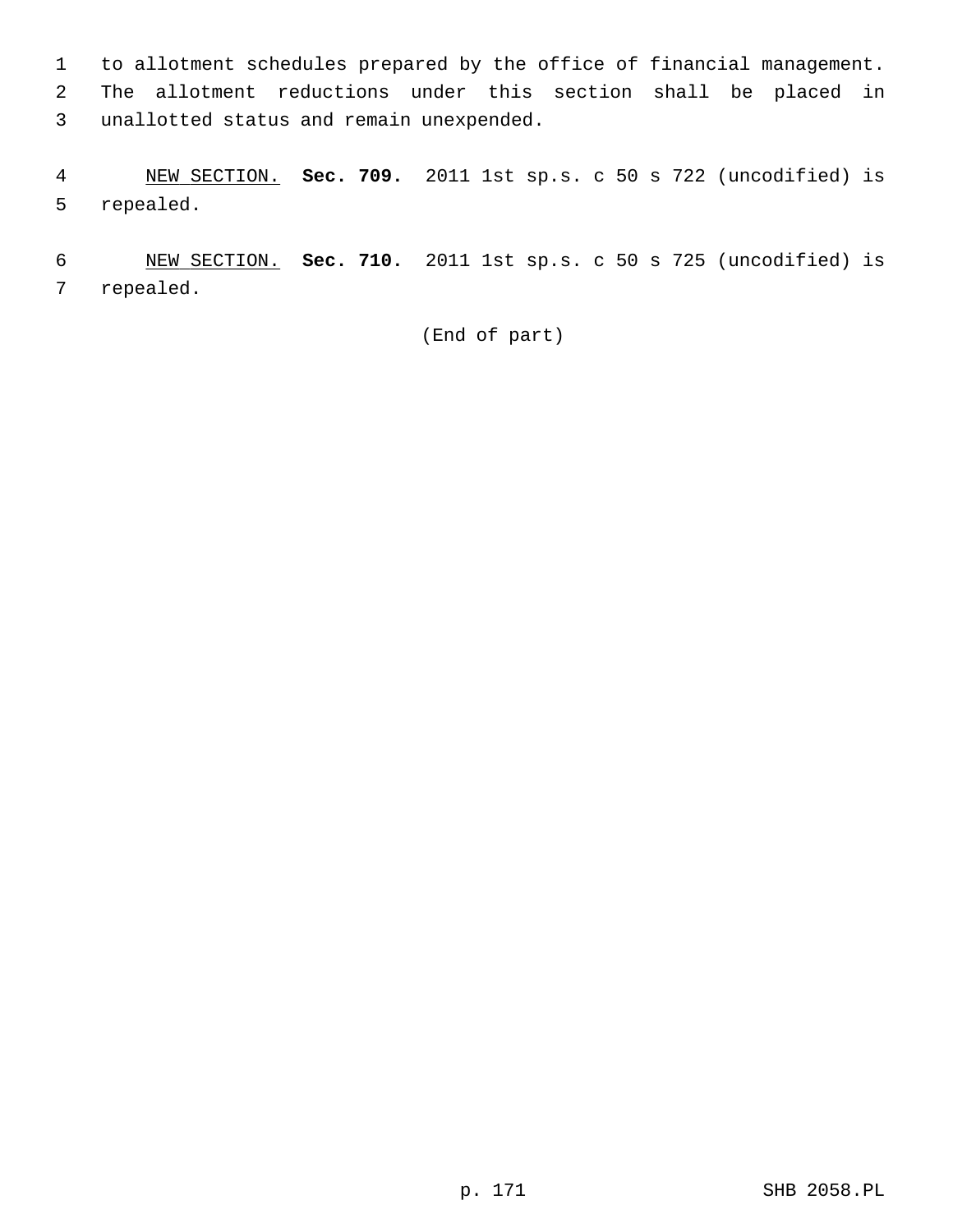| $\mathbf 1$    | PART VIII                                                                          |
|----------------|------------------------------------------------------------------------------------|
| $\overline{2}$ | OTHER TRANSFERS AND APPROPRIATIONS                                                 |
| 3              |                                                                                    |
| 4              | Sec. 801. 2011 1st sp.s. c 50 s 805 (uncodified) is amended to<br>read as follows: |
| 5              | FOR THE STATE TREASURER--TRANSFERS                                                 |
| 6              | State Treasurer's Service Account: For transfer to                                 |
| 7              | the state general fund, $((\frac{210}{200}, 0.00, 0.00)$ \$16,300,000              |
| 8              | for fiscal year 2012 and ((\$15,000,000)) \$21,300,000                             |
| 9              | for fiscal year 2013 ( $(\frac{225}{100}, 000, 000)$ )                             |
| 10             | \$37,600,000                                                                       |
| 11             | Waste Reduction, Recycling, and Litter Control                                     |
| 12             | Account: For transfer to the state general                                         |
| 13             | fund, $$3,500,000$ for fiscal year 2012 and                                        |
| 14             | $$3,500,000$ for fiscal year 2013 \$7,000,000                                      |
| 15             | Aquatics Lands Enhancement Account: For transfer to                                |
| 16             | the state general fund, \$3,500,000 for fiscal                                     |
| 17             | year 2012 and \$3,500,000 for fiscal year 2013 \$7,000,000                         |
| 18             | Savings Incentive Account: For transfer to the state                               |
| 19             | general fund, \$44,618,000 for fiscal year 2012 \$44,618,000                       |
| 20             | Distinguished Professorship Trust Fund: For transfer to                            |
| 21             | the state general fund for fiscal year 2012, an amount                             |
| 22             | not to exceed the actual cash balance of the fund \$3,024,000                      |
| 23             | Mashington Graduate Fellowship Trust Fund: For transfer                            |
| 24             | to the state general fund for fiscal year 2012, an                                 |
| 25             | amount not to exceed the actual cash balance of                                    |
| 26             |                                                                                    |
| 27             | College Faculty Awards Trust Fund: For transfer                                    |
| 28             | to the state general fund for fiscal year 2012, an amount                          |
| 29             | not to exceed the actual cash balance of the fund \$1,996,000                      |
| 30             | Data Processing Revolving Account: For transfer                                    |
| 31             | to the state general fund, \$5,960,000 for fiscal                                  |
| 32             |                                                                                    |
| 33             | Drinking Water Assistance Account: For transfer to                                 |
| 34             | the drinking water assistance repayment account \$38,000,000                       |
| 35             | Economic Development Strategic Reserve Account: For                                |
| 36             | transfer to the state general fund, \$2,100,000                                    |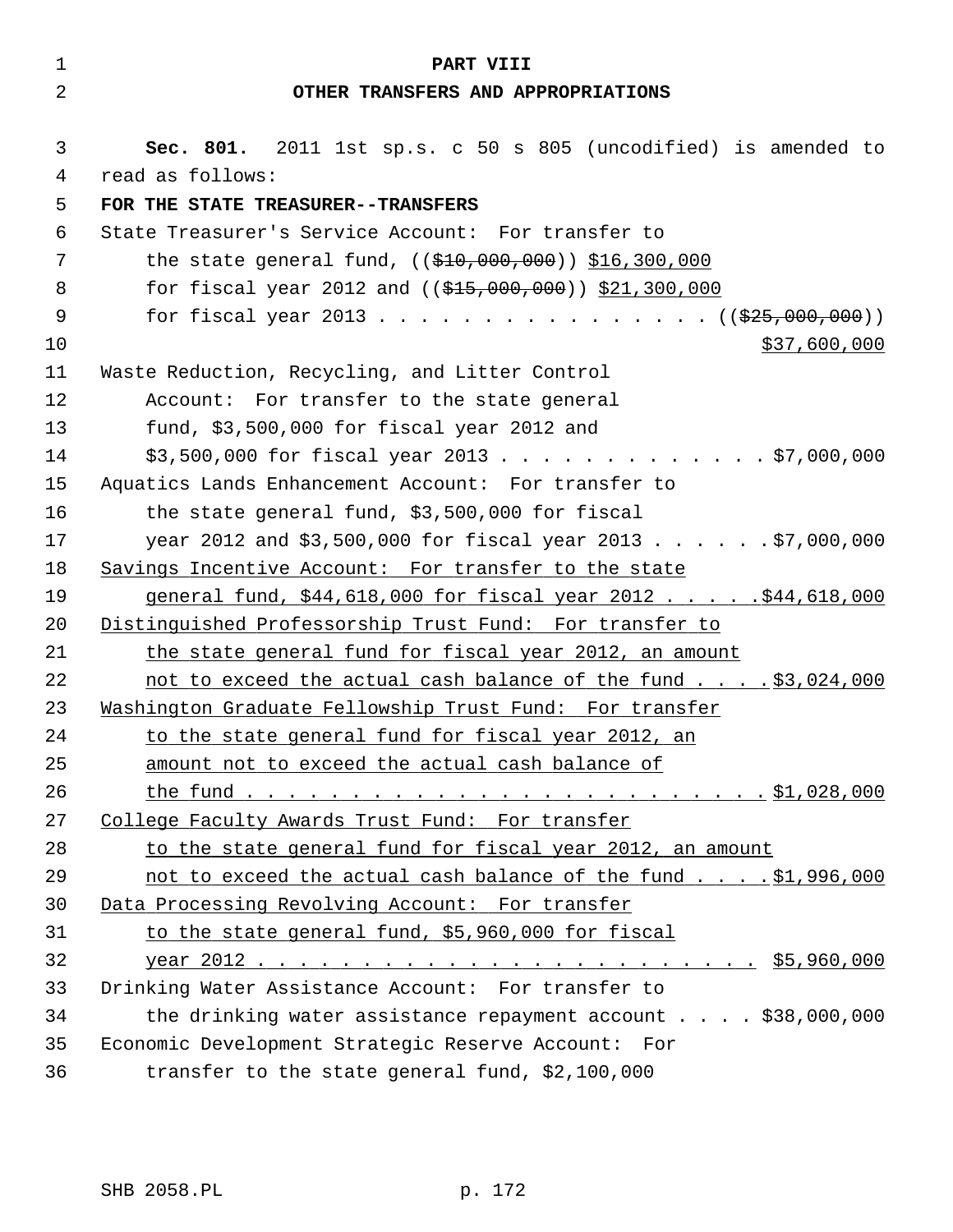1 for fiscal year 2012 and \$2,100,000 for fiscal 2 year 2013 . . . . . . . . . . . . . . . . . . . . . . . .\$4,200,000 3 General Fund: For transfer to the streamlined sales 4 and use tax account, \$24,846,000 for fiscal year 5 2012 and \$24,789,000 for fiscal year 2013 . . . . . . . \$49,635,000 6 Public Works Assistance Account: For transfer to the 7 water pollution control revolving account, 8 \$7,750,000 for fiscal year 2012 and \$7,750,000 for 9 fiscal year 2013 . . . . . . . . . . . . . . . . . . . . \$15,500,000 10 The Charitable, Educational, Penal, and Reformatory 11 Institutions Account: For transfer to the state 12 general fund, \$4,500,000 for fiscal year 2012 and 13 \$4,500,000 for fiscal year 2013 . . . . . . . . . . . . . \$9,000,000 14 Thurston County Capital Facilities Account: For 15 transfer to the state general fund, \$4,000,000 16 for fiscal year 2012 and \$4,000,000 for fiscal 17 year 2013 . . . . . . . . . . . . . . . . . . . . . . . . \$8,000,000 18 Public Works Assistance Account: For transfer to the 19 drinking water assistance account, \$10,000,000 for 20 fiscal year 2012 and \$5,000,000 for fiscal year 21 2013 . . . . . . . . . . . . . . . . . . . . . . . . . . \$15,000,000 22 Liquor Control Board Construction and Maintenance 23 Account: For transfer to the state general fund, 24 \$500,000 for fiscal year 2012 and \$500,000 for 25 fiscal year 2013 . . . . . . . . . . . . . . . . . . . . . \$1,000,000 26 Education Savings Account: For transfer to the state 27 general fund, ((\$22,500,000)) \$54,431,000 for fiscal 28 year 2012 and \$22,500,000 for fiscal year 2013. ((\$45,000,000)) 29 \$76,931,000 30 Department of Retirement Systems Expense Account: 31 For transfer to the state general fund, \$250,000 32 for fiscal year 2012 and \$250,000 for fiscal year 33 2013 . . . . . . . . . . . . . . . . . . . . . . . . . . . . \$500,000 34 Education Construction Account: For transfer to the 35 state general fund, \$102,000,000 for fiscal year 36 2012 and \$102,000,000 for fiscal year 2013 . . . . . . \$204,000,000 37 Public Works Assistance Account: For transfer to the 38 state general fund, \$25,000,000 for fiscal year 2012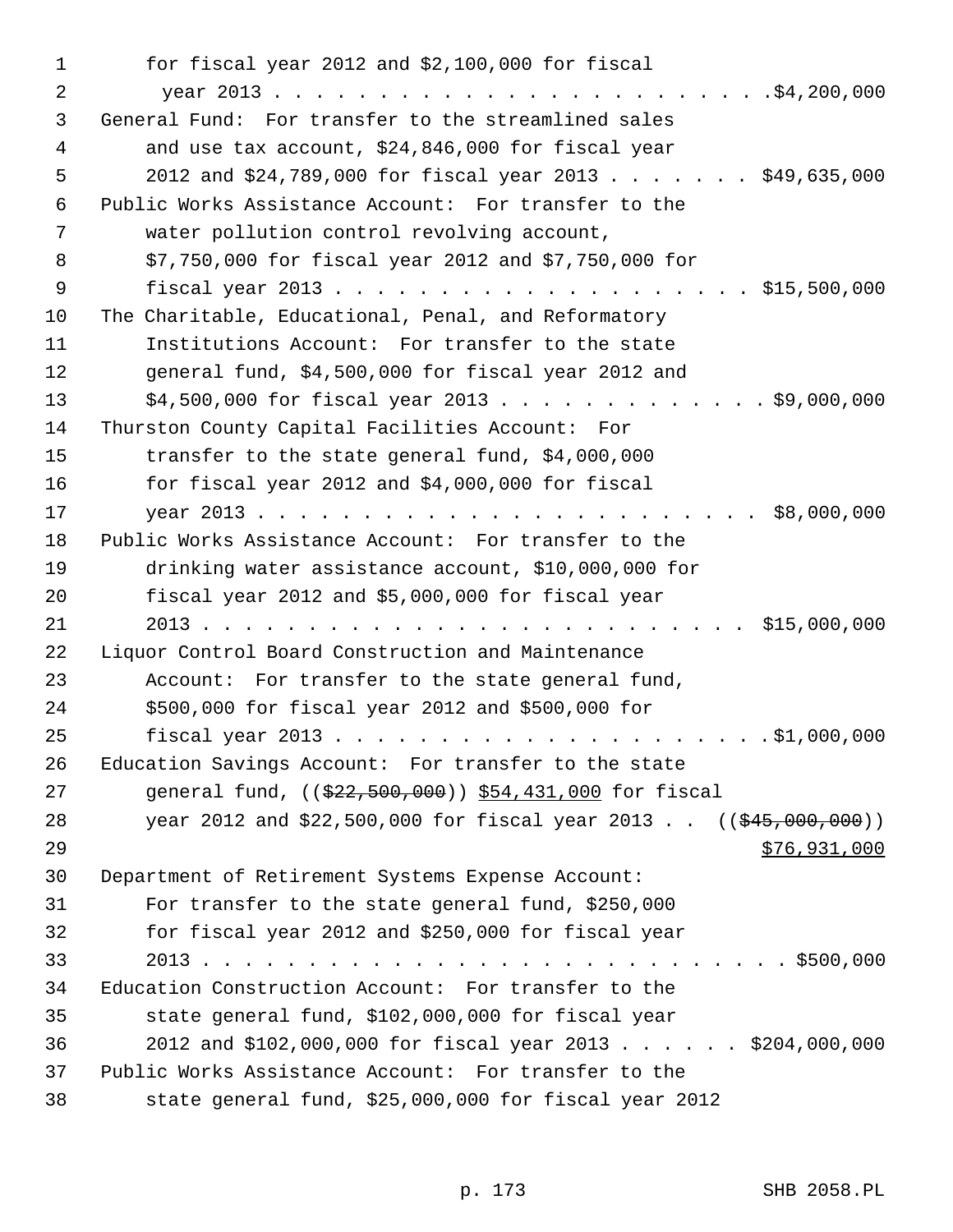1 and \$25,000,000 for fiscal year 2013 . . . . . . . . . . \$50,000,000 2 Foster Care Endowed Scholarship Trust Fund: For transfer 3 to the state general fund, \$200,000 for fiscal year 4 2012 and \$200,000 for fiscal year 2013 . . . . . . . . . . \$400,000 5 Affordable Housing For All Account: For transfer to 6 the home security fund, \$1,000,000 for fiscal year 7 2012 and \$1,000,000 for fiscal year 2013 . . . . . . . . \$2,000,000 8 Tobacco Settlement Account: For transfer to the state 9 general fund, in an amount not to exceed the actual 10 amount of the annual base payment to the tobacco 11 settlement account . . . . . . . . . . . . . . . . . . \$158,205,000 12 Tobacco Settlement Account: For transfer to the basic 13 health plan stabilization account from the amounts 14 deposited in the account that are attributable to the 15 annual strategic contribution payment received in 16 fiscal year 2012 . . . . . . . . . . . . . . . . . . . . \$22,000,000 17 Tobacco Settlement Account: For transfer to the basic 18 health plan stabilization account from the amounts 19 deposited in the account that are attributable to the 20 annual strategic contribution payment received in 21 fiscal year 2013 . . . . . . . . . . . . . . . . . . . . \$22,000,000 22 Tobacco Settlement Account: For transfer to the life 23 sciences discovery fund, in an amount not to exceed 24 the actual remaining amount of the annual strategic 25 contribution payment to the tobacco settlement account 26 for fiscal year 2012 . . . . . . . . . . . . . . . . . . \$6,000,000 27 Tobacco Settlement Account: For transfer to the life 28 sciences discovery fund, in an amount not to exceed 29 the actual remaining amount of the annual strategic 30 contribution payment to the tobacco settlement account 31 for fiscal year 2013 . . . . . . . . . . . . . . . . . . .\$6,000,000 32 The transfer to the life sciences discovery fund is subject to the 33 following conditions:  $((+1))$  All new grants awarded during the 2011-34 2013 fiscal biennium shall support and accelerate the commercialization 35 of an identifiable product( $(i+)$ ).

(End of part)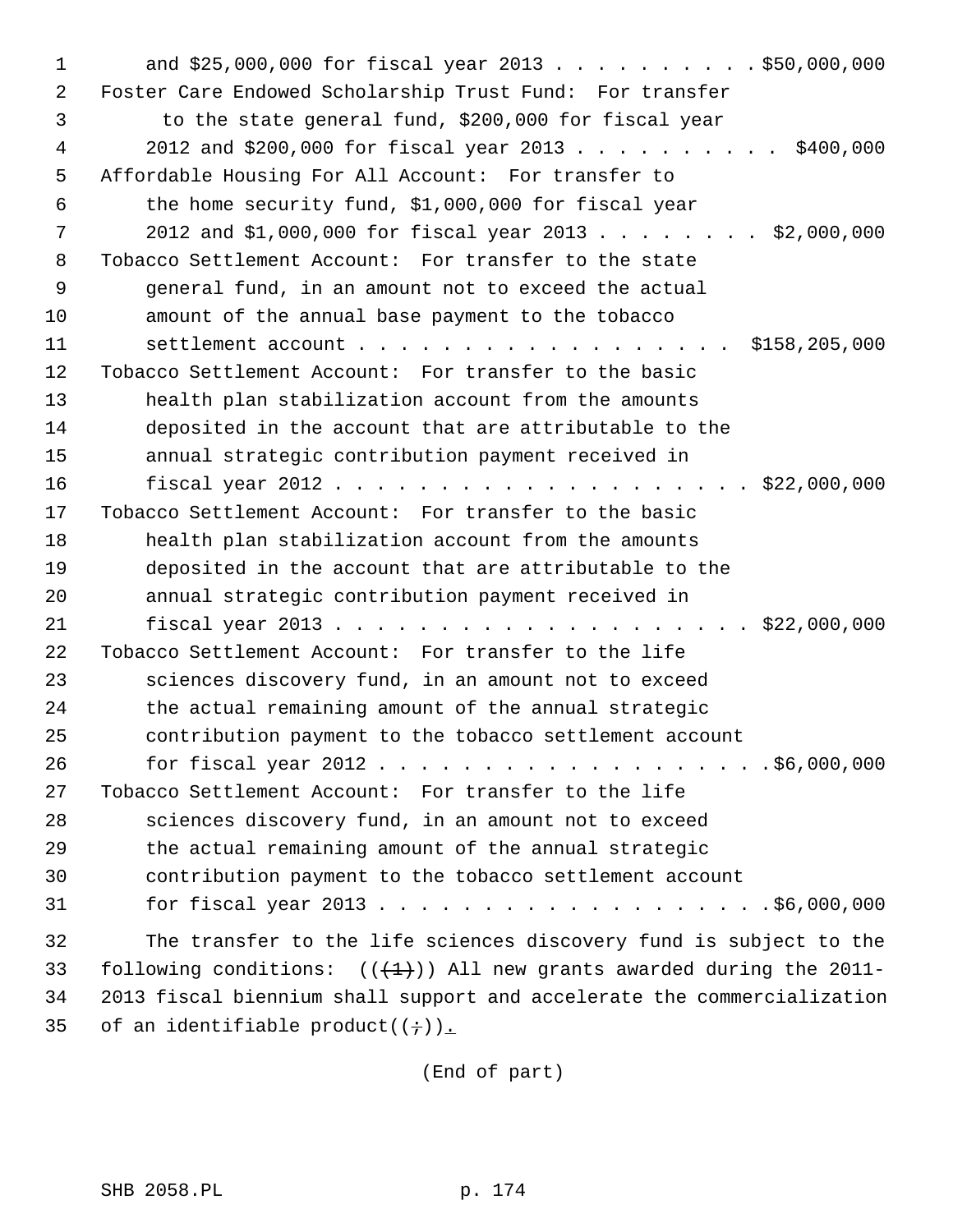| 1              | PART IX                                                                 |
|----------------|-------------------------------------------------------------------------|
| $\overline{2}$ | <b>MISCELLANEOUS</b>                                                    |
|                |                                                                         |
| 3              | Sec. 901. RCW 28B.50.837 and 2010 1st sp.s. c 37 s 914 are each         |
| 4              | amended to read as follows:                                             |
| 5              | The Washington community and technical college exceptional<br>(1)       |
| 6              | faculty awards program is established. The program<br>shall be          |
| 7              | administered by the college board. The college faculty awards trust     |
| 8              | fund hereby created shall be administered by the state treasurer.       |
| 9              | (2) Funds appropriated by the legislature for the community and         |
| 10             | technical college exceptional faculty awards program shall be deposited |
| 11             | in the college faculty awards trust fund. At the request of the         |
| 12             | college board, the treasurer shall release the state matching funds to  |
| 13             | the local endowment fund of the college or its foundation.<br>No        |
| 14             | appropriation is necessary for the expenditure of moneys from the fund. |
| 15             | Expenditures from the fund may be used solely for the exceptional       |
| 16             | faculty awards program. During the $((2009 - 2011))$ 2011-2013 fiscal   |
| 17             | biennium, the legislature may transfer from the college faculty awards  |
| 18             | trust fund to the state general fund such amounts as reflect the excess |
| 19             | fund balance in the account.                                            |
|                |                                                                         |

20 **Sec. 902.** RCW 28B.76.565 and 2010 1st sp.s. c 37 s 915 are each 21 amended to read as follows:

22 Funds appropriated by the legislature for the distinguished 23 professorship program shall be deposited in the distinguished 24 professorship trust fund. At the request of the higher education 25 coordinating board under RCW 28B.76.575, the treasurer shall release 26 the state matching funds to the designated institution's local 27 endowment fund. No appropriation is required for expenditures from the 28 fund. During the ((2009-2011)) 2011-2013 fiscal biennium, the 29 legislature may transfer from the distinguished professorship trust 30 fund to the state general fund such amounts as reflect the excess fund 31 balance in the account.

32 **Sec. 903.** RCW 28B.76.565 and 2011 1st sp.s. c 11 s 113 are each 33 amended to read as follows:

34 Funds appropriated by the legislature for the distinguished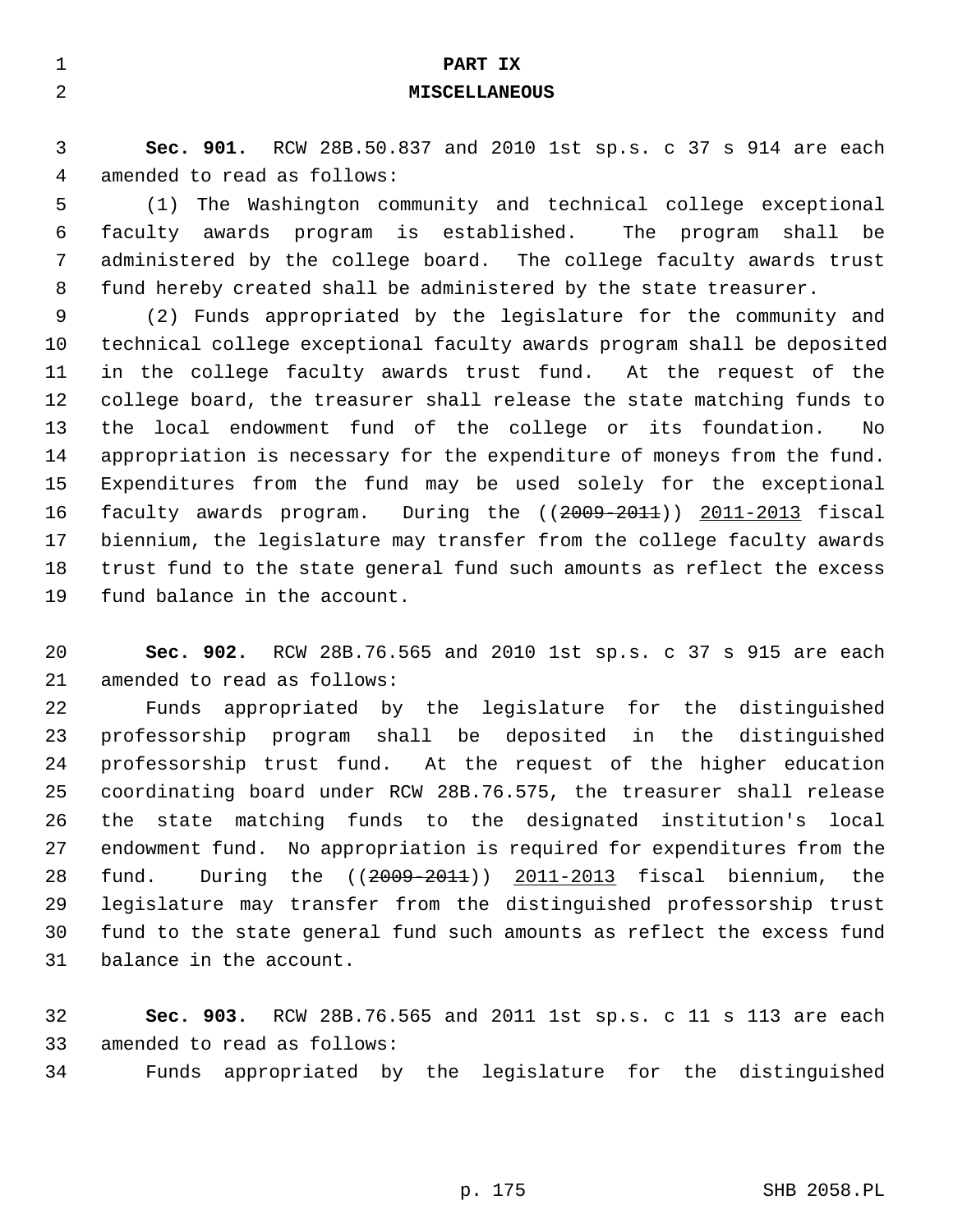1 professorship program shall be deposited in the distinguished 2 professorship trust fund. At the request of the office under RCW 3 28B.76.575, the treasurer shall release the state matching funds to the 4 designated institution's local endowment fund. No appropriation is 5 required for expenditures from the fund. During the ((2009-2011)) 6 2011-2013 fiscal biennium, the legislature may transfer from the 7 distinguished professorship trust fund to the state general fund such 8 amounts as reflect the excess fund balance in the account.

 9 **Sec. 904.** RCW 28B.76.605 and 1987 c 147 s 2 are each amended to 10 read as follows:

11 The Washington graduate fellowship trust fund program is 12 established. The program shall be administered by the higher education 13 coordinating board. The trust fund shall be administered by the state 14 treasurer. During the 2011-2013 fiscal biennium, the legislature may 15 transfer from the Washington graduate fellowship trust fund to the 16 state general fund such amounts as reflect the excess fund balance in 17 the account.

18 **Sec. 905.** RCW 28B.76.605 and 2011 1st sp.s. c 11 s 116 are each 19 amended to read as follows:

20 The Washington graduate fellowship trust fund program is 21 established. The program shall be administered by the office. The 22 trust fund shall be administered by the state treasurer. During the 23 2011-2013 fiscal biennium, the legislature may transfer from the 24 Washington graduate fellowship trust fund to the state general fund 25 such amounts as reflect the excess fund balance in the account.

26 **Sec. 906.** RCW 43.19.791 and 2011 1st sp.s. c 43 s 601 and 2011 c 27 5 s 912 are each reenacted and amended to read as follows:

28 There is created a revolving fund to be known as the data 29 processing revolving fund in the custody of the state treasurer. The 30 revolving fund shall be used for the acquisition of equipment, 31 software, supplies, and services and the payment of salaries, wages, 32 and other costs incidental to the acquisition, development, operation, 33 and administration of information services, telecommunications, 34 systems, software, supplies and equipment, including the payment of 35 principal and interest on bonds issued for capital projects, by the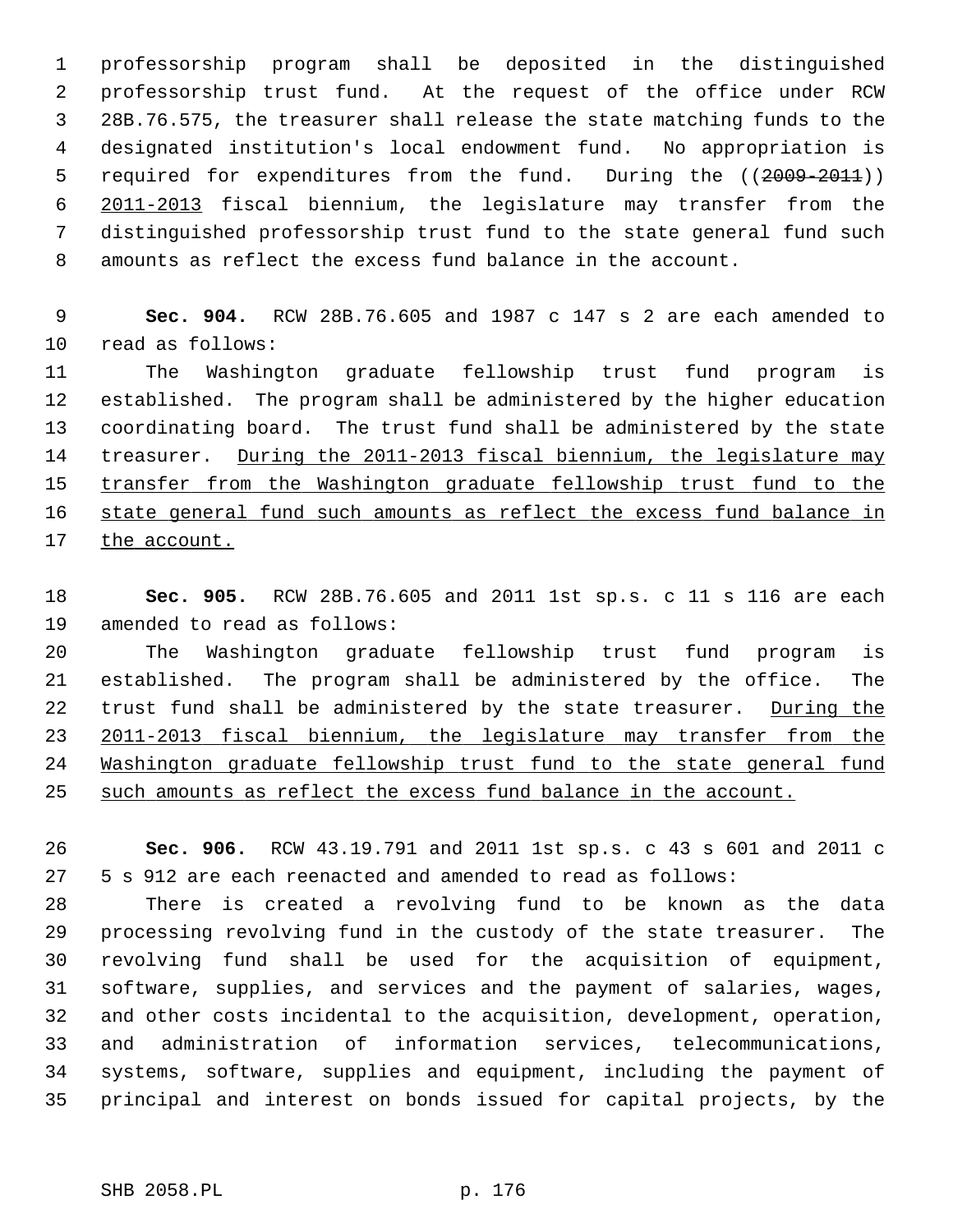1 department, Washington State University's computer services center, the 2 department of enterprise services' personnel information systems group 3 and financial systems management group, and other users as determined 4 by the office of financial management. The revolving fund is subject 5 to the allotment procedure provided under chapter 43.88 RCW. The chief 6 information officer or the chief information officer's designee, with 7 the approval of the technology services board, is authorized to expend 8 up to one million dollars per fiscal biennium for the technology 9 services board to conduct independent technical and financial analysis 10 of proposed information technology projects, and such an expenditure 11 does not require an appropriation. Disbursements from the revolving 12 fund for the services component of the department are not subject to 13 appropriation. Disbursements for the strategic planning and policy 14 component of the department are subject to appropriation. All 15 disbursements from the fund are subject to the allotment procedures 16 provided under chapter 43.88 RCW. The department shall establish and 17 implement a billing structure to assure all agencies pay an equitable 18 share of the costs.

19 During the ((2009-2011)) 2011-2013 fiscal biennium, the legislature 20 may transfer from the data processing revolving account to the state 21 general fund such amounts as reflect the excess fund balance.

22 As used in this section, the word "supplies" shall not be 23 interpreted to delegate or abrogate the division of purchasing's 24 responsibilities and authority to purchase supplies as described in RCW 25 43.19.190 and 43.19.200.

26 **Sec. 907.** RCW 43.21A.660 and 2011 c 5 s 907 are each amended to 27 read as follows:

28 Funds in the freshwater aquatic weeds account may be appropriated 29 to the department of ecology to develop a freshwater aquatic weeds 30 management program. Funds shall be expended as follows:

31 (1) No less than two-thirds of the appropriated funds shall be 32 issued as grants to (a) cities, counties, tribes, special purpose 33 districts, and state agencies to prevent, remove, reduce, or manage 34 excessive freshwater aquatic weeds; (b) fund demonstration or pilot 35 projects consistent with the purposes of this section; and (c) fund 36 hydrilla eradication activities in waters of the state. Except for 37 hydrilla eradication activities, such grants shall only be issued for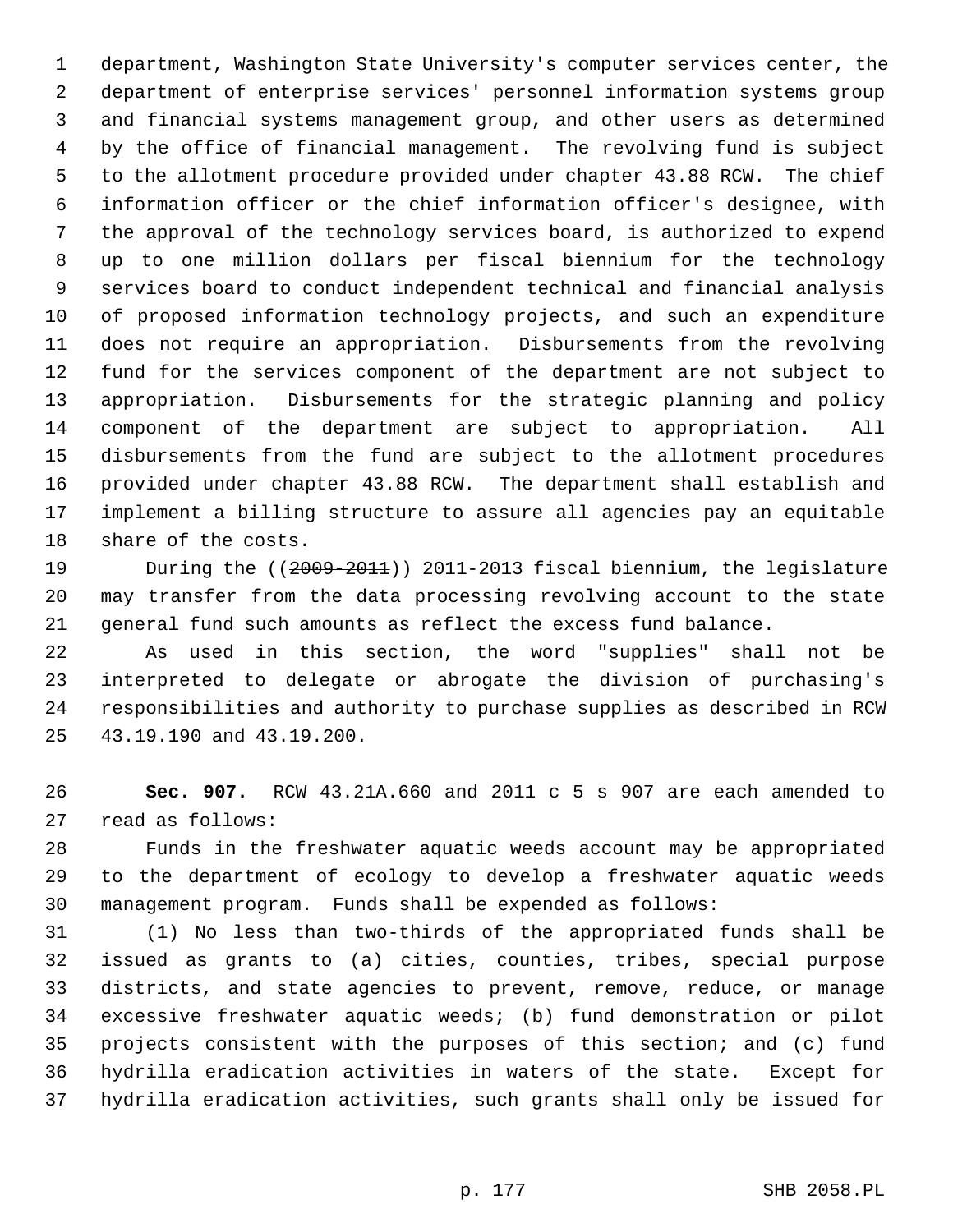1 lakes, rivers, or streams with a public boat launching ramp or which 2 are designated by the department of fish and wildlife for fly-fishing. 3 The department shall give preference to projects having matching funds 4 or in-kind services;

 5 (2) No more than one-third of the appropriated funds shall be 6 expended to:

 7 (a) Develop public education programs relating to preventing the 8 propagation and spread of freshwater aquatic weeds; and

 9 (b) Provide technical assistance to local governments and citizen 10 groups; and

11 (3) During the 2009-2011 fiscal biennium, the legislature may 12 transfer from the freshwater aquatic weeds account to the state general 13 fund such amounts as reflect the excess fund balance of the account.

14 (4) During the 2011-2013 fiscal biennium, excess funds in the 15 freshwater aquatic weeds account may be appropriated to the department 16 of agriculture to support the invasive knotweed program.

17 **Sec. 908.** RCW 43.79.460 and 2011 c 5 s 909 are each amended to 18 read as follows:

19 (1) The savings incentive account is created in the custody of the 20 state treasurer. The account shall consist of all moneys appropriated 21 to the account by the legislature. The account is subject to the 22 allotment procedures under chapter 43.88 RCW, but no appropriation is 23 required for expenditures from the account.

24 (2) Within the savings incentive account, the state treasurer may 25 create subaccounts to be credited with incentive savings attributable 26 to individual state agencies, as determined by the office of financial 27 management in consultation with the legislative fiscal committees. 28 Moneys deposited in the subaccounts may be expended only on the 29 authorization of the agency's executive head or designee and only for 30 the purpose of one-time expenditures to improve the quality, 31 efficiency, and effectiveness of services to customers of the state, 32 such as one-time expenditures for employee training, employee 33 incentives, technology improvements, new work processes, or performance 34 measurement. Funds may not be expended from the account to establish 35 new programs or services, expand existing programs or services, or 36 incur ongoing costs that would require future expenditures.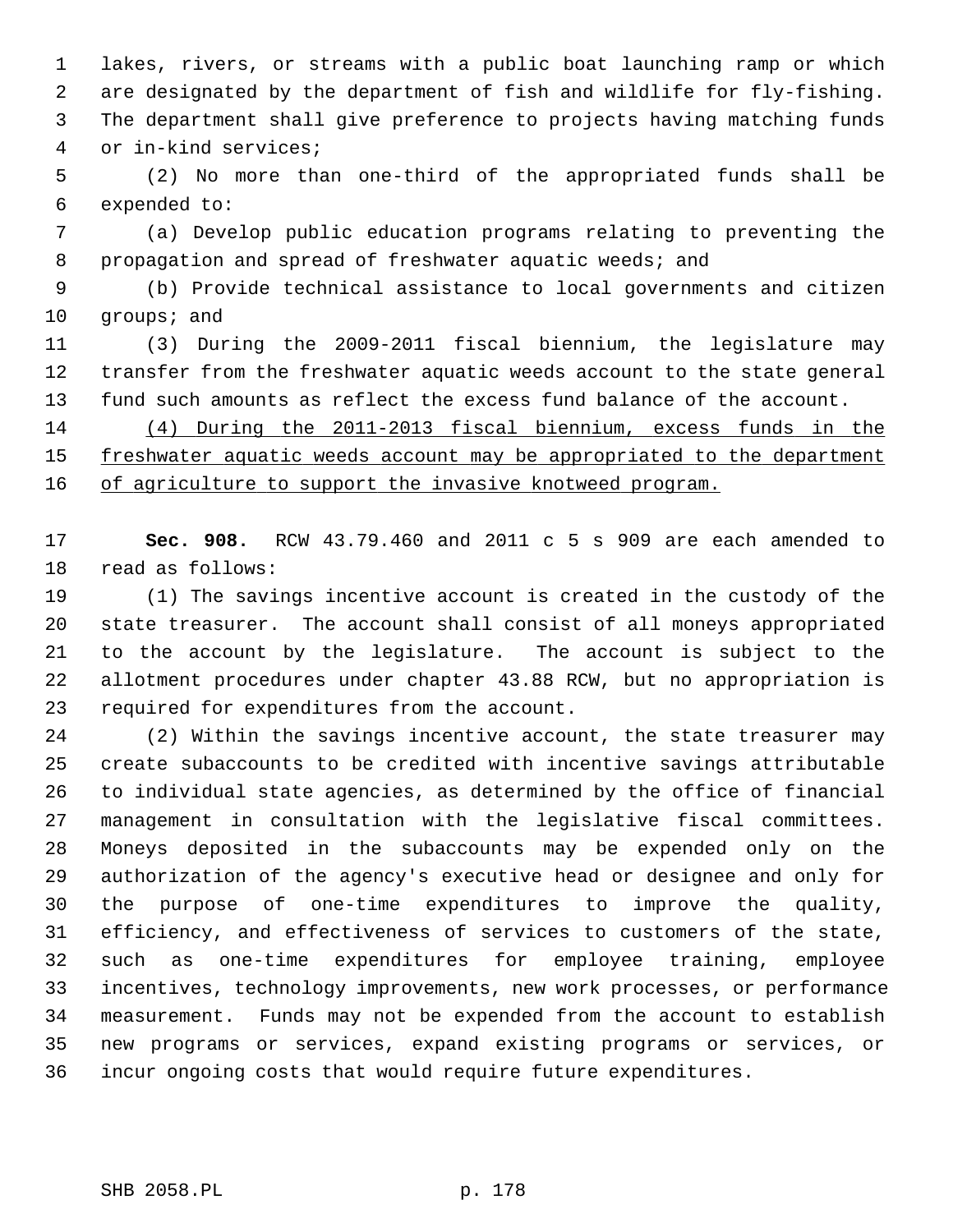1 (3) For purposes of this section, "incentive savings" means state 2 general fund appropriations that are unspent as of June 30th of a 3 fiscal year, excluding any amounts included in across-the-board 4 reductions under RCW 43.88.110 and excluding unspent appropriations 5 for:

 6 (a) Caseload and enrollment in entitlement programs, except to the 7 extent that an agency has clearly demonstrated that efficiencies have 8 been achieved in the administration of the entitlement program. 9 "Entitlement program," as used in this section, includes programs for 10 which specific sums of money are appropriated for pass-through to third 11 parties or other entities;

12 (b) Enrollments in state institutions of higher education;

13 (c) Except for fiscal year 2011, a specific amount contained in a 14 condition or limitation to an appropriation in the biennial 15 appropriations act, if the agency did not achieve the specific purpose 16 or objective of the condition or limitation;

17 (d) Debt service on state obligations; and

18 (e) State retirement system obligations.

19 (4) The office of financial management, after consulting with the 20 legislative fiscal committees, shall report the amount of savings 21 incentives achieved.

22 (5) For fiscal year 2010, the legislature may transfer from the 23 savings incentive account to the state general fund such amounts as 24 reflect the fund balance of the account attributable to unspent state 25 general fund appropriations for fiscal year 2009. For fiscal year 26 2011, the legislature may transfer from the savings incentive account 27 to the state general fund such amounts as reflect the fund balance of 28 the account attributable to unspent state general fund appropriations 29 for fiscal year 2010. For fiscal year 2011, the legislature may 30 transfer from the savings incentive account to the state general fund 31 eight million dollars or as much as reflects the fund balance of the 32 account attributable to unspent agency credits prior to fiscal year 33 2009. Credits for legislative and judicial agencies are not included 34 in this action, with the exception and upon consent of the supreme 35 court, court of appeals, office of public defense, and office of civil 36 legal aid.

37 (6) For fiscal years 2012 and 2013, the legislature may transfer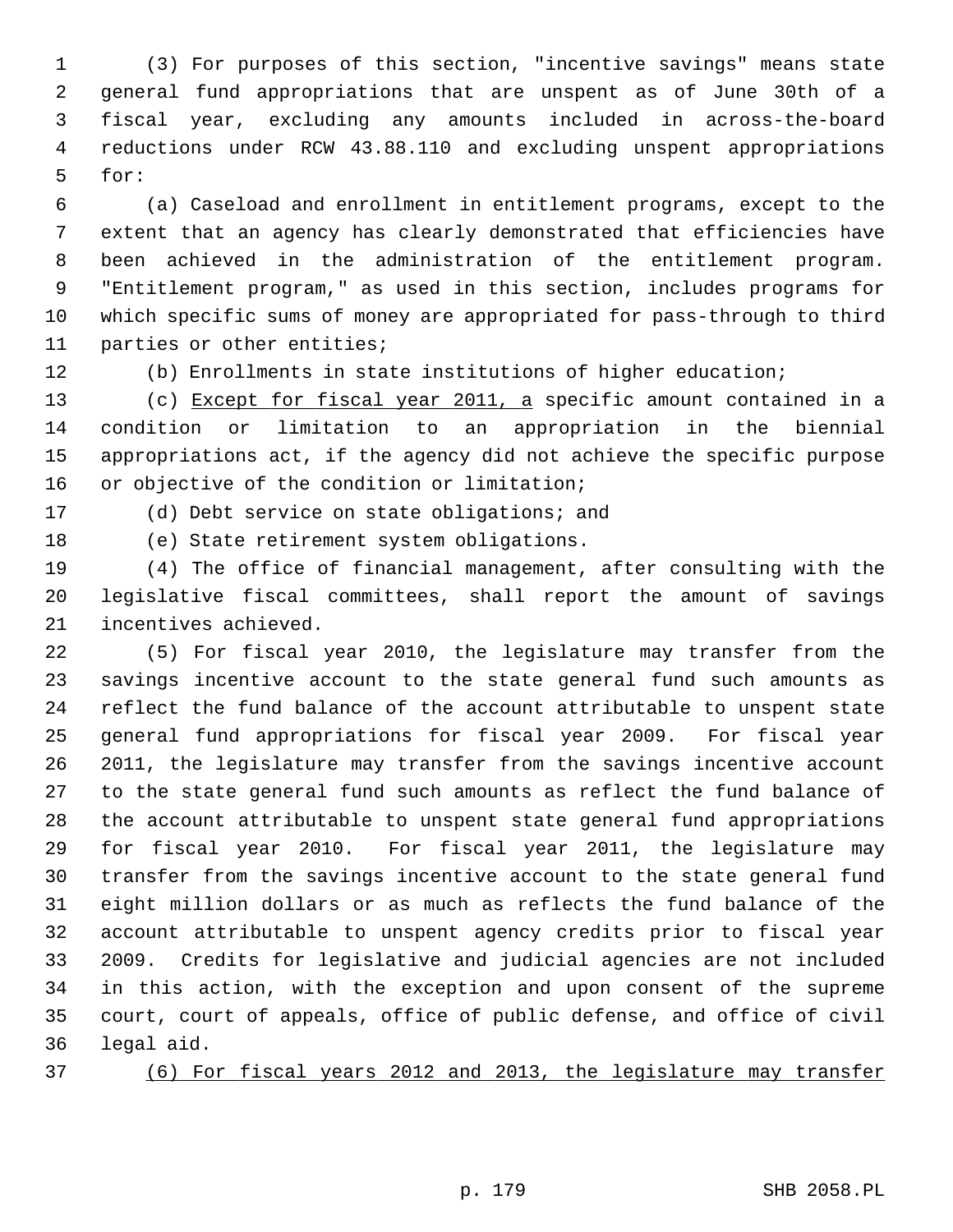| 1 from the savings incentive account to the state general fund such |                                                                       |  |  |  |  |  |
|---------------------------------------------------------------------|-----------------------------------------------------------------------|--|--|--|--|--|
|                                                                     | 2 amounts as reflect the fund balance of the account attributable to  |  |  |  |  |  |
|                                                                     | 3 unspent general fund appropriations for fiscal years 2011 and 2012. |  |  |  |  |  |

 4 **Sec. 909.** RCW 43.320.110 and 2010 1st sp.s. c 37 s 934 are each 5 amended to read as follows:

 6 There is created a local fund known as the "financial services 7 regulation fund" which shall consist of all moneys received by the 8 divisions of the department of financial institutions, except for the 9 division of securities which shall deposit thirteen percent of all 10 moneys received, except as provided in RCW 43.320.115, and which shall 11 be used for the purchase of supplies and necessary equipment; the 12 payment of salaries, wages, and utilities; the establishment of 13 reserves; and other incidental costs required for the proper regulation 14 of individuals and entities subject to regulation by the department. 15 The state treasurer shall be the custodian of the fund. Disbursements 16 from the fund shall be on authorization of the director of financial 17 institutions or the director's designee. In order to maintain an 18 effective expenditure and revenue control, the fund shall be subject in 19 all respects to chapter 43.88 RCW, but no appropriation is required to 20 permit expenditures and payment of obligations from the fund.

21 During the ((2009-2011)) 2011-2013 fiscal biennium, the legislature 22 may transfer from the financial services regulation fund to the state 23 general fund such amounts as reflect the excess fund balance of the 24 fund.

25 **Sec. 910.** RCW 70.96A.350 and 2011 1st sp.s. c 40 s 34 are each 26 amended to read as follows:

27 (1) The criminal justice treatment account is created in the state 28 treasury. Moneys in the account may be expended solely for: (a) 29 Substance abuse treatment and treatment support services for offenders 30 with an addiction or a substance abuse problem that, if not treated, 31 would result in addiction, against whom charges are filed by a 32 prosecuting attorney in Washington state; (b) the provision of drug and 33 alcohol treatment services and treatment support services for 34 nonviolent offenders within a drug court program; (c) the 35 administrative and overhead costs associated with the operation of a 36 drug court; and (d) during the ((2007-2009 biennium, operation of the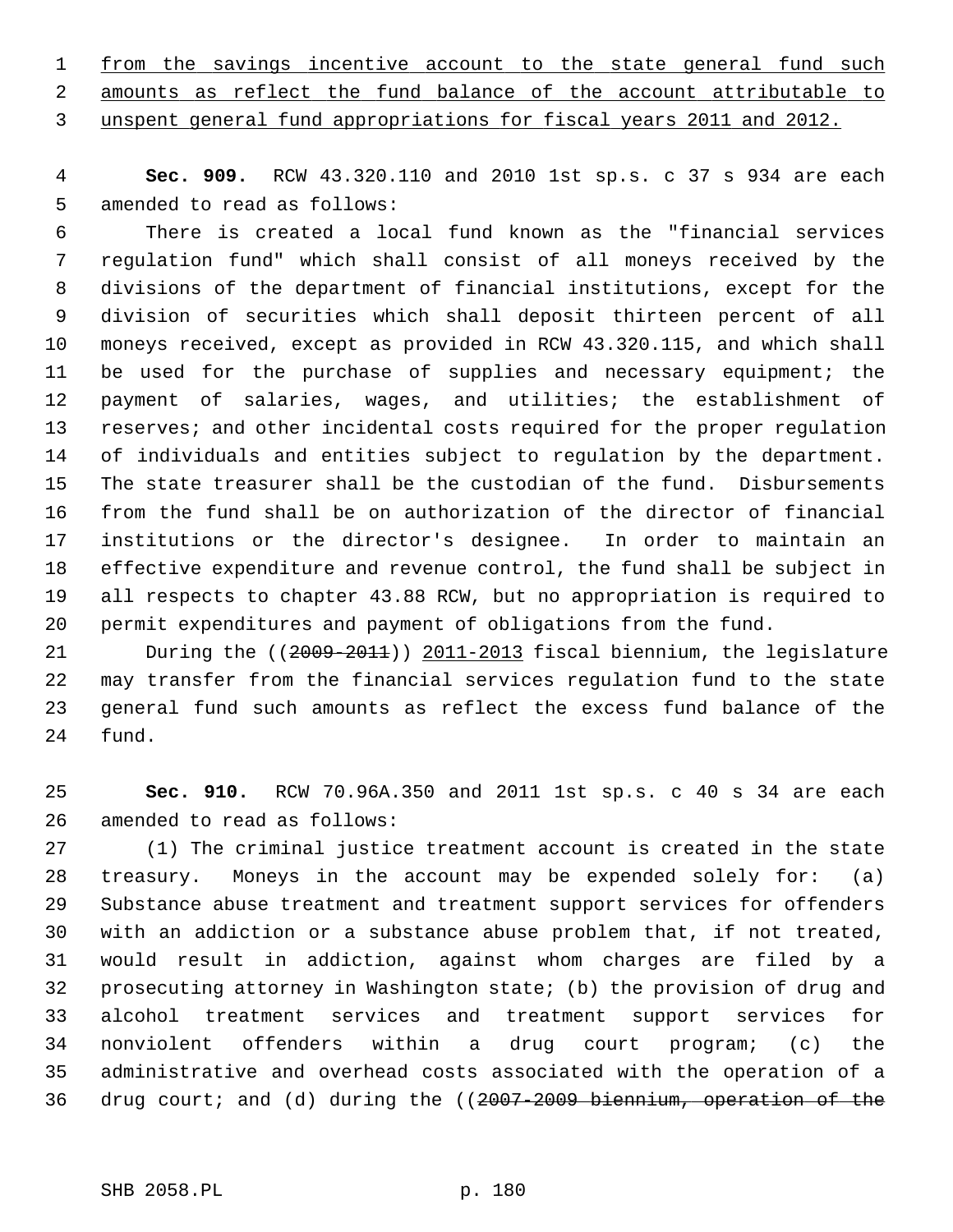integrated crisis response and intensive case management pilots contracted with the department of social and health services division of alcohol and substance abuse)) 2011-2013 biennium, the legislature may appropriate up to three million dollars from the account in order to offset reductions in the state general fund for treatment services provided by counties. This amount is not subject to the requirements of subsections (5) through (9) of this section. Moneys in the account 8 may be spent only after appropriation.

9 (2) For purposes of this section:

10 (a) "Treatment" means services that are critical to a participant's 11 successful completion of his or her substance abuse treatment program, 12 but does not include the following services: Housing other than that 13 provided as part of an inpatient substance abuse treatment program, 14 vocational training, and mental health counseling; and

15 (b) "Treatment support" means transportation to or from inpatient 16 or outpatient treatment services when no viable alternative exists, and 17 child care services that are necessary to ensure a participant's 18 ability to attend outpatient treatment sessions.

19 (3) Revenues to the criminal justice treatment account consist of: 20 (a) Funds transferred to the account pursuant to this section; and (b) 21 any other revenues appropriated to or deposited in the account.

22 (4)(a) For the fiscal biennium beginning July 1, 2003, the state 23 treasurer shall transfer eight million nine hundred fifty thousand 24 dollars from the general fund into the criminal justice treatment 25 account, divided into eight equal quarterly payments. For the fiscal 26 year beginning July 1, 2005, and each subsequent fiscal year, the state 27 treasurer shall transfer eight million two hundred fifty thousand 28 dollars from the general fund to the criminal justice treatment 29 account, divided into four equal quarterly payments. For the fiscal 30 year beginning July 1, 2006, and each subsequent fiscal year, the 31 amount transferred shall be increased on an annual basis by the 32 implicit price deflator as published by the federal bureau of labor 33 statistics.

34 (b) In each odd-numbered year, the legislature shall appropriate 35 the amount transferred to the criminal justice treatment account in (a) 36 of this subsection to the division of alcohol and substance abuse for 37 the purposes of subsection (5) of this section.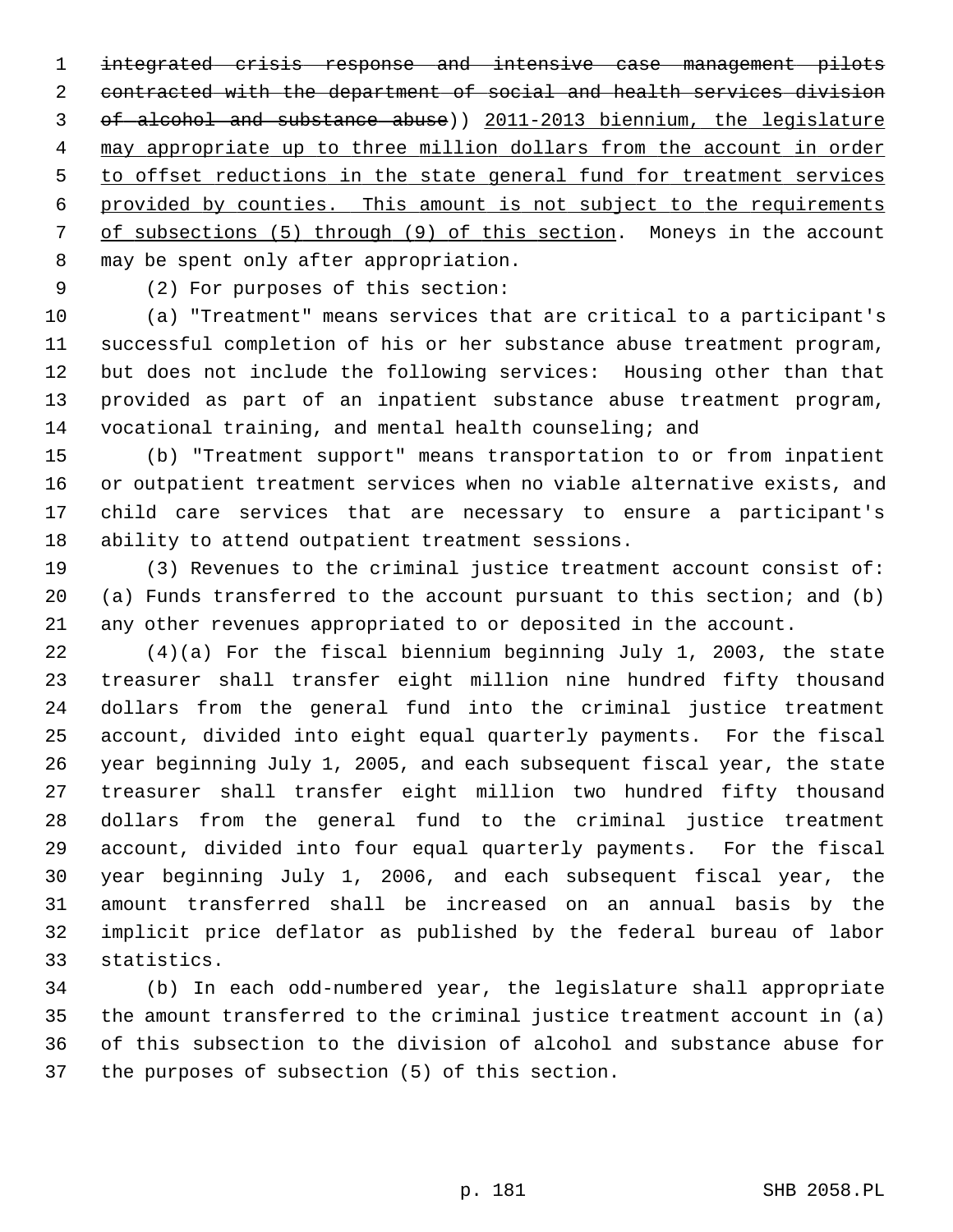1 (5) Moneys appropriated to the division of alcohol and substance 2 abuse from the criminal justice treatment account shall be distributed 3 as specified in this subsection. The department shall serve as the 4 fiscal agent for purposes of distribution. Until July 1, 2004, the 5 department may not use moneys appropriated from the criminal justice 6 treatment account for administrative expenses and shall distribute all 7 amounts appropriated under subsection (4)(b) of this section in 8 accordance with this subsection. Beginning in July 1, 2004, the 9 department may retain up to three percent of the amount appropriated 10 under subsection (4)(b) of this section for its administrative costs.

11 (a) Seventy percent of amounts appropriated to the division from 12 the account shall be distributed to counties pursuant to the 13 distribution formula adopted under this section. The division of 14 alcohol and substance abuse, in consultation with the department of 15 corrections, the Washington state association of counties, the 16 Washington state association of drug court professionals, the superior 17 court judges' association, the Washington association of prosecuting 18 attorneys, representatives of the criminal defense bar, representatives 19 of substance abuse treatment providers, and any other person deemed by 20 the division to be necessary, shall establish a fair and reasonable 21 methodology for distribution to counties of moneys in the criminal 22 justice treatment account. County or regional plans submitted for the 23 expenditure of formula funds must be approved by the panel established 24 in (b) of this subsection.

25 (b) Thirty percent of the amounts appropriated to the division from 26 the account shall be distributed as grants for purposes of treating 27 offenders against whom charges are filed by a county prosecuting 28 attorney. The division shall appoint a panel of representatives from 29 the Washington association of prosecuting attorneys, the Washington 30 association of sheriffs and police chiefs, the superior court judges' 31 association, the Washington state association of counties, the 32 Washington defender's association or the Washington association of 33 criminal defense lawyers, the department of corrections, the Washington 34 state association of drug court professionals, substance abuse 35 treatment providers, and the division. The panel shall review county 36 or regional plans for funding under (a) of this subsection and grants 37 approved under this subsection. The panel shall attempt to ensure that 38 treatment as funded by the grants is available to offenders statewide.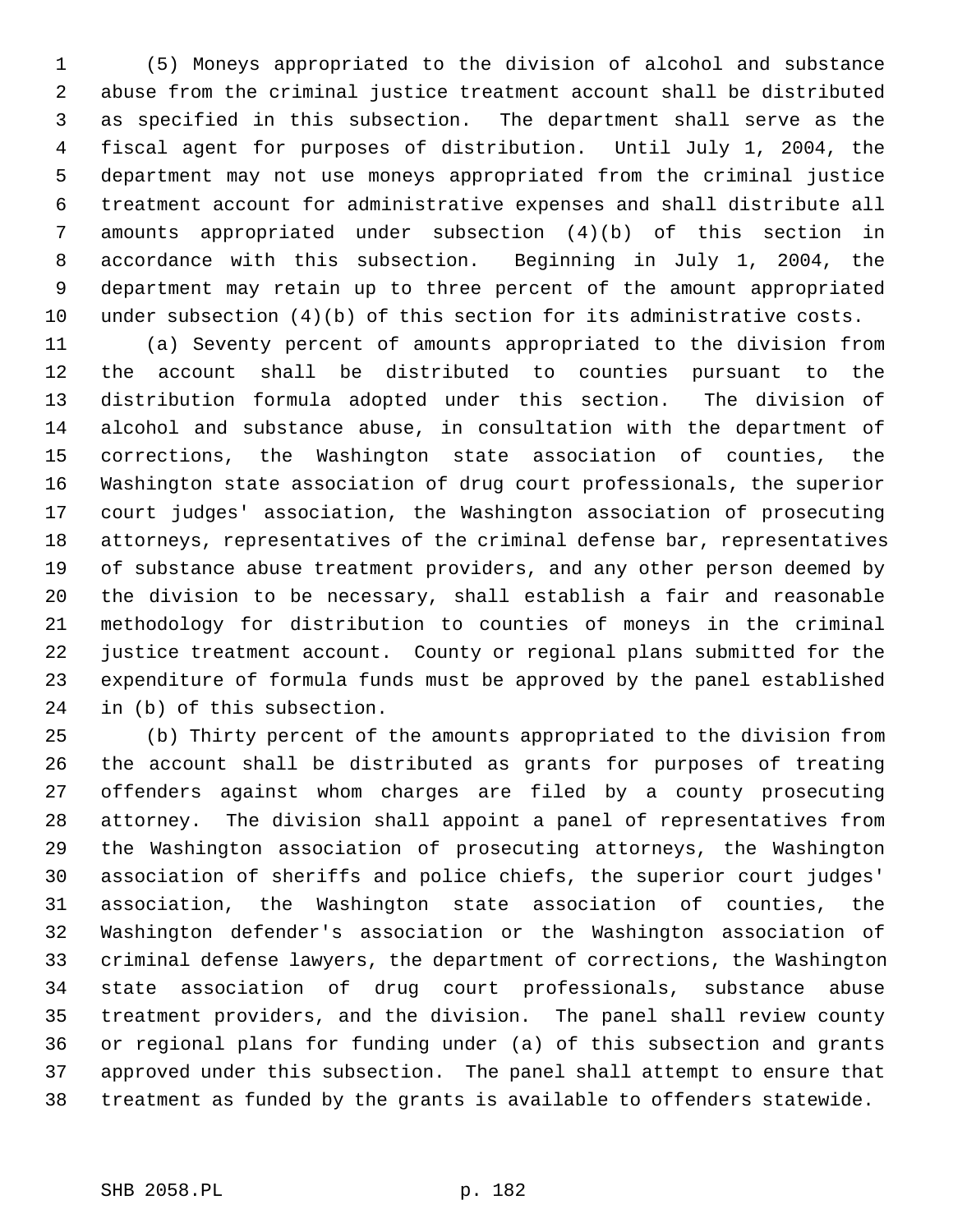1 (6) The county alcohol and drug coordinator, county prosecutor, 2 county sheriff, county superior court, a substance abuse treatment 3 provider appointed by the county legislative authority, a member of the 4 criminal defense bar appointed by the county legislative authority, 5 and, in counties with a drug court, a representative of the drug court 6 shall jointly submit a plan, approved by the county legislative 7 authority or authorities, to the panel established in subsection (5)(b) 8 of this section, for disposition of all the funds provided from the 9 criminal justice treatment account within that county. The funds shall 10 be used solely to provide approved alcohol and substance abuse 11 treatment pursuant to RCW 70.96A.090, treatment support services, and 12 for the administrative and overhead costs associated with the operation 13 of a drug court.

14 (a) No more than ten percent of the total moneys received under 15 subsections (4) and (5) of this section by a county or group of 16 counties participating in a regional agreement shall be spent on the 17 administrative and overhead costs associated with the operation of a 18 drug court.

19 (b) No more than ten percent of the total moneys received under 20 subsections (4) and (5) of this section by a county or group of 21 counties participating in a regional agreement shall be spent for 22 treatment support services.

23 (7) Counties are encouraged to consider regional agreements and 24 submit regional plans for the efficient delivery of treatment under 25 this section.

26 (8) Moneys allocated under this section shall be used to 27 supplement, not supplant, other federal, state, and local funds used 28 for substance abuse treatment.

29 (9) Counties must meet the criteria established in RCW 30 2.28.170(3)(b).

31 (10) The authority under this section to use funds from the 32 criminal justice treatment account for the administrative and overhead 33 costs associated with the operation of a drug court expires June 30, 34 2013.

35 **Sec. 911.** RCW 79.105.150 and 2011 1st sp.s. c 50 s 967 are each 36 amended to read as follows:

37 (1) After deduction for management costs as provided in RCW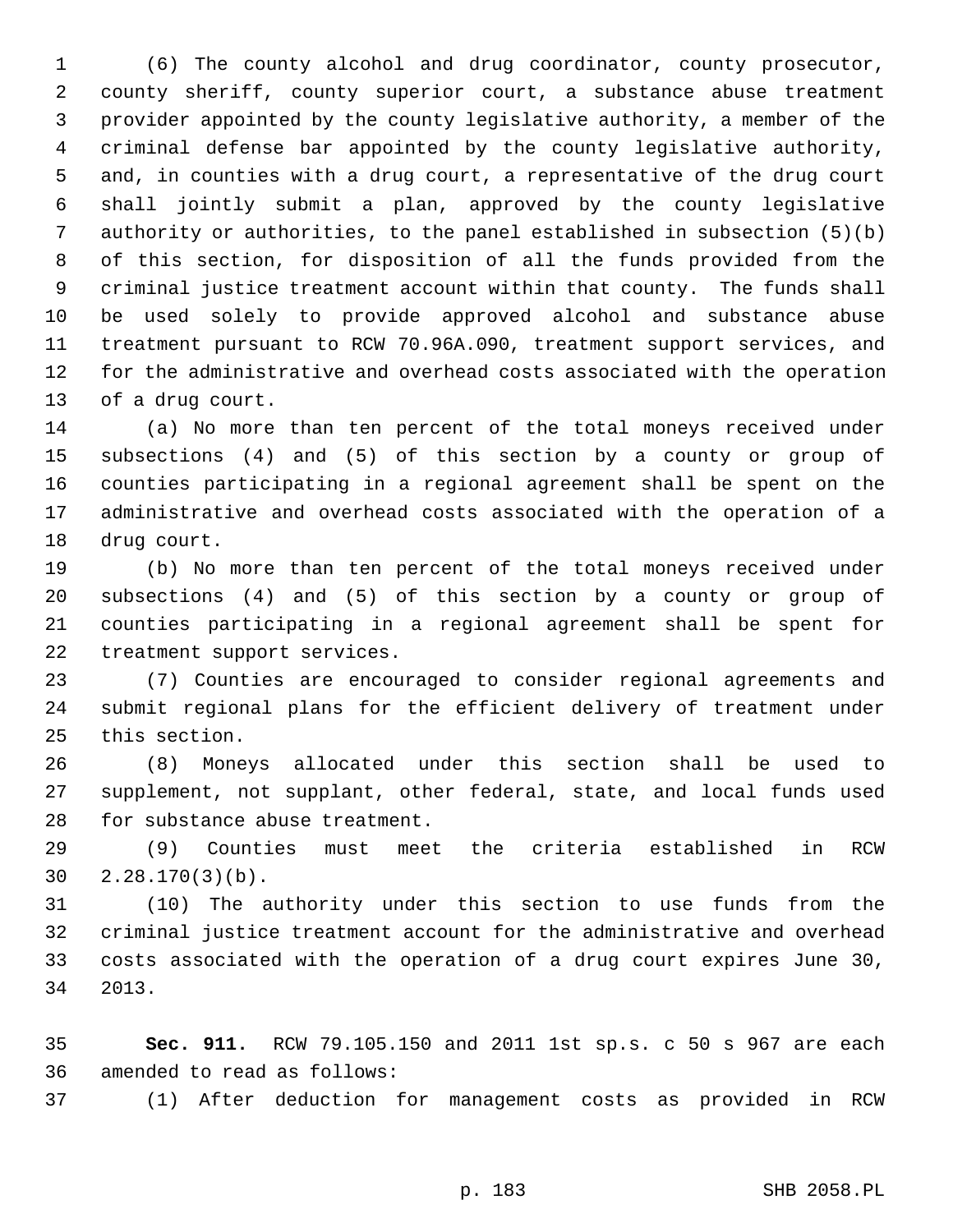1 79.64.040 and payments to towns under RCW 79.115.150(2), all moneys 2 received by the state from the sale or lease of state-owned aquatic 3 lands and from the sale of valuable material from state-owned aquatic 4 lands shall be deposited in the aquatic lands enhancement account which 5 is hereby created in the state treasury. After appropriation, these 6 funds shall be used solely for aquatic lands enhancement projects; for 7 the purchase, improvement, or protection of aquatic lands for public 8 purposes; for providing and improving access to the lands; and for 9 volunteer cooperative fish and game projects. During the 2009-2011 and 10 2011-2013 fiscal biennia, the aquatic lands enhancement account may 11 also be used for scientific research as part of the adaptive management 12 process and for developing a planning report for McNeil Island. During 13 the 2009-2011 and 2011-2013 fiscal biennia, the legislature may 14 transfer from the aquatic lands enhancement account to the state 15 general fund such amounts as reflect excess fund balance of the 16 account. During the 2011-2013 fiscal biennium, the aquatic lands 17 enhancement account may be used to support the shellfish program, the 18 ballast water program, and the Puget Sound toxic sampling program at 19 the department of fish and wildlife, and the knotweed program at the 20 department of agriculture.

21 (2) In providing grants for aquatic lands enhancement projects, the 22 recreation and conservation funding board shall:

23 (a) Require grant recipients to incorporate the environmental 24 benefits of the project into their grant applications;

25 (b) Utilize the statement of environmental benefits, consideration, 26 except as provided in RCW 79.105.610, of whether the applicant is a 27 Puget Sound partner, as defined in RCW 90.71.010, whether a project is 28 referenced in the action agenda developed by the Puget Sound 29 partnership under RCW 90.71.310, and except as otherwise provided in 30 RCW 79.105.630, and effective one calendar year following the 31 development and statewide availability of model evergreen community 32 management plans and ordinances under RCW 35.105.050, whether the 33 applicant is an entity that has been recognized, and what gradation of 34 recognition was received, in the evergreen community recognition 35 program created in RCW 35.105.030 in its prioritization and selection 36 process; and

37 (c) Develop appropriate outcome-focused performance measures to be 38 used both for management and performance assessment of the grants.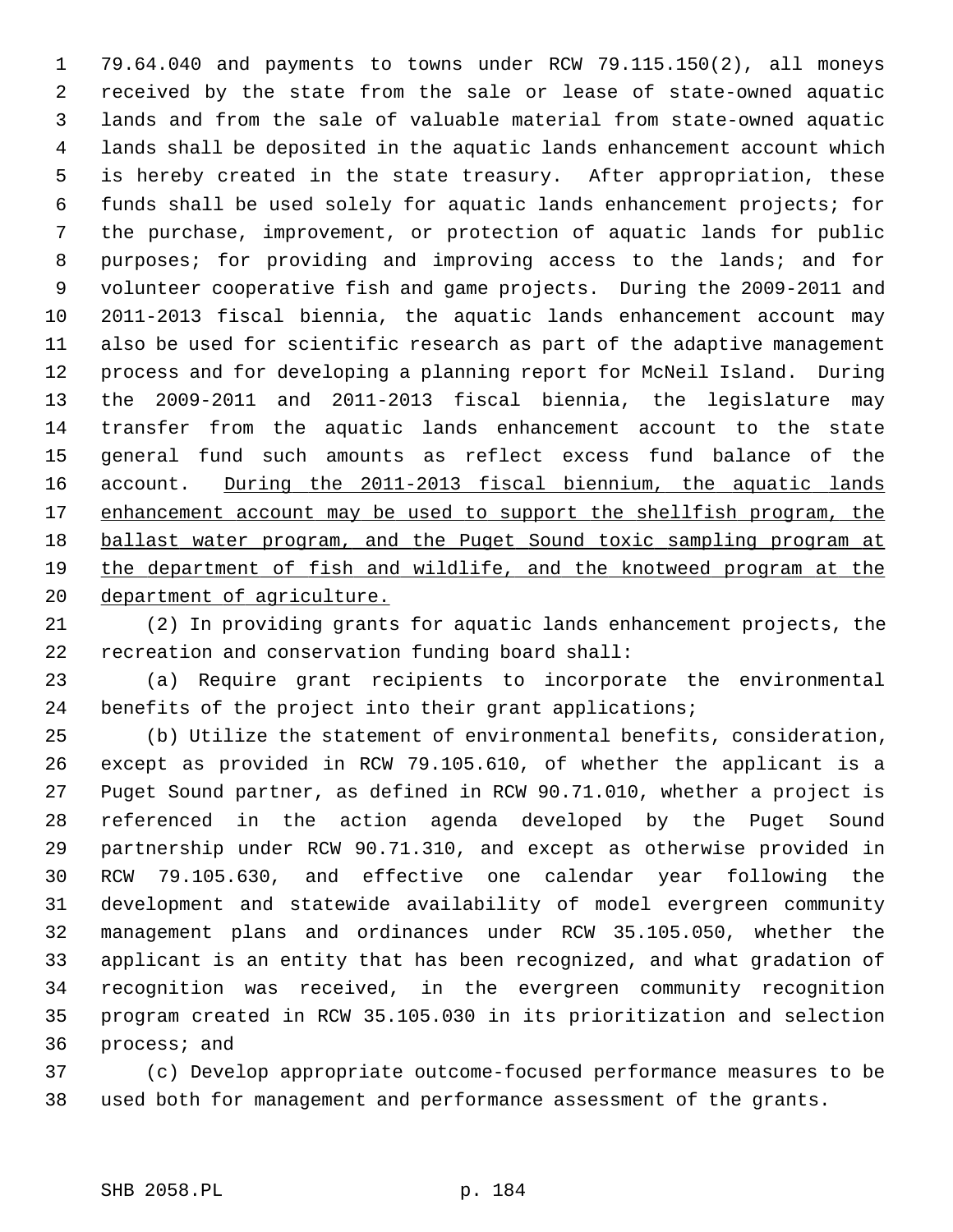1 (3) To the extent possible, the department should coordinate its 2 performance measure system with other natural resource-related agencies 3 as defined in RCW 43.41.270.

 4 (4) The department shall consult with affected interest groups in 5 implementing this section.

 6 (5) After January 1, 2010, any project designed to address the 7 restoration of Puget Sound may be funded under this chapter only if the 8 project is not in conflict with the action agenda developed by the 9 Puget Sound partnership under RCW 90.71.310.

10 NEW SECTION. **Sec. 912.** Section 902 of this act expires July 1, 11 2012.

12 NEW SECTION. **Sec. 913.** Section 903 of this act takes effect July 13 1, 2012.

14 NEW SECTION. **Sec. 914.** Section 904 of this act expires July 1, 15 2012.

16 NEW SECTION. **Sec. 915.** Section 905 of this act takes effect July 17 1, 2012.

18 NEW SECTION. **Sec. 916.** If any provision of this act or its 19 application to any person or circumstance is held invalid, the 20 remainder of the act or the application of the provision to other 21 persons or circumstances is not affected.

22 NEW SECTION. **Sec. 917.** Except for sections 903 and 905 of this 23 act which take effect July 1, 2012, this act is necessary for the 24 immediate preservation of the public peace, health, or safety, or 25 support of the state government and its existing public institutions, 26 and takes effect immediately.

(End of bill)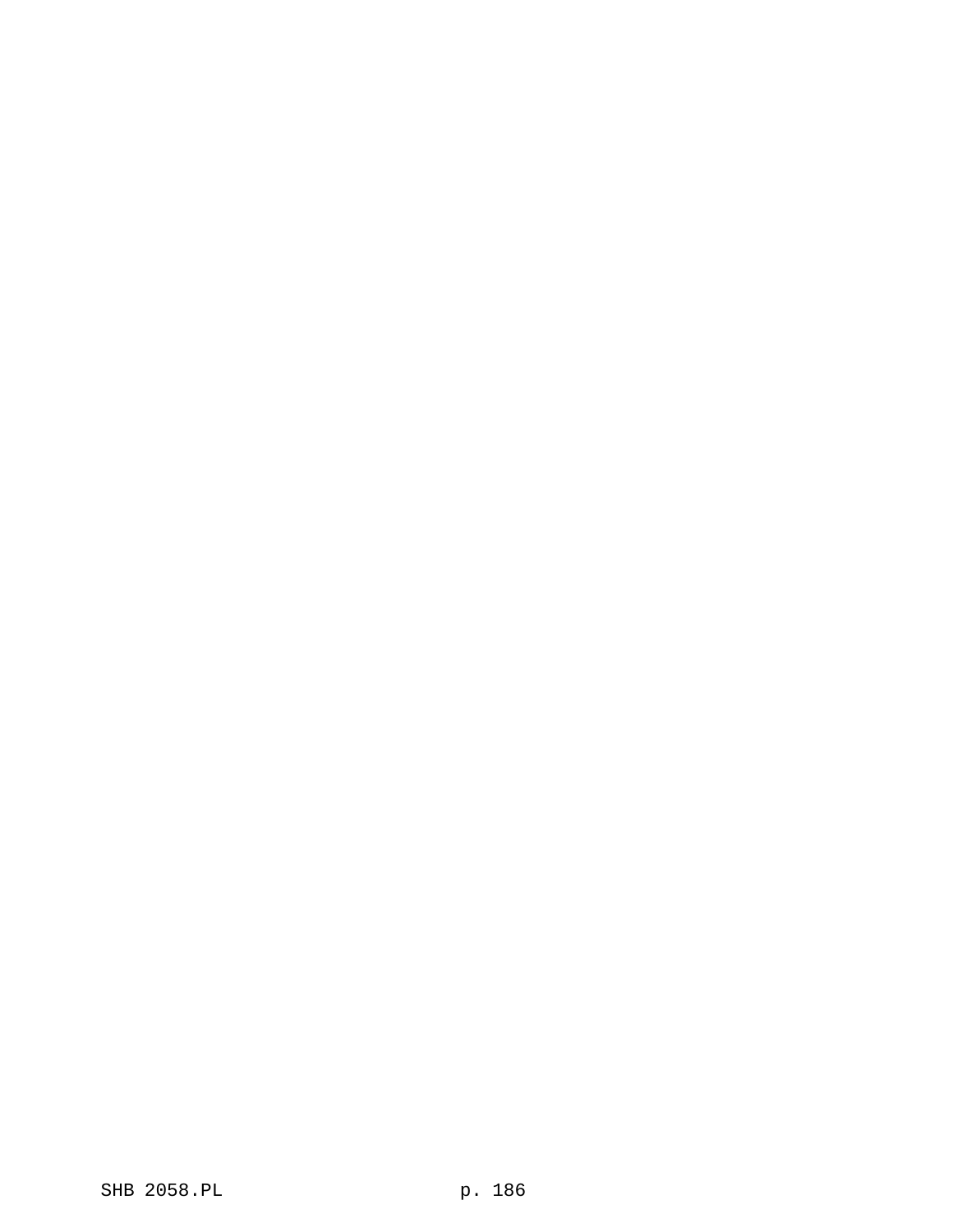| ٦D<br>. . |  |
|-----------|--|
|           |  |

| DEPARTMENT OF RETIREMENT SYSTEMS |
|----------------------------------|
|                                  |
|                                  |
|                                  |
|                                  |
|                                  |
|                                  |
|                                  |
|                                  |
|                                  |
|                                  |
|                                  |
|                                  |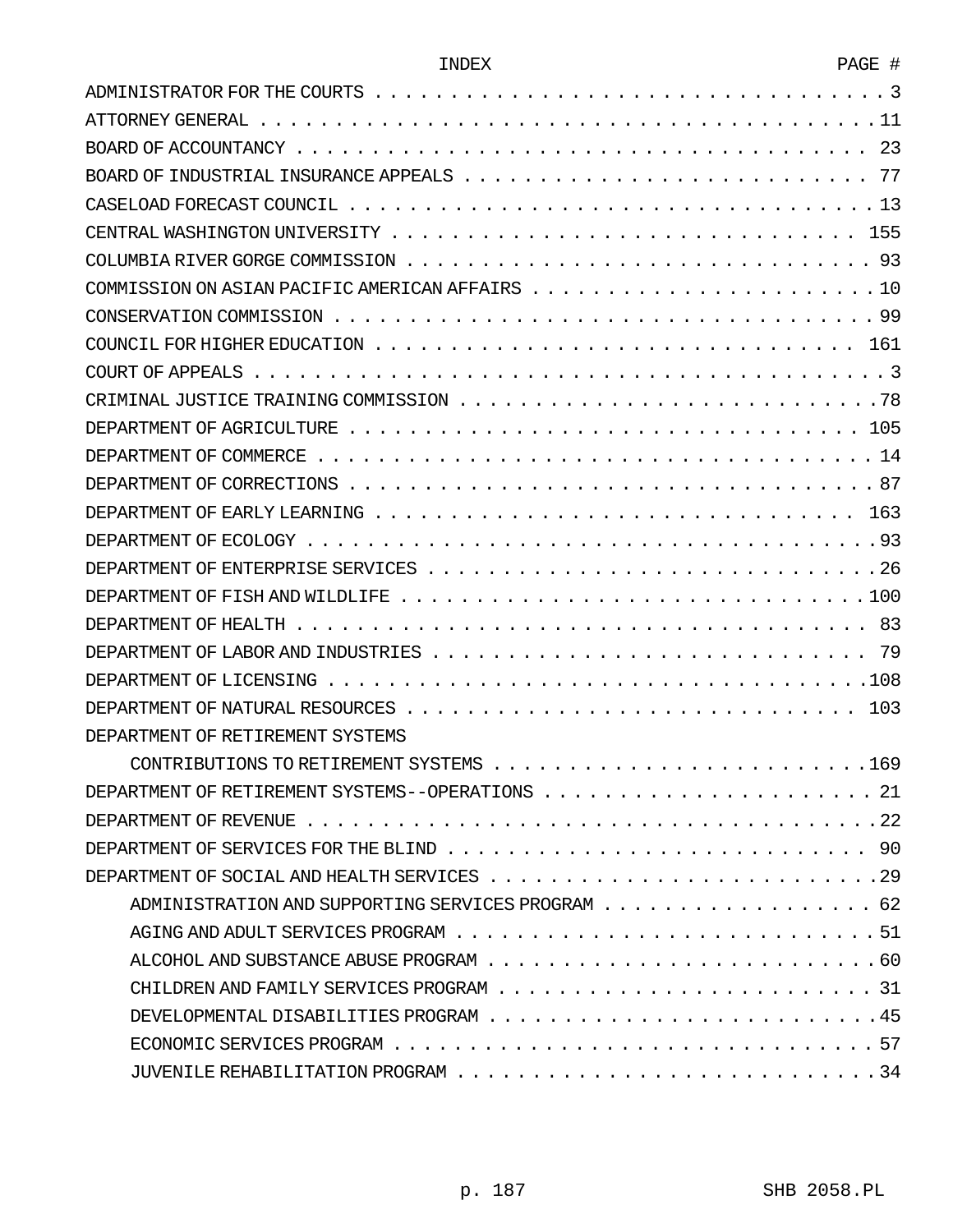| HIGHER EDUCATION COORDINATING BOARD                                                                                      |
|--------------------------------------------------------------------------------------------------------------------------|
|                                                                                                                          |
|                                                                                                                          |
|                                                                                                                          |
|                                                                                                                          |
|                                                                                                                          |
|                                                                                                                          |
|                                                                                                                          |
|                                                                                                                          |
|                                                                                                                          |
|                                                                                                                          |
|                                                                                                                          |
|                                                                                                                          |
|                                                                                                                          |
|                                                                                                                          |
| OFFICE OF MINORITY AND WOMEN'S BUSINESS ENTERPRISES 23                                                                   |
|                                                                                                                          |
|                                                                                                                          |
|                                                                                                                          |
|                                                                                                                          |
|                                                                                                                          |
|                                                                                                                          |
|                                                                                                                          |
|                                                                                                                          |
|                                                                                                                          |
|                                                                                                                          |
|                                                                                                                          |
| STATE BOARD FOR COMMUNITY AND TECHNICAL COLLEGES $\ldots \ldots \ldots \ldots \ldots \ldots \ldots \ldots 151$           |
| STATE HEALTH CARE AUTHORITY $\ldots \ldots \ldots \ldots \ldots \ldots \ldots \ldots \ldots \ldots \ldots \ldots \ldots$ |